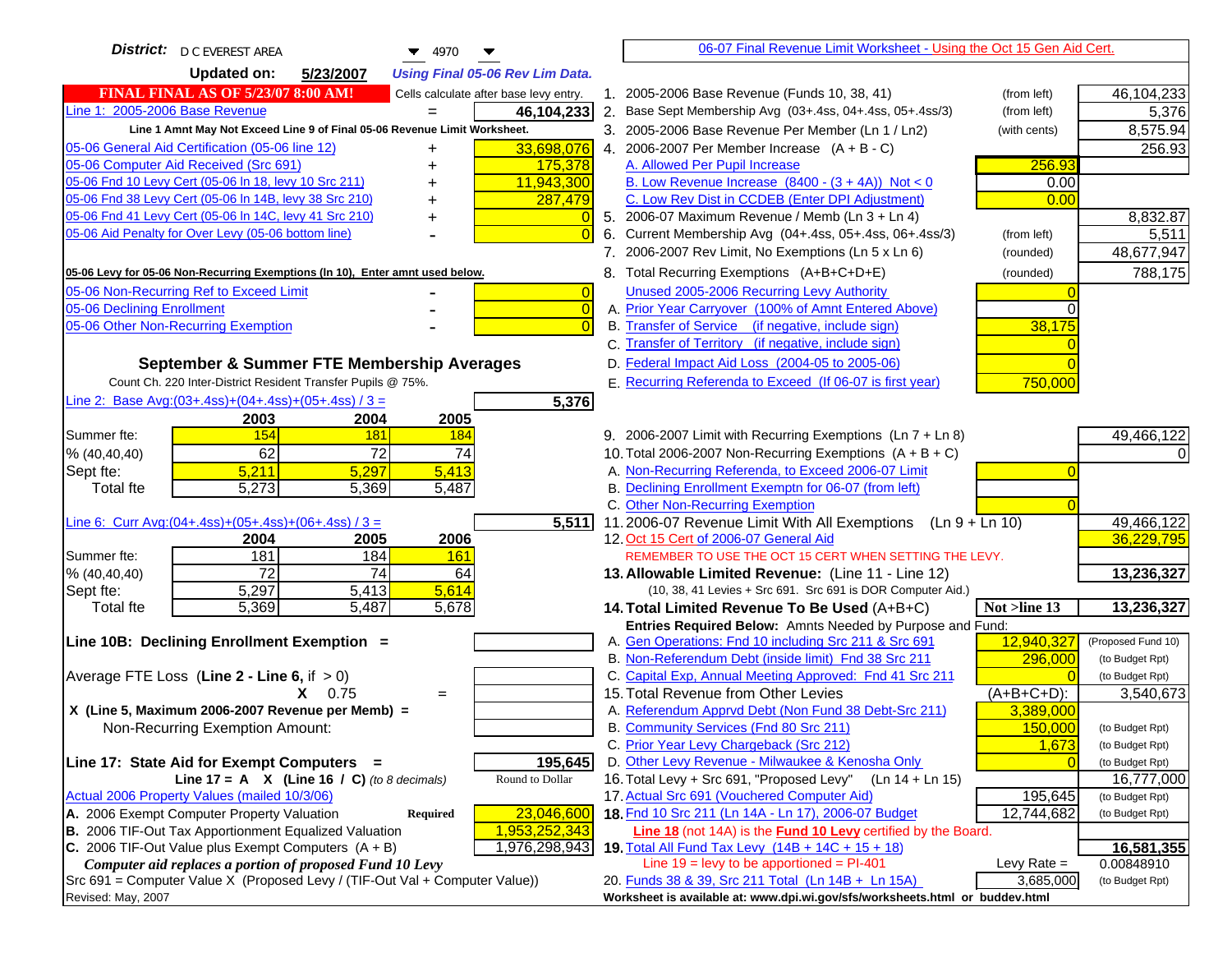|                                  | <b>DPI</b> Reconciliation                                                 |
|----------------------------------|---------------------------------------------------------------------------|
|                                  | In order for the reconciliation to work properly, the                     |
|                                  | PI-401 must have been filed with the Department.                          |
|                                  | Numbers appearing in the green boxes below are actual, district-submitted |
|                                  | 2007 PI-401 data.                                                         |
|                                  | Do not type in these fields.                                              |
|                                  |                                                                           |
| Fund 10, PI-401                  | 12,744,682.00                                                             |
| Fund 38, PI-401                  | 296,000.00                                                                |
| Fund 41, PI-401                  | 0.00                                                                      |
|                                  | 13,040,682.00                                                             |
|                                  |                                                                           |
| Chargeback, PI-401               | 1,673.00                                                                  |
| Fund 39, PI-401                  | 3,389,000.00                                                              |
| Fund 80, PI-401                  | 150,000.00                                                                |
| Fund 48/Other, PI-401            | 0.00                                                                      |
| Total, PI-401                    | 16,581,355.00                                                             |
|                                  |                                                                           |
| <b>Computer Aid</b>              |                                                                           |
|                                  | $195,645.00$ <------- don't change                                        |
|                                  | <b>Results</b>                                                            |
| $\overline{\mathbf{0}}$          | $\bf{0}$                                                                  |
| 0                                | 0                                                                         |
| You have levied to your maximum. |                                                                           |
|                                  |                                                                           |
| $\bf{0}$                         |                                                                           |
|                                  |                                                                           |
|                                  |                                                                           |
| l0                               |                                                                           |
|                                  |                                                                           |
|                                  | $\bf{0}$                                                                  |
|                                  |                                                                           |
|                                  |                                                                           |
|                                  |                                                                           |
| l0                               |                                                                           |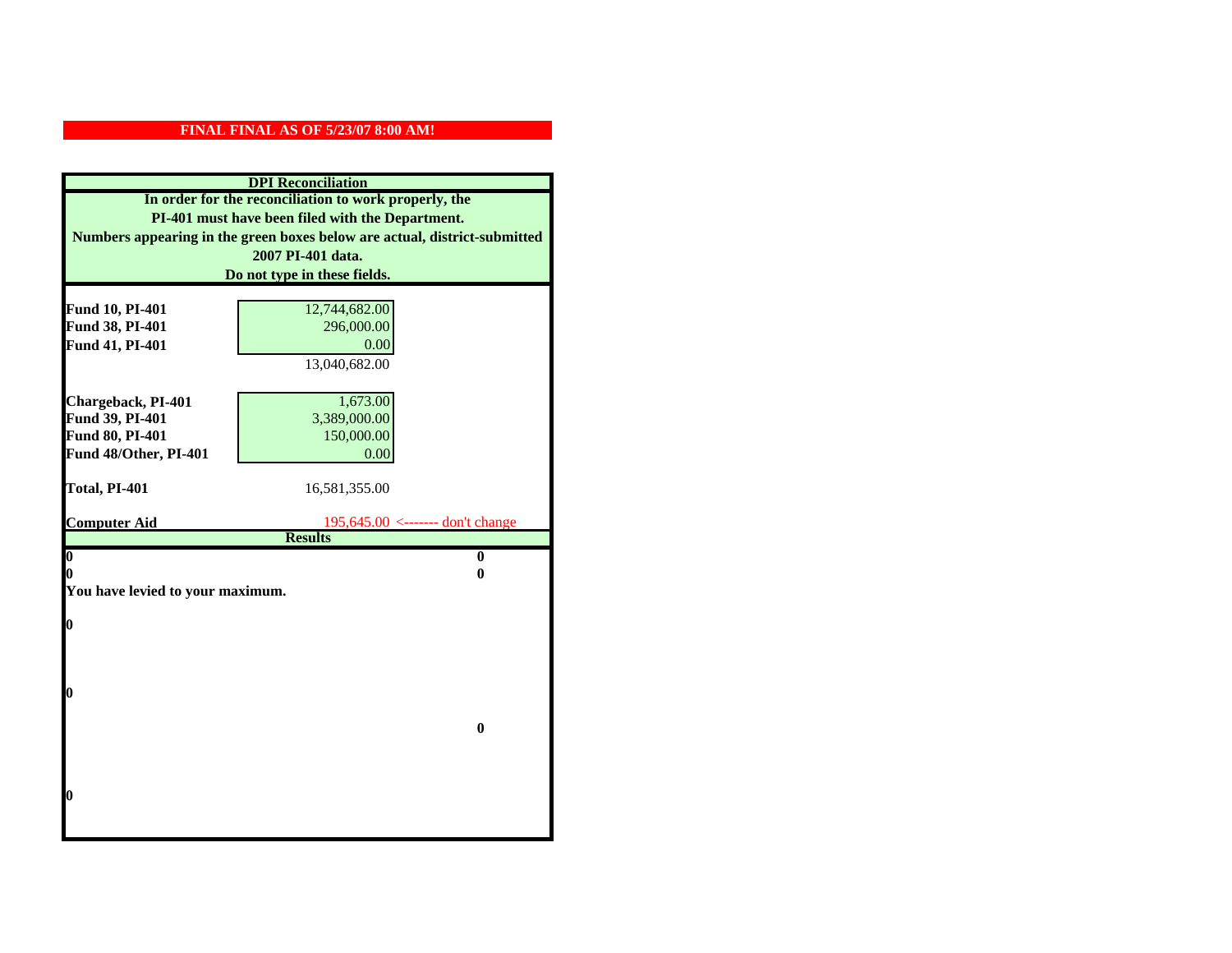| <b>District:</b> DARLINGTON COMMUNITY<br>$\blacktriangledown$ 1295                                                            |    | 06-07 Final Revenue Limit Worksheet - Using the Oct 15 Gen Aid Cert.                                              |                |                         |
|-------------------------------------------------------------------------------------------------------------------------------|----|-------------------------------------------------------------------------------------------------------------------|----------------|-------------------------|
| <b>Updated on:</b><br>5/23/2007<br><b>Using Final 05-06 Rev Lim Data.</b>                                                     |    |                                                                                                                   |                |                         |
| <b>FINAL FINAL AS OF 5/23/07 8:00 AM!</b><br>Cells calculate after base levy entry.                                           |    | 1. 2005-2006 Base Revenue (Funds 10, 38, 41)                                                                      | (from left)    | 6,998,146               |
| Line 1: 2005-2006 Base Revenue<br>6,998,146                                                                                   |    | 2. Base Sept Membership Avg (03+.4ss, 04+.4ss, 05+.4ss/3)                                                         | (from left)    | 846                     |
| Line 1 Amnt May Not Exceed Line 9 of Final 05-06 Revenue Limit Worksheet.                                                     |    | 3. 2005-2006 Base Revenue Per Member (Ln 1 / Ln2)                                                                 | (with cents)   | 8,272.04                |
| 5,889,472<br>05-06 General Aid Certification (05-06 line 12)<br>+                                                             |    | 4. 2006-2007 Per Member Increase $(A + B - C)$                                                                    |                | 256.93                  |
| 05-06 Computer Aid Received (Src 691)<br>2.186<br>+                                                                           |    | A. Allowed Per Pupil Increase                                                                                     | 256.93         |                         |
| 1,399,134<br>05-06 Fnd 10 Levy Cert (05-06 In 18, levy 10 Src 211)<br>+                                                       |    | B. Low Revenue Increase $(8400 - (3 + 4A))$ Not < 0                                                               | 0.00           |                         |
| 05-06 Fnd 38 Levy Cert (05-06 In 14B, levy 38 Src 210)<br>96,803<br>+                                                         |    | C. Low Rev Dist in CCDEB (Enter DPI Adjustment)                                                                   | 0.00           |                         |
| 05-06 Fnd 41 Levy Cert (05-06 In 14C, levy 41 Src 210)<br>+                                                                   | 0  | 5. 2006-07 Maximum Revenue / Memb (Ln 3 + Ln 4)                                                                   |                | 8,528.97                |
| 05-06 Aid Penalty for Over Levy (05-06 bottom line)<br>8,273                                                                  |    | 6. Current Membership Avg (04+.4ss, 05+.4ss, 06+.4ss/3)                                                           | (from left)    | 832                     |
|                                                                                                                               |    | 7. 2006-2007 Rev Limit, No Exemptions (Ln 5 x Ln 6)                                                               | (rounded)      | 7,096,103               |
| 05-06 Levy for 05-06 Non-Recurring Exemptions (In 10), Enter amnt used below.                                                 |    | 8. Total Recurring Exemptions (A+B+C+D+E)                                                                         | (rounded)      | 89,964                  |
| 05-06 Non-Recurring Ref to Exceed Limit<br>315,000                                                                            |    | Unused 2005-2006 Recurring Levy Authority                                                                         |                |                         |
| 05-06 Declining Enrollment<br>66,176                                                                                          |    | A. Prior Year Carryover (100% of Amnt Entered Above)                                                              |                |                         |
| 05-06 Other Non-Recurring Exemption                                                                                           |    | B. Transfer of Service (if negative, include sign)                                                                | 89,964         |                         |
|                                                                                                                               |    | C. Transfer of Territory (if negative, include sign)                                                              |                |                         |
| September & Summer FTE Membership Averages                                                                                    |    | D. Federal Impact Aid Loss (2004-05 to 2005-06)                                                                   |                |                         |
| Count Ch. 220 Inter-District Resident Transfer Pupils @ 75%.                                                                  |    | E. Recurring Referenda to Exceed (If 06-07 is first year)                                                         |                |                         |
| Line 2: Base Avg: (03+.4ss) + (04+.4ss) + (05+.4ss) / 3 =<br>846                                                              |    |                                                                                                                   |                |                         |
| 2003<br>2004<br>2005                                                                                                          |    |                                                                                                                   |                |                         |
| Summer fte:<br>19<br>15<br>19                                                                                                 |    | 9. 2006-2007 Limit with Recurring Exemptions (Ln 7 + Ln 8)                                                        |                | 7,186,067               |
| 8<br>6<br>8<br>% (40, 40, 40)                                                                                                 |    | 10. Total 2006-2007 Non-Recurring Exemptions $(A + B + C)$                                                        |                | 408,819                 |
| 849<br>842<br>826<br>Sept fte:                                                                                                |    | A. Non-Recurring Referenda, to Exceed 2006-07 Limit                                                               | 315,000        |                         |
| 857<br>848<br>834<br>Total fte                                                                                                |    | B. Declining Enrollment Exemptn for 06-07 (from left)                                                             | 93,819         |                         |
|                                                                                                                               |    | C. Other Non-Recurring Exemption                                                                                  |                |                         |
| Line 6: Curr Avg: $(04+.4ss)+(05+.4ss)+(06+.4ss)/3 =$<br>8321                                                                 |    | 11.2006-07 Revenue Limit With All Exemptions (Ln 9 + Ln 10)                                                       |                | 7,594,886               |
| 2004<br>2005<br>2006                                                                                                          |    | 12. Oct 15 Cert of 2006-07 General Aid                                                                            |                | 5,853,198               |
| 15<br>19<br>Summer fte:<br><u> 19</u><br>6<br>8                                                                               |    | REMEMBER TO USE THE OCT 15 CERT WHEN SETTING THE LEVY.                                                            |                |                         |
| 8<br>% (40,40,40)<br>842<br>807<br>826<br>Sept fte:                                                                           |    | 13. Allowable Limited Revenue: (Line 11 - Line 12)<br>(10, 38, 41 Levies + Src 691. Src 691 is DOR Computer Aid.) |                | 1,741,688               |
| 834<br>815<br>848<br>Total fte                                                                                                |    | 14. Total Limited Revenue To Be Used (A+B+C)                                                                      | Not >line 13   | 1,741,688               |
|                                                                                                                               |    | Entries Required Below: Amnts Needed by Purpose and Fund:                                                         |                |                         |
| 93,819<br>Line 10B: Declining Enrollment Exemption =                                                                          |    | A. Gen Operations: Fnd 10 including Src 211 & Src 691                                                             | 1,692,810      | (Proposed Fund 10)      |
|                                                                                                                               |    | B. Non-Referendum Debt (inside limit) Fnd 38 Src 211                                                              | 48,878         | (to Budget Rpt)         |
| Average FTE Loss (Line $2 -$ Line 6, if $> 0$ )                                                                               | 14 | C. Capital Exp, Annual Meeting Approved: Fnd 41 Src 211                                                           | $\Omega$       | (to Budget Rpt)         |
| 11<br>0.75<br>X.<br>$=$                                                                                                       |    | 15. Total Revenue from Other Levies                                                                               | $(A+B+C+D)$ :  | 573,944                 |
| X (Line 5, Maximum 2006-2007 Revenue per Memb) =<br>8,528.97                                                                  |    | A. Referendum Apprvd Debt (Non Fund 38 Debt-Src 211)                                                              | 538,928        |                         |
| 93,819<br>Non-Recurring Exemption Amount:                                                                                     |    | B. Community Services (Fnd 80 Src 211)                                                                            | 35,016         | (to Budget Rpt)         |
|                                                                                                                               |    | C. Prior Year Levy Chargeback (Src 212)                                                                           | $\overline{0}$ | (to Budget Rpt)         |
| Line 17: State Aid for Exempt Computers =<br>2,821                                                                            |    | D. Other Levy Revenue - Milwaukee & Kenosha Only                                                                  | $\Omega$       | (to Budget Rpt)         |
| Line 17 = A $X$ (Line 16 / C) (to 8 decimals)<br>Round to Dollar                                                              |    | 16. Total Levy + Src 691, "Proposed Levy"<br>(Ln 14 + Ln 15)                                                      |                | 2,315,632               |
| Actual 2006 Property Values (mailed 10/3/06)                                                                                  |    | 17. Actual Src 691 (Vouchered Computer Aid)                                                                       | 2,821          | (to Budget Rpt)         |
| 298,700<br>A. 2006 Exempt Computer Property Valuation<br><b>Required</b>                                                      |    | 18. Fnd 10 Src 211 (Ln 14A - Ln 17), 2006-07 Budget                                                               | 1,689,989      | (to Budget Rpt)         |
| B. 2006 TIF-Out Tax Apportionment Equalized Valuation<br>244,851,258<br>C. 2006 TIF-Out Value plus Exempt Computers $(A + B)$ |    | Line 18 (not 14A) is the Fund 10 Levy certified by the Board.                                                     |                |                         |
| 245,149,958<br>Computer aid replaces a portion of proposed Fund 10 Levy                                                       |    | 19. Total All Fund Tax Levy (14B + 14C + 15 + 18)<br>Line $19$ = levy to be apportioned = PI-401                  | Levy Rate $=$  | 2,312,811<br>0.00944578 |
| Src 691 = Computer Value X (Proposed Levy / (TIF-Out Val + Computer Value))                                                   |    | 20. Funds 38 & 39, Src 211 Total (Ln 14B + Ln 15A)                                                                | 587,806        | (to Budget Rpt)         |
| Revised: May, 2007                                                                                                            |    | Worksheet is available at: www.dpi.wi.gov/sfs/worksheets.html or buddev.html                                      |                |                         |
|                                                                                                                               |    |                                                                                                                   |                |                         |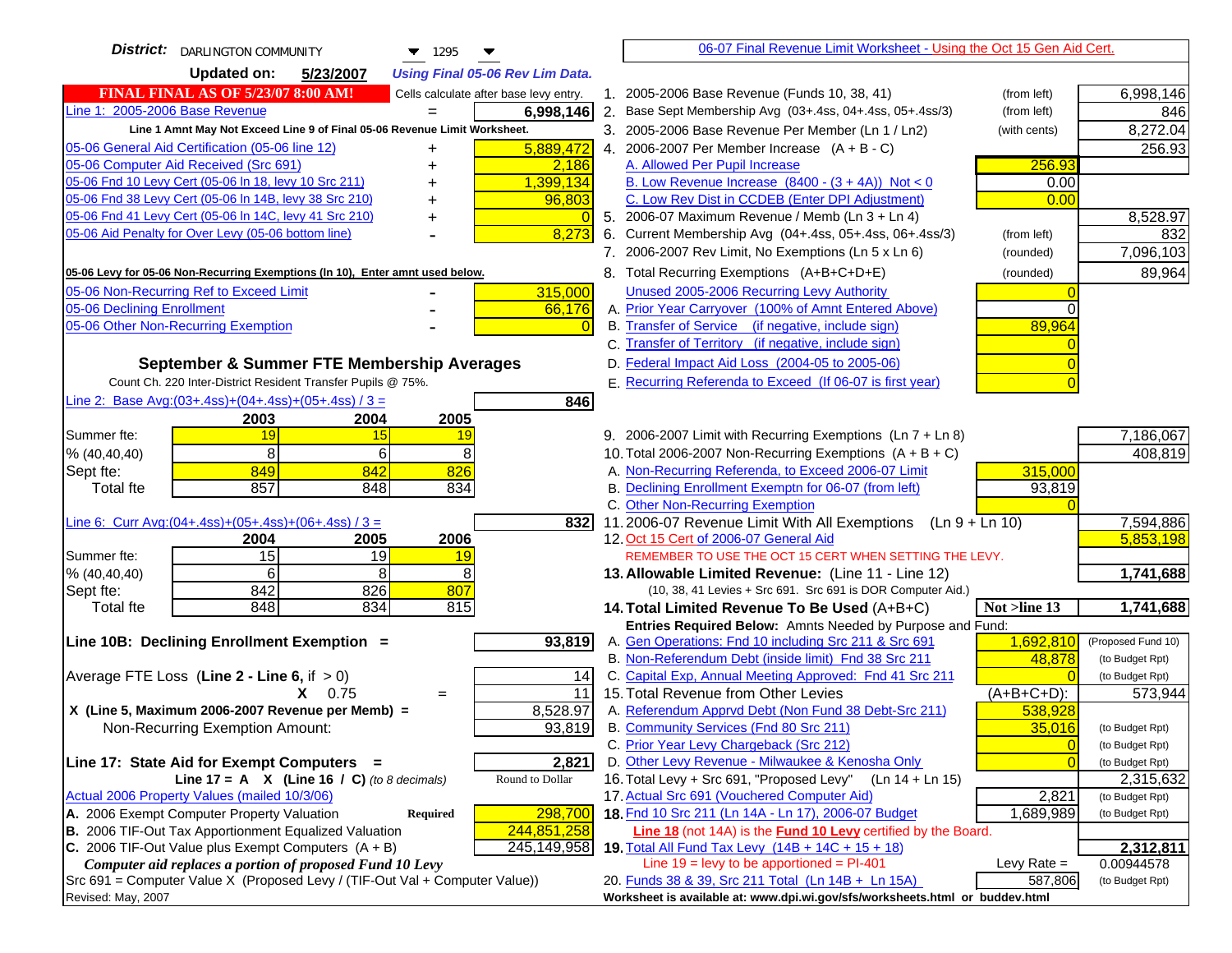|                                  | <b>DPI</b> Reconciliation                                                 |
|----------------------------------|---------------------------------------------------------------------------|
|                                  | In order for the reconciliation to work properly, the                     |
|                                  | PI-401 must have been filed with the Department.                          |
|                                  | Numbers appearing in the green boxes below are actual, district-submitted |
|                                  | 2007 PI-401 data.                                                         |
|                                  | Do not type in these fields.                                              |
|                                  |                                                                           |
| Fund 10, PI-401                  | 1,689,989.00                                                              |
| Fund 38, PI-401                  | 48,878.00                                                                 |
| Fund 41, PI-401                  | 0.00                                                                      |
|                                  | 1,738,867.00                                                              |
|                                  |                                                                           |
| Chargeback, PI-401               | 0.00                                                                      |
| Fund 39, PI-401                  | 538,928.00                                                                |
| Fund 80, PI-401                  | 35,016.00                                                                 |
| Fund 48/Other, PI-401            | 0.00                                                                      |
| Total, PI-401                    | 2,312,811.00                                                              |
|                                  |                                                                           |
|                                  |                                                                           |
| <b>Computer Aid</b>              | $2,821.00 \le$ ------- don't change                                       |
|                                  | <b>Results</b>                                                            |
| $\boldsymbol{0}$                 | $\mathbf{0}$                                                              |
| 0                                | 0                                                                         |
| You have levied to your maximum. |                                                                           |
|                                  |                                                                           |
| $\bf{0}$                         |                                                                           |
|                                  |                                                                           |
|                                  |                                                                           |
| 0                                |                                                                           |
|                                  |                                                                           |
|                                  | $\bf{0}$                                                                  |
|                                  |                                                                           |
|                                  |                                                                           |
|                                  |                                                                           |
| 0                                |                                                                           |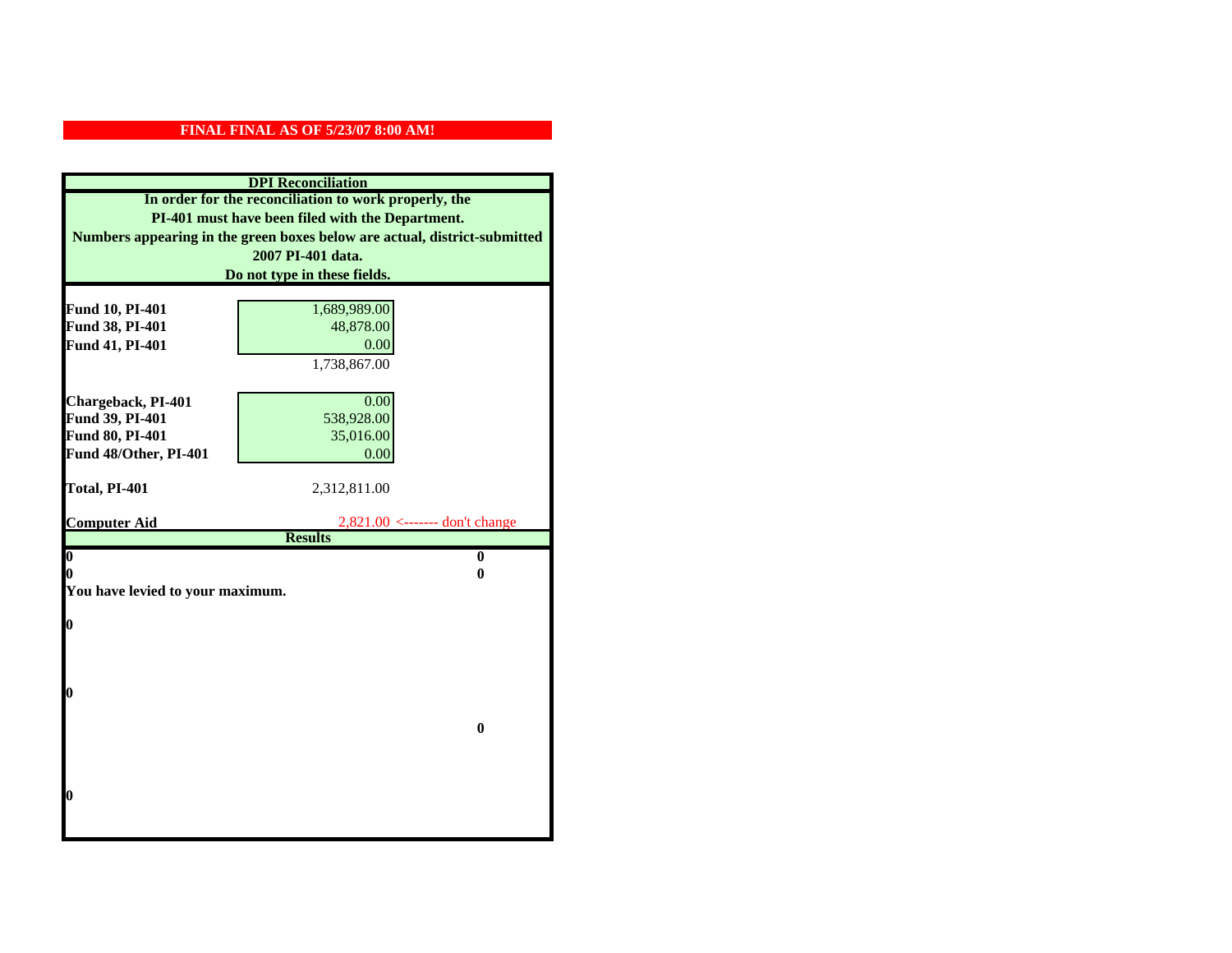| <b>District:</b> DEERFIELD COMMUNITY<br>$\blacktriangledown$ 1309<br>▼              | 06-07 Final Revenue Limit Worksheet - Using the Oct 15 Gen Aid Cert.                                                            |                    |
|-------------------------------------------------------------------------------------|---------------------------------------------------------------------------------------------------------------------------------|--------------------|
| <b>Updated on:</b><br>5/23/2007<br><b>Using Final 05-06 Rev Lim Data.</b>           |                                                                                                                                 |                    |
| <b>FINAL FINAL AS OF 5/23/07 8:00 AM!</b><br>Cells calculate after base levy entry. | 1. 2005-2006 Base Revenue (Funds 10, 38, 41)<br>(from left)                                                                     | 6,971,593          |
| Line 1: 2005-2006 Base Revenue<br>6,971,593                                         | 2. Base Sept Membership Avg (03+.4ss, 04+.4ss, 05+.4ss/3)<br>(from left)                                                        | 737                |
| Line 1 Amnt May Not Exceed Line 9 of Final 05-06 Revenue Limit Worksheet.           | 3. 2005-2006 Base Revenue Per Member (Ln 1 / Ln2)<br>(with cents)                                                               | 9,459.42           |
| 4,606,090<br>05-06 General Aid Certification (05-06 line 12)<br>+                   | 4. 2006-2007 Per Member Increase $(A + B - C)$                                                                                  | 256.93             |
| 05-06 Computer Aid Received (Src 691)<br>1,256                                      | 256.93<br>A. Allowed Per Pupil Increase                                                                                         |                    |
| 05-06 Fnd 10 Levy Cert (05-06 In 18, levy 10 Src 211)<br>2,356,052                  | B. Low Revenue Increase $(8400 - (3 + 4A))$ Not < 0<br>0.00                                                                     |                    |
| 05-06 Fnd 38 Levy Cert (05-06 In 14B, levy 38 Src 210)<br>93,330                    | C. Low Rev Dist in CCDEB (Enter DPI Adjustment)<br>0.00                                                                         |                    |
| 05-06 Fnd 41 Levy Cert (05-06 In 14C, levy 41 Src 210)<br>$\Omega$<br>+             | 5. 2006-07 Maximum Revenue / Memb (Ln 3 + Ln 4)                                                                                 | 9,716.35           |
| 05-06 Aid Penalty for Over Levy (05-06 bottom line)<br>$\overline{0}$               | 6. Current Membership Avg (04+.4ss, 05+.4ss, 06+.4ss/3)<br>(from left)                                                          | 743                |
|                                                                                     | 7. 2006-2007 Rev Limit, No Exemptions (Ln 5 x Ln 6)<br>(rounded)                                                                | 7,219,248          |
| 05-06 Levy for 05-06 Non-Recurring Exemptions (In 10), Enter amnt used below.       | 8. Total Recurring Exemptions (A+B+C+D+E)<br>(rounded)                                                                          | 5,495              |
| 05-06 Non-Recurring Ref to Exceed Limit<br>$\overline{0}$                           | Unused 2005-2006 Recurring Levy Authority                                                                                       |                    |
| 85,135<br>05-06 Declining Enrollment                                                | A. Prior Year Carryover (100% of Amnt Entered Above)                                                                            |                    |
| 05-06 Other Non-Recurring Exemption<br>$\Omega$                                     | B. Transfer of Service (if negative, include sign)<br>5,495                                                                     |                    |
|                                                                                     | C. Transfer of Territory (if negative, include sign)                                                                            |                    |
| September & Summer FTE Membership Averages                                          | D. Federal Impact Aid Loss (2004-05 to 2005-06)                                                                                 |                    |
| Count Ch. 220 Inter-District Resident Transfer Pupils @ 75%.                        | E. Recurring Referenda to Exceed (If 06-07 is first year)                                                                       |                    |
| Line 2: Base Avg: (03+.4ss) + (04+.4ss) + (05+.4ss) / 3 =<br>737                    |                                                                                                                                 |                    |
| 2003<br>2004<br>2005                                                                |                                                                                                                                 |                    |
| 25<br>Summer fte:<br>29<br>33                                                       | 9. 2006-2007 Limit with Recurring Exemptions (Ln 7 + Ln 8)                                                                      | 7,224,743          |
| 10<br>12<br>13<br>% (40, 40, 40)                                                    | 10. Total 2006-2007 Non-Recurring Exemptions $(A + B + C)$                                                                      |                    |
| 725<br>Sept fte:<br>724<br>726                                                      | A. Non-Recurring Referenda, to Exceed 2006-07 Limit                                                                             |                    |
| 734<br>738<br><b>Total fte</b><br>738                                               | B. Declining Enrollment Exemptn for 06-07 (from left)                                                                           |                    |
|                                                                                     | C. Other Non-Recurring Exemption                                                                                                |                    |
| Line 6: Curr Avg: $(04+.4ss)+(05+.4ss)+(06+.4ss)/3 =$<br>743                        | 11.2006-07 Revenue Limit With All Exemptions (Ln $9 + \overline{\text{Ln }10}$ )                                                | 7,224,743          |
| 2006<br>2005<br>2004                                                                | 12. Oct 15 Cert of 2006-07 General Aid                                                                                          | 4,534,601          |
| 29<br>33<br>Summer fte:<br>38                                                       | REMEMBER TO USE THE OCT 15 CERT WHEN SETTING THE LEVY.                                                                          |                    |
| $\overline{12}$<br>$\overline{13}$<br>15<br>% (40, 40, 40)                          | 13. Allowable Limited Revenue: (Line 11 - Line 12)                                                                              | 2,690,142          |
| 726<br>725<br>738<br>Sept fte:                                                      | (10, 38, 41 Levies + Src 691. Src 691 is DOR Computer Aid.)                                                                     |                    |
| 738<br>738<br>753<br><b>Total fte</b>                                               | 14. Total Limited Revenue To Be Used (A+B+C)<br>Not >line 13                                                                    | 2,690,142          |
| Line 10B: Declining Enrollment Exemption =                                          | Entries Required Below: Amnts Needed by Purpose and Fund:<br>2,593,847<br>A. Gen Operations: Fnd 10 including Src 211 & Src 691 | (Proposed Fund 10) |
|                                                                                     | B. Non-Referendum Debt (inside limit) Fnd 38 Src 211<br>96,295                                                                  | (to Budget Rpt)    |
| Average FTE Loss (Line $2 -$ Line 6, if $> 0$ )                                     | C. Capital Exp, Annual Meeting Approved: Fnd 41 Src 211                                                                         | (to Budget Rpt)    |
| $X = 0.75$<br>$=$                                                                   | 15. Total Revenue from Other Levies<br>$(A+B+C+D)$ :                                                                            | 798,830            |
| X (Line 5, Maximum 2006-2007 Revenue per Memb) =                                    | A. Referendum Apprvd Debt (Non Fund 38 Debt-Src 211)<br>744,444                                                                 |                    |
| Non-Recurring Exemption Amount:                                                     | B. Community Services (Fnd 80 Src 211)<br>50,000                                                                                | (to Budget Rpt)    |
|                                                                                     | C. Prior Year Levy Chargeback (Src 212)<br>4,386                                                                                | (to Budget Rpt)    |
| Line 17: State Aid for Exempt Computers =<br>940                                    | D. Other Levy Revenue - Milwaukee & Kenosha Only                                                                                | (to Budget Rpt)    |
| Line 17 = A $X$ (Line 16 / C) (to 8 decimals)<br>Round to Dollar                    | 16. Total Levy + Src 691, "Proposed Levy"<br>(Ln 14 + Ln 15)                                                                    | 3,488,972          |
| Actual 2006 Property Values (mailed 10/3/06)                                        | 17. Actual Src 691 (Vouchered Computer Aid)<br>940                                                                              | (to Budget Rpt)    |
| A. 2006 Exempt Computer Property Valuation<br>93,000<br><b>Required</b>             | 18. Fnd 10 Src 211 (Ln 14A - Ln 17), 2006-07 Budget<br>2,592,907                                                                | (to Budget Rpt)    |
| B. 2006 TIF-Out Tax Apportionment Equalized Valuation<br>345,081,364                | Line 18 (not 14A) is the <b>Fund 10 Levy</b> certified by the Board.                                                            |                    |
| C. 2006 TIF-Out Value plus Exempt Computers $(A + B)$<br>345, 174, 364              | 19. Total All Fund Tax Levy (14B + 14C + 15 + 18)                                                                               | 3,488,032          |
| Computer aid replaces a portion of proposed Fund 10 Levy                            | Line $19 = \text{levy}$ to be apportioned = PI-401<br>Levy Rate $=$                                                             | 0.01010785         |
| Src 691 = Computer Value X (Proposed Levy / (TIF-Out Val + Computer Value))         | 20. Funds 38 & 39, Src 211 Total (Ln 14B + Ln 15A)<br>840,739                                                                   | (to Budget Rpt)    |
| Revised: May, 2007                                                                  | Worksheet is available at: www.dpi.wi.gov/sfs/worksheets.html or buddev.html                                                    |                    |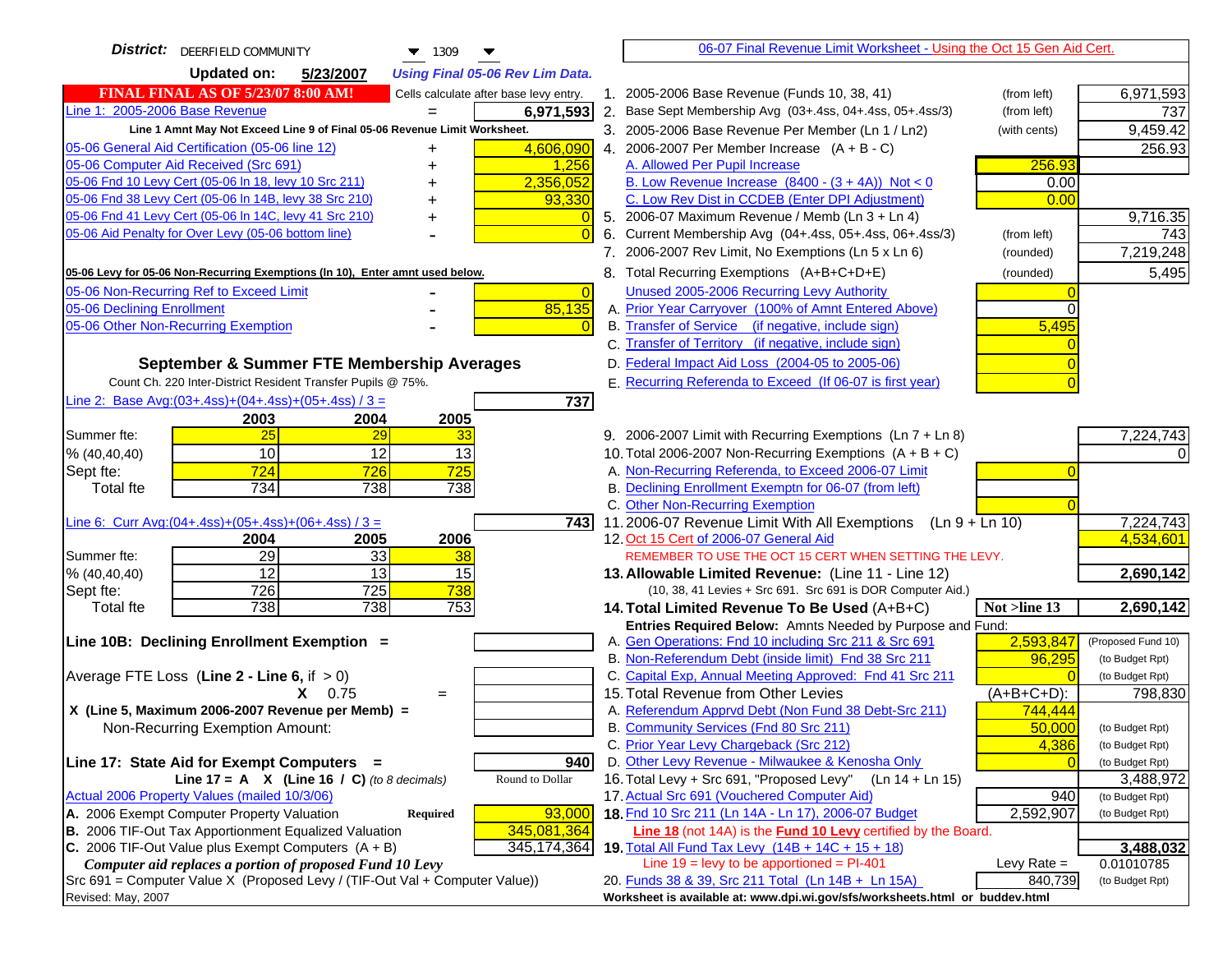|                                       | <b>DPI</b> Reconciliation                                                 |
|---------------------------------------|---------------------------------------------------------------------------|
|                                       | In order for the reconciliation to work properly, the                     |
|                                       | PI-401 must have been filed with the Department.                          |
|                                       | Numbers appearing in the green boxes below are actual, district-submitted |
|                                       | 2007 PI-401 data.                                                         |
|                                       | Do not type in these fields.                                              |
|                                       |                                                                           |
| Fund 10, PI-401                       | 2,592,907.00                                                              |
| Fund 38, PI-401                       | 96,295.00                                                                 |
| Fund 41, PI-401                       | 0.00                                                                      |
|                                       | 2,689,202.00                                                              |
|                                       |                                                                           |
| Chargeback, PI-401<br>Fund 39, PI-401 | 4,386.00<br>744,444.00                                                    |
| Fund 80, PI-401                       | 50,000.00                                                                 |
| Fund 48/Other, PI-401                 | 0.00                                                                      |
|                                       |                                                                           |
| Total, PI-401                         | 3,488,032.00                                                              |
|                                       |                                                                           |
| <b>Computer Aid</b>                   | $940.00$ <------- don't change                                            |
|                                       | <b>Results</b>                                                            |
| $\overline{\mathbf{0}}$<br>0          | $\bf{0}$<br>0                                                             |
| You have levied to your maximum.      |                                                                           |
|                                       |                                                                           |
| $\bf{0}$                              |                                                                           |
|                                       |                                                                           |
|                                       |                                                                           |
|                                       |                                                                           |
| l0                                    |                                                                           |
|                                       |                                                                           |
|                                       | $\bf{0}$                                                                  |
|                                       |                                                                           |
|                                       |                                                                           |
| $\boldsymbol{0}$                      |                                                                           |
|                                       |                                                                           |
|                                       |                                                                           |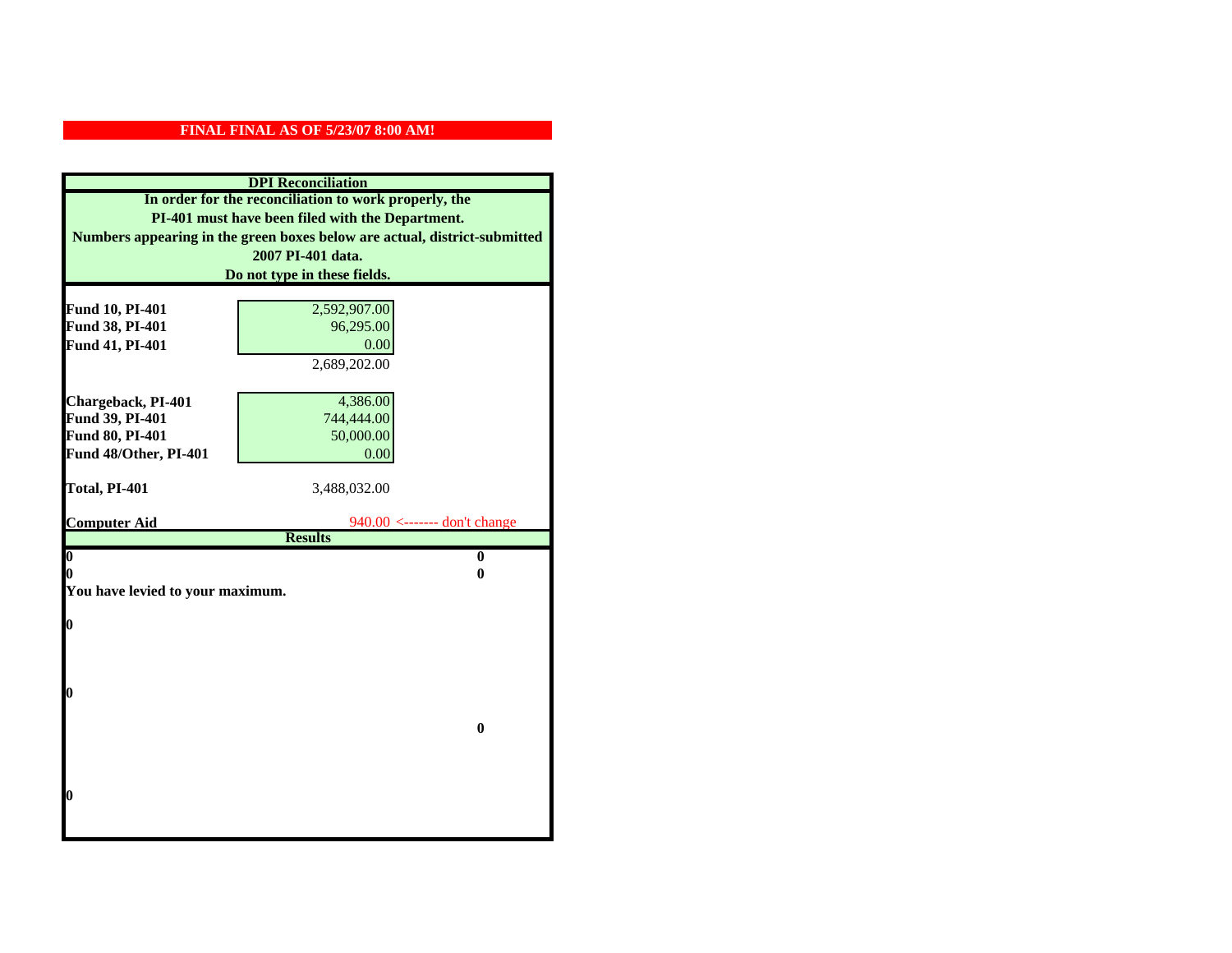| <b>District:</b> DEFOREST AREA<br>$\blacktriangledown$ 1316                         | 06-07 Final Revenue Limit Worksheet - Using the Oct 15 Gen Aid Cert.                                                             |                    |
|-------------------------------------------------------------------------------------|----------------------------------------------------------------------------------------------------------------------------------|--------------------|
| <b>Updated on:</b><br>5/23/2007<br><b>Using Final 05-06 Rev Lim Data.</b>           |                                                                                                                                  |                    |
| <b>FINAL FINAL AS OF 5/23/07 8:00 AM!</b><br>Cells calculate after base levy entry. | 1. 2005-2006 Base Revenue (Funds 10, 38, 41)<br>(from left)                                                                      | 29,433,753         |
| Line 1: 2005-2006 Base Revenue<br>29,433,753                                        | 2. Base Sept Membership Avg (03+.4ss, 04+.4ss, 05+.4ss/3)<br>(from left)                                                         | 3,186              |
| Line 1 Amnt May Not Exceed Line 9 of Final 05-06 Revenue Limit Worksheet.           | 3. 2005-2006 Base Revenue Per Member (Ln 1 / Ln2)<br>(with cents)                                                                | 9,238.47           |
| 05-06 General Aid Certification (05-06 line 12)<br>16,855,138<br>+                  | 4. 2006-2007 Per Member Increase $(A + B - C)$                                                                                   | 256.93             |
| 05-06 Computer Aid Received (Src 691)<br>96,864                                     | 256.93<br>A. Allowed Per Pupil Increase                                                                                          |                    |
| 05-06 Fnd 10 Levy Cert (05-06 In 18, levy 10 Src 211)<br>12,071,803                 | B. Low Revenue Increase $(8400 - (3 + 4A))$ Not < 0<br>0.00                                                                      |                    |
| 05-06 Fnd 38 Levy Cert (05-06 In 14B, levy 38 Src 210)<br>409,948                   | C. Low Rev Dist in CCDEB (Enter DPI Adjustment)<br>0.00                                                                          |                    |
| 05-06 Fnd 41 Levy Cert (05-06 In 14C, levy 41 Src 210)                              | 5. 2006-07 Maximum Revenue / Memb (Ln 3 + Ln 4)                                                                                  | 9,495.40           |
| 05-06 Aid Penalty for Over Levy (05-06 bottom line)<br>$\Omega$                     | Current Membership Avg (04+.4ss, 05+.4ss, 06+.4ss/3)<br>6.<br>(from left)                                                        | 3,216              |
|                                                                                     | 7. 2006-2007 Rev Limit, No Exemptions (Ln 5 x Ln 6)<br>(rounded)                                                                 | 30,537,206         |
| 05-06 Levy for 05-06 Non-Recurring Exemptions (In 10), Enter amnt used below.       | 8. Total Recurring Exemptions (A+B+C+D+E)<br>(rounded)                                                                           | 1,689              |
| 05-06 Non-Recurring Ref to Exceed Limit<br>$\overline{0}$                           | Unused 2005-2006 Recurring Levy Authority<br>1,689                                                                               |                    |
| 05-06 Declining Enrollment<br>$\overline{0}$                                        | A. Prior Year Carryover (100% of Amnt Entered Above)<br>1,689                                                                    |                    |
| 05-06 Other Non-Recurring Exemption<br>$\Omega$                                     | B. Transfer of Service (if negative, include sign)                                                                               |                    |
|                                                                                     | C. Transfer of Territory (if negative, include sign)                                                                             |                    |
| September & Summer FTE Membership Averages                                          | D. Federal Impact Aid Loss (2004-05 to 2005-06)                                                                                  |                    |
| Count Ch. 220 Inter-District Resident Transfer Pupils @ 75%.                        | E. Recurring Referenda to Exceed (If 06-07 is first year)                                                                        |                    |
| Line 2: Base Avg:(03+.4ss)+(04+.4ss)+(05+.4ss) / 3 =<br>3,186                       |                                                                                                                                  |                    |
| 2003<br>2004<br>2005                                                                |                                                                                                                                  |                    |
| 21<br>Summer fte:<br>17<br>20                                                       | 9. 2006-2007 Limit with Recurring Exemptions (Ln 7 + Ln 8)                                                                       | 30,538,895         |
| 8<br>8<br>% (40, 40, 40)                                                            | 10. Total 2006-2007 Non-Recurring Exemptions $(A + B + C)$                                                                       |                    |
| 3,202<br>3,193<br>3,140<br>Sept fte:                                                | A. Non-Recurring Referenda, to Exceed 2006-07 Limit                                                                              |                    |
| 3,147<br>3,210<br>3,201<br><b>Total fte</b>                                         | B. Declining Enrollment Exemptn for 06-07 (from left)                                                                            |                    |
|                                                                                     | C. Other Non-Recurring Exemption                                                                                                 |                    |
| Line 6: Curr Avg: $(04+.4ss)+(05+.4ss)+(06+.4ss)/3=$<br>3,216                       | 11.2006-07 Revenue Limit With All Exemptions<br>$(Ln 9 + Ln 10)$                                                                 | 30,538,895         |
| 2005<br>2006<br>2004                                                                | 12. Oct 15 Cert of 2006-07 General Aid                                                                                           | 17,142,781         |
| $\overline{21}$<br>$\overline{20}$<br>21<br>Summer fte:                             | REMEMBER TO USE THE OCT 15 CERT WHEN SETTING THE LEVY.                                                                           |                    |
| 8<br>8<br>8<br>% (40, 40, 40)                                                       | 13. Allowable Limited Revenue: (Line 11 - Line 12)                                                                               | 13,396,114         |
| 3,230<br>3,202<br>3,193<br>Sept fte:                                                | (10, 38, 41 Levies + Src 691. Src 691 is DOR Computer Aid.)                                                                      |                    |
| 3,201<br>3,210<br>3,238<br><b>Total fte</b>                                         | 14. Total Limited Revenue To Be Used (A+B+C)<br>Not >line 13                                                                     | 13,396,114         |
| Line 10B: Declining Enrollment Exemption =                                          | Entries Required Below: Amnts Needed by Purpose and Fund:<br>12,982,212<br>A. Gen Operations: Fnd 10 including Src 211 & Src 691 | (Proposed Fund 10) |
|                                                                                     | B. Non-Referendum Debt (inside limit) Fnd 38 Src 211<br>413,902                                                                  | (to Budget Rpt)    |
| Average FTE Loss (Line $2 -$ Line 6, if $> 0$ )                                     | C. Capital Exp, Annual Meeting Approved: Fnd 41 Src 211                                                                          | (to Budget Rpt)    |
| $X = 0.75$<br>$=$                                                                   | 15. Total Revenue from Other Levies<br>$(A+B+C+D)$ :                                                                             | 3,915,908          |
| X (Line 5, Maximum 2006-2007 Revenue per Memb) =                                    | A. Referendum Apprvd Debt (Non Fund 38 Debt-Src 211)<br>3,894,678                                                                |                    |
| Non-Recurring Exemption Amount:                                                     | B. Community Services (Fnd 80 Src 211)<br>21,230                                                                                 | (to Budget Rpt)    |
|                                                                                     | C. Prior Year Levy Chargeback (Src 212)<br>$\overline{0}$                                                                        | (to Budget Rpt)    |
| 68,729<br>Line 17: State Aid for Exempt Computers =                                 | D. Other Levy Revenue - Milwaukee & Kenosha Only<br>$\Omega$                                                                     | (to Budget Rpt)    |
| Round to Dollar<br>Line 17 = A $X$ (Line 16 / C) (to 8 decimals)                    | 16. Total Levy + Src 691, "Proposed Levy"<br>$(Ln 14 + Ln 15)$                                                                   | 17,312,022         |
| Actual 2006 Property Values (mailed 10/3/06)                                        | 17. Actual Src 691 (Vouchered Computer Aid)<br>68,729                                                                            | (to Budget Rpt)    |
| A. 2006 Exempt Computer Property Valuation<br>6,626,000<br><b>Required</b>          | 18. Fnd 10 Src 211 (Ln 14A - Ln 17), 2006-07 Budget<br>12,913,483                                                                | (to Budget Rpt)    |
| B. 2006 TIF-Out Tax Apportionment Equalized Valuation<br>1,662,377,453              | Line 18 (not 14A) is the <b>Fund 10 Levy</b> certified by the Board.                                                             |                    |
| C. 2006 TIF-Out Value plus Exempt Computers $(A + B)$<br>1,669,003,453              | 19. Total All Fund Tax Levy (14B + 14C + 15 + 18)                                                                                | 17,243,293         |
| Computer aid replaces a portion of proposed Fund 10 Levy                            | Line $19 = \text{levy}$ to be apportioned = PI-401<br>Levy Rate $=$                                                              | 0.01037267         |
| Src 691 = Computer Value X (Proposed Levy / (TIF-Out Val + Computer Value))         | 20. Funds 38 & 39, Src 211 Total (Ln 14B + Ln 15A)<br>4,308,580                                                                  | (to Budget Rpt)    |
| Revised: May, 2007                                                                  | Worksheet is available at: www.dpi.wi.gov/sfs/worksheets.html or buddev.html                                                     |                    |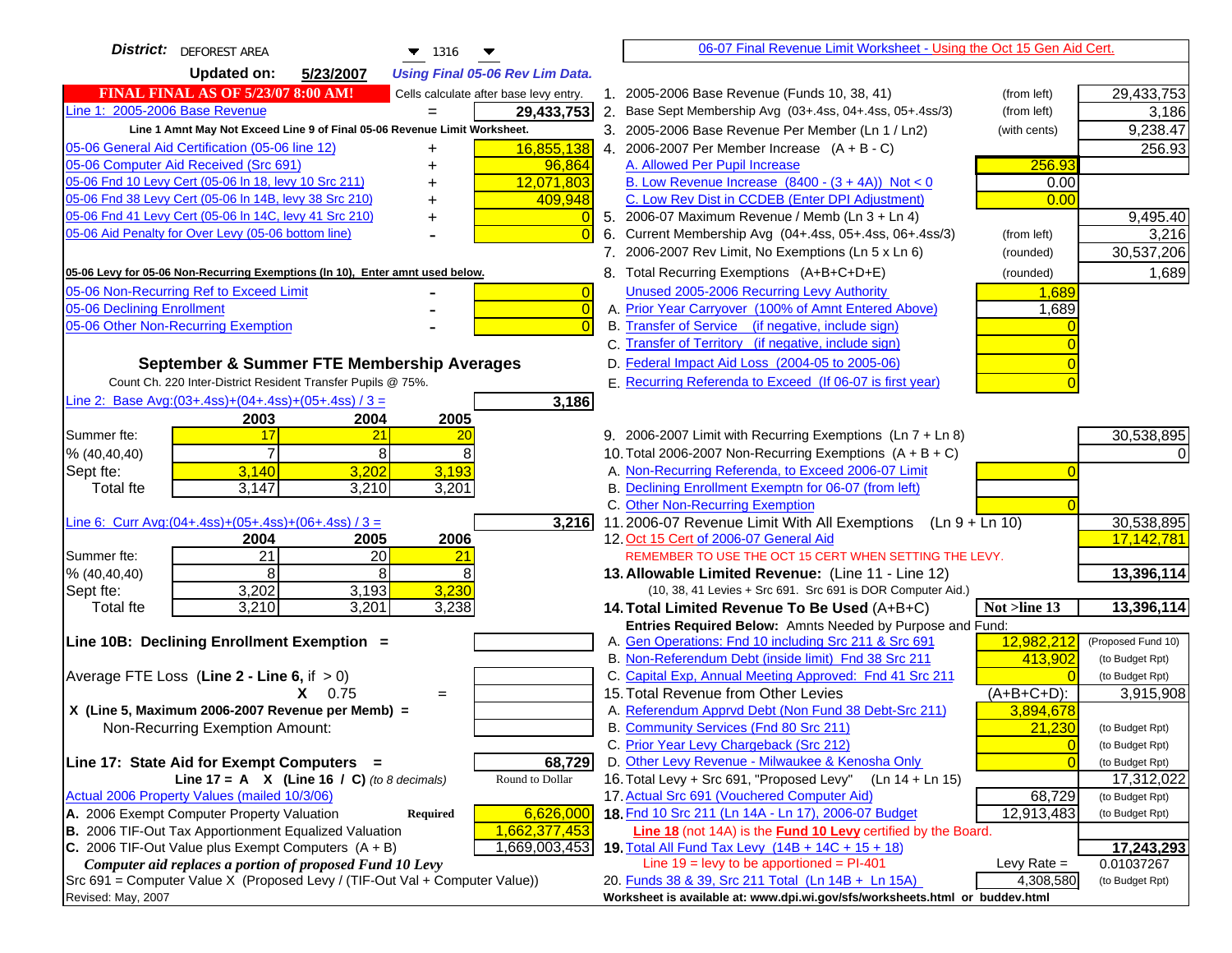|                                  | <b>DPI</b> Reconciliation                                                 |
|----------------------------------|---------------------------------------------------------------------------|
|                                  | In order for the reconciliation to work properly, the                     |
|                                  | PI-401 must have been filed with the Department.                          |
|                                  | Numbers appearing in the green boxes below are actual, district-submitted |
|                                  | 2007 PI-401 data.                                                         |
|                                  | Do not type in these fields.                                              |
|                                  |                                                                           |
| Fund 10, PI-401                  | 12,913,483.00                                                             |
| Fund 38, PI-401                  | 413,902.00                                                                |
| Fund 41, PI-401                  | 0.00                                                                      |
|                                  | 13,327,385.00                                                             |
|                                  |                                                                           |
| Chargeback, PI-401               | 0.00                                                                      |
| Fund 39, PI-401                  | 3,894,678.00                                                              |
| Fund 80, PI-401                  | 21,230.00                                                                 |
| Fund 48/Other, PI-401            | 0.00                                                                      |
|                                  |                                                                           |
| Total, PI-401                    | 17,243,293.00                                                             |
| <b>Computer Aid</b>              | $68,729.00 \le$ ------- don't change                                      |
|                                  | <b>Results</b>                                                            |
| $\overline{\mathbf{0}}$          | $\bf{0}$                                                                  |
| 0                                | 0                                                                         |
| You have levied to your maximum. |                                                                           |
|                                  |                                                                           |
| $\bf{0}$                         |                                                                           |
|                                  |                                                                           |
|                                  |                                                                           |
| l0                               |                                                                           |
|                                  |                                                                           |
|                                  | $\bf{0}$                                                                  |
|                                  |                                                                           |
|                                  |                                                                           |
|                                  |                                                                           |
| $\boldsymbol{0}$                 |                                                                           |
|                                  |                                                                           |
|                                  |                                                                           |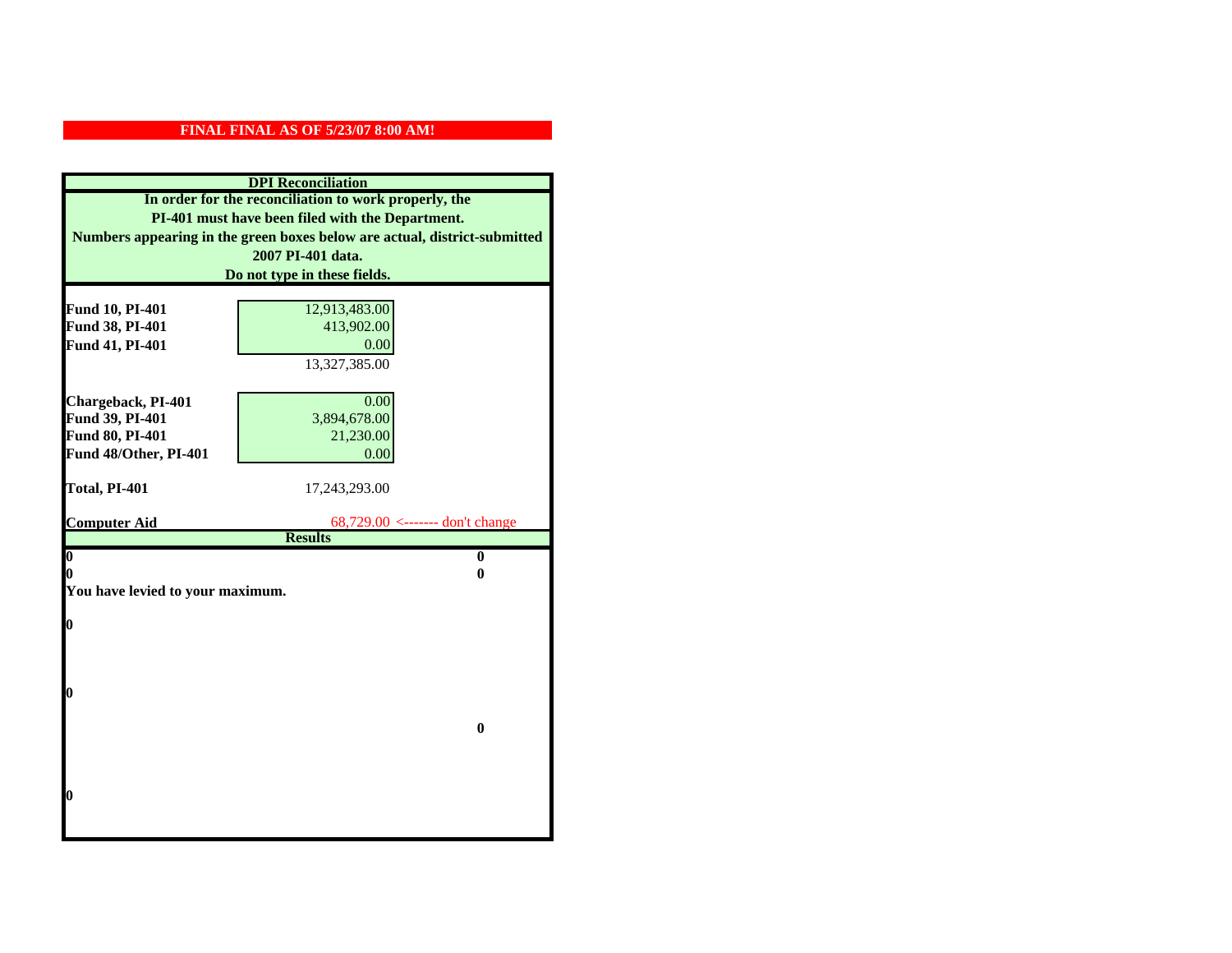| <b>District:</b> DELAVAN-DARIEN<br>$\blacktriangledown$ 1380                                           | 06-07 Final Revenue Limit Worksheet - Using the Oct 15 Gen Aid Cert.                                                               |                      |
|--------------------------------------------------------------------------------------------------------|------------------------------------------------------------------------------------------------------------------------------------|----------------------|
| <b>Updated on:</b><br>5/23/2007<br><b>Using Final 05-06 Rev Lim Data.</b>                              |                                                                                                                                    |                      |
| <b>FINAL FINAL AS OF 5/23/07 8:00 AM!</b><br>Cells calculate after base levy entry.                    | 1. 2005-2006 Base Revenue (Funds 10, 38, 41)<br>(from left)                                                                        | 21,508,041           |
| Line 1: 2005-2006 Base Revenue<br>21,508,041                                                           | 2. Base Sept Membership Avg (03+.4ss, 04+.4ss, 05+.4ss/3)<br>(from left)                                                           | 2,671                |
| Line 1 Amnt May Not Exceed Line 9 of Final 05-06 Revenue Limit Worksheet.                              | 3. 2005-2006 Base Revenue Per Member (Ln 1 / Ln2)<br>(with cents)                                                                  | 8,052.43             |
| 12,150,682<br>05-06 General Aid Certification (05-06 line 12)                                          | 4. 2006-2007 Per Member Increase $(A + B - C)$                                                                                     | 283.18               |
| 05-06 Computer Aid Received (Src 691)<br>48,264                                                        | 256.93<br>A. Allowed Per Pupil Increase                                                                                            |                      |
| 05-06 Fnd 10 Levy Cert (05-06 ln 18, levy 10 Src 211)<br>9,360,531                                     | B. Low Revenue Increase $(8400 - (3 + 4A))$ Not < 0<br>90.64                                                                       |                      |
| 05-06 Fnd 38 Levy Cert (05-06 In 14B, levy 38 Src 210)<br>45,193                                       | C. Low Rev Dist in CCDEB (Enter DPI Adjustment)<br>64.39                                                                           |                      |
| 05-06 Fnd 41 Levy Cert (05-06 In 14C, levy 41 Src 210)<br>+                                            | 5. 2006-07 Maximum Revenue / Memb (Ln $3 + \text{Ln } 4$ )                                                                         | 8,335.61             |
| 05-06 Aid Penalty for Over Levy (05-06 bottom line)                                                    | Current Membership Avg (04+.4ss, 05+.4ss, 06+.4ss/3)<br>6.<br>(from left)                                                          | 2,635                |
|                                                                                                        | 7. 2006-2007 Rev Limit, No Exemptions (Ln 5 x Ln 6)<br>(rounded)                                                                   | 21,964,332           |
| 05-06 Levy for 05-06 Non-Recurring Exemptions (In 10), Enter amnt used below.                          | 8. Total Recurring Exemptions (A+B+C+D+E)<br>(rounded)                                                                             |                      |
| 05-06 Non-Recurring Ref to Exceed Limit<br>$\overline{0}$                                              | Unused 2005-2006 Recurring Levy Authority                                                                                          |                      |
| 96,629<br>05-06 Declining Enrollment                                                                   | A. Prior Year Carryover (100% of Amnt Entered Above)                                                                               |                      |
| 05-06 Other Non-Recurring Exemption                                                                    | B. Transfer of Service (if negative, include sign)                                                                                 |                      |
|                                                                                                        | C. Transfer of Territory (if negative, include sign)                                                                               |                      |
| September & Summer FTE Membership Averages                                                             | D. Federal Impact Aid Loss (2004-05 to 2005-06)                                                                                    |                      |
| Count Ch. 220 Inter-District Resident Transfer Pupils @ 75%.                                           | E. Recurring Referenda to Exceed (If 06-07 is first year)                                                                          |                      |
| Line 2: Base Avg:(03+.4ss)+(04+.4ss)+(05+.4ss) / 3 =<br>2,671                                          |                                                                                                                                    |                      |
| 2003<br>2004<br>2005                                                                                   |                                                                                                                                    |                      |
| 41<br>Summer fte:<br>27<br>15                                                                          | 9. 2006-2007 Limit with Recurring Exemptions (Ln 7 + Ln 8)                                                                         | 21,964,332           |
| 16<br>11<br>6<br>% (40, 40, 40)                                                                        | 10. Total 2006-2007 Non-Recurring Exemptions $(A + B + C)$                                                                         | 225,061              |
| 2,627<br>2,710<br>2,644<br>Sept fte:                                                                   | A. Non-Recurring Referenda, to Exceed 2006-07 Limit                                                                                |                      |
| <b>Total fte</b><br>2,726<br>2,655<br>2,633                                                            | B. Declining Enrollment Exemptn for 06-07 (from left)<br>225,061                                                                   |                      |
|                                                                                                        | C. Other Non-Recurring Exemption                                                                                                   |                      |
| Line 6: Curr Avg: $(04+.4ss)+(05+.4ss)+(06+.4ss)/3 =$<br>$\overline{2,635}$                            | 11.2006-07 Revenue Limit With All Exemptions (Ln $9 + \overline{\text{Ln }10}$ )                                                   | 22,189,393           |
| 2006<br>2005<br>2004<br>$\overline{27}$<br>Summer fte:<br>15                                           | 12. Oct 15 Cert of 2006-07 General Aid<br>REMEMBER TO USE THE OCT 15 CERT WHEN SETTING THE LEVY.                                   | 11,755,863           |
| 6<br>11<br>% (40, 40, 40)                                                                              | 13. Allowable Limited Revenue: (Line 11 - Line 12)                                                                                 | 10,433,530           |
| 2,627<br>2,617<br>2,644<br>Sept fte:                                                                   | (10, 38, 41 Levies + Src 691. Src 691 is DOR Computer Aid.)                                                                        | <b>EXCEEDS LIMIT</b> |
| 2,617<br>2,655<br>2,633<br><b>Total fte</b>                                                            | Not >line 13<br>14. Total Limited Revenue To Be Used $(A+B+C)$                                                                     | 10,433,531           |
|                                                                                                        | Entries Required Below: Amnts Needed by Purpose and Fund:                                                                          |                      |
| 225,061<br>Line 10B: Declining Enrollment Exemption =                                                  | 10,433,531<br>A. Gen Operations: Fnd 10 including Src 211 & Src 691                                                                | (Proposed Fund 10)   |
|                                                                                                        | B. Non-Referendum Debt (inside limit) Fnd 38 Src 211                                                                               | (to Budget Rpt)      |
| Average FTE Loss (Line $2 -$ Line 6, if $> 0$ )<br>36                                                  | C. Capital Exp, Annual Meeting Approved: Fnd 41 Src 211                                                                            | (to Budget Rpt)      |
| 27<br>$X = 0.75$<br>$=$                                                                                | 15. Total Revenue from Other Levies<br>$(A+B+C+D)$ :                                                                               | 1,522,547            |
| X (Line 5, Maximum 2006-2007 Revenue per Memb) =<br>8,335.61                                           | A. Referendum Apprvd Debt (Non Fund 38 Debt-Src 211)<br>1,416,183                                                                  |                      |
| 225,061<br>Non-Recurring Exemption Amount:                                                             | B. Community Services (Fnd 80 Src 211)<br>101.068                                                                                  | (to Budget Rpt)      |
|                                                                                                        | C. Prior Year Levy Chargeback (Src 212)<br>5,296                                                                                   | (to Budget Rpt)      |
| 39,274<br>Line 17: State Aid for Exempt Computers =                                                    | D. Other Levy Revenue - Milwaukee & Kenosha Only                                                                                   | (to Budget Rpt)      |
| Round to Dollar<br>Line 17 = A $X$ (Line 16 / C) (to 8 decimals)                                       | 16. Total Levy + Src 691, "Proposed Levy" (Ln 14 + Ln 15)                                                                          | 11,956,078           |
| Actual 2006 Property Values (mailed 10/3/06)<br>A. 2006 Exempt Computer Property Valuation             | 17. Actual Src 691 (Vouchered Computer Aid)<br>39,274                                                                              | (to Budget Rpt)      |
| 5,782,800<br><b>Required</b><br>B. 2006 TIF-Out Tax Apportionment Equalized Valuation<br>1,754,659,972 | 18. Fnd 10 Src 211 (Ln 14A - Ln 17), 2006-07 Budget<br>10,394,257<br>Line 18 (not 14A) is the Fund 10 Levy certified by the Board. | (to Budget Rpt)      |
| C. 2006 TIF-Out Value plus Exempt Computers $(A + B)$<br>1,760,442,772                                 | 19. Total All Fund Tax Levy (14B + 14C + 15 + 18)                                                                                  | 11,916,804           |
| Computer aid replaces a portion of proposed Fund 10 Levy                                               | Line $19 = \text{levy}$ to be apportioned = PI-401<br>Levy Rate $=$                                                                | 0.00679152           |
| Src 691 = Computer Value X (Proposed Levy / (TIF-Out Val + Computer Value))                            | 20. Funds 38 & 39, Src 211 Total (Ln 14B + Ln 15A)<br>1,416,183                                                                    | (to Budget Rpt)      |
| Revised: May, 2007                                                                                     | Worksheet is available at: www.dpi.wi.gov/sfs/worksheets.html or buddev.html                                                       |                      |
|                                                                                                        |                                                                                                                                    |                      |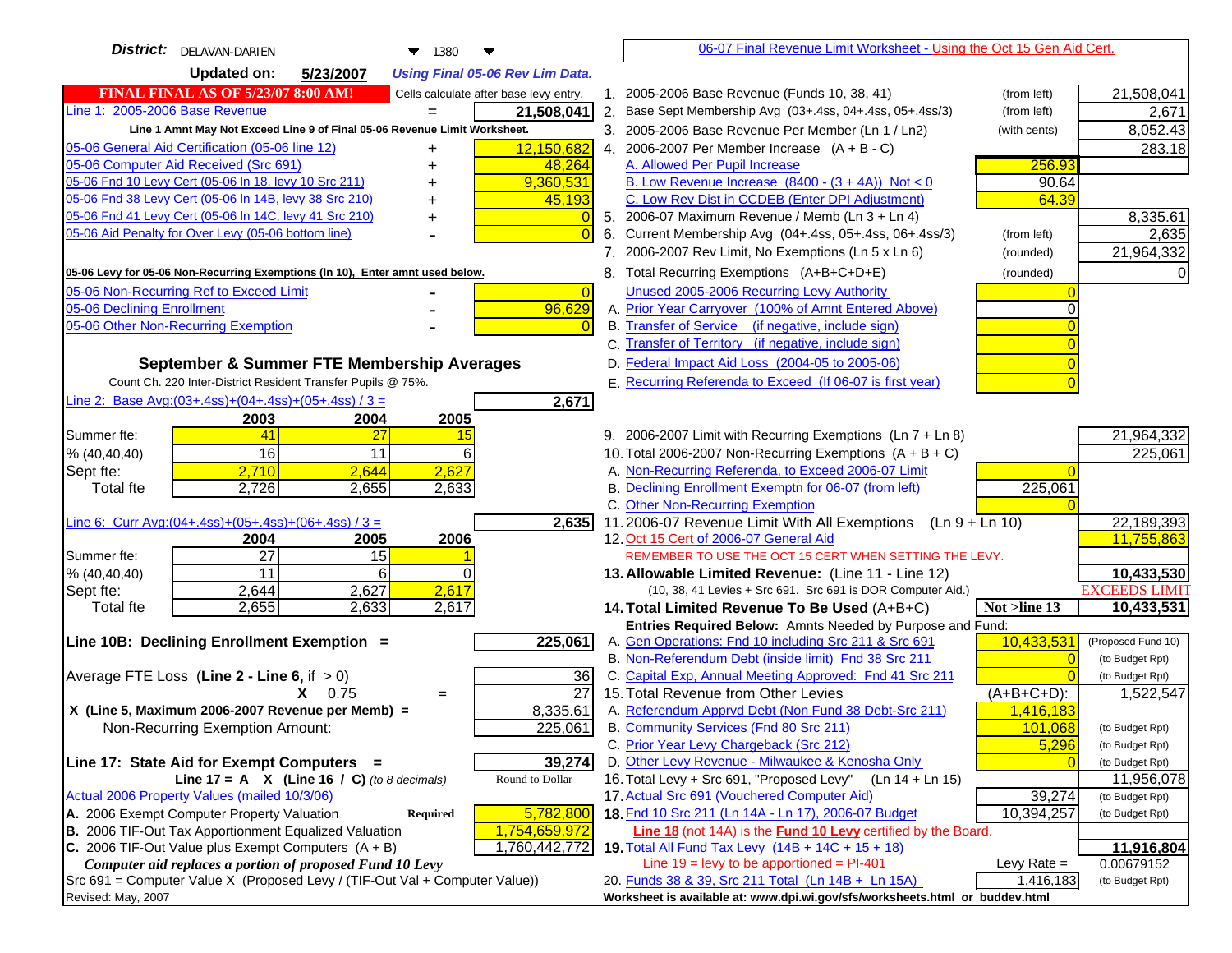|                         | <b>DPI</b> Reconciliation                                                 |
|-------------------------|---------------------------------------------------------------------------|
|                         | In order for the reconciliation to work properly, the                     |
|                         | PI-401 must have been filed with the Department.                          |
|                         | Numbers appearing in the green boxes below are actual, district-submitted |
|                         | 2007 PI-401 data.                                                         |
|                         | Do not type in these fields.                                              |
|                         |                                                                           |
| Fund 10, PI-401         | 10,394,257.00                                                             |
| Fund 38, PI-401         | 0.00                                                                      |
| Fund 41, PI-401         | 0.00                                                                      |
|                         | 10,394,257.00                                                             |
|                         |                                                                           |
| Chargeback, PI-401      | 5,296.00                                                                  |
| Fund 39, PI-401         | 1,416,183.00                                                              |
| Fund 80, PI-401         | 101,068.00                                                                |
| Fund 48/Other, PI-401   | 0.00                                                                      |
|                         |                                                                           |
| Total, PI-401           | 11,916,804.00                                                             |
|                         |                                                                           |
| <b>Computer Aid</b>     | 39,274.00 <------- don't change<br><b>Results</b>                         |
| You have overlevied by: | $\overline{1}$                                                            |
| 0                       | $\bf{0}$                                                                  |
| 0                       |                                                                           |
|                         |                                                                           |
| 0                       |                                                                           |
|                         |                                                                           |
|                         |                                                                           |
|                         |                                                                           |
| 0                       |                                                                           |
|                         |                                                                           |
|                         | $\bf{0}$                                                                  |
|                         |                                                                           |
|                         |                                                                           |
| O                       |                                                                           |
|                         |                                                                           |
|                         |                                                                           |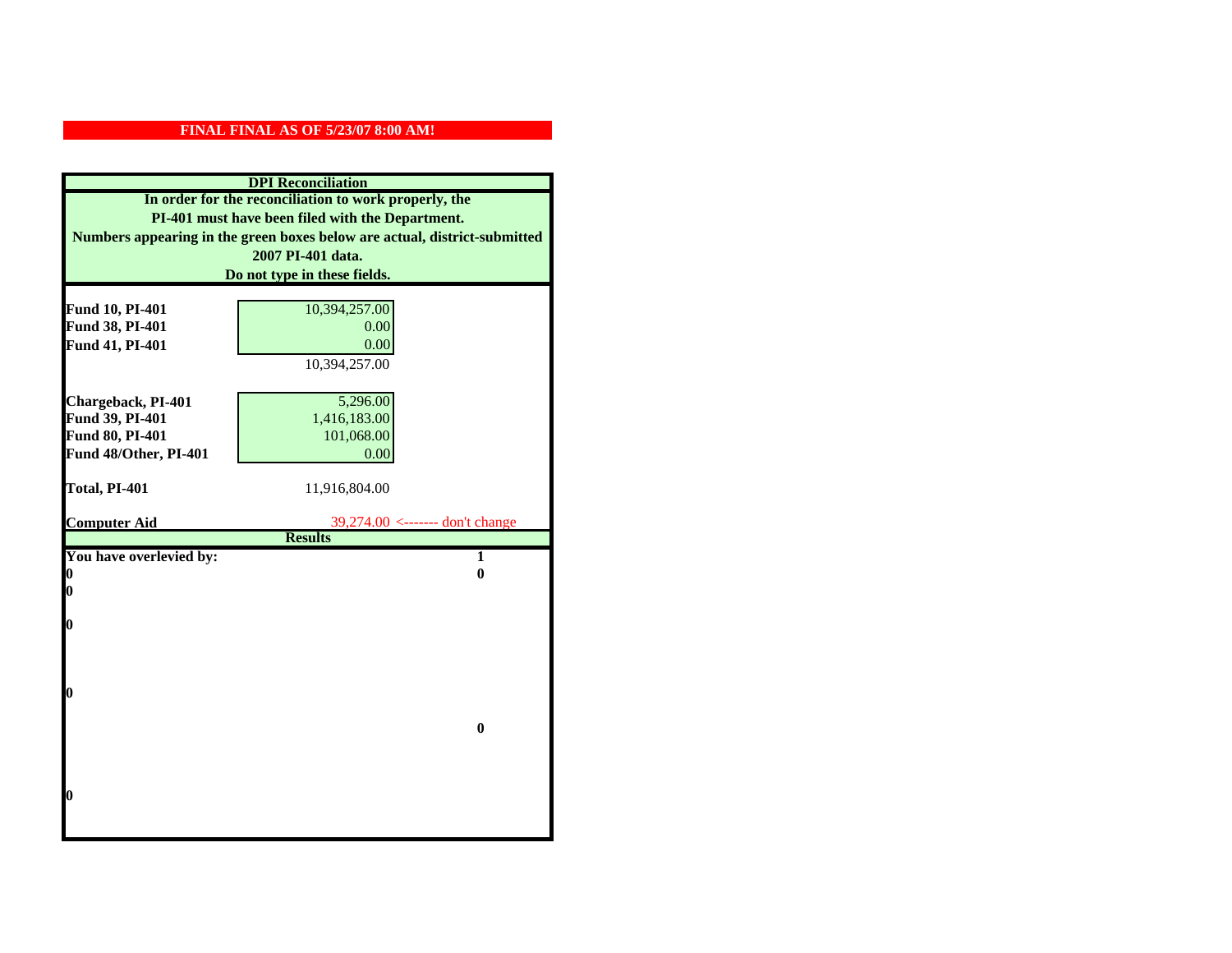| <b>District:</b> DENMARK<br>$\blacktriangledown$ 1407                                         |    | 06-07 Final Revenue Limit Worksheet - Using the Oct 15 Gen Aid Cert.                                          |                 |                              |
|-----------------------------------------------------------------------------------------------|----|---------------------------------------------------------------------------------------------------------------|-----------------|------------------------------|
| <b>Updated on:</b><br>5/23/2007<br><b>Using Final 05-06 Rev Lim Data.</b>                     |    |                                                                                                               |                 |                              |
| <b>FINAL FINAL AS OF 5/23/07 8:00 AM!</b><br>Cells calculate after base levy entry.           |    | 1. 2005-2006 Base Revenue (Funds 10, 38, 41)                                                                  | (from left)     | 12,592,009                   |
| Line 1: 2005-2006 Base Revenue<br>12,592,009                                                  | 2. | Base Sept Membership Avg (03+.4ss, 04+.4ss, 05+.4ss/3)                                                        | (from left)     | 1,561                        |
| Line 1 Amnt May Not Exceed Line 9 of Final 05-06 Revenue Limit Worksheet.                     |    | 3. 2005-2006 Base Revenue Per Member (Ln 1 / Ln2)                                                             | (with cents)    | 8,066.63                     |
| 9,861,437<br>05-06 General Aid Certification (05-06 line 12)<br>+                             |    | 4. 2006-2007 Per Member Increase $(A + B - C)$                                                                |                 | 304.74                       |
| 05-06 Computer Aid Received (Src 691)<br>6,717                                                |    | A. Allowed Per Pupil Increase                                                                                 | 256.93          |                              |
| 05-06 Fnd 10 Levy Cert (05-06 In 18, levy 10 Src 211)<br>2,852,792                            |    | B. Low Revenue Increase $(8400 - (3 + 4A))$ Not < 0                                                           | 76.44           |                              |
| 05-06 Fnd 38 Levy Cert (05-06 In 14B, levy 38 Src 210)<br>40,462                              |    | C. Low Rev Dist in CCDEB (Enter DPI Adjustment)                                                               | 28.63           |                              |
| 05-06 Fnd 41 Levy Cert (05-06 In 14C, levy 41 Src 210)                                        |    | 5. 2006-07 Maximum Revenue / Memb (Ln 3 + Ln 4)                                                               |                 | 8,371.37                     |
| 05-06 Aid Penalty for Over Levy (05-06 bottom line)<br>$\Omega$                               |    | 6. Current Membership Avg (04+.4ss, 05+.4ss, 06+.4ss/3)                                                       | (from left)     | 1,557                        |
|                                                                                               |    | 7. 2006-2007 Rev Limit, No Exemptions (Ln 5 x Ln 6)                                                           | (rounded)       | 13,034,223                   |
| 05-06 Levy for 05-06 Non-Recurring Exemptions (In 10), Enter amnt used below.                 |    | 8. Total Recurring Exemptions (A+B+C+D+E)                                                                     | (rounded)       | 16,436                       |
| 05-06 Non-Recurring Ref to Exceed Limit<br>$\Omega$                                           |    | Unused 2005-2006 Recurring Levy Authority                                                                     |                 |                              |
| 169,399<br>05-06 Declining Enrollment                                                         |    | A. Prior Year Carryover (100% of Amnt Entered Above)                                                          |                 |                              |
| 05-06 Other Non-Recurring Exemption<br>$\Omega$                                               |    | B. Transfer of Service (if negative, include sign)                                                            | 16,436          |                              |
|                                                                                               |    | C. Transfer of Territory (if negative, include sign)                                                          |                 |                              |
| September & Summer FTE Membership Averages                                                    |    | D. Federal Impact Aid Loss (2004-05 to 2005-06)                                                               |                 |                              |
| Count Ch. 220 Inter-District Resident Transfer Pupils @ 75%.                                  |    | E. Recurring Referenda to Exceed (If 06-07 is first year)                                                     |                 |                              |
| Line 2: Base Avg: (03+.4ss) + (04+.4ss) + (05+.4ss) / 3 =<br>1,561                            |    |                                                                                                               |                 |                              |
| 2003<br>2004<br>2005                                                                          |    |                                                                                                               |                 |                              |
| 21<br>Summer fte:<br>24<br>22                                                                 |    | 9. 2006-2007 Limit with Recurring Exemptions $(ln 7 + Ln 8)$                                                  |                 | 13,050,659                   |
| 9<br>8<br>10<br>% (40, 40, 40)                                                                |    | 10. Total 2006-2007 Non-Recurring Exemptions $(A + B + C)$                                                    |                 | 25,114                       |
| 1,552<br>1,564<br>1,539<br>Sept fte:                                                          |    | A. Non-Recurring Referenda, to Exceed 2006-07 Limit                                                           |                 |                              |
| 1,560<br>1,574<br>1,548<br><b>Total</b> fte                                                   |    | B. Declining Enrollment Exemptn for 06-07 (from left)                                                         | 25,114          |                              |
|                                                                                               |    | C. Other Non-Recurring Exemption<br>$(Ln 9 + Ln 10)$                                                          |                 | 13,075,773                   |
| Line 6: Curr Avg: $(04+.4ss)+(05+.4ss)+(06+.4ss)/3 =$<br>1,557<br>2006<br>2004<br>2005        |    | 11.2006-07 Revenue Limit With All Exemptions<br>12. Oct 15 Cert of 2006-07 General Aid                        |                 | 10,102,067                   |
| $\overline{24}$<br>$\overline{22}$<br>Summer fte:<br>34                                       |    | REMEMBER TO USE THE OCT 15 CERT WHEN SETTING THE LEVY.                                                        |                 |                              |
| $\overline{10}$<br>9<br>14<br>% (40, 40, 40)                                                  |    | 13. Allowable Limited Revenue: (Line 11 - Line 12)                                                            |                 | 2,973,706                    |
| 1,564<br>1,539<br>1,534<br>Sept fte:                                                          |    | (10, 38, 41 Levies + Src 691. Src 691 is DOR Computer Aid.)                                                   |                 |                              |
| 1,548<br>1,574<br>1,548<br>Total fte                                                          |    | 14. Total Limited Revenue To Be Used (A+B+C)                                                                  | Not $>$ line 13 | 2,973,706                    |
|                                                                                               |    | Entries Required Below: Amnts Needed by Purpose and Fund:                                                     |                 |                              |
| 25,114<br>Line 10B: Declining Enrollment Exemption =                                          |    | A. Gen Operations: Fnd 10 including Src 211 & Src 691                                                         | 2,933,306       | (Proposed Fund 10)           |
|                                                                                               |    | B. Non-Referendum Debt (inside limit) Fnd 38 Src 211                                                          | 40,400          | (to Budget Rpt)              |
| Average FTE Loss (Line $2 -$ Line 6, if $> 0$ )<br>4                                          |    | C. Capital Exp, Annual Meeting Approved: Fnd 41 Src 211                                                       |                 | (to Budget Rpt)              |
| 3<br>$X = 0.75$<br>$=$                                                                        |    | 15. Total Revenue from Other Levies                                                                           | $(A+B+C+D)$ :   | 1,461,278                    |
| X (Line 5, Maximum 2006-2007 Revenue per Memb) =<br>8,371.37                                  |    | A. Referendum Apprvd Debt (Non Fund 38 Debt-Src 211)                                                          | 1,454,000       |                              |
| Non-Recurring Exemption Amount:<br>25,114                                                     |    | B. Community Services (Fnd 80 Src 211)                                                                        | 5,030           | (to Budget Rpt)              |
|                                                                                               |    | C. Prior Year Levy Chargeback (Src 212)                                                                       | 2,248           | (to Budget Rpt)              |
| 15,191<br>Line 17: State Aid for Exempt Computers =<br>Round to Dollar                        |    | D. Other Levy Revenue - Milwaukee & Kenosha Only<br>16. Total Levy + Src 691, "Proposed Levy" (Ln 14 + Ln 15) |                 | (to Budget Rpt)              |
| Line 17 = A $X$ (Line 16 / C) (to 8 decimals)<br>Actual 2006 Property Values (mailed 10/3/06) |    | 17. Actual Src 691 (Vouchered Computer Aid)                                                                   | 15,191          | 4,434,984<br>(to Budget Rpt) |
| 1,865,500<br>A. 2006 Exempt Computer Property Valuation<br><b>Required</b>                    |    | 18. Fnd 10 Src 211 (Ln 14A - Ln 17), 2006-07 Budget                                                           | 2,918,115       | (to Budget Rpt)              |
| B. 2006 TIF-Out Tax Apportionment Equalized Valuation<br>542,756,756                          |    | Line 18 (not 14A) is the <b>Fund 10 Levy</b> certified by the Board.                                          |                 |                              |
| C. 2006 TIF-Out Value plus Exempt Computers $(A + B)$<br>544,622,256                          |    | 19. Total All Fund Tax Levy (14B + 14C + 15 + 18)                                                             |                 | 4,419,793                    |
| Computer aid replaces a portion of proposed Fund 10 Levy                                      |    | Line $19$ = levy to be apportioned = PI-401                                                                   | Levy Rate $=$   | 0.00814323                   |
| Src 691 = Computer Value X (Proposed Levy / (TIF-Out Val + Computer Value))                   |    | 20. Funds 38 & 39, Src 211 Total (Ln 14B + Ln 15A)                                                            | 1,494,400       | (to Budget Rpt)              |
| Revised: May, 2007                                                                            |    | Worksheet is available at: www.dpi.wi.gov/sfs/worksheets.html or buddev.html                                  |                 |                              |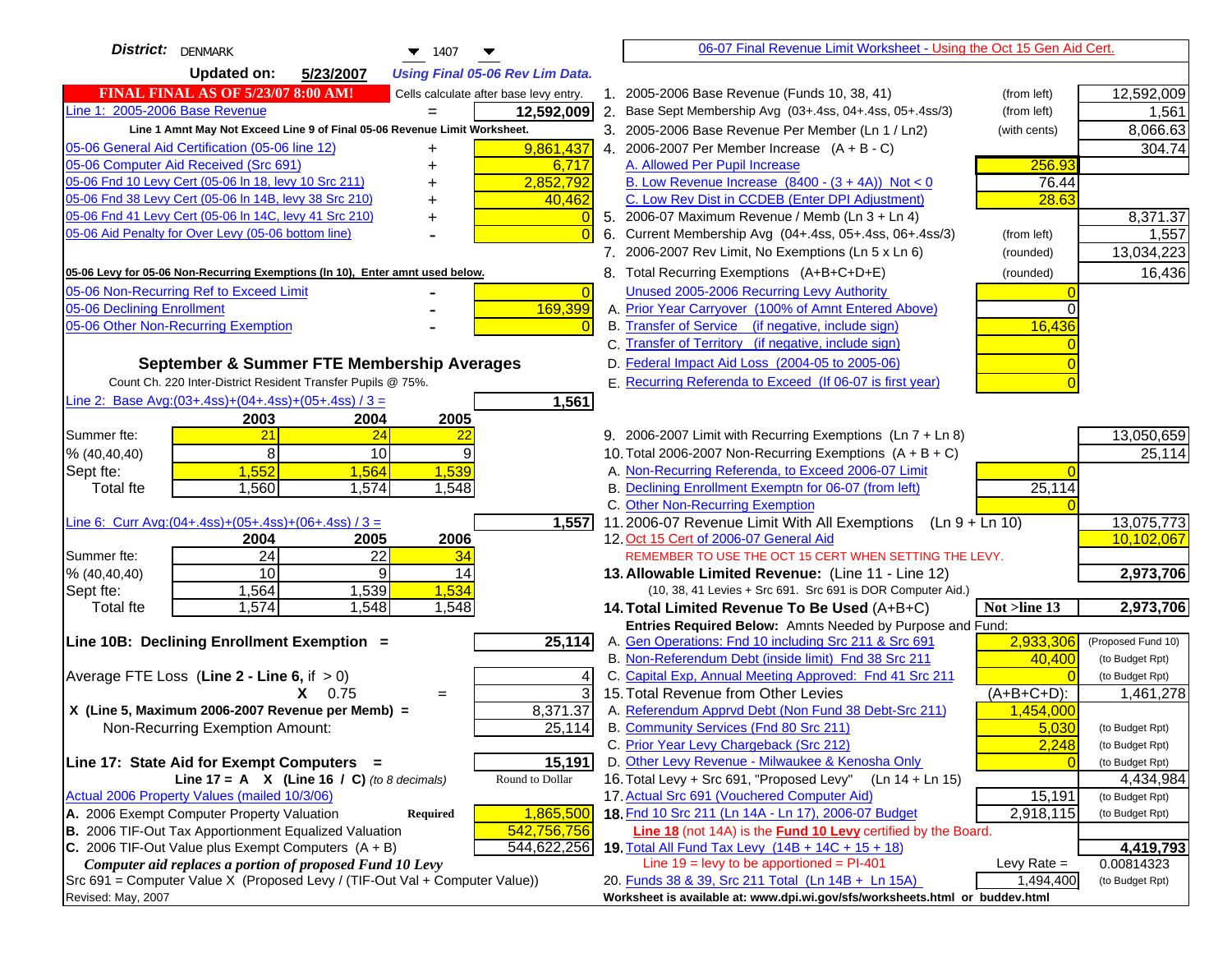|                                    | <b>DPI</b> Reconciliation                                                 |
|------------------------------------|---------------------------------------------------------------------------|
|                                    | In order for the reconciliation to work properly, the                     |
|                                    | PI-401 must have been filed with the Department.                          |
|                                    | Numbers appearing in the green boxes below are actual, district-submitted |
|                                    | 2007 PI-401 data.                                                         |
|                                    | Do not type in these fields.                                              |
|                                    |                                                                           |
| Fund 10, PI-401                    | 2,918,115.00                                                              |
| Fund 38, PI-401                    | 40,400.00                                                                 |
| Fund 41, PI-401                    | 0.00                                                                      |
|                                    | 2,958,515.00                                                              |
|                                    |                                                                           |
| Chargeback, PI-401                 | 2,248.00                                                                  |
| Fund 39, PI-401<br>Fund 80, PI-401 | 1,454,000.00<br>5,030.00                                                  |
| Fund 48/Other, PI-401              | 0.00                                                                      |
|                                    |                                                                           |
| Total, PI-401                      | 4,419,793.00                                                              |
|                                    |                                                                           |
|                                    |                                                                           |
| <b>Computer Aid</b>                | $15,191.00 \le$ ------- don't change                                      |
|                                    | <b>Results</b>                                                            |
| $\overline{\mathbf{0}}$            | $\bf{0}$                                                                  |
| 0                                  | 0                                                                         |
| You have levied to your maximum.   |                                                                           |
|                                    |                                                                           |
| 0                                  |                                                                           |
|                                    |                                                                           |
|                                    |                                                                           |
| 0                                  |                                                                           |
|                                    |                                                                           |
|                                    | $\bf{0}$                                                                  |
|                                    |                                                                           |
|                                    |                                                                           |
|                                    |                                                                           |
| 0                                  |                                                                           |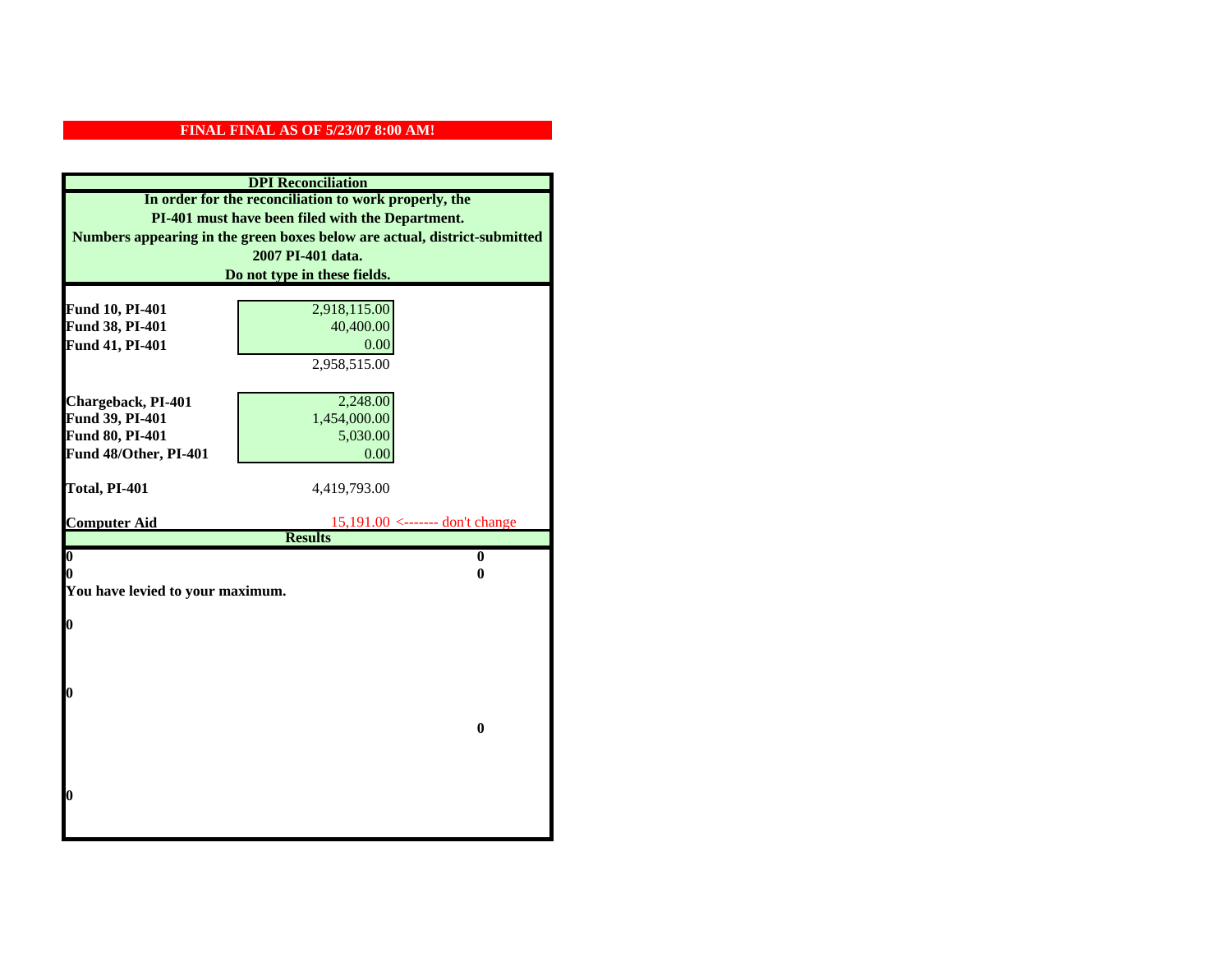| <b>District:</b> DEPERE<br>1414                                                                                                                      | 06-07 Final Revenue Limit Worksheet - Using the Oct 15 Gen Aid Cert.                                                                     |                          |
|------------------------------------------------------------------------------------------------------------------------------------------------------|------------------------------------------------------------------------------------------------------------------------------------------|--------------------------|
| <b>Updated on:</b><br>5/23/2007<br><b>Using Final 05-06 Rev Lim Data.</b>                                                                            |                                                                                                                                          |                          |
| <b>FINAL FINAL AS OF 5/23/07 8:00 AM!</b><br>Cells calculate after base levy entry.                                                                  | 1. 2005-2006 Base Revenue (Funds 10, 38, 41)<br>(from left)                                                                              | 28,543,802               |
| Line 1: 2005-2006 Base Revenue<br>28,543,802                                                                                                         | 2.<br>Base Sept Membership Avg (03+.4ss, 04+.4ss, 05+.4ss/3)<br>(from left)                                                              | 3,404                    |
| Line 1 Amnt May Not Exceed Line 9 of Final 05-06 Revenue Limit Worksheet.                                                                            | 3. 2005-2006 Base Revenue Per Member (Ln 1 / Ln2)<br>(with cents)                                                                        | 8,385.37                 |
| 20,031,971<br>05-06 General Aid Certification (05-06 line 12)<br>+                                                                                   | 4. 2006-2007 Per Member Increase $(A + B - C)$                                                                                           | 256.93                   |
| 05-06 Computer Aid Received (Src 691)<br>44,795                                                                                                      | A. Allowed Per Pupil Increase<br>256.93                                                                                                  |                          |
| 05-06 Fnd 10 Levy Cert (05-06 In 18, levy 10 Src 211)<br>8,475,399                                                                                   | B. Low Revenue Increase $(8400 - (3 + 4A))$ Not < 0<br>0.00                                                                              |                          |
| 05-06 Fnd 38 Levy Cert (05-06 In 14B, levy 38 Src 210)                                                                                               | C. Low Rev Dist in CCDEB (Enter DPI Adjustment)<br>0.00                                                                                  |                          |
| 05-06 Fnd 41 Levy Cert (05-06 In 14C, levy 41 Src 210)<br>$\Omega$                                                                                   | 5. 2006-07 Maximum Revenue / Memb (Ln 3 + Ln 4)                                                                                          | 8,642.30                 |
| 05-06 Aid Penalty for Over Levy (05-06 bottom line)<br>8,363                                                                                         | 6. Current Membership Avg (04+.4ss, 05+.4ss, 06+.4ss/3)<br>(from left)                                                                   | 3,516                    |
|                                                                                                                                                      | 7. 2006-2007 Rev Limit, No Exemptions (Ln 5 x Ln 6)<br>(rounded)                                                                         | 30,386,327               |
| 05-06 Levy for 05-06 Non-Recurring Exemptions (In 10), Enter amnt used below.                                                                        | 8. Total Recurring Exemptions (A+B+C+D+E)<br>(rounded)                                                                                   |                          |
| 05-06 Non-Recurring Ref to Exceed Limit<br>$\overline{0}$                                                                                            | Unused 2005-2006 Recurring Levy Authority                                                                                                |                          |
| 05-06 Declining Enrollment<br>$\overline{0}$                                                                                                         | A. Prior Year Carryover (100% of Amnt Entered Above)                                                                                     |                          |
| 05-06 Other Non-Recurring Exemption<br>$\Omega$                                                                                                      | B. Transfer of Service (if negative, include sign)                                                                                       |                          |
|                                                                                                                                                      | C. Transfer of Territory (if negative, include sign)                                                                                     |                          |
| September & Summer FTE Membership Averages                                                                                                           | D. Federal Impact Aid Loss (2004-05 to 2005-06)                                                                                          |                          |
| Count Ch. 220 Inter-District Resident Transfer Pupils @ 75%.                                                                                         | E. Recurring Referenda to Exceed (If 06-07 is first year)                                                                                |                          |
| Line 2: Base Avg: (03+.4ss) + (04+.4ss) + (05+.4ss) / 3 =<br>3,404                                                                                   |                                                                                                                                          |                          |
| 2003<br>2004<br>2005                                                                                                                                 |                                                                                                                                          |                          |
| 57<br>Summer fte:<br>64<br>74                                                                                                                        | 9. 2006-2007 Limit with Recurring Exemptions (Ln 7 + Ln 8)                                                                               | 30,386,327               |
| $\overline{23}$<br>26<br>30<br>% (40, 40, 40)                                                                                                        | 10. Total 2006-2007 Non-Recurring Exemptions $(A + B + C)$                                                                               |                          |
| 3,232<br>3,516<br>3,385<br>Sept fte:                                                                                                                 | A. Non-Recurring Referenda, to Exceed 2006-07 Limit                                                                                      |                          |
| 3,255<br>3,546<br><b>Total fte</b><br>3,411                                                                                                          | B. Declining Enrollment Exemptn for 06-07 (from left)                                                                                    |                          |
|                                                                                                                                                      | C. Other Non-Recurring Exemption                                                                                                         |                          |
| Line 6: Curr Avg: $(04+.4ss)+(05+.4ss)+(06+.4ss)/3 =$<br>3,516<br>2006                                                                               | 11.2006-07 Revenue Limit With All Exemptions (Ln 9 + Ln 10)<br>12. Oct 15 Cert of 2006-07 General Aid                                    | 30,386,327<br>21,474,892 |
| 2004<br>2005<br>$\overline{74}$<br>64<br>57<br>Summer fte:                                                                                           | REMEMBER TO USE THE OCT 15 CERT WHEN SETTING THE LEVY.                                                                                   |                          |
| $\overline{26}$<br>$\overline{30}$<br>23<br>% (40, 40, 40)                                                                                           | 13. Allowable Limited Revenue: (Line 11 - Line 12)                                                                                       | 8,911,435                |
| 3,568<br>3,385<br>3,516<br>Sept fte:                                                                                                                 | (10, 38, 41 Levies + Src 691. Src 691 is DOR Computer Aid.)                                                                              |                          |
| 3,411<br>3,546<br>3,591<br>Total fte                                                                                                                 | Not $>$ line 13<br>14. Total Limited Revenue To Be Used (A+B+C)                                                                          | 8,911,435                |
|                                                                                                                                                      | Entries Required Below: Amnts Needed by Purpose and Fund:                                                                                |                          |
| Line 10B: Declining Enrollment Exemption =                                                                                                           | A. Gen Operations: Fnd 10 including Src 211 & Src 691<br>8,911,435                                                                       | (Proposed Fund 10)       |
|                                                                                                                                                      | B. Non-Referendum Debt (inside limit) Fnd 38 Src 211                                                                                     | (to Budget Rpt)          |
| Average FTE Loss (Line $2 -$ Line 6, if $> 0$ )                                                                                                      | C. Capital Exp, Annual Meeting Approved: Fnd 41 Src 211                                                                                  | (to Budget Rpt)          |
| $X = 0.75$<br>$=$                                                                                                                                    | 15. Total Revenue from Other Levies<br>$(A+B+C+D)$ :                                                                                     | 6,190,579                |
| X (Line 5, Maximum 2006-2007 Revenue per Memb) =                                                                                                     | A. Referendum Apprvd Debt (Non Fund 38 Debt-Src 211)<br>6,180,629                                                                        |                          |
| Non-Recurring Exemption Amount:                                                                                                                      | B. Community Services (Fnd 80 Src 211)                                                                                                   | (to Budget Rpt)          |
|                                                                                                                                                      | C. Prior Year Levy Chargeback (Src 212)<br>9,950                                                                                         | (to Budget Rpt)          |
| 47,380<br>Line 17: State Aid for Exempt Computers =                                                                                                  | D. Other Levy Revenue - Milwaukee & Kenosha Only                                                                                         | (to Budget Rpt)          |
| Round to Dollar<br>Line 17 = A $X$ (Line 16 / C) (to 8 decimals)                                                                                     | 16. Total Levy + Src 691, "Proposed Levy" (Ln 14 + Ln 15)                                                                                | 15,102,014               |
| Actual 2006 Property Values (mailed 10/3/06)                                                                                                         | 17. Actual Src 691 (Vouchered Computer Aid)<br>47,380                                                                                    | (to Budget Rpt)          |
| 4,860,700<br>A. 2006 Exempt Computer Property Valuation<br><b>Required</b><br>1,544,456,732<br>B. 2006 TIF-Out Tax Apportionment Equalized Valuation | 18. Fnd 10 Src 211 (Ln 14A - Ln 17), 2006-07 Budget<br>8,864,055<br>Line 18 (not 14A) is the <b>Fund 10 Levy</b> certified by the Board. | (to Budget Rpt)          |
| C. 2006 TIF-Out Value plus Exempt Computers $(A + B)$<br>1,549,317,432                                                                               | 19. Total All Fund Tax Levy (14B + 14C + 15 + 18)                                                                                        | 15,054,634               |
| Computer aid replaces a portion of proposed Fund 10 Levy                                                                                             | Line $19$ = levy to be apportioned = PI-401<br>Levy Rate $=$                                                                             | 0.00974753               |
| Src 691 = Computer Value X (Proposed Levy / (TIF-Out Val + Computer Value))                                                                          | 20. Funds 38 & 39, Src 211 Total (Ln 14B + Ln 15A)<br>6,180,629                                                                          | (to Budget Rpt)          |
| Revised: May, 2007                                                                                                                                   | Worksheet is available at: www.dpi.wi.gov/sfs/worksheets.html or buddev.html                                                             |                          |
|                                                                                                                                                      |                                                                                                                                          |                          |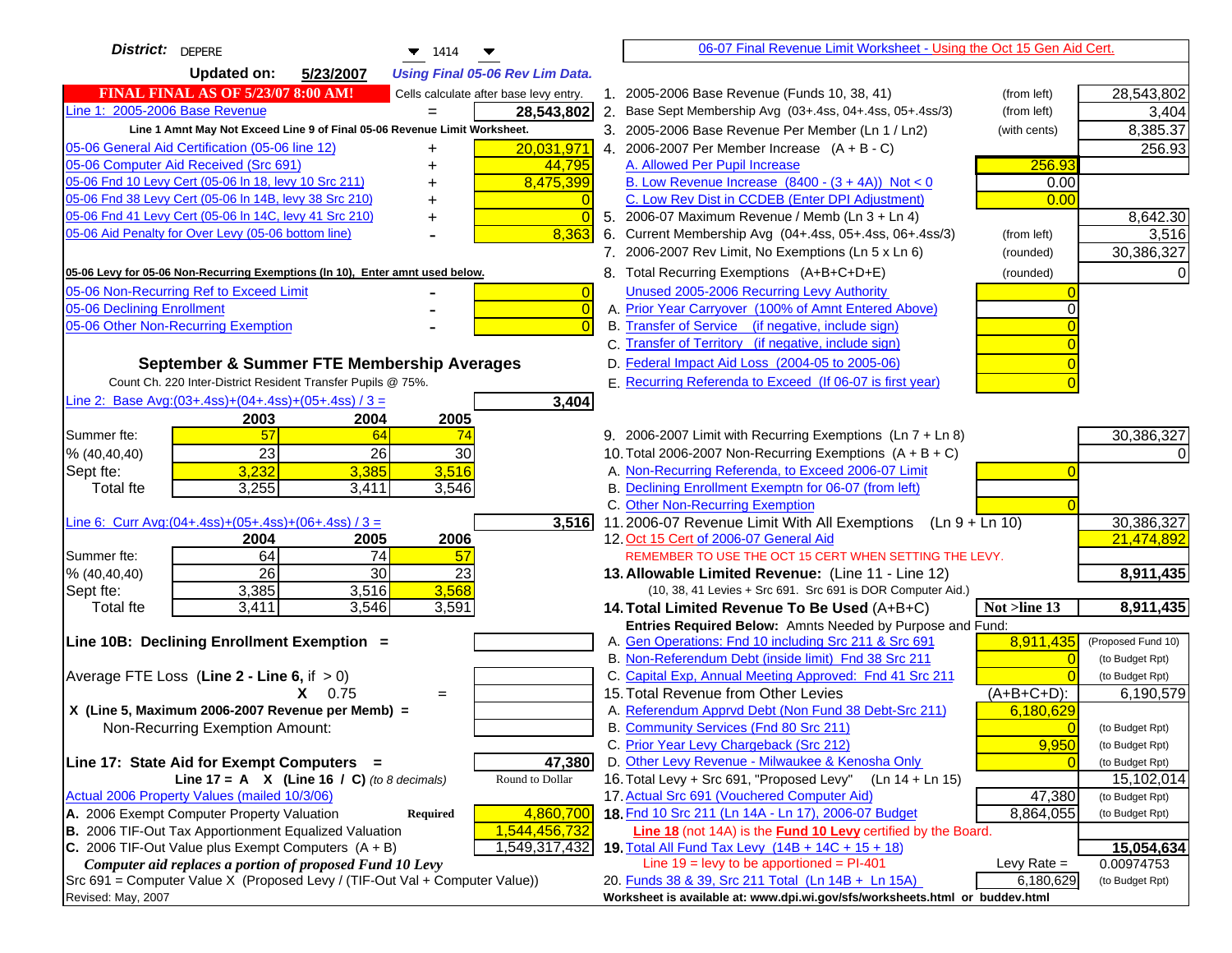| <b>DPI</b> Reconciliation                             |                                                                           |  |
|-------------------------------------------------------|---------------------------------------------------------------------------|--|
| In order for the reconciliation to work properly, the |                                                                           |  |
|                                                       | PI-401 must have been filed with the Department.                          |  |
|                                                       | Numbers appearing in the green boxes below are actual, district-submitted |  |
|                                                       | 2007 PI-401 data.                                                         |  |
|                                                       | Do not type in these fields.                                              |  |
|                                                       |                                                                           |  |
| Fund 10, PI-401                                       | 8,864,055.00                                                              |  |
| Fund 38, PI-401                                       | 0.00                                                                      |  |
| Fund 41, PI-401                                       | 0.00                                                                      |  |
|                                                       | 8,864,055.00                                                              |  |
| Chargeback, PI-401                                    | 9,950.00                                                                  |  |
| Fund 39, PI-401                                       | 6,180,629.00                                                              |  |
| Fund 80, PI-401                                       | 0.00                                                                      |  |
| Fund 48/Other, PI-401                                 | 0.00                                                                      |  |
|                                                       |                                                                           |  |
| Total, PI-401                                         | 15,054,634.00                                                             |  |
|                                                       |                                                                           |  |
| <b>Computer Aid</b>                                   | $47,380.00 \le$ ------- don't change<br><b>Results</b>                    |  |
| $\boldsymbol{0}$                                      | $\bf{0}$                                                                  |  |
| 0                                                     | 0                                                                         |  |
| You have levied to your maximum.                      |                                                                           |  |
|                                                       |                                                                           |  |
| $\bf{0}$                                              |                                                                           |  |
|                                                       |                                                                           |  |
|                                                       |                                                                           |  |
| l0                                                    |                                                                           |  |
|                                                       |                                                                           |  |
| $\bf{0}$                                              |                                                                           |  |
|                                                       |                                                                           |  |
|                                                       |                                                                           |  |
|                                                       |                                                                           |  |
| $\boldsymbol{0}$                                      |                                                                           |  |
|                                                       |                                                                           |  |
|                                                       |                                                                           |  |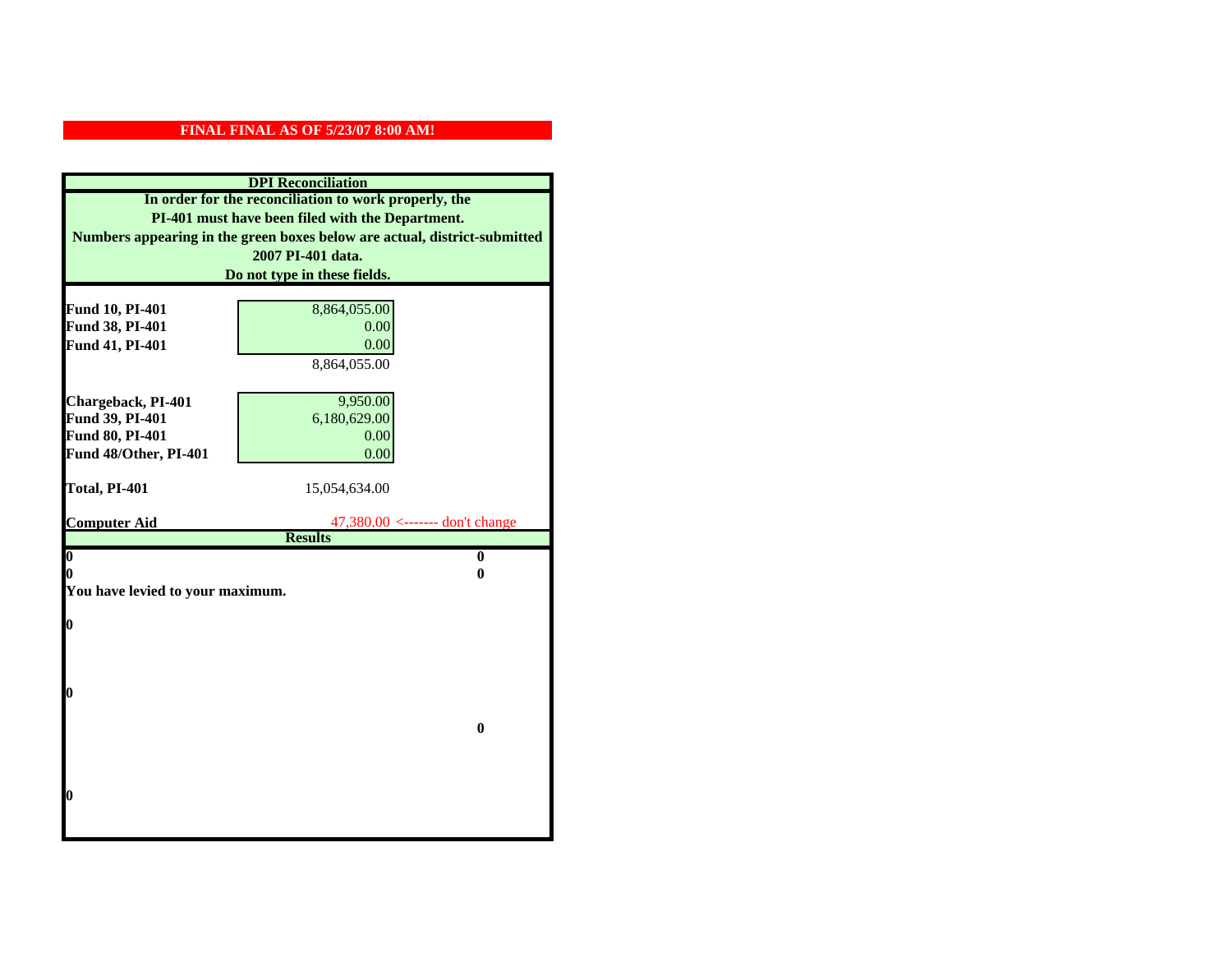| <b>District:</b>   DESOTO AREA<br>$\blacktriangledown$ 1421<br>▼                                                              |                | 06-07 Final Revenue Limit Worksheet - Using the Oct 15 Gen Aid Cert.                                                      |               |                         |
|-------------------------------------------------------------------------------------------------------------------------------|----------------|---------------------------------------------------------------------------------------------------------------------------|---------------|-------------------------|
| <b>Updated on:</b><br>5/23/2007<br><b>Using Final 05-06 Rev Lim Data.</b>                                                     |                |                                                                                                                           |               |                         |
| <b>FINAL FINAL AS OF 5/23/07 8:00 AM!</b><br>Cells calculate after base levy entry.                                           |                | 1. 2005-2006 Base Revenue (Funds 10, 38, 41)                                                                              | (from left)   | 5,498,024               |
| Line 1: 2005-2006 Base Revenue<br>5,498,024                                                                                   |                | 2. Base Sept Membership Avg (03+.4ss, 04+.4ss, 05+.4ss/3)                                                                 | (from left)   | 575                     |
| Line 1 Amnt May Not Exceed Line 9 of Final 05-06 Revenue Limit Worksheet.                                                     |                | 3. 2005-2006 Base Revenue Per Member (Ln 1 / Ln2)                                                                         | (with cents)  | 9,561.78                |
| 05-06 General Aid Certification (05-06 line 12)<br>3,081,595<br>+                                                             |                | 4. 2006-2007 Per Member Increase $(A + B - C)$                                                                            |               | 256.93                  |
| 05-06 Computer Aid Received (Src 691)<br><u>771</u>                                                                           |                | A. Allowed Per Pupil Increase                                                                                             | 256.93        |                         |
| 2,437,683<br>05-06 Fnd 10 Levy Cert (05-06 In 18, levy 10 Src 211)                                                            |                | B. Low Revenue Increase $(8400 - (3 + 4A))$ Not < 0                                                                       | 0.00          |                         |
| 05-06 Fnd 38 Levy Cert (05-06 In 14B, levy 38 Src 210)<br>44,907                                                              |                | C. Low Rev Dist in CCDEB (Enter DPI Adjustment)                                                                           | 0.00          |                         |
| 05-06 Fnd 41 Levy Cert (05-06 In 14C, levy 41 Src 210)                                                                        |                | 5. 2006-07 Maximum Revenue / Memb (Ln $3 + \text{Ln } 4$ )                                                                |               | 9,818.71                |
| 05-06 Aid Penalty for Over Levy (05-06 bottom line)                                                                           |                | 6. Current Membership Avg (04+.4ss, 05+.4ss, 06+.4ss/3)                                                                   | (from left)   | 574                     |
|                                                                                                                               |                | 7. 2006-2007 Rev Limit, No Exemptions (Ln 5 x Ln 6)                                                                       | (rounded)     | 5,635,940               |
| 05-06 Levy for 05-06 Non-Recurring Exemptions (In 10), Enter amnt used below.                                                 |                | 8. Total Recurring Exemptions (A+B+C+D+E)                                                                                 | (rounded)     |                         |
| 05-06 Non-Recurring Ref to Exceed Limit                                                                                       | $\overline{0}$ | Unused 2005-2006 Recurring Levy Authority                                                                                 |               |                         |
| 66,932<br>05-06 Declining Enrollment                                                                                          |                | A. Prior Year Carryover (100% of Amnt Entered Above)                                                                      |               |                         |
| 05-06 Other Non-Recurring Exemption                                                                                           |                | B. Transfer of Service (if negative, include sign)                                                                        |               |                         |
|                                                                                                                               |                | C. Transfer of Territory (if negative, include sign)                                                                      |               |                         |
| September & Summer FTE Membership Averages                                                                                    |                | D. Federal Impact Aid Loss (2004-05 to 2005-06)                                                                           |               |                         |
| Count Ch. 220 Inter-District Resident Transfer Pupils @ 75%.                                                                  |                | E. Recurring Referenda to Exceed (If 06-07 is first year)                                                                 |               |                         |
| Line 2: Base Avg:(03+.4ss)+(04+.4ss)+(05+.4ss) / 3 =                                                                          | 575            |                                                                                                                           |               |                         |
| 2003<br>2004<br>2005                                                                                                          |                |                                                                                                                           |               |                         |
| 26<br>Summer fte:<br>11                                                                                                       |                | 9. 2006-2007 Limit with Recurring Exemptions (Ln 7 + Ln 8)                                                                |               | 5,635,940               |
| 10<br>% (40, 40, 40)<br>4                                                                                                     |                | 10. Total 2006-2007 Non-Recurring Exemptions (A + B + C)                                                                  |               | 9,819                   |
| 575<br>558<br>573<br>Sept fte:                                                                                                |                | A. Non-Recurring Referenda, to Exceed 2006-07 Limit                                                                       |               |                         |
| 585<br>562<br>577<br><b>Total fte</b>                                                                                         |                | B. Declining Enrollment Exemptn for 06-07 (from left)                                                                     | 9,819         |                         |
|                                                                                                                               |                | C. Other Non-Recurring Exemption                                                                                          |               |                         |
| Line 6: Curr Avg: $(04+.4ss)+(05+.4ss)+(06+.4ss)/3 =$                                                                         | 574I           | 11.2006-07 Revenue Limit With All Exemptions (Ln 9 + Ln 10)                                                               |               | 5,645,759               |
| 2005<br>2006<br>2004<br>11<br>9<br>Summer fte:                                                                                |                | 12. Oct 15 Cert of 2006-07 General Aid<br>REMEMBER TO USE THE OCT 15 CERT WHEN SETTING THE LEVY.                          |               | 3,198,048               |
| % (40, 40, 40)<br>4<br>4                                                                                                      |                | 13. Allowable Limited Revenue: (Line 11 - Line 12)                                                                        |               | 2,447,711               |
| 558<br>573<br>580<br>Sept fte:                                                                                                |                | (10, 38, 41 Levies + Src 691. Src 691 is DOR Computer Aid.)                                                               |               |                         |
| 577<br>562<br>583<br><b>Total fte</b>                                                                                         |                | 14. Total Limited Revenue To Be Used (A+B+C)                                                                              | Not >line 13  | 2,447,711               |
|                                                                                                                               |                | Entries Required Below: Amnts Needed by Purpose and Fund:                                                                 |               |                         |
| Line 10B: Declining Enrollment Exemption =<br>9,819                                                                           |                | A. Gen Operations: Fnd 10 including Src 211 & Src 691                                                                     | 2,402,804     | (Proposed Fund 10)      |
|                                                                                                                               |                | B. Non-Referendum Debt (inside limit) Fnd 38 Src 211                                                                      | 44,907        | (to Budget Rpt)         |
| Average FTE Loss (Line $2 -$ Line 6, if $> 0$ )                                                                               |                | C. Capital Exp, Annual Meeting Approved: Fnd 41 Src 211                                                                   |               | (to Budget Rpt)         |
| $X = 0.75$<br>$=$                                                                                                             |                | 15. Total Revenue from Other Levies                                                                                       | (A+B+C+D):    | 2,018                   |
| X (Line 5, Maximum 2006-2007 Revenue per Memb) =<br>9,818.71                                                                  |                | A. Referendum Apprvd Debt (Non Fund 38 Debt-Src 211)                                                                      |               |                         |
| 9,819<br>Non-Recurring Exemption Amount:                                                                                      |                | B. Community Services (Fnd 80 Src 211)                                                                                    |               | (to Budget Rpt)         |
|                                                                                                                               |                | C. Prior Year Levy Chargeback (Src 212)                                                                                   | 2,018         | (to Budget Rpt)         |
| Line 17: State Aid for Exempt Computers =                                                                                     | 912            | D. Other Levy Revenue - Milwaukee & Kenosha Only                                                                          |               | (to Budget Rpt)         |
| Line 17 = A $X$ (Line 16 / C) (to 8 decimals)<br>Round to Dollar                                                              |                | 16. Total Levy + Src 691, "Proposed Levy"<br>$(Ln 14 + Ln 15)$                                                            |               | 2,449,729               |
| Actual 2006 Property Values (mailed 10/3/06)                                                                                  |                | 17. Actual Src 691 (Vouchered Computer Aid)                                                                               | 912           | (to Budget Rpt)         |
| A. 2006 Exempt Computer Property Valuation<br>110,700<br><b>Required</b>                                                      |                | 18. Fnd 10 Src 211 (Ln 14A - Ln 17), 2006-07 Budget                                                                       | 2,401,892     | (to Budget Rpt)         |
| B. 2006 TIF-Out Tax Apportionment Equalized Valuation<br>297,268,233<br>C. 2006 TIF-Out Value plus Exempt Computers $(A + B)$ |                | Line 18 (not 14A) is the <b>Fund 10 Levy</b> certified by the Board.<br>19. Total All Fund Tax Levy (14B + 14C + 15 + 18) |               |                         |
| 297,378,933<br>Computer aid replaces a portion of proposed Fund 10 Levy                                                       |                | Line $19 = \text{levy}$ to be apportioned = PI-401                                                                        | Levy Rate $=$ | 2,448,817<br>0.00823774 |
| Src 691 = Computer Value X (Proposed Levy / (TIF-Out Val + Computer Value))                                                   |                | 20. Funds 38 & 39, Src 211 Total (Ln 14B + Ln 15A)                                                                        | 44,907        | (to Budget Rpt)         |
| Revised: May, 2007                                                                                                            |                | Worksheet is available at: www.dpi.wi.gov/sfs/worksheets.html or buddev.html                                              |               |                         |
|                                                                                                                               |                |                                                                                                                           |               |                         |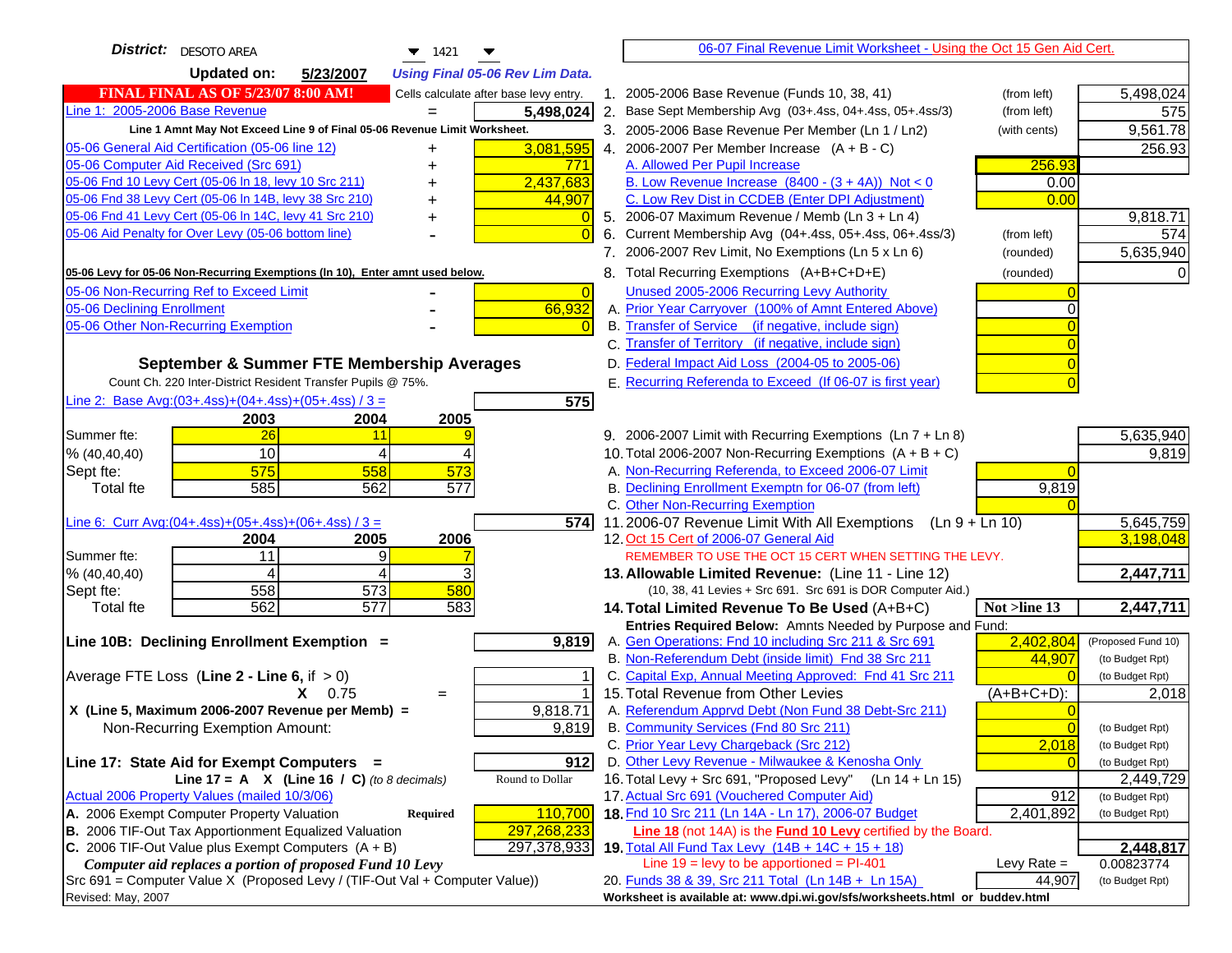| <b>DPI</b> Reconciliation<br>In order for the reconciliation to work properly, the |                                                                           |  |
|------------------------------------------------------------------------------------|---------------------------------------------------------------------------|--|
|                                                                                    |                                                                           |  |
|                                                                                    | Numbers appearing in the green boxes below are actual, district-submitted |  |
|                                                                                    | 2007 PI-401 data.                                                         |  |
|                                                                                    | Do not type in these fields.                                              |  |
|                                                                                    |                                                                           |  |
| Fund 10, PI-401<br>Fund 38, PI-401                                                 | 2,401,892.00<br>44,907.00                                                 |  |
| Fund 41, PI-401                                                                    | 0.00                                                                      |  |
|                                                                                    | 2,446,799.00                                                              |  |
|                                                                                    |                                                                           |  |
| Chargeback, PI-401                                                                 | 2,018.00                                                                  |  |
| Fund 39, PI-401                                                                    | 0.00                                                                      |  |
| Fund 80, PI-401                                                                    | 0.00                                                                      |  |
| Fund 48/Other, PI-401                                                              | 0.00                                                                      |  |
|                                                                                    |                                                                           |  |
| Total, PI-401                                                                      | 2,448,817.00                                                              |  |
|                                                                                    |                                                                           |  |
| <b>Computer Aid</b>                                                                | $912.00$ <------- don't change<br><b>Results</b>                          |  |
| $\boldsymbol{0}$                                                                   | $\bf{0}$                                                                  |  |
| 0<br>0                                                                             |                                                                           |  |
| You have levied to your maximum.                                                   |                                                                           |  |
|                                                                                    |                                                                           |  |
| $\bf{0}$                                                                           |                                                                           |  |
|                                                                                    |                                                                           |  |
|                                                                                    |                                                                           |  |
| 0                                                                                  |                                                                           |  |
|                                                                                    |                                                                           |  |
| $\bf{0}$                                                                           |                                                                           |  |
|                                                                                    |                                                                           |  |
|                                                                                    |                                                                           |  |
|                                                                                    |                                                                           |  |
| 0                                                                                  |                                                                           |  |
|                                                                                    |                                                                           |  |
|                                                                                    |                                                                           |  |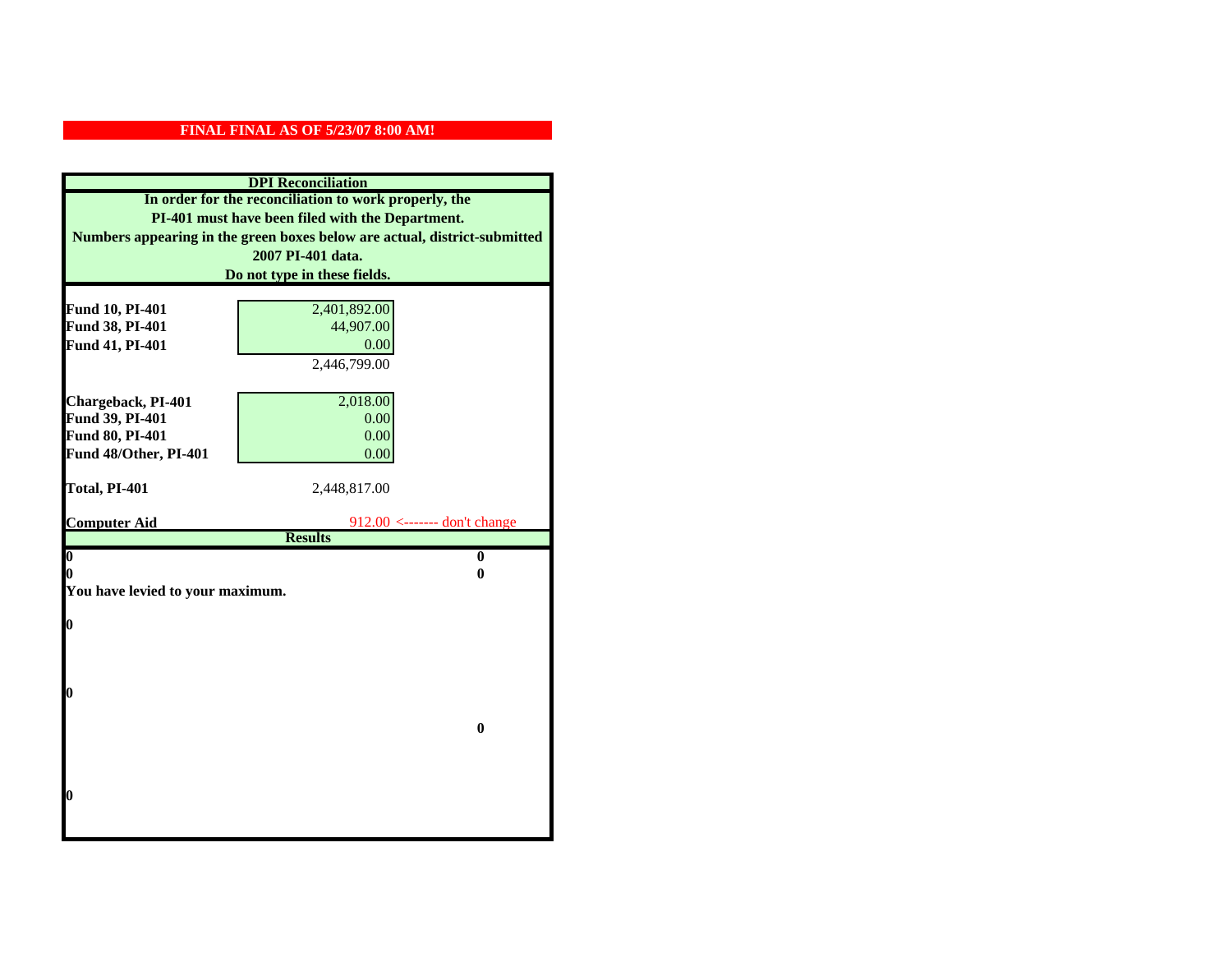| District:   DODGELAND<br>$\blacktriangledown$ 2744                                            | 06-07 Final Revenue Limit Worksheet - Using the Oct 15 Gen Aid Cert.                                                       |                              |
|-----------------------------------------------------------------------------------------------|----------------------------------------------------------------------------------------------------------------------------|------------------------------|
| <b>Updated on:</b><br>5/23/2007<br><b>Using Final 05-06 Rev Lim Data.</b>                     |                                                                                                                            |                              |
| <b>FINAL FINAL AS OF 5/23/07 8:00 AM!</b><br>Cells calculate after base levy entry.           | 1. 2005-2006 Base Revenue (Funds 10, 38, 41)<br>(from left)                                                                | 7,455,048                    |
| Line 1: 2005-2006 Base Revenue<br>7,455,048<br>$=$                                            | 2. Base Sept Membership Avg (03+.4ss, 04+.4ss, 05+.4ss/3)<br>(from left)                                                   | 820                          |
| Line 1 Amnt May Not Exceed Line 9 of Final 05-06 Revenue Limit Worksheet.                     | 3. 2005-2006 Base Revenue Per Member (Ln 1 / Ln2)<br>(with cents)                                                          | 9,091.52                     |
| 05-06 General Aid Certification (05-06 line 12)<br>5,360,006                                  | 4. 2006-2007 Per Member Increase $(A + B - C)$                                                                             | 256.93                       |
| 05-06 Computer Aid Received (Src 691)<br>5,753                                                | A. Allowed Per Pupil Increase<br>256.93                                                                                    |                              |
| 05-06 Fnd 10 Levy Cert (05-06 In 18, levy 10 Src 211)<br>2,089,289                            | B. Low Revenue Increase $(8400 - (3 + 4A))$ Not < 0<br>0.00                                                                |                              |
| 05-06 Fnd 38 Levy Cert (05-06 In 14B, levy 38 Src 210)                                        | C. Low Rev Dist in CCDEB (Enter DPI Adjustment)<br>0.00                                                                    |                              |
| 05-06 Fnd 41 Levy Cert (05-06 In 14C, levy 41 Src 210)<br>0<br>+                              | 5. 2006-07 Maximum Revenue / Memb (Ln 3 + Ln 4)                                                                            | 9,348.45                     |
| 05-06 Aid Penalty for Over Levy (05-06 bottom line)                                           | 6. Current Membership Avg (04+.4ss, 05+.4ss, 06+.4ss/3)<br>(from left)                                                     | 820                          |
|                                                                                               | 7. 2006-2007 Rev Limit, No Exemptions (Ln 5 x Ln 6)<br>(rounded)                                                           | 7,665,729                    |
| 05-06 Levy for 05-06 Non-Recurring Exemptions (In 10), Enter amnt used below.                 | 8. Total Recurring Exemptions (A+B+C+D+E)<br>(rounded)                                                                     | 172,305                      |
| 05-06 Non-Recurring Ref to Exceed Limit<br>$\overline{0}$                                     | Unused 2005-2006 Recurring Levy Authority<br>13,314                                                                        |                              |
| 05-06 Declining Enrollment<br>$\overline{0}$                                                  | A. Prior Year Carryover (100% of Amnt Entered Above)<br>13,314                                                             |                              |
| 05-06 Other Non-Recurring Exemption<br>$\sqrt{ }$                                             | B. Transfer of Service (if negative, include sign)<br>158,991                                                              |                              |
|                                                                                               | C. Transfer of Territory (if negative, include sign)                                                                       |                              |
| September & Summer FTE Membership Averages                                                    | D. Federal Impact Aid Loss (2004-05 to 2005-06)                                                                            |                              |
| Count Ch. 220 Inter-District Resident Transfer Pupils @ 75%.                                  | E. Recurring Referenda to Exceed (If 06-07 is first year)                                                                  |                              |
| Line 2: Base Avg: $(03+.4ss)+(04+.4ss)+(05+.4ss)/3 =$<br>820                                  |                                                                                                                            |                              |
| 2003<br>2004<br>2005                                                                          |                                                                                                                            |                              |
| 17<br>Summer fte:<br>20<br>17                                                                 | 9. 2006-2007 Limit with Recurring Exemptions (Ln 7 + Ln 8)                                                                 | 7,838,034                    |
| $\overline{7}$<br>8<br>% (40, 40, 40)                                                         | 10. Total 2006-2007 Non-Recurring Exemptions $(A + B + C)$                                                                 |                              |
| 820<br>811<br>807<br>Sept fte:                                                                | A. Non-Recurring Referenda, to Exceed 2006-07 Limit                                                                        |                              |
| 827<br><b>Total fte</b><br>819<br>814                                                         | B. Declining Enrollment Exemptn for 06-07 (from left)                                                                      |                              |
| Line 6: Curr Avg: $(04+.4ss)+(05+.4ss)+(06+.4ss)/3 =$                                         | C. Other Non-Recurring Exemption                                                                                           | 7,838,034                    |
| 8201<br>2006<br>2004<br>2005                                                                  | 11.2006-07 Revenue Limit With All Exemptions (Ln $9 + \overline{\text{Ln }10}$ )<br>12. Oct 15 Cert of 2006-07 General Aid | 5,501,487                    |
| 20<br>17<br>Summer fte:<br><u> 17</u>                                                         | REMEMBER TO USE THE OCT 15 CERT WHEN SETTING THE LEVY.                                                                     |                              |
| 8<br>% (40, 40, 40)                                                                           | 13. Allowable Limited Revenue: (Line 11 - Line 12)                                                                         | 2,336,547                    |
| 811<br>807<br>820<br>Sept fte:                                                                | (10, 38, 41 Levies + Src 691. Src 691 is DOR Computer Aid.)                                                                |                              |
| 819<br>814<br>827<br><b>Total fte</b>                                                         | 14. Total Limited Revenue To Be Used (A+B+C)<br>Not >line 13                                                               | 2,336,547                    |
|                                                                                               | Entries Required Below: Amnts Needed by Purpose and Fund:                                                                  |                              |
| Line 10B: Declining Enrollment Exemption =                                                    | A. Gen Operations: Fnd 10 including Src 211 & Src 691<br>2,336,547                                                         | (Proposed Fund 10)           |
|                                                                                               | B. Non-Referendum Debt (inside limit) Fnd 38 Src 211                                                                       | (to Budget Rpt)              |
| Average FTE Loss (Line $2 -$ Line 6, if $> 0$ )                                               | C. Capital Exp, Annual Meeting Approved: Fnd 41 Src 211                                                                    | (to Budget Rpt)              |
| $X = 0.75$<br>$=$                                                                             | 15. Total Revenue from Other Levies<br>(A+B+C+D):                                                                          | 1,452,773                    |
| X (Line 5, Maximum 2006-2007 Revenue per Memb) =                                              | A. Referendum Apprvd Debt (Non Fund 38 Debt-Src 211)<br>1,452,773                                                          |                              |
| Non-Recurring Exemption Amount:                                                               | B. Community Services (Fnd 80 Src 211)                                                                                     | (to Budget Rpt)              |
|                                                                                               | C. Prior Year Levy Chargeback (Src 212)<br>$\overline{0}$                                                                  | (to Budget Rpt)              |
| 5,511<br>Line 17: State Aid for Exempt Computers =<br>Round to Dollar                         | D. Other Levy Revenue - Milwaukee & Kenosha Only<br>16. Total Levy + Src 691, "Proposed Levy"<br>$(Ln 14 + Ln 15)$         | (to Budget Rpt)              |
| Line 17 = A $X$ (Line 16 / C) (to 8 decimals)<br>Actual 2006 Property Values (mailed 10/3/06) | 17. Actual Src 691 (Vouchered Computer Aid)<br>5,511                                                                       | 3,789,320<br>(to Budget Rpt) |
| A. 2006 Exempt Computer Property Valuation<br>449,200<br>Required                             | 18. Fnd 10 Src 211 (Ln 14A - Ln 17), 2006-07 Budget<br>2,331,036                                                           | (to Budget Rpt)              |
| B. 2006 TIF-Out Tax Apportionment Equalized Valuation<br>308,407,459                          | <b>Line 18</b> (not 14A) is the <b>Fund 10 Levy</b> certified by the Board.                                                |                              |
| C. 2006 TIF-Out Value plus Exempt Computers $(A + B)$<br>308,856,659                          | 19. Total All Fund Tax Levy $(14B + 14C + 15 + 18)$                                                                        | 3,783,809                    |
| Computer aid replaces a portion of proposed Fund 10 Levy                                      | Line $19 = \text{levy}$ to be apportioned = PI-401<br>Levy Rate $=$                                                        | 0.01226886                   |
| Src 691 = Computer Value X (Proposed Levy / (TIF-Out Val + Computer Value))                   | 20. Funds 38 & 39, Src 211 Total (Ln 14B + Ln 15A)<br>1,452,773                                                            | (to Budget Rpt)              |
| Revised: May, 2007                                                                            | Worksheet is available at: www.dpi.wi.gov/sfs/worksheets.html or buddev.html                                               |                              |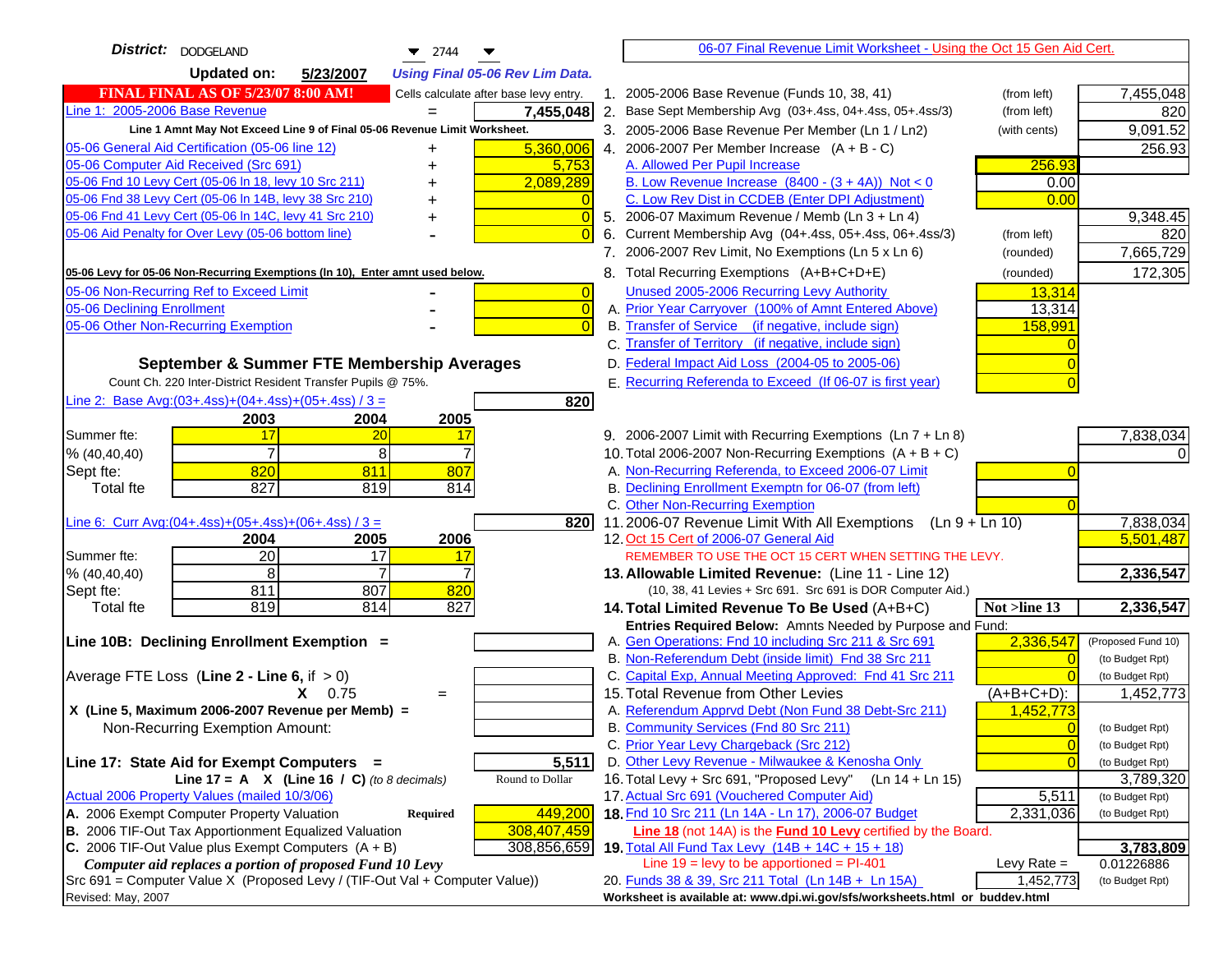| <b>DPI</b> Reconciliation                             |                                                                           |  |
|-------------------------------------------------------|---------------------------------------------------------------------------|--|
| In order for the reconciliation to work properly, the |                                                                           |  |
| PI-401 must have been filed with the Department.      |                                                                           |  |
|                                                       | Numbers appearing in the green boxes below are actual, district-submitted |  |
|                                                       | 2007 PI-401 data.                                                         |  |
|                                                       | Do not type in these fields.                                              |  |
|                                                       |                                                                           |  |
| Fund 10, PI-401                                       | 2,331,036.00                                                              |  |
| Fund 38, PI-401                                       | 0.00                                                                      |  |
| Fund 41, PI-401                                       | 0.00                                                                      |  |
|                                                       | 2,331,036.00                                                              |  |
| Chargeback, PI-401                                    | 0.00                                                                      |  |
| Fund 39, PI-401                                       | 1,452,773.00                                                              |  |
| Fund 80, PI-401                                       | 0.00                                                                      |  |
| Fund 48/Other, PI-401                                 | 0.00                                                                      |  |
|                                                       |                                                                           |  |
| Total, PI-401                                         | 3,783,809.00                                                              |  |
|                                                       |                                                                           |  |
| <b>Computer Aid</b>                                   | $5,511.00$ <------- don't change<br><b>Results</b>                        |  |
| $\boldsymbol{0}$                                      |                                                                           |  |
| $\bf{0}$<br>0<br>0                                    |                                                                           |  |
| You have levied to your maximum.                      |                                                                           |  |
|                                                       |                                                                           |  |
| 0                                                     |                                                                           |  |
|                                                       |                                                                           |  |
|                                                       |                                                                           |  |
|                                                       |                                                                           |  |
| 0                                                     |                                                                           |  |
| $\bf{0}$                                              |                                                                           |  |
|                                                       |                                                                           |  |
|                                                       |                                                                           |  |
|                                                       |                                                                           |  |
| 0                                                     |                                                                           |  |
|                                                       |                                                                           |  |
|                                                       |                                                                           |  |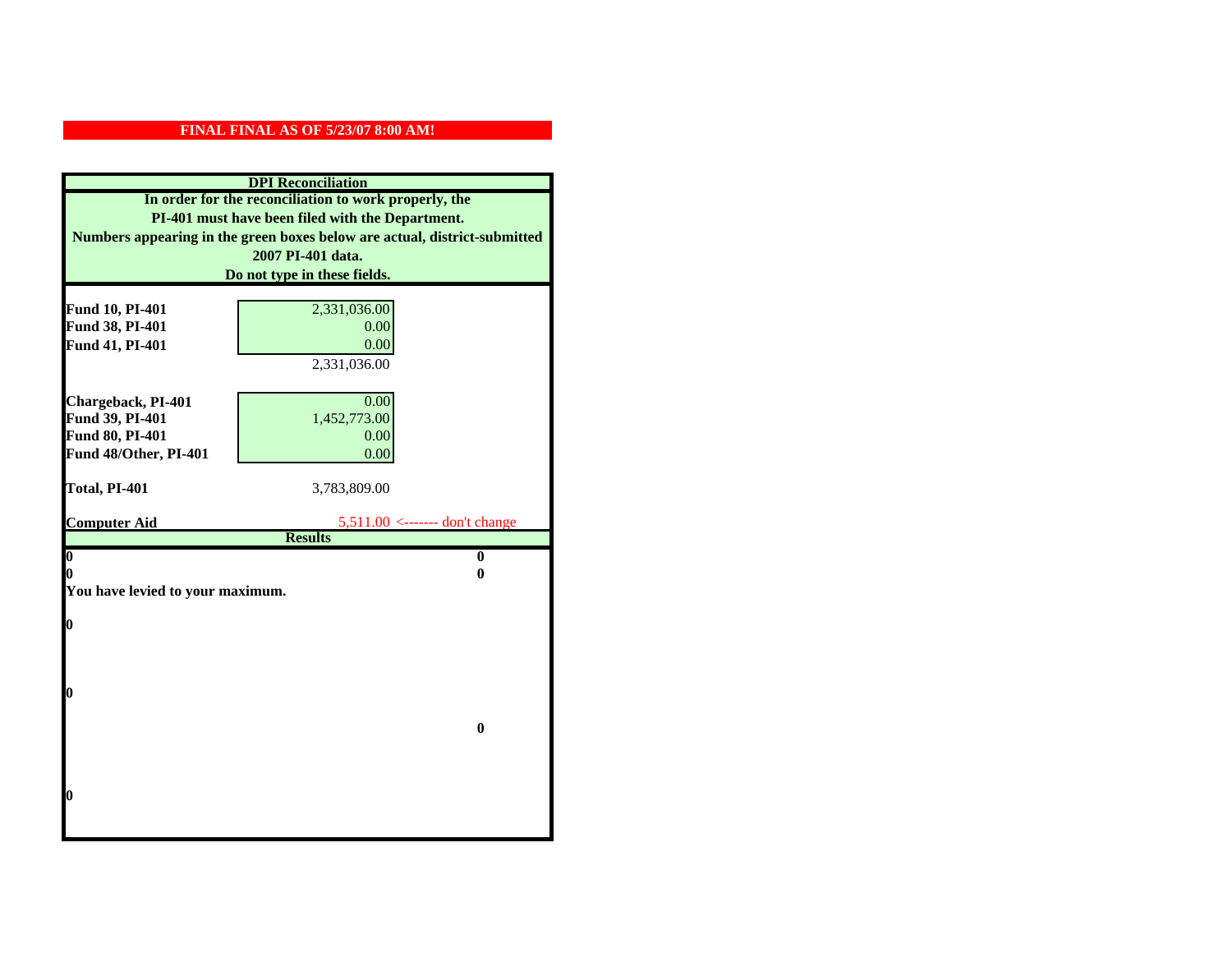| <b>District:</b> DODGEVILLE<br>$\blacktriangledown$ 1428                            |    | 06-07 Final Revenue Limit Worksheet - Using the Oct 15 Gen Aid Cert.                                          |                |                                       |
|-------------------------------------------------------------------------------------|----|---------------------------------------------------------------------------------------------------------------|----------------|---------------------------------------|
| <b>Updated on:</b><br>5/23/2007<br><b>Using Final 05-06 Rev Lim Data.</b>           |    |                                                                                                               |                |                                       |
| <b>FINAL FINAL AS OF 5/23/07 8:00 AM!</b><br>Cells calculate after base levy entry. |    | 1. 2005-2006 Base Revenue (Funds 10, 38, 41)                                                                  | (from left)    | 12,635,889                            |
| Line 1: 2005-2006 Base Revenue<br>12,635,889                                        |    | 2. Base Sept Membership Avg (03+.4ss, 04+.4ss, 05+.4ss/3)                                                     | (from left)    | 1,291                                 |
| Line 1 Amnt May Not Exceed Line 9 of Final 05-06 Revenue Limit Worksheet.           |    | 3. 2005-2006 Base Revenue Per Member (Ln 1 / Ln2)                                                             | (with cents)   | 9,787.68                              |
| 05-06 General Aid Certification (05-06 line 12)<br>6,692,955<br>+                   |    | 4. 2006-2007 Per Member Increase $(A + B - C)$                                                                |                | 256.93                                |
| 05-06 Computer Aid Received (Src 691)<br>183,467                                    |    | A. Allowed Per Pupil Increase                                                                                 | 256.93         |                                       |
| 05-06 Fnd 10 Levy Cert (05-06 In 18, levy 10 Src 211)<br>5,759,467                  |    | B. Low Revenue Increase $(8400 - (3 + 4A))$ Not < 0                                                           | 0.00           |                                       |
| 05-06 Fnd 38 Levy Cert (05-06 In 14B, levy 38 Src 210)                              |    | C. Low Rev Dist in CCDEB (Enter DPI Adjustment)                                                               | 0.00           |                                       |
| 05-06 Fnd 41 Levy Cert (05-06 In 14C, levy 41 Src 210)<br>$\overline{0}$            |    | 5. 2006-07 Maximum Revenue / Memb (Ln 3 + Ln 4)                                                               |                | 10,044.61                             |
| 05-06 Aid Penalty for Over Levy (05-06 bottom line)<br>$\Omega$                     | 6. | Current Membership Avg (04+.4ss, 05+.4ss, 06+.4ss/3)                                                          | (from left)    | 1,310                                 |
|                                                                                     |    | 7. 2006-2007 Rev Limit, No Exemptions (Ln 5 x Ln 6)                                                           | (rounded)      | 13,158,439                            |
| 05-06 Levy for 05-06 Non-Recurring Exemptions (In 10), Enter amnt used below.       |    | 8. Total Recurring Exemptions (A+B+C+D+E)                                                                     | (rounded)      | 21,265                                |
| 05-06 Non-Recurring Ref to Exceed Limit<br>$\overline{0}$                           |    | Unused 2005-2006 Recurring Levy Authority                                                                     | 9,729          |                                       |
| 05-06 Declining Enrollment<br>$\overline{0}$                                        |    | A. Prior Year Carryover (100% of Amnt Entered Above)                                                          | 9,729          |                                       |
| 05-06 Other Non-Recurring Exemption<br>$\Omega$                                     |    | B. Transfer of Service (if negative, include sign)                                                            | 11,536         |                                       |
|                                                                                     |    | C. Transfer of Territory (if negative, include sign)                                                          |                |                                       |
| September & Summer FTE Membership Averages                                          |    | D. Federal Impact Aid Loss (2004-05 to 2005-06)                                                               |                |                                       |
| Count Ch. 220 Inter-District Resident Transfer Pupils @ 75%.                        |    | E. Recurring Referenda to Exceed (If 06-07 is first year)                                                     |                |                                       |
| Line 2: Base Avg: $(03+.4ss)+(04+.4ss)+(05+.4ss)/3 =$<br>1,291                      |    |                                                                                                               |                |                                       |
| 2003<br>2004<br>2005                                                                |    |                                                                                                               |                |                                       |
| 15<br>Summer fte:<br>18<br>16                                                       |    | 9. 2006-2007 Limit with Recurring Exemptions (Ln 7 + Ln 8)                                                    |                | 13,179,704                            |
| 6<br>6<br>% (40, 40, 40)                                                            |    | 10. Total 2006-2007 Non-Recurring Exemptions $(A + B + C)$                                                    |                |                                       |
| 1,291<br>1,292<br>1,270<br>Sept fte:                                                |    | A. Non-Recurring Referenda, to Exceed 2006-07 Limit                                                           |                |                                       |
| 1,277<br>1,297<br>1,298<br><b>Total fte</b>                                         |    | B. Declining Enrollment Exemptn for 06-07 (from left)                                                         |                |                                       |
|                                                                                     |    | C. Other Non-Recurring Exemption                                                                              |                |                                       |
| Line 6: Curr Avg: $(04+.4ss)+(05+.4ss)+(06+.4ss)/3=$<br>1,310                       |    | 11.2006-07 Revenue Limit With All Exemptions<br>$(Ln 9 + Ln 10)$                                              |                | 13,179,704                            |
| 2005<br>2006<br>2004                                                                |    | 12. Oct 15 Cert of 2006-07 General Aid                                                                        |                | 6,967,687                             |
| 15<br>16<br>Summer fte:<br>16                                                       |    | REMEMBER TO USE THE OCT 15 CERT WHEN SETTING THE LEVY.                                                        |                |                                       |
| 6<br>% (40, 40, 40)<br>6<br>6                                                       |    | 13. Allowable Limited Revenue: (Line 11 - Line 12)                                                            |                | 6,212,017                             |
| 1,329<br>1,291<br>1,292<br>Sept fte:                                                |    | (10, 38, 41 Levies + Src 691. Src 691 is DOR Computer Aid.)                                                   |                |                                       |
| 1,297<br>1,298<br>1,335<br><b>Total fte</b>                                         |    | 14. Total Limited Revenue To Be Used (A+B+C)                                                                  | Not >line 13   | 6,212,017                             |
|                                                                                     |    | Entries Required Below: Amnts Needed by Purpose and Fund:                                                     |                |                                       |
| Line 10B: Declining Enrollment Exemption =                                          |    | A. Gen Operations: Fnd 10 including Src 211 & Src 691<br>B. Non-Referendum Debt (inside limit) Fnd 38 Src 211 | 6,212,017      | (Proposed Fund 10)<br>(to Budget Rpt) |
| Average FTE Loss (Line $2 -$ Line 6, if $> 0$ )                                     |    | C. Capital Exp, Annual Meeting Approved: Fnd 41 Src 211                                                       | $\Omega$       | (to Budget Rpt)                       |
| $X = 0.75$<br>$=$                                                                   |    | 15. Total Revenue from Other Levies                                                                           | $(A+B+C+D)$ :  | 652,415                               |
| X (Line 5, Maximum 2006-2007 Revenue per Memb) =                                    |    | A. Referendum Apprvd Debt (Non Fund 38 Debt-Src 211)                                                          | 652,415        |                                       |
| Non-Recurring Exemption Amount:                                                     |    | B. Community Services (Fnd 80 Src 211)                                                                        | $\Omega$       | (to Budget Rpt)                       |
|                                                                                     |    | C. Prior Year Levy Chargeback (Src 212)                                                                       | $\overline{0}$ | (to Budget Rpt)                       |
| 118,650<br>Line 17: State Aid for Exempt Computers =                                |    | D. Other Levy Revenue - Milwaukee & Kenosha Only                                                              | $\Omega$       | (to Budget Rpt)                       |
| Round to Dollar<br>Line 17 = A $X$ (Line 16 / C) (to 8 decimals)                    |    | 16. Total Levy + Src 691, "Proposed Levy"<br>$(Ln 14 + Ln 15)$                                                |                | 6,864,432                             |
| Actual 2006 Property Values (mailed 10/3/06)                                        |    | 17. Actual Src 691 (Vouchered Computer Aid)                                                                   | 118,650        | (to Budget Rpt)                       |
| A. 2006 Exempt Computer Property Valuation<br>11,394,500<br><b>Required</b>         |    | 18. Fnd 10 Src 211 (Ln 14A - Ln 17), 2006-07 Budget                                                           | 6,093,367      | (to Budget Rpt)                       |
| B. 2006 TIF-Out Tax Apportionment Equalized Valuation<br>647,826,973                |    | Line 18 (not 14A) is the Fund 10 Levy certified by the Board.                                                 |                |                                       |
| C. 2006 TIF-Out Value plus Exempt Computers $(A + B)$<br>659,221,473                |    | 19. Total All Fund Tax Levy (14B + 14C + 15 + 18)                                                             |                | 6,745,782                             |
| Computer aid replaces a portion of proposed Fund 10 Levy                            |    | Line $19 = \text{levy}$ to be apportioned = PI-401                                                            | Levy Rate $=$  | 0.01041294                            |
| Src 691 = Computer Value X (Proposed Levy / (TIF-Out Val + Computer Value))         |    | 20. Funds 38 & 39, Src 211 Total (Ln 14B + Ln 15A)                                                            | 652,415        | (to Budget Rpt)                       |
| Revised: May, 2007                                                                  |    | Worksheet is available at: www.dpi.wi.gov/sfs/worksheets.html or buddev.html                                  |                |                                       |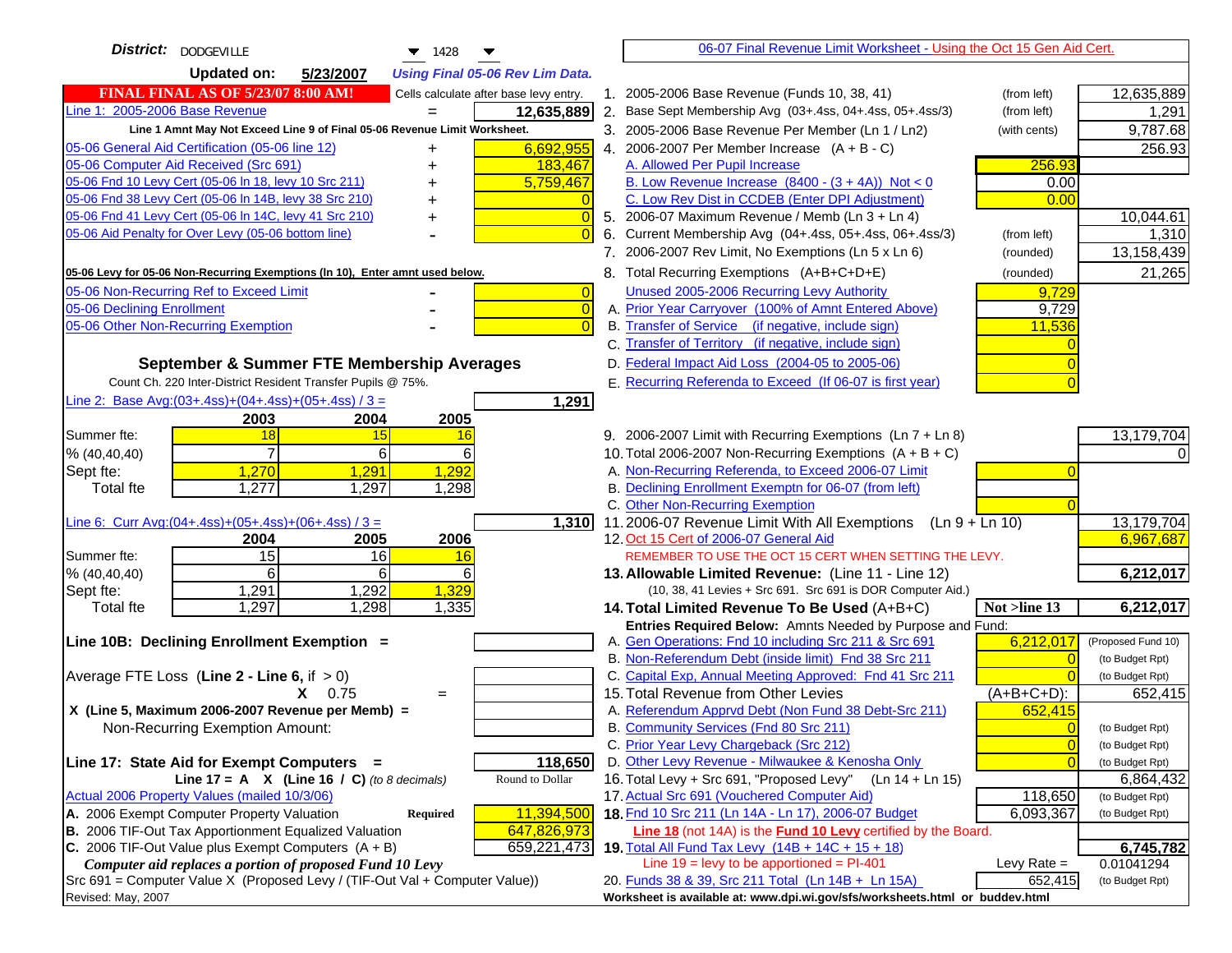| <b>DPI</b> Reconciliation                             |                                                                           |  |
|-------------------------------------------------------|---------------------------------------------------------------------------|--|
| In order for the reconciliation to work properly, the |                                                                           |  |
|                                                       | PI-401 must have been filed with the Department.                          |  |
|                                                       | Numbers appearing in the green boxes below are actual, district-submitted |  |
|                                                       | 2007 PI-401 data.                                                         |  |
|                                                       | Do not type in these fields.                                              |  |
|                                                       |                                                                           |  |
| Fund 10, PI-401                                       | 6,093,367.00<br>0.00                                                      |  |
| Fund 38, PI-401<br>Fund 41, PI-401                    | 0.00                                                                      |  |
|                                                       | 6,093,367.00                                                              |  |
|                                                       |                                                                           |  |
| Chargeback, PI-401                                    | 0.00                                                                      |  |
| Fund 39, PI-401                                       | 652,415.00                                                                |  |
| Fund 80, PI-401                                       | 0.00                                                                      |  |
| Fund 48/Other, PI-401                                 | 0.00                                                                      |  |
|                                                       |                                                                           |  |
| Total, PI-401                                         | 6,745,782.00                                                              |  |
|                                                       |                                                                           |  |
| <b>Computer Aid</b>                                   | $118,650.00$ <------- don't change<br><b>Results</b>                      |  |
| $\overline{\mathbf{0}}$                               | $\mathbf{0}$                                                              |  |
| 0                                                     | 0                                                                         |  |
| You have levied to your maximum.                      |                                                                           |  |
|                                                       |                                                                           |  |
| $\bf{0}$                                              |                                                                           |  |
|                                                       |                                                                           |  |
|                                                       |                                                                           |  |
| l0                                                    |                                                                           |  |
|                                                       |                                                                           |  |
| $\bf{0}$                                              |                                                                           |  |
|                                                       |                                                                           |  |
|                                                       |                                                                           |  |
|                                                       |                                                                           |  |
| l0                                                    |                                                                           |  |
|                                                       |                                                                           |  |
|                                                       |                                                                           |  |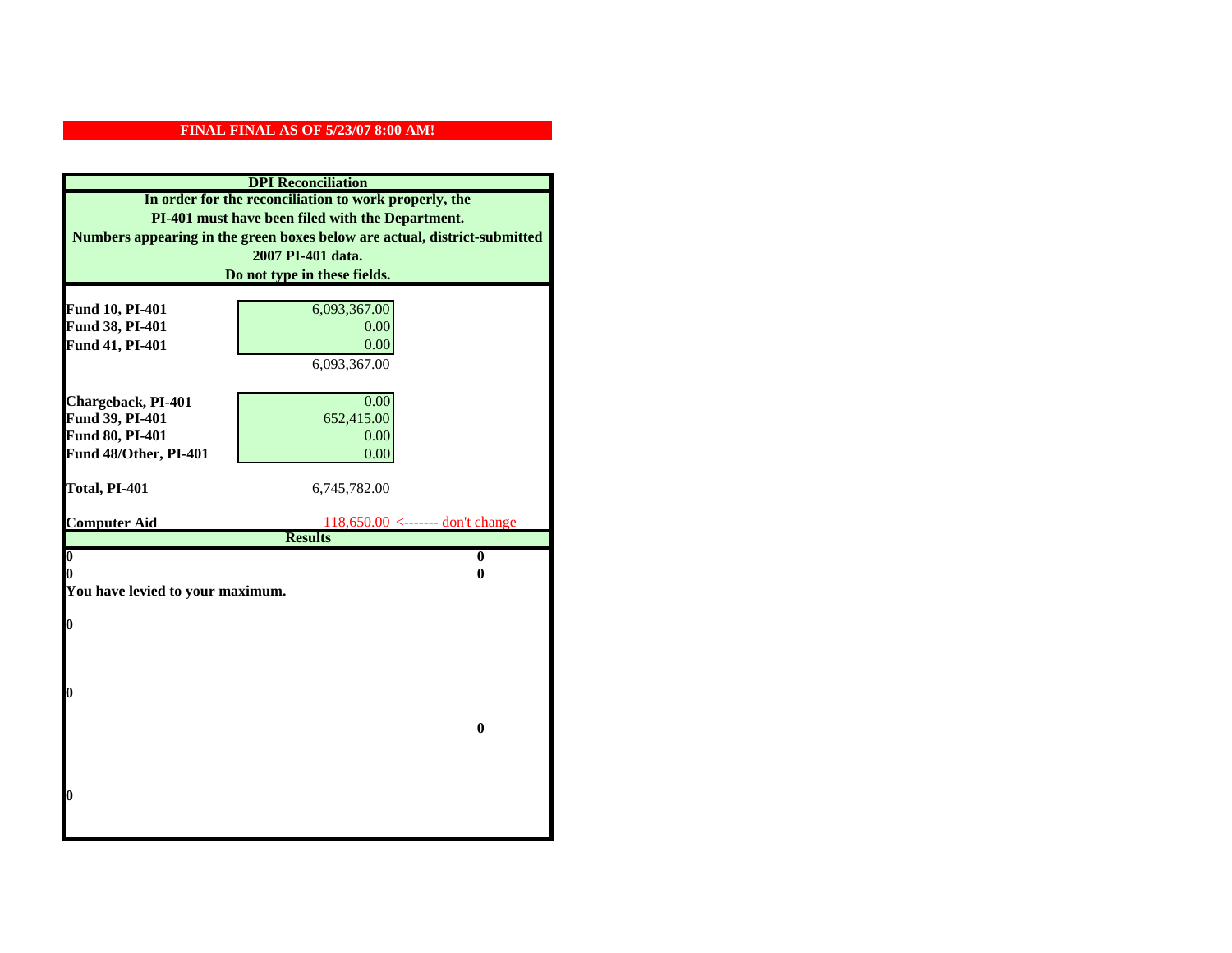| District: $ _{\text{DOVER }\#1}$<br>$\blacktriangledown$ 1449                                                    | 06-07 Final Revenue Limit Worksheet - Using the Oct 15 Gen Aid Cert.                                        |                                    |
|------------------------------------------------------------------------------------------------------------------|-------------------------------------------------------------------------------------------------------------|------------------------------------|
| <b>Updated on:</b><br>5/23/2007<br><b>Using Final 05-06 Rev Lim Data.</b>                                        |                                                                                                             |                                    |
| <b>FINAL FINAL AS OF 5/23/07 8:00 AM!</b><br>Cells calculate after base levy entry.                              | 1. 2005-2006 Base Revenue (Funds 10, 38, 41)<br>(from left)                                                 | 791,665                            |
| Line 1: 2005-2006 Base Revenue<br>791,665                                                                        | 2. Base Sept Membership Avg (03+.4ss, 04+.4ss, 05+.4ss/3)<br>(from left)                                    | 96                                 |
| Line 1 Amnt May Not Exceed Line 9 of Final 05-06 Revenue Limit Worksheet.                                        | 3. 2005-2006 Base Revenue Per Member (Ln 1 / Ln2)<br>(with cents)                                           | 8,246.51                           |
| 05-06 General Aid Certification (05-06 line 12)<br>471,653                                                       | 4. 2006-2007 Per Member Increase $(A + B - C)$                                                              | 256.93                             |
| 05-06 Computer Aid Received (Src 691)<br>246                                                                     | A. Allowed Per Pupil Increase<br>256.93                                                                     |                                    |
| 05-06 Fnd 10 Levy Cert (05-06 In 18, levy 10 Src 211)<br>319,766                                                 | B. Low Revenue Increase $(8400 - (3 + 4A))$ Not < 0<br>0.00                                                 |                                    |
| 05-06 Fnd 38 Levy Cert (05-06 In 14B, levy 38 Src 210)                                                           | C. Low Rev Dist in CCDEB (Enter DPI Adjustment)<br>0.00                                                     |                                    |
| 05-06 Fnd 41 Levy Cert (05-06 In 14C, levy 41 Src 210)<br>0<br>+                                                 | 5. 2006-07 Maximum Revenue / Memb (Ln 3 + Ln 4)                                                             | 8,503.44                           |
| 05-06 Aid Penalty for Over Levy (05-06 bottom line)                                                              | 6. Current Membership Avg (04+.4ss, 05+.4ss, 06+.4ss/3)<br>(from left)                                      | 105                                |
|                                                                                                                  | 7. 2006-2007 Rev Limit, No Exemptions (Ln 5 x Ln 6)<br>(rounded)                                            | 892,861                            |
| 05-06 Levy for 05-06 Non-Recurring Exemptions (In 10), Enter amnt used below.                                    | 8. Total Recurring Exemptions (A+B+C+D+E)<br>(rounded)                                                      | 172,321                            |
| 05-06 Non-Recurring Ref to Exceed Limit<br>$\overline{0}$                                                        | Unused 2005-2006 Recurring Levy Authority                                                                   |                                    |
| 05-06 Declining Enrollment<br>$\overline{0}$                                                                     | A. Prior Year Carryover (100% of Amnt Entered Above)                                                        |                                    |
| 05-06 Other Non-Recurring Exemption                                                                              | B. Transfer of Service (if negative, include sign)<br>172,321                                               |                                    |
|                                                                                                                  | C. Transfer of Territory (if negative, include sign)                                                        |                                    |
| September & Summer FTE Membership Averages                                                                       | D. Federal Impact Aid Loss (2004-05 to 2005-06)                                                             |                                    |
| Count Ch. 220 Inter-District Resident Transfer Pupils @ 75%.                                                     | E. Recurring Referenda to Exceed (If 06-07 is first year)                                                   |                                    |
| Line 2: Base Avg: $(03+.4ss)+(04+.4ss)+(05+.4ss)/3 =$<br>96                                                      |                                                                                                             |                                    |
| 2003<br>2004<br>2005                                                                                             |                                                                                                             |                                    |
| Summer fte:                                                                                                      | 9. 2006-2007 Limit with Recurring Exemptions (Ln 7 + Ln 8)                                                  | 1,065,182                          |
| $\Omega$<br>0<br>$\Omega$<br>% (40, 40, 40)                                                                      | 10. Total 2006-2007 Non-Recurring Exemptions $(A + B + C)$                                                  |                                    |
| 90<br>103<br>95<br>Sept fte:                                                                                     | A. Non-Recurring Referenda, to Exceed 2006-07 Limit                                                         |                                    |
| 90<br>95<br>103<br><b>Total fte</b>                                                                              | B. Declining Enrollment Exemptn for 06-07 (from left)                                                       |                                    |
|                                                                                                                  | C. Other Non-Recurring Exemption                                                                            |                                    |
| Line 6: Curr Avg: $(04+.4ss)+(05+.4ss)+(06+.4ss)/3 =$<br>105I                                                    | 11.2006-07 Revenue Limit With All Exemptions (Ln $9 + \overline{\text{Ln }10}$ )                            | 1,065,182                          |
| 2006<br>2004<br>2005<br>$\Omega$<br>Summer fte:<br>0                                                             | 12. Oct 15 Cert of 2006-07 General Aid<br>REMEMBER TO USE THE OCT 15 CERT WHEN SETTING THE LEVY.            | 527,260                            |
| % (40, 40, 40)<br>$\Omega$<br>$\Omega$<br><sup>0</sup>                                                           | 13. Allowable Limited Revenue: (Line 11 - Line 12)                                                          | 537,922                            |
| 95<br>117<br>103<br>Sept fte:                                                                                    | (10, 38, 41 Levies + Src 691. Src 691 is DOR Computer Aid.)                                                 |                                    |
| 95<br>103<br>117<br><b>Total fte</b>                                                                             | 14. Total Limited Revenue To Be Used (A+B+C)<br>Not >line 13                                                | 537,922                            |
|                                                                                                                  | Entries Required Below: Amnts Needed by Purpose and Fund:                                                   |                                    |
| Line 10B: Declining Enrollment Exemption =                                                                       | 537,922<br>A. Gen Operations: Fnd 10 including Src 211 & Src 691                                            | (Proposed Fund 10)                 |
|                                                                                                                  | B. Non-Referendum Debt (inside limit) Fnd 38 Src 211                                                        | (to Budget Rpt)                    |
| Average FTE Loss (Line $2 -$ Line 6, if $> 0$ )                                                                  | C. Capital Exp, Annual Meeting Approved: Fnd 41 Src 211                                                     | (to Budget Rpt)                    |
| $X = 0.75$<br>$=$                                                                                                | 15. Total Revenue from Other Levies<br>(A+B+C+D):                                                           |                                    |
| X (Line 5, Maximum 2006-2007 Revenue per Memb) =                                                                 | A. Referendum Apprvd Debt (Non Fund 38 Debt-Src 211)                                                        |                                    |
| Non-Recurring Exemption Amount:                                                                                  | B. Community Services (Fnd 80 Src 211)                                                                      | (to Budget Rpt)                    |
|                                                                                                                  | C. Prior Year Levy Chargeback (Src 212)<br>$\overline{0}$                                                   | (to Budget Rpt)                    |
| Line 17: State Aid for Exempt Computers =<br>438                                                                 | D. Other Levy Revenue - Milwaukee & Kenosha Only                                                            | (to Budget Rpt)                    |
| Round to Dollar<br>Line 17 = A $X$ (Line 16 / C) (to 8 decimals)<br>Actual 2006 Property Values (mailed 10/3/06) | 16. Total Levy + Src 691, "Proposed Levy"<br>(Ln 14 + Ln 15)<br>17. Actual Src 691 (Vouchered Computer Aid) | 537,922                            |
| A. 2006 Exempt Computer Property Valuation<br>69,400<br>Required                                                 | 438<br>18. Fnd 10 Src 211 (Ln 14A - Ln 17), 2006-07 Budget<br>537,484                                       | (to Budget Rpt)<br>(to Budget Rpt) |
| B. 2006 TIF-Out Tax Apportionment Equalized Valuation<br>85,097,706                                              | <b>Line 18</b> (not 14A) is the <b>Fund 10 Levy</b> certified by the Board.                                 |                                    |
| C. 2006 TIF-Out Value plus Exempt Computers $(A + B)$<br>85,167,106                                              | 19. Total All Fund Tax Levy $(14B + 14C + 15 + 18)$                                                         | 537,484                            |
| Computer aid replaces a portion of proposed Fund 10 Levy                                                         | Line $19 = \text{levy}$ to be apportioned = PI-401<br>Levy Rate $=$                                         | 0.00631608                         |
| Src 691 = Computer Value X (Proposed Levy / (TIF-Out Val + Computer Value))                                      | $\overline{0}$<br>20. Funds 38 & 39, Src 211 Total (Ln 14B + Ln 15A)                                        | (to Budget Rpt)                    |
| Revised: May, 2007                                                                                               | Worksheet is available at: www.dpi.wi.gov/sfs/worksheets.html or buddev.html                                |                                    |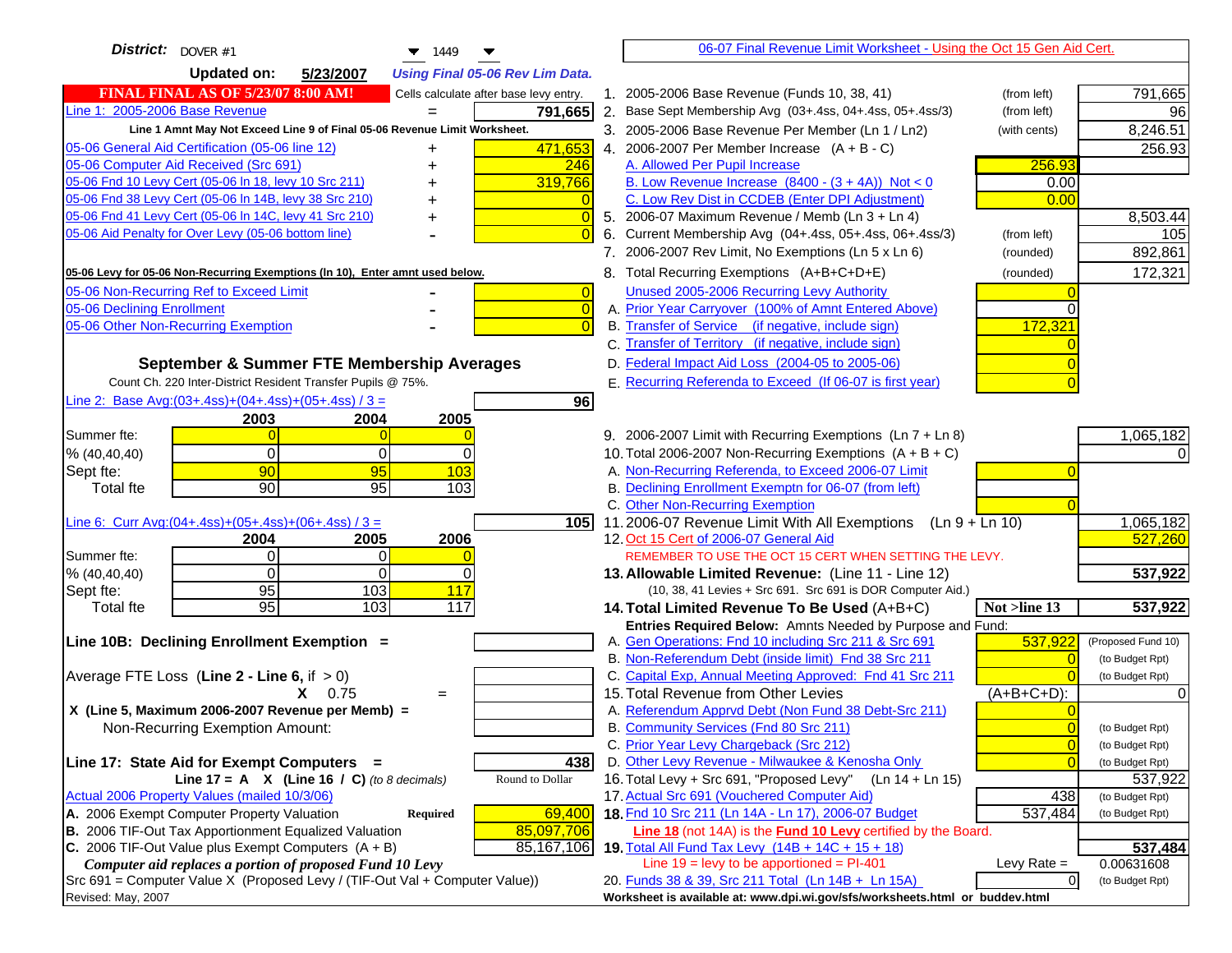| <b>DPI</b> Reconciliation                             |                                                                           |  |
|-------------------------------------------------------|---------------------------------------------------------------------------|--|
| In order for the reconciliation to work properly, the |                                                                           |  |
| PI-401 must have been filed with the Department.      |                                                                           |  |
|                                                       | Numbers appearing in the green boxes below are actual, district-submitted |  |
|                                                       | 2007 PI-401 data.                                                         |  |
|                                                       | Do not type in these fields.                                              |  |
|                                                       |                                                                           |  |
| Fund 10, PI-401                                       | 537,484.00                                                                |  |
| Fund 38, PI-401                                       | 0.00                                                                      |  |
| Fund 41, PI-401                                       | 0.00                                                                      |  |
|                                                       | 537,484.00                                                                |  |
|                                                       |                                                                           |  |
| Chargeback, PI-401                                    | 0.00                                                                      |  |
| Fund 39, PI-401                                       | 0.00                                                                      |  |
| Fund 80, PI-401                                       | 0.00                                                                      |  |
| Fund 48/Other, PI-401                                 | 0.00                                                                      |  |
| Total, PI-401                                         | 537,484.00                                                                |  |
|                                                       |                                                                           |  |
| <b>Computer Aid</b>                                   | $438.00$ <------- don't change                                            |  |
|                                                       | <b>Results</b>                                                            |  |
| $\boldsymbol{0}$                                      | $\bf{0}$                                                                  |  |
| 0<br>0                                                |                                                                           |  |
| You have levied to your maximum.                      |                                                                           |  |
| $\bf{0}$                                              |                                                                           |  |
|                                                       |                                                                           |  |
|                                                       |                                                                           |  |
|                                                       |                                                                           |  |
| 0                                                     |                                                                           |  |
|                                                       |                                                                           |  |
| $\bf{0}$                                              |                                                                           |  |
|                                                       |                                                                           |  |
|                                                       |                                                                           |  |
| 0                                                     |                                                                           |  |
|                                                       |                                                                           |  |
|                                                       |                                                                           |  |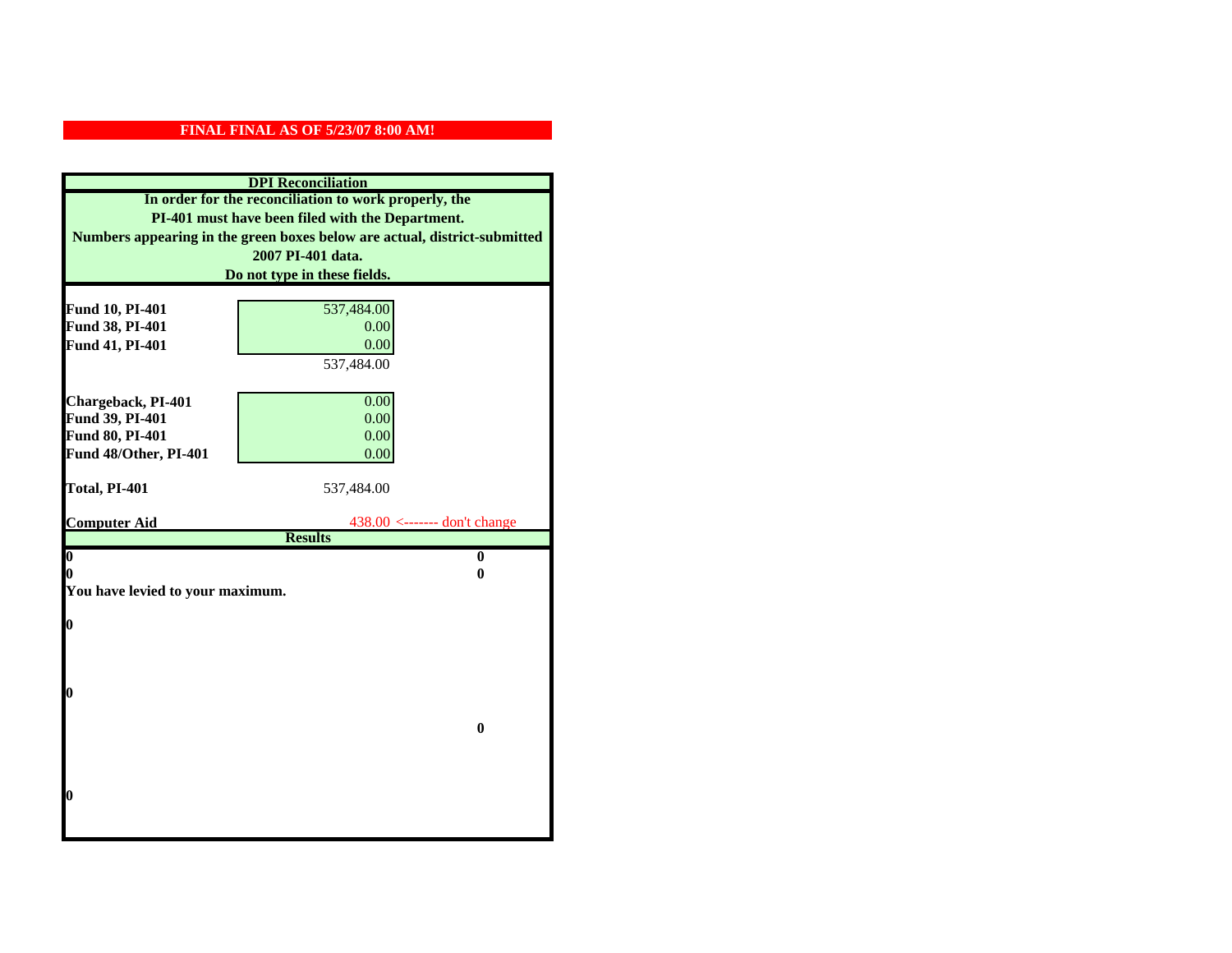| District:   DRUMMOND<br><b>Updated on:</b><br>5/23/2007<br><b>Using Final 05-06 Rev Lim Data.</b><br><b>FINAL FINAL AS OF 5/23/07 8:00 AM!</b><br>1. 2005-2006 Base Revenue (Funds 10, 38, 41)<br>4,738,407<br>Cells calculate after base levy entry.<br>(from left)<br>Line 1: 2005-2006 Base Revenue<br>2. Base Sept Membership Avg (03+.4ss, 04+.4ss, 05+.4ss/3)<br>537<br>4,738,407<br>(from left)<br>Line 1 Amnt May Not Exceed Line 9 of Final 05-06 Revenue Limit Worksheet.<br>8,823.85<br>3. 2005-2006 Base Revenue Per Member (Ln 1 / Ln2)<br>(with cents)<br>05-06 General Aid Certification (05-06 line 12)<br>157,142<br>4. 2006-2007 Per Member Increase $(A + B - C)$<br>256.93<br>+<br>05-06 Computer Aid Received (Src 691)<br>256.93<br>A. Allowed Per Pupil Increase<br>669<br>05-06 Fnd 10 Levy Cert (05-06 In 18, levy 10 Src 211)<br>4,642,250<br>B. Low Revenue Increase $(8400 - (3 + 4A))$ Not < 0<br>0.00<br>05-06 Fnd 38 Levy Cert (05-06 In 14B, levy 38 Src 210)<br>C. Low Rev Dist in CCDEB (Enter DPI Adjustment)<br>0.00<br>05-06 Fnd 41 Levy Cert (05-06 In 14C, levy 41 Src 210)<br>9,080.78<br>5. 2006-07 Maximum Revenue / Memb (Ln 3 + Ln 4)<br>$\sqrt{ }$<br>05-06 Aid Penalty for Over Levy (05-06 bottom line)<br>Current Membership Avg (04+.4ss, 05+.4ss, 06+.4ss/3)<br>(from left)<br>527<br>6.<br>7. 2006-2007 Rev Limit, No Exemptions (Ln 5 x Ln 6)<br>4,785,571<br>(rounded)<br>8. Total Recurring Exemptions (A+B+C+D+E)<br>05-06 Levy for 05-06 Non-Recurring Exemptions (In 10), Enter amnt used below.<br>(rounded)<br>05-06 Non-Recurring Ref to Exceed Limit<br>Unused 2005-2006 Recurring Levy Authority<br>$\Omega$<br>61,654<br>05-06 Declining Enrollment<br>A. Prior Year Carryover (100% of Amnt Entered Above)<br>05-06 Other Non-Recurring Exemption<br>B. Transfer of Service (if negative, include sign)<br>C. Transfer of Territory (if negative, include sign)<br>D. Federal Impact Aid Loss (2004-05 to 2005-06)<br>September & Summer FTE Membership Averages<br>E. Recurring Referenda to Exceed (If 06-07 is first year)<br>Count Ch. 220 Inter-District Resident Transfer Pupils @ 75%.<br>Line 2: Base Avg: $(03+.4ss)+(04+.4ss)+(05+.4ss)/3 =$<br>537<br>2003<br>2004<br>2005<br>4,785,571<br>9. 2006-2007 Limit with Recurring Exemptions (Ln 7 + Ln 8)<br>Summer fte:<br>$\Omega$<br>$\Omega$<br>72,646<br>10. Total 2006-2007 Non-Recurring Exemptions (A + B + C)<br>% (40, 40, 40)<br>0<br>$\Omega$<br>A. Non-Recurring Referenda, to Exceed 2006-07 Limit<br>Sept fte:<br>544<br>542<br>525<br>B. Declining Enrollment Exemptn for 06-07 (from left)<br>544<br>542<br>525<br>72,646<br><b>Total fte</b><br>C. Other Non-Recurring Exemption<br>4,858,217<br>Line 6: Curr Avg: $(04+.4ss)+(05+.4ss)+(06+.4ss)/3 =$<br>5271<br>11.2006-07 Revenue Limit With All Exemptions $(Ln 9 + Ln 10)$<br>2006<br>12. Oct 15 Cert of 2006-07 General Aid<br>133,469<br>2005<br>2004<br>$\overline{0}$<br>Summer fte:<br>REMEMBER TO USE THE OCT 15 CERT WHEN SETTING THE LEVY.<br>0<br>$\Omega$<br>$\Omega$<br>4,724,748<br>% (40, 40, 40)<br>0<br>13. Allowable Limited Revenue: (Line 11 - Line 12)<br>542<br>525<br>515<br>Sept fte:<br>(10, 38, 41 Levies + Src 691. Src 691 is DOR Computer Aid.)<br>525<br>542<br>515<br>4,724,646<br><b>Total fte</b><br>14. Total Limited Revenue To Be Used (A+B+C)<br>Not >line 13<br>Entries Required Below: Amnts Needed by Purpose and Fund:<br>72,646<br>A. Gen Operations: Fnd 10 including Src 211 & Src 691<br>4,724,646<br>Line 10B: Declining Enrollment Exemption =<br>(Proposed Fund 10)<br>B. Non-Referendum Debt (inside limit) Fnd 38 Src 211<br>(to Budget Rpt)<br>C. Capital Exp, Annual Meeting Approved: Fnd 41 Src 211<br>Average FTE Loss (Line $2 -$ Line 6, if $> 0$ )<br>10<br>(to Budget Rpt)<br>8<br>15. Total Revenue from Other Levies<br>$(A+B+C+D)$ :<br>$X = 0.75$<br>457,909<br>$=$<br>A. Referendum Apprvd Debt (Non Fund 38 Debt-Src 211)<br>X (Line 5, Maximum 2006-2007 Revenue per Memb) =<br>9,080.78<br>457,909<br>B. Community Services (Fnd 80 Src 211) |
|-------------------------------------------------------------------------------------------------------------------------------------------------------------------------------------------------------------------------------------------------------------------------------------------------------------------------------------------------------------------------------------------------------------------------------------------------------------------------------------------------------------------------------------------------------------------------------------------------------------------------------------------------------------------------------------------------------------------------------------------------------------------------------------------------------------------------------------------------------------------------------------------------------------------------------------------------------------------------------------------------------------------------------------------------------------------------------------------------------------------------------------------------------------------------------------------------------------------------------------------------------------------------------------------------------------------------------------------------------------------------------------------------------------------------------------------------------------------------------------------------------------------------------------------------------------------------------------------------------------------------------------------------------------------------------------------------------------------------------------------------------------------------------------------------------------------------------------------------------------------------------------------------------------------------------------------------------------------------------------------------------------------------------------------------------------------------------------------------------------------------------------------------------------------------------------------------------------------------------------------------------------------------------------------------------------------------------------------------------------------------------------------------------------------------------------------------------------------------------------------------------------------------------------------------------------------------------------------------------------------------------------------------------------------------------------------------------------------------------------------------------------------------------------------------------------------------------------------------------------------------------------------------------------------------------------------------------------------------------------------------------------------------------------------------------------------------------------------------------------------------------------------------------------------------------------------------------------------------------------------------------------------------------------------------------------------------------------------------------------------------------------------------------------------------------------------------------------------------------------------------------------------------------------------------------------------------------------------------------------------------------------------------------------------------------------------------------------------------------------------------------------------------------------------------------------------------------------------------------------------------------------------------------------------------------------------------------------------------------------------------------------------------------------------------------------------------------------------------------------|
|                                                                                                                                                                                                                                                                                                                                                                                                                                                                                                                                                                                                                                                                                                                                                                                                                                                                                                                                                                                                                                                                                                                                                                                                                                                                                                                                                                                                                                                                                                                                                                                                                                                                                                                                                                                                                                                                                                                                                                                                                                                                                                                                                                                                                                                                                                                                                                                                                                                                                                                                                                                                                                                                                                                                                                                                                                                                                                                                                                                                                                                                                                                                                                                                                                                                                                                                                                                                                                                                                                                                                                                                                                                                                                                                                                                                                                                                                                                                                                                                                                                                                                             |
|                                                                                                                                                                                                                                                                                                                                                                                                                                                                                                                                                                                                                                                                                                                                                                                                                                                                                                                                                                                                                                                                                                                                                                                                                                                                                                                                                                                                                                                                                                                                                                                                                                                                                                                                                                                                                                                                                                                                                                                                                                                                                                                                                                                                                                                                                                                                                                                                                                                                                                                                                                                                                                                                                                                                                                                                                                                                                                                                                                                                                                                                                                                                                                                                                                                                                                                                                                                                                                                                                                                                                                                                                                                                                                                                                                                                                                                                                                                                                                                                                                                                                                             |
|                                                                                                                                                                                                                                                                                                                                                                                                                                                                                                                                                                                                                                                                                                                                                                                                                                                                                                                                                                                                                                                                                                                                                                                                                                                                                                                                                                                                                                                                                                                                                                                                                                                                                                                                                                                                                                                                                                                                                                                                                                                                                                                                                                                                                                                                                                                                                                                                                                                                                                                                                                                                                                                                                                                                                                                                                                                                                                                                                                                                                                                                                                                                                                                                                                                                                                                                                                                                                                                                                                                                                                                                                                                                                                                                                                                                                                                                                                                                                                                                                                                                                                             |
|                                                                                                                                                                                                                                                                                                                                                                                                                                                                                                                                                                                                                                                                                                                                                                                                                                                                                                                                                                                                                                                                                                                                                                                                                                                                                                                                                                                                                                                                                                                                                                                                                                                                                                                                                                                                                                                                                                                                                                                                                                                                                                                                                                                                                                                                                                                                                                                                                                                                                                                                                                                                                                                                                                                                                                                                                                                                                                                                                                                                                                                                                                                                                                                                                                                                                                                                                                                                                                                                                                                                                                                                                                                                                                                                                                                                                                                                                                                                                                                                                                                                                                             |
|                                                                                                                                                                                                                                                                                                                                                                                                                                                                                                                                                                                                                                                                                                                                                                                                                                                                                                                                                                                                                                                                                                                                                                                                                                                                                                                                                                                                                                                                                                                                                                                                                                                                                                                                                                                                                                                                                                                                                                                                                                                                                                                                                                                                                                                                                                                                                                                                                                                                                                                                                                                                                                                                                                                                                                                                                                                                                                                                                                                                                                                                                                                                                                                                                                                                                                                                                                                                                                                                                                                                                                                                                                                                                                                                                                                                                                                                                                                                                                                                                                                                                                             |
|                                                                                                                                                                                                                                                                                                                                                                                                                                                                                                                                                                                                                                                                                                                                                                                                                                                                                                                                                                                                                                                                                                                                                                                                                                                                                                                                                                                                                                                                                                                                                                                                                                                                                                                                                                                                                                                                                                                                                                                                                                                                                                                                                                                                                                                                                                                                                                                                                                                                                                                                                                                                                                                                                                                                                                                                                                                                                                                                                                                                                                                                                                                                                                                                                                                                                                                                                                                                                                                                                                                                                                                                                                                                                                                                                                                                                                                                                                                                                                                                                                                                                                             |
|                                                                                                                                                                                                                                                                                                                                                                                                                                                                                                                                                                                                                                                                                                                                                                                                                                                                                                                                                                                                                                                                                                                                                                                                                                                                                                                                                                                                                                                                                                                                                                                                                                                                                                                                                                                                                                                                                                                                                                                                                                                                                                                                                                                                                                                                                                                                                                                                                                                                                                                                                                                                                                                                                                                                                                                                                                                                                                                                                                                                                                                                                                                                                                                                                                                                                                                                                                                                                                                                                                                                                                                                                                                                                                                                                                                                                                                                                                                                                                                                                                                                                                             |
|                                                                                                                                                                                                                                                                                                                                                                                                                                                                                                                                                                                                                                                                                                                                                                                                                                                                                                                                                                                                                                                                                                                                                                                                                                                                                                                                                                                                                                                                                                                                                                                                                                                                                                                                                                                                                                                                                                                                                                                                                                                                                                                                                                                                                                                                                                                                                                                                                                                                                                                                                                                                                                                                                                                                                                                                                                                                                                                                                                                                                                                                                                                                                                                                                                                                                                                                                                                                                                                                                                                                                                                                                                                                                                                                                                                                                                                                                                                                                                                                                                                                                                             |
|                                                                                                                                                                                                                                                                                                                                                                                                                                                                                                                                                                                                                                                                                                                                                                                                                                                                                                                                                                                                                                                                                                                                                                                                                                                                                                                                                                                                                                                                                                                                                                                                                                                                                                                                                                                                                                                                                                                                                                                                                                                                                                                                                                                                                                                                                                                                                                                                                                                                                                                                                                                                                                                                                                                                                                                                                                                                                                                                                                                                                                                                                                                                                                                                                                                                                                                                                                                                                                                                                                                                                                                                                                                                                                                                                                                                                                                                                                                                                                                                                                                                                                             |
|                                                                                                                                                                                                                                                                                                                                                                                                                                                                                                                                                                                                                                                                                                                                                                                                                                                                                                                                                                                                                                                                                                                                                                                                                                                                                                                                                                                                                                                                                                                                                                                                                                                                                                                                                                                                                                                                                                                                                                                                                                                                                                                                                                                                                                                                                                                                                                                                                                                                                                                                                                                                                                                                                                                                                                                                                                                                                                                                                                                                                                                                                                                                                                                                                                                                                                                                                                                                                                                                                                                                                                                                                                                                                                                                                                                                                                                                                                                                                                                                                                                                                                             |
|                                                                                                                                                                                                                                                                                                                                                                                                                                                                                                                                                                                                                                                                                                                                                                                                                                                                                                                                                                                                                                                                                                                                                                                                                                                                                                                                                                                                                                                                                                                                                                                                                                                                                                                                                                                                                                                                                                                                                                                                                                                                                                                                                                                                                                                                                                                                                                                                                                                                                                                                                                                                                                                                                                                                                                                                                                                                                                                                                                                                                                                                                                                                                                                                                                                                                                                                                                                                                                                                                                                                                                                                                                                                                                                                                                                                                                                                                                                                                                                                                                                                                                             |
|                                                                                                                                                                                                                                                                                                                                                                                                                                                                                                                                                                                                                                                                                                                                                                                                                                                                                                                                                                                                                                                                                                                                                                                                                                                                                                                                                                                                                                                                                                                                                                                                                                                                                                                                                                                                                                                                                                                                                                                                                                                                                                                                                                                                                                                                                                                                                                                                                                                                                                                                                                                                                                                                                                                                                                                                                                                                                                                                                                                                                                                                                                                                                                                                                                                                                                                                                                                                                                                                                                                                                                                                                                                                                                                                                                                                                                                                                                                                                                                                                                                                                                             |
|                                                                                                                                                                                                                                                                                                                                                                                                                                                                                                                                                                                                                                                                                                                                                                                                                                                                                                                                                                                                                                                                                                                                                                                                                                                                                                                                                                                                                                                                                                                                                                                                                                                                                                                                                                                                                                                                                                                                                                                                                                                                                                                                                                                                                                                                                                                                                                                                                                                                                                                                                                                                                                                                                                                                                                                                                                                                                                                                                                                                                                                                                                                                                                                                                                                                                                                                                                                                                                                                                                                                                                                                                                                                                                                                                                                                                                                                                                                                                                                                                                                                                                             |
|                                                                                                                                                                                                                                                                                                                                                                                                                                                                                                                                                                                                                                                                                                                                                                                                                                                                                                                                                                                                                                                                                                                                                                                                                                                                                                                                                                                                                                                                                                                                                                                                                                                                                                                                                                                                                                                                                                                                                                                                                                                                                                                                                                                                                                                                                                                                                                                                                                                                                                                                                                                                                                                                                                                                                                                                                                                                                                                                                                                                                                                                                                                                                                                                                                                                                                                                                                                                                                                                                                                                                                                                                                                                                                                                                                                                                                                                                                                                                                                                                                                                                                             |
|                                                                                                                                                                                                                                                                                                                                                                                                                                                                                                                                                                                                                                                                                                                                                                                                                                                                                                                                                                                                                                                                                                                                                                                                                                                                                                                                                                                                                                                                                                                                                                                                                                                                                                                                                                                                                                                                                                                                                                                                                                                                                                                                                                                                                                                                                                                                                                                                                                                                                                                                                                                                                                                                                                                                                                                                                                                                                                                                                                                                                                                                                                                                                                                                                                                                                                                                                                                                                                                                                                                                                                                                                                                                                                                                                                                                                                                                                                                                                                                                                                                                                                             |
|                                                                                                                                                                                                                                                                                                                                                                                                                                                                                                                                                                                                                                                                                                                                                                                                                                                                                                                                                                                                                                                                                                                                                                                                                                                                                                                                                                                                                                                                                                                                                                                                                                                                                                                                                                                                                                                                                                                                                                                                                                                                                                                                                                                                                                                                                                                                                                                                                                                                                                                                                                                                                                                                                                                                                                                                                                                                                                                                                                                                                                                                                                                                                                                                                                                                                                                                                                                                                                                                                                                                                                                                                                                                                                                                                                                                                                                                                                                                                                                                                                                                                                             |
|                                                                                                                                                                                                                                                                                                                                                                                                                                                                                                                                                                                                                                                                                                                                                                                                                                                                                                                                                                                                                                                                                                                                                                                                                                                                                                                                                                                                                                                                                                                                                                                                                                                                                                                                                                                                                                                                                                                                                                                                                                                                                                                                                                                                                                                                                                                                                                                                                                                                                                                                                                                                                                                                                                                                                                                                                                                                                                                                                                                                                                                                                                                                                                                                                                                                                                                                                                                                                                                                                                                                                                                                                                                                                                                                                                                                                                                                                                                                                                                                                                                                                                             |
|                                                                                                                                                                                                                                                                                                                                                                                                                                                                                                                                                                                                                                                                                                                                                                                                                                                                                                                                                                                                                                                                                                                                                                                                                                                                                                                                                                                                                                                                                                                                                                                                                                                                                                                                                                                                                                                                                                                                                                                                                                                                                                                                                                                                                                                                                                                                                                                                                                                                                                                                                                                                                                                                                                                                                                                                                                                                                                                                                                                                                                                                                                                                                                                                                                                                                                                                                                                                                                                                                                                                                                                                                                                                                                                                                                                                                                                                                                                                                                                                                                                                                                             |
|                                                                                                                                                                                                                                                                                                                                                                                                                                                                                                                                                                                                                                                                                                                                                                                                                                                                                                                                                                                                                                                                                                                                                                                                                                                                                                                                                                                                                                                                                                                                                                                                                                                                                                                                                                                                                                                                                                                                                                                                                                                                                                                                                                                                                                                                                                                                                                                                                                                                                                                                                                                                                                                                                                                                                                                                                                                                                                                                                                                                                                                                                                                                                                                                                                                                                                                                                                                                                                                                                                                                                                                                                                                                                                                                                                                                                                                                                                                                                                                                                                                                                                             |
|                                                                                                                                                                                                                                                                                                                                                                                                                                                                                                                                                                                                                                                                                                                                                                                                                                                                                                                                                                                                                                                                                                                                                                                                                                                                                                                                                                                                                                                                                                                                                                                                                                                                                                                                                                                                                                                                                                                                                                                                                                                                                                                                                                                                                                                                                                                                                                                                                                                                                                                                                                                                                                                                                                                                                                                                                                                                                                                                                                                                                                                                                                                                                                                                                                                                                                                                                                                                                                                                                                                                                                                                                                                                                                                                                                                                                                                                                                                                                                                                                                                                                                             |
|                                                                                                                                                                                                                                                                                                                                                                                                                                                                                                                                                                                                                                                                                                                                                                                                                                                                                                                                                                                                                                                                                                                                                                                                                                                                                                                                                                                                                                                                                                                                                                                                                                                                                                                                                                                                                                                                                                                                                                                                                                                                                                                                                                                                                                                                                                                                                                                                                                                                                                                                                                                                                                                                                                                                                                                                                                                                                                                                                                                                                                                                                                                                                                                                                                                                                                                                                                                                                                                                                                                                                                                                                                                                                                                                                                                                                                                                                                                                                                                                                                                                                                             |
|                                                                                                                                                                                                                                                                                                                                                                                                                                                                                                                                                                                                                                                                                                                                                                                                                                                                                                                                                                                                                                                                                                                                                                                                                                                                                                                                                                                                                                                                                                                                                                                                                                                                                                                                                                                                                                                                                                                                                                                                                                                                                                                                                                                                                                                                                                                                                                                                                                                                                                                                                                                                                                                                                                                                                                                                                                                                                                                                                                                                                                                                                                                                                                                                                                                                                                                                                                                                                                                                                                                                                                                                                                                                                                                                                                                                                                                                                                                                                                                                                                                                                                             |
|                                                                                                                                                                                                                                                                                                                                                                                                                                                                                                                                                                                                                                                                                                                                                                                                                                                                                                                                                                                                                                                                                                                                                                                                                                                                                                                                                                                                                                                                                                                                                                                                                                                                                                                                                                                                                                                                                                                                                                                                                                                                                                                                                                                                                                                                                                                                                                                                                                                                                                                                                                                                                                                                                                                                                                                                                                                                                                                                                                                                                                                                                                                                                                                                                                                                                                                                                                                                                                                                                                                                                                                                                                                                                                                                                                                                                                                                                                                                                                                                                                                                                                             |
|                                                                                                                                                                                                                                                                                                                                                                                                                                                                                                                                                                                                                                                                                                                                                                                                                                                                                                                                                                                                                                                                                                                                                                                                                                                                                                                                                                                                                                                                                                                                                                                                                                                                                                                                                                                                                                                                                                                                                                                                                                                                                                                                                                                                                                                                                                                                                                                                                                                                                                                                                                                                                                                                                                                                                                                                                                                                                                                                                                                                                                                                                                                                                                                                                                                                                                                                                                                                                                                                                                                                                                                                                                                                                                                                                                                                                                                                                                                                                                                                                                                                                                             |
|                                                                                                                                                                                                                                                                                                                                                                                                                                                                                                                                                                                                                                                                                                                                                                                                                                                                                                                                                                                                                                                                                                                                                                                                                                                                                                                                                                                                                                                                                                                                                                                                                                                                                                                                                                                                                                                                                                                                                                                                                                                                                                                                                                                                                                                                                                                                                                                                                                                                                                                                                                                                                                                                                                                                                                                                                                                                                                                                                                                                                                                                                                                                                                                                                                                                                                                                                                                                                                                                                                                                                                                                                                                                                                                                                                                                                                                                                                                                                                                                                                                                                                             |
|                                                                                                                                                                                                                                                                                                                                                                                                                                                                                                                                                                                                                                                                                                                                                                                                                                                                                                                                                                                                                                                                                                                                                                                                                                                                                                                                                                                                                                                                                                                                                                                                                                                                                                                                                                                                                                                                                                                                                                                                                                                                                                                                                                                                                                                                                                                                                                                                                                                                                                                                                                                                                                                                                                                                                                                                                                                                                                                                                                                                                                                                                                                                                                                                                                                                                                                                                                                                                                                                                                                                                                                                                                                                                                                                                                                                                                                                                                                                                                                                                                                                                                             |
|                                                                                                                                                                                                                                                                                                                                                                                                                                                                                                                                                                                                                                                                                                                                                                                                                                                                                                                                                                                                                                                                                                                                                                                                                                                                                                                                                                                                                                                                                                                                                                                                                                                                                                                                                                                                                                                                                                                                                                                                                                                                                                                                                                                                                                                                                                                                                                                                                                                                                                                                                                                                                                                                                                                                                                                                                                                                                                                                                                                                                                                                                                                                                                                                                                                                                                                                                                                                                                                                                                                                                                                                                                                                                                                                                                                                                                                                                                                                                                                                                                                                                                             |
|                                                                                                                                                                                                                                                                                                                                                                                                                                                                                                                                                                                                                                                                                                                                                                                                                                                                                                                                                                                                                                                                                                                                                                                                                                                                                                                                                                                                                                                                                                                                                                                                                                                                                                                                                                                                                                                                                                                                                                                                                                                                                                                                                                                                                                                                                                                                                                                                                                                                                                                                                                                                                                                                                                                                                                                                                                                                                                                                                                                                                                                                                                                                                                                                                                                                                                                                                                                                                                                                                                                                                                                                                                                                                                                                                                                                                                                                                                                                                                                                                                                                                                             |
|                                                                                                                                                                                                                                                                                                                                                                                                                                                                                                                                                                                                                                                                                                                                                                                                                                                                                                                                                                                                                                                                                                                                                                                                                                                                                                                                                                                                                                                                                                                                                                                                                                                                                                                                                                                                                                                                                                                                                                                                                                                                                                                                                                                                                                                                                                                                                                                                                                                                                                                                                                                                                                                                                                                                                                                                                                                                                                                                                                                                                                                                                                                                                                                                                                                                                                                                                                                                                                                                                                                                                                                                                                                                                                                                                                                                                                                                                                                                                                                                                                                                                                             |
|                                                                                                                                                                                                                                                                                                                                                                                                                                                                                                                                                                                                                                                                                                                                                                                                                                                                                                                                                                                                                                                                                                                                                                                                                                                                                                                                                                                                                                                                                                                                                                                                                                                                                                                                                                                                                                                                                                                                                                                                                                                                                                                                                                                                                                                                                                                                                                                                                                                                                                                                                                                                                                                                                                                                                                                                                                                                                                                                                                                                                                                                                                                                                                                                                                                                                                                                                                                                                                                                                                                                                                                                                                                                                                                                                                                                                                                                                                                                                                                                                                                                                                             |
|                                                                                                                                                                                                                                                                                                                                                                                                                                                                                                                                                                                                                                                                                                                                                                                                                                                                                                                                                                                                                                                                                                                                                                                                                                                                                                                                                                                                                                                                                                                                                                                                                                                                                                                                                                                                                                                                                                                                                                                                                                                                                                                                                                                                                                                                                                                                                                                                                                                                                                                                                                                                                                                                                                                                                                                                                                                                                                                                                                                                                                                                                                                                                                                                                                                                                                                                                                                                                                                                                                                                                                                                                                                                                                                                                                                                                                                                                                                                                                                                                                                                                                             |
|                                                                                                                                                                                                                                                                                                                                                                                                                                                                                                                                                                                                                                                                                                                                                                                                                                                                                                                                                                                                                                                                                                                                                                                                                                                                                                                                                                                                                                                                                                                                                                                                                                                                                                                                                                                                                                                                                                                                                                                                                                                                                                                                                                                                                                                                                                                                                                                                                                                                                                                                                                                                                                                                                                                                                                                                                                                                                                                                                                                                                                                                                                                                                                                                                                                                                                                                                                                                                                                                                                                                                                                                                                                                                                                                                                                                                                                                                                                                                                                                                                                                                                             |
|                                                                                                                                                                                                                                                                                                                                                                                                                                                                                                                                                                                                                                                                                                                                                                                                                                                                                                                                                                                                                                                                                                                                                                                                                                                                                                                                                                                                                                                                                                                                                                                                                                                                                                                                                                                                                                                                                                                                                                                                                                                                                                                                                                                                                                                                                                                                                                                                                                                                                                                                                                                                                                                                                                                                                                                                                                                                                                                                                                                                                                                                                                                                                                                                                                                                                                                                                                                                                                                                                                                                                                                                                                                                                                                                                                                                                                                                                                                                                                                                                                                                                                             |
|                                                                                                                                                                                                                                                                                                                                                                                                                                                                                                                                                                                                                                                                                                                                                                                                                                                                                                                                                                                                                                                                                                                                                                                                                                                                                                                                                                                                                                                                                                                                                                                                                                                                                                                                                                                                                                                                                                                                                                                                                                                                                                                                                                                                                                                                                                                                                                                                                                                                                                                                                                                                                                                                                                                                                                                                                                                                                                                                                                                                                                                                                                                                                                                                                                                                                                                                                                                                                                                                                                                                                                                                                                                                                                                                                                                                                                                                                                                                                                                                                                                                                                             |
|                                                                                                                                                                                                                                                                                                                                                                                                                                                                                                                                                                                                                                                                                                                                                                                                                                                                                                                                                                                                                                                                                                                                                                                                                                                                                                                                                                                                                                                                                                                                                                                                                                                                                                                                                                                                                                                                                                                                                                                                                                                                                                                                                                                                                                                                                                                                                                                                                                                                                                                                                                                                                                                                                                                                                                                                                                                                                                                                                                                                                                                                                                                                                                                                                                                                                                                                                                                                                                                                                                                                                                                                                                                                                                                                                                                                                                                                                                                                                                                                                                                                                                             |
|                                                                                                                                                                                                                                                                                                                                                                                                                                                                                                                                                                                                                                                                                                                                                                                                                                                                                                                                                                                                                                                                                                                                                                                                                                                                                                                                                                                                                                                                                                                                                                                                                                                                                                                                                                                                                                                                                                                                                                                                                                                                                                                                                                                                                                                                                                                                                                                                                                                                                                                                                                                                                                                                                                                                                                                                                                                                                                                                                                                                                                                                                                                                                                                                                                                                                                                                                                                                                                                                                                                                                                                                                                                                                                                                                                                                                                                                                                                                                                                                                                                                                                             |
| 72,646<br>Non-Recurring Exemption Amount:<br>(to Budget Rpt)                                                                                                                                                                                                                                                                                                                                                                                                                                                                                                                                                                                                                                                                                                                                                                                                                                                                                                                                                                                                                                                                                                                                                                                                                                                                                                                                                                                                                                                                                                                                                                                                                                                                                                                                                                                                                                                                                                                                                                                                                                                                                                                                                                                                                                                                                                                                                                                                                                                                                                                                                                                                                                                                                                                                                                                                                                                                                                                                                                                                                                                                                                                                                                                                                                                                                                                                                                                                                                                                                                                                                                                                                                                                                                                                                                                                                                                                                                                                                                                                                                                |
| C. Prior Year Levy Chargeback (Src 212)<br>$\overline{0}$<br>(to Budget Rpt)                                                                                                                                                                                                                                                                                                                                                                                                                                                                                                                                                                                                                                                                                                                                                                                                                                                                                                                                                                                                                                                                                                                                                                                                                                                                                                                                                                                                                                                                                                                                                                                                                                                                                                                                                                                                                                                                                                                                                                                                                                                                                                                                                                                                                                                                                                                                                                                                                                                                                                                                                                                                                                                                                                                                                                                                                                                                                                                                                                                                                                                                                                                                                                                                                                                                                                                                                                                                                                                                                                                                                                                                                                                                                                                                                                                                                                                                                                                                                                                                                                |
| D. Other Levy Revenue - Milwaukee & Kenosha Only<br>Line 17: State Aid for Exempt Computers =<br>1,460<br>(to Budget Rpt)                                                                                                                                                                                                                                                                                                                                                                                                                                                                                                                                                                                                                                                                                                                                                                                                                                                                                                                                                                                                                                                                                                                                                                                                                                                                                                                                                                                                                                                                                                                                                                                                                                                                                                                                                                                                                                                                                                                                                                                                                                                                                                                                                                                                                                                                                                                                                                                                                                                                                                                                                                                                                                                                                                                                                                                                                                                                                                                                                                                                                                                                                                                                                                                                                                                                                                                                                                                                                                                                                                                                                                                                                                                                                                                                                                                                                                                                                                                                                                                   |
| 16. Total Levy + Src 691, "Proposed Levy"<br>Round to Dollar<br>(Ln 14 + Ln 15)<br>Line 17 = A $X$ (Line 16 / C) (to 8 decimals)<br>5,182,555                                                                                                                                                                                                                                                                                                                                                                                                                                                                                                                                                                                                                                                                                                                                                                                                                                                                                                                                                                                                                                                                                                                                                                                                                                                                                                                                                                                                                                                                                                                                                                                                                                                                                                                                                                                                                                                                                                                                                                                                                                                                                                                                                                                                                                                                                                                                                                                                                                                                                                                                                                                                                                                                                                                                                                                                                                                                                                                                                                                                                                                                                                                                                                                                                                                                                                                                                                                                                                                                                                                                                                                                                                                                                                                                                                                                                                                                                                                                                               |
| Actual 2006 Property Values (mailed 10/3/06)<br>17. Actual Src 691 (Vouchered Computer Aid)<br>1,460<br>(to Budget Rpt)<br>18. Fnd 10 Src 211 (Ln 14A - Ln 17), 2006-07 Budget<br>A. 2006 Exempt Computer Property Valuation<br>338,700<br>4,723,186                                                                                                                                                                                                                                                                                                                                                                                                                                                                                                                                                                                                                                                                                                                                                                                                                                                                                                                                                                                                                                                                                                                                                                                                                                                                                                                                                                                                                                                                                                                                                                                                                                                                                                                                                                                                                                                                                                                                                                                                                                                                                                                                                                                                                                                                                                                                                                                                                                                                                                                                                                                                                                                                                                                                                                                                                                                                                                                                                                                                                                                                                                                                                                                                                                                                                                                                                                                                                                                                                                                                                                                                                                                                                                                                                                                                                                                        |
| Required<br>(to Budget Rpt)<br>B. 2006 TIF-Out Tax Apportionment Equalized Valuation<br>1,202,274,778<br>Line 18 (not 14A) is the <b>Fund 10 Levy</b> certified by the Board.                                                                                                                                                                                                                                                                                                                                                                                                                                                                                                                                                                                                                                                                                                                                                                                                                                                                                                                                                                                                                                                                                                                                                                                                                                                                                                                                                                                                                                                                                                                                                                                                                                                                                                                                                                                                                                                                                                                                                                                                                                                                                                                                                                                                                                                                                                                                                                                                                                                                                                                                                                                                                                                                                                                                                                                                                                                                                                                                                                                                                                                                                                                                                                                                                                                                                                                                                                                                                                                                                                                                                                                                                                                                                                                                                                                                                                                                                                                               |
| C. 2006 TIF-Out Value plus Exempt Computers $(A + B)$<br>1,202,613,478<br>19. Total All Fund Tax Levy (14B + 14C + 15 + 18)<br>5,181,095                                                                                                                                                                                                                                                                                                                                                                                                                                                                                                                                                                                                                                                                                                                                                                                                                                                                                                                                                                                                                                                                                                                                                                                                                                                                                                                                                                                                                                                                                                                                                                                                                                                                                                                                                                                                                                                                                                                                                                                                                                                                                                                                                                                                                                                                                                                                                                                                                                                                                                                                                                                                                                                                                                                                                                                                                                                                                                                                                                                                                                                                                                                                                                                                                                                                                                                                                                                                                                                                                                                                                                                                                                                                                                                                                                                                                                                                                                                                                                    |
| Line $19 = \text{levy}$ to be apportioned = PI-401<br>Computer aid replaces a portion of proposed Fund 10 Levy<br>Levy Rate $=$<br>0.00430941                                                                                                                                                                                                                                                                                                                                                                                                                                                                                                                                                                                                                                                                                                                                                                                                                                                                                                                                                                                                                                                                                                                                                                                                                                                                                                                                                                                                                                                                                                                                                                                                                                                                                                                                                                                                                                                                                                                                                                                                                                                                                                                                                                                                                                                                                                                                                                                                                                                                                                                                                                                                                                                                                                                                                                                                                                                                                                                                                                                                                                                                                                                                                                                                                                                                                                                                                                                                                                                                                                                                                                                                                                                                                                                                                                                                                                                                                                                                                               |
| Src 691 = Computer Value X (Proposed Levy / (TIF-Out Val + Computer Value))<br>20. Funds 38 & 39, Src 211 Total (Ln 14B + Ln 15A)<br>457,909<br>(to Budget Rpt)                                                                                                                                                                                                                                                                                                                                                                                                                                                                                                                                                                                                                                                                                                                                                                                                                                                                                                                                                                                                                                                                                                                                                                                                                                                                                                                                                                                                                                                                                                                                                                                                                                                                                                                                                                                                                                                                                                                                                                                                                                                                                                                                                                                                                                                                                                                                                                                                                                                                                                                                                                                                                                                                                                                                                                                                                                                                                                                                                                                                                                                                                                                                                                                                                                                                                                                                                                                                                                                                                                                                                                                                                                                                                                                                                                                                                                                                                                                                             |
| Revised: May, 2007<br>Worksheet is available at: www.dpi.wi.gov/sfs/worksheets.html or buddev.html                                                                                                                                                                                                                                                                                                                                                                                                                                                                                                                                                                                                                                                                                                                                                                                                                                                                                                                                                                                                                                                                                                                                                                                                                                                                                                                                                                                                                                                                                                                                                                                                                                                                                                                                                                                                                                                                                                                                                                                                                                                                                                                                                                                                                                                                                                                                                                                                                                                                                                                                                                                                                                                                                                                                                                                                                                                                                                                                                                                                                                                                                                                                                                                                                                                                                                                                                                                                                                                                                                                                                                                                                                                                                                                                                                                                                                                                                                                                                                                                          |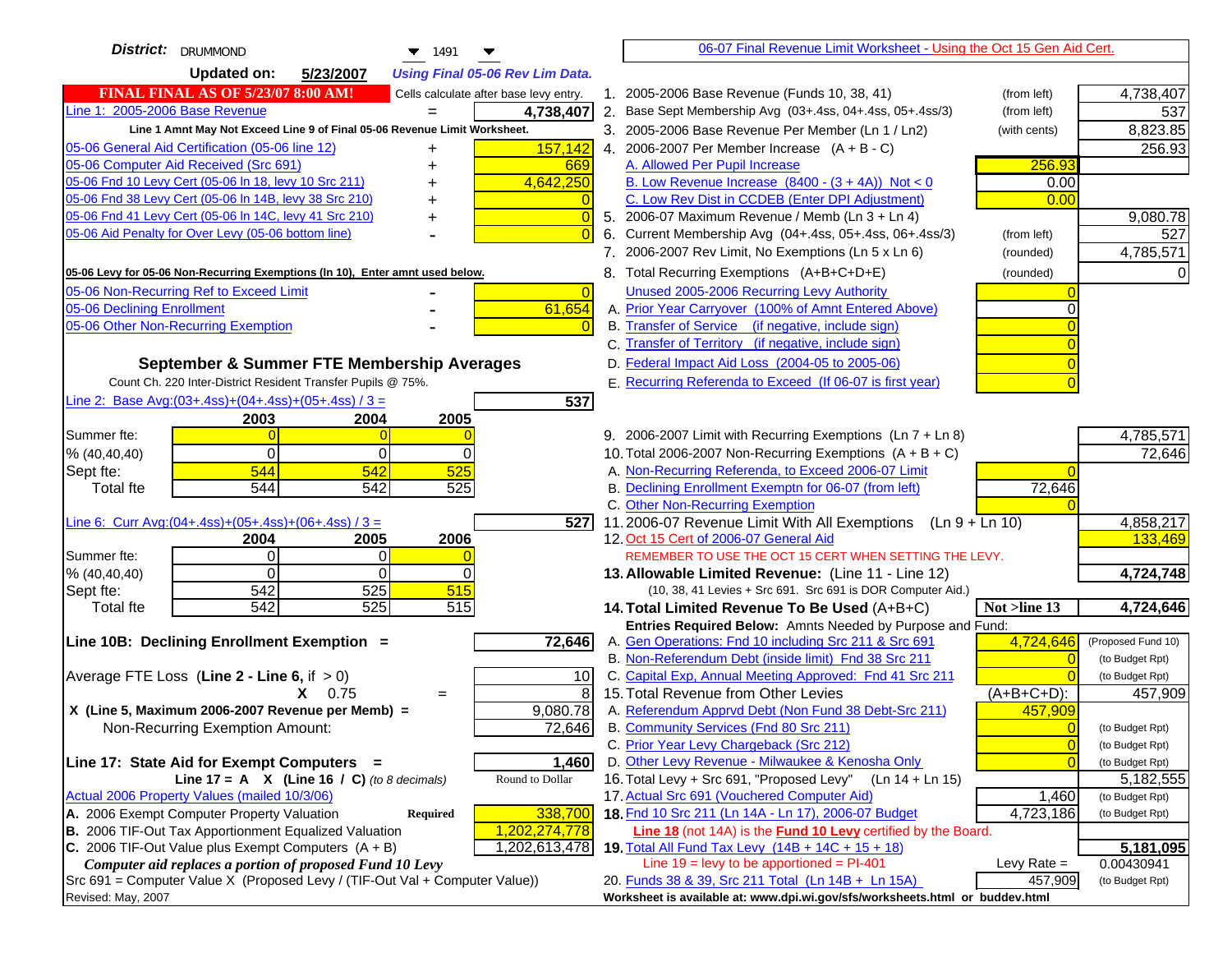| <b>DPI</b> Reconciliation                     |                                                                           |  |
|-----------------------------------------------|---------------------------------------------------------------------------|--|
|                                               | In order for the reconciliation to work properly, the                     |  |
|                                               | PI-401 must have been filed with the Department.                          |  |
|                                               | Numbers appearing in the green boxes below are actual, district-submitted |  |
|                                               | 2007 PI-401 data.                                                         |  |
|                                               | Do not type in these fields.                                              |  |
|                                               |                                                                           |  |
| Fund 10, PI-401                               | 4,723,186.00                                                              |  |
| Fund 38, PI-401                               | 0.00                                                                      |  |
| Fund 41, PI-401                               | 0.00                                                                      |  |
|                                               | 4,723,186.00                                                              |  |
|                                               | 0.00                                                                      |  |
| Chargeback, PI-401<br>Fund 39, PI-401         | 457,909.00                                                                |  |
| Fund 80, PI-401                               | 0.00                                                                      |  |
| Fund 48/Other, PI-401                         | 0.00                                                                      |  |
|                                               |                                                                           |  |
| Total, PI-401                                 | 5,181,095.00                                                              |  |
|                                               |                                                                           |  |
| <b>Computer Aid</b>                           | $1,460.00 \le$ ------- don't change                                       |  |
|                                               | <b>Results</b>                                                            |  |
| 0<br>0                                        |                                                                           |  |
| You have underlevied by:<br>102<br>$\bf{0}$   |                                                                           |  |
|                                               |                                                                           |  |
| 0                                             |                                                                           |  |
|                                               |                                                                           |  |
|                                               |                                                                           |  |
|                                               |                                                                           |  |
| 0                                             |                                                                           |  |
|                                               |                                                                           |  |
| $\bf{0}$                                      |                                                                           |  |
|                                               |                                                                           |  |
|                                               |                                                                           |  |
| Because your underlevy is less than your non- |                                                                           |  |
| recurring exemptions, there is no carryover.  |                                                                           |  |
|                                               |                                                                           |  |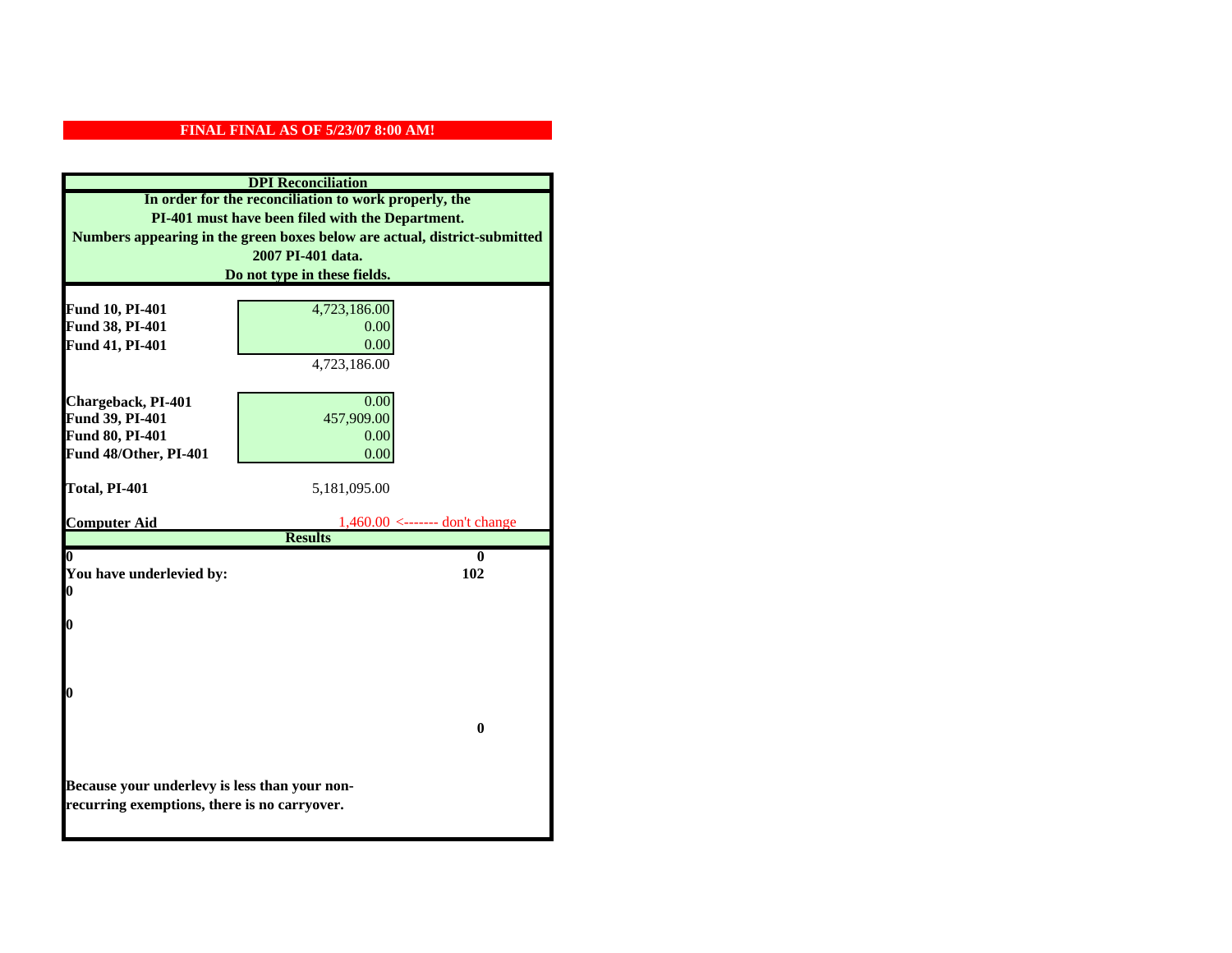| <b>District:</b> DURAND<br>$\blacktriangledown$ 1499                                |                | 06-07 Final Revenue Limit Worksheet - Using the Oct 15 Gen Aid Cert.                                               |               |                    |
|-------------------------------------------------------------------------------------|----------------|--------------------------------------------------------------------------------------------------------------------|---------------|--------------------|
| <b>Updated on:</b><br>5/23/2007<br><b>Using Final 05-06 Rev Lim Data.</b>           |                |                                                                                                                    |               |                    |
| <b>FINAL FINAL AS OF 5/23/07 8:00 AM!</b><br>Cells calculate after base levy entry. |                | 1. 2005-2006 Base Revenue (Funds 10, 38, 41)                                                                       | (from left)   | 9,990,800          |
| Line 1: 2005-2006 Base Revenue<br>9,990,800<br>$=$                                  |                | 2. Base Sept Membership Avg (03+.4ss, 04+.4ss, 05+.4ss/3)                                                          | (from left)   | 1,137              |
| Line 1 Amnt May Not Exceed Line 9 of Final 05-06 Revenue Limit Worksheet.           |                | 3. 2005-2006 Base Revenue Per Member (Ln 1 / Ln2)                                                                  | (with cents)  | 8,786.98           |
| 7,316,449<br>05-06 General Aid Certification (05-06 line 12)<br>+                   |                | 4. 2006-2007 Per Member Increase $(A + B - C)$                                                                     |               | 256.93             |
| 05-06 Computer Aid Received (Src 691)<br>6,065                                      |                | A. Allowed Per Pupil Increase                                                                                      | 256.93        |                    |
| 2,611,995<br>05-06 Fnd 10 Levy Cert (05-06 In 18, levy 10 Src 211)                  |                | B. Low Revenue Increase $(8400 - (3 + 4A))$ Not < 0                                                                | 0.00          |                    |
| 05-06 Fnd 38 Levy Cert (05-06 In 14B, levy 38 Src 210)<br>100,000                   |                | C. Low Rev Dist in CCDEB (Enter DPI Adjustment)                                                                    | 0.00          |                    |
| 05-06 Fnd 41 Levy Cert (05-06 In 14C, levy 41 Src 210)<br>+                         |                | 5. 2006-07 Maximum Revenue / Memb (Ln $3 + \text{Ln } 4$ )                                                         |               | 9,043.91           |
| 05-06 Aid Penalty for Over Levy (05-06 bottom line)                                 | $\Omega$<br>6. | Current Membership Avg (04+.4ss, 05+.4ss, 06+.4ss/3)                                                               | (from left)   | 1,122              |
|                                                                                     |                | 7. 2006-2007 Rev Limit, No Exemptions (Ln 5 x Ln 6)                                                                | (rounded)     | 10,147,267         |
| 05-06 Levy for 05-06 Non-Recurring Exemptions (In 10), Enter amnt used below.       |                | 8. Total Recurring Exemptions (A+B+C+D+E)                                                                          | (rounded)     | 74,294             |
| 05-06 Non-Recurring Ref to Exceed Limit                                             | $\overline{0}$ | Unused 2005-2006 Recurring Levy Authority                                                                          |               |                    |
| 43,709<br>05-06 Declining Enrollment                                                |                | A. Prior Year Carryover (100% of Amnt Entered Above)                                                               | $\Omega$      |                    |
| 05-06 Other Non-Recurring Exemption                                                 |                | B. Transfer of Service (if negative, include sign)                                                                 | 74,294        |                    |
|                                                                                     |                | C. Transfer of Territory (if negative, include sign)                                                               |               |                    |
| September & Summer FTE Membership Averages                                          |                | D. Federal Impact Aid Loss (2004-05 to 2005-06)                                                                    |               |                    |
| Count Ch. 220 Inter-District Resident Transfer Pupils @ 75%.                        |                | E. Recurring Referenda to Exceed (If 06-07 is first year)                                                          |               |                    |
| Line 2: Base Avg: $(03+.4ss)+(04+.4ss)+(05+.4ss)/3 =$<br>1,137                      |                |                                                                                                                    |               |                    |
| 2003<br>2004<br>2005                                                                |                |                                                                                                                    |               |                    |
| Summer fte:<br>44<br>47<br>36                                                       |                | 9. 2006-2007 Limit with Recurring Exemptions (Ln 7 + Ln 8)                                                         |               | 10,221,561         |
| 19<br>18<br>14<br>% (40, 40, 40)                                                    |                | 10. Total 2006-2007 Non-Recurring Exemptions $(A + B + C)$                                                         |               | 99,483             |
| 1,125<br>1,138<br>1,096<br>Sept fte:                                                |                | A. Non-Recurring Referenda, to Exceed 2006-07 Limit                                                                |               |                    |
| 1,143<br>1,157<br>Total fte<br>1,110                                                |                | B. Declining Enrollment Exemptn for 06-07 (from left)                                                              | 99,483        |                    |
|                                                                                     |                | C. Other Non-Recurring Exemption                                                                                   |               |                    |
| Line 6: Curr Avg: $(04+.4ss)+(05+.4ss)+(06+.4ss)/3 =$<br>1,122                      |                | 11.2006-07 Revenue Limit With All Exemptions<br>(Ln 9 + Ln 10)                                                     |               | 10,321,044         |
| 2005<br>2006<br>2004                                                                |                | 12. Oct 15 Cert of 2006-07 General Aid                                                                             |               | 7,181,242          |
| 47<br>$\overline{36}$<br>Summer fte:<br>22                                          |                | REMEMBER TO USE THE OCT 15 CERT WHEN SETTING THE LEVY.                                                             |               |                    |
| $\overline{19}$<br>14<br>9<br>% (40, 40, 40)                                        |                | 13. Allowable Limited Revenue: (Line 11 - Line 12)                                                                 |               | 3,139,802          |
| 1,089<br>1,138<br>1,096<br>Sept fte:                                                |                | (10, 38, 41 Levies + Src 691. Src 691 is DOR Computer Aid.)                                                        |               |                    |
| 1,157<br>1,110<br>1,098<br><b>Total fte</b>                                         |                | 14. Total Limited Revenue To Be Used (A+B+C)                                                                       | Not >line 13  | 3,139,802          |
| Line 10B: Declining Enrollment Exemption =<br>99,483                                |                | Entries Required Below: Amnts Needed by Purpose and Fund:<br>A. Gen Operations: Fnd 10 including Src 211 & Src 691 | 3,059,455     | (Proposed Fund 10) |
|                                                                                     |                | B. Non-Referendum Debt (inside limit) Fnd 38 Src 211                                                               | 80,347        | (to Budget Rpt)    |
| 15<br>Average FTE Loss (Line $2 -$ Line 6, if $> 0$ )                               |                | C. Capital Exp, Annual Meeting Approved: Fnd 41 Src 211                                                            |               | (to Budget Rpt)    |
| 11<br>$X = 0.75$<br>$\qquad \qquad =$                                               |                | 15. Total Revenue from Other Levies                                                                                | $(A+B+C+D)$ : | 812,107            |
| X (Line 5, Maximum 2006-2007 Revenue per Memb) =<br>9,043.91                        |                | A. Referendum Apprvd Debt (Non Fund 38 Debt-Src 211)                                                               | 780,000       |                    |
| 99,483<br>Non-Recurring Exemption Amount:                                           |                | B. Community Services (Fnd 80 Src 211)                                                                             | 30,000        | (to Budget Rpt)    |
|                                                                                     |                | C. Prior Year Levy Chargeback (Src 212)                                                                            | 2,107         | (to Budget Rpt)    |
| Line 17: State Aid for Exempt Computers =<br>6,242                                  |                | D. Other Levy Revenue - Milwaukee & Kenosha Only                                                                   |               | (to Budget Rpt)    |
| Line 17 = A $X$ (Line 16 / C) (to 8 decimals)<br>Round to Dollar                    |                | 16. Total Levy + Src 691, "Proposed Levy"<br>(Ln 14 + Ln 15)                                                       |               | 3,951,909          |
| Actual 2006 Property Values (mailed 10/3/06)                                        |                | 17. Actual Src 691 (Vouchered Computer Aid)                                                                        | 6,242         | (to Budget Rpt)    |
| A. 2006 Exempt Computer Property Valuation<br>685,600<br><b>Required</b>            |                | 18. Fnd 10 Src 211 (Ln 14A - Ln 17), 2006-07 Budget                                                                | 3,053,213     | (to Budget Rpt)    |
| B. 2006 TIF-Out Tax Apportionment Equalized Valuation<br>433,355,344                |                | Line 18 (not 14A) is the Fund 10 Levy certified by the Board.                                                      |               |                    |
| C. 2006 TIF-Out Value plus Exempt Computers $(A + B)$<br>434,040,944                |                | 19. Total All Fund Tax Levy (14B + 14C + 15 + 18)                                                                  |               | 3,945,667          |
| Computer aid replaces a portion of proposed Fund 10 Levy                            |                | Line $19 = \text{levy}$ to be apportioned = PI-401                                                                 | Levy Rate $=$ | 0.00910492         |
| Src 691 = Computer Value X (Proposed Levy / (TIF-Out Val + Computer Value))         |                | 20. Funds 38 & 39, Src 211 Total (Ln 14B + Ln 15A)                                                                 | 860,347       | (to Budget Rpt)    |
| Revised: May, 2007                                                                  |                | Worksheet is available at: www.dpi.wi.gov/sfs/worksheets.html or buddev.html                                       |               |                    |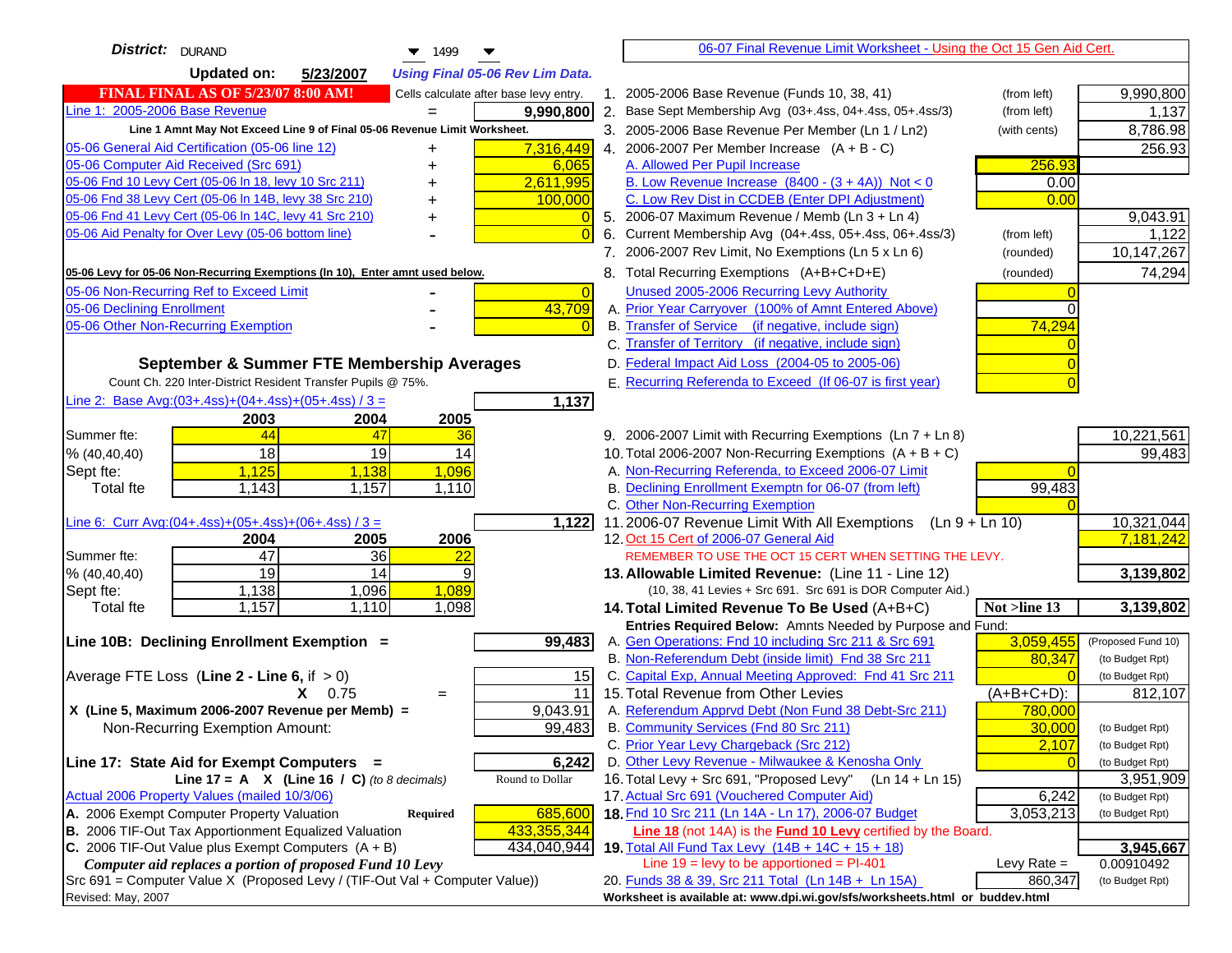| <b>DPI</b> Reconciliation                             |                                                                           |  |  |
|-------------------------------------------------------|---------------------------------------------------------------------------|--|--|
| In order for the reconciliation to work properly, the |                                                                           |  |  |
| PI-401 must have been filed with the Department.      |                                                                           |  |  |
|                                                       | Numbers appearing in the green boxes below are actual, district-submitted |  |  |
|                                                       | 2007 PI-401 data.                                                         |  |  |
|                                                       | Do not type in these fields.                                              |  |  |
|                                                       |                                                                           |  |  |
| Fund 10, PI-401                                       | 3,053,213.00                                                              |  |  |
| Fund 38, PI-401                                       | 80,347.00                                                                 |  |  |
| Fund 41, PI-401                                       | 0.00                                                                      |  |  |
|                                                       | 3,133,560.00                                                              |  |  |
|                                                       |                                                                           |  |  |
| Chargeback, PI-401                                    | 2,107.00                                                                  |  |  |
| Fund 39, PI-401                                       | 780,000.00                                                                |  |  |
| Fund 80, PI-401                                       | 30,000.00                                                                 |  |  |
| Fund 48/Other, PI-401                                 | 0.00                                                                      |  |  |
| Total, PI-401                                         | 3,945,667.00                                                              |  |  |
|                                                       |                                                                           |  |  |
| <b>Computer Aid</b>                                   | 6,242.00 <------- don't change                                            |  |  |
|                                                       | <b>Results</b>                                                            |  |  |
| $\overline{\mathbf{0}}$                               | $\bf{0}$                                                                  |  |  |
| 0                                                     | 0                                                                         |  |  |
| You have levied to your maximum.                      |                                                                           |  |  |
| $\bf{0}$                                              |                                                                           |  |  |
|                                                       |                                                                           |  |  |
|                                                       |                                                                           |  |  |
|                                                       |                                                                           |  |  |
| l0                                                    |                                                                           |  |  |
|                                                       |                                                                           |  |  |
|                                                       | $\bf{0}$                                                                  |  |  |
|                                                       |                                                                           |  |  |
|                                                       |                                                                           |  |  |
|                                                       |                                                                           |  |  |
| l0                                                    |                                                                           |  |  |
|                                                       |                                                                           |  |  |
|                                                       |                                                                           |  |  |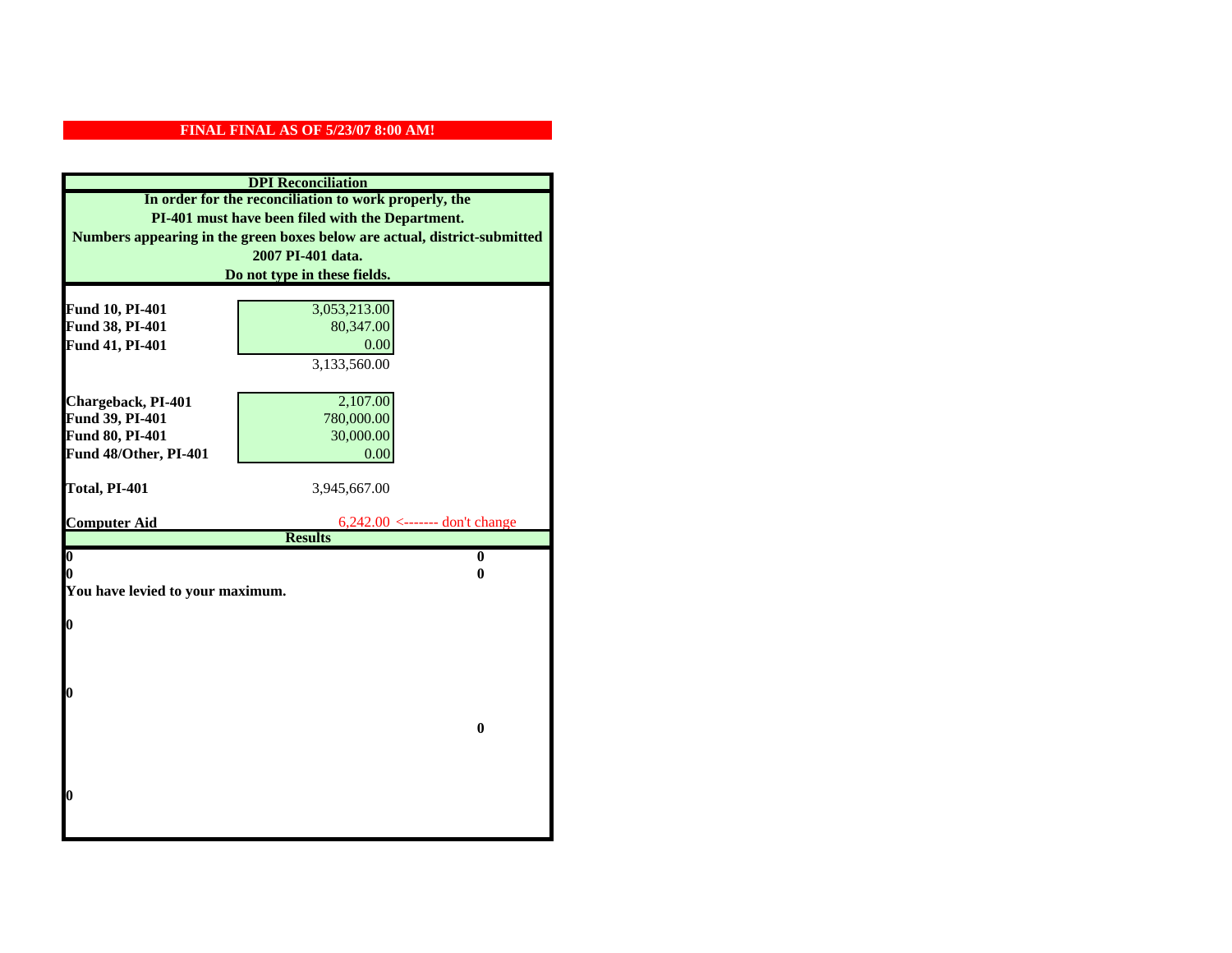| <b>District:</b> EAST TROY COMMUNITY<br>$\blacktriangledown$ 1540                                                | 06-07 Final Revenue Limit Worksheet - Using the Oct 15 Gen Aid Cert.                                        |                                    |
|------------------------------------------------------------------------------------------------------------------|-------------------------------------------------------------------------------------------------------------|------------------------------------|
| <b>Updated on:</b><br>5/23/2007<br><b>Using Final 05-06 Rev Lim Data.</b>                                        |                                                                                                             |                                    |
| <b>FINAL FINAL AS OF 5/23/07 8:00 AM!</b><br>Cells calculate after base levy entry.                              | 1. 2005-2006 Base Revenue (Funds 10, 38, 41)<br>(from left)                                                 | 13,689,671                         |
| Line 1: 2005-2006 Base Revenue<br>13,689,671                                                                     | 2. Base Sept Membership Avg (03+.4ss, 04+.4ss, 05+.4ss/3)<br>(from left)                                    | 1,696                              |
| Line 1 Amnt May Not Exceed Line 9 of Final 05-06 Revenue Limit Worksheet.                                        | 3. 2005-2006 Base Revenue Per Member (Ln 1 / Ln2)<br>(with cents)                                           | 8,071.74                           |
| 6,078,773<br>05-06 General Aid Certification (05-06 line 12)                                                     | 4. 2006-2007 Per Member Increase $(A + B - C)$                                                              | 294.37                             |
| 05-06 Computer Aid Received (Src 691)<br>13,076                                                                  | 256.93<br>A. Allowed Per Pupil Increase                                                                     |                                    |
| 05-06 Fnd 10 Levy Cert (05-06 In 18, levy 10 Src 211)<br>7,882,395                                               | B. Low Revenue Increase $(8400 - (3 + 4A))$ Not < 0<br>71.33                                                |                                    |
| 05-06 Fnd 38 Levy Cert (05-06 In 14B, levy 38 Src 210)<br>36,150                                                 | C. Low Rev Dist in CCDEB (Enter DPI Adjustment)<br>33.89                                                    |                                    |
| 05-06 Fnd 41 Levy Cert (05-06 In 14C, levy 41 Src 210)<br>$\overline{0}$<br>+                                    | 5. 2006-07 Maximum Revenue / Memb (Ln 3 + Ln 4)                                                             | 8,366.11                           |
| 05-06 Aid Penalty for Over Levy (05-06 bottom line)<br>$\overline{0}$                                            | 6. Current Membership Avg (04+.4ss, 05+.4ss, 06+.4ss/3)<br>(from left)                                      | 1,702                              |
|                                                                                                                  | 7. 2006-2007 Rev Limit, No Exemptions (Ln 5 x Ln 6)<br>(rounded)                                            | 14,239,119                         |
| 05-06 Levy for 05-06 Non-Recurring Exemptions (In 10), Enter amnt used below.                                    | 8. Total Recurring Exemptions (A+B+C+D+E)<br>(rounded)                                                      |                                    |
| 05-06 Non-Recurring Ref to Exceed Limit<br>320,723                                                               | Unused 2005-2006 Recurring Levy Authority                                                                   |                                    |
| 05-06 Declining Enrollment<br>$\overline{0}$                                                                     | A. Prior Year Carryover (100% of Amnt Entered Above)                                                        |                                    |
| 05-06 Other Non-Recurring Exemption<br>$\Omega$                                                                  | B. Transfer of Service (if negative, include sign)                                                          |                                    |
|                                                                                                                  | C. Transfer of Territory (if negative, include sign)                                                        |                                    |
| September & Summer FTE Membership Averages                                                                       | D. Federal Impact Aid Loss (2004-05 to 2005-06)                                                             |                                    |
| Count Ch. 220 Inter-District Resident Transfer Pupils @ 75%.                                                     | E. Recurring Referenda to Exceed (If 06-07 is first year)                                                   |                                    |
| Line 2: Base Avg: (03+.4ss) + (04+.4ss) + (05+.4ss) / 3 =<br>1,696                                               |                                                                                                             |                                    |
| 2003<br>2004<br>2005                                                                                             |                                                                                                             |                                    |
| 26<br>Summer fte:<br>21<br>24                                                                                    | 9. 2006-2007 Limit with Recurring Exemptions (Ln 7 + Ln 8)                                                  | 14,239,119                         |
| 10<br>8<br>10<br>% (40, 40, 40)                                                                                  | 10. Total 2006-2007 Non-Recurring Exemptions $(A + B + C)$                                                  | 345,000                            |
| Sept fte:<br>1,668<br>1,685<br>1,707                                                                             | A. Non-Recurring Referenda, to Exceed 2006-07 Limit<br>345,000                                              |                                    |
| Total fte<br>1,678<br>1,715<br>1,695                                                                             | B. Declining Enrollment Exemptn for 06-07 (from left)                                                       |                                    |
|                                                                                                                  | C. Other Non-Recurring Exemption                                                                            |                                    |
| Line 6: Curr Avg: $(04+.4ss)+(05+.4ss)+(06+.4ss)/3 =$<br>1,702                                                   | 11.2006-07 Revenue Limit With All Exemptions (Ln $9 + \overline{\text{Ln }10}$ )                            | 14,584,119                         |
| 2006<br>2004<br>2005<br>21<br>Summer fte:<br>24<br>25                                                            | 12. Oct 15 Cert of 2006-07 General Aid<br>REMEMBER TO USE THE OCT 15 CERT WHEN SETTING THE LEVY.            | 5,740,728                          |
| 8<br>10<br>10<br>% (40,40,40)                                                                                    | 13. Allowable Limited Revenue: (Line 11 - Line 12)                                                          | 8,843,391                          |
| 1,707<br>1,685<br>1,686<br>Sept fte:                                                                             | (10, 38, 41 Levies + Src 691. Src 691 is DOR Computer Aid.)                                                 |                                    |
| 1,715<br>1,695<br>1,696<br>Total fte                                                                             | 14. Total Limited Revenue To Be Used (A+B+C)<br>Not >line 13                                                | 8,843,391                          |
|                                                                                                                  | Entries Required Below: Amnts Needed by Purpose and Fund:                                                   |                                    |
| Line 10B: Declining Enrollment Exemption =                                                                       | 8,807,241<br>A. Gen Operations: Fnd 10 including Src 211 & Src 691                                          | (Proposed Fund 10)                 |
|                                                                                                                  | B. Non-Referendum Debt (inside limit) Fnd 38 Src 211<br>36,150                                              | (to Budget Rpt)                    |
| Average FTE Loss (Line $2 -$ Line 6, if $> 0$ )                                                                  | C. Capital Exp, Annual Meeting Approved: Fnd 41 Src 211                                                     | (to Budget Rpt)                    |
| 0.75<br>$=$                                                                                                      | 15. Total Revenue from Other Levies<br>$(A+B+C+D)$ :                                                        | 1,180,830                          |
| X (Line 5, Maximum 2006-2007 Revenue per Memb) =                                                                 | A. Referendum Apprvd Debt (Non Fund 38 Debt-Src 211)<br>1,157,500                                           |                                    |
| Non-Recurring Exemption Amount:                                                                                  | B. Community Services (Fnd 80 Src 211)<br>23,000                                                            | (to Budget Rpt)                    |
|                                                                                                                  | C. Prior Year Levy Chargeback (Src 212)<br>330                                                              | (to Budget Rpt)                    |
| 12,231<br>Line 17: State Aid for Exempt Computers =                                                              | D. Other Levy Revenue - Milwaukee & Kenosha Only                                                            | (to Budget Rpt)                    |
| Line 17 = A $X$ (Line 16 / C) (to 8 decimals)<br>Round to Dollar<br>Actual 2006 Property Values (mailed 10/3/06) | 16. Total Levy + Src 691, "Proposed Levy"<br>(Ln 14 + Ln 15)<br>17. Actual Src 691 (Vouchered Computer Aid) | 10,024,221                         |
| A. 2006 Exempt Computer Property Valuation<br>1,731,100<br>Required                                              | 12,231<br>18. Fnd 10 Src 211 (Ln 14A - Ln 17), 2006-07 Budget<br>8,795,010                                  | (to Budget Rpt)<br>(to Budget Rpt) |
| B. 2006 TIF-Out Tax Apportionment Equalized Valuation<br>1,417,060,801                                           | Line 18 (not 14A) is the <b>Fund 10 Levy</b> certified by the Board.                                        |                                    |
| 1,418,791,901<br>C. 2006 TIF-Out Value plus Exempt Computers $(A + B)$                                           | 19. Total All Fund Tax Levy (14B + 14C + 15 + 18)                                                           | 10,011,990                         |
| Computer aid replaces a portion of proposed Fund 10 Levy                                                         | Line $19 = \text{levy}$ to be apportioned = PI-401<br>Levy Rate $=$                                         | 0.00706532                         |
| Src 691 = Computer Value X (Proposed Levy / (TIF-Out Val + Computer Value))                                      | 20. Funds 38 & 39, Src 211 Total (Ln 14B + Ln 15A)<br>1,193,650                                             | (to Budget Rpt)                    |
| Revised: May, 2007                                                                                               | Worksheet is available at: www.dpi.wi.gov/sfs/worksheets.html or buddev.html                                |                                    |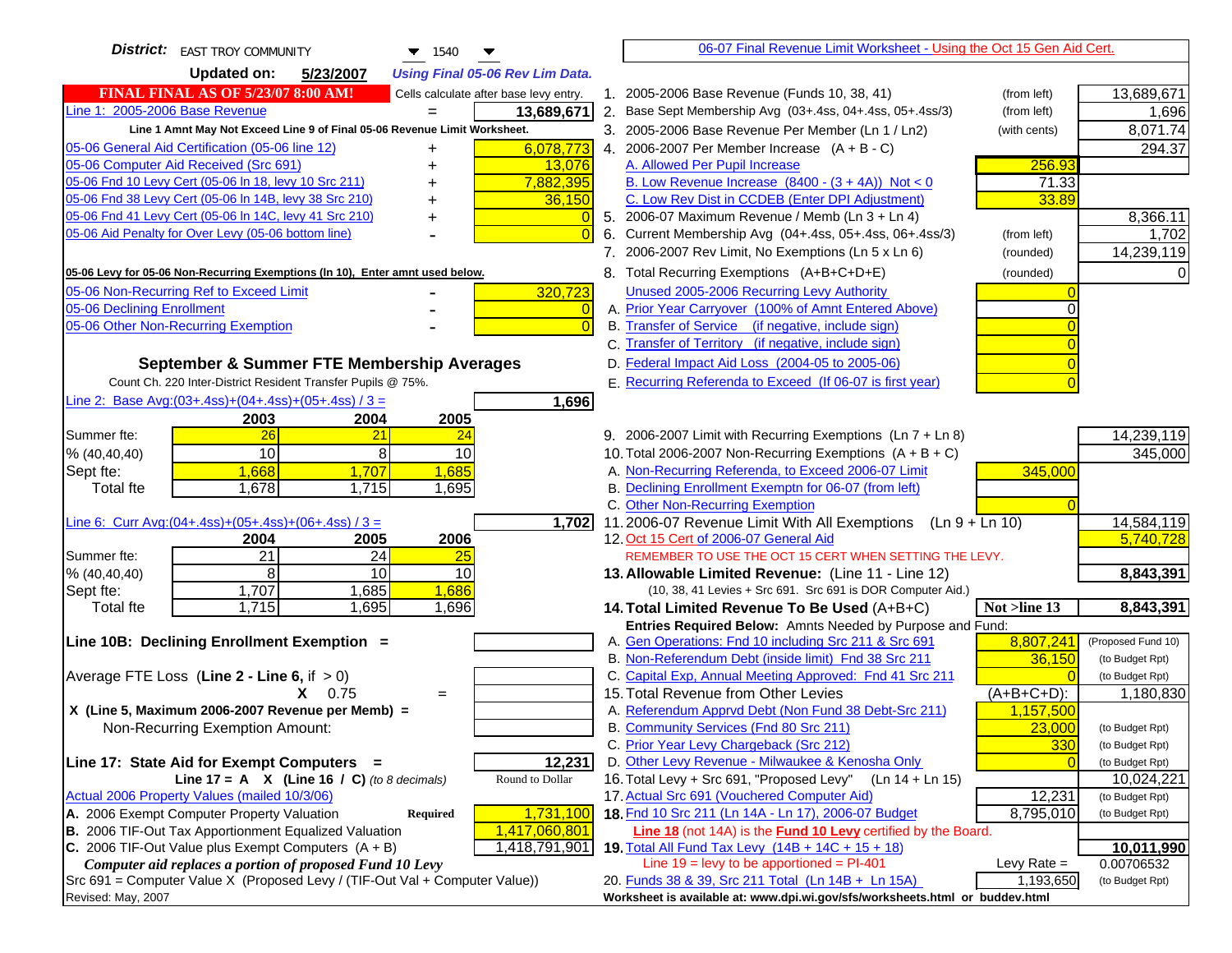| <b>DPI</b> Reconciliation                             |                                                                           |  |  |
|-------------------------------------------------------|---------------------------------------------------------------------------|--|--|
| In order for the reconciliation to work properly, the |                                                                           |  |  |
| PI-401 must have been filed with the Department.      |                                                                           |  |  |
|                                                       | Numbers appearing in the green boxes below are actual, district-submitted |  |  |
|                                                       | 2007 PI-401 data.                                                         |  |  |
|                                                       | Do not type in these fields.                                              |  |  |
|                                                       |                                                                           |  |  |
| Fund 10, PI-401                                       | 8,795,010.00                                                              |  |  |
| Fund 38, PI-401                                       | 36,150.00                                                                 |  |  |
| Fund 41, PI-401                                       | 0.00                                                                      |  |  |
|                                                       | 8,831,160.00                                                              |  |  |
|                                                       |                                                                           |  |  |
| Chargeback, PI-401                                    | 330.00                                                                    |  |  |
| Fund 39, PI-401                                       | 1,157,500.00                                                              |  |  |
| Fund 80, PI-401                                       | 23,000.00                                                                 |  |  |
| Fund 48/Other, PI-401                                 | 0.00                                                                      |  |  |
| Total, PI-401                                         | 10,011,990.00                                                             |  |  |
|                                                       |                                                                           |  |  |
| <b>Computer Aid</b>                                   | $12,231.00$ <------- don't change                                         |  |  |
|                                                       | <b>Results</b>                                                            |  |  |
| $\overline{\mathbf{0}}$                               | $\mathbf{0}$                                                              |  |  |
| 0<br>0                                                |                                                                           |  |  |
| You have levied to your maximum.                      |                                                                           |  |  |
| $\bf{0}$                                              |                                                                           |  |  |
|                                                       |                                                                           |  |  |
|                                                       |                                                                           |  |  |
|                                                       |                                                                           |  |  |
| 0                                                     |                                                                           |  |  |
|                                                       |                                                                           |  |  |
|                                                       | $\bf{0}$                                                                  |  |  |
|                                                       |                                                                           |  |  |
|                                                       |                                                                           |  |  |
|                                                       |                                                                           |  |  |
| 0                                                     |                                                                           |  |  |
|                                                       |                                                                           |  |  |
|                                                       |                                                                           |  |  |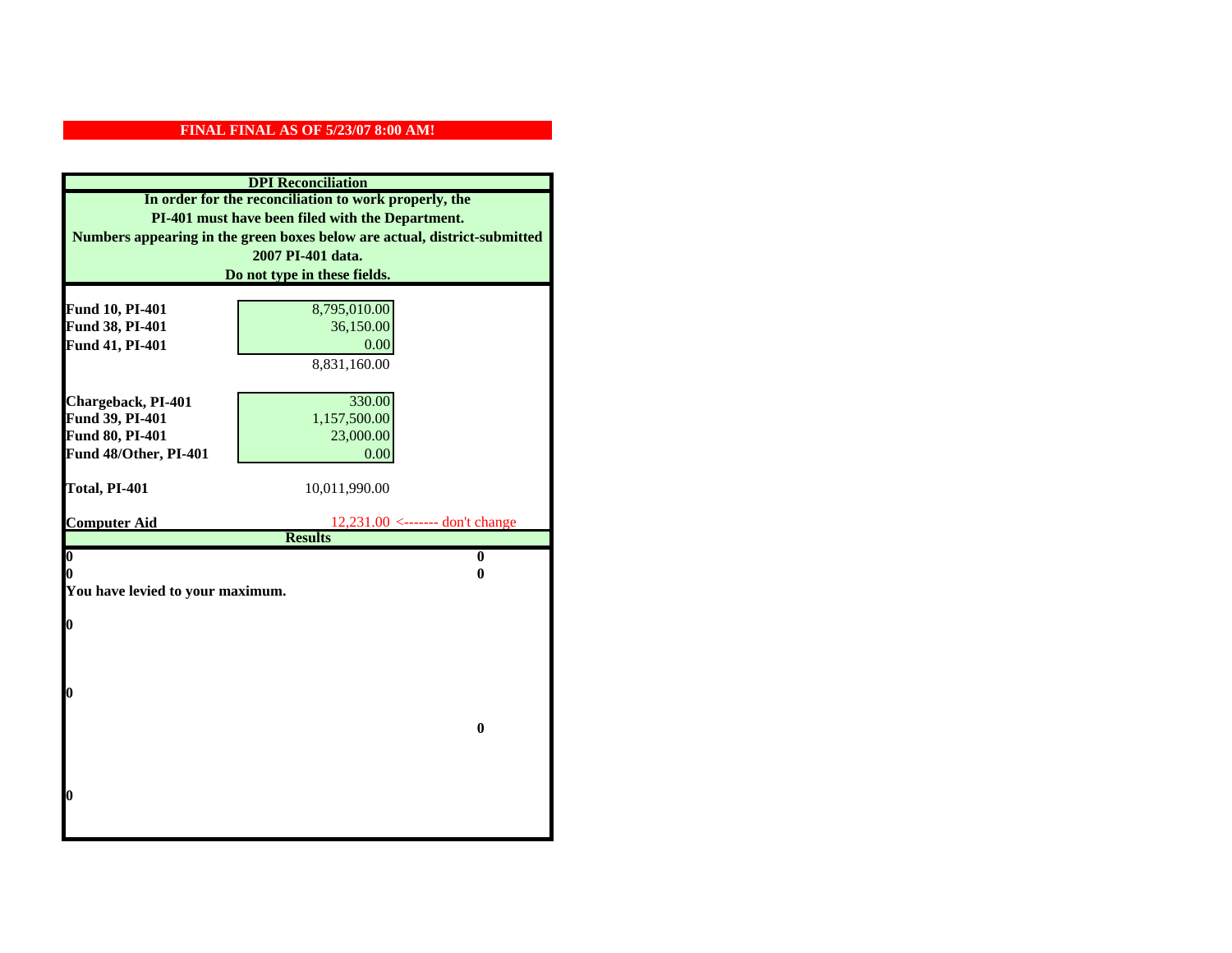| <b>District:</b> EAU CLAIRE AREA<br>1554                                                                                                         |    | 06-07 Final Revenue Limit Worksheet - Using the Oct 15 Gen Aid Cert.                                               |               |                          |
|--------------------------------------------------------------------------------------------------------------------------------------------------|----|--------------------------------------------------------------------------------------------------------------------|---------------|--------------------------|
| <b>Updated on:</b><br>5/23/2007<br><b>Using Final 05-06 Rev Lim Data.</b>                                                                        |    |                                                                                                                    |               |                          |
| <b>FINAL FINAL AS OF 5/23/07 8:00 AM!</b><br>Cells calculate after base levy entry.                                                              |    | 1. 2005-2006 Base Revenue (Funds 10, 38, 41)                                                                       | (from left)   | 94,400,700               |
| Line 1: 2005-2006 Base Revenue<br>94,400,700                                                                                                     |    | 2. Base Sept Membership Avg (03+.4ss, 04+.4ss, 05+.4ss/3)                                                          | (from left)   | 10,636                   |
| Line 1 Amnt May Not Exceed Line 9 of Final 05-06 Revenue Limit Worksheet.                                                                        |    | 3. 2005-2006 Base Revenue Per Member (Ln 1 / Ln2)                                                                  | (with cents)  | 8,875.58                 |
| 54,092,540<br>05-06 General Aid Certification (05-06 line 12)<br>+                                                                               |    | 4. 2006-2007 Per Member Increase $(A + B - C)$                                                                     |               | 256.93                   |
| 05-06 Computer Aid Received (Src 691)<br>350,205                                                                                                 |    | A. Allowed Per Pupil Increase                                                                                      | 256.93        |                          |
| 05-06 Fnd 10 Levy Cert (05-06 In 18, levy 10 Src 211)<br>38,357,068                                                                              |    | B. Low Revenue Increase $(8400 - (3 + 4A))$ Not < 0                                                                | 0.00          |                          |
| 05-06 Fnd 38 Levy Cert (05-06 In 14B, levy 38 Src 210)<br>1,954,425                                                                              |    | C. Low Rev Dist in CCDEB (Enter DPI Adjustment)                                                                    | 0.00          |                          |
| 05-06 Fnd 41 Levy Cert (05-06 In 14C, levy 41 Src 210)                                                                                           |    | 5. 2006-07 Maximum Revenue / Memb (Ln 3 + Ln 4)                                                                    |               | 9,132.51                 |
| 05-06 Aid Penalty for Over Levy (05-06 bottom line)<br>$\Omega$                                                                                  | 6. | Current Membership Avg (04+.4ss, 05+.4ss, 06+.4ss/3)                                                               | (from left)   | 10,610                   |
|                                                                                                                                                  |    | 7. 2006-2007 Rev Limit, No Exemptions (Ln 5 x Ln 6)                                                                | (rounded)     | 96,895,931               |
| 05-06 Levy for 05-06 Non-Recurring Exemptions (In 10), Enter amnt used below.                                                                    |    | 8. Total Recurring Exemptions (A+B+C+D+E)                                                                          | (rounded)     | 632,806                  |
| 05-06 Non-Recurring Ref to Exceed Limit<br>$\vert 0 \vert$                                                                                       |    | Unused 2005-2006 Recurring Levy Authority                                                                          |               |                          |
| 353,538<br>05-06 Declining Enrollment                                                                                                            |    | A. Prior Year Carryover (100% of Amnt Entered Above)                                                               | 0             |                          |
| 05-06 Other Non-Recurring Exemption<br>$\overline{0}$                                                                                            |    | B. Transfer of Service (if negative, include sign)                                                                 | 632,806       |                          |
|                                                                                                                                                  |    | C. Transfer of Territory (if negative, include sign)                                                               |               |                          |
| September & Summer FTE Membership Averages                                                                                                       |    | D. Federal Impact Aid Loss (2004-05 to 2005-06)                                                                    |               |                          |
| Count Ch. 220 Inter-District Resident Transfer Pupils @ 75%.                                                                                     |    | E. Recurring Referenda to Exceed (If 06-07 is first year)                                                          |               |                          |
| Line 2: Base Avg: (03+.4ss) + (04+.4ss) + (05+.4ss) / 3 =<br>10,636                                                                              |    |                                                                                                                    |               |                          |
| 2003<br>2005<br>2004                                                                                                                             |    |                                                                                                                    |               |                          |
| 134<br>Summer fte:<br>130<br>142                                                                                                                 |    | 9. 2006-2007 Limit with Recurring Exemptions (Ln 7 + Ln 8)                                                         |               | 97,528,737               |
| $\overline{54}$<br>$\overline{52}$<br>57<br>% (40, 40, 40)                                                                                       |    | 10. Total 2006-2007 Non-Recurring Exemptions $(A + B + C)$                                                         |               | 182,650                  |
| 10,661<br>10,610<br>10,473<br>Sept fte:                                                                                                          |    | A. Non-Recurring Referenda, to Exceed 2006-07 Limit                                                                |               |                          |
| 10,715<br>10,525<br>10,667<br><b>Total fte</b>                                                                                                   |    | B. Declining Enrollment Exemptn for 06-07 (from left)                                                              | 182,650       |                          |
|                                                                                                                                                  |    | C. Other Non-Recurring Exemption                                                                                   |               |                          |
| Line 6: Curr Avg: $(04+.4ss)+(05+.4ss)+(06+.4ss)/3 =$<br>10,610                                                                                  |    | 11.2006-07 Revenue Limit With All Exemptions<br>$(Ln 9 + Ln 10)$                                                   |               | 97,711,387               |
| 2006<br>2004<br>2005<br>130<br>142<br>Summer fte:<br>164                                                                                         |    | 12. Oct 15 Cert of 2006-07 General Aid<br>REMEMBER TO USE THE OCT 15 CERT WHEN SETTING THE LEVY.                   |               | 57,983,829               |
| $\overline{52}$<br>$\overline{57}$<br>% (40, 40, 40)<br>66                                                                                       |    | 13. Allowable Limited Revenue: (Line 11 - Line 12)                                                                 |               | 39,727,558               |
| 10,573<br>10,473<br>10,610<br>Sept fte:                                                                                                          |    | (10, 38, 41 Levies + Src 691. Src 691 is DOR Computer Aid.)                                                        |               | <b>EXCEEDS LIMIT</b>     |
| 10,525<br>10,667<br>10,639<br>Total fte                                                                                                          |    | 14. Total Limited Revenue To Be Used (A+B+C)                                                                       | Not >line 13  | 39,736,691               |
|                                                                                                                                                  |    | Entries Required Below: Amnts Needed by Purpose and Fund:                                                          |               |                          |
| 182,650<br>Line 10B: Declining Enrollment Exemption =                                                                                            |    | A. Gen Operations: Fnd 10 including Src 211 & Src 691                                                              | 37,767,574    | (Proposed Fund 10)       |
|                                                                                                                                                  |    | B. Non-Referendum Debt (inside limit) Fnd 38 Src 211                                                               | 1,969,117     | (to Budget Rpt)          |
| Average FTE Loss (Line $2 -$ Line 6, if $> 0$ )<br>26                                                                                            |    | C. Capital Exp, Annual Meeting Approved: Fnd 41 Src 211                                                            |               | (to Budget Rpt)          |
| 20<br>$X = 0.75$<br>$=$                                                                                                                          |    | 15. Total Revenue from Other Levies                                                                                | $(A+B+C+D)$ : | 8,552,370                |
| X (Line 5, Maximum 2006-2007 Revenue per Memb) =<br>9,132.51                                                                                     |    | A. Referendum Apprvd Debt (Non Fund 38 Debt-Src 211)                                                               | 7,303,163     |                          |
| Non-Recurring Exemption Amount:<br>182,650                                                                                                       |    | B. Community Services (Fnd 80 Src 211)                                                                             | 1,215,984     | (to Budget Rpt)          |
|                                                                                                                                                  |    | C. Prior Year Levy Chargeback (Src 212)                                                                            | 33,223        | (to Budget Rpt)          |
| Line 17: State Aid for Exempt Computers =<br>348,270                                                                                             |    | D. Other Levy Revenue - Milwaukee & Kenosha Only                                                                   |               | (to Budget Rpt)          |
| Line 17 = A $X$ (Line 16 / C) (to 8 decimals)<br>Round to Dollar                                                                                 |    | 16. Total Levy + Src 691, "Proposed Levy"<br>(Ln 14 + Ln 15)                                                       |               | 48,289,061               |
| Actual 2006 Property Values (mailed 10/3/06)                                                                                                     |    | 17. Actual Src 691 (Vouchered Computer Aid)                                                                        | 348,270       | (to Budget Rpt)          |
| A. 2006 Exempt Computer Property Valuation<br>37,691,600<br><b>Required</b>                                                                      |    | 18. Fnd 10 Src 211 (Ln 14A - Ln 17), 2006-07 Budget                                                                | 37,419,304    | (to Budget Rpt)          |
| B. 2006 TIF-Out Tax Apportionment Equalized Valuation<br>5,188,404,073<br>C. 2006 TIF-Out Value plus Exempt Computers $(A + B)$<br>5,226,095,673 |    | Line 18 (not 14A) is the Fund 10 Levy certified by the Board.<br>19. Total All Fund Tax Levy (14B + 14C + 15 + 18) |               |                          |
| Computer aid replaces a portion of proposed Fund 10 Levy                                                                                         |    | Line $19 = \text{levy}$ to be apportioned = PI-401                                                                 | Levy Rate $=$ | 47,940,791<br>0.00923999 |
| Src 691 = Computer Value X (Proposed Levy / (TIF-Out Val + Computer Value))                                                                      |    | 20. Funds 38 & 39, Src 211 Total (Ln 14B + Ln 15A)                                                                 | 9,272,280     | (to Budget Rpt)          |
| Revised: May, 2007                                                                                                                               |    | Worksheet is available at: www.dpi.wi.gov/sfs/worksheets.html or buddev.html                                       |               |                          |
|                                                                                                                                                  |    |                                                                                                                    |               |                          |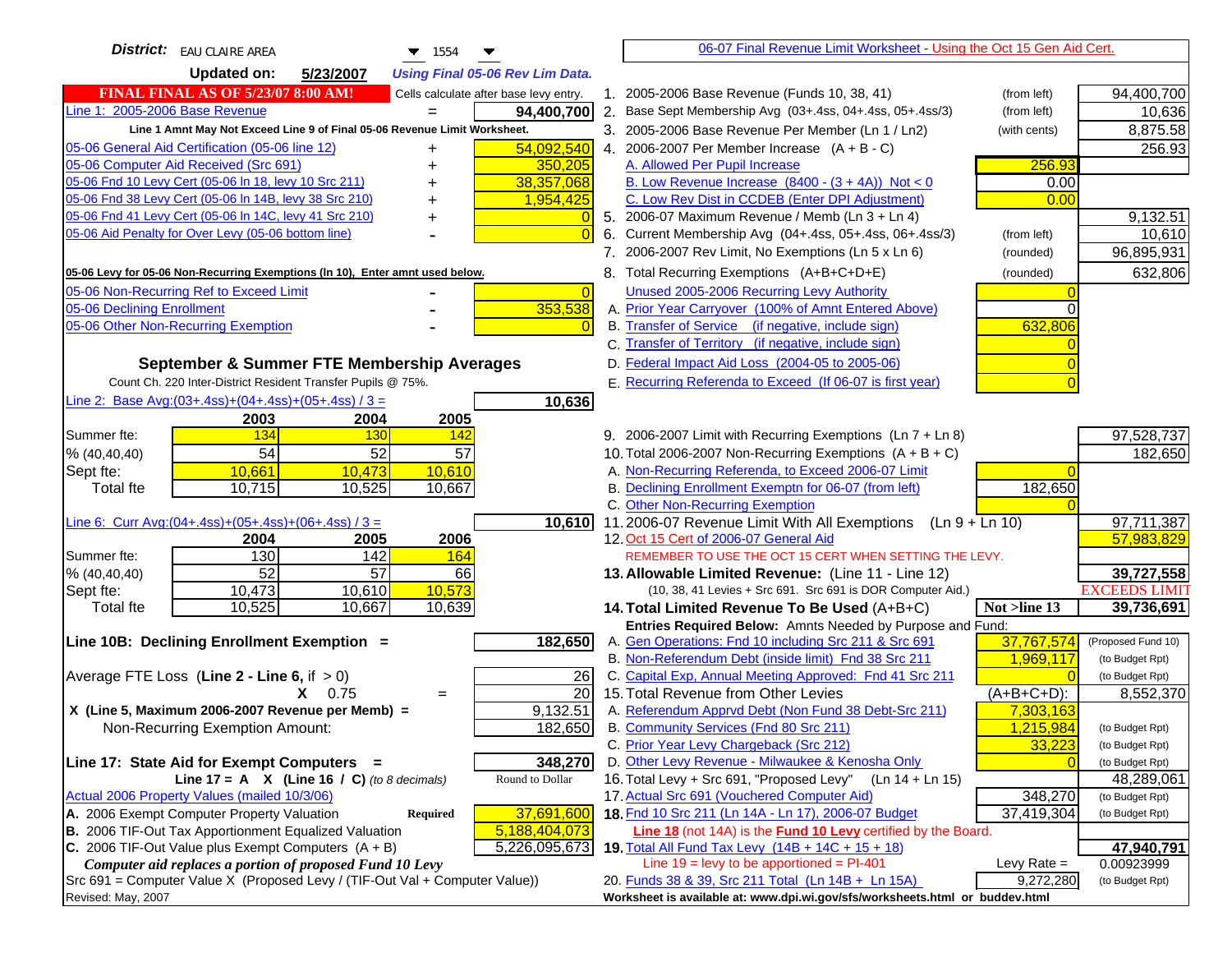| <b>DPI</b> Reconciliation                             |                                                                           |  |
|-------------------------------------------------------|---------------------------------------------------------------------------|--|
| In order for the reconciliation to work properly, the |                                                                           |  |
| PI-401 must have been filed with the Department.      |                                                                           |  |
|                                                       | Numbers appearing in the green boxes below are actual, district-submitted |  |
|                                                       | 2007 PI-401 data.                                                         |  |
|                                                       | Do not type in these fields.                                              |  |
|                                                       |                                                                           |  |
| Fund 10, PI-401                                       | 37,419,304.00                                                             |  |
| Fund 38, PI-401                                       | 1,969,117.00                                                              |  |
| Fund 41, PI-401                                       | 0.00                                                                      |  |
|                                                       | 39,388,421.00                                                             |  |
|                                                       |                                                                           |  |
| Chargeback, PI-401                                    | 33,223.00                                                                 |  |
| Fund 39, PI-401                                       | 7,303,163.00                                                              |  |
| Fund 80, PI-401                                       | 1,215,984.00                                                              |  |
| Fund 48/Other, PI-401                                 | 0.00                                                                      |  |
|                                                       |                                                                           |  |
| Total, PI-401                                         | 47,940,791.00                                                             |  |
| <b>Computer Aid</b>                                   | 348,270.00 <------- don't change                                          |  |
|                                                       | <b>Results</b>                                                            |  |
| You have overlevied by:                               | 9,133                                                                     |  |
| 0                                                     | 0                                                                         |  |
| 0                                                     |                                                                           |  |
|                                                       |                                                                           |  |
| $\boldsymbol{0}$                                      |                                                                           |  |
|                                                       |                                                                           |  |
|                                                       |                                                                           |  |
| 0                                                     |                                                                           |  |
|                                                       |                                                                           |  |
|                                                       | $\bf{0}$                                                                  |  |
|                                                       |                                                                           |  |
|                                                       |                                                                           |  |
|                                                       |                                                                           |  |
| 0                                                     |                                                                           |  |
|                                                       |                                                                           |  |
|                                                       |                                                                           |  |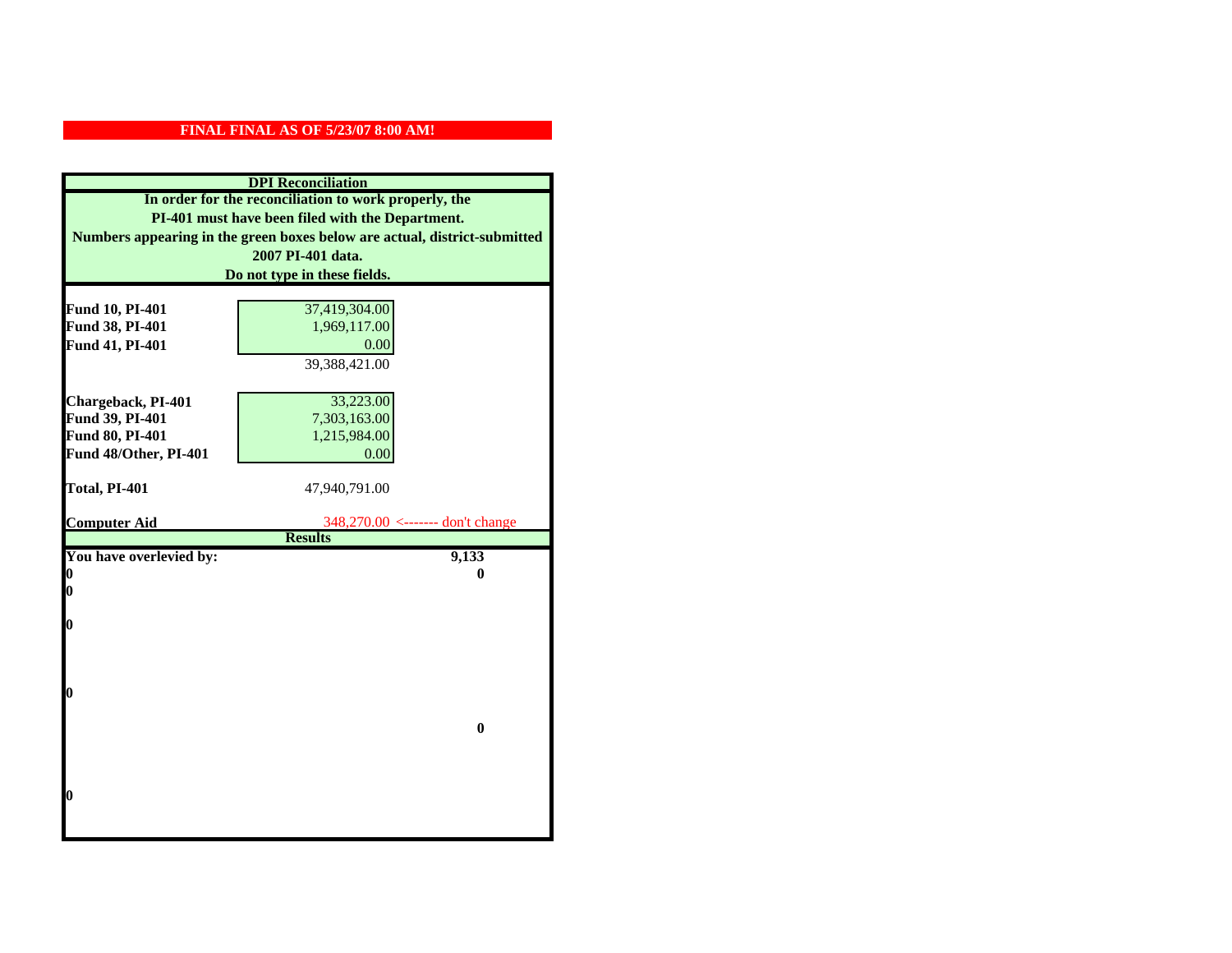| <b>District:</b> EDGAR<br>$\blacktriangledown$ 1561                                 | 06-07 Final Revenue Limit Worksheet - Using the Oct 15 Gen Aid Cert.                                                            |                                   |
|-------------------------------------------------------------------------------------|---------------------------------------------------------------------------------------------------------------------------------|-----------------------------------|
| <b>Updated on:</b><br>5/23/2007<br><b>Using Final 05-06 Rev Lim Data.</b>           |                                                                                                                                 |                                   |
| <b>FINAL FINAL AS OF 5/23/07 8:00 AM!</b><br>Cells calculate after base levy entry. | 1. 2005-2006 Base Revenue (Funds 10, 38, 41)<br>(from left)                                                                     | 5,462,191                         |
| Line 1: 2005-2006 Base Revenue<br>5,462,191<br>$=$                                  | 2. Base Sept Membership Avg (03+.4ss, 04+.4ss, 05+.4ss/3)<br>(from left)                                                        | 634                               |
| Line 1 Amnt May Not Exceed Line 9 of Final 05-06 Revenue Limit Worksheet.           | 3. 2005-2006 Base Revenue Per Member (Ln 1 / Ln2)<br>(with cents)                                                               | 8,615.44                          |
| 4,209,846<br>05-06 General Aid Certification (05-06 line 12)<br>+                   | 4. 2006-2007 Per Member Increase $(A + B - C)$                                                                                  | 256.93                            |
| 05-06 Computer Aid Received (Src 691)<br>759                                        | A. Allowed Per Pupil Increase                                                                                                   | 256.93                            |
| 05-06 Fnd 10 Levy Cert (05-06 In 18, levy 10 Src 211)<br>1,208,749                  | B. Low Revenue Increase $(8400 - (3 + 4A))$ Not < 0                                                                             | 0.00                              |
| 05-06 Fnd 38 Levy Cert (05-06 In 14B, levy 38 Src 210)<br>67,518                    | C. Low Rev Dist in CCDEB (Enter DPI Adjustment)                                                                                 | 0.00                              |
| 05-06 Fnd 41 Levy Cert (05-06 In 14C, levy 41 Src 210)<br>+                         | 5. 2006-07 Maximum Revenue / Memb (Ln 3 + Ln 4)                                                                                 | 8,872.37                          |
| 05-06 Aid Penalty for Over Levy (05-06 bottom line)<br>$\Omega$                     | Current Membership Avg (04+.4ss, 05+.4ss, 06+.4ss/3)<br>6.<br>(from left)                                                       | 641                               |
|                                                                                     | 7. 2006-2007 Rev Limit, No Exemptions (Ln 5 x Ln 6)<br>(rounded)                                                                | 5,687,189                         |
| 05-06 Levy for 05-06 Non-Recurring Exemptions (In 10), Enter amnt used below.       | 8. Total Recurring Exemptions (A+B+C+D+E)<br>(rounded)                                                                          | 123,293                           |
| 05-06 Non-Recurring Ref to Exceed Limit<br>$\overline{0}$                           | Unused 2005-2006 Recurring Levy Authority                                                                                       |                                   |
| 24,681<br>05-06 Declining Enrollment                                                | A. Prior Year Carryover (100% of Amnt Entered Above)                                                                            | $\Omega$                          |
| 05-06 Other Non-Recurring Exemption<br>$\Omega$                                     | B. Transfer of Service (if negative, include sign)                                                                              | 23,293                            |
|                                                                                     | C. Transfer of Territory (if negative, include sign)                                                                            |                                   |
| September & Summer FTE Membership Averages                                          | D. Federal Impact Aid Loss (2004-05 to 2005-06)                                                                                 |                                   |
| Count Ch. 220 Inter-District Resident Transfer Pupils @ 75%.                        | E. Recurring Referenda to Exceed (If 06-07 is first year)<br>100,000                                                            |                                   |
| Line 2: Base Avg: $(03+.4ss)+(04+.4ss)+(05+.4ss)/3 =$<br>634                        |                                                                                                                                 |                                   |
| 2003<br>2004<br>2005                                                                |                                                                                                                                 |                                   |
| 35<br>36<br>Summer fte:<br>46                                                       | 9. 2006-2007 Limit with Recurring Exemptions (Ln 7 + Ln 8)                                                                      | 5,810,482                         |
| 14<br>14<br>18<br>% (40, 40, 40)                                                    | 10. Total 2006-2007 Non-Recurring Exemptions $(A + B + C)$                                                                      |                                   |
| 624<br>613<br>Sept fte:<br>619                                                      | A. Non-Recurring Referenda, to Exceed 2006-07 Limit                                                                             |                                   |
| 638<br>627<br>637<br>Total fte                                                      | B. Declining Enrollment Exemptn for 06-07 (from left)                                                                           |                                   |
|                                                                                     | C. Other Non-Recurring Exemption                                                                                                |                                   |
| Line 6: Curr Avg: $(04+.4ss)+(05+.4ss)+(06+.4ss)/3 =$<br>641 I                      | 11.2006-07 Revenue Limit With All Exemptions $(Ln 9 + Ln 10)$                                                                   | 5,810,482                         |
| 2005<br>2006<br>2004                                                                | 12. Oct 15 Cert of 2006-07 General Aid                                                                                          | 4,514,156                         |
| 36<br>Summer fte:<br>46<br>47                                                       | REMEMBER TO USE THE OCT 15 CERT WHEN SETTING THE LEVY.                                                                          |                                   |
| 14<br>18<br>19<br>% (40, 40, 40)                                                    | 13. Allowable Limited Revenue: (Line 11 - Line 12)                                                                              | 1,296,326                         |
| 613<br>619<br>639<br>Sept fte:                                                      | (10, 38, 41 Levies + Src 691. Src 691 is DOR Computer Aid.)                                                                     | <b>EXCEEDS LIMIT</b>              |
| 627<br>637<br>658<br><b>Total fte</b>                                               | 14. Total Limited Revenue To Be Used (A+B+C)<br>Not >line 13                                                                    | 1,314,071                         |
| Line 10B: Declining Enrollment Exemption =                                          | Entries Required Below: Amnts Needed by Purpose and Fund:<br>1,245,813<br>A. Gen Operations: Fnd 10 including Src 211 & Src 691 | (Proposed Fund 10)                |
|                                                                                     | B. Non-Referendum Debt (inside limit) Fnd 38 Src 211                                                                            | 68,258<br>(to Budget Rpt)         |
| Average FTE Loss (Line $2 -$ Line 6, if $> 0$ )                                     | C. Capital Exp, Annual Meeting Approved: Fnd 41 Src 211                                                                         | (to Budget Rpt)                   |
| $X = 0.75$<br>$\qquad \qquad =$                                                     | 15. Total Revenue from Other Levies<br>$(A+B+C+D)$ :                                                                            | 200,415                           |
| X (Line 5, Maximum 2006-2007 Revenue per Memb) =                                    | A. Referendum Apprvd Debt (Non Fund 38 Debt-Src 211)<br>182,510                                                                 |                                   |
| Non-Recurring Exemption Amount:                                                     | B. Community Services (Fnd 80 Src 211)                                                                                          | 17,905<br>(to Budget Rpt)         |
|                                                                                     | C. Prior Year Levy Chargeback (Src 212)                                                                                         | $\overline{0}$<br>(to Budget Rpt) |
| 952<br>Line 17: State Aid for Exempt Computers =                                    | D. Other Levy Revenue - Milwaukee & Kenosha Only                                                                                | $\Omega$<br>(to Budget Rpt)       |
| Line 17 = A $X$ (Line 16 / C) (to 8 decimals)<br>Round to Dollar                    | 16. Total Levy + Src 691, "Proposed Levy"<br>(Ln 14 + Ln 15)                                                                    | 1,514,486                         |
| Actual 2006 Property Values (mailed 10/3/06)                                        | 17. Actual Src 691 (Vouchered Computer Aid)                                                                                     | 952<br>(to Budget Rpt)            |
| A. 2006 Exempt Computer Property Valuation<br>116,400<br><b>Required</b>            | 18. Fnd 10 Src 211 (Ln 14A - Ln 17), 2006-07 Budget<br>1,244,861                                                                | (to Budget Rpt)                   |
| B. 2006 TIF-Out Tax Apportionment Equalized Valuation<br>185,077,708                | Line 18 (not 14A) is the Fund 10 Levy certified by the Board.                                                                   |                                   |
| C. 2006 TIF-Out Value plus Exempt Computers $(A + B)$<br>185,194,108                | 19. Total All Fund Tax Levy (14B + 14C + 15 + 18)                                                                               | 1,513,534                         |
| Computer aid replaces a portion of proposed Fund 10 Levy                            | Line $19 = \text{levy}$ to be apportioned = PI-401<br>Levy Rate $=$                                                             | 0.00817783                        |
| Src 691 = Computer Value X (Proposed Levy / (TIF-Out Val + Computer Value))         | 20. Funds 38 & 39, Src 211 Total (Ln 14B + Ln 15A)                                                                              | 250,768<br>(to Budget Rpt)        |
| Revised: May, 2007                                                                  | Worksheet is available at: www.dpi.wi.gov/sfs/worksheets.html or buddev.html                                                    |                                   |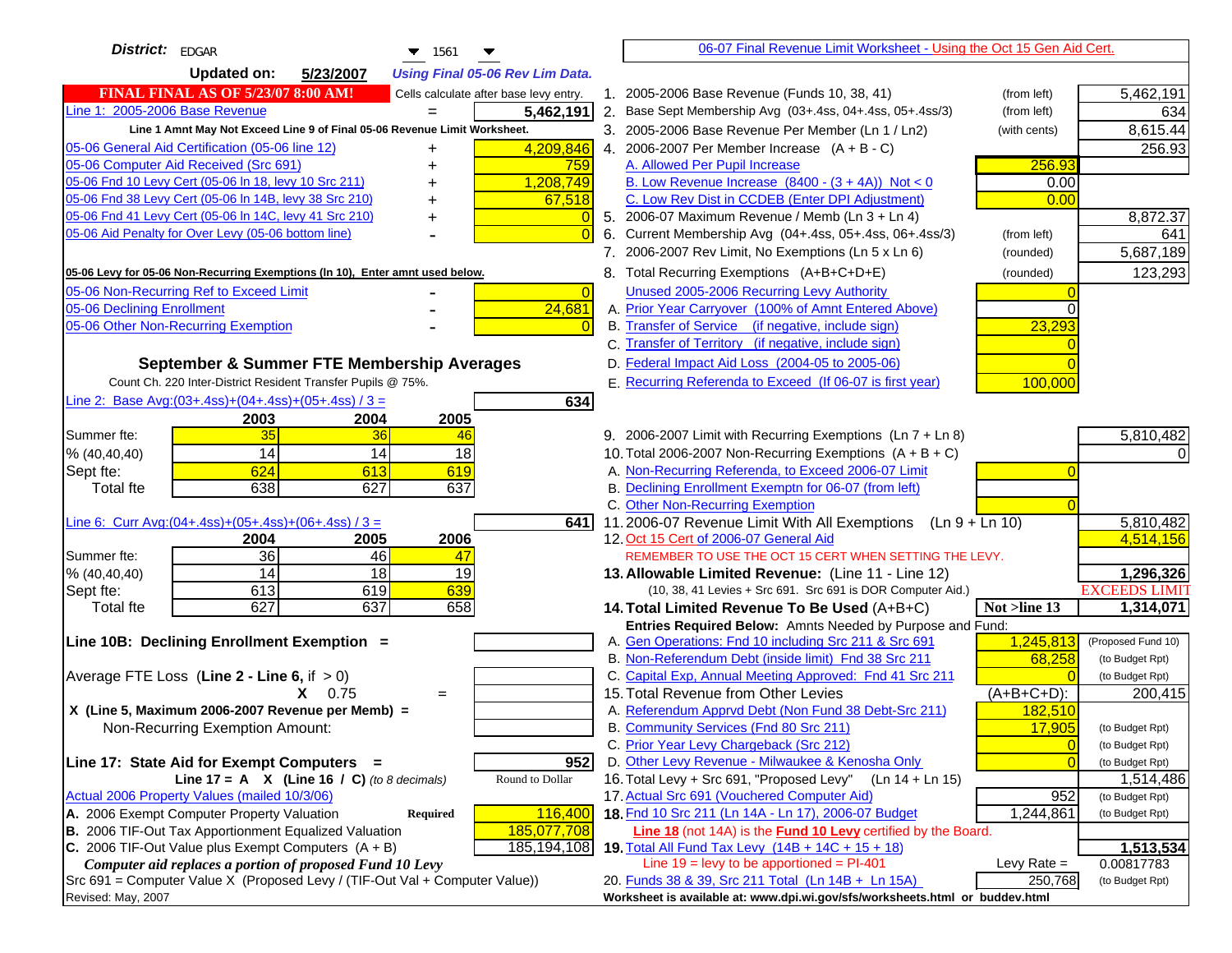| <b>DPI</b> Reconciliation                             |                                                                           |  |
|-------------------------------------------------------|---------------------------------------------------------------------------|--|
| In order for the reconciliation to work properly, the |                                                                           |  |
| PI-401 must have been filed with the Department.      |                                                                           |  |
|                                                       | Numbers appearing in the green boxes below are actual, district-submitted |  |
|                                                       | 2007 PI-401 data.                                                         |  |
|                                                       | Do not type in these fields.                                              |  |
|                                                       |                                                                           |  |
| Fund 10, PI-401                                       | 1,244,861.00                                                              |  |
| Fund 38, PI-401                                       | 68,258.00                                                                 |  |
| Fund 41, PI-401                                       | 0.00                                                                      |  |
|                                                       | 1,313,119.00                                                              |  |
|                                                       |                                                                           |  |
| Chargeback, PI-401                                    | 0.00                                                                      |  |
| Fund 39, PI-401                                       | 182,510.00                                                                |  |
| Fund 80, PI-401                                       | 17,905.00                                                                 |  |
| Fund 48/Other, PI-401                                 | 0.00                                                                      |  |
|                                                       |                                                                           |  |
| Total, PI-401                                         | 1,513,534.00                                                              |  |
|                                                       |                                                                           |  |
| <b>Computer Aid</b>                                   | $952.00$ <------- don't change<br><b>Results</b>                          |  |
| You have overlevied by:                               | 17,745                                                                    |  |
| 0                                                     | 0                                                                         |  |
| $\boldsymbol{0}$                                      |                                                                           |  |
|                                                       |                                                                           |  |
| 0                                                     |                                                                           |  |
|                                                       |                                                                           |  |
|                                                       |                                                                           |  |
|                                                       |                                                                           |  |
| $\boldsymbol{0}$                                      |                                                                           |  |
|                                                       |                                                                           |  |
|                                                       | $\bf{0}$                                                                  |  |
|                                                       |                                                                           |  |
|                                                       |                                                                           |  |
| 0                                                     |                                                                           |  |
|                                                       |                                                                           |  |
|                                                       |                                                                           |  |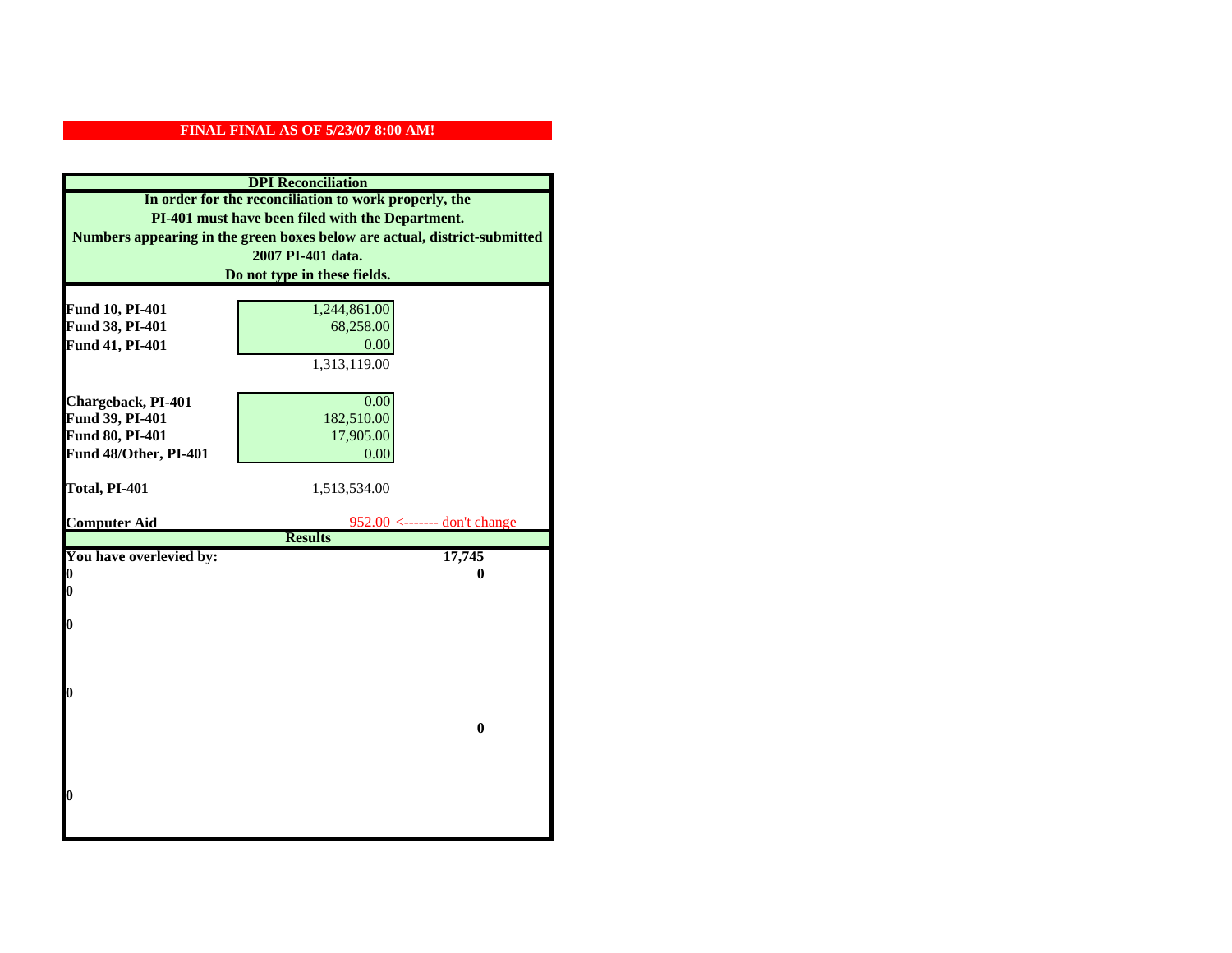| <b>District:</b> EDGERTON<br>$\blacktriangledown$ 1568                              |    | 06-07 Final Revenue Limit Worksheet - Using the Oct 15 Gen Aid Cert.                                 |                            |                                    |
|-------------------------------------------------------------------------------------|----|------------------------------------------------------------------------------------------------------|----------------------------|------------------------------------|
| <b>Updated on:</b><br>5/23/2007<br><b>Using Final 05-06 Rev Lim Data.</b>           |    |                                                                                                      |                            |                                    |
| <b>FINAL FINAL AS OF 5/23/07 8:00 AM!</b><br>Cells calculate after base levy entry. |    | 1. 2005-2006 Base Revenue (Funds 10, 38, 41)                                                         | (from left)                | 15,602,933                         |
| Line 1: 2005-2006 Base Revenue<br>15,602,933<br>$=$                                 |    | 2. Base Sept Membership Avg (03+.4ss, 04+.4ss, 05+.4ss/3)                                            | (from left)                | 1,813                              |
| Line 1 Amnt May Not Exceed Line 9 of Final 05-06 Revenue Limit Worksheet.           |    | 3. 2005-2006 Base Revenue Per Member (Ln 1 / Ln2)                                                    | (with cents)               | 8,606.14                           |
| 9,695,008<br>05-06 General Aid Certification (05-06 line 12)                        |    | 4. 2006-2007 Per Member Increase $(A + B - C)$                                                       |                            | 256.93                             |
| 05-06 Computer Aid Received (Src 691)<br>5,470                                      |    | A. Allowed Per Pupil Increase                                                                        | 256.93                     |                                    |
| 05-06 Fnd 10 Levy Cert (05-06 ln 18, levy 10 Src 211)<br>6,075,206                  |    | B. Low Revenue Increase $(8400 - (3 + 4A))$ Not < 0                                                  | 0.00                       |                                    |
| 05-06 Fnd 38 Levy Cert (05-06 In 14B, levy 38 Src 210)                              |    | C. Low Rev Dist in CCDEB (Enter DPI Adjustment)                                                      | 0.00                       |                                    |
| 05-06 Fnd 41 Levy Cert (05-06 In 14C, levy 41 Src 210)<br>$\overline{0}$<br>+       |    | 5. 2006-07 Maximum Revenue / Memb (Ln 3 + Ln 4)                                                      |                            | 8,863.07                           |
| 05-06 Aid Penalty for Over Levy (05-06 bottom line)<br>$\Omega$                     | 6. | Current Membership Avg (04+.4ss, 05+.4ss, 06+.4ss/3)                                                 | (from left)                | 1,811                              |
|                                                                                     |    | 7. 2006-2007 Rev Limit, No Exemptions (Ln 5 x Ln 6)                                                  | (rounded)                  | 16,051,020                         |
| 05-06 Levy for 05-06 Non-Recurring Exemptions (In 10), Enter amnt used below.       |    | 8. Total Recurring Exemptions (A+B+C+D+E)                                                            | (rounded)                  |                                    |
| 05-06 Non-Recurring Ref to Exceed Limit<br>$\overline{0}$                           |    | Unused 2005-2006 Recurring Levy Authority                                                            |                            |                                    |
| 172,751<br>05-06 Declining Enrollment                                               |    | A. Prior Year Carryover (100% of Amnt Entered Above)                                                 |                            |                                    |
| 05-06 Other Non-Recurring Exemption                                                 |    | B. Transfer of Service (if negative, include sign)                                                   |                            |                                    |
|                                                                                     |    | C. Transfer of Territory (if negative, include sign)                                                 |                            |                                    |
| September & Summer FTE Membership Averages                                          |    | D. Federal Impact Aid Loss (2004-05 to 2005-06)                                                      |                            |                                    |
| Count Ch. 220 Inter-District Resident Transfer Pupils @ 75%.                        |    | E. Recurring Referenda to Exceed (If 06-07 is first year)                                            |                            |                                    |
| Line 2: Base Avg: $(03+.4ss)+(04+.4ss)+(05+.4ss)/3 =$<br>1,813                      |    |                                                                                                      |                            |                                    |
| 2003<br>2004<br>2005                                                                |    |                                                                                                      |                            |                                    |
| 14<br>21<br>Summer fte:<br><b>18</b>                                                |    | 9. 2006-2007 Limit with Recurring Exemptions (Ln 7 + Ln 8)                                           |                            | 16,051,020                         |
| $\overline{7}$<br>6<br>8<br>% (40, 40, 40)                                          |    | 10. Total 2006-2007 Non-Recurring Exemptions $(A + B + C)$                                           |                            | 17,726                             |
| 1,852<br>1,773<br>1,794<br>Sept fte:                                                |    | A. Non-Recurring Referenda, to Exceed 2006-07 Limit                                                  |                            |                                    |
| <b>Total fte</b><br>1,858<br>1,781<br>1,801                                         |    | B. Declining Enrollment Exemptn for 06-07 (from left)                                                | 17,726                     |                                    |
| Line 6: Curr Avg: $(04+.4ss)+(05+.4ss)+(06+.4ss)/3 =$                               |    | C. Other Non-Recurring Exemption<br>11.2006-07 Revenue Limit With All Exemptions<br>$(Ln 9 + Ln 10)$ |                            | 16,068,746                         |
| 1,811<br>2006<br>2004<br>2005                                                       |    | 12. Oct 15 Cert of 2006-07 General Aid                                                               |                            | 10,140,194                         |
| 21<br>18<br>Summer fte:<br>24                                                       |    | REMEMBER TO USE THE OCT 15 CERT WHEN SETTING THE LEVY.                                               |                            |                                    |
| 8<br>% (40, 40, 40)<br>10                                                           |    | 13. Allowable Limited Revenue: (Line 11 - Line 12)                                                   |                            | 5,928,552                          |
| 1,773<br>1,794<br>1,841<br>Sept fte:                                                |    | (10, 38, 41 Levies + Src 691. Src 691 is DOR Computer Aid.)                                          |                            |                                    |
| 1,781<br>1,851<br>1,801<br><b>Total fte</b>                                         |    | 14. Total Limited Revenue To Be Used (A+B+C)                                                         | Not >line 13               | 5,919,689                          |
|                                                                                     |    | Entries Required Below: Amnts Needed by Purpose and Fund:                                            |                            |                                    |
| 17,726<br>Line 10B: Declining Enrollment Exemption =                                |    | A. Gen Operations: Fnd 10 including Src 211 & Src 691                                                | 5,919,689                  | (Proposed Fund 10)                 |
|                                                                                     |    | B. Non-Referendum Debt (inside limit) Fnd 38 Src 211                                                 | $\Omega$                   | (to Budget Rpt)                    |
| Average FTE Loss (Line $2 -$ Line 6, if $> 0$ )                                     |    | C. Capital Exp, Annual Meeting Approved: Fnd 41 Src 211                                              |                            | (to Budget Rpt)                    |
| $\overline{2}$<br>$X = 0.75$<br>$=$                                                 |    | 15. Total Revenue from Other Levies                                                                  | $(A+B+C+D)$ :              | 1,335,000                          |
| X (Line 5, Maximum 2006-2007 Revenue per Memb) =<br>8,863.07                        |    | A. Referendum Apprvd Debt (Non Fund 38 Debt-Src 211)<br>B. Community Services (Fnd 80 Src 211)       | 1,250,000                  |                                    |
| 17,726<br>Non-Recurring Exemption Amount:                                           |    | C. Prior Year Levy Chargeback (Src 212)                                                              | 85,000                     | (to Budget Rpt)<br>(to Budget Rpt) |
| Line 17: State Aid for Exempt Computers =<br>4,707                                  |    | D. Other Levy Revenue - Milwaukee & Kenosha Only                                                     | $\overline{0}$<br>$\Omega$ | (to Budget Rpt)                    |
| Round to Dollar<br>Line 17 = A $X$ (Line 16 / C) (to 8 decimals)                    |    | 16. Total Levy + Src 691, "Proposed Levy"<br>(Ln 14 + Ln 15)                                         |                            | 7,254,689                          |
| Actual 2006 Property Values (mailed 10/3/06)                                        |    | 17. Actual Src 691 (Vouchered Computer Aid)                                                          | 4,707                      | (to Budget Rpt)                    |
| A. 2006 Exempt Computer Property Valuation<br>593,600<br>Required                   |    | 18. Fnd 10 Src 211 (Ln 14A - Ln 17), 2006-07 Budget                                                  | 5,914,982                  | (to Budget Rpt)                    |
| B. 2006 TIF-Out Tax Apportionment Equalized Valuation<br>914,307,481                |    | Line 18 (not 14A) is the Fund 10 Levy certified by the Board.                                        |                            |                                    |
| C. 2006 TIF-Out Value plus Exempt Computers $(A + B)$<br>914,901,081                |    | 19. Total All Fund Tax Levy (14B + 14C + 15 + 18)                                                    |                            | 7,249,982                          |
| Computer aid replaces a portion of proposed Fund 10 Levy                            |    | Line $19 = \text{levy}$ to be apportioned = PI-401                                                   | Levy Rate $=$              | 0.00792948                         |
| Src 691 = Computer Value X (Proposed Levy / (TIF-Out Val + Computer Value))         |    | 20. Funds 38 & 39, Src 211 Total (Ln 14B + Ln 15A)                                                   | 1,250,000                  | (to Budget Rpt)                    |
| Revised: May, 2007                                                                  |    | Worksheet is available at: www.dpi.wi.gov/sfs/worksheets.html or buddev.html                         |                            |                                    |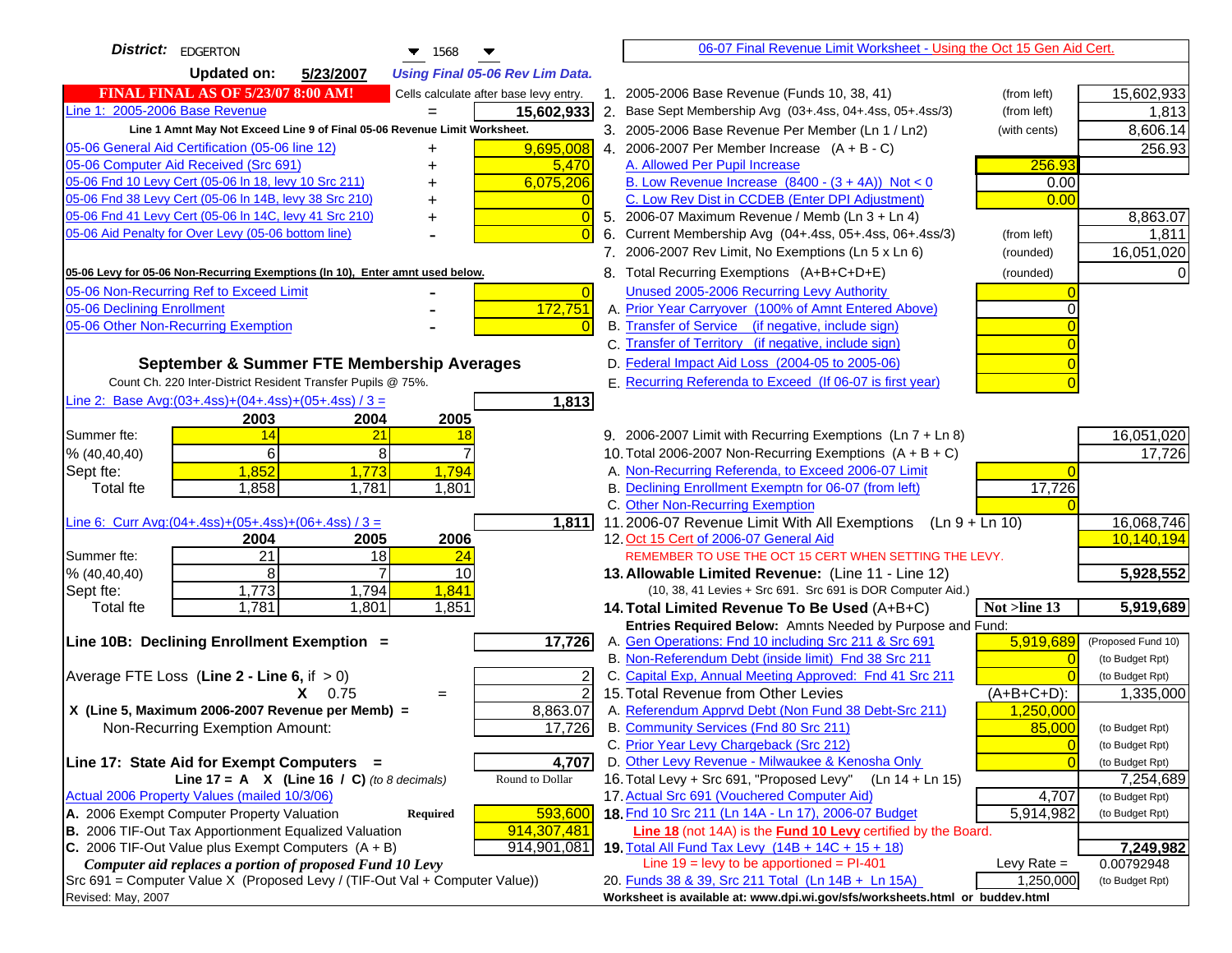|                                                  | <b>DPI</b> Reconciliation                                                 |  |
|--------------------------------------------------|---------------------------------------------------------------------------|--|
|                                                  | In order for the reconciliation to work properly, the                     |  |
| PI-401 must have been filed with the Department. |                                                                           |  |
|                                                  | Numbers appearing in the green boxes below are actual, district-submitted |  |
|                                                  | 2007 PI-401 data.                                                         |  |
|                                                  | Do not type in these fields.                                              |  |
|                                                  |                                                                           |  |
| Fund 10, PI-401                                  | 5,914,982.00                                                              |  |
| Fund 38, PI-401                                  | 0.00                                                                      |  |
| Fund 41, PI-401                                  | 0.00                                                                      |  |
|                                                  | 5,914,982.00                                                              |  |
|                                                  |                                                                           |  |
| Chargeback, PI-401                               | 0.00                                                                      |  |
| Fund 39, PI-401<br>Fund 80, PI-401               | 1,250,000.00<br>85,000.00                                                 |  |
| Fund 48/Other, PI-401                            | 0.00                                                                      |  |
|                                                  |                                                                           |  |
| Total, PI-401                                    | 7,249,982.00                                                              |  |
|                                                  |                                                                           |  |
| <b>Computer Aid</b>                              | $4,707.00 \le$ ------- don't change                                       |  |
|                                                  | <b>Results</b>                                                            |  |
| $\boldsymbol{0}$                                 | 0                                                                         |  |
| You have underlevied by:<br>0                    | 8,863                                                                     |  |
|                                                  |                                                                           |  |
| 0                                                |                                                                           |  |
|                                                  |                                                                           |  |
|                                                  |                                                                           |  |
|                                                  |                                                                           |  |
| 0                                                |                                                                           |  |
|                                                  |                                                                           |  |
|                                                  | $\bf{0}$                                                                  |  |
|                                                  |                                                                           |  |
|                                                  |                                                                           |  |
| Because your underlevy is less than your non-    |                                                                           |  |
| recurring exemptions, there is no carryover.     |                                                                           |  |
|                                                  |                                                                           |  |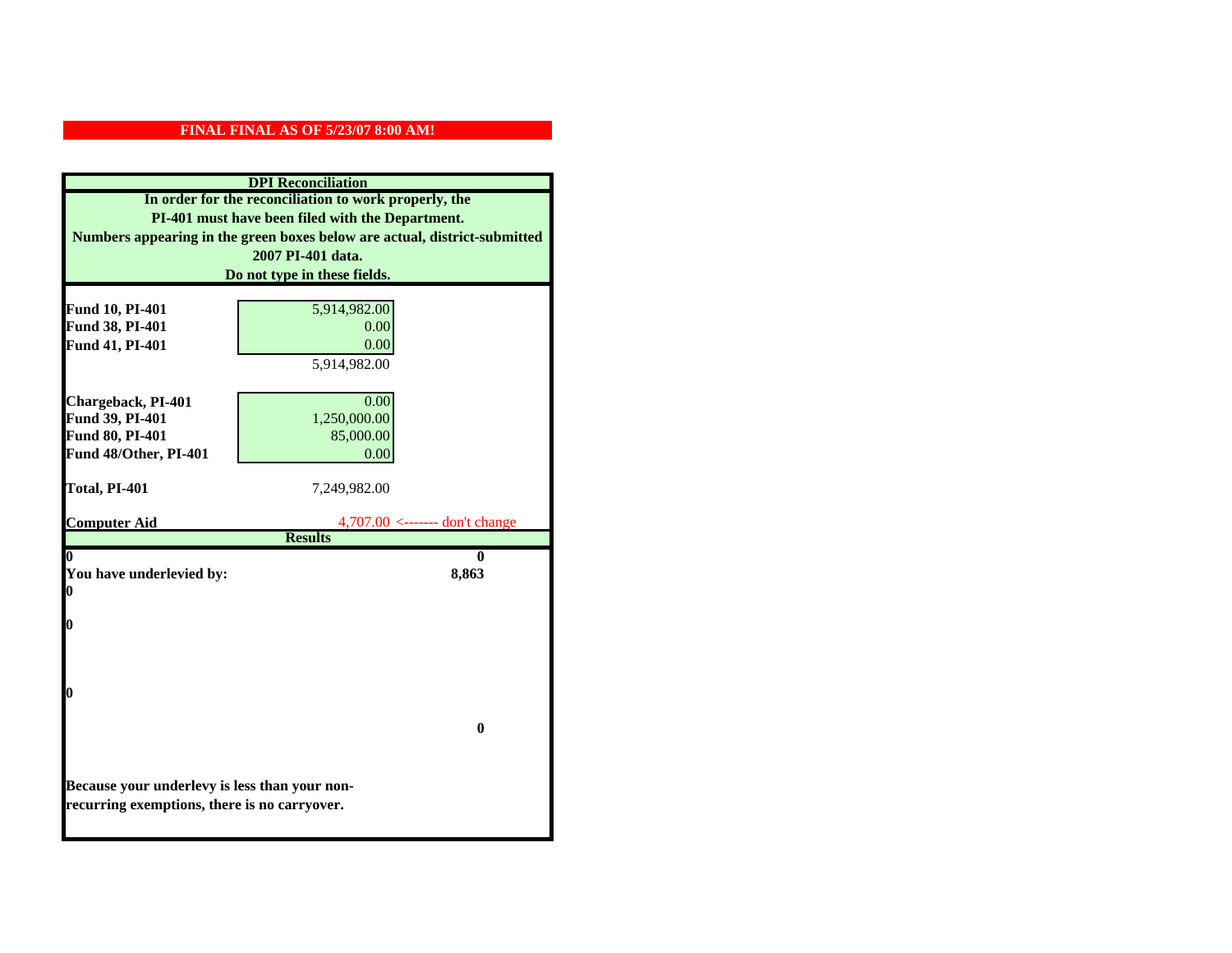| District: $ EICHO$<br>$\blacktriangledown$ 1582                                                                  | 06-07 Final Revenue Limit Worksheet - Using the Oct 15 Gen Aid Cert.                                        |                              |
|------------------------------------------------------------------------------------------------------------------|-------------------------------------------------------------------------------------------------------------|------------------------------|
| <b>Updated on:</b><br>5/23/2007<br><b>Using Final 05-06 Rev Lim Data.</b>                                        |                                                                                                             |                              |
| <b>FINAL FINAL AS OF 5/23/07 8:00 AM!</b><br>Cells calculate after base levy entry.                              | 1. 2005-2006 Base Revenue (Funds 10, 38, 41)<br>(from left)                                                 | 3,773,135                    |
| Line 1: 2005-2006 Base Revenue<br>3,773,135                                                                      | 2. Base Sept Membership Avg (03+.4ss, 04+.4ss, 05+.4ss/3)<br>(from left)                                    | 406                          |
| Line 1 Amnt May Not Exceed Line 9 of Final 05-06 Revenue Limit Worksheet.                                        | 3. 2005-2006 Base Revenue Per Member (Ln 1 / Ln2)<br>(with cents)                                           | 9,293.44                     |
| 128,350<br>05-06 General Aid Certification (05-06 line 12)<br>+                                                  | 4. 2006-2007 Per Member Increase $(A + B - C)$                                                              | 256.93                       |
| 05-06 Computer Aid Received (Src 691)<br>249                                                                     | 256.93<br>A. Allowed Per Pupil Increase                                                                     |                              |
| 05-06 Fnd 10 Levy Cert (05-06 In 18, levy 10 Src 211)<br>3,681,493                                               | B. Low Revenue Increase $(8400 - (3 + 4A))$ Not < 0<br>0.00                                                 |                              |
| 05-06 Fnd 38 Levy Cert (05-06 In 14B, levy 38 Src 210)                                                           | C. Low Rev Dist in CCDEB (Enter DPI Adjustment)<br>0.00                                                     |                              |
| 05-06 Fnd 41 Levy Cert (05-06 In 14C, levy 41 Src 210)<br>$\sqrt{ }$                                             | 5. 2006-07 Maximum Revenue / Memb (Ln 3 + Ln 4)                                                             | 9,550.37                     |
| 05-06 Aid Penalty for Over Levy (05-06 bottom line)                                                              | Current Membership Avg (04+.4ss, 05+.4ss, 06+.4ss/3)<br>(from left)<br>6.                                   | 404                          |
|                                                                                                                  | 7. 2006-2007 Rev Limit, No Exemptions (Ln 5 x Ln 6)<br>(rounded)                                            | 3,858,349                    |
| 05-06 Levy for 05-06 Non-Recurring Exemptions (In 10), Enter amnt used below.                                    | 8. Total Recurring Exemptions (A+B+C+D+E)<br>(rounded)                                                      |                              |
| 05-06 Non-Recurring Ref to Exceed Limit<br>$\overline{0}$                                                        | Unused 2005-2006 Recurring Levy Authority                                                                   |                              |
| 36,957<br>05-06 Declining Enrollment                                                                             | A. Prior Year Carryover (100% of Amnt Entered Above)                                                        |                              |
| 05-06 Other Non-Recurring Exemption                                                                              | B. Transfer of Service (if negative, include sign)                                                          |                              |
|                                                                                                                  | C. Transfer of Territory (if negative, include sign)                                                        |                              |
| September & Summer FTE Membership Averages                                                                       | D. Federal Impact Aid Loss (2004-05 to 2005-06)                                                             |                              |
| Count Ch. 220 Inter-District Resident Transfer Pupils @ 75%.                                                     | E. Recurring Referenda to Exceed (If 06-07 is first year)                                                   |                              |
| Line 2: Base Avg: $(03+.4ss)+(04+.4ss)+(05+.4ss)/3 =$<br>406                                                     |                                                                                                             |                              |
| 2003<br>2004<br>2005                                                                                             |                                                                                                             |                              |
| Summer fte:<br>10<br>9                                                                                           | 9. 2006-2007 Limit with Recurring Exemptions (Ln 7 + Ln 8)                                                  | 3,858,349                    |
| 4<br>% (40, 40, 40)<br>4                                                                                         | 10. Total 2006-2007 Non-Recurring Exemptions (A + B + C)                                                    | 19,101                       |
| 393<br>398<br>Sept fte:<br>416                                                                                   | A. Non-Recurring Referenda, to Exceed 2006-07 Limit                                                         |                              |
| 397<br>420<br>402<br><b>Total fte</b>                                                                            | B. Declining Enrollment Exemptn for 06-07 (from left)<br>19,101                                             |                              |
|                                                                                                                  | C. Other Non-Recurring Exemption                                                                            |                              |
| Line 6: Curr Avg: $(04+.4ss)+(05+.4ss)+(06+.4ss)/3 =$<br>4041<br>2006<br>2005<br>2004                            | 11.2006-07 Revenue Limit With All Exemptions $(Ln 9 + Ln 10)$<br>12. Oct 15 Cert of 2006-07 General Aid     | 3,877,450<br>109,014         |
| 10<br>Summer fte:<br>9                                                                                           | REMEMBER TO USE THE OCT 15 CERT WHEN SETTING THE LEVY.                                                      |                              |
| % (40, 40, 40)<br>4<br>4                                                                                         | 13. Allowable Limited Revenue: (Line 11 - Line 12)                                                          | 3,768,436                    |
| 398<br>387<br>416<br>Sept fte:                                                                                   | (10, 38, 41 Levies + Src 691. Src 691 is DOR Computer Aid.)                                                 |                              |
| 420<br>402<br>390<br><b>Total fte</b>                                                                            | 14. Total Limited Revenue To Be Used (A+B+C)<br>Not >line 13                                                | 3,768,436                    |
|                                                                                                                  | Entries Required Below: Amnts Needed by Purpose and Fund:                                                   |                              |
| 19,101<br>Line 10B: Declining Enrollment Exemption =                                                             | A. Gen Operations: Fnd 10 including Src 211 & Src 691<br>3,768,436                                          | (Proposed Fund 10)           |
|                                                                                                                  | B. Non-Referendum Debt (inside limit) Fnd 38 Src 211                                                        | (to Budget Rpt)              |
| Average FTE Loss (Line $2 -$ Line 6, if $> 0$ )<br>2                                                             | C. Capital Exp, Annual Meeting Approved: Fnd 41 Src 211                                                     | (to Budget Rpt)              |
| $\overline{2}$<br>$X = 0.75$<br>$=$                                                                              | 15. Total Revenue from Other Levies<br>$(A+B+C+D)$ :                                                        | 316,278                      |
| X (Line 5, Maximum 2006-2007 Revenue per Memb) =<br>9,550.37                                                     | A. Referendum Apprvd Debt (Non Fund 38 Debt-Src 211)<br>266,000                                             |                              |
| Non-Recurring Exemption Amount:<br>19,101                                                                        | B. Community Services (Fnd 80 Src 211)<br>50.000                                                            | (to Budget Rpt)              |
|                                                                                                                  | C. Prior Year Levy Chargeback (Src 212)<br>278                                                              | (to Budget Rpt)              |
| 717<br>Line 17: State Aid for Exempt Computers =                                                                 | D. Other Levy Revenue - Milwaukee & Kenosha Only                                                            | (to Budget Rpt)              |
| Line 17 = A $X$ (Line 16 / C) (to 8 decimals)<br>Round to Dollar<br>Actual 2006 Property Values (mailed 10/3/06) | 16. Total Levy + Src 691, "Proposed Levy"<br>(Ln 14 + Ln 15)<br>17. Actual Src 691 (Vouchered Computer Aid) | 4,084,714<br>(to Budget Rpt) |
| A. 2006 Exempt Computer Property Valuation<br>124,400<br>Required                                                | 717<br>18. Fnd 10 Src 211 (Ln 14A - Ln 17), 2006-07 Budget<br>3,767,719                                     | (to Budget Rpt)              |
| B. 2006 TIF-Out Tax Apportionment Equalized Valuation<br>708,927,300                                             | Line 18 (not 14A) is the <b>Fund 10 Levy</b> certified by the Board.                                        |                              |
| C. 2006 TIF-Out Value plus Exempt Computers $(A + B)$<br>709,051,700                                             | 19. Total All Fund Tax Levy (14B + 14C + 15 + 18)                                                           | 4,083,997                    |
| Computer aid replaces a portion of proposed Fund 10 Levy                                                         | Line $19 = \text{levy}$ to be apportioned = PI-401<br>Levy Rate $=$                                         | 0.00576081                   |
| Src 691 = Computer Value X (Proposed Levy / (TIF-Out Val + Computer Value))                                      | 20. Funds 38 & 39, Src 211 Total (Ln 14B + Ln 15A)<br>266,000                                               | (to Budget Rpt)              |
| Revised: May, 2007                                                                                               | Worksheet is available at: www.dpi.wi.gov/sfs/worksheets.html or buddev.html                                |                              |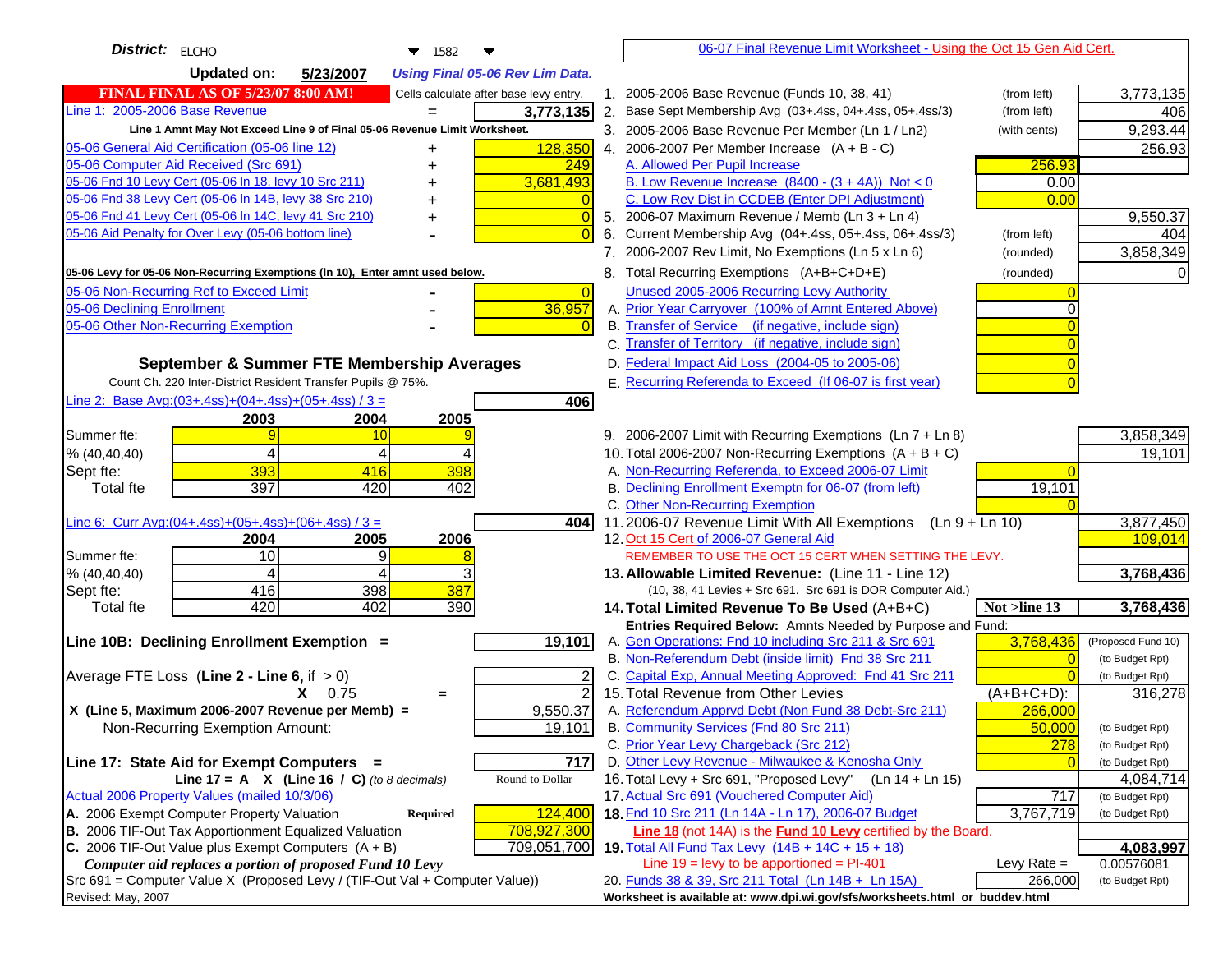| <b>DPI</b> Reconciliation                             |                                                                           |  |  |
|-------------------------------------------------------|---------------------------------------------------------------------------|--|--|
| In order for the reconciliation to work properly, the |                                                                           |  |  |
| PI-401 must have been filed with the Department.      |                                                                           |  |  |
|                                                       | Numbers appearing in the green boxes below are actual, district-submitted |  |  |
|                                                       | 2007 PI-401 data.                                                         |  |  |
|                                                       | Do not type in these fields.                                              |  |  |
|                                                       |                                                                           |  |  |
| Fund 10, PI-401                                       | 3,767,719.00                                                              |  |  |
| Fund 38, PI-401                                       | 0.00                                                                      |  |  |
| Fund 41, PI-401                                       | 0.00                                                                      |  |  |
|                                                       | 3,767,719.00                                                              |  |  |
|                                                       |                                                                           |  |  |
| Chargeback, PI-401                                    | 278.00                                                                    |  |  |
| Fund 39, PI-401                                       | 266,000.00                                                                |  |  |
| Fund 80, PI-401                                       | 50,000.00                                                                 |  |  |
| Fund 48/Other, PI-401                                 | 0.00                                                                      |  |  |
| Total, PI-401                                         | 4,083,997.00                                                              |  |  |
|                                                       |                                                                           |  |  |
| <b>Computer Aid</b>                                   | $717.00$ <------- don't change                                            |  |  |
|                                                       | <b>Results</b>                                                            |  |  |
| $\overline{\mathbf{0}}$                               | $\bf{0}$                                                                  |  |  |
| 0<br>0                                                |                                                                           |  |  |
| You have levied to your maximum.                      |                                                                           |  |  |
| $\bf{0}$                                              |                                                                           |  |  |
|                                                       |                                                                           |  |  |
|                                                       |                                                                           |  |  |
|                                                       |                                                                           |  |  |
| l0                                                    |                                                                           |  |  |
|                                                       |                                                                           |  |  |
|                                                       | $\bf{0}$                                                                  |  |  |
|                                                       |                                                                           |  |  |
|                                                       |                                                                           |  |  |
| $\boldsymbol{0}$                                      |                                                                           |  |  |
|                                                       |                                                                           |  |  |
|                                                       |                                                                           |  |  |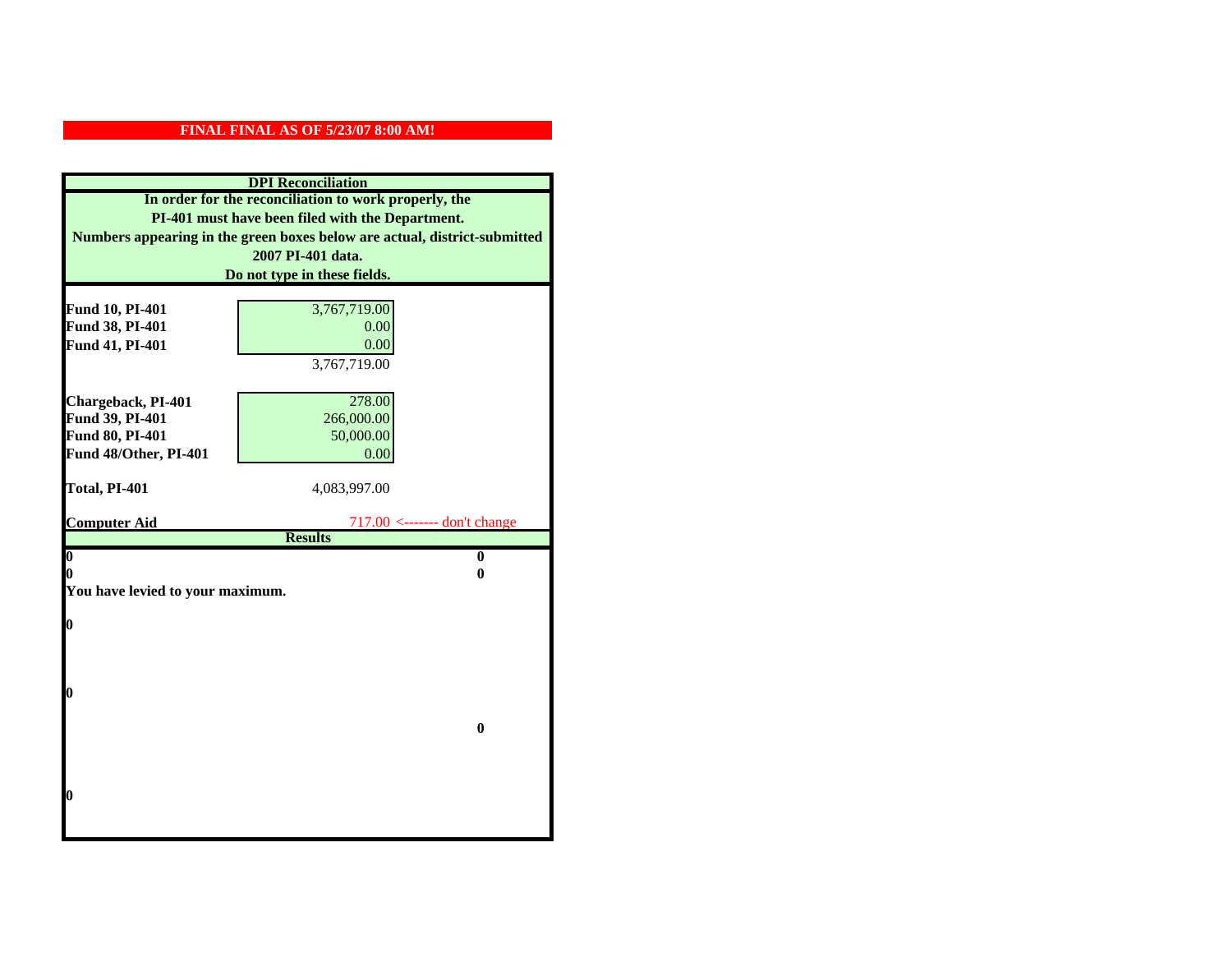| <b>District:</b> ELEVA-STRUM<br>$\blacktriangledown$ 1600                                     | 06-07 Final Revenue Limit Worksheet - Using the Oct 15 Gen Aid Cert.                                                 |                              |
|-----------------------------------------------------------------------------------------------|----------------------------------------------------------------------------------------------------------------------|------------------------------|
| <b>Updated on:</b><br>5/23/2007<br><b>Using Final 05-06 Rev Lim Data.</b>                     |                                                                                                                      |                              |
| <b>FINAL FINAL AS OF 5/23/07 8:00 AM!</b><br>Cells calculate after base levy entry.           | 1. 2005-2006 Base Revenue (Funds 10, 38, 41)<br>(from left)                                                          | 5,520,618                    |
| Line 1: 2005-2006 Base Revenue<br>5,520,618<br>$=$                                            | 2. Base Sept Membership Avg (03+.4ss, 04+.4ss, 05+.4ss/3)<br>(from left)                                             | 640                          |
| Line 1 Amnt May Not Exceed Line 9 of Final 05-06 Revenue Limit Worksheet.                     | 3. 2005-2006 Base Revenue Per Member (Ln 1 / Ln2)<br>(with cents)                                                    | 8,625.97                     |
| 4,541,280<br>05-06 General Aid Certification (05-06 line 12)<br>+                             | 4. 2006-2007 Per Member Increase $(A + B - C)$                                                                       | 256.93                       |
| 05-06 Computer Aid Received (Src 691)<br>2,890                                                | A. Allowed Per Pupil Increase<br>256.93                                                                              |                              |
| 05-06 Fnd 10 Levy Cert (05-06 In 18, levy 10 Src 211)<br>912,232                              | B. Low Revenue Increase $(8400 - (3 + 4A))$ Not < 0<br>0.00                                                          |                              |
| 05-06 Fnd 38 Levy Cert (05-06 In 14B, levy 38 Src 210)<br>107,279                             | C. Low Rev Dist in CCDEB (Enter DPI Adjustment)<br>0.00                                                              |                              |
| 05-06 Fnd 41 Levy Cert (05-06 In 14C, levy 41 Src 210)<br>+                                   | 5. 2006-07 Maximum Revenue / Memb (Ln 3 + Ln 4)                                                                      | 8,882.90                     |
| 05-06 Aid Penalty for Over Levy (05-06 bottom line)                                           | 6. Current Membership Avg (04+.4ss, 05+.4ss, 06+.4ss/3)<br>(from left)                                               | 641                          |
|                                                                                               | 7. 2006-2007 Rev Limit, No Exemptions (Ln 5 x Ln 6)<br>(rounded)                                                     | 5,693,939                    |
| 05-06 Levy for 05-06 Non-Recurring Exemptions (In 10), Enter amnt used below.                 | 8. Total Recurring Exemptions (A+B+C+D+E)<br>(rounded)                                                               | 56,000                       |
| 05-06 Non-Recurring Ref to Exceed Limit<br>$\overline{0}$                                     | Unused 2005-2006 Recurring Levy Authority                                                                            |                              |
| 43,063<br>05-06 Declining Enrollment                                                          | A. Prior Year Carryover (100% of Amnt Entered Above)                                                                 |                              |
| 05-06 Other Non-Recurring Exemption                                                           | B. Transfer of Service (if negative, include sign)<br>56,000                                                         |                              |
|                                                                                               | C. Transfer of Territory (if negative, include sign)                                                                 |                              |
| September & Summer FTE Membership Averages                                                    | D. Federal Impact Aid Loss (2004-05 to 2005-06)                                                                      |                              |
| Count Ch. 220 Inter-District Resident Transfer Pupils @ 75%.                                  | E. Recurring Referenda to Exceed (If 06-07 is first year)                                                            |                              |
| Line 2: Base Avg: $(03+.4ss)+(04+.4ss)+(05+.4ss)/3 =$<br>640                                  |                                                                                                                      |                              |
| 2003<br>2004<br>2005                                                                          |                                                                                                                      |                              |
| 14<br>Summer fte:<br>15<br><u>15</u>                                                          | 9. 2006-2007 Limit with Recurring Exemptions (Ln 7 + Ln 8)                                                           | 5,749,939                    |
| 6<br>6<br>6<br>% (40, 40, 40)                                                                 | 10. Total 2006-2007 Non-Recurring Exemptions $(A + B + C)$                                                           |                              |
| 626<br>650<br>626<br>Sept fte:                                                                | A. Non-Recurring Referenda, to Exceed 2006-07 Limit                                                                  |                              |
| 632<br>632<br><b>Total fte</b><br>656                                                         | B. Declining Enrollment Exemptn for 06-07 (from left)                                                                |                              |
| Line 6: Curr Avg: $(04+.4ss)+(05+.4ss)+(06+.4ss)/3 =$<br>641 I                                | C. Other Non-Recurring Exemption<br>11.2006-07 Revenue Limit With All Exemptions (Ln $9 + \overline{\text{Ln }10}$ ) | 5,749,939                    |
| 2006<br>2004<br>2005                                                                          | 12. Oct 15 Cert of 2006-07 General Aid                                                                               | 4,567,949                    |
| 15<br>15<br>Summer fte:<br><u> 12</u>                                                         | REMEMBER TO USE THE OCT 15 CERT WHEN SETTING THE LEVY.                                                               |                              |
| % (40, 40, 40)<br>6<br>6                                                                      | 13. Allowable Limited Revenue: (Line 11 - Line 12)                                                                   | 1,181,990                    |
| 650<br>626<br>630<br>Sept fte:                                                                | (10, 38, 41 Levies + Src 691. Src 691 is DOR Computer Aid.)                                                          |                              |
| 656<br>632<br>635<br><b>Total fte</b>                                                         | 14. Total Limited Revenue To Be Used (A+B+C)<br>Not >line 13                                                         | 1,181,990                    |
|                                                                                               | Entries Required Below: Amnts Needed by Purpose and Fund:                                                            |                              |
| Line 10B: Declining Enrollment Exemption =                                                    | 1,074,711<br>A. Gen Operations: Fnd 10 including Src 211 & Src 691                                                   | (Proposed Fund 10)           |
|                                                                                               | B. Non-Referendum Debt (inside limit) Fnd 38 Src 211<br>107,279                                                      | (to Budget Rpt)              |
| Average FTE Loss (Line $2 -$ Line 6, if $> 0$ )                                               | C. Capital Exp, Annual Meeting Approved: Fnd 41 Src 211                                                              | (to Budget Rpt)              |
| $X = 0.75$<br>$=$                                                                             | 15. Total Revenue from Other Levies<br>$(A+B+C+D)$ :                                                                 | 775,040                      |
| X (Line 5, Maximum 2006-2007 Revenue per Memb) =                                              | A. Referendum Apprvd Debt (Non Fund 38 Debt-Src 211)<br>775,040                                                      |                              |
| Non-Recurring Exemption Amount:                                                               | B. Community Services (Fnd 80 Src 211)                                                                               | (to Budget Rpt)              |
|                                                                                               | C. Prior Year Levy Chargeback (Src 212)<br>$\overline{0}$                                                            | (to Budget Rpt)              |
| 1,019<br>Line 17: State Aid for Exempt Computers =<br>Round to Dollar                         | D. Other Levy Revenue - Milwaukee & Kenosha Only<br>16. Total Levy + Src 691, "Proposed Levy"<br>(Ln 14 + Ln 15)     | (to Budget Rpt)              |
| Line 17 = A $X$ (Line 16 / C) (to 8 decimals)<br>Actual 2006 Property Values (mailed 10/3/06) | 17. Actual Src 691 (Vouchered Computer Aid)<br>1,019                                                                 | 1,957,030<br>(to Budget Rpt) |
| A. 2006 Exempt Computer Property Valuation<br>103,600<br>Required                             | 18. Fnd 10 Src 211 (Ln 14A - Ln 17), 2006-07 Budget<br>1,073,692                                                     | (to Budget Rpt)              |
| B. 2006 TIF-Out Tax Apportionment Equalized Valuation<br>198,859,672                          | <b>Line 18</b> (not 14A) is the <b>Fund 10 Levy</b> certified by the Board.                                          |                              |
| C. 2006 TIF-Out Value plus Exempt Computers $(A + B)$<br>198,963,272                          | 19. Total All Fund Tax Levy $(14B + 14C + 15 + 18)$                                                                  | 1,956,011                    |
| Computer aid replaces a portion of proposed Fund 10 Levy                                      | Line $19 = \text{levy}$ to be apportioned = PI-401<br>Levy Rate $=$                                                  | 0.00983614                   |
| Src 691 = Computer Value X (Proposed Levy / (TIF-Out Val + Computer Value))                   | 20. Funds 38 & 39, Src 211 Total (Ln 14B + Ln 15A)<br>882,319                                                        | (to Budget Rpt)              |
| Revised: May, 2007                                                                            | Worksheet is available at: www.dpi.wi.gov/sfs/worksheets.html or buddev.html                                         |                              |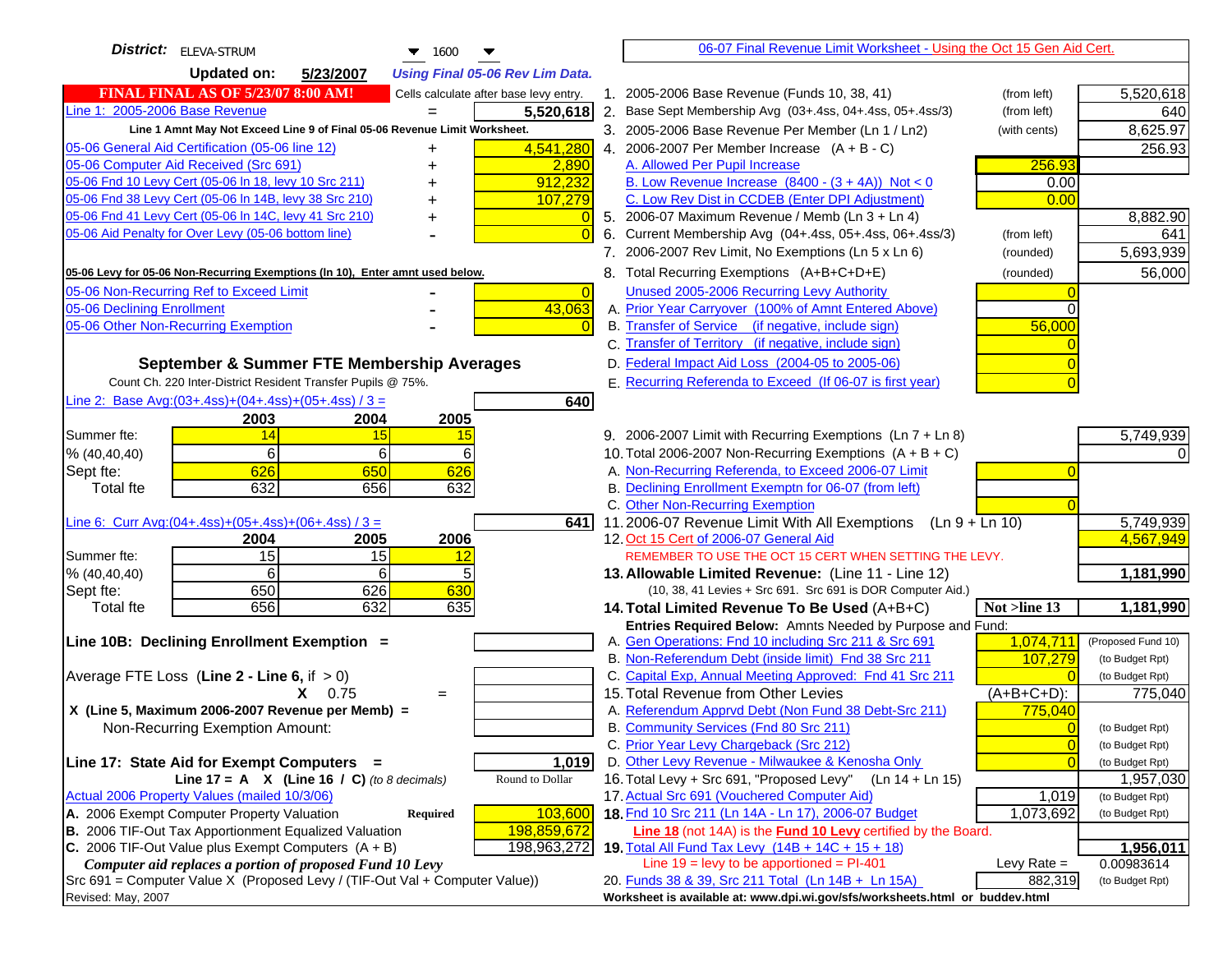| <b>DPI</b> Reconciliation                             |                                                                           |  |
|-------------------------------------------------------|---------------------------------------------------------------------------|--|
| In order for the reconciliation to work properly, the |                                                                           |  |
| PI-401 must have been filed with the Department.      |                                                                           |  |
|                                                       | Numbers appearing in the green boxes below are actual, district-submitted |  |
|                                                       | 2007 PI-401 data.                                                         |  |
|                                                       | Do not type in these fields.                                              |  |
|                                                       |                                                                           |  |
| Fund 10, PI-401                                       | 1,073,692.00                                                              |  |
| Fund 38, PI-401                                       | 107,279.00                                                                |  |
| Fund 41, PI-401                                       | 0.00                                                                      |  |
|                                                       | 1,180,971.00                                                              |  |
| Chargeback, PI-401                                    | 0.00                                                                      |  |
| Fund 39, PI-401                                       | 775,040.00                                                                |  |
| <b>Fund 80, PI-401</b>                                | 0.00                                                                      |  |
| Fund 48/Other, PI-401                                 | 0.00                                                                      |  |
|                                                       |                                                                           |  |
| Total, PI-401                                         | 1,956,011.00                                                              |  |
|                                                       |                                                                           |  |
| <b>Computer Aid</b>                                   | $1,019.00$ <------- don't change<br><b>Results</b>                        |  |
| $\boldsymbol{0}$                                      | $\bf{0}$                                                                  |  |
| 0                                                     | 0                                                                         |  |
| You have levied to your maximum.                      |                                                                           |  |
|                                                       |                                                                           |  |
| 0                                                     |                                                                           |  |
|                                                       |                                                                           |  |
|                                                       |                                                                           |  |
|                                                       |                                                                           |  |
| 0                                                     |                                                                           |  |
| $\bf{0}$                                              |                                                                           |  |
|                                                       |                                                                           |  |
|                                                       |                                                                           |  |
|                                                       |                                                                           |  |
| 0                                                     |                                                                           |  |
|                                                       |                                                                           |  |
|                                                       |                                                                           |  |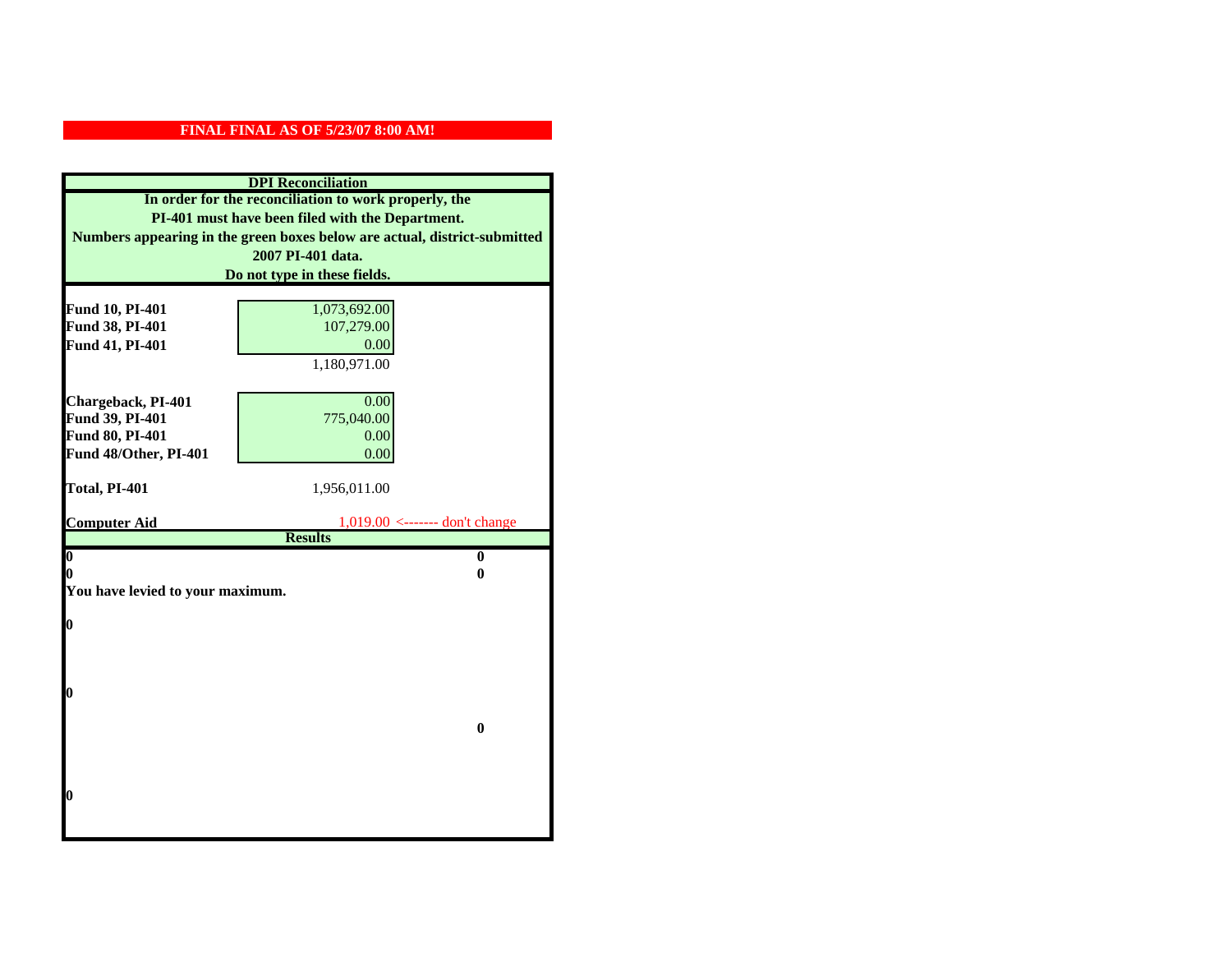| <b>District:</b> ELK MOUND AREA<br>$\blacktriangledown$ 1645                                                           | 06-07 Final Revenue Limit Worksheet - Using the Oct 15 Gen Aid Cert.                                                 |                                    |
|------------------------------------------------------------------------------------------------------------------------|----------------------------------------------------------------------------------------------------------------------|------------------------------------|
| <b>Updated on:</b><br>5/23/2007<br><b>Using Final 05-06 Rev Lim Data.</b>                                              |                                                                                                                      |                                    |
| <b>FINAL FINAL AS OF 5/23/07 8:00 AM!</b><br>Cells calculate after base levy entry.                                    | 1. 2005-2006 Base Revenue (Funds 10, 38, 41)<br>(from left)                                                          | 7,537,646                          |
| Line 1: 2005-2006 Base Revenue<br>7,537,646                                                                            | 2. Base Sept Membership Avg (03+.4ss, 04+.4ss, 05+.4ss/3)<br>(from left)                                             | 925                                |
| Line 1 Amnt May Not Exceed Line 9 of Final 05-06 Revenue Limit Worksheet.                                              | 3. 2005-2006 Base Revenue Per Member (Ln 1 / Ln2)<br>(with cents)                                                    | 8,148.81                           |
| 6,012,701<br>05-06 General Aid Certification (05-06 line 12)<br>+                                                      | 4. 2006-2007 Per Member Increase $(A + B - C)$                                                                       | 256.93                             |
| 05-06 Computer Aid Received (Src 691)<br>960<br>+                                                                      | A. Allowed Per Pupil Increase<br>256.93                                                                              |                                    |
| 05-06 Fnd 10 Levy Cert (05-06 In 18, levy 10 Src 211)<br>1,501,985                                                     | B. Low Revenue Increase $(8400 - (3 + 4A))$ Not < 0<br>0.00                                                          |                                    |
| 05-06 Fnd 38 Levy Cert (05-06 In 14B, levy 38 Src 210)<br>22,000                                                       | C. Low Rev Dist in CCDEB (Enter DPI Adjustment)<br>0.00                                                              |                                    |
| 05-06 Fnd 41 Levy Cert (05-06 In 14C, levy 41 Src 210)<br>+                                                            | 5. 2006-07 Maximum Revenue / Memb (Ln 3 + Ln 4)                                                                      | 8,405.74                           |
| 05-06 Aid Penalty for Over Levy (05-06 bottom line)                                                                    | 6. Current Membership Avg (04+.4ss, 05+.4ss, 06+.4ss/3)<br>(from left)                                               | 944                                |
|                                                                                                                        | 7. 2006-2007 Rev Limit, No Exemptions (Ln 5 x Ln 6)<br>(rounded)                                                     | 7,935,019                          |
| 05-06 Levy for 05-06 Non-Recurring Exemptions (In 10), Enter amnt used below.                                          | 8. Total Recurring Exemptions (A+B+C+D+E)<br>(rounded)                                                               | 38,310                             |
| 05-06 Non-Recurring Ref to Exceed Limit<br>$\overline{0}$                                                              | Unused 2005-2006 Recurring Levy Authority<br>8,119                                                                   |                                    |
| 05-06 Declining Enrollment<br>$\overline{0}$                                                                           | A. Prior Year Carryover (100% of Amnt Entered Above)<br>8,119                                                        |                                    |
| 05-06 Other Non-Recurring Exemption                                                                                    | B. Transfer of Service (if negative, include sign)<br>30,191                                                         |                                    |
|                                                                                                                        | C. Transfer of Territory (if negative, include sign)                                                                 |                                    |
| September & Summer FTE Membership Averages                                                                             | D. Federal Impact Aid Loss (2004-05 to 2005-06)                                                                      |                                    |
| Count Ch. 220 Inter-District Resident Transfer Pupils @ 75%.                                                           | E. Recurring Referenda to Exceed (If 06-07 is first year)                                                            |                                    |
| Line 2: Base Avg: $(03+.4ss)+(04+.4ss)+(05+.4ss)/3 =$<br>925                                                           |                                                                                                                      |                                    |
| 2003<br>2004<br>2005                                                                                                   |                                                                                                                      |                                    |
| Summer fte:<br>18<br>17<br>13                                                                                          | 9. 2006-2007 Limit with Recurring Exemptions (Ln 7 + Ln 8)                                                           | 7,973,329                          |
| $\overline{7}$<br>7<br>5<br>% (40, 40, 40)                                                                             | 10. Total 2006-2007 Non-Recurring Exemptions $(A + B + C)$                                                           |                                    |
| 953<br>907<br>895<br>Sept fte:                                                                                         | A. Non-Recurring Referenda, to Exceed 2006-07 Limit                                                                  |                                    |
| 914<br>902<br>958<br><b>Total fte</b>                                                                                  | B. Declining Enrollment Exemptn for 06-07 (from left)                                                                |                                    |
| 9441                                                                                                                   | C. Other Non-Recurring Exemption<br>11.2006-07 Revenue Limit With All Exemptions (Ln $9 + \overline{\text{Ln }10}$ ) | 7,973,329                          |
| Line 6: Curr Avg: $(04+.4ss)+(05+.4ss)+(06+.4ss)/3 =$<br>2006<br>2004<br>2005                                          | 12. Oct 15 Cert of 2006-07 General Aid                                                                               | 6,478,699                          |
| 17<br>Summer fte:<br>13<br>17                                                                                          | REMEMBER TO USE THE OCT 15 CERT WHEN SETTING THE LEVY.                                                               |                                    |
| 5<br>% (40, 40, 40)                                                                                                    | 13. Allowable Limited Revenue: (Line 11 - Line 12)                                                                   | 1,494,630                          |
| 895<br>953<br>965<br>Sept fte:                                                                                         | (10, 38, 41 Levies + Src 691. Src 691 is DOR Computer Aid.)                                                          |                                    |
| <b>Total fte</b><br>902<br>958<br>972                                                                                  | 14. Total Limited Revenue To Be Used (A+B+C)<br>Not >line 13                                                         | 1,494,630                          |
|                                                                                                                        | Entries Required Below: Amnts Needed by Purpose and Fund:                                                            |                                    |
| Line 10B: Declining Enrollment Exemption =                                                                             | 1,472,630<br>A. Gen Operations: Fnd 10 including Src 211 & Src 691                                                   | (Proposed Fund 10)                 |
|                                                                                                                        | B. Non-Referendum Debt (inside limit) Fnd 38 Src 211<br>22,000                                                       | (to Budget Rpt)                    |
| Average FTE Loss (Line $2 -$ Line 6, if $> 0$ )                                                                        | C. Capital Exp, Annual Meeting Approved: Fnd 41 Src 211                                                              | (to Budget Rpt)                    |
| $X = 0.75$<br>$=$                                                                                                      | 15. Total Revenue from Other Levies<br>(A+B+C+D):                                                                    | 734,148                            |
| X (Line 5, Maximum 2006-2007 Revenue per Memb) =                                                                       | A. Referendum Apprvd Debt (Non Fund 38 Debt-Src 211)<br>734,148                                                      |                                    |
| Non-Recurring Exemption Amount:                                                                                        | B. Community Services (Fnd 80 Src 211)                                                                               | (to Budget Rpt)                    |
|                                                                                                                        | C. Prior Year Levy Chargeback (Src 212)<br>$\overline{0}$<br>D. Other Levy Revenue - Milwaukee & Kenosha Only        | (to Budget Rpt)<br>(to Budget Rpt) |
| Line 17: State Aid for Exempt Computers =<br>1,143<br>Line 17 = A $X$ (Line 16 / C) (to 8 decimals)<br>Round to Dollar | 16. Total Levy + Src 691, "Proposed Levy"<br>(Ln 14 + Ln 15)                                                         | 2,228,778                          |
| Actual 2006 Property Values (mailed 10/3/06)                                                                           | 17. Actual Src 691 (Vouchered Computer Aid)<br>1,143                                                                 | (to Budget Rpt)                    |
| A. 2006 Exempt Computer Property Valuation<br>Required<br>137,800                                                      | 18. Fnd 10 Src 211 (Ln 14A - Ln 17), 2006-07 Budget<br>1,471,487                                                     | (to Budget Rpt)                    |
| B. 2006 TIF-Out Tax Apportionment Equalized Valuation<br>268,649,241                                                   | <b>Line 18</b> (not 14A) is the <b>Fund 10 Levy</b> certified by the Board.                                          |                                    |
| C. 2006 TIF-Out Value plus Exempt Computers $(A + B)$<br>268,787,041                                                   | 19. Total All Fund Tax Levy (14B + 14C + 15 + 18)                                                                    | 2,227,635                          |
| Computer aid replaces a portion of proposed Fund 10 Levy                                                               | Line $19 = \text{levy}$ to be apportioned = PI-401<br>Levy Rate $=$                                                  | 0.00829198                         |
| Src 691 = Computer Value X (Proposed Levy / (TIF-Out Val + Computer Value))                                            | 20. Funds 38 & 39, Src 211 Total (Ln 14B + Ln 15A)<br>756,148                                                        | (to Budget Rpt)                    |
| Revised: May, 2007                                                                                                     | Worksheet is available at: www.dpi.wi.gov/sfs/worksheets.html or buddev.html                                         |                                    |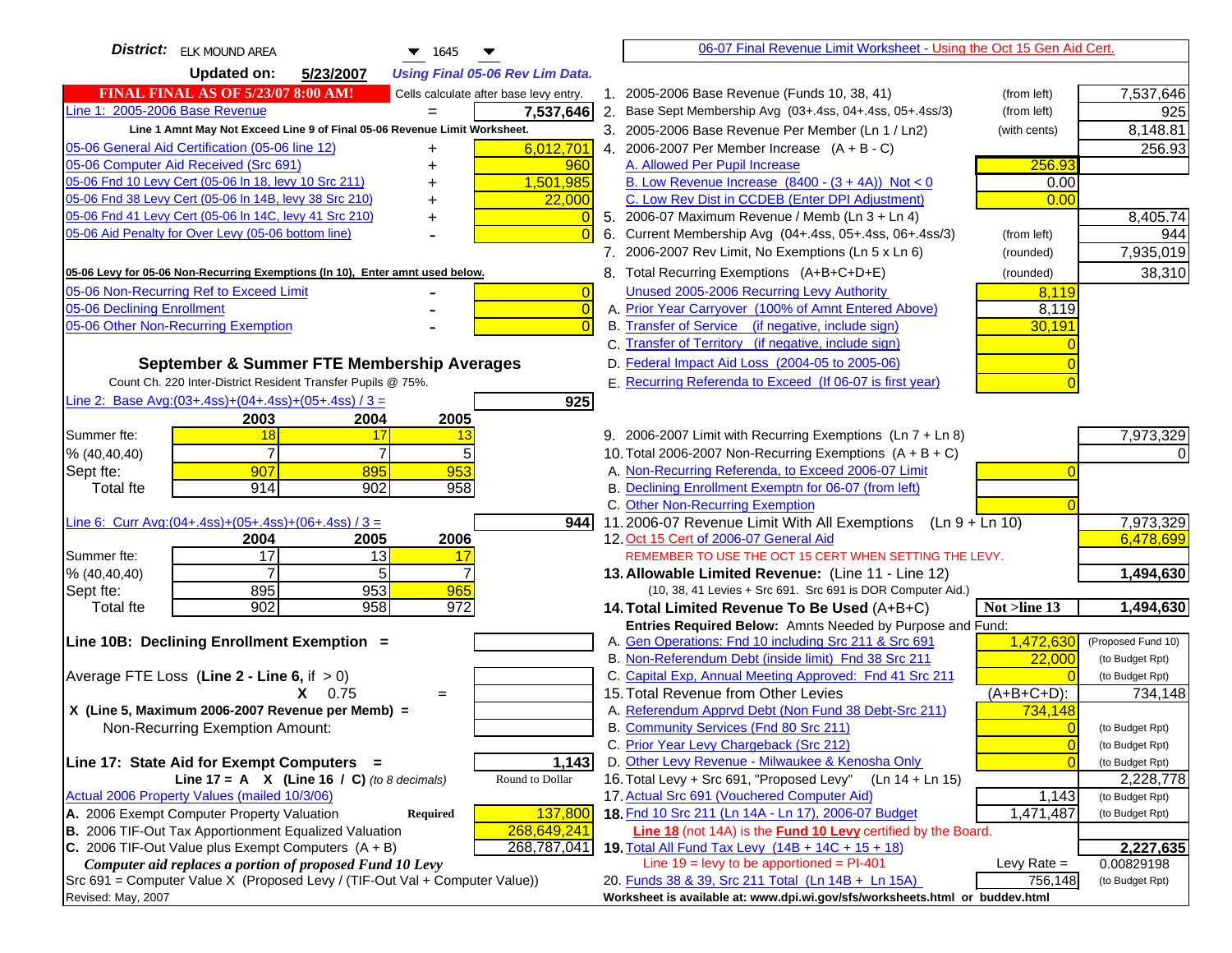| <b>DPI</b> Reconciliation                             |                                                                           |  |
|-------------------------------------------------------|---------------------------------------------------------------------------|--|
| In order for the reconciliation to work properly, the |                                                                           |  |
| PI-401 must have been filed with the Department.      |                                                                           |  |
|                                                       | Numbers appearing in the green boxes below are actual, district-submitted |  |
|                                                       | 2007 PI-401 data.                                                         |  |
|                                                       | Do not type in these fields.                                              |  |
|                                                       |                                                                           |  |
| Fund 10, PI-401                                       | 1,471,487.00                                                              |  |
| Fund 38, PI-401                                       | 22,000.00                                                                 |  |
| Fund 41, PI-401                                       | 0.00                                                                      |  |
|                                                       | 1,493,487.00                                                              |  |
|                                                       |                                                                           |  |
| Chargeback, PI-401                                    | 0.00                                                                      |  |
| Fund 39, PI-401                                       | 734,148.00                                                                |  |
| Fund 80, PI-401                                       | 0.00                                                                      |  |
| Fund 48/Other, PI-401                                 | 0.00                                                                      |  |
| Total, PI-401                                         | 2,227,635.00                                                              |  |
|                                                       |                                                                           |  |
| <b>Computer Aid</b>                                   | $1,143.00$ <------- don't change                                          |  |
|                                                       | <b>Results</b>                                                            |  |
| $\boldsymbol{0}$                                      | $\bf{0}$                                                                  |  |
| 0                                                     | 0                                                                         |  |
| You have levied to your maximum.                      |                                                                           |  |
| $\bf{0}$                                              |                                                                           |  |
|                                                       |                                                                           |  |
|                                                       |                                                                           |  |
|                                                       |                                                                           |  |
| 0                                                     |                                                                           |  |
|                                                       |                                                                           |  |
|                                                       | $\bf{0}$                                                                  |  |
|                                                       |                                                                           |  |
|                                                       |                                                                           |  |
|                                                       |                                                                           |  |
| 0                                                     |                                                                           |  |
|                                                       |                                                                           |  |
|                                                       |                                                                           |  |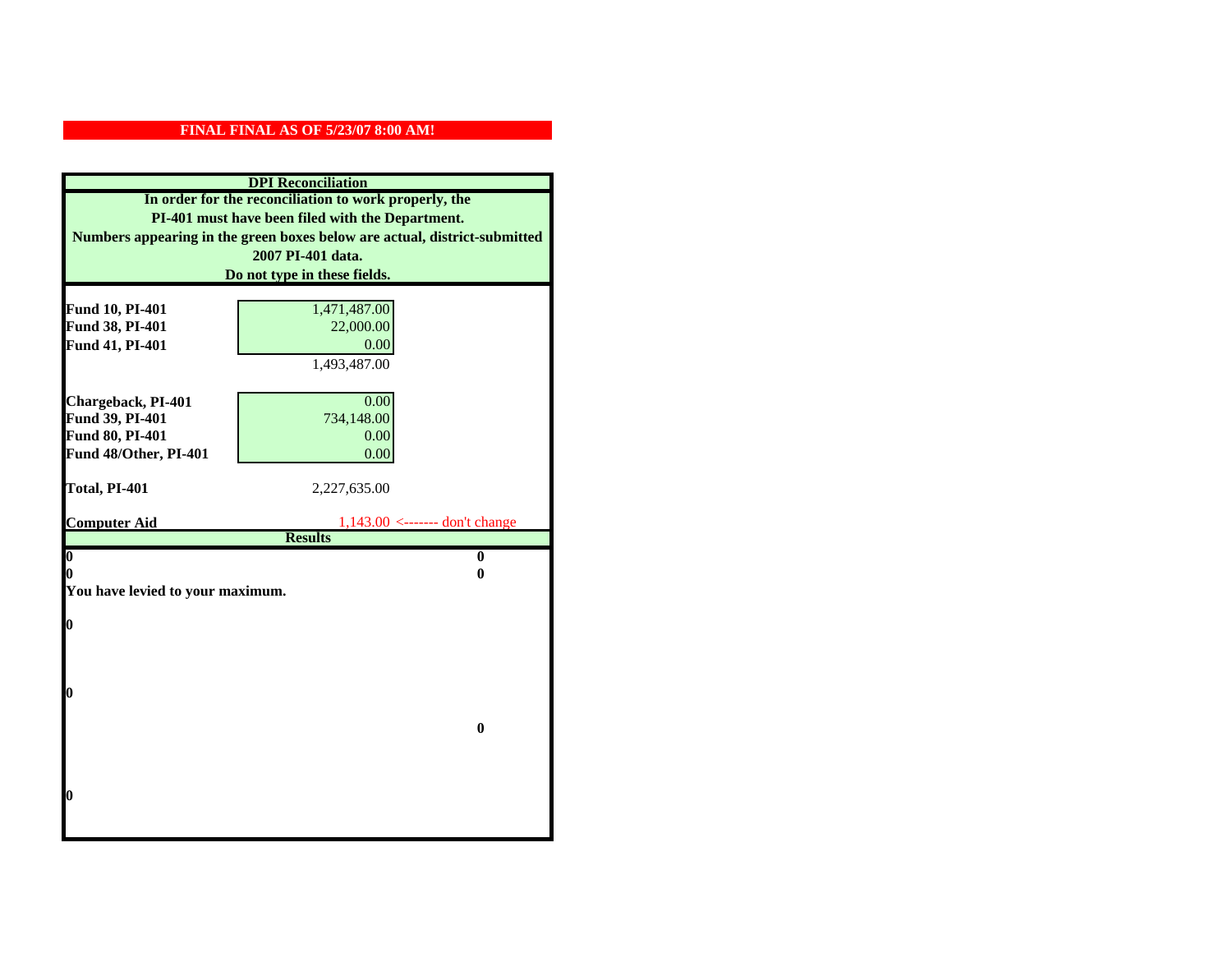| <b>District:</b><br><b>ELKHART LAKE-GLENBEULAH</b><br>$\blacktriangledown$ 1631     | 06-07 Final Revenue Limit Worksheet - Using the Oct 15 Gen Aid Cert.                                      |                      |
|-------------------------------------------------------------------------------------|-----------------------------------------------------------------------------------------------------------|----------------------|
| <b>Updated on:</b><br>5/23/2007<br><b>Using Final 05-06 Rev Lim Data.</b>           |                                                                                                           |                      |
| <b>FINAL FINAL AS OF 5/23/07 8:00 AM!</b><br>Cells calculate after base levy entry. | 1. 2005-2006 Base Revenue (Funds 10, 38, 41)<br>(from left)                                               | 4,973,926            |
| Line 1: 2005-2006 Base Revenue<br>4,973,926                                         | 2. Base Sept Membership Avg (03+.4ss, 04+.4ss, 05+.4ss/3)<br>(from left)                                  | 580                  |
| Line 1 Amnt May Not Exceed Line 9 of Final 05-06 Revenue Limit Worksheet.           | 3. 2005-2006 Base Revenue Per Member (Ln 1 / Ln2)<br>(with cents)                                         | 8,575.73             |
| 1,988,911<br>05-06 General Aid Certification (05-06 line 12)<br>+                   | 4. 2006-2007 Per Member Increase $(A + B - C)$                                                            | 256.93               |
| 05-06 Computer Aid Received (Src 691)<br>2,368<br>+                                 | A. Allowed Per Pupil Increase<br>256.93                                                                   |                      |
| 05-06 Fnd 10 Levy Cert (05-06 In 18, levy 10 Src 211)<br>3,029,278                  | B. Low Revenue Increase $(8400 - (3 + 4A))$ Not < 0<br>0.00                                               |                      |
| 05-06 Fnd 38 Levy Cert (05-06 In 14B, levy 38 Src 210)<br>$\overline{0}$<br>+       | C. Low Rev Dist in CCDEB (Enter DPI Adjustment)<br>0.00                                                   |                      |
| 05-06 Fnd 41 Levy Cert (05-06 In 14C, levy 41 Src 210)<br>$\overline{0}$<br>+       | 5. 2006-07 Maximum Revenue / Memb (Ln 3 + Ln 4)                                                           | 8,832.66             |
| 05-06 Aid Penalty for Over Levy (05-06 bottom line)<br>$\overline{0}$               | 6. Current Membership Avg (04+.4ss, 05+.4ss, 06+.4ss/3)<br>(from left)                                    | 557                  |
|                                                                                     | 7. 2006-2007 Rev Limit, No Exemptions (Ln 5 x Ln 6)<br>(rounded)                                          | 4,919,792            |
| 05-06 Levy for 05-06 Non-Recurring Exemptions (In 10), Enter amnt used below.       | 8. Total Recurring Exemptions (A+B+C+D+E)<br>(rounded)                                                    | 32,957               |
| 05-06 Non-Recurring Ref to Exceed Limit<br>$\overline{0}$                           | Unused 2005-2006 Recurring Levy Authority                                                                 |                      |
| 05-06 Declining Enrollment<br>46,631                                                | A. Prior Year Carryover (100% of Amnt Entered Above)                                                      |                      |
| 05-06 Other Non-Recurring Exemption<br>$\overline{0}$                               | B. Transfer of Service (if negative, include sign)<br>32,957                                              |                      |
|                                                                                     | C. Transfer of Territory (if negative, include sign)                                                      |                      |
| September & Summer FTE Membership Averages                                          | D. Federal Impact Aid Loss (2004-05 to 2005-06)                                                           |                      |
| Count Ch. 220 Inter-District Resident Transfer Pupils @ 75%.                        | E. Recurring Referenda to Exceed (If 06-07 is first year)                                                 |                      |
| Line 2: Base Avg: (03+.4ss) + (04+.4ss) + (05+.4ss) / 3 =<br>580                    |                                                                                                           |                      |
| 2003<br>2004<br>2005                                                                |                                                                                                           |                      |
| Summer fte:<br>17<br>15<br>17                                                       | 9. 2006-2007 Limit with Recurring Exemptions (Ln 7 + Ln 8)                                                | 4,952,749            |
| $\overline{7}$<br>7<br>6<br>% (40, 40, 40)                                          | 10. Total 2006-2007 Non-Recurring Exemptions (A + B + C)                                                  | 150,155              |
| 553<br>591<br>576<br>Sept fte:                                                      | A. Non-Recurring Referenda, to Exceed 2006-07 Limit                                                       |                      |
| 598<br>582<br>560<br><b>Total fte</b>                                               | B. Declining Enrollment Exemptn for 06-07 (from left)<br>150,155<br>C. Other Non-Recurring Exemption      |                      |
| 557<br>Line 6: Curr Avg: $(04+.4ss)+(05+.4ss)+(06+.4ss)/3 =$                        | 11.2006-07 Revenue Limit With All Exemptions<br>$(Ln 9 + Ln 10)$                                          | 5,102,904            |
| 2005<br>2006<br>2004                                                                | 12. Oct 15 Cert of 2006-07 General Aid                                                                    | 1,686,595            |
| 15<br>17<br>Summer fte:<br><u>21</u>                                                | REMEMBER TO USE THE OCT 15 CERT WHEN SETTING THE LEVY.                                                    |                      |
| 6<br>$\overline{7}$<br>8<br>% (40,40,40)                                            | 13. Allowable Limited Revenue: (Line 11 - Line 12)                                                        | 3,416,309            |
| 576<br>553<br>Sept fte:<br>520                                                      | (10, 38, 41 Levies + Src 691. Src 691 is DOR Computer Aid.)                                               | <b>EXCEEDS LIMIT</b> |
| 528<br>582<br>560<br><b>Total fte</b>                                               | 14. Total Limited Revenue To Be Used (A+B+C)<br>Not >line 13                                              | 3,425,141            |
|                                                                                     | Entries Required Below: Amnts Needed by Purpose and Fund:                                                 |                      |
| 150,155<br>Line 10B: Declining Enrollment Exemption =                               | A. Gen Operations: Fnd 10 including Src 211 & Src 691<br>3,425,141                                        | (Proposed Fund 10)   |
|                                                                                     | B. Non-Referendum Debt (inside limit) Fnd 38 Src 211                                                      | (to Budget Rpt)      |
| Average FTE Loss (Line $2 -$ Line 6, if $> 0$ )<br>23                               | C. Capital Exp, Annual Meeting Approved: Fnd 41 Src 211                                                   | (to Budget Rpt)      |
| 17<br>0.75<br>X.<br>$=$                                                             | $(A+B+C+D)$ :<br>15. Total Revenue from Other Levies                                                      | 144,662              |
| 8,832.66<br>X (Line 5, Maximum 2006-2007 Revenue per Memb) =<br>150,155             | A. Referendum Apprvd Debt (Non Fund 38 Debt-Src 211)<br>144,662<br>B. Community Services (Fnd 80 Src 211) | (to Budget Rpt)      |
| Non-Recurring Exemption Amount:                                                     | C. Prior Year Levy Chargeback (Src 212)<br>$\mathbf 0$                                                    | (to Budget Rpt)      |
| Line 17: State Aid for Exempt Computers =<br>4,372                                  | D. Other Levy Revenue - Milwaukee & Kenosha Only                                                          | (to Budget Rpt)      |
| Round to Dollar<br>Line 17 = A $X$ (Line 16 / C) (to 8 decimals)                    | 16. Total Levy + Src 691, "Proposed Levy"<br>(Ln 14 + Ln 15)                                              | 3,569,803            |
| Actual 2006 Property Values (mailed 10/3/06)                                        | 17. Actual Src 691 (Vouchered Computer Aid)<br>4,372                                                      | (to Budget Rpt)      |
| A. 2006 Exempt Computer Property Valuation<br>646,000<br><b>Required</b>            | 18. Fnd 10 Src 211 (Ln 14A - Ln 17), 2006-07 Budget<br>3,420,769                                          | (to Budget Rpt)      |
| B. 2006 TIF-Out Tax Apportionment Equalized Valuation<br>526,876,635                | Line 18 (not 14A) is the <b>Fund 10 Levy</b> certified by the Board.                                      |                      |
| C. 2006 TIF-Out Value plus Exempt Computers $(A + B)$<br>527,522,635                | <b>19. Total All Fund Tax Levy</b> $(14B + 14C + 15 + 18)$                                                | 3,565,431            |
| Computer aid replaces a portion of proposed Fund 10 Levy                            | Line $19 = \text{levy}$ to be apportioned = PI-401<br>Levy Rate $=$                                       | 0.00676711           |
| Src 691 = Computer Value X (Proposed Levy / (TIF-Out Val + Computer Value))         | 20. Funds 38 & 39, Src 211 Total (Ln 14B + Ln 15A)<br>144,662                                             | (to Budget Rpt)      |
| Revised: May, 2007                                                                  | Worksheet is available at: www.dpi.wi.gov/sfs/worksheets.html or buddev.html                              |                      |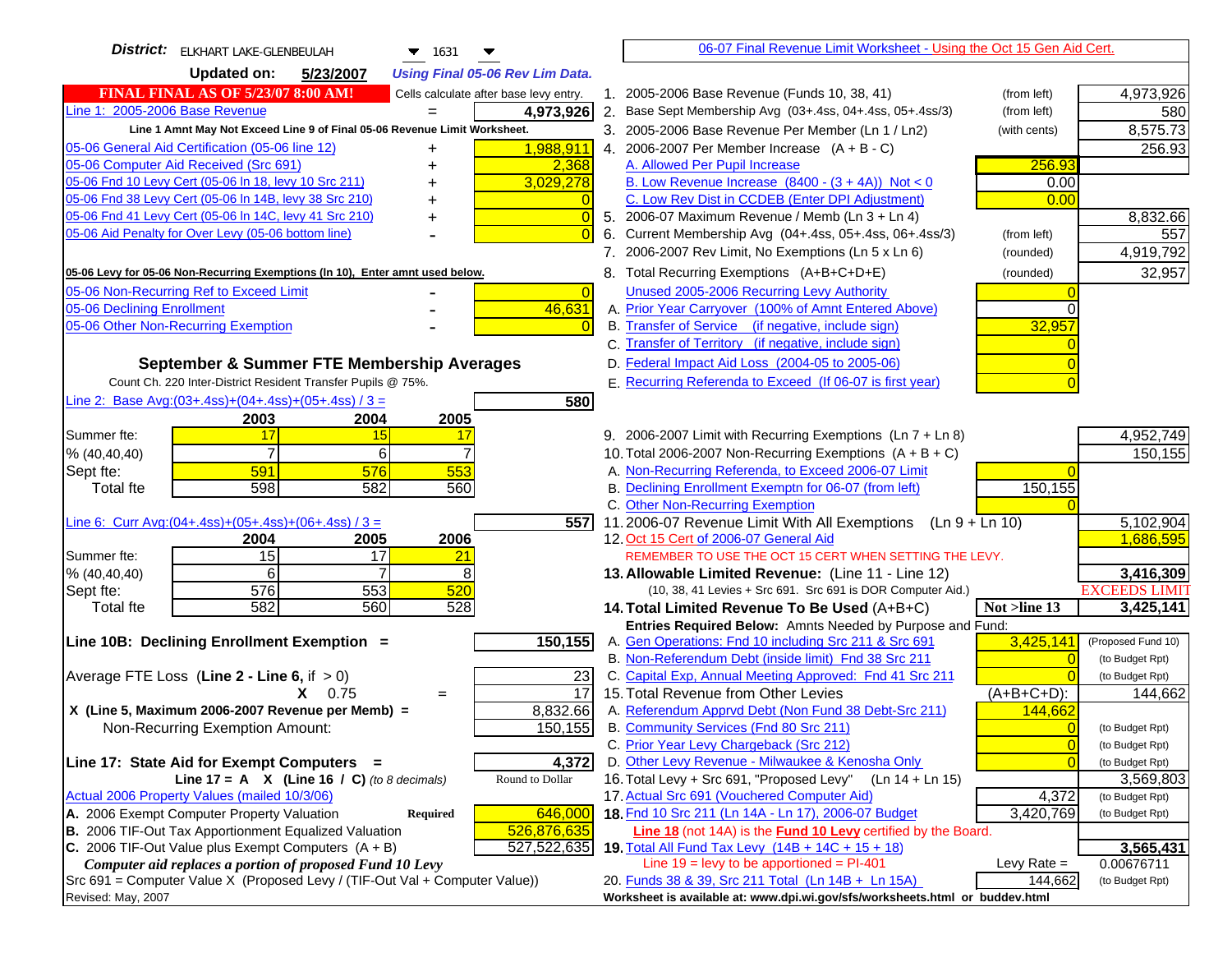| <b>DPI</b> Reconciliation                             |                                                                           |  |
|-------------------------------------------------------|---------------------------------------------------------------------------|--|
| In order for the reconciliation to work properly, the |                                                                           |  |
| PI-401 must have been filed with the Department.      |                                                                           |  |
|                                                       | Numbers appearing in the green boxes below are actual, district-submitted |  |
|                                                       | 2007 PI-401 data.                                                         |  |
|                                                       | Do not type in these fields.                                              |  |
|                                                       |                                                                           |  |
| Fund 10, PI-401                                       | 3,420,769.00                                                              |  |
| Fund 38, PI-401                                       | 0.00                                                                      |  |
| Fund 41, PI-401                                       | 0.00                                                                      |  |
|                                                       | 3,420,769.00                                                              |  |
|                                                       |                                                                           |  |
| Chargeback, PI-401                                    | 0.00                                                                      |  |
| Fund 39, PI-401                                       | 144,662.00                                                                |  |
| Fund 80, PI-401                                       | 0.00                                                                      |  |
| Fund 48/Other, PI-401                                 | 0.00                                                                      |  |
|                                                       |                                                                           |  |
| Total, PI-401                                         | 3,565,431.00                                                              |  |
|                                                       |                                                                           |  |
| <b>Computer Aid</b>                                   | 4,372.00 <------- don't change<br><b>Results</b>                          |  |
| You have overlevied by:                               | 8,832                                                                     |  |
| 0                                                     | 0                                                                         |  |
| $\boldsymbol{0}$                                      |                                                                           |  |
|                                                       |                                                                           |  |
| 0                                                     |                                                                           |  |
|                                                       |                                                                           |  |
|                                                       |                                                                           |  |
|                                                       |                                                                           |  |
| $\boldsymbol{0}$                                      |                                                                           |  |
|                                                       |                                                                           |  |
|                                                       | $\bf{0}$                                                                  |  |
|                                                       |                                                                           |  |
|                                                       |                                                                           |  |
| 0                                                     |                                                                           |  |
|                                                       |                                                                           |  |
|                                                       |                                                                           |  |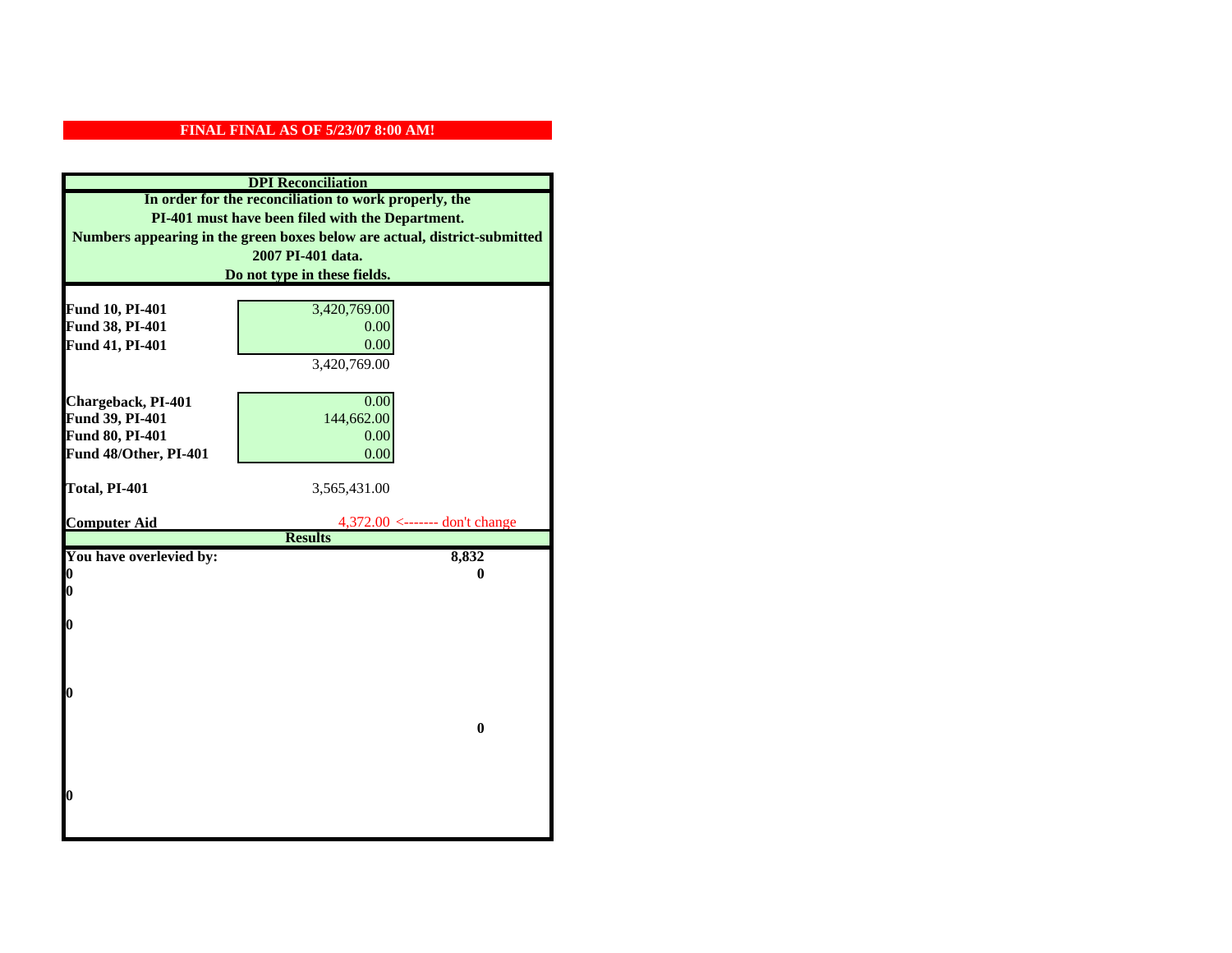| <b>District:</b> ELKHORN AREA<br>$\blacktriangledown$ 1638                          | 06-07 Final Revenue Limit Worksheet - Using the Oct 15 Gen Aid Cert.                                         |                    |
|-------------------------------------------------------------------------------------|--------------------------------------------------------------------------------------------------------------|--------------------|
| <b>Updated on:</b><br>5/23/2007<br><b>Using Final 05-06 Rev Lim Data.</b>           |                                                                                                              |                    |
| <b>FINAL FINAL AS OF 5/23/07 8:00 AM!</b><br>Cells calculate after base levy entry. | 1. 2005-2006 Base Revenue (Funds 10, 38, 41)<br>(from left)                                                  | 21,957,308         |
| Line 1: 2005-2006 Base Revenue<br>21,957,308                                        | 2. Base Sept Membership Avg (03+.4ss, 04+.4ss, 05+.4ss/3)<br>(from left)                                     | 2,692              |
| Line 1 Amnt May Not Exceed Line 9 of Final 05-06 Revenue Limit Worksheet.           | 3. 2005-2006 Base Revenue Per Member (Ln 1 / Ln2)<br>(with cents)                                            | 8,156.50           |
| 05-06 General Aid Certification (05-06 line 12)<br>13,597,674                       | 4. 2006-2007 Per Member Increase $(A + B - C)$                                                               | 256.93             |
| 05-06 Computer Aid Received (Src 691)<br>19,080                                     | A. Allowed Per Pupil Increase<br>256.93                                                                      |                    |
| 05-06 Fnd 10 Levy Cert (05-06 ln 18, levy 10 Src 211)<br>8,340,554                  | B. Low Revenue Increase $(8400 - (3 + 4A))$ Not < 0<br>0.00                                                  |                    |
| 05-06 Fnd 38 Levy Cert (05-06 In 14B, levy 38 Src 210)                              | C. Low Rev Dist in CCDEB (Enter DPI Adjustment)<br>0.00                                                      |                    |
| 05-06 Fnd 41 Levy Cert (05-06 In 14C, levy 41 Src 210)<br>$\overline{0}$<br>+       | 5. 2006-07 Maximum Revenue / Memb (Ln 3 + Ln 4)                                                              | 8,413.43           |
| 05-06 Aid Penalty for Over Levy (05-06 bottom line)<br>$\Omega$                     | Current Membership Avg (04+.4ss, 05+.4ss, 06+.4ss/3)<br>6.<br>(from left)                                    | 2,819              |
|                                                                                     | 7. 2006-2007 Rev Limit, No Exemptions (Ln 5 x Ln 6)<br>(rounded)                                             | 23,717,459         |
| 05-06 Levy for 05-06 Non-Recurring Exemptions (In 10), Enter amnt used below.       | 8. Total Recurring Exemptions (A+B+C+D+E)<br>(rounded)                                                       | 18,367             |
| 05-06 Non-Recurring Ref to Exceed Limit<br>$\overline{0}$                           | Unused 2005-2006 Recurring Levy Authority                                                                    |                    |
| 05-06 Declining Enrollment<br>$\overline{0}$                                        | A. Prior Year Carryover (100% of Amnt Entered Above)                                                         |                    |
| 05-06 Other Non-Recurring Exemption<br>$\Omega$                                     | B. Transfer of Service (if negative, include sign)<br>18,367                                                 |                    |
|                                                                                     | C. Transfer of Territory (if negative, include sign)                                                         |                    |
| September & Summer FTE Membership Averages                                          | D. Federal Impact Aid Loss (2004-05 to 2005-06)                                                              |                    |
| Count Ch. 220 Inter-District Resident Transfer Pupils @ 75%.                        | E. Recurring Referenda to Exceed (If 06-07 is first year)                                                    |                    |
| Line 2: Base Avg: $(03+.4ss)+(04+.4ss)+(05+.4ss)/3 =$<br>2,692                      |                                                                                                              |                    |
| 2003<br>2004<br>2005                                                                |                                                                                                              |                    |
| 103<br>99<br>Summer fte:<br>97                                                      | 9. 2006-2007 Limit with Recurring Exemptions (Ln 7 + Ln 8)                                                   | 23,735,826         |
| 41<br>40<br>39<br>% (40, 40, 40)                                                    | 10. Total 2006-2007 Non-Recurring Exemptions $(A + B + C)$                                                   |                    |
| 2,488<br>2,818<br>2,650<br>Sept fte:                                                | A. Non-Recurring Referenda, to Exceed 2006-07 Limit<br>B. Declining Enrollment Exemptn for 06-07 (from left) |                    |
| <b>Total fte</b><br>2,529<br>2,690<br>2,857                                         | C. Other Non-Recurring Exemption                                                                             |                    |
| Line 6: Curr Avg: $(04+.4ss)+(05+.4ss)+(06+.4ss)/3 =$<br>2,819                      | 11.2006-07 Revenue Limit With All Exemptions<br>$(Ln 9 + Ln 10)$                                             | 23,735,826         |
| 2006<br>2004<br>2005                                                                | 12. Oct 15 Cert of 2006-07 General Aid                                                                       | 14,644,609         |
| 99<br>97<br>Summer fte:<br>96                                                       | REMEMBER TO USE THE OCT 15 CERT WHEN SETTING THE LEVY.                                                       |                    |
| 40<br>39<br>38<br>% (40, 40, 40)                                                    | 13. Allowable Limited Revenue: (Line 11 - Line 12)                                                           | 9,091,217          |
| 2,871<br>2,650<br>2,818<br>Sept fte:                                                | (10, 38, 41 Levies + Src 691. Src 691 is DOR Computer Aid.)                                                  |                    |
| 2,690<br>2,857<br>2,909<br><b>Total fte</b>                                         | Not >line 13<br>14. Total Limited Revenue To Be Used (A+B+C)                                                 | 9,091,217          |
|                                                                                     | Entries Required Below: Amnts Needed by Purpose and Fund:                                                    |                    |
| Line 10B: Declining Enrollment Exemption =                                          | A. Gen Operations: Fnd 10 including Src 211 & Src 691<br>9,091,217                                           | (Proposed Fund 10) |
|                                                                                     | B. Non-Referendum Debt (inside limit) Fnd 38 Src 211<br>$\Omega$                                             | (to Budget Rpt)    |
| Average FTE Loss (Line $2 -$ Line 6, if $> 0$ )                                     | C. Capital Exp, Annual Meeting Approved: Fnd 41 Src 211                                                      | (to Budget Rpt)    |
| $X = 0.75$<br>$=$<br>X (Line 5, Maximum 2006-2007 Revenue per Memb) =               | 15. Total Revenue from Other Levies<br>$(A+B+C+D)$ :<br>A. Referendum Apprvd Debt (Non Fund 38 Debt-Src 211) | 3,061,061          |
| Non-Recurring Exemption Amount:                                                     | 2,915,630<br>B. Community Services (Fnd 80 Src 211)<br>144,338                                               | (to Budget Rpt)    |
|                                                                                     | 1,093<br>C. Prior Year Levy Chargeback (Src 212)                                                             | (to Budget Rpt)    |
| 11,651<br>Line 17: State Aid for Exempt Computers =                                 | D. Other Levy Revenue - Milwaukee & Kenosha Only                                                             | (to Budget Rpt)    |
| Line 17 = A $X$ (Line 16 / C) (to 8 decimals)<br>Round to Dollar                    | 16. Total Levy + Src 691, "Proposed Levy"<br>(Ln 14 + Ln 15)                                                 | 12,152,278         |
| Actual 2006 Property Values (mailed 10/3/06)                                        | 17. Actual Src 691 (Vouchered Computer Aid)<br>11,651                                                        | (to Budget Rpt)    |
| A. 2006 Exempt Computer Property Valuation<br>1,620,700<br>Required                 | 18. Fnd 10 Src 211 (Ln 14A - Ln 17), 2006-07 Budget<br>9,079,566                                             | (to Budget Rpt)    |
| B. 2006 TIF-Out Tax Apportionment Equalized Valuation<br>1,688,795,886              | Line 18 (not 14A) is the Fund 10 Levy certified by the Board.                                                |                    |
| C. 2006 TIF-Out Value plus Exempt Computers $(A + B)$<br>1,690,416,586              | 19. Total All Fund Tax Levy $(14B + 14C + 15 + 18)$                                                          | 12,140,627         |
| Computer aid replaces a portion of proposed Fund 10 Levy                            | Line $19 = \text{levy}$ to be apportioned = PI-401<br>Levy Rate $=$                                          | 0.00718893         |
| Src 691 = Computer Value X (Proposed Levy / (TIF-Out Val + Computer Value))         | 2,915,630<br>20. Funds 38 & 39, Src 211 Total (Ln 14B + Ln 15A)                                              | (to Budget Rpt)    |
| Revised: May, 2007                                                                  | Worksheet is available at: www.dpi.wi.gov/sfs/worksheets.html or buddev.html                                 |                    |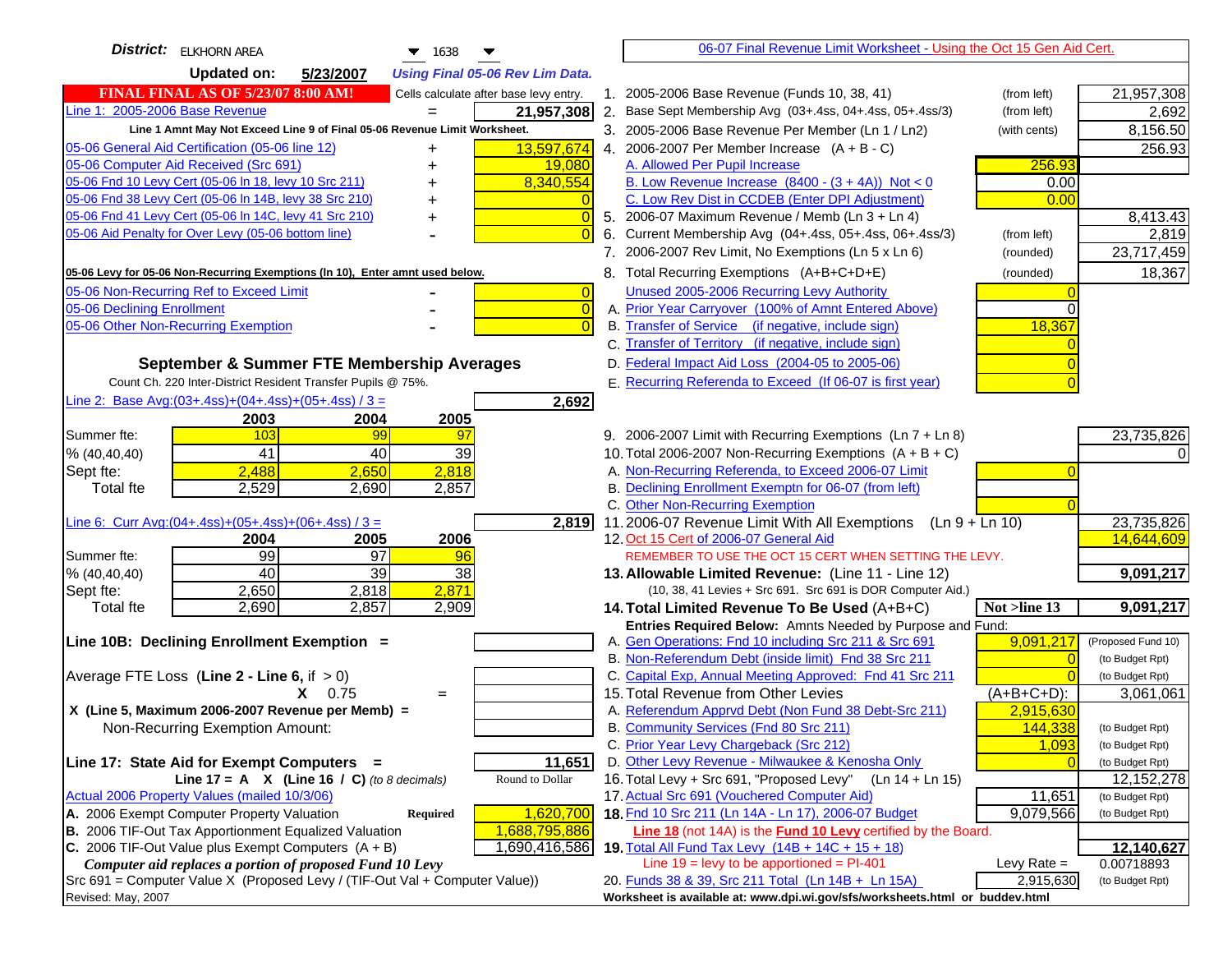| <b>DPI</b> Reconciliation                             |                                                                           |  |
|-------------------------------------------------------|---------------------------------------------------------------------------|--|
| In order for the reconciliation to work properly, the |                                                                           |  |
| PI-401 must have been filed with the Department.      |                                                                           |  |
|                                                       | Numbers appearing in the green boxes below are actual, district-submitted |  |
|                                                       | 2007 PI-401 data.                                                         |  |
|                                                       | Do not type in these fields.                                              |  |
|                                                       |                                                                           |  |
| Fund 10, PI-401                                       | 9,079,566.00                                                              |  |
| Fund 38, PI-401                                       | 0.00                                                                      |  |
| Fund 41, PI-401                                       | 0.00                                                                      |  |
|                                                       | 9,079,566.00                                                              |  |
|                                                       |                                                                           |  |
| Chargeback, PI-401                                    | 1,093.00                                                                  |  |
| Fund 39, PI-401                                       | 2,915,630.00                                                              |  |
| Fund 80, PI-401                                       | 144,338.00                                                                |  |
| Fund 48/Other, PI-401                                 | 0.00                                                                      |  |
| Total, PI-401                                         |                                                                           |  |
|                                                       | 12,140,627.00                                                             |  |
| <b>Computer Aid</b>                                   | $11,651.00$ <------- don't change                                         |  |
|                                                       | <b>Results</b>                                                            |  |
| $\overline{\mathbf{0}}$                               | $\bf{0}$                                                                  |  |
| 0                                                     | 0                                                                         |  |
| You have levied to your maximum.                      |                                                                           |  |
|                                                       |                                                                           |  |
| $\bf{0}$                                              |                                                                           |  |
|                                                       |                                                                           |  |
|                                                       |                                                                           |  |
| l0                                                    |                                                                           |  |
|                                                       |                                                                           |  |
| $\bf{0}$                                              |                                                                           |  |
|                                                       |                                                                           |  |
|                                                       |                                                                           |  |
|                                                       |                                                                           |  |
| l0                                                    |                                                                           |  |
|                                                       |                                                                           |  |
|                                                       |                                                                           |  |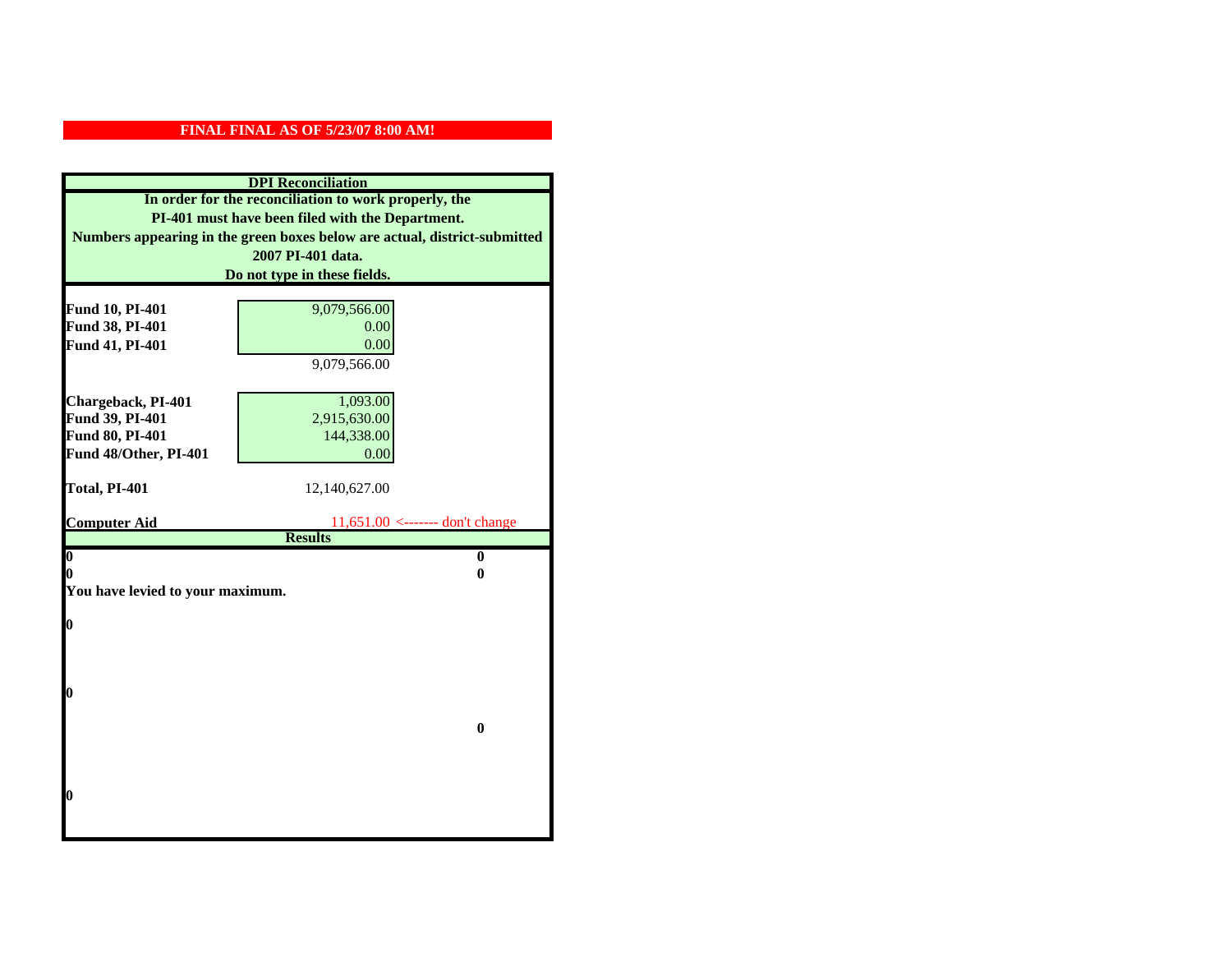| <b>District:</b> ELLSWORTH COMMUNITY<br>$\blacktriangledown$ 1659<br>▼              | 06-07 Final Revenue Limit Worksheet - Using the Oct 15 Gen Aid Cert.                                                      |                    |
|-------------------------------------------------------------------------------------|---------------------------------------------------------------------------------------------------------------------------|--------------------|
| Updated on:<br>5/23/2007<br><b>Using Final 05-06 Rev Lim Data.</b>                  |                                                                                                                           |                    |
| <b>FINAL FINAL AS OF 5/23/07 8:00 AM!</b><br>Cells calculate after base levy entry. | 1. 2005-2006 Base Revenue (Funds 10, 38, 41)<br>(from left)                                                               | 14,142,600         |
| Line 1: 2005-2006 Base Revenue<br>14,142,600                                        | 2. Base Sept Membership Avg (03+.4ss, 04+.4ss, 05+.4ss/3)<br>(from left)                                                  | 1,746              |
| Line 1 Amnt May Not Exceed Line 9 of Final 05-06 Revenue Limit Worksheet.           | 3. 2005-2006 Base Revenue Per Member (Ln 1 / Ln2)<br>(with cents)                                                         | 8,100.00           |
| 9,484,108<br>05-06 General Aid Certification (05-06 line 12)<br>+                   | 4. 2006-2007 Per Member Increase $(A + B - C)$                                                                            | 300.00             |
| 05-06 Computer Aid Received (Src 691)<br>6,150                                      | 256.93<br>A. Allowed Per Pupil Increase                                                                                   |                    |
| 05-06 Fnd 10 Levy Cert (05-06 In 18, levy 10 Src 211)<br>4,920,812                  | B. Low Revenue Increase $(8400 - (3 + 4A))$ Not < 0<br>43.07                                                              |                    |
| 05-06 Fnd 38 Levy Cert (05-06 In 14B, levy 38 Src 210)<br>143,530                   | C. Low Rev Dist in CCDEB (Enter DPI Adjustment)<br>0.00                                                                   |                    |
| 05-06 Fnd 41 Levy Cert (05-06 In 14C, levy 41 Src 210)<br>0<br>+                    | 5. 2006-07 Maximum Revenue / Memb (Ln $3 + \text{Ln } 4$ )                                                                | 8,400.00           |
| 05-06 Aid Penalty for Over Levy (05-06 bottom line)<br>$\overline{0}$               | Current Membership Avg (04+.4ss, 05+.4ss, 06+.4ss/3)<br>6.<br>(from left)                                                 | 1,724              |
|                                                                                     | 7. 2006-2007 Rev Limit, No Exemptions (Ln 5 x Ln 6)<br>(rounded)                                                          | 14,481,600         |
| 05-06 Levy for 05-06 Non-Recurring Exemptions (In 10), Enter amnt used below.       | 8. Total Recurring Exemptions (A+B+C+D+E)<br>(rounded)                                                                    | $-27,553$          |
| 05-06 Non-Recurring Ref to Exceed Limit<br>250,000                                  | Unused 2005-2006 Recurring Levy Authority                                                                                 |                    |
| 05-06 Declining Enrollment<br>162,000                                               | A. Prior Year Carryover (100% of Amnt Entered Above)                                                                      |                    |
| 05-06 Other Non-Recurring Exemption<br>$\overline{0}$                               | B. Transfer of Service (if negative, include sign)<br>$-27,553$                                                           |                    |
|                                                                                     | C. Transfer of Territory (if negative, include sign)                                                                      |                    |
| September & Summer FTE Membership Averages                                          | D. Federal Impact Aid Loss (2004-05 to 2005-06)                                                                           |                    |
| Count Ch. 220 Inter-District Resident Transfer Pupils @ 75%.                        | E. Recurring Referenda to Exceed (If 06-07 is first year)                                                                 |                    |
| Line 2: Base Avg: (03+.4ss) + (04+.4ss) + (05+.4ss) / 3 =<br>1,746                  |                                                                                                                           |                    |
| 2004<br>2003<br>2005                                                                |                                                                                                                           |                    |
| 50<br>Summer fte:<br>48<br>48                                                       | 9. 2006-2007 Limit with Recurring Exemptions (Ln 7 + Ln 8)                                                                | 14,454,047         |
| 20<br>19<br>19<br>% (40, 40, 40)                                                    | 10. Total 2006-2007 Non-Recurring Exemptions (A + B + C)                                                                  | 392,800            |
| 1,754<br>Sept fte:<br>1,719<br>1,708                                                | A. Non-Recurring Referenda, to Exceed 2006-07 Limit<br>250,000                                                            |                    |
| 1,774<br>1,738<br>1,727<br>Total fte                                                | B. Declining Enrollment Exemptn for 06-07 (from left)<br>142,800                                                          |                    |
|                                                                                     | C. Other Non-Recurring Exemption                                                                                          |                    |
| <u>Line 6: Curr Avg: (04+.4ss)+ (05+.4ss)+ (06+.4ss) / 3 =</u><br>1,724             | 11.2006-07 Revenue Limit With All Exemptions<br>$(Ln 9 + Ln 10)$                                                          | 14,846,847         |
| 2005<br>2006<br>2004                                                                | 12. Oct 15 Cert of 2006-07 General Aid                                                                                    | 9,715,700          |
| 48<br>48<br>52<br>Summer fte:                                                       | REMEMBER TO USE THE OCT 15 CERT WHEN SETTING THE LEVY.                                                                    |                    |
| 19<br>19<br>21<br>% (40, 40, 40)                                                    | 13. Allowable Limited Revenue: (Line 11 - Line 12)                                                                        | 5,131,147          |
| 1,719<br>1,708<br>1,687<br>Sept fte:                                                | (10, 38, 41 Levies + Src 691. Src 691 is DOR Computer Aid.)                                                               |                    |
| 1,727<br>1,738<br>1,708<br>Total fte                                                | 14. Total Limited Revenue To Be Used (A+B+C)<br>Not >line 13<br>Entries Required Below: Amnts Needed by Purpose and Fund: | 5,131,147          |
| Line 10B: Declining Enrollment Exemption =<br>142,800                               | 4,985,609<br>A. Gen Operations: Fnd 10 including Src 211 & Src 691                                                        | (Proposed Fund 10) |
|                                                                                     | B. Non-Referendum Debt (inside limit) Fnd 38 Src 211<br>145,538                                                           | (to Budget Rpt)    |
| Average FTE Loss (Line $2 -$ Line 6, if $> 0$ )<br>22                               | C. Capital Exp, Annual Meeting Approved: Fnd 41 Src 211                                                                   | (to Budget Rpt)    |
| 17<br>$X = 0.75$<br>$=$                                                             | 15. Total Revenue from Other Levies<br>$(A+B+C+D)$ :                                                                      | 1,505,954          |
| X (Line 5, Maximum 2006-2007 Revenue per Memb) =<br>8,400.00                        | A. Referendum Apprvd Debt (Non Fund 38 Debt-Src 211)<br>1,300,954                                                         |                    |
| 142,800<br>Non-Recurring Exemption Amount:                                          | B. Community Services (Fnd 80 Src 211)<br>205,000                                                                         | (to Budget Rpt)    |
|                                                                                     | C. Prior Year Levy Chargeback (Src 212)<br>$\overline{0}$                                                                 | (to Budget Rpt)    |
| Line 17: State Aid for Exempt Computers =<br>4,346                                  | D. Other Levy Revenue - Milwaukee & Kenosha Only<br>$\sqrt{ }$                                                            | (to Budget Rpt)    |
| Round to Dollar<br>Line 17 = A $X$ (Line 16 / C) (to 8 decimals)                    | 16. Total Levy + Src 691, "Proposed Levy"<br>$(Ln 14 + Ln 15)$                                                            | 6,637,101          |
| Actual 2006 Property Values (mailed 10/3/06)                                        | 17. Actual Src 691 (Vouchered Computer Aid)<br>4,346                                                                      | (to Budget Rpt)    |
| A. 2006 Exempt Computer Property Valuation<br>558,000<br><b>Required</b>            | 18. Fnd 10 Src 211 (Ln 14A - Ln 17), 2006-07 Budget<br>4,981,263                                                          | (to Budget Rpt)    |
| B. 2006 TIF-Out Tax Apportionment Equalized Valuation<br>851,637,417                | Line 18 (not 14A) is the Fund 10 Levy certified by the Board.                                                             |                    |
| C. 2006 TIF-Out Value plus Exempt Computers $(A + B)$<br>852,195,417                | 19. Total All Fund Tax Levy (14B + 14C + 15 + 18)                                                                         | 6,632,755          |
| Computer aid replaces a portion of proposed Fund 10 Levy                            | Line $19 = \text{levy}$ to be apportioned = PI-401<br>Levy Rate $=$                                                       | 0.00778824         |
| Src 691 = Computer Value X (Proposed Levy / (TIF-Out Val + Computer Value))         | 20. Funds 38 & 39, Src 211 Total (Ln 14B + Ln 15A)<br>1,446,492                                                           | (to Budget Rpt)    |
| Revised: May, 2007                                                                  | Worksheet is available at: www.dpi.wi.gov/sfs/worksheets.html or buddev.html                                              |                    |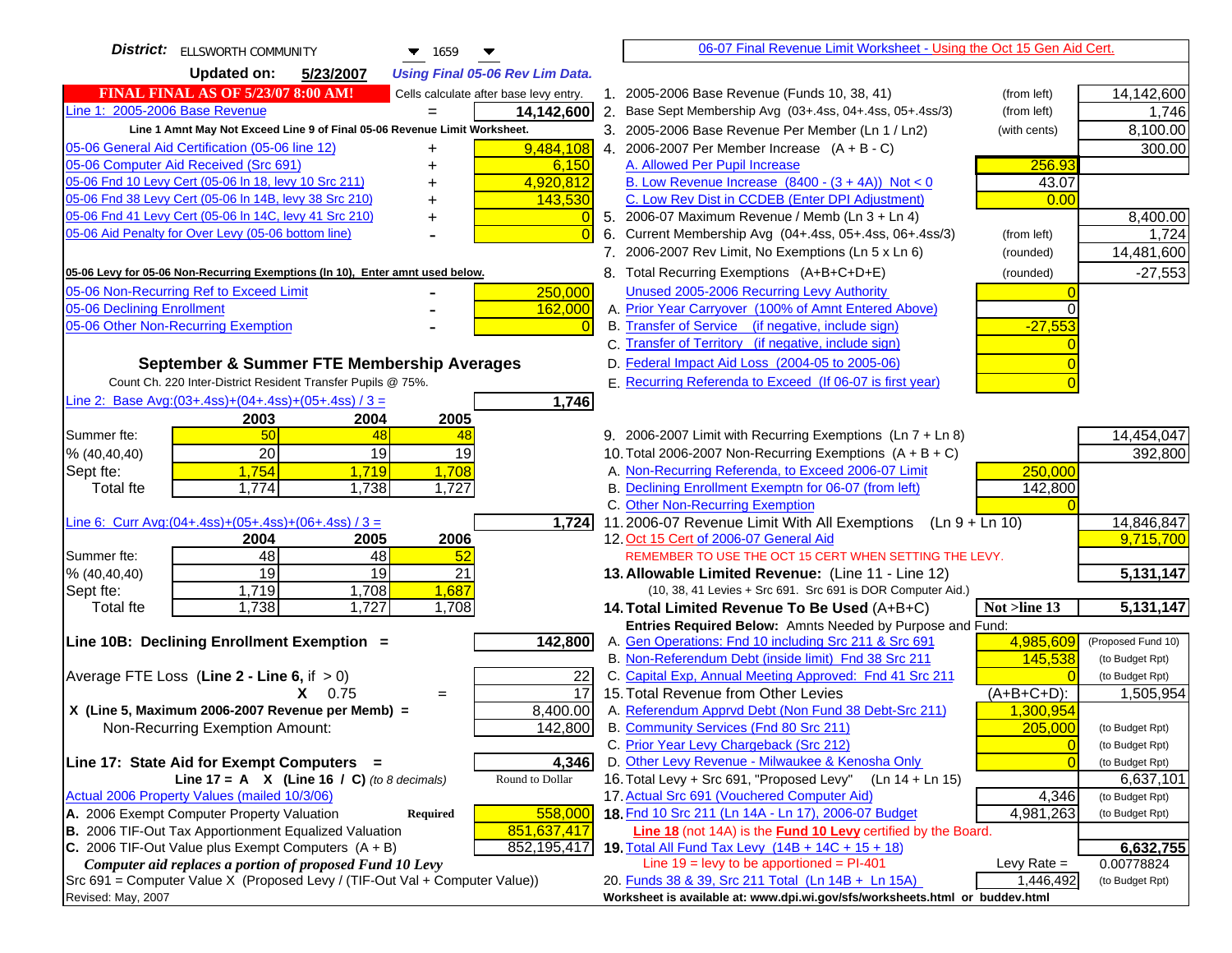| <b>DPI</b> Reconciliation                                                 |  |  |
|---------------------------------------------------------------------------|--|--|
| In order for the reconciliation to work properly, the                     |  |  |
| PI-401 must have been filed with the Department.                          |  |  |
| Numbers appearing in the green boxes below are actual, district-submitted |  |  |
|                                                                           |  |  |
| Do not type in these fields.                                              |  |  |
|                                                                           |  |  |
| 4,981,263.00                                                              |  |  |
| 145,538.00                                                                |  |  |
| 0.00                                                                      |  |  |
| 5,126,801.00                                                              |  |  |
|                                                                           |  |  |
| 0.00                                                                      |  |  |
| 1,300,954.00                                                              |  |  |
| 205,000.00                                                                |  |  |
| 0.00                                                                      |  |  |
| 6,632,755.00                                                              |  |  |
|                                                                           |  |  |
| $4,346.00 \leftarrow \text{---}$ don't change                             |  |  |
|                                                                           |  |  |
| $\bf{0}$                                                                  |  |  |
| 0                                                                         |  |  |
|                                                                           |  |  |
|                                                                           |  |  |
|                                                                           |  |  |
|                                                                           |  |  |
|                                                                           |  |  |
|                                                                           |  |  |
|                                                                           |  |  |
| $\bf{0}$                                                                  |  |  |
|                                                                           |  |  |
|                                                                           |  |  |
|                                                                           |  |  |
|                                                                           |  |  |
|                                                                           |  |  |
|                                                                           |  |  |
|                                                                           |  |  |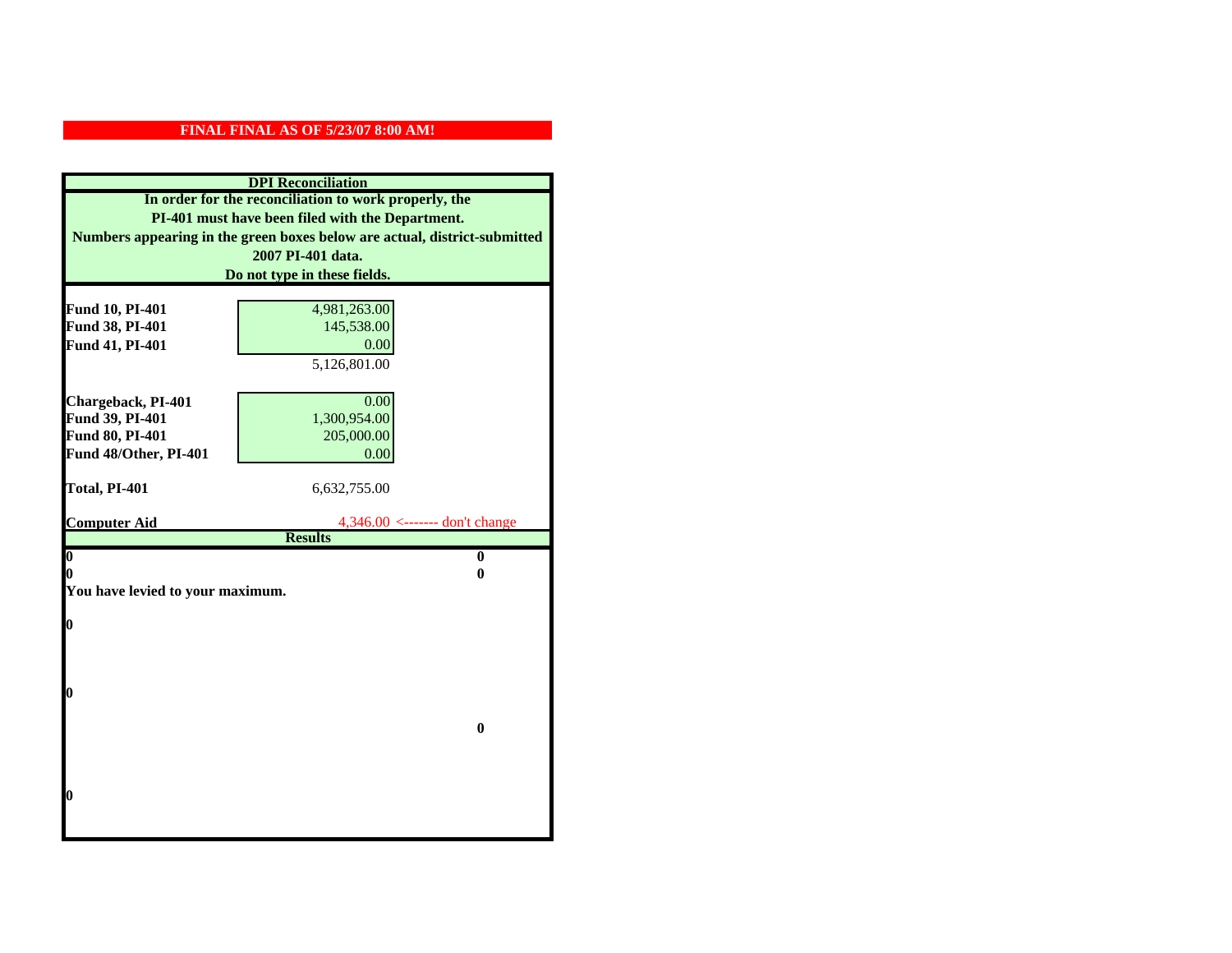| District: ELMBROOK<br>$\blacktriangledown$ 714                                |    | 06-07 Final Revenue Limit Worksheet - Using the Oct 15 Gen Aid Cert.                                         |                          |                              |
|-------------------------------------------------------------------------------|----|--------------------------------------------------------------------------------------------------------------|--------------------------|------------------------------|
| <b>Updated on:</b><br>5/23/2007<br><b>Using Final 05-06 Rev Lim Data.</b>     |    |                                                                                                              |                          |                              |
| FINAL FINAL AS OF 5/23/07 8:00 AM!<br>Cells calculate after base levy entry.  |    | 1. 2005-2006 Base Revenue (Funds 10, 38, 41)                                                                 | (from left)              | 72,964,119                   |
| Line 1: 2005-2006 Base Revenue<br>72,964,119                                  |    | 2. Base Sept Membership Avg (03+.4ss, 04+.4ss, 05+.4ss/3)                                                    | (from left)              | 6,985                        |
| Line 1 Amnt May Not Exceed Line 9 of Final 05-06 Revenue Limit Worksheet.     |    | 3. 2005-2006 Base Revenue Per Member (Ln 1 / Ln2)                                                            | (with cents)             | 10,445.83                    |
| 6,713,077<br>05-06 General Aid Certification (05-06 line 12)<br>+             |    | 4. 2006-2007 Per Member Increase $(A + B - C)$                                                               |                          | 256.93                       |
| 05-06 Computer Aid Received (Src 691)<br>753,725                              |    | A. Allowed Per Pupil Increase                                                                                | 256.93                   |                              |
| 05-06 Fnd 10 Levy Cert (05-06 ln 18, levy 10 Src 211)<br>65,062,416           |    | B. Low Revenue Increase $(8400 - (3 + 4A))$ Not < 0                                                          | 0.00                     |                              |
| 05-06 Fnd 38 Levy Cert (05-06 In 14B, levy 38 Src 210)<br>549,527             |    | C. Low Rev Dist in CCDEB (Enter DPI Adjustment)                                                              | 0.00                     |                              |
| 05-06 Fnd 41 Levy Cert (05-06 In 14C, levy 41 Src 210)<br>$\overline{0}$      |    | 5. 2006-07 Maximum Revenue / Memb (Ln 3 + Ln 4)                                                              |                          | 10,702.76                    |
| 05-06 Aid Penalty for Over Levy (05-06 bottom line)<br>$\Omega$               | 6. | Current Membership Avg (04+.4ss, 05+.4ss, 06+.4ss/3)                                                         | (from left)              | 6,965                        |
|                                                                               |    | 7. 2006-2007 Rev Limit, No Exemptions (Ln 5 x Ln 6)                                                          | (rounded)                | 74,544,723                   |
| 05-06 Levy for 05-06 Non-Recurring Exemptions (In 10), Enter amnt used below. |    | 8. Total Recurring Exemptions (A+B+C+D+E)                                                                    | (rounded)                | 103,278                      |
| 05-06 Non-Recurring Ref to Exceed Limit<br>$\Omega$                           |    | Unused 2005-2006 Recurring Levy Authority                                                                    |                          |                              |
| 05-06 Declining Enrollment<br>114,626                                         |    | A. Prior Year Carryover (100% of Amnt Entered Above)                                                         |                          |                              |
| 05-06 Other Non-Recurring Exemption<br>$\Omega$                               |    | B. Transfer of Service (if negative, include sign)                                                           | 103,278                  |                              |
|                                                                               |    | C. Transfer of Territory (if negative, include sign)                                                         |                          |                              |
| September & Summer FTE Membership Averages                                    |    | D. Federal Impact Aid Loss (2004-05 to 2005-06)                                                              |                          |                              |
| Count Ch. 220 Inter-District Resident Transfer Pupils @ 75%.                  |    | E. Recurring Referenda to Exceed (If 06-07 is first year)                                                    |                          |                              |
| Line 2: Base Avg: $(03+.4ss)+(04+.4ss)+(05+.4ss)/3 =$<br>6,985                |    |                                                                                                              |                          |                              |
| 2003<br>2004<br>2005                                                          |    |                                                                                                              |                          |                              |
| 35<br>Summer fte:<br>37<br>38                                                 |    | 9. 2006-2007 Limit with Recurring Exemptions (Ln 7 + Ln 8)                                                   |                          | 74,648,001                   |
| 14<br>15<br>15<br>% (40, 40, 40)                                              |    | 10. Total 2006-2007 Non-Recurring Exemptions $(A + B + C)$                                                   |                          | 160,541                      |
| 7,003<br>6,954<br>6,955<br>Sept fte:                                          |    | A. Non-Recurring Referenda, to Exceed 2006-07 Limit<br>B. Declining Enrollment Exemptn for 06-07 (from left) |                          |                              |
| 7,017<br>6,970<br><b>Total fte</b><br>6,969                                   |    | C. Other Non-Recurring Exemption                                                                             | 160,541                  |                              |
| Line 6: Curr Avg: $(04+.4ss)+(05+.4ss)+(06+.4ss)/3 =$<br>6,965                |    | 11.2006-07 Revenue Limit With All Exemptions<br>$(Ln 9 + Ln 10)$                                             |                          | 74,808,542                   |
| 2006<br>2004<br>2005                                                          |    | 12. Oct 15 Cert of 2006-07 General Aid                                                                       |                          | 6,306,984                    |
| 37<br>$\overline{38}$<br>37<br>Summer fte:                                    |    | REMEMBER TO USE THE OCT 15 CERT WHEN SETTING THE LEVY.                                                       |                          |                              |
| 15<br>15<br>15<br>% (40, 40, 40)                                              |    | 13. Allowable Limited Revenue: (Line 11 - Line 12)                                                           |                          | 68,501,558                   |
| 6,954<br>6,955<br>6,941<br>Sept fte:                                          |    | (10, 38, 41 Levies + Src 691. Src 691 is DOR Computer Aid.)                                                  |                          |                              |
| 6,970<br>6,956<br>Total fte<br>6,969                                          |    | 14. Total Limited Revenue To Be Used (A+B+C)                                                                 | Not >line 13             | 68,490,856                   |
|                                                                               |    | Entries Required Below: Amnts Needed by Purpose and Fund:                                                    |                          |                              |
| 160,541<br>Line 10B: Declining Enrollment Exemption =                         |    | A. Gen Operations: Fnd 10 including Src 211 & Src 691                                                        | 67,925,114               | (Proposed Fund 10)           |
|                                                                               |    | B. Non-Referendum Debt (inside limit) Fnd 38 Src 211                                                         | 565,742                  | (to Budget Rpt)              |
| 20<br>Average FTE Loss (Line $2 -$ Line 6, if $> 0$ )<br>15<br>$X = 0.75$     |    | C. Capital Exp, Annual Meeting Approved: Fnd 41 Src 211<br>15. Total Revenue from Other Levies               | $(A+B+\overline{C+D})$ : | (to Budget Rpt)<br>4,385,027 |
| $=$<br>X (Line 5, Maximum 2006-2007 Revenue per Memb) =<br>10,702.76          |    | A. Referendum Apprvd Debt (Non Fund 38 Debt-Src 211)                                                         | 4,219,025                |                              |
| 160,541<br>Non-Recurring Exemption Amount:                                    |    | B. Community Services (Fnd 80 Src 211)                                                                       | 119,415                  | (to Budget Rpt)              |
|                                                                               |    | C. Prior Year Levy Chargeback (Src 212)                                                                      | 46,587                   | (to Budget Rpt)              |
| Line 17: State Aid for Exempt Computers =<br>731,421                          |    | D. Other Levy Revenue - Milwaukee & Kenosha Only                                                             |                          | (to Budget Rpt)              |
| Line 17 = A $X$ (Line 16 / C) (to 8 decimals)<br>Round to Dollar              |    | 16. Total Levy + Src 691, "Proposed Levy"<br>(Ln 14 + Ln 15)                                                 |                          | 72,875,883                   |
| Actual 2006 Property Values (mailed 10/3/06)                                  |    | 17. Actual Src 691 (Vouchered Computer Aid)                                                                  | 731,421                  | (to Budget Rpt)              |
| A. 2006 Exempt Computer Property Valuation<br>75,496,900<br>Required          |    | 18. Fnd 10 Src 211 (Ln 14A - Ln 17), 2006-07 Budget                                                          | 67,193,693               | (to Budget Rpt)              |
| B. 2006 TIF-Out Tax Apportionment Equalized Valuation<br>7,446,715,036        |    | Line 18 (not 14A) is the <b>Fund 10 Levy</b> certified by the Board.                                         |                          |                              |
| C. 2006 TIF-Out Value plus Exempt Computers $(A + B)$<br>7,522,211,936        |    | 19. Total All Fund Tax Levy (14B + 14C + 15 + 18)                                                            |                          | 72,144,462                   |
| Computer aid replaces a portion of proposed Fund 10 Levy                      |    | Line $19 = \text{levy}$ to be apportioned = PI-401                                                           | Levy Rate $=$            | 0.00968809                   |
| Src 691 = Computer Value X (Proposed Levy / (TIF-Out Val + Computer Value))   |    | 20. Funds 38 & 39, Src 211 Total (Ln 14B + Ln 15A)                                                           | 4,784,767                | (to Budget Rpt)              |
| Revised: May, 2007                                                            |    | Worksheet is available at: www.dpi.wi.gov/sfs/worksheets.html or buddev.html                                 |                          |                              |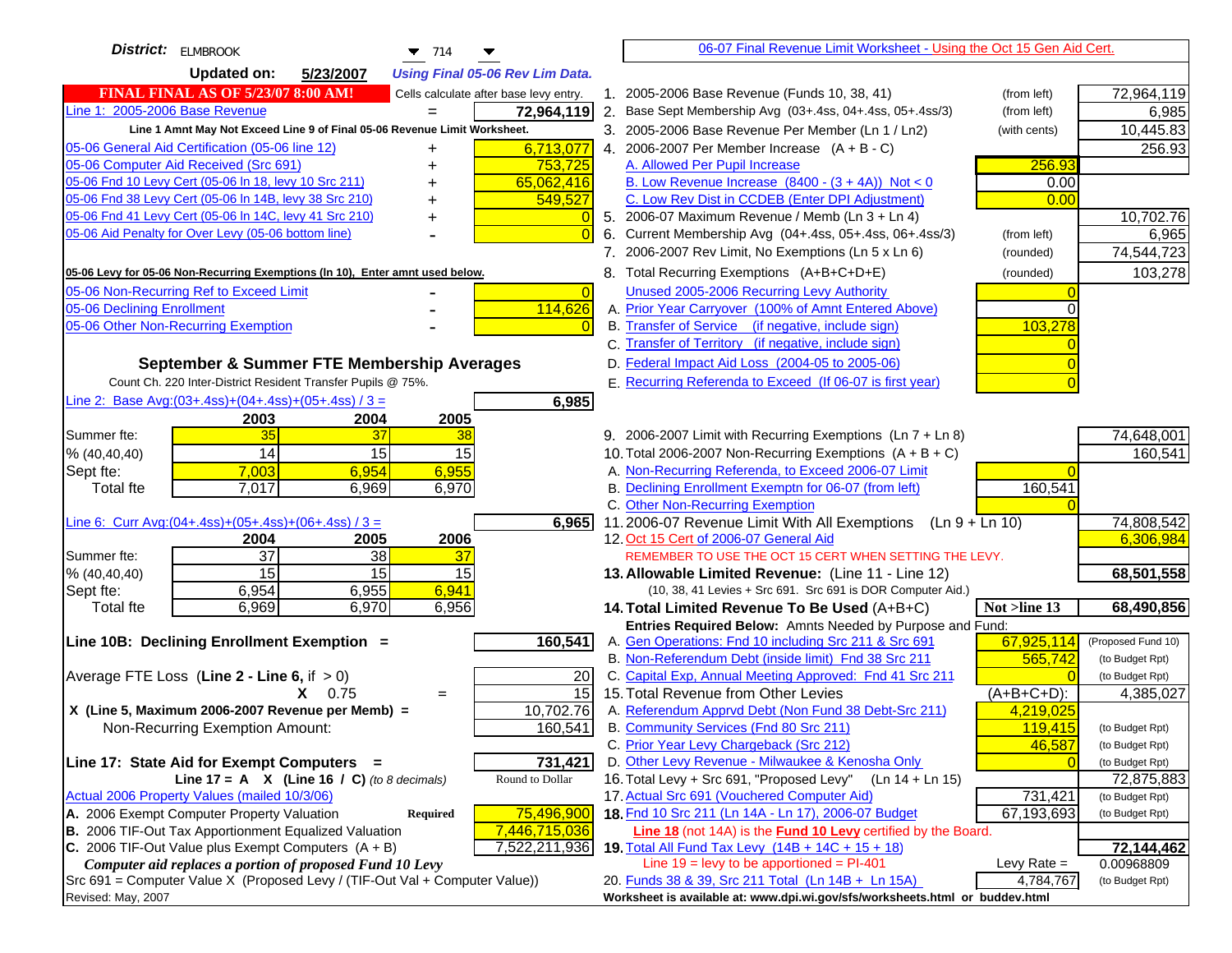| <b>DPI</b> Reconciliation                     |                                                                           |
|-----------------------------------------------|---------------------------------------------------------------------------|
|                                               | In order for the reconciliation to work properly, the                     |
|                                               | PI-401 must have been filed with the Department.                          |
|                                               | Numbers appearing in the green boxes below are actual, district-submitted |
|                                               | 2007 PI-401 data.                                                         |
|                                               | Do not type in these fields.                                              |
|                                               |                                                                           |
| Fund 10, PI-401                               | 67,193,693.00                                                             |
| Fund 38, PI-401                               | 565,742.00                                                                |
| Fund 41, PI-401                               | 0.00                                                                      |
|                                               | 67,759,435.00                                                             |
|                                               |                                                                           |
| Chargeback, PI-401                            | 46,587.00                                                                 |
| Fund 39, PI-401                               | 4,219,025.00                                                              |
| Fund 80, PI-401                               | 119,415.00                                                                |
| Fund 48/Other, PI-401                         | 0.00                                                                      |
|                                               |                                                                           |
| Total, PI-401                                 | 72,144,462.00                                                             |
| <b>Computer Aid</b>                           | 731,421.00 <------- don't change                                          |
|                                               | <b>Results</b>                                                            |
| 0                                             | 0                                                                         |
| You have underlevied by:                      | 10,702                                                                    |
| 0                                             |                                                                           |
|                                               |                                                                           |
| 0                                             |                                                                           |
|                                               |                                                                           |
|                                               |                                                                           |
| 0                                             |                                                                           |
|                                               |                                                                           |
|                                               | $\mathbf{0}$                                                              |
|                                               |                                                                           |
|                                               |                                                                           |
|                                               |                                                                           |
| Because your underlevy is less than your non- |                                                                           |
| recurring exemptions, there is no carryover.  |                                                                           |
|                                               |                                                                           |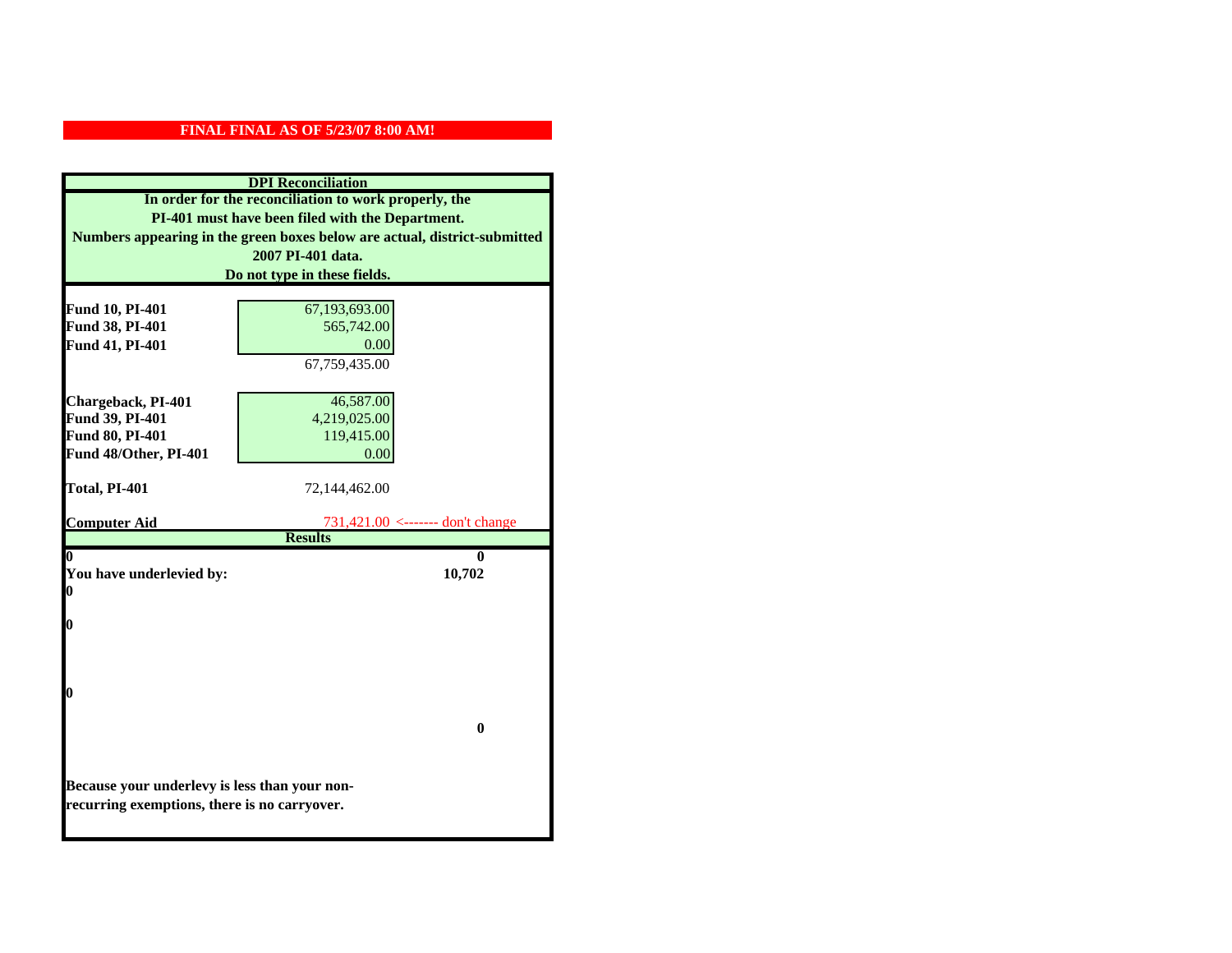| District: ELMWOOD<br>$\blacktriangledown$ 1666                                      |                     | 06-07 Final Revenue Limit Worksheet - Using the Oct 15 Gen Aid Cert.                                            |                                              |
|-------------------------------------------------------------------------------------|---------------------|-----------------------------------------------------------------------------------------------------------------|----------------------------------------------|
| <b>Updated on:</b><br>5/23/2007<br><b>Using Final 05-06 Rev Lim Data.</b>           |                     |                                                                                                                 |                                              |
| <b>FINAL FINAL AS OF 5/23/07 8:00 AM!</b><br>Cells calculate after base levy entry. |                     | 1. 2005-2006 Base Revenue (Funds 10, 38, 41)                                                                    | (from left)<br>3,555,086                     |
| Line 1: 2005-2006 Base Revenue<br>3,555,086                                         |                     | 2. Base Sept Membership Avg (03+.4ss, 04+.4ss, 05+.4ss/3)                                                       | 377<br>(from left)                           |
| Line 1 Amnt May Not Exceed Line 9 of Final 05-06 Revenue Limit Worksheet.           |                     | 3. 2005-2006 Base Revenue Per Member (Ln 1 / Ln2)                                                               | 9,429.94<br>(with cents)                     |
| 2,514,309<br>05-06 General Aid Certification (05-06 line 12)<br>+                   |                     | 4. 2006-2007 Per Member Increase $(A + B - C)$                                                                  | 256.93                                       |
| 05-06 Computer Aid Received (Src 691)                                               | 997                 | A. Allowed Per Pupil Increase                                                                                   | 256.93                                       |
| 05-06 Fnd 10 Levy Cert (05-06 In 18, levy 10 Src 211)<br>1,003,236                  |                     | B. Low Revenue Increase $(8400 - (3 + 4A))$ Not < 0                                                             | 0.00                                         |
| 05-06 Fnd 38 Levy Cert (05-06 In 14B, levy 38 Src 210)<br>112,000                   |                     | C. Low Rev Dist in CCDEB (Enter DPI Adjustment)                                                                 | 0.00                                         |
| 05-06 Fnd 41 Levy Cert (05-06 In 14C, levy 41 Src 210)                              |                     | 5. 2006-07 Maximum Revenue / Memb (Ln 3 + Ln 4)                                                                 | 9,686.87                                     |
| 05-06 Aid Penalty for Over Levy (05-06 bottom line)                                 | 9,433               | 6. Current Membership Avg (04+.4ss, 05+.4ss, 06+.4ss/3)                                                         | (from left)<br>372                           |
|                                                                                     |                     | 7. 2006-2007 Rev Limit, No Exemptions (Ln 5 x Ln 6)                                                             | 3,603,516<br>(rounded)                       |
| 05-06 Levy for 05-06 Non-Recurring Exemptions (In 10), Enter amnt used below.       |                     | 8. Total Recurring Exemptions (A+B+C+D+E)                                                                       | (rounded)                                    |
| 05-06 Non-Recurring Ref to Exceed Limit                                             | $\Omega$            | Unused 2005-2006 Recurring Levy Authority                                                                       |                                              |
| 05-06 Declining Enrollment                                                          | 66,023              | A. Prior Year Carryover (100% of Amnt Entered Above)                                                            |                                              |
| 05-06 Other Non-Recurring Exemption                                                 |                     | B. Transfer of Service (if negative, include sign)                                                              |                                              |
|                                                                                     |                     | C. Transfer of Territory (if negative, include sign)                                                            |                                              |
| September & Summer FTE Membership Averages                                          |                     | D. Federal Impact Aid Loss (2004-05 to 2005-06)                                                                 |                                              |
| Count Ch. 220 Inter-District Resident Transfer Pupils @ 75%.                        |                     | E. Recurring Referenda to Exceed (If 06-07 is first year)                                                       |                                              |
| Line 2: Base Avg: $(03+.4ss)+(04+.4ss)+(05+.4ss)/3 =$                               | 377                 |                                                                                                                 |                                              |
| 2003<br>2004<br>2005                                                                |                     |                                                                                                                 |                                              |
| Summer fte:<br>6                                                                    |                     | 9. 2006-2007 Limit with Recurring Exemptions (Ln 7 + Ln 8)                                                      | 3,603,516                                    |
| $\overline{2}$<br>3<br>% (40, 40, 40)                                               |                     | 10. Total 2006-2007 Non-Recurring Exemptions (A + B + C)<br>A. Non-Recurring Referenda, to Exceed 2006-07 Limit | 38,747                                       |
| Sept fte:<br>377<br>378<br>368<br>379<br>381<br>371<br><b>Total fte</b>             |                     | B. Declining Enrollment Exemptn for 06-07 (from left)                                                           | 38,747                                       |
|                                                                                     |                     | C. Other Non-Recurring Exemption                                                                                |                                              |
| Line 6: Curr Avg: $(04+.4ss)+(05+.4ss)+(06+.4ss)/3 =$                               | 3721                | 11.2006-07 Revenue Limit With All Exemptions $(Ln 9 + Ln 10)$                                                   | 3,642,263                                    |
| 2006<br>2005<br>2004                                                                |                     | 12. Oct 15 Cert of 2006-07 General Aid                                                                          | 2,550,665                                    |
| $\overline{7}$<br>Summer fte:                                                       |                     | REMEMBER TO USE THE OCT 15 CERT WHEN SETTING THE LEVY.                                                          |                                              |
| 3<br>3<br>% (40, 40, 40)                                                            |                     | 13. Allowable Limited Revenue: (Line 11 - Line 12)                                                              | 1,091,598                                    |
| 378<br>368<br>362<br>Sept fte:                                                      |                     | (10, 38, 41 Levies + Src 691. Src 691 is DOR Computer Aid.)                                                     |                                              |
| 371<br>381<br>365<br><b>Total fte</b>                                               |                     | 14. Total Limited Revenue To Be Used (A+B+C)                                                                    | 1,091,598<br>Not >line 13                    |
|                                                                                     |                     | Entries Required Below: Amnts Needed by Purpose and Fund:                                                       |                                              |
| Line 10B: Declining Enrollment Exemption =                                          | 38,747              | A. Gen Operations: Fnd 10 including Src 211 & Src 691                                                           | 999,598<br>(Proposed Fund 10)                |
|                                                                                     |                     | B. Non-Referendum Debt (inside limit) Fnd 38 Src 211<br>C. Capital Exp, Annual Meeting Approved: Fnd 41 Src 211 | 92,000<br>(to Budget Rpt)<br>(to Budget Rpt) |
| Average FTE Loss (Line $2 -$ Line 6, if $> 0$ )<br>$X = 0.75$                       | 5<br>$\overline{A}$ | 15. Total Revenue from Other Levies                                                                             | $(A+B+C+D)$ :<br>233,000                     |
| $=$<br>X (Line 5, Maximum 2006-2007 Revenue per Memb) =<br>9,686.87                 |                     | A. Referendum Apprvd Debt (Non Fund 38 Debt-Src 211)                                                            | 233,000                                      |
| Non-Recurring Exemption Amount:                                                     | 38,747              | B. Community Services (Fnd 80 Src 211)                                                                          | (to Budget Rpt)                              |
|                                                                                     |                     | C. Prior Year Levy Chargeback (Src 212)                                                                         | $\overline{0}$<br>(to Budget Rpt)            |
| Line 17: State Aid for Exempt Computers =                                           | 606                 | D. Other Levy Revenue - Milwaukee & Kenosha Only                                                                | (to Budget Rpt)                              |
| Line 17 = A $X$ (Line 16 / C) (to 8 decimals)<br>Round to Dollar                    |                     | 16. Total Levy + Src 691, "Proposed Levy"<br>(Ln 14 + Ln 15)                                                    | 1,324,598                                    |
| Actual 2006 Property Values (mailed 10/3/06)                                        |                     | 17. Actual Src 691 (Vouchered Computer Aid)                                                                     | 606<br>(to Budget Rpt)                       |
| A. 2006 Exempt Computer Property Valuation<br>Required                              | 62,700              | 18. Fnd 10 Src 211 (Ln 14A - Ln 17), 2006-07 Budget                                                             | 998,992<br>(to Budget Rpt)                   |
| B. 2006 TIF-Out Tax Apportionment Equalized Valuation<br>136,895,036                |                     | Line 18 (not 14A) is the <b>Fund 10 Levy</b> certified by the Board.                                            |                                              |
| C. 2006 TIF-Out Value plus Exempt Computers $(A + B)$<br>136,957,736                |                     | 19. Total All Fund Tax Levy (14B + 14C + 15 + 18)                                                               | 1,323,992                                    |
| Computer aid replaces a portion of proposed Fund 10 Levy                            |                     | Line $19 = \text{levy}$ to be apportioned = PI-401                                                              | Levy Rate $=$<br>0.00967159                  |
| Src 691 = Computer Value X (Proposed Levy / (TIF-Out Val + Computer Value))         |                     | 20. Funds 38 & 39, Src 211 Total (Ln 14B + Ln 15A)                                                              | 325,000<br>(to Budget Rpt)                   |
| Revised: May, 2007                                                                  |                     | Worksheet is available at: www.dpi.wi.gov/sfs/worksheets.html or buddev.html                                    |                                              |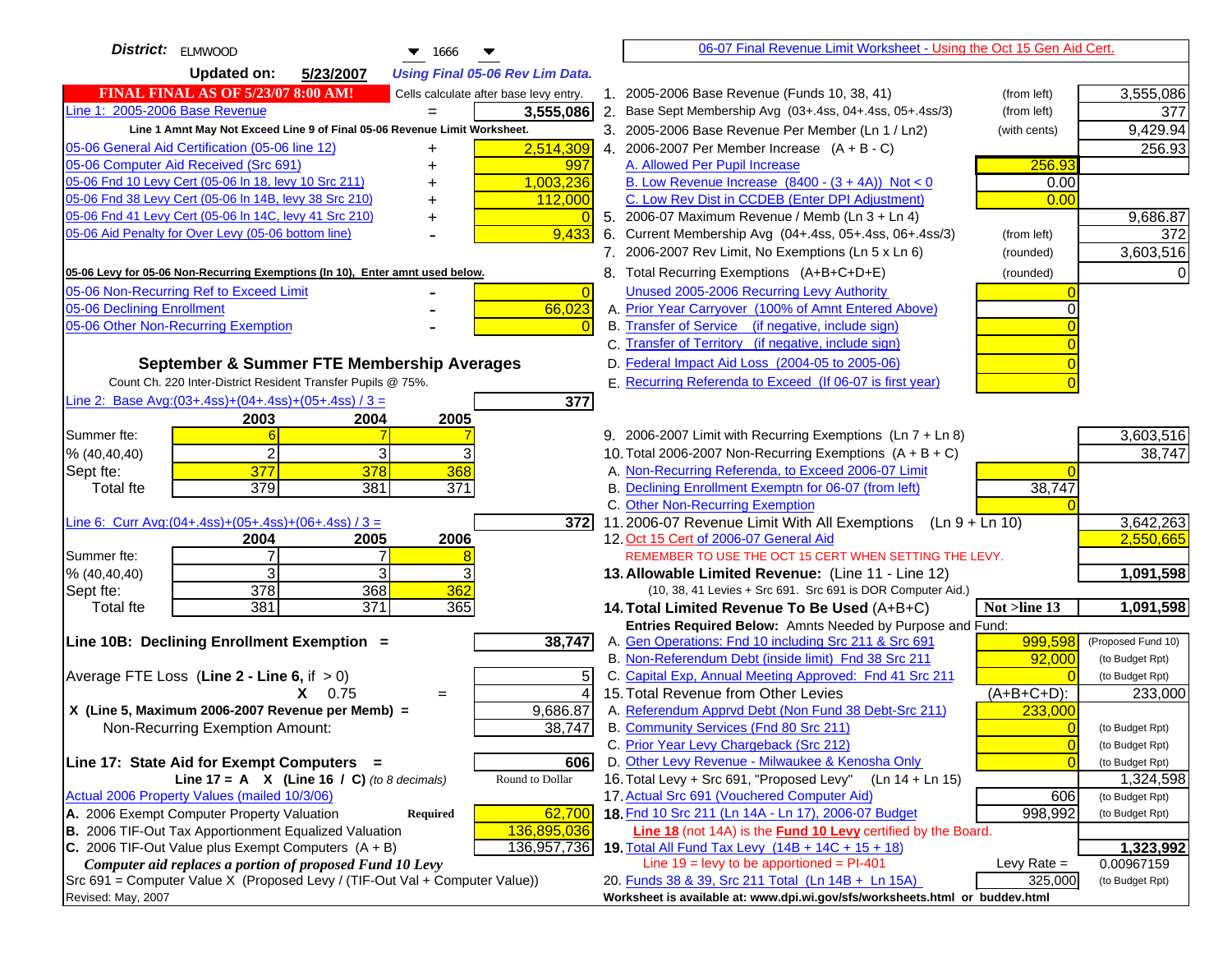| <b>DPI</b> Reconciliation                                                 |                                |  |  |
|---------------------------------------------------------------------------|--------------------------------|--|--|
| In order for the reconciliation to work properly, the                     |                                |  |  |
| PI-401 must have been filed with the Department.                          |                                |  |  |
| Numbers appearing in the green boxes below are actual, district-submitted |                                |  |  |
|                                                                           | 2007 PI-401 data.              |  |  |
|                                                                           | Do not type in these fields.   |  |  |
|                                                                           |                                |  |  |
| Fund 10, PI-401<br>Fund 38, PI-401                                        | 998,992.00<br>92,000.00        |  |  |
| Fund 41, PI-401                                                           | 0.00                           |  |  |
|                                                                           | 1,090,992.00                   |  |  |
|                                                                           |                                |  |  |
| Chargeback, PI-401                                                        | 0.00                           |  |  |
| Fund 39, PI-401                                                           | 233,000.00                     |  |  |
| Fund 80, PI-401                                                           | 0.00                           |  |  |
| Fund 48/Other, PI-401                                                     | 0.00                           |  |  |
|                                                                           |                                |  |  |
| Total, PI-401                                                             | 1,323,992.00                   |  |  |
|                                                                           |                                |  |  |
| <b>Computer Aid</b>                                                       | $606.00$ <------- don't change |  |  |
| $\boldsymbol{0}$                                                          | <b>Results</b><br>$\bf{0}$     |  |  |
| 0                                                                         | 0                              |  |  |
| You have levied to your maximum.                                          |                                |  |  |
|                                                                           |                                |  |  |
| 0                                                                         |                                |  |  |
|                                                                           |                                |  |  |
|                                                                           |                                |  |  |
|                                                                           |                                |  |  |
| 0                                                                         |                                |  |  |
|                                                                           |                                |  |  |
|                                                                           | $\bf{0}$                       |  |  |
|                                                                           |                                |  |  |
|                                                                           |                                |  |  |
| 0                                                                         |                                |  |  |
|                                                                           |                                |  |  |
|                                                                           |                                |  |  |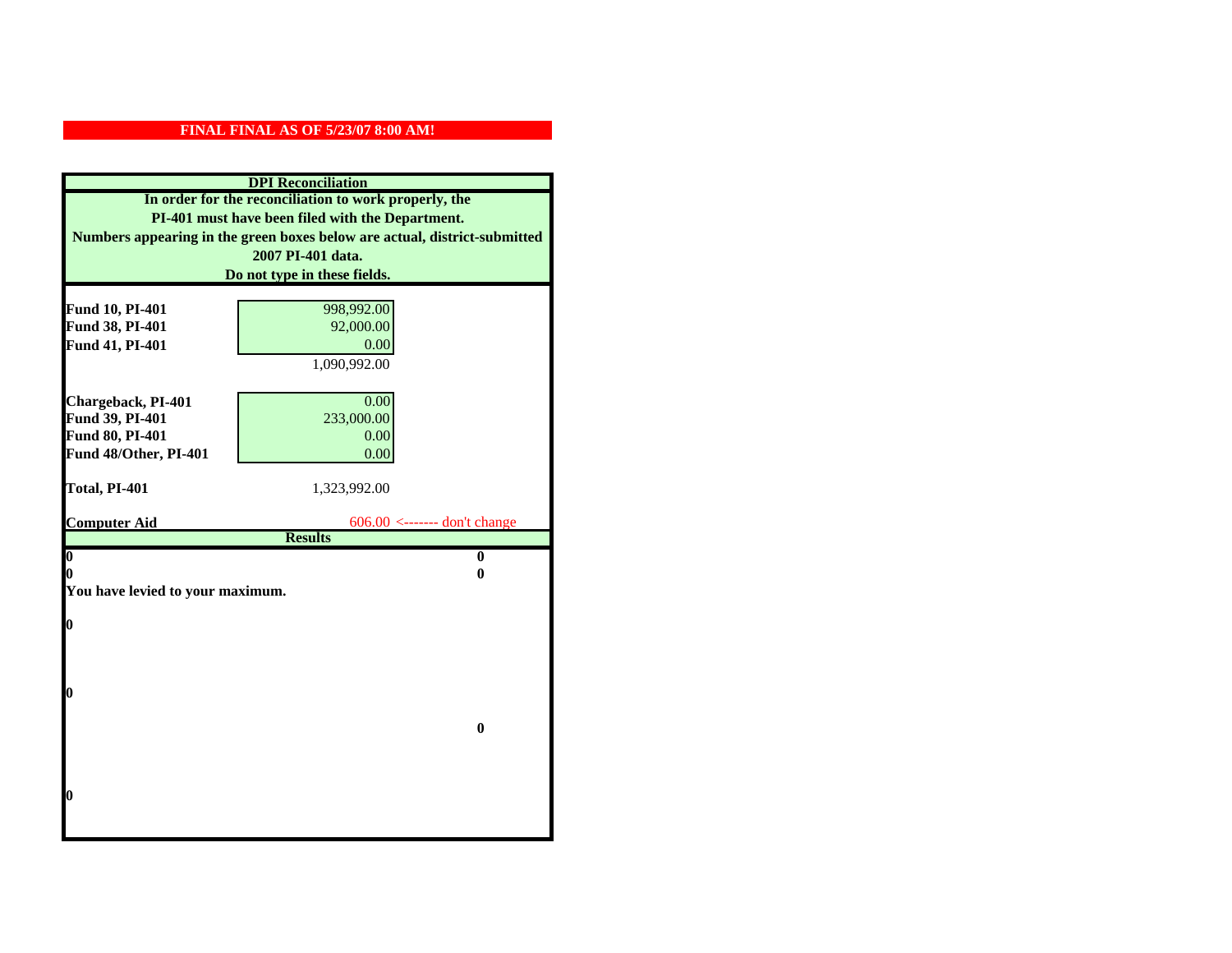| District: $ _{\text{ERIN}}$<br>$\blacktriangledown$ 1687                                                                         |                | 06-07 Final Revenue Limit Worksheet - Using the Oct 15 Gen Aid Cert.                                      |                |                         |
|----------------------------------------------------------------------------------------------------------------------------------|----------------|-----------------------------------------------------------------------------------------------------------|----------------|-------------------------|
| <b>Updated on:</b><br>5/23/2007<br><b>Using Final 05-06 Rev Lim Data.</b>                                                        |                |                                                                                                           |                |                         |
| <b>FINAL FINAL AS OF 5/23/07 8:00 AM!</b><br>Cells calculate after base levy entry.                                              |                | 1. 2005-2006 Base Revenue (Funds 10, 38, 41)                                                              | (from left)    | 2,920,228               |
| Line 1: 2005-2006 Base Revenue<br>2,920,228<br>$=$                                                                               |                | 2. Base Sept Membership Avg (03+.4ss, 04+.4ss, 05+.4ss/3)                                                 | (from left)    | 337                     |
| Line 1 Amnt May Not Exceed Line 9 of Final 05-06 Revenue Limit Worksheet.                                                        |                | 3. 2005-2006 Base Revenue Per Member (Ln 1 / Ln2)                                                         | (with cents)   | 8,665.36                |
| 05-06 General Aid Certification (05-06 line 12)<br>1,174,167                                                                     |                | 4. 2006-2007 Per Member Increase $(A + B - C)$                                                            |                | 256.93                  |
| 05-06 Computer Aid Received (Src 691)<br>93                                                                                      |                | A. Allowed Per Pupil Increase                                                                             | 256.93         |                         |
| 05-06 Fnd 10 Levy Cert (05-06 ln 18, levy 10 Src 211)<br>1,779,968                                                               |                | B. Low Revenue Increase $(8400 - (3 + 4A))$ Not < 0                                                       | 0.00           |                         |
| 05-06 Fnd 38 Levy Cert (05-06 In 14B, levy 38 Src 210)<br>9,364                                                                  |                | C. Low Rev Dist in CCDEB (Enter DPI Adjustment)                                                           | 0.00           |                         |
| 05-06 Fnd 41 Levy Cert (05-06 In 14C, levy 41 Src 210)<br>+                                                                      |                | 5. 2006-07 Maximum Revenue / Memb (Ln 3 + Ln 4)                                                           |                | 8,922.29                |
| 05-06 Aid Penalty for Over Levy (05-06 bottom line)<br>37                                                                        |                | 6. Current Membership Avg (04+.4ss, 05+.4ss, 06+.4ss/3)                                                   | (from left)    | 329                     |
|                                                                                                                                  |                | 7. 2006-2007 Rev Limit, No Exemptions (Ln 5 x Ln 6)                                                       | (rounded)      | 2,935,433               |
| 05-06 Levy for 05-06 Non-Recurring Exemptions (In 10), Enter amnt used below.                                                    |                | 8. Total Recurring Exemptions (A+B+C+D+E)                                                                 | (rounded)      |                         |
| 05-06 Non-Recurring Ref to Exceed Limit                                                                                          | $\overline{0}$ | Unused 2005-2006 Recurring Levy Authority                                                                 |                |                         |
| 43,327<br>05-06 Declining Enrollment                                                                                             |                | A. Prior Year Carryover (100% of Amnt Entered Above)                                                      |                |                         |
| 05-06 Other Non-Recurring Exemption                                                                                              |                | B. Transfer of Service (if negative, include sign)                                                        |                |                         |
|                                                                                                                                  |                | C. Transfer of Territory (if negative, include sign)                                                      |                |                         |
| September & Summer FTE Membership Averages                                                                                       |                | D. Federal Impact Aid Loss (2004-05 to 2005-06)                                                           |                |                         |
| Count Ch. 220 Inter-District Resident Transfer Pupils @ 75%.                                                                     |                | E. Recurring Referenda to Exceed (If 06-07 is first year)                                                 |                |                         |
| Line 2: Base Avg: $(03+.4ss)+(04+.4ss)+(05+.4ss)/3 =$<br>337                                                                     |                |                                                                                                           |                |                         |
| 2003<br>2004<br>2005                                                                                                             |                |                                                                                                           |                |                         |
| Summer fte:<br>$\Omega$                                                                                                          |                | 9. 2006-2007 Limit with Recurring Exemptions (Ln 7 + Ln 8)                                                |                | 2,935,433               |
| $\Omega$<br>0<br>$\Omega$<br>% (40, 40, 40)                                                                                      |                | 10. Total 2006-2007 Non-Recurring Exemptions $(A + B + C)$                                                |                | 53,534                  |
| 339<br>333<br>340<br>Sept fte:                                                                                                   |                | A. Non-Recurring Referenda, to Exceed 2006-07 Limit                                                       |                |                         |
| 339<br>333<br>340<br><b>Total fte</b>                                                                                            |                | B. Declining Enrollment Exemptn for 06-07 (from left)                                                     | 53,534         |                         |
|                                                                                                                                  |                | C. Other Non-Recurring Exemption                                                                          |                |                         |
| Line 6: Curr Avg: $(04+.4ss)+(05+.4ss)+(06+.4ss)/3 =$                                                                            | 329            | 11.2006-07 Revenue Limit With All Exemptions (Ln $9 + \overline{\text{Ln }10}$ )                          |                | 2,988,967               |
| 2006<br>2004<br>2005<br>$\Omega$<br>0<br>Summer fte:                                                                             |                | 12. Oct 15 Cert of 2006-07 General Aid<br>REMEMBER TO USE THE OCT 15 CERT WHEN SETTING THE LEVY.          |                | 1,168,949               |
| % (40, 40, 40)<br>$\Omega$<br>0<br>$\Omega$                                                                                      |                | 13. Allowable Limited Revenue: (Line 11 - Line 12)                                                        |                | 1,820,018               |
| 333<br>313<br>340<br>Sept fte:                                                                                                   |                | (10, 38, 41 Levies + Src 691. Src 691 is DOR Computer Aid.)                                               |                |                         |
| 340<br>333<br>313<br><b>Total fte</b>                                                                                            |                | 14. Total Limited Revenue To Be Used (A+B+C)                                                              | Not >line 13   | 1,820,018               |
|                                                                                                                                  |                | Entries Required Below: Amnts Needed by Purpose and Fund:                                                 |                |                         |
| 53,534<br>Line 10B: Declining Enrollment Exemption =                                                                             |                | A. Gen Operations: Fnd 10 including Src 211 & Src 691                                                     | 1,810,654      | (Proposed Fund 10)      |
|                                                                                                                                  |                | B. Non-Referendum Debt (inside limit) Fnd 38 Src 211                                                      | 9,364          | (to Budget Rpt)         |
| Average FTE Loss (Line $2 -$ Line 6, if $> 0$ )                                                                                  | 8              | C. Capital Exp, Annual Meeting Approved: Fnd 41 Src 211                                                   |                | (to Budget Rpt)         |
| $X = 0.75$<br>$=$                                                                                                                | 6              | 15. Total Revenue from Other Levies                                                                       | $(A+B+C+D)$ :  | 182,173                 |
| X (Line 5, Maximum 2006-2007 Revenue per Memb) =<br>8,922.29                                                                     |                | A. Referendum Apprvd Debt (Non Fund 38 Debt-Src 211)                                                      | 170,173        |                         |
| 53,534<br>Non-Recurring Exemption Amount:                                                                                        |                | B. Community Services (Fnd 80 Src 211)                                                                    | 12,000         | (to Budget Rpt)         |
|                                                                                                                                  |                | C. Prior Year Levy Chargeback (Src 212)                                                                   | $\overline{0}$ | (to Budget Rpt)         |
| Line 17: State Aid for Exempt Computers =                                                                                        | 37             | D. Other Levy Revenue - Milwaukee & Kenosha Only                                                          | $\Omega$       | (to Budget Rpt)         |
| Round to Dollar<br>Line 17 = A $X$ (Line 16 / C) (to 8 decimals)                                                                 |                | 16. Total Levy + Src 691, "Proposed Levy"<br>(Ln 14 + Ln 15)                                              |                | 2,002,191               |
| Actual 2006 Property Values (mailed 10/3/06)                                                                                     |                | 17. Actual Src 691 (Vouchered Computer Aid)                                                               | 37             | (to Budget Rpt)         |
| A. 2006 Exempt Computer Property Valuation<br>7,300<br>Required                                                                  |                | 18. Fnd 10 Src 211 (Ln 14A - Ln 17), 2006-07 Budget                                                       | 1,810,617      | (to Budget Rpt)         |
| B. 2006 TIF-Out Tax Apportionment Equalized Valuation<br>391,844,212                                                             |                | Line 18 (not 14A) is the Fund 10 Levy certified by the Board.                                             |                |                         |
| C. 2006 TIF-Out Value plus Exempt Computers $(A + B)$<br>391,851,512<br>Computer aid replaces a portion of proposed Fund 10 Levy |                | 19. Total All Fund Tax Levy $(14B + 14C + 15 + 18)$<br>Line $19 = \text{levy}$ to be apportioned = PI-401 | Levy Rate $=$  | 2,002,154<br>0.00510957 |
| Src 691 = Computer Value X (Proposed Levy / (TIF-Out Val + Computer Value))                                                      |                | 20. Funds 38 & 39, Src 211 Total (Ln 14B + Ln 15A)                                                        | 179,537        | (to Budget Rpt)         |
| Revised: May, 2007                                                                                                               |                | Worksheet is available at: www.dpi.wi.gov/sfs/worksheets.html or buddev.html                              |                |                         |
|                                                                                                                                  |                |                                                                                                           |                |                         |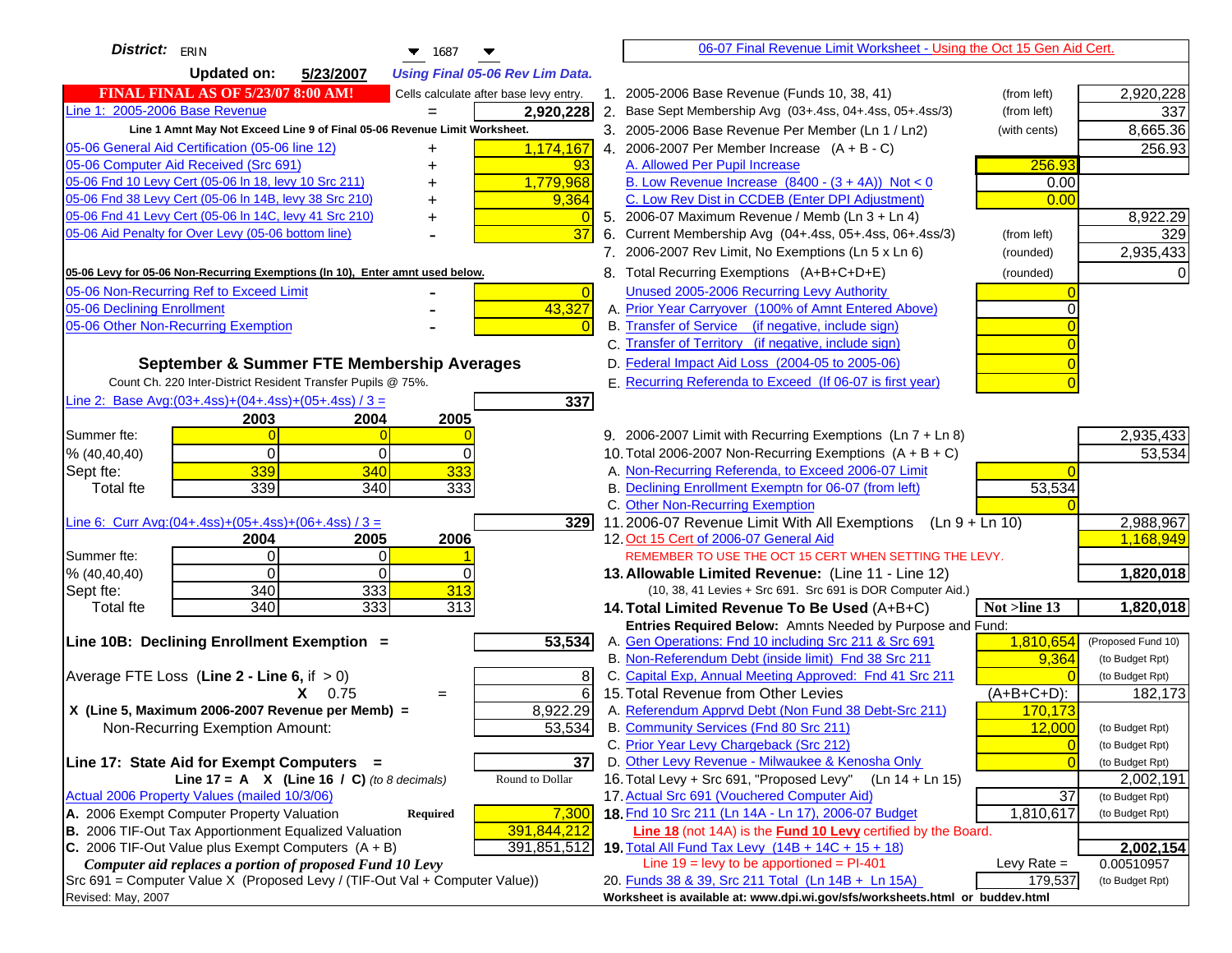| <b>DPI</b> Reconciliation                                                 |                               |  |  |
|---------------------------------------------------------------------------|-------------------------------|--|--|
| In order for the reconciliation to work properly, the                     |                               |  |  |
| PI-401 must have been filed with the Department.                          |                               |  |  |
| Numbers appearing in the green boxes below are actual, district-submitted |                               |  |  |
| 2007 PI-401 data.                                                         |                               |  |  |
|                                                                           | Do not type in these fields.  |  |  |
|                                                                           |                               |  |  |
| Fund 10, PI-401<br>Fund 38, PI-401                                        | 1,810,617.00<br>9,364.00      |  |  |
| Fund 41, PI-401                                                           | 0.00                          |  |  |
|                                                                           | 1,819,981.00                  |  |  |
|                                                                           |                               |  |  |
| Chargeback, PI-401                                                        | 0.00                          |  |  |
| Fund 39, PI-401                                                           | 170,173.00                    |  |  |
| Fund 80, PI-401                                                           | 12,000.00                     |  |  |
| Fund 48/Other, PI-401                                                     | 0.00                          |  |  |
|                                                                           |                               |  |  |
| Total, PI-401                                                             | 2,002,154.00                  |  |  |
|                                                                           |                               |  |  |
| <b>Computer Aid</b>                                                       | $37.00$ <------- don't change |  |  |
| $\boldsymbol{0}$                                                          | <b>Results</b><br>$\bf{0}$    |  |  |
| 0                                                                         | 0                             |  |  |
| You have levied to your maximum.                                          |                               |  |  |
|                                                                           |                               |  |  |
| $\bf{0}$                                                                  |                               |  |  |
|                                                                           |                               |  |  |
|                                                                           |                               |  |  |
|                                                                           |                               |  |  |
| 0                                                                         |                               |  |  |
|                                                                           |                               |  |  |
|                                                                           | $\bf{0}$                      |  |  |
|                                                                           |                               |  |  |
|                                                                           |                               |  |  |
| 0                                                                         |                               |  |  |
|                                                                           |                               |  |  |
|                                                                           |                               |  |  |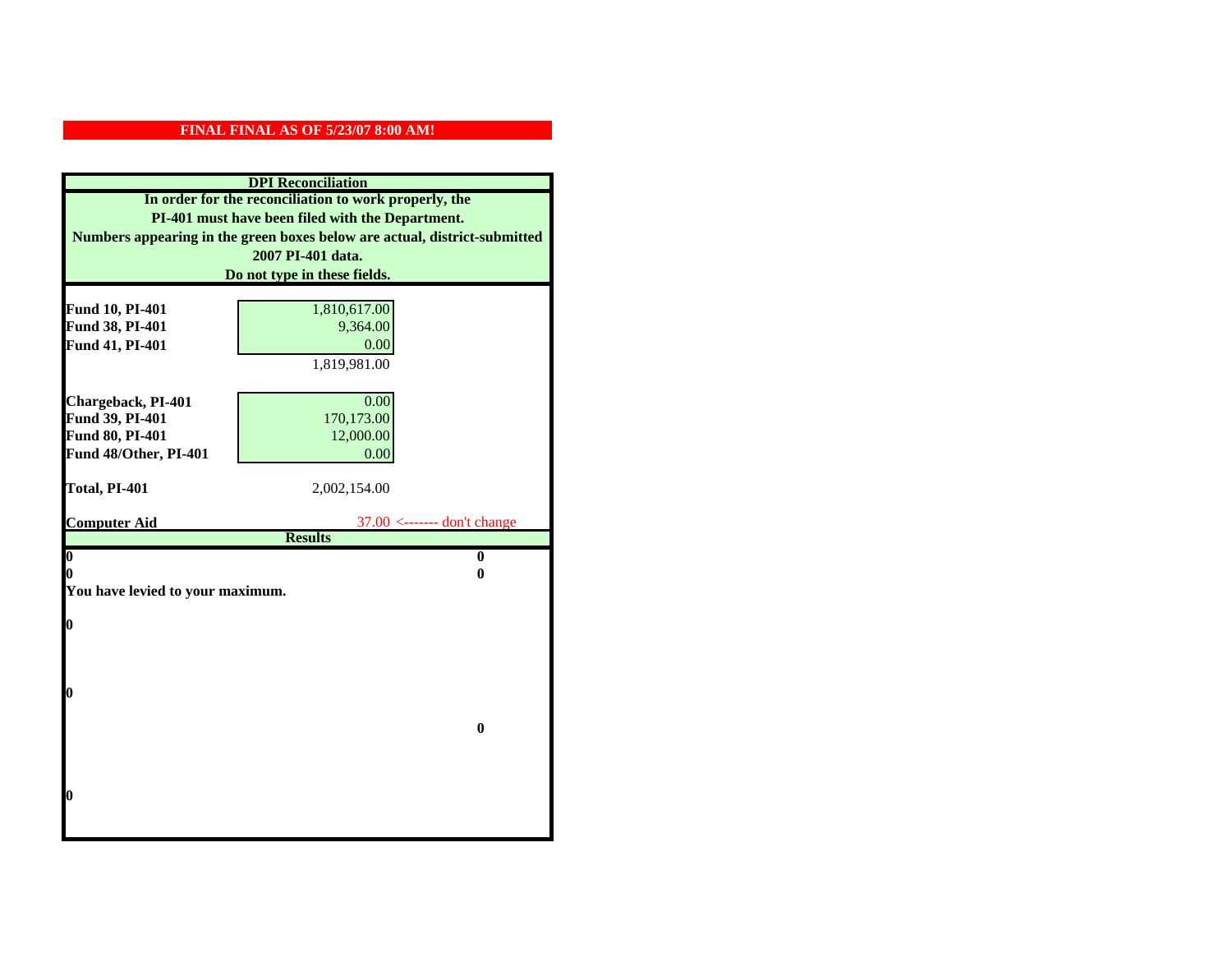| <b>District:</b> EVANSVILLE COMMUNITY<br>$\blacktriangledown$ 1694<br>▼                                                                             | 06-07 Final Revenue Limit Worksheet - Using the Oct 15 Gen Aid Cert.                                                      |                         |
|-----------------------------------------------------------------------------------------------------------------------------------------------------|---------------------------------------------------------------------------------------------------------------------------|-------------------------|
| <b>Updated on:</b><br>5/23/2007<br><b>Using Final 05-06 Rev Lim Data.</b>                                                                           |                                                                                                                           |                         |
| <b>FINAL FINAL AS OF 5/23/07 8:00 AM!</b><br>Cells calculate after base levy entry.                                                                 | 1. 2005-2006 Base Revenue (Funds 10, 38, 41)<br>(from left)                                                               | 14,613,216              |
| Line 1: 2005-2006 Base Revenue<br>14,613,216                                                                                                        | 2. Base Sept Membership Avg (03+.4ss, 04+.4ss, 05+.4ss/3)<br>(from left)                                                  | 1,682                   |
| Line 1 Amnt May Not Exceed Line 9 of Final 05-06 Revenue Limit Worksheet.                                                                           | 3. 2005-2006 Base Revenue Per Member (Ln 1 / Ln2)<br>(with cents)                                                         | 8,688.00                |
| 10,857,430<br>05-06 General Aid Certification (05-06 line 12)                                                                                       | 4. 2006-2007 Per Member Increase $(A + B - C)$                                                                            | 256.93                  |
| 05-06 Computer Aid Received (Src 691)<br>7,807                                                                                                      | 256.93<br>A. Allowed Per Pupil Increase                                                                                   |                         |
| 05-06 Fnd 10 Levy Cert (05-06 ln 18, levy 10 Src 211)<br>3,636,612                                                                                  | B. Low Revenue Increase $(8400 - (3 + 4A))$ Not < 0<br>0.00                                                               |                         |
| 05-06 Fnd 38 Levy Cert (05-06 In 14B, levy 38 Src 210)<br>111,367                                                                                   | C. Low Rev Dist in CCDEB (Enter DPI Adjustment)<br>0.00                                                                   |                         |
| 05-06 Fnd 41 Levy Cert (05-06 In 14C, levy 41 Src 210)                                                                                              | 5. 2006-07 Maximum Revenue / Memb (Ln 3 + Ln 4)                                                                           | 8,944.93                |
| 05-06 Aid Penalty for Over Levy (05-06 bottom line)                                                                                                 | 6. Current Membership Avg (04+.4ss, 05+.4ss, 06+.4ss/3)<br>(from left)                                                    | 1,742                   |
|                                                                                                                                                     | 7. 2006-2007 Rev Limit, No Exemptions (Ln 5 x Ln 6)<br>(rounded)                                                          | 15,582,068              |
| 05-06 Levy for 05-06 Non-Recurring Exemptions (In 10), Enter amnt used below.                                                                       | 8. Total Recurring Exemptions (A+B+C+D+E)<br>(rounded)                                                                    | 52,186                  |
| 05-06 Non-Recurring Ref to Exceed Limit<br>$\overline{0}$                                                                                           | Unused 2005-2006 Recurring Levy Authority                                                                                 |                         |
| 05-06 Declining Enrollment<br>$\overline{0}$                                                                                                        | A. Prior Year Carryover (100% of Amnt Entered Above)                                                                      |                         |
| 05-06 Other Non-Recurring Exemption                                                                                                                 | B. Transfer of Service (if negative, include sign)<br>52,186                                                              |                         |
|                                                                                                                                                     | C. Transfer of Territory (if negative, include sign)                                                                      |                         |
| September & Summer FTE Membership Averages                                                                                                          | D. Federal Impact Aid Loss (2004-05 to 2005-06)                                                                           |                         |
| Count Ch. 220 Inter-District Resident Transfer Pupils @ 75%.                                                                                        | E. Recurring Referenda to Exceed (If 06-07 is first year)                                                                 |                         |
| Line 2: Base Avg: $(03+.4ss)+(04+.4ss)+(05+.4ss)/3 =$<br>1,682                                                                                      |                                                                                                                           |                         |
| 2003<br>2004<br>2005                                                                                                                                |                                                                                                                           |                         |
| Summer fte:                                                                                                                                         | 9. 2006-2007 Limit with Recurring Exemptions (Ln 7 + Ln 8)                                                                | 15,634,254              |
| 2<br>3<br>% (40, 40, 40)                                                                                                                            | 10. Total 2006-2007 Non-Recurring Exemptions $(A + B + C)$                                                                |                         |
| $\overline{1,719}$<br>1,643<br>1,677<br>Sept fte:                                                                                                   | A. Non-Recurring Referenda, to Exceed 2006-07 Limit                                                                       |                         |
| <b>Total fte</b><br>1,645<br>1,680<br>1,722                                                                                                         | B. Declining Enrollment Exemptn for 06-07 (from left)                                                                     |                         |
|                                                                                                                                                     | C. Other Non-Recurring Exemption                                                                                          |                         |
| Line 6: Curr Avg: $(04+.4ss)+(05+.4ss)+(06+.4ss)/3 =$<br>$\overline{1,742}$                                                                         | 11.2006-07 Revenue Limit With All Exemptions $(Ln 9 + Ln 10)$                                                             | 15,634,254              |
| 2006<br>2005<br>2004<br>$\overline{7}$<br>Summer fte:<br>8<br>20                                                                                    | 12. Oct 15 Cert of 2006-07 General Aid<br>REMEMBER TO USE THE OCT 15 CERT WHEN SETTING THE LEVY.                          | 11,415,925              |
| $\overline{3}$<br>3<br>8<br>% (40, 40, 40)                                                                                                          | 13. Allowable Limited Revenue: (Line 11 - Line 12)                                                                        | 4,218,329               |
| 1,677<br>1,719<br>1,815<br>Sept fte:                                                                                                                | (10, 38, 41 Levies + Src 691. Src 691 is DOR Computer Aid.)                                                               |                         |
| 1,680<br>1,722<br>1,823<br><b>Total fte</b>                                                                                                         | Not >line 13<br>14. Total Limited Revenue To Be Used (A+B+C)                                                              | 4,209,384               |
|                                                                                                                                                     | Entries Required Below: Amnts Needed by Purpose and Fund:                                                                 |                         |
| Line 10B: Declining Enrollment Exemption =                                                                                                          | 4,095,233<br>A. Gen Operations: Fnd 10 including Src 211 & Src 691                                                        | (Proposed Fund 10)      |
|                                                                                                                                                     | B. Non-Referendum Debt (inside limit) Fnd 38 Src 211<br>114,151                                                           | (to Budget Rpt)         |
| Average FTE Loss (Line $2 -$ Line 6, if $> 0$ )                                                                                                     | C. Capital Exp, Annual Meeting Approved: Fnd 41 Src 211                                                                   | (to Budget Rpt)         |
| $X = 0.75$<br>$=$                                                                                                                                   | 15. Total Revenue from Other Levies<br>$(A+B+C+D)$ :                                                                      | 1,966,165               |
| X (Line 5, Maximum 2006-2007 Revenue per Memb) =                                                                                                    | A. Referendum Apprvd Debt (Non Fund 38 Debt-Src 211)<br>1,960,474                                                         |                         |
| Non-Recurring Exemption Amount:                                                                                                                     | B. Community Services (Fnd 80 Src 211)<br>0                                                                               | (to Budget Rpt)         |
|                                                                                                                                                     | C. Prior Year Levy Chargeback (Src 212)<br>5,691                                                                          | (to Budget Rpt)         |
| 8,537<br>Line 17: State Aid for Exempt Computers =                                                                                                  | D. Other Levy Revenue - Milwaukee & Kenosha Only                                                                          | (to Budget Rpt)         |
| Line 17 = A $X$ (Line 16 / C) (to 8 decimals)<br>Round to Dollar                                                                                    | 16. Total Levy + Src 691, "Proposed Levy"<br>(Ln 14 + Ln 15)                                                              | 6,175,549               |
| Actual 2006 Property Values (mailed 10/3/06)                                                                                                        | 17. Actual Src 691 (Vouchered Computer Aid)<br>8,537                                                                      | (to Budget Rpt)         |
| A. 2006 Exempt Computer Property Valuation<br>869,900<br>Required                                                                                   | 18 Fnd 10 Src 211 (Ln 14A - Ln 17), 2006-07 Budget<br>4,086,696                                                           | (to Budget Rpt)         |
| <b>B.</b> 2006 TIF-Out Tax Apportionment Equalized Valuation<br>628,379,018<br>C. 2006 TIF-Out Value plus Exempt Computers $(A + B)$<br>629,248,918 | Line 18 (not 14A) is the <b>Fund 10 Levy</b> certified by the Board.<br>19. Total All Fund Tax Levy (14B + 14C + 15 + 18) |                         |
| Computer aid replaces a portion of proposed Fund 10 Levy                                                                                            | Line $19 = \text{levy}$ to be apportioned = PI-401<br>Levy Rate $=$                                                       | 6,167,012<br>0.00981416 |
| Src 691 = Computer Value X (Proposed Levy / (TIF-Out Val + Computer Value))                                                                         | 20. Funds 38 & 39, Src 211 Total (Ln 14B + Ln 15A)<br>2,074,625                                                           | (to Budget Rpt)         |
| Revised: May, 2007                                                                                                                                  | Worksheet is available at: www.dpi.wi.gov/sfs/worksheets.html or buddev.html                                              |                         |
|                                                                                                                                                     |                                                                                                                           |                         |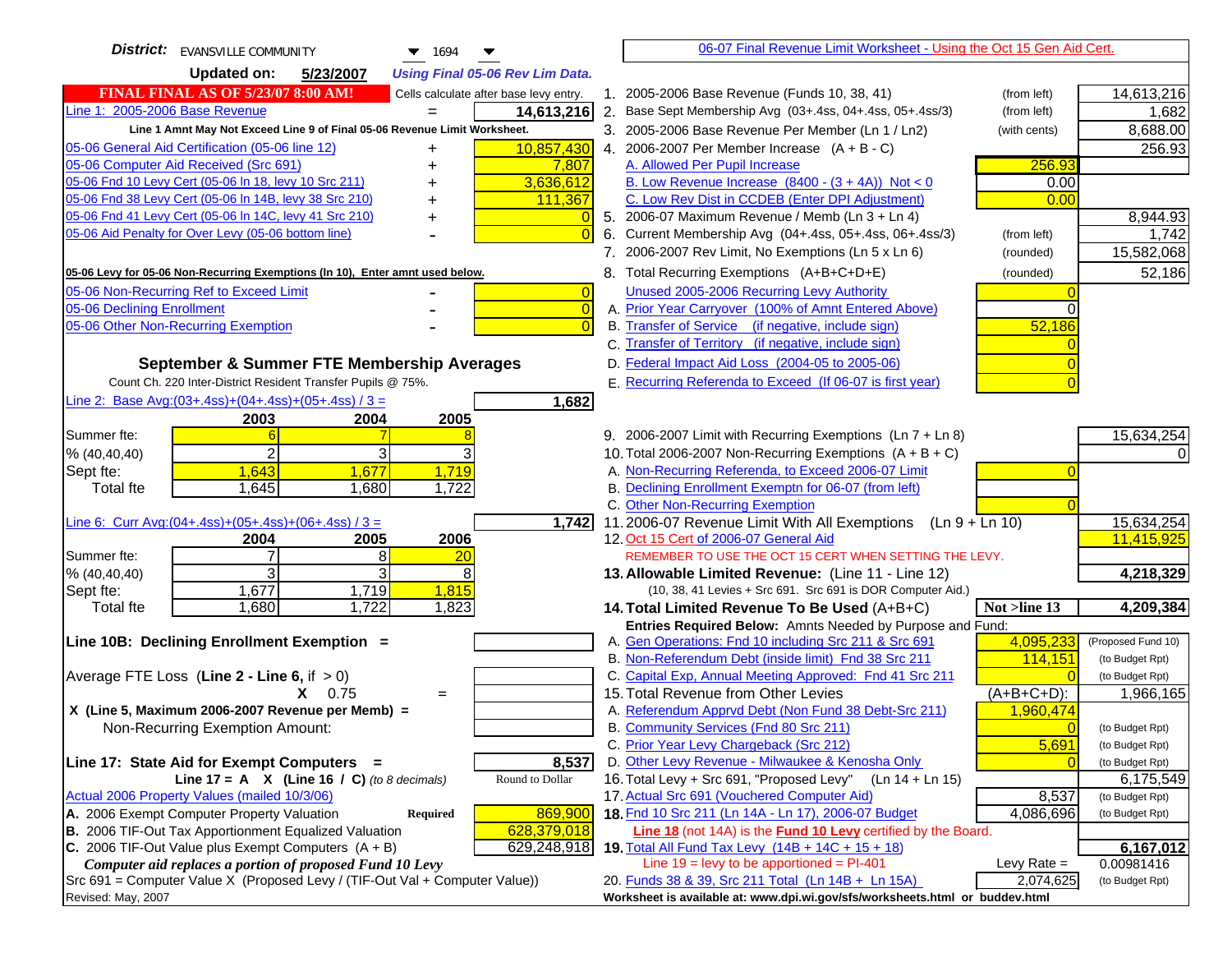| <b>DPI</b> Reconciliation                                                 |                                                    |  |
|---------------------------------------------------------------------------|----------------------------------------------------|--|
| In order for the reconciliation to work properly, the                     |                                                    |  |
| PI-401 must have been filed with the Department.                          |                                                    |  |
| Numbers appearing in the green boxes below are actual, district-submitted |                                                    |  |
|                                                                           | 2007 PI-401 data.                                  |  |
|                                                                           | Do not type in these fields.                       |  |
|                                                                           |                                                    |  |
| Fund 10, PI-401                                                           | 4,086,696.00                                       |  |
| Fund 38, PI-401                                                           | 114,151.00                                         |  |
| Fund 41, PI-401                                                           | 0.00                                               |  |
|                                                                           | 4,200,847.00                                       |  |
|                                                                           |                                                    |  |
| Chargeback, PI-401                                                        | 5,691.00                                           |  |
| Fund 39, PI-401                                                           | 1,960,474.00                                       |  |
| <b>Fund 80, PI-401</b>                                                    | 0.00                                               |  |
| Fund 48/Other, PI-401                                                     | 0.00                                               |  |
| Total, PI-401                                                             | 6,167,012.00                                       |  |
|                                                                           |                                                    |  |
| <b>Computer Aid</b>                                                       | $8,537.00$ <------- don't change<br><b>Results</b> |  |
| 0                                                                         | 0                                                  |  |
| You have underlevied by:                                                  | 8,945                                              |  |
| 0                                                                         |                                                    |  |
|                                                                           |                                                    |  |
| All of your underlevy is eligible for carryover.                          |                                                    |  |
|                                                                           |                                                    |  |
|                                                                           |                                                    |  |
| 0                                                                         |                                                    |  |
|                                                                           |                                                    |  |
|                                                                           | $\bf{0}$                                           |  |
|                                                                           |                                                    |  |
|                                                                           |                                                    |  |
|                                                                           |                                                    |  |
| 0                                                                         |                                                    |  |
|                                                                           |                                                    |  |
|                                                                           |                                                    |  |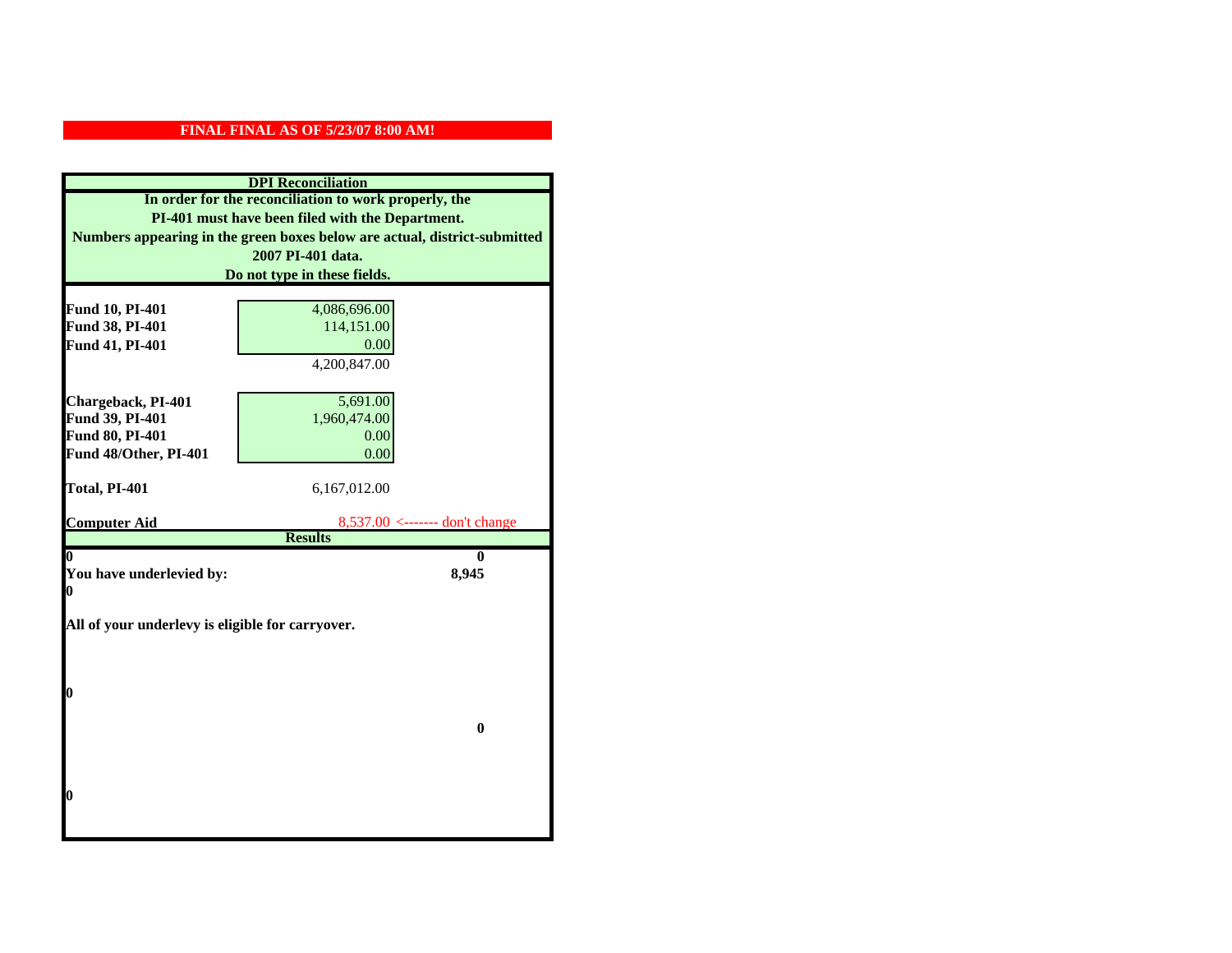| <b>District:</b> FALL CREEK<br>$\blacktriangledown$ 1729<br>▼                       |                | 06-07 Final Revenue Limit Worksheet - Using the Oct 15 Gen Aid Cert.                                                            |                                   |
|-------------------------------------------------------------------------------------|----------------|---------------------------------------------------------------------------------------------------------------------------------|-----------------------------------|
| <b>Updated on:</b><br>5/23/2007<br><b>Using Final 05-06 Rev Lim Data.</b>           |                |                                                                                                                                 |                                   |
| <b>FINAL FINAL AS OF 5/23/07 8:00 AM!</b><br>Cells calculate after base levy entry. |                | 1. 2005-2006 Base Revenue (Funds 10, 38, 41)<br>(from left)                                                                     | 7,827,596                         |
| Line 1: 2005-2006 Base Revenue<br>7,827,596<br>$=$                                  |                | 2. Base Sept Membership Avg (03+.4ss, 04+.4ss, 05+.4ss/3)<br>(from left)                                                        | 869                               |
| Line 1 Amnt May Not Exceed Line 9 of Final 05-06 Revenue Limit Worksheet.           |                | 3. 2005-2006 Base Revenue Per Member (Ln 1 / Ln2)<br>(with cents)                                                               | 9,007.59                          |
| 05-06 General Aid Certification (05-06 line 12)<br>6,298,804<br>+                   |                | 4. 2006-2007 Per Member Increase $(A + B - C)$                                                                                  | 256.93                            |
| 05-06 Computer Aid Received (Src 691)<br>838                                        |                | 256.93<br>A. Allowed Per Pupil Increase                                                                                         |                                   |
| 05-06 Fnd 10 Levy Cert (05-06 In 18, levy 10 Src 211)<br>1,469,749                  |                | B. Low Revenue Increase $(8400 - (3 + 4A))$ Not < 0<br>0.00                                                                     |                                   |
| 05-06 Fnd 38 Levy Cert (05-06 In 14B, levy 38 Src 210)<br>94,224                    |                | C. Low Rev Dist in CCDEB (Enter DPI Adjustment)<br>0.00                                                                         |                                   |
| 05-06 Fnd 41 Levy Cert (05-06 In 14C, levy 41 Src 210)<br>+                         |                | 5. 2006-07 Maximum Revenue / Memb (Ln $3 + \text{Ln } 4$ )                                                                      | 9,264.52                          |
| 05-06 Aid Penalty for Over Levy (05-06 bottom line)                                 |                | 6. Current Membership Avg (04+.4ss, 05+.4ss, 06+.4ss/3)<br>(from left)                                                          | 867                               |
|                                                                                     |                | 7. 2006-2007 Rev Limit, No Exemptions (Ln 5 x Ln 6)<br>(rounded)                                                                | 8,032,339                         |
| 05-06 Levy for 05-06 Non-Recurring Exemptions (In 10), Enter amnt used below.       |                | 8. Total Recurring Exemptions (A+B+C+D+E)<br>(rounded)                                                                          |                                   |
| 05-06 Non-Recurring Ref to Exceed Limit                                             | $\overline{0}$ | Unused 2005-2006 Recurring Levy Authority                                                                                       |                                   |
| 36,019<br>05-06 Declining Enrollment                                                |                | A. Prior Year Carryover (100% of Amnt Entered Above)                                                                            |                                   |
| 05-06 Other Non-Recurring Exemption                                                 |                | B. Transfer of Service (if negative, include sign)                                                                              |                                   |
|                                                                                     |                | C. Transfer of Territory (if negative, include sign)                                                                            |                                   |
| September & Summer FTE Membership Averages                                          |                | D. Federal Impact Aid Loss (2004-05 to 2005-06)                                                                                 |                                   |
| Count Ch. 220 Inter-District Resident Transfer Pupils @ 75%.                        |                | E. Recurring Referenda to Exceed (If 06-07 is first year)                                                                       |                                   |
| Line 2: Base Avg:(03+.4ss)+(04+.4ss)+(05+.4ss) / 3 =<br>869                         |                |                                                                                                                                 |                                   |
| 2003<br>2004<br>2005                                                                |                |                                                                                                                                 |                                   |
| 27<br>33<br>Summer fte:<br>25                                                       |                | 9. 2006-2007 Limit with Recurring Exemptions (Ln 7 + Ln 8)                                                                      | 8,032,339                         |
| 11<br>13<br>% (40, 40, 40)<br>10                                                    |                | 10. Total 2006-2007 Non-Recurring Exemptions (A + B + C)                                                                        | 18,529                            |
| 855<br>869<br>848<br>Sept fte:                                                      |                | A. Non-Recurring Referenda, to Exceed 2006-07 Limit                                                                             |                                   |
| 866<br>882<br>858<br><b>Total fte</b>                                               |                | B. Declining Enrollment Exemptn for 06-07 (from left)<br>18,529                                                                 |                                   |
|                                                                                     |                | C. Other Non-Recurring Exemption                                                                                                |                                   |
| Line 6: Curr Avg: $(04+.4ss)+(05+.4ss)+(06+.4ss)/3 =$<br>867 I                      |                | 11.2006-07 Revenue Limit With All Exemptions (Ln 9 + Ln 10)                                                                     | 8,050,868                         |
| 2005<br>2006<br>2004                                                                |                | 12. Oct 15 Cert of 2006-07 General Aid                                                                                          | 6,392,649                         |
| 33<br>$\overline{25}$<br>21<br>Summer fte:                                          |                | REMEMBER TO USE THE OCT 15 CERT WHEN SETTING THE LEVY.                                                                          |                                   |
| 13<br>10<br>8<br>% (40, 40, 40)                                                     |                | 13. Allowable Limited Revenue: (Line 11 - Line 12)                                                                              | 1,658,219                         |
| 852<br>869<br>848<br>Sept fte:                                                      |                | (10, 38, 41 Levies + Src 691. Src 691 is DOR Computer Aid.)                                                                     |                                   |
| 882<br>858<br>860<br><b>Total fte</b>                                               |                | 14. Total Limited Revenue To Be Used (A+B+C)<br>Not >line 13                                                                    | 1,648,954                         |
| 18,529<br>Line 10B: Declining Enrollment Exemption =                                |                | Entries Required Below: Amnts Needed by Purpose and Fund:<br>1,555,639<br>A. Gen Operations: Fnd 10 including Src 211 & Src 691 | (Proposed Fund 10)                |
|                                                                                     |                | B. Non-Referendum Debt (inside limit) Fnd 38 Src 211<br>93,315                                                                  | (to Budget Rpt)                   |
| Average FTE Loss (Line $2 -$ Line 6, if $> 0$ )                                     |                | C. Capital Exp, Annual Meeting Approved: Fnd 41 Src 211                                                                         | (to Budget Rpt)                   |
| $X = 0.75$<br>$=$                                                                   | $\overline{2}$ | 15. Total Revenue from Other Levies<br>(A+B+C+D):                                                                               | 509,633                           |
| X (Line 5, Maximum 2006-2007 Revenue per Memb) =<br>9,264.52                        |                | A. Referendum Apprvd Debt (Non Fund 38 Debt-Src 211)<br>509,633                                                                 |                                   |
| 18,529<br>Non-Recurring Exemption Amount:                                           |                | B. Community Services (Fnd 80 Src 211)                                                                                          | $\Omega$<br>(to Budget Rpt)       |
|                                                                                     |                | C. Prior Year Levy Chargeback (Src 212)                                                                                         | $\overline{0}$<br>(to Budget Rpt) |
| Line 17: State Aid for Exempt Computers =<br>1,189                                  |                | D. Other Levy Revenue - Milwaukee & Kenosha Only                                                                                | (to Budget Rpt)                   |
| Round to Dollar<br>Line 17 = A $X$ (Line 16 / C) (to 8 decimals)                    |                | 16. Total Levy + Src 691, "Proposed Levy"<br>(Ln 14 + Ln 15)                                                                    | 2,158,587                         |
| Actual 2006 Property Values (mailed 10/3/06)                                        |                | 17. Actual Src 691 (Vouchered Computer Aid)<br>1,189                                                                            | (to Budget Rpt)                   |
| A. 2006 Exempt Computer Property Valuation<br>128,900<br>Required                   |                | 18. Fnd 10 Src 211 (Ln 14A - Ln 17), 2006-07 Budget<br>1,554,450                                                                | (to Budget Rpt)                   |
| B. 2006 TIF-Out Tax Apportionment Equalized Valuation<br>233,862,706                |                | Line 18 (not 14A) is the <b>Fund 10 Levy</b> certified by the Board.                                                            |                                   |
| C. 2006 TIF-Out Value plus Exempt Computers $(A + B)$<br>233,991,606                |                | 19. Total All Fund Tax Levy (14B + 14C + 15 + 18)                                                                               | 2,157,398                         |
| Computer aid replaces a portion of proposed Fund 10 Levy                            |                | Line $19 = \text{levy}$ to be apportioned = PI-401<br>Levy Rate $=$                                                             | 0.00922506                        |
| Src 691 = Computer Value X (Proposed Levy / (TIF-Out Val + Computer Value))         |                | 20. Funds 38 & 39, Src 211 Total (Ln 14B + Ln 15A)<br>602,948                                                                   | (to Budget Rpt)                   |
| Revised: May, 2007                                                                  |                | Worksheet is available at: www.dpi.wi.gov/sfs/worksheets.html or buddev.html                                                    |                                   |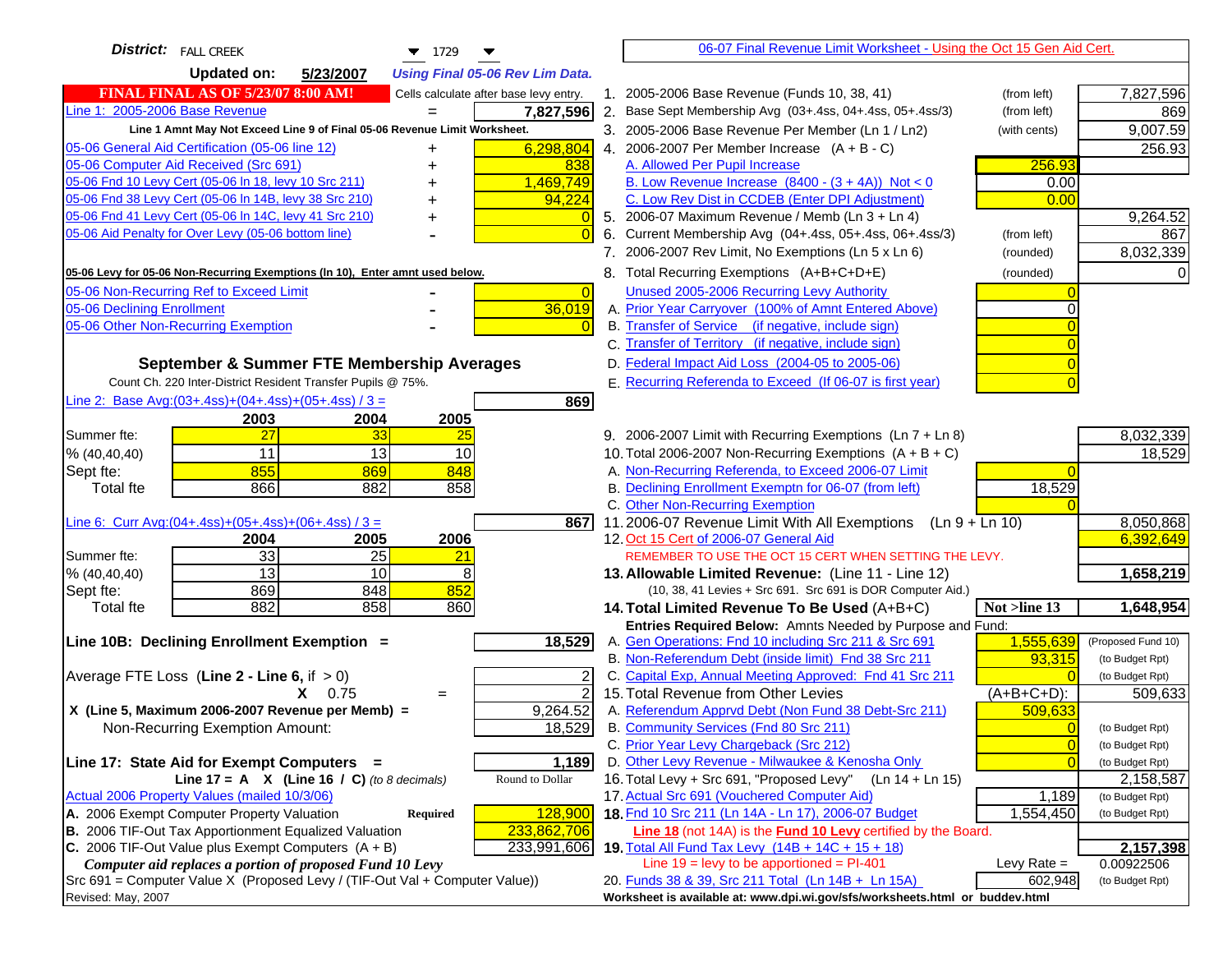|                                                                                               | <b>DPI</b> Reconciliation           |  |
|-----------------------------------------------------------------------------------------------|-------------------------------------|--|
| In order for the reconciliation to work properly, the                                         |                                     |  |
| PI-401 must have been filed with the Department.                                              |                                     |  |
| Numbers appearing in the green boxes below are actual, district-submitted                     |                                     |  |
| 2007 PI-401 data.                                                                             |                                     |  |
|                                                                                               | Do not type in these fields.        |  |
|                                                                                               |                                     |  |
| Fund 10, PI-401                                                                               | 1,554,450.00                        |  |
| Fund 38, PI-401                                                                               | 93,315.00                           |  |
| Fund 41, PI-401                                                                               | 0.00<br>1,647,765.00                |  |
|                                                                                               |                                     |  |
| Chargeback, PI-401                                                                            | 0.00                                |  |
| Fund 39, PI-401                                                                               | 509,633.00                          |  |
| Fund 80, PI-401                                                                               | 0.00                                |  |
| Fund 48/Other, PI-401                                                                         | 0.00                                |  |
|                                                                                               |                                     |  |
| Total, PI-401                                                                                 | 2,157,398.00                        |  |
|                                                                                               |                                     |  |
| <b>Computer Aid</b>                                                                           | $1,189.00 \le$ ------- don't change |  |
|                                                                                               |                                     |  |
|                                                                                               | <b>Results</b>                      |  |
| $\boldsymbol{0}$                                                                              | 0                                   |  |
| You have underlevied by:<br>0                                                                 | 9,265                               |  |
|                                                                                               |                                     |  |
| 0                                                                                             |                                     |  |
|                                                                                               |                                     |  |
|                                                                                               |                                     |  |
|                                                                                               |                                     |  |
| 0                                                                                             |                                     |  |
|                                                                                               |                                     |  |
|                                                                                               | $\mathbf{0}$                        |  |
|                                                                                               |                                     |  |
|                                                                                               |                                     |  |
| Because your underlevy is less than your non-<br>recurring exemptions, there is no carryover. |                                     |  |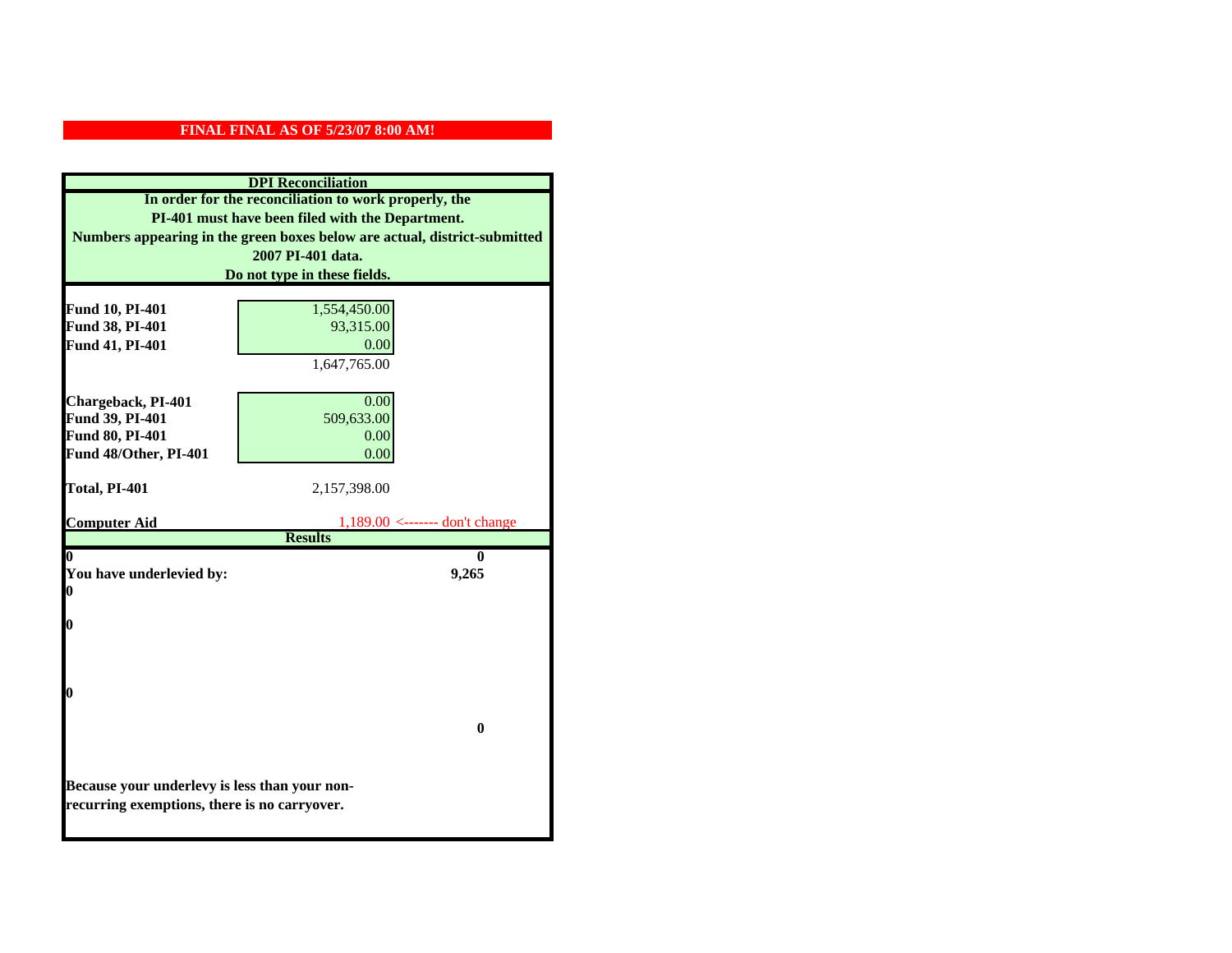| <b>District:</b> FALL RIVER<br>$-1736$                                              | 06-07 Final Revenue Limit Worksheet - Using the Oct 15 Gen Aid Cert.                           |                                    |
|-------------------------------------------------------------------------------------|------------------------------------------------------------------------------------------------|------------------------------------|
| <b>Updated on:</b><br>5/23/2007<br><b>Using Final 05-06 Rev Lim Data.</b>           |                                                                                                |                                    |
| <b>FINAL FINAL AS OF 5/23/07 8:00 AM!</b><br>Cells calculate after base levy entry. | 1. 2005-2006 Base Revenue (Funds 10, 38, 41)<br>(from left)                                    | 4,085,783                          |
| Line 1: 2005-2006 Base Revenue<br>4,085,783                                         | 2. Base Sept Membership Avg (03+.4ss, 04+.4ss, 05+.4ss/3)<br>(from left)                       | 456                                |
| Line 1 Amnt May Not Exceed Line 9 of Final 05-06 Revenue Limit Worksheet.           | 3. 2005-2006 Base Revenue Per Member (Ln 1 / Ln2)<br>(with cents)                              | 8,960.05                           |
| 05-06 General Aid Certification (05-06 line 12)<br>3,307,177                        | 4. 2006-2007 Per Member Increase $(A + B - C)$                                                 | 256.93                             |
| 05-06 Computer Aid Received (Src 691)<br>1,157                                      | 256.93<br>A. Allowed Per Pupil Increase                                                        |                                    |
| 05-06 Fnd 10 Levy Cert (05-06 In 18, levy 10 Src 211)<br>786,409                    | B. Low Revenue Increase $(8400 - (3 + 4A))$ Not < 0<br>0.00                                    |                                    |
| 05-06 Fnd 38 Levy Cert (05-06 In 14B, levy 38 Src 210)                              | C. Low Rev Dist in CCDEB (Enter DPI Adjustment)<br>0.00                                        |                                    |
| 05-06 Fnd 41 Levy Cert (05-06 In 14C, levy 41 Src 210)<br>$\Omega$                  | 5. 2006-07 Maximum Revenue / Memb (Ln $3 + \text{Ln } 4$ )                                     | 9,216.98                           |
| 8,960<br>05-06 Aid Penalty for Over Levy (05-06 bottom line)                        | Current Membership Avg (04+.4ss, 05+.4ss, 06+.4ss/3)<br>(from left)<br>6.                      | 476                                |
|                                                                                     | 7. 2006-2007 Rev Limit, No Exemptions (Ln 5 x Ln 6)<br>(rounded)                               | 4,387,282                          |
| 05-06 Levy for 05-06 Non-Recurring Exemptions (In 10), Enter amnt used below.       | 8. Total Recurring Exemptions (A+B+C+D+E)<br>(rounded)                                         | $-4,340$                           |
| 05-06 Non-Recurring Ref to Exceed Limit<br>$\overline{0}$                           | Unused 2005-2006 Recurring Levy Authority                                                      |                                    |
| $\overline{0}$<br>05-06 Declining Enrollment                                        | A. Prior Year Carryover (100% of Amnt Entered Above)<br>$\Omega$                               |                                    |
| 05-06 Other Non-Recurring Exemption<br>$\Omega$                                     | B. Transfer of Service (if negative, include sign)<br>$-7,376$                                 |                                    |
|                                                                                     | C. Transfer of Territory (if negative, include sign)                                           |                                    |
| September & Summer FTE Membership Averages                                          | D. Federal Impact Aid Loss (2004-05 to 2005-06)<br>3,036                                       |                                    |
| Count Ch. 220 Inter-District Resident Transfer Pupils @ 75%.                        | E. Recurring Referenda to Exceed (If 06-07 is first year)                                      |                                    |
| Line 2: Base Avg: (03+.4ss) + (04+.4ss) + (05+.4ss) / 3 =<br>456                    |                                                                                                |                                    |
| 2003<br>2004<br>2005                                                                |                                                                                                |                                    |
| Summer fte:<br>12<br>15<br>13                                                       | 9. 2006-2007 Limit with Recurring Exemptions (Ln 7 + Ln 8)                                     | 4,382,942                          |
| 5<br>6<br>5<br>% (40, 40, 40)                                                       | 10. Total 2006-2007 Non-Recurring Exemptions $(A + B + C)$                                     |                                    |
| 421<br>458<br>474<br>Sept fte:                                                      | A. Non-Recurring Referenda, to Exceed 2006-07 Limit                                            |                                    |
| 426<br>464<br>479<br>Total fte                                                      | B. Declining Enrollment Exemptn for 06-07 (from left)                                          |                                    |
|                                                                                     | C. Other Non-Recurring Exemption                                                               |                                    |
| Line 6: Curr Avg: $(04+.4ss)+(05+.4ss)+(06+.4ss)/3 =$<br>4761                       | 11.2006-07 Revenue Limit With All Exemptions (Ln $9 + \overline{\text{Ln }10}$ )               | 4,382,942                          |
| 2006<br>2005<br>2004                                                                | 12. Oct 15 Cert of 2006-07 General Aid                                                         | 3,163,367                          |
| 15<br>Summer fte:<br>13<br>13                                                       | REMEMBER TO USE THE OCT 15 CERT WHEN SETTING THE LEVY.                                         |                                    |
| 5<br>6<br>5<br>% (40, 40, 40)                                                       | 13. Allowable Limited Revenue: (Line 11 - Line 12)                                             | 1,219,575                          |
| 458<br>474<br>481<br>Sept fte:                                                      | (10, 38, 41 Levies + Src 691. Src 691 is DOR Computer Aid.)                                    |                                    |
| 479<br>486<br>464<br>Total fte                                                      | 14. Total Limited Revenue To Be Used (A+B+C)<br>Not >line 13                                   | 1,150,570                          |
|                                                                                     | Entries Required Below: Amnts Needed by Purpose and Fund:                                      |                                    |
| Line 10B: Declining Enrollment Exemption =                                          | A. Gen Operations: Fnd 10 including Src 211 & Src 691<br>1,150,570                             | (Proposed Fund 10)                 |
|                                                                                     | B. Non-Referendum Debt (inside limit) Fnd 38 Src 211<br>$\Omega$                               | (to Budget Rpt)                    |
| Average FTE Loss (Line $2 -$ Line 6, if $> 0$ )                                     | C. Capital Exp, Annual Meeting Approved: Fnd 41 Src 211<br>15. Total Revenue from Other Levies | (to Budget Rpt)                    |
| $X = 0.75$<br>$=$                                                                   | $(A+B+C+D)$ :<br>A. Referendum Apprvd Debt (Non Fund 38 Debt-Src 211)                          | 563,490                            |
| X (Line 5, Maximum 2006-2007 Revenue per Memb) =                                    | 563,490<br>B. Community Services (Fnd 80 Src 211)                                              |                                    |
| Non-Recurring Exemption Amount:                                                     | $\overline{0}$<br>C. Prior Year Levy Chargeback (Src 212)<br>$\overline{0}$                    | (to Budget Rpt)<br>(to Budget Rpt) |
| 1,766<br>Line 17: State Aid for Exempt Computers =                                  | D. Other Levy Revenue - Milwaukee & Kenosha Only<br>$\Omega$                                   | (to Budget Rpt)                    |
| Line 17 = A $X$ (Line 16 / C) (to 8 decimals)<br>Round to Dollar                    | 16. Total Levy + Src 691, "Proposed Levy"<br>(Ln 14 + Ln 15)                                   | 1,714,060                          |
| Actual 2006 Property Values (mailed 10/3/06)                                        | 17. Actual Src 691 (Vouchered Computer Aid)<br>1,766                                           | (to Budget Rpt)                    |
| 193,200<br>A. 2006 Exempt Computer Property Valuation<br><b>Required</b>            | 18. Fnd 10 Src 211 (Ln 14A - Ln 17), 2006-07 Budget<br>1,148,804                               | (to Budget Rpt)                    |
| B. 2006 TIF-Out Tax Apportionment Equalized Valuation<br>187,327,442                | Line 18 (not 14A) is the Fund 10 Levy certified by the Board.                                  |                                    |
| C. 2006 TIF-Out Value plus Exempt Computers $(A + B)$<br>187,520,642                | 19. Total All Fund Tax Levy (14B + 14C + 15 + 18)                                              | 1,712,294                          |
| Computer aid replaces a portion of proposed Fund 10 Levy                            | Line $19$ = levy to be apportioned = PI-401<br>Levy Rate $=$                                   | 0.00914065                         |
| Src 691 = Computer Value X (Proposed Levy / (TIF-Out Val + Computer Value))         | 20. Funds 38 & 39, Src 211 Total (Ln 14B + Ln 15A)<br>563,490                                  | (to Budget Rpt)                    |
| Revised: May, 2007                                                                  | Worksheet is available at: www.dpi.wi.gov/sfs/worksheets.html or buddev.html                   |                                    |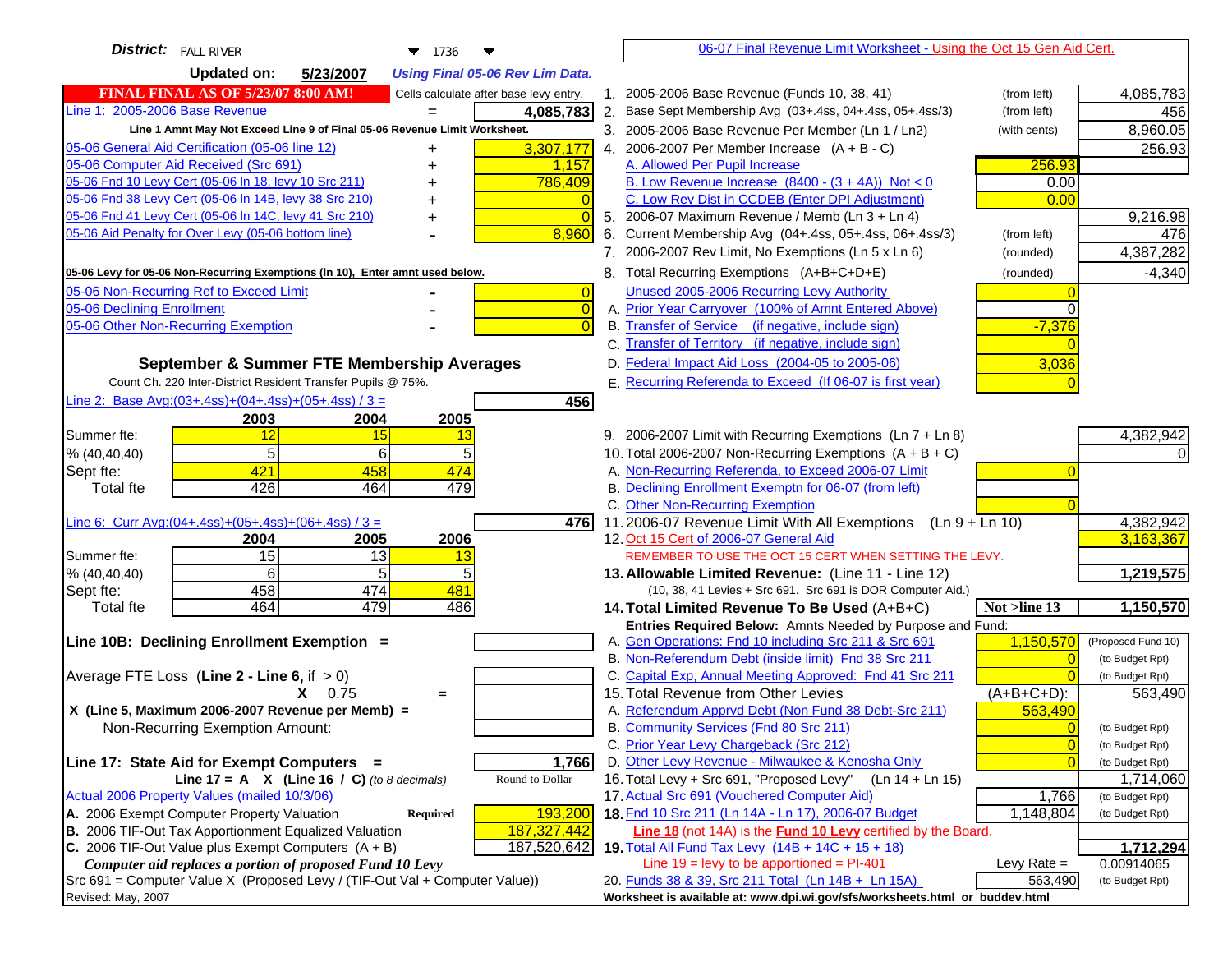| <b>DPI</b> Reconciliation                                                 |                                                       |  |
|---------------------------------------------------------------------------|-------------------------------------------------------|--|
| In order for the reconciliation to work properly, the                     |                                                       |  |
| PI-401 must have been filed with the Department.                          |                                                       |  |
| Numbers appearing in the green boxes below are actual, district-submitted |                                                       |  |
| 2007 PI-401 data.                                                         |                                                       |  |
|                                                                           | Do not type in these fields.                          |  |
|                                                                           |                                                       |  |
| Fund 10, PI-401<br>Fund 38, PI-401                                        | 1,148,804.00<br>0.00                                  |  |
| Fund 41, PI-401                                                           | 0.00                                                  |  |
|                                                                           | 1,148,804.00                                          |  |
|                                                                           |                                                       |  |
| Chargeback, PI-401                                                        | 0.00                                                  |  |
| Fund 39, PI-401                                                           | 563,490.00                                            |  |
| Fund 80, PI-401                                                           | 0.00                                                  |  |
| Fund 48/Other, PI-401                                                     | 0.00                                                  |  |
|                                                                           |                                                       |  |
| Total, PI-401                                                             | 1,712,294.00                                          |  |
|                                                                           |                                                       |  |
| <b>Computer Aid</b>                                                       | $1,766.00 \le$ ------- don't change<br><b>Results</b> |  |
| 0                                                                         | 0                                                     |  |
| You have underlevied by:                                                  | 69,005                                                |  |
| 0                                                                         |                                                       |  |
|                                                                           |                                                       |  |
| All of your underlevy is eligible for carryover.                          |                                                       |  |
|                                                                           |                                                       |  |
|                                                                           |                                                       |  |
| 0                                                                         |                                                       |  |
|                                                                           |                                                       |  |
|                                                                           | $\bf{0}$                                              |  |
|                                                                           |                                                       |  |
|                                                                           |                                                       |  |
|                                                                           |                                                       |  |
| 0                                                                         |                                                       |  |
|                                                                           |                                                       |  |
|                                                                           |                                                       |  |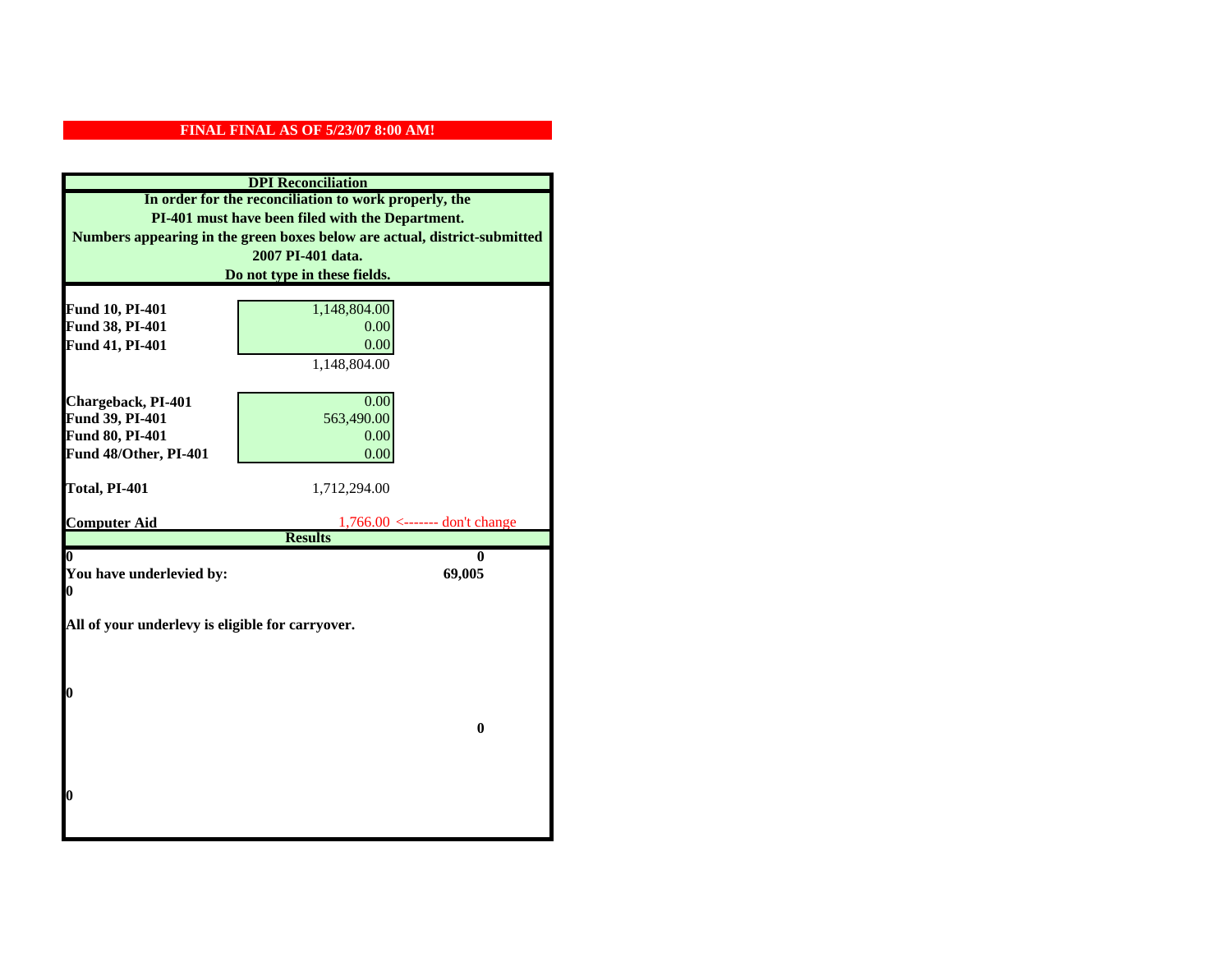| <b>District:</b>   FENNIMORE COMMUNITY<br>$\blacktriangledown$ 1813                                                                              | 06-07 Final Revenue Limit Worksheet - Using the Oct 15 Gen Aid Cert.                               |                |                        |
|--------------------------------------------------------------------------------------------------------------------------------------------------|----------------------------------------------------------------------------------------------------|----------------|------------------------|
| <b>Updated on:</b><br>5/23/2007<br><b>Using Final 05-06 Rev Lim Data.</b>                                                                        |                                                                                                    |                |                        |
| <b>FINAL FINAL AS OF 5/23/07 8:00 AM!</b><br>Cells calculate after base levy entry.                                                              | 1. 2005-2006 Base Revenue (Funds 10, 38, 41)                                                       | (from left)    | 6,107,400              |
| Line 1: 2005-2006 Base Revenue<br>6,107,400                                                                                                      | 2. Base Sept Membership Avg (03+.4ss, 04+.4ss, 05+.4ss/3)                                          | (from left)    | 754                    |
| Line 1 Amnt May Not Exceed Line 9 of Final 05-06 Revenue Limit Worksheet.                                                                        | 3. 2005-2006 Base Revenue Per Member (Ln 1 / Ln2)                                                  | (with cents)   | 8,100.00               |
| 4,964,179<br>05-06 General Aid Certification (05-06 line 12)<br>+                                                                                | 4. 2006-2007 Per Member Increase $(A + B - C)$                                                     |                | 300.00                 |
| 05-06 Computer Aid Received (Src 691)<br>3,074                                                                                                   | A. Allowed Per Pupil Increase                                                                      | 256.93         |                        |
| 05-06 Fnd 10 Levy Cert (05-06 In 18, levy 10 Src 211)<br>1,170,628                                                                               | B. Low Revenue Increase $(8400 - (3 + 4A))$ Not < 0                                                | 43.07          |                        |
| 05-06 Fnd 38 Levy Cert (05-06 In 14B, levy 38 Src 210)<br>18,119                                                                                 | C. Low Rev Dist in CCDEB (Enter DPI Adjustment)                                                    | 0.00           |                        |
| 05-06 Fnd 41 Levy Cert (05-06 In 14C, levy 41 Src 210)<br>$\overline{0}$<br>+                                                                    | 5. 2006-07 Maximum Revenue / Memb (Ln 3 + Ln 4)                                                    |                | 8,400.00               |
| 05-06 Aid Penalty for Over Levy (05-06 bottom line)<br>$\Omega$                                                                                  | 6. Current Membership Avg (04+.4ss, 05+.4ss, 06+.4ss/3)                                            | (from left)    | 754                    |
|                                                                                                                                                  | 7. 2006-2007 Rev Limit, No Exemptions (Ln 5 x Ln 6)                                                | (rounded)      | 6,333,600              |
| 05-06 Levy for 05-06 Non-Recurring Exemptions (In 10), Enter amnt used below.                                                                    | 8. Total Recurring Exemptions (A+B+C+D+E)                                                          | (rounded)      |                        |
| 05-06 Non-Recurring Ref to Exceed Limit<br>$\overline{0}$                                                                                        | Unused 2005-2006 Recurring Levy Authority                                                          |                |                        |
| 48,600<br>05-06 Declining Enrollment                                                                                                             | A. Prior Year Carryover (100% of Amnt Entered Above)                                               |                |                        |
| 05-06 Other Non-Recurring Exemption<br>$\Omega$                                                                                                  | B. Transfer of Service (if negative, include sign)                                                 |                |                        |
|                                                                                                                                                  | C. Transfer of Territory (if negative, include sign)                                               |                |                        |
| September & Summer FTE Membership Averages                                                                                                       | D. Federal Impact Aid Loss (2004-05 to 2005-06)                                                    | $\Omega$       |                        |
| Count Ch. 220 Inter-District Resident Transfer Pupils @ 75%.                                                                                     | E. Recurring Referenda to Exceed (If 06-07 is first year)                                          |                |                        |
| Line 2: Base Avg: (03+.4ss) + (04+.4ss) + (05+.4ss) / 3 =<br>754                                                                                 |                                                                                                    |                |                        |
| 2004<br>2003<br>2005                                                                                                                             |                                                                                                    |                |                        |
| Summer fte:                                                                                                                                      | 9. 2006-2007 Limit with Recurring Exemptions (Ln 7 + Ln 8)                                         |                | 6,333,600              |
| $\mathbf 0$<br>% (40, 40, 40)<br>$\Omega$                                                                                                        | 10. Total 2006-2007 Non-Recurring Exemptions $(A + B + C)$                                         |                |                        |
| 760<br>762<br>739<br>Sept fte:                                                                                                                   | A. Non-Recurring Referenda, to Exceed 2006-07 Limit                                                |                |                        |
| 760<br>762<br>740<br>Total fte                                                                                                                   | B. Declining Enrollment Exemptn for 06-07 (from left)                                              |                |                        |
|                                                                                                                                                  | C. Other Non-Recurring Exemption                                                                   |                |                        |
| Line 6: Curr Avg: $(04+.4ss)+(05+.4ss)+(06+.4ss)/3 =$<br>754 l                                                                                   | 11.2006-07 Revenue Limit With All Exemptions (Ln 9 + Ln 10)                                        |                | 6,333,600<br>4,985,796 |
| 2004<br>2005<br>2006<br>Summer fte:<br>$\Omega$<br>2                                                                                             | 12. Oct 15 Cert of 2006-07 General Aid<br>REMEMBER TO USE THE OCT 15 CERT WHEN SETTING THE LEVY.   |                |                        |
| % (40, 40, 40)<br>$\Omega$                                                                                                                       | 13. Allowable Limited Revenue: (Line 11 - Line 12)                                                 |                | 1,347,804              |
| 762<br>739<br>Sept fte:<br>760                                                                                                                   | (10, 38, 41 Levies + Src 691. Src 691 is DOR Computer Aid.)                                        |                |                        |
| 740<br>762<br>761<br>Total fte                                                                                                                   | 14. Total Limited Revenue To Be Used (A+B+C)                                                       | Not >line 13   | 1,212,449              |
|                                                                                                                                                  | Entries Required Below: Amnts Needed by Purpose and Fund:                                          |                |                        |
| Line 10B: Declining Enrollment Exemption =                                                                                                       | A. Gen Operations: Fnd 10 including Src 211 & Src 691                                              | 1,194,138      | (Proposed Fund 10)     |
|                                                                                                                                                  | B. Non-Referendum Debt (inside limit) Fnd 38 Src 211                                               | 18,311         | (to Budget Rpt)        |
| Average FTE Loss (Line $2 -$ Line 6, if $> 0$ )                                                                                                  | C. Capital Exp, Annual Meeting Approved: Fnd 41 Src 211                                            |                | (to Budget Rpt)        |
| 0.75<br>x.<br>$=$                                                                                                                                | 15. Total Revenue from Other Levies                                                                | $(A+B+C+D)$ :  | 436,168                |
| X (Line 5, Maximum 2006-2007 Revenue per Memb) =                                                                                                 | A. Referendum Apprvd Debt (Non Fund 38 Debt-Src 211)                                               | 436,168        |                        |
| Non-Recurring Exemption Amount:                                                                                                                  | B. Community Services (Fnd 80 Src 211)                                                             | $\Omega$       | (to Budget Rpt)        |
|                                                                                                                                                  | C. Prior Year Levy Chargeback (Src 212)                                                            | $\mathbf{0}$   | (to Budget Rpt)        |
| 3,214<br>Line 17: State Aid for Exempt Computers =                                                                                               | D. Other Levy Revenue - Milwaukee & Kenosha Only                                                   | $\overline{0}$ | (to Budget Rpt)        |
| Line 17 = A $X$ (Line 16 / C) (to 8 decimals)<br>Round to Dollar                                                                                 | 16. Total Levy + Src 691, "Proposed Levy"<br>(Ln 14 + Ln 15)                                       |                | 1,648,618              |
| Actual 2006 Property Values (mailed 10/3/06)                                                                                                     | 17. Actual Src 691 (Vouchered Computer Aid)<br>18. Fnd 10 Src 211 (Ln 14A - Ln 17), 2006-07 Budget | 3,214          | (to Budget Rpt)        |
| A. 2006 Exempt Computer Property Valuation<br>406,700<br><b>Required</b><br>B. 2006 TIF-Out Tax Apportionment Equalized Valuation<br>208,206,281 | Line 18 (not 14A) is the Fund 10 Levy certified by the Board.                                      | 1,190,924      | (to Budget Rpt)        |
| C. 2006 TIF-Out Value plus Exempt Computers $(A + B)$<br>208,612,981                                                                             | 19. Total All Fund Tax Levy (14B + 14C + 15 + 18)                                                  |                | 1,645,404              |
| Computer aid replaces a portion of proposed Fund 10 Levy                                                                                         | Line $19$ = levy to be apportioned = PI-401                                                        | Levy Rate $=$  | 0.00790276             |
| Src 691 = Computer Value X (Proposed Levy / (TIF-Out Val + Computer Value))                                                                      | 20. Funds 38 & 39, Src 211 Total (Ln 14B + Ln 15A)                                                 | 454,480        | (to Budget Rpt)        |
| Revised: May, 2007                                                                                                                               | Worksheet is available at: www.dpi.wi.gov/sfs/worksheets.html or buddev.html                       |                |                        |
|                                                                                                                                                  |                                                                                                    |                |                        |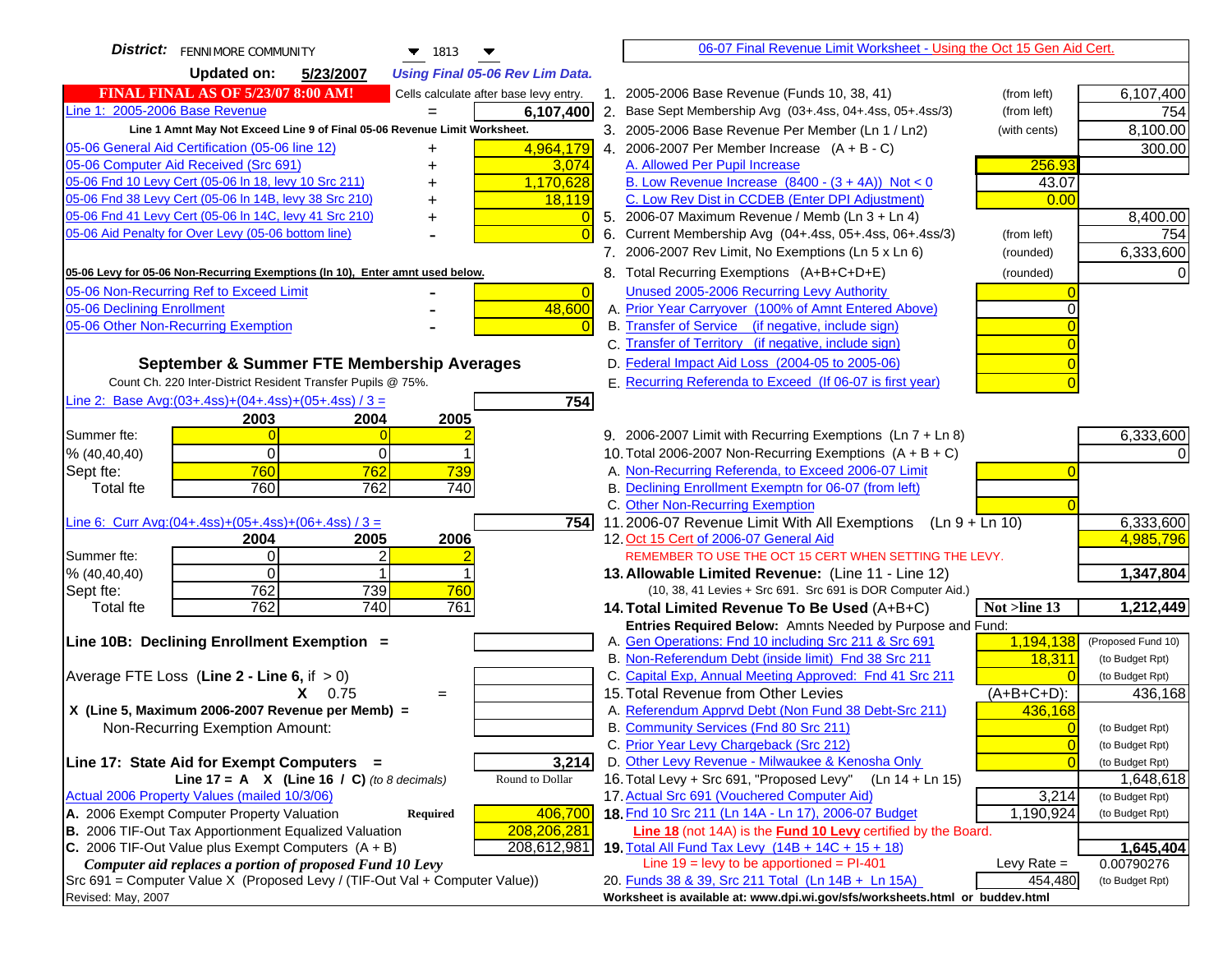| <b>DPI</b> Reconciliation                                                 |                                                    |  |
|---------------------------------------------------------------------------|----------------------------------------------------|--|
| In order for the reconciliation to work properly, the                     |                                                    |  |
| PI-401 must have been filed with the Department.                          |                                                    |  |
| Numbers appearing in the green boxes below are actual, district-submitted |                                                    |  |
|                                                                           | 2007 PI-401 data.                                  |  |
|                                                                           | Do not type in these fields.                       |  |
|                                                                           |                                                    |  |
| Fund 10, PI-401<br>Fund 38, PI-401                                        | 1,190,924.00<br>18,311.34                          |  |
| Fund 41, PI-401                                                           | 0.00                                               |  |
|                                                                           | 1,209,235.34                                       |  |
|                                                                           |                                                    |  |
| Chargeback, PI-401                                                        | 0.00                                               |  |
| Fund 39, PI-401                                                           | 436,168.47                                         |  |
| <b>Fund 80, PI-401</b>                                                    | 0.00                                               |  |
| Fund 48/Other, PI-401                                                     | 0.00                                               |  |
|                                                                           |                                                    |  |
| Total, PI-401                                                             | 1,645,403.81                                       |  |
|                                                                           |                                                    |  |
| <b>Computer Aid</b>                                                       | $3,214.00$ <------- don't change<br><b>Results</b> |  |
| 0                                                                         | 0                                                  |  |
| You have underlevied by:                                                  | 135,355                                            |  |
| 0                                                                         |                                                    |  |
|                                                                           |                                                    |  |
| All of your underlevy is eligible for carryover.                          |                                                    |  |
|                                                                           |                                                    |  |
|                                                                           |                                                    |  |
|                                                                           |                                                    |  |
| 0                                                                         |                                                    |  |
|                                                                           | $\bf{0}$                                           |  |
|                                                                           |                                                    |  |
|                                                                           |                                                    |  |
|                                                                           |                                                    |  |
| 0                                                                         |                                                    |  |
|                                                                           |                                                    |  |
|                                                                           |                                                    |  |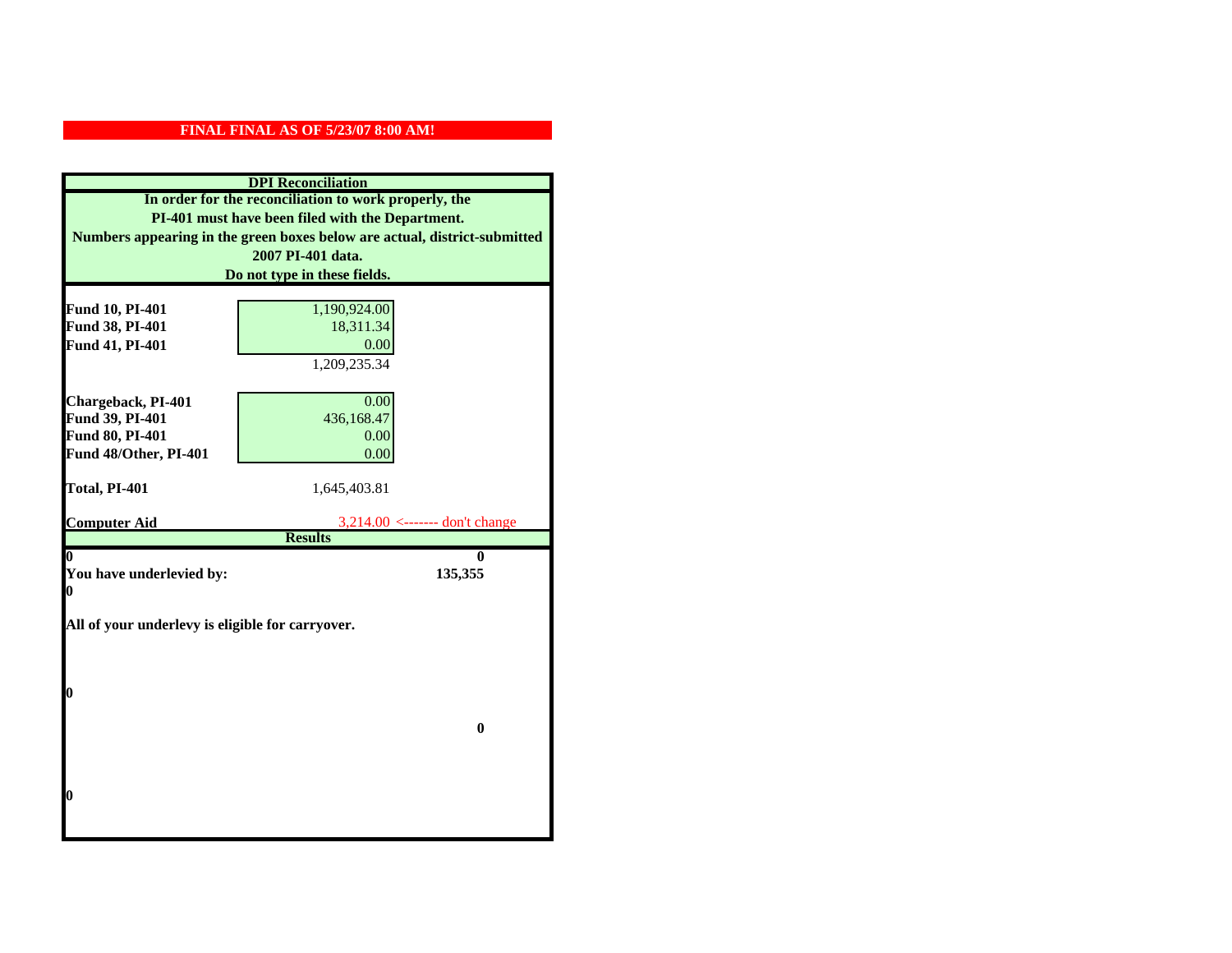| District:   FLAMBEAU<br>$\blacktriangledown$ 5757                                   |                | 06-07 Final Revenue Limit Worksheet - Using the Oct 15 Gen Aid Cert.                                               |                |                    |
|-------------------------------------------------------------------------------------|----------------|--------------------------------------------------------------------------------------------------------------------|----------------|--------------------|
| <b>Updated on:</b><br>5/23/2007<br><b>Using Final 05-06 Rev Lim Data.</b>           |                |                                                                                                                    |                |                    |
| <b>FINAL FINAL AS OF 5/23/07 8:00 AM!</b><br>Cells calculate after base levy entry. |                | 1. 2005-2006 Base Revenue (Funds 10, 38, 41)                                                                       | (from left)    | 6,442,735          |
| Line 1: 2005-2006 Base Revenue<br>6,442,735                                         |                | 2. Base Sept Membership Avg (03+.4ss, 04+.4ss, 05+.4ss/3)                                                          | (from left)    | 680                |
| Line 1 Amnt May Not Exceed Line 9 of Final 05-06 Revenue Limit Worksheet.           |                | 3. 2005-2006 Base Revenue Per Member (Ln 1 / Ln2)                                                                  | (with cents)   | 9,474.61           |
| 4,900,361<br>05-06 General Aid Certification (05-06 line 12)<br>+                   |                | 4. 2006-2007 Per Member Increase $(A + B - C)$                                                                     |                | 256.93             |
| 05-06 Computer Aid Received (Src 691)<br>986<br>+                                   |                | A. Allowed Per Pupil Increase                                                                                      | 256.93         |                    |
| 05-06 Fnd 10 Levy Cert (05-06 In 18, levy 10 Src 211)<br>1,598,235                  |                | B. Low Revenue Increase $(8400 - (3 + 4A))$ Not < 0                                                                | 0.00           |                    |
| 05-06 Fnd 38 Levy Cert (05-06 In 14B, levy 38 Src 210)                              |                | C. Low Rev Dist in CCDEB (Enter DPI Adjustment)                                                                    | 0.00           |                    |
| 05-06 Fnd 41 Levy Cert (05-06 In 14C, levy 41 Src 210)<br>+                         |                | 5. 2006-07 Maximum Revenue / Memb (Ln 3 + Ln 4)                                                                    |                | 9,731.54           |
| 05-06 Aid Penalty for Over Levy (05-06 bottom line)                                 | 6.             | Current Membership Avg (04+.4ss, 05+.4ss, 06+.4ss/3)                                                               | (from left)    | 667                |
|                                                                                     |                | 7. 2006-2007 Rev Limit, No Exemptions (Ln 5 x Ln 6)                                                                | (rounded)      | 6,490,937          |
| 05-06 Levy for 05-06 Non-Recurring Exemptions (In 10), Enter amnt used below.       |                | 8. Total Recurring Exemptions (A+B+C+D+E)                                                                          | (rounded)      |                    |
| 05-06 Non-Recurring Ref to Exceed Limit                                             | $\overline{0}$ | Unused 2005-2006 Recurring Levy Authority                                                                          |                |                    |
| 05-06 Declining Enrollment<br>56,847                                                |                | A. Prior Year Carryover (100% of Amnt Entered Above)                                                               |                |                    |
| 05-06 Other Non-Recurring Exemption                                                 |                | B. Transfer of Service (if negative, include sign)                                                                 |                |                    |
|                                                                                     |                | C. Transfer of Territory (if negative, include sign)                                                               |                |                    |
| September & Summer FTE Membership Averages                                          |                | D. Federal Impact Aid Loss (2004-05 to 2005-06)                                                                    |                |                    |
| Count Ch. 220 Inter-District Resident Transfer Pupils @ 75%.                        |                | E. Recurring Referenda to Exceed (If 06-07 is first year)                                                          |                |                    |
| Line 2: Base Avg: $(03+.4ss)+(04+.4ss)+(05+.4ss)/3 =$<br>680                        |                |                                                                                                                    |                |                    |
| 2003<br>2004<br>2005                                                                |                |                                                                                                                    |                |                    |
| Summer fte:<br>20<br>12<br>19                                                       |                | 9. 2006-2007 Limit with Recurring Exemptions (Ln 7 + Ln 8)                                                         |                | 6,490,937          |
| 8<br>5<br>8<br>% (40, 40, 40)                                                       |                | 10. Total 2006-2007 Non-Recurring Exemptions $(A + B + C)$                                                         |                | 97,315             |
| 679<br>676<br>663<br>Sept fte:                                                      |                | A. Non-Recurring Referenda, to Exceed 2006-07 Limit                                                                |                |                    |
| 687<br>681<br>671<br><b>Total fte</b>                                               |                | B. Declining Enrollment Exemptn for 06-07 (from left)                                                              | 97,315         |                    |
|                                                                                     |                | C. Other Non-Recurring Exemption                                                                                   |                |                    |
| Line 6: Curr Avg: $(04+.4ss)+(05+.4ss)+(06+.4ss)/3 =$                               | 6671           | 11.2006-07 Revenue Limit With All Exemptions (Ln $9 + \overline{\text{Ln }10}$ )                                   |                | 6,588,252          |
| 2006<br>2004<br>2005                                                                |                | 12. Oct 15 Cert of 2006-07 General Aid                                                                             |                | 5,054,320          |
| 12<br>Summer fte:<br>19<br>18                                                       |                | REMEMBER TO USE THE OCT 15 CERT WHEN SETTING THE LEVY.                                                             |                |                    |
| 5<br>8<br>% (40, 40, 40)                                                            |                | 13. Allowable Limited Revenue: (Line 11 - Line 12)                                                                 |                | 1,533,932          |
| 676<br>663<br>642<br>Sept fte:                                                      |                | (10, 38, 41 Levies + Src 691. Src 691 is DOR Computer Aid.)                                                        |                |                    |
| 681<br>649<br><b>Total fte</b><br>671                                               |                | 14. Total Limited Revenue To Be Used (A+B+C)                                                                       | Not >line 13   | 1,533,932          |
| 97,315<br>Line 10B: Declining Enrollment Exemption =                                |                | Entries Required Below: Amnts Needed by Purpose and Fund:<br>A. Gen Operations: Fnd 10 including Src 211 & Src 691 | 1,533,932      | (Proposed Fund 10) |
|                                                                                     |                | B. Non-Referendum Debt (inside limit) Fnd 38 Src 211                                                               | $\sqrt{ }$     | (to Budget Rpt)    |
| Average FTE Loss (Line $2 -$ Line 6, if $> 0$ )                                     | 13             | C. Capital Exp, Annual Meeting Approved: Fnd 41 Src 211                                                            |                | (to Budget Rpt)    |
| $X = 0.75$<br>$=$                                                                   | 10             | 15. Total Revenue from Other Levies                                                                                | $(A+B+C+D)$ :  | 716,700            |
| X (Line 5, Maximum 2006-2007 Revenue per Memb) =<br>9,731.54                        |                | A. Referendum Apprvd Debt (Non Fund 38 Debt-Src 211)                                                               | 671,700        |                    |
| Non-Recurring Exemption Amount:<br>97,315                                           |                | B. Community Services (Fnd 80 Src 211)                                                                             | 45,000         | (to Budget Rpt)    |
|                                                                                     |                | C. Prior Year Levy Chargeback (Src 212)                                                                            | $\overline{0}$ | (to Budget Rpt)    |
| 1,288<br>Line 17: State Aid for Exempt Computers =                                  |                | D. Other Levy Revenue - Milwaukee & Kenosha Only                                                                   |                | (to Budget Rpt)    |
| Line 17 = A $X$ (Line 16 / C) (to 8 decimals)<br>Round to Dollar                    |                | 16. Total Levy + Src 691, "Proposed Levy"<br>(Ln 14 + Ln 15)                                                       |                | 2,250,632          |
| Actual 2006 Property Values (mailed 10/3/06)                                        |                | 17. Actual Src 691 (Vouchered Computer Aid)                                                                        | 1,288          | (to Budget Rpt)    |
| A. 2006 Exempt Computer Property Valuation<br>123,000<br>Required                   |                | 18. Fnd 10 Src 211 (Ln 14A - Ln 17), 2006-07 Budget                                                                | 1,532,644      | (to Budget Rpt)    |
| B. 2006 TIF-Out Tax Apportionment Equalized Valuation<br>214,731,331                |                | <b>Line 18</b> (not 14A) is the <b>Fund 10 Levy</b> certified by the Board.                                        |                |                    |
| C. 2006 TIF-Out Value plus Exempt Computers $(A + B)$<br>214,854,331                |                | 19. Total All Fund Tax Levy (14B + 14C + 15 + 18)                                                                  |                | 2,249,344          |
| Computer aid replaces a portion of proposed Fund 10 Levy                            |                | Line $19 = \text{levy}$ to be apportioned = PI-401                                                                 | Levy Rate $=$  | 0.01047516         |
| Src 691 = Computer Value X (Proposed Levy / (TIF-Out Val + Computer Value))         |                | 20. Funds 38 & 39, Src 211 Total (Ln 14B + Ln 15A)                                                                 | 671,700        | (to Budget Rpt)    |
| Revised: May, 2007                                                                  |                | Worksheet is available at: www.dpi.wi.gov/sfs/worksheets.html or buddev.html                                       |                |                    |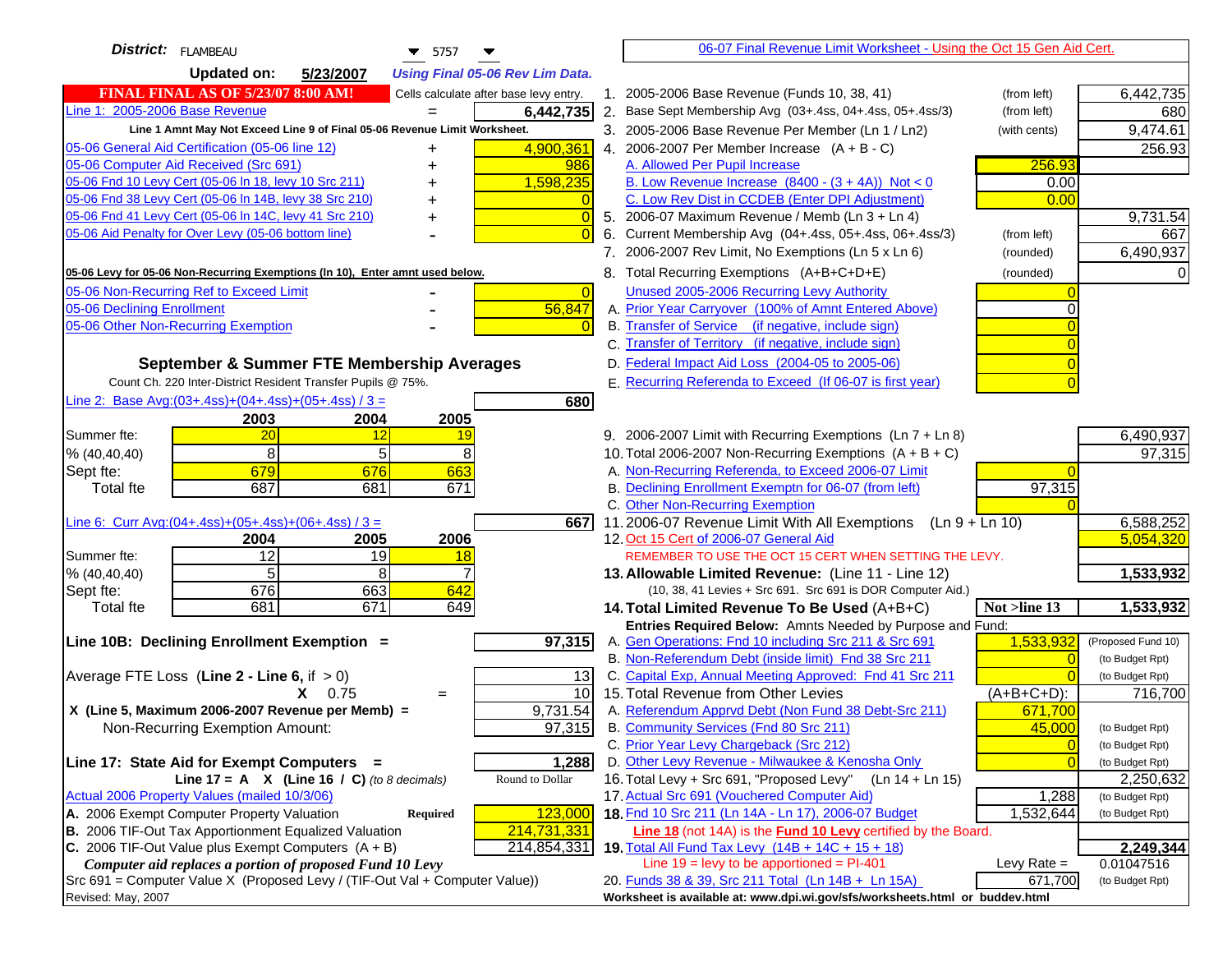| Numbers appearing in the green boxes below are actual, district-submitted | In order for the reconciliation to work properly, the<br>PI-401 must have been filed with the Department. |
|---------------------------------------------------------------------------|-----------------------------------------------------------------------------------------------------------|
|                                                                           |                                                                                                           |
|                                                                           |                                                                                                           |
|                                                                           |                                                                                                           |
|                                                                           | 2007 PI-401 data.                                                                                         |
|                                                                           | Do not type in these fields.                                                                              |
|                                                                           |                                                                                                           |
| Fund 10, PI-401                                                           | 1,532,644.00                                                                                              |
| Fund 38, PI-401                                                           | 0.00                                                                                                      |
| Fund 41, PI-401                                                           | 0.00                                                                                                      |
|                                                                           | 1,532,644.00                                                                                              |
|                                                                           |                                                                                                           |
| Chargeback, PI-401                                                        | 0.00                                                                                                      |
| Fund 39, PI-401                                                           | 671,700.00                                                                                                |
| Fund 80, PI-401                                                           | 45,000.00                                                                                                 |
| Fund 48/Other, PI-401                                                     | 0.00                                                                                                      |
| Total, PI-401                                                             | 2,249,344.00                                                                                              |
|                                                                           |                                                                                                           |
| <b>Computer Aid</b>                                                       | $1,288.00 \le$ ------- don't change                                                                       |
|                                                                           | <b>Results</b>                                                                                            |
| $\overline{\mathbf{0}}$                                                   | $\mathbf{0}$                                                                                              |
| 0                                                                         | 0                                                                                                         |
| You have levied to your maximum.                                          |                                                                                                           |
| $\bf{0}$                                                                  |                                                                                                           |
|                                                                           |                                                                                                           |
|                                                                           |                                                                                                           |
|                                                                           |                                                                                                           |
| 0                                                                         |                                                                                                           |
|                                                                           |                                                                                                           |
|                                                                           |                                                                                                           |
|                                                                           |                                                                                                           |
|                                                                           |                                                                                                           |
|                                                                           |                                                                                                           |
|                                                                           |                                                                                                           |
| 0                                                                         |                                                                                                           |
|                                                                           | $\bf{0}$                                                                                                  |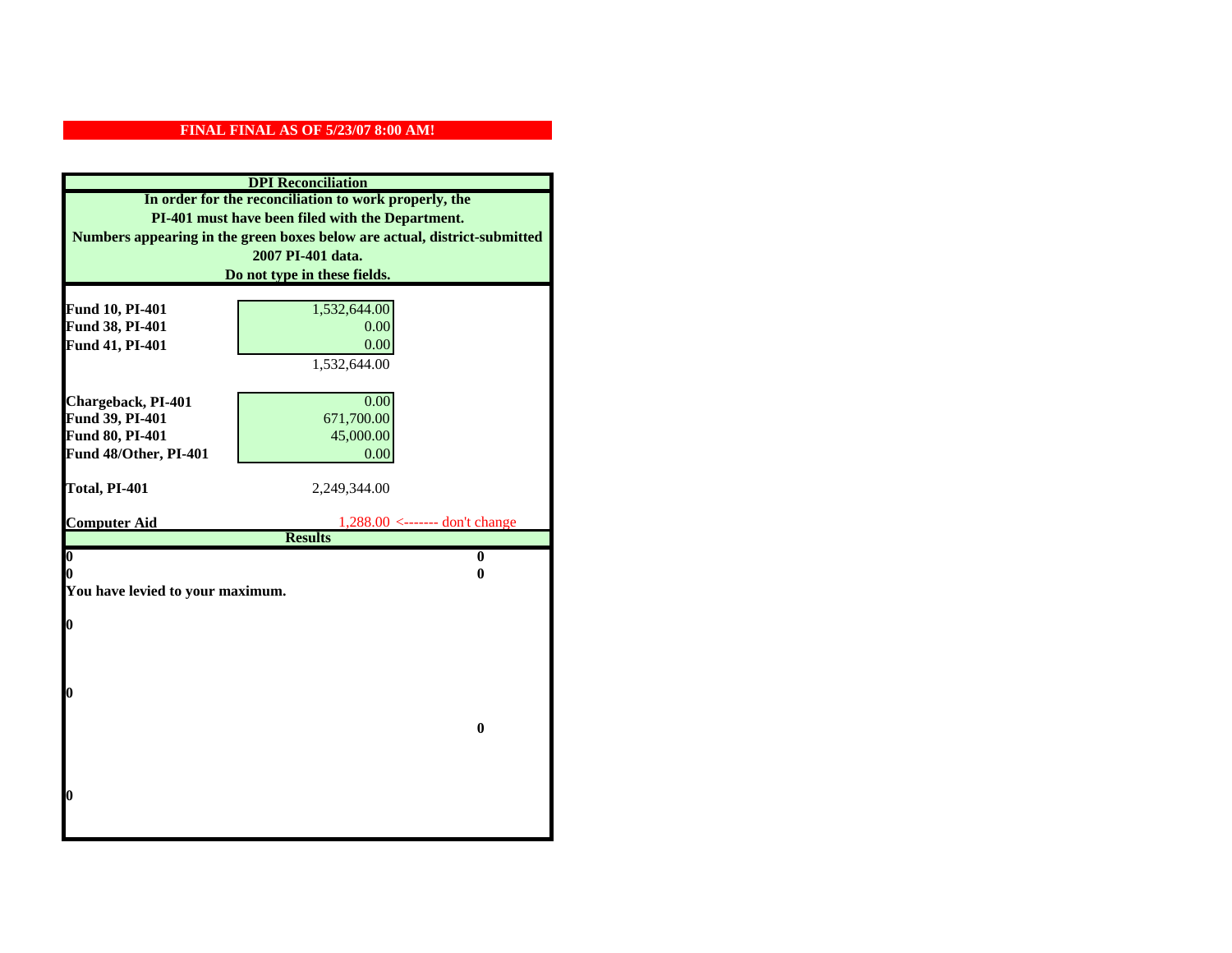| District: FLORENCE<br>$\blacktriangledown$ 1855<br>▼                                                             | 06-07 Final Revenue Limit Worksheet - Using the Oct 15 Gen Aid Cert.                                                       |                                    |
|------------------------------------------------------------------------------------------------------------------|----------------------------------------------------------------------------------------------------------------------------|------------------------------------|
| <b>Updated on:</b><br>5/23/2007<br><b>Using Final 05-06 Rev Lim Data.</b>                                        |                                                                                                                            |                                    |
| <b>FINAL FINAL AS OF 5/23/07 8:00 AM!</b><br>Cells calculate after base levy entry.                              | 1. 2005-2006 Base Revenue (Funds 10, 38, 41)<br>(from left)                                                                | 5,802,789                          |
| Line 1: 2005-2006 Base Revenue<br>5,802,789<br>$=$                                                               | 2. Base Sept Membership Avg (03+.4ss, 04+.4ss, 05+.4ss/3)<br>(from left)                                                   | 703                                |
| Line 1 Amnt May Not Exceed Line 9 of Final 05-06 Revenue Limit Worksheet.                                        | 3. 2005-2006 Base Revenue Per Member (Ln 1 / Ln2)<br>(with cents)                                                          | 8,254.32                           |
| 05-06 General Aid Certification (05-06 line 12)<br>2,647,245<br>+                                                | 4. 2006-2007 Per Member Increase $(A + B - C)$                                                                             | 256.93                             |
| 05-06 Computer Aid Received (Src 691)<br>3,115                                                                   | 256.93<br>A. Allowed Per Pupil Increase                                                                                    |                                    |
| 3,887,449<br>05-06 Fnd 10 Levy Cert (05-06 In 18, levy 10 Src 211)                                               | B. Low Revenue Increase $(8400 - (3 + 4A))$ Not < 0<br>0.00                                                                |                                    |
| 05-06 Fnd 38 Levy Cert (05-06 In 14B, levy 38 Src 210)                                                           | C. Low Rev Dist in CCDEB (Enter DPI Adjustment)<br>0.00                                                                    |                                    |
| 05-06 Fnd 41 Levy Cert (05-06 In 14C, levy 41 Src 210)                                                           | 5. 2006-07 Maximum Revenue / Memb (Ln $3 + \text{Ln } 4$ )                                                                 | 8,511.25                           |
| 05-06 Aid Penalty for Over Levy (05-06 bottom line)                                                              | 6. Current Membership Avg (04+.4ss, 05+.4ss, 06+.4ss/3)<br>(from left)                                                     | 653                                |
|                                                                                                                  | 7. 2006-2007 Rev Limit, No Exemptions (Ln 5 x Ln 6)<br>(rounded)                                                           | 5,557,846                          |
| 05-06 Levy for 05-06 Non-Recurring Exemptions (In 10), Enter amnt used below.                                    | 8. Total Recurring Exemptions (A+B+C+D+E)<br>(rounded)                                                                     | 9,141                              |
| 05-06 Non-Recurring Ref to Exceed Limit<br>500,000                                                               | Unused 2005-2006 Recurring Levy Authority                                                                                  |                                    |
| 05-06 Declining Enrollment<br>235,020                                                                            | A. Prior Year Carryover (100% of Amnt Entered Above)                                                                       |                                    |
| 05-06 Other Non-Recurring Exemption                                                                              | B. Transfer of Service (if negative, include sign)                                                                         |                                    |
|                                                                                                                  | C. Transfer of Territory (if negative, include sign)                                                                       |                                    |
| September & Summer FTE Membership Averages                                                                       | D. Federal Impact Aid Loss (2004-05 to 2005-06)<br>9,141                                                                   |                                    |
| Count Ch. 220 Inter-District Resident Transfer Pupils @ 75%.                                                     | E. Recurring Referenda to Exceed (If 06-07 is first year)                                                                  |                                    |
| Line 2: Base Avg:(03+.4ss)+(04+.4ss)+(05+.4ss) / 3 =<br>703                                                      |                                                                                                                            |                                    |
| 2003<br>2004<br>2005                                                                                             |                                                                                                                            |                                    |
| Summer fte:<br>8<br>10                                                                                           | 9. 2006-2007 Limit with Recurring Exemptions (Ln 7 + Ln 8)                                                                 | 5,566,987                          |
| 3<br>3<br>% (40, 40, 40)                                                                                         | 10. Total 2006-2007 Non-Recurring Exemptions $(A + B + C)$                                                                 | 1,073,428                          |
| 768<br>Sept fte:<br>693<br>637                                                                                   | A. Non-Recurring Referenda, to Exceed 2006-07 Limit<br>750,000                                                             |                                    |
| 771<br>696<br>641<br><b>Total fte</b>                                                                            | B. Declining Enrollment Exemptn for 06-07 (from left)<br>323,428                                                           |                                    |
|                                                                                                                  | C. Other Non-Recurring Exemption                                                                                           |                                    |
| <u>Line 6: Curr Avg: (04+.4ss)+ (05+.4ss)+ (06+.4ss) / 3 =</u><br>6531                                           | 11.2006-07 Revenue Limit With All Exemptions (Ln $9 + \overline{\text{Ln }10}$ )<br>12. Oct 15 Cert of 2006-07 General Aid | 6,640,415<br>2,245,442             |
| 2005<br>2006<br>2004<br>8 <sup>1</sup><br>10<br>Summer fte:                                                      | REMEMBER TO USE THE OCT 15 CERT WHEN SETTING THE LEVY.                                                                     |                                    |
| 3<br>% (40, 40, 40)<br>4                                                                                         | 13. Allowable Limited Revenue: (Line 11 - Line 12)                                                                         | 4,394,973                          |
| 619<br>693<br>637<br>Sept fte:                                                                                   | (10, 38, 41 Levies + Src 691. Src 691 is DOR Computer Aid.)                                                                |                                    |
| 641<br>622<br>696<br><b>Total fte</b>                                                                            | 14. Total Limited Revenue To Be Used (A+B+C)<br>Not >line 13                                                               | 4,394,973                          |
|                                                                                                                  | Entries Required Below: Amnts Needed by Purpose and Fund:                                                                  |                                    |
| Line 10B: Declining Enrollment Exemption =<br>323,428                                                            | 4,394,973<br>A. Gen Operations: Fnd 10 including Src 211 & Src 691                                                         | (Proposed Fund 10)                 |
|                                                                                                                  | B. Non-Referendum Debt (inside limit) Fnd 38 Src 211<br>$\Omega$                                                           | (to Budget Rpt)                    |
| Average FTE Loss (Line $2 -$ Line 6, if $> 0$ )<br>50                                                            | C. Capital Exp, Annual Meeting Approved: Fnd 41 Src 211                                                                    | (to Budget Rpt)                    |
| 38<br>$X = 0.75$<br>$=$                                                                                          | 15. Total Revenue from Other Levies<br>(A+B+C+D):                                                                          | 506,328                            |
| X (Line 5, Maximum 2006-2007 Revenue per Memb) =<br>8,511.25                                                     | A. Referendum Apprvd Debt (Non Fund 38 Debt-Src 211)<br>506,328                                                            |                                    |
| 323,428<br>Non-Recurring Exemption Amount:                                                                       | B. Community Services (Fnd 80 Src 211)<br>$\Omega$                                                                         | (to Budget Rpt)                    |
|                                                                                                                  | C. Prior Year Levy Chargeback (Src 212)<br>$\overline{0}$                                                                  | (to Budget Rpt)                    |
| 3,177<br>Line 17: State Aid for Exempt Computers =                                                               | D. Other Levy Revenue - Milwaukee & Kenosha Only<br>16. Total Levy + Src 691, "Proposed Levy"                              | (to Budget Rpt)                    |
| Round to Dollar<br>Line 17 = A $X$ (Line 16 / C) (to 8 decimals)<br>Actual 2006 Property Values (mailed 10/3/06) | $(Ln 14 + Ln 15)$<br>17. Actual Src 691 (Vouchered Computer Aid)                                                           | 4,901,301                          |
| A. 2006 Exempt Computer Property Valuation<br>343,400<br>Required                                                | 3,177<br>18. Fnd 10 Src 211 (Ln 14A - Ln 17), 2006-07 Budget<br>4,391,796                                                  | (to Budget Rpt)<br>(to Budget Rpt) |
| B. 2006 TIF-Out Tax Apportionment Equalized Valuation<br>529,479,100                                             | Line 18 (not 14A) is the <b>Fund 10 Levy</b> certified by the Board.                                                       |                                    |
| C. 2006 TIF-Out Value plus Exempt Computers $(A + B)$<br>529,822,500                                             | 19. Total All Fund Tax Levy (14B + 14C + 15 + 18)                                                                          | 4,898,124                          |
| Computer aid replaces a portion of proposed Fund 10 Levy                                                         | Line $19 = \text{levy}$ to be apportioned = PI-401<br>Levy Rate $=$                                                        | 0.00925084                         |
| Src 691 = Computer Value X (Proposed Levy / (TIF-Out Val + Computer Value))                                      | 20. Funds 38 & 39, Src 211 Total (Ln 14B + Ln 15A)<br>506,328                                                              | (to Budget Rpt)                    |
| Revised: May, 2007                                                                                               | Worksheet is available at: www.dpi.wi.gov/sfs/worksheets.html or buddev.html                                               |                                    |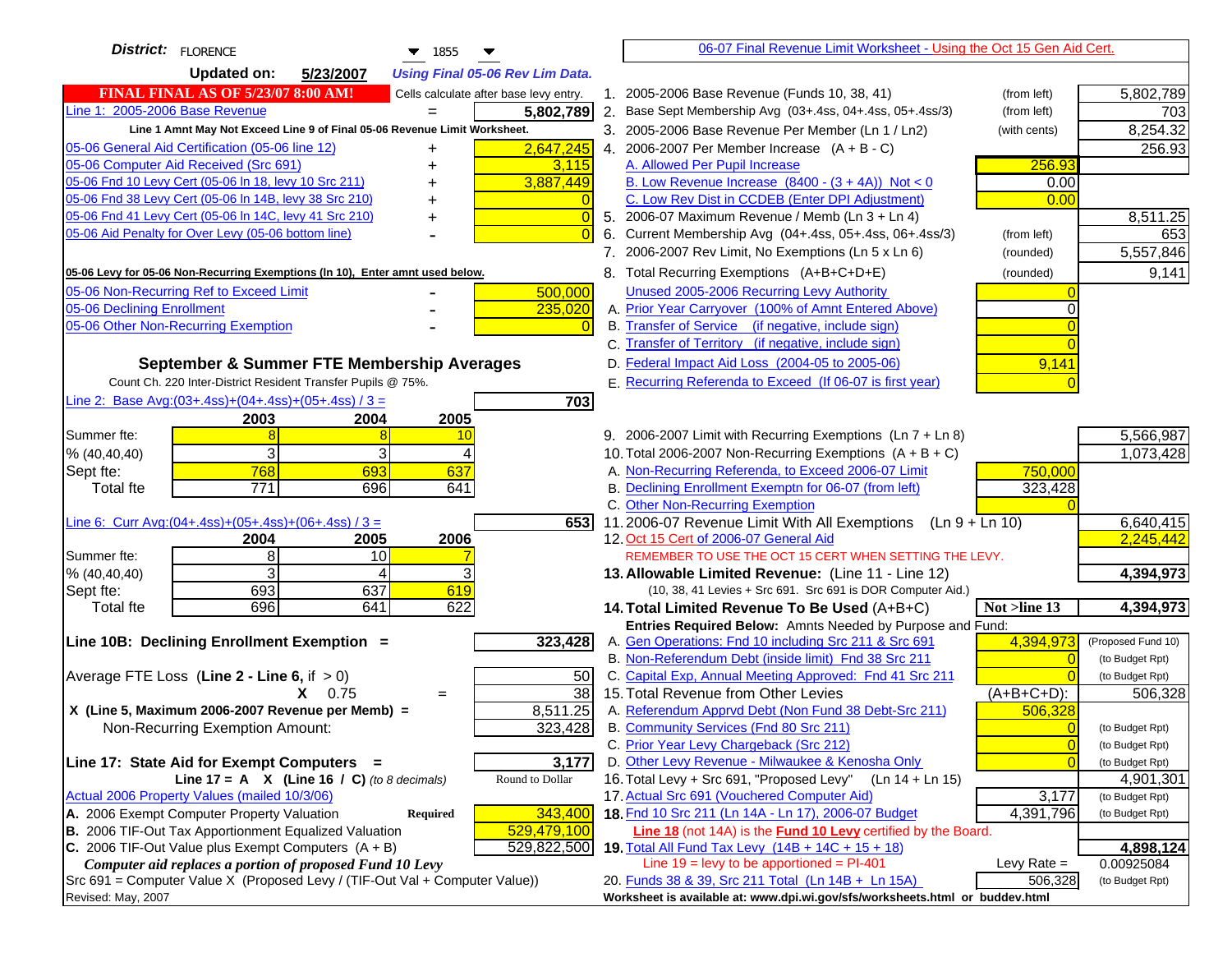|                                    | <b>DPI</b> Reconciliation                                                 |
|------------------------------------|---------------------------------------------------------------------------|
|                                    | In order for the reconciliation to work properly, the                     |
|                                    | PI-401 must have been filed with the Department.                          |
|                                    | Numbers appearing in the green boxes below are actual, district-submitted |
|                                    | 2007 PI-401 data.                                                         |
|                                    | Do not type in these fields.                                              |
|                                    |                                                                           |
| Fund 10, PI-401<br>Fund 38, PI-401 | 4,391,796.00<br>0.00                                                      |
| Fund 41, PI-401                    | 0.00                                                                      |
|                                    | 4,391,796.00                                                              |
|                                    |                                                                           |
| Chargeback, PI-401                 | 0.00                                                                      |
| Fund 39, PI-401                    | 506,328.00                                                                |
| Fund 80, PI-401                    | 0.00                                                                      |
| Fund 48/Other, PI-401              | 0.00                                                                      |
|                                    |                                                                           |
| Total, PI-401                      | 4,898,124.00                                                              |
|                                    |                                                                           |
| <b>Computer Aid</b>                | $3,177.00$ <------- don't change<br><b>Results</b>                        |
| $\boldsymbol{0}$                   | $\bf{0}$                                                                  |
| 0                                  | 0                                                                         |
| You have levied to your maximum.   |                                                                           |
|                                    |                                                                           |
| 0                                  |                                                                           |
|                                    |                                                                           |
|                                    |                                                                           |
| 0                                  |                                                                           |
|                                    |                                                                           |
|                                    | $\bf{0}$                                                                  |
|                                    |                                                                           |
|                                    |                                                                           |
|                                    |                                                                           |
| 0                                  |                                                                           |
|                                    |                                                                           |
|                                    |                                                                           |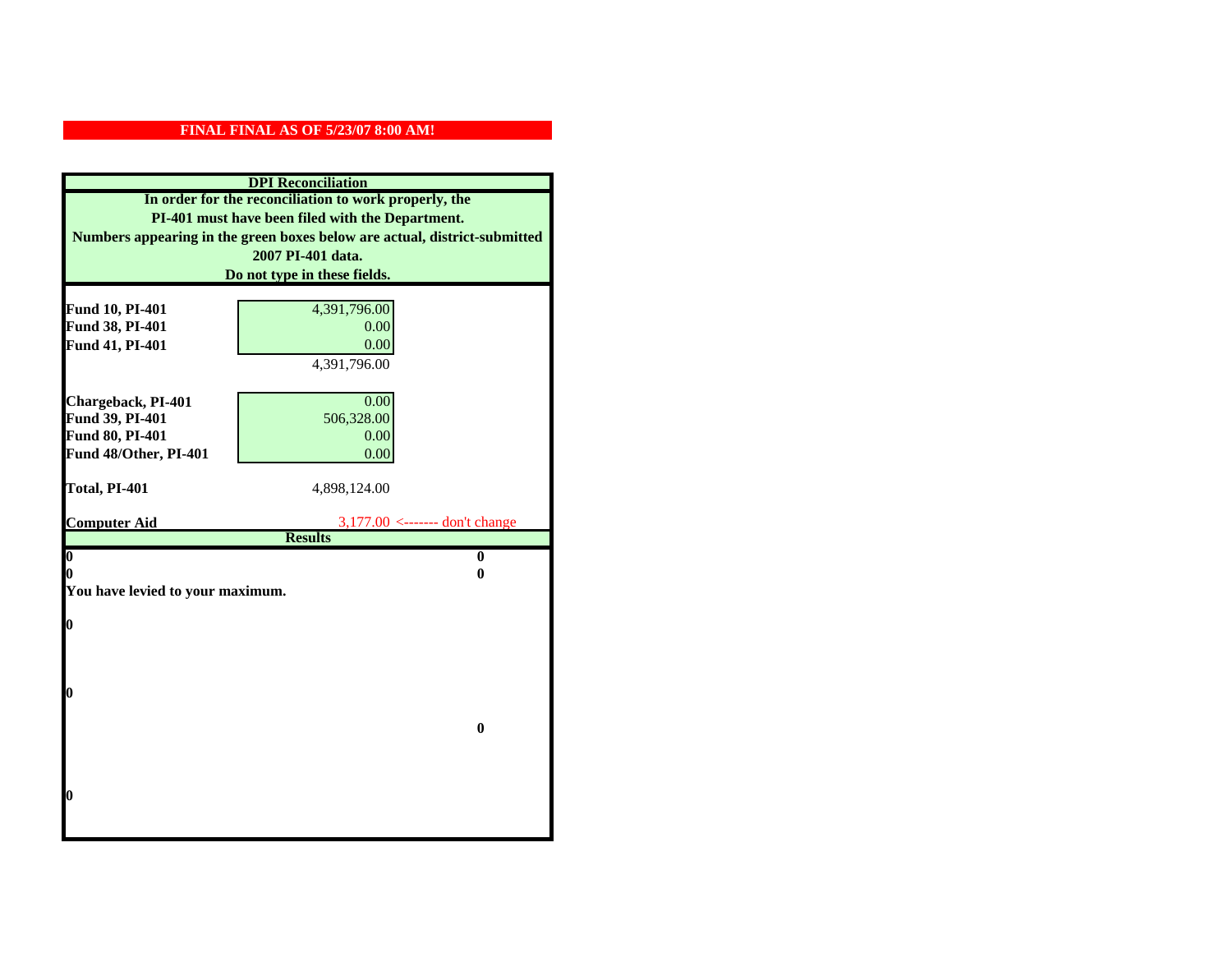| <b>District:</b> FOND DU LAC<br>▼<br>1862                                                     | 06-07 Final Revenue Limit Worksheet - Using the Oct 15 Gen Aid Cert.                                               |                                              |
|-----------------------------------------------------------------------------------------------|--------------------------------------------------------------------------------------------------------------------|----------------------------------------------|
| <b>Updated on:</b><br>5/23/2007<br><b>Using Final 05-06 Rev Lim Data.</b>                     |                                                                                                                    |                                              |
| <b>FINAL FINAL AS OF 5/23/07 8:00 AM!</b><br>Cells calculate after base levy entry.           | 1. 2005-2006 Base Revenue (Funds 10, 38, 41)                                                                       | 58,822,200<br>(from left)                    |
| Line 1: 2005-2006 Base Revenue<br>58,822,200                                                  | 2. Base Sept Membership Avg (03+.4ss, 04+.4ss, 05+.4ss/3)                                                          | (from left)<br>7,264                         |
| Line 1 Amnt May Not Exceed Line 9 of Final 05-06 Revenue Limit Worksheet.                     | 3. 2005-2006 Base Revenue Per Member (Ln 1 / Ln2)                                                                  | 8,097.77<br>(with cents)                     |
| 05-06 General Aid Certification (05-06 line 12)<br>40,109,075<br>+                            | 4. 2006-2007 Per Member Increase $(A + B - C)$                                                                     | 302.23                                       |
| 05-06 Computer Aid Received (Src 691)<br>268,089                                              | A. Allowed Per Pupil Increase                                                                                      | 256.93                                       |
| 05-06 Fnd 10 Levy Cert (05-06 ln 18, levy 10 Src 211)<br>17,897,380                           | B. Low Revenue Increase $(8400 - (3 + 4A))$ Not < 0                                                                | 45.30                                        |
| 05-06 Fnd 38 Levy Cert (05-06 In 14B, levy 38 Src 210)<br>547,656                             | C. Low Rev Dist in CCDEB (Enter DPI Adjustment)                                                                    | 0.00                                         |
| 05-06 Fnd 41 Levy Cert (05-06 In 14C, levy 41 Src 210)                                        | 5. 2006-07 Maximum Revenue / Memb (Ln 3 + Ln 4)                                                                    | 8,400.00                                     |
| 05-06 Aid Penalty for Over Levy (05-06 bottom line)<br>$\Omega$                               | Current Membership Avg (04+.4ss, 05+.4ss, 06+.4ss/3)<br>6.                                                         | 7,288<br>(from left)                         |
|                                                                                               | 7. 2006-2007 Rev Limit, No Exemptions (Ln 5 x Ln 6)                                                                | 61,219,200<br>(rounded)                      |
| 05-06 Levy for 05-06 Non-Recurring Exemptions (In 10), Enter amnt used below.                 | 8. Total Recurring Exemptions (A+B+C+D+E)                                                                          | 155,910<br>(rounded)                         |
| 05-06 Non-Recurring Ref to Exceed Limit<br>$\overline{0}$                                     | Unused 2005-2006 Recurring Levy Authority                                                                          | 16,200                                       |
| 05-06 Declining Enrollment<br>$\overline{0}$                                                  | A. Prior Year Carryover (100% of Amnt Entered Above)                                                               | 16,200                                       |
| 05-06 Other Non-Recurring Exemption<br>$\Omega$                                               | B. Transfer of Service (if negative, include sign)                                                                 | 139,710                                      |
|                                                                                               | C. Transfer of Territory (if negative, include sign)                                                               |                                              |
| September & Summer FTE Membership Averages                                                    | D. Federal Impact Aid Loss (2004-05 to 2005-06)                                                                    |                                              |
| Count Ch. 220 Inter-District Resident Transfer Pupils @ 75%.                                  | E. Recurring Referenda to Exceed (If 06-07 is first year)                                                          |                                              |
| Line 2: Base Avg:(03+.4ss)+(04+.4ss)+(05+.4ss) / 3 =<br>7,264                                 |                                                                                                                    |                                              |
| 2003<br>2004<br>2005                                                                          |                                                                                                                    |                                              |
| 70<br>94<br>Summer fte:<br>93                                                                 | 9. 2006-2007 Limit with Recurring Exemptions (Ln 7 + Ln 8)                                                         | 61,375,110                                   |
| 28<br>38<br>37<br>% (40, 40, 40)                                                              | 10. Total 2006-2007 Non-Recurring Exemptions (A + B + C)                                                           |                                              |
| 7,364<br>7,196<br>7,129<br>Sept fte:                                                          | A. Non-Recurring Referenda, to Exceed 2006-07 Limit                                                                |                                              |
| 7,224<br>7,167<br>7,401<br><b>Total fte</b>                                                   | B. Declining Enrollment Exemptn for 06-07 (from left)                                                              |                                              |
|                                                                                               | C. Other Non-Recurring Exemption                                                                                   |                                              |
| Line 6: Curr Avg: $(04+.4ss)+(05+.4ss)+(06+.4ss)/3=$<br>7,288<br>2005<br>2006<br>2004         | 11.2006-07 Revenue Limit With All Exemptions<br>12. Oct 15 Cert of 2006-07 General Aid                             | 61,375,110<br>$(Ln 9 + Ln 10)$<br>43,241,285 |
| 94<br>93<br>104<br>Summer fte:                                                                | REMEMBER TO USE THE OCT 15 CERT WHEN SETTING THE LEVY.                                                             |                                              |
| $\overline{38}$<br>$\overline{37}$<br>42<br>% (40, 40, 40)                                    | 13. Allowable Limited Revenue: (Line 11 - Line 12)                                                                 | 18,133,825                                   |
| 7,254<br>7,129<br>7,364<br>Sept fte:                                                          | (10, 38, 41 Levies + Src 691. Src 691 is DOR Computer Aid.)                                                        | <b>EXCEEDS LIMIT</b>                         |
| 7,167<br>7,296<br>7,401<br><b>Total fte</b>                                                   | 14. Total Limited Revenue To Be Used (A+B+C)                                                                       | 18,142,225<br>Not >line 13                   |
|                                                                                               | Entries Required Below: Amnts Needed by Purpose and Fund:                                                          |                                              |
| Line 10B: Declining Enrollment Exemption =                                                    | A. Gen Operations: Fnd 10 including Src 211 & Src 691                                                              | 17,573,647<br>(Proposed Fund 10)             |
|                                                                                               | B. Non-Referendum Debt (inside limit) Fnd 38 Src 211                                                               | 568,578<br>(to Budget Rpt)                   |
| Average FTE Loss (Line $2 -$ Line 6, if $> 0$ )                                               | C. Capital Exp, Annual Meeting Approved: Fnd 41 Src 211                                                            | (to Budget Rpt)                              |
| $X = 0.75$<br>$=$                                                                             | 15. Total Revenue from Other Levies                                                                                | $(A+B+C+D)$ :<br>5,839,794                   |
| X (Line 5, Maximum 2006-2007 Revenue per Memb) =                                              | A. Referendum Apprvd Debt (Non Fund 38 Debt-Src 211)                                                               | 4,903,931                                    |
| Non-Recurring Exemption Amount:                                                               | B. Community Services (Fnd 80 Src 211)                                                                             | 922,795<br>(to Budget Rpt)                   |
|                                                                                               | C. Prior Year Levy Chargeback (Src 212)                                                                            | 13,068<br>(to Budget Rpt)                    |
| 278,796<br>Line 17: State Aid for Exempt Computers =<br>Round to Dollar                       | D. Other Levy Revenue - Milwaukee & Kenosha Only<br>16. Total Levy + Src 691, "Proposed Levy"<br>$(Ln 14 + Ln 15)$ | (to Budget Rpt)                              |
| Line 17 = A $X$ (Line 16 / C) (to 8 decimals)<br>Actual 2006 Property Values (mailed 10/3/06) | 17. Actual Src 691 (Vouchered Computer Aid)                                                                        | 23,982,019<br>278,796<br>(to Budget Rpt)     |
| A. 2006 Exempt Computer Property Valuation<br>36,216,900<br><b>Required</b>                   | 18. Fnd 10 Src 211 (Ln 14A - Ln 17), 2006-07 Budget                                                                | 17,294,851<br>(to Budget Rpt)                |
| B. 2006 TIF-Out Tax Apportionment Equalized Valuation<br>3,079,164,121                        | Line 18 (not 14A) is the <b>Fund 10 Levy</b> certified by the Board.                                               |                                              |
| C. 2006 TIF-Out Value plus Exempt Computers $(A + B)$<br>3,115,381,021                        | 19. Total All Fund Tax Levy (14B + 14C + 15 + 18)                                                                  | 23,703,223                                   |
| Computer aid replaces a portion of proposed Fund 10 Levy                                      | Line $19 = \text{levy}$ to be apportioned = PI-401                                                                 | Levy Rate $=$<br>0.00769794                  |
| Src 691 = Computer Value X (Proposed Levy / (TIF-Out Val + Computer Value))                   | 20. Funds 38 & 39, Src 211 Total (Ln 14B + Ln 15A)                                                                 | 5,472,509<br>(to Budget Rpt)                 |
| Revised: May, 2007                                                                            | Worksheet is available at: www.dpi.wi.gov/sfs/worksheets.html or buddev.html                                       |                                              |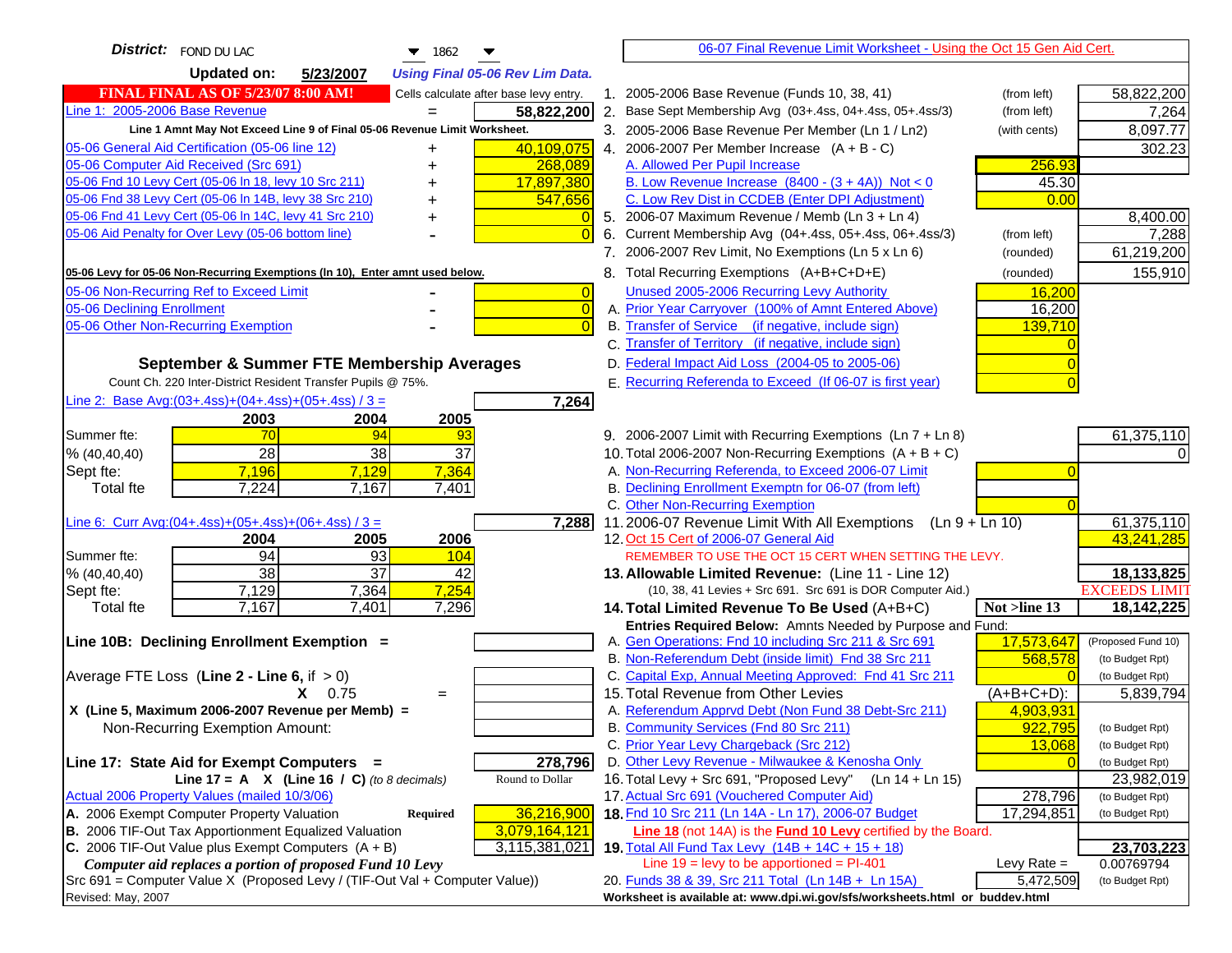|                         | <b>DPI</b> Reconciliation                                                 |
|-------------------------|---------------------------------------------------------------------------|
|                         | In order for the reconciliation to work properly, the                     |
|                         | PI-401 must have been filed with the Department.                          |
|                         | Numbers appearing in the green boxes below are actual, district-submitted |
|                         | 2007 PI-401 data.                                                         |
|                         | Do not type in these fields.                                              |
|                         |                                                                           |
| Fund 10, PI-401         | 17,294,851.00                                                             |
| Fund 38, PI-401         | 568,578.00                                                                |
| Fund 41, PI-401         | 0.00                                                                      |
|                         | 17,863,429.00                                                             |
|                         |                                                                           |
| Chargeback, PI-401      | 13,068.00                                                                 |
| Fund 39, PI-401         | 4,903,931.00                                                              |
| Fund 80, PI-401         | 922,795.00                                                                |
| Fund 48/Other, PI-401   | 0.00                                                                      |
|                         |                                                                           |
| Total, PI-401           | 23,703,223.00                                                             |
| <b>Computer Aid</b>     | $278,796.00 \le$ ------- don't change                                     |
|                         | <b>Results</b>                                                            |
| You have overlevied by: | 8,400                                                                     |
| 0                       | 0                                                                         |
| 0                       |                                                                           |
|                         |                                                                           |
| $\boldsymbol{0}$        |                                                                           |
|                         |                                                                           |
|                         |                                                                           |
| 0                       |                                                                           |
|                         |                                                                           |
|                         | $\bf{0}$                                                                  |
|                         |                                                                           |
|                         |                                                                           |
|                         |                                                                           |
| 0                       |                                                                           |
|                         |                                                                           |
|                         |                                                                           |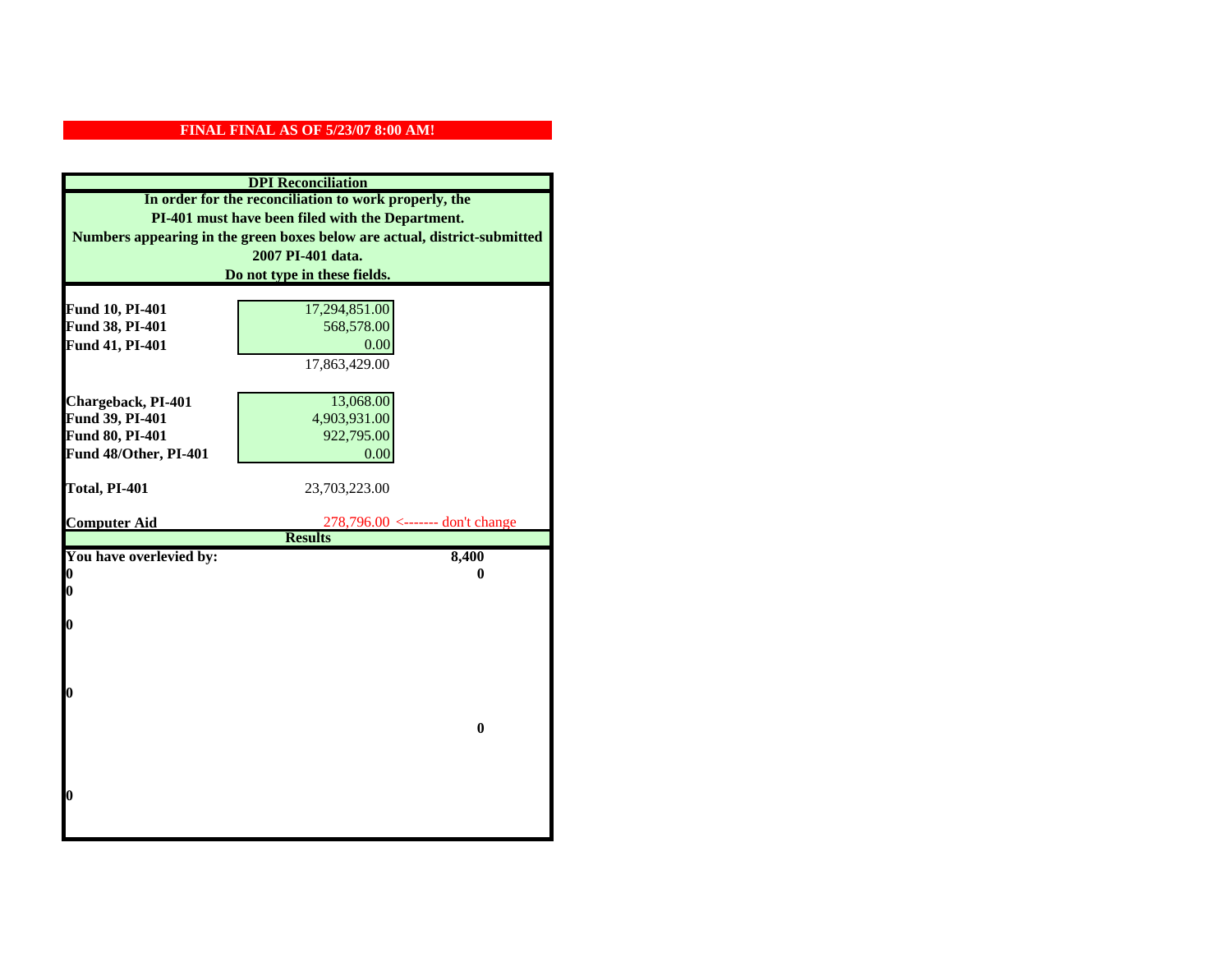| District: FONTANA J8<br>$\blacktriangledown$ 1870                                                                    |                | 06-07 Final Revenue Limit Worksheet - Using the Oct 15 Gen Aid Cert.                                                 |                            |                              |
|----------------------------------------------------------------------------------------------------------------------|----------------|----------------------------------------------------------------------------------------------------------------------|----------------------------|------------------------------|
| <b>Updated on:</b><br>5/23/2007<br><b>Using Final 05-06 Rev Lim Data.</b>                                            |                |                                                                                                                      |                            |                              |
| <b>FINAL FINAL AS OF 5/23/07 8:00 AM!</b><br>Cells calculate after base levy entry.                                  |                | 1. 2005-2006 Base Revenue (Funds 10, 38, 41)                                                                         | (from left)                | 2,747,271                    |
| Line 1: 2005-2006 Base Revenue<br>2,747,271                                                                          |                | 2. Base Sept Membership Avg (03+.4ss, 04+.4ss, 05+.4ss/3)                                                            | (from left)                | 264                          |
| Line 1 Amnt May Not Exceed Line 9 of Final 05-06 Revenue Limit Worksheet.                                            |                | 3. 2005-2006 Base Revenue Per Member (Ln 1 / Ln2)                                                                    | (with cents)               | 10,406.33                    |
| 37,741<br>05-06 General Aid Certification (05-06 line 12)                                                            |                | 4. 2006-2007 Per Member Increase $(A + B - C)$                                                                       |                            | 256.93                       |
| 05-06 Computer Aid Received (Src 691)<br>440                                                                         |                | A. Allowed Per Pupil Increase                                                                                        | 256.93                     |                              |
| 05-06 Fnd 10 Levy Cert (05-06 ln 18, levy 10 Src 211)<br>2,740,309                                                   |                | B. Low Revenue Increase $(8400 - (3 + 4A))$ Not < 0                                                                  | 0.00                       |                              |
| 05-06 Fnd 38 Levy Cert (05-06 In 14B, levy 38 Src 210)                                                               |                | C. Low Rev Dist in CCDEB (Enter DPI Adjustment)                                                                      | 0.00                       |                              |
| 05-06 Fnd 41 Levy Cert (05-06 In 14C, levy 41 Src 210)<br>+                                                          | $\Omega$       | 5. 2006-07 Maximum Revenue / Memb (Ln 3 + Ln 4)                                                                      |                            | 10,663.26                    |
| 05-06 Aid Penalty for Over Levy (05-06 bottom line)                                                                  | 6.             | Current Membership Avg (04+.4ss, 05+.4ss, 06+.4ss/3)                                                                 | (from left)                | 253                          |
|                                                                                                                      |                | 7. 2006-2007 Rev Limit, No Exemptions (Ln 5 x Ln 6)                                                                  | (rounded)                  | 2,697,805                    |
| 05-06 Levy for 05-06 Non-Recurring Exemptions (In 10), Enter amnt used below.                                        |                | 8. Total Recurring Exemptions (A+B+C+D+E)                                                                            | (rounded)                  |                              |
| 05-06 Non-Recurring Ref to Exceed Limit                                                                              | $\overline{0}$ | Unused 2005-2006 Recurring Levy Authority                                                                            |                            |                              |
| 31,219<br>05-06 Declining Enrollment                                                                                 |                | A. Prior Year Carryover (100% of Amnt Entered Above)                                                                 |                            |                              |
| 05-06 Other Non-Recurring Exemption                                                                                  |                | B. Transfer of Service (if negative, include sign)                                                                   |                            |                              |
|                                                                                                                      |                | C. Transfer of Territory (if negative, include sign)                                                                 |                            |                              |
| September & Summer FTE Membership Averages                                                                           |                | D. Federal Impact Aid Loss (2004-05 to 2005-06)                                                                      |                            |                              |
| Count Ch. 220 Inter-District Resident Transfer Pupils @ 75%.                                                         |                | E. Recurring Referenda to Exceed (If 06-07 is first year)                                                            |                            |                              |
| Line 2: Base Avg: $(03+.4ss)+(04+.4ss)+(05+.4ss)/3 =$<br>264                                                         |                |                                                                                                                      |                            |                              |
| 2003<br>2004<br>2005                                                                                                 |                |                                                                                                                      |                            |                              |
| Summer fte:<br>$\Omega$                                                                                              |                | 9. 2006-2007 Limit with Recurring Exemptions (Ln 7 + Ln 8)                                                           |                            | 2,697,805                    |
| $\Omega$<br>0<br>$\Omega$<br>% (40, 40, 40)                                                                          |                | 10. Total 2006-2007 Non-Recurring Exemptions $(A + B + C)$                                                           |                            | 85,306                       |
| 274<br>256<br>262<br>Sept fte:                                                                                       |                | A. Non-Recurring Referenda, to Exceed 2006-07 Limit                                                                  |                            |                              |
| 274<br><b>Total fte</b><br>256<br>262                                                                                |                | B. Declining Enrollment Exemptn for 06-07 (from left)                                                                | 85,306                     |                              |
| Line 6: Curr Avg: $(04+.4ss)+(05+.4ss)+(06+.4ss)/3 =$<br>2531                                                        |                | C. Other Non-Recurring Exemption<br>11.2006-07 Revenue Limit With All Exemptions (Ln $9 + \overline{\text{Ln }10}$ ) |                            | 2,783,111                    |
| 2006<br>2004<br>2005                                                                                                 |                | 12. Oct 15 Cert of 2006-07 General Aid                                                                               |                            | 32,056                       |
| $\Omega$<br>0<br>Summer fte:                                                                                         |                | REMEMBER TO USE THE OCT 15 CERT WHEN SETTING THE LEVY.                                                               |                            |                              |
| % (40, 40, 40)<br>$\Omega$<br>0<br>$\Omega$                                                                          |                | 13. Allowable Limited Revenue: (Line 11 - Line 12)                                                                   |                            | 2,751,055                    |
| 262<br>256<br>240<br>Sept fte:                                                                                       |                | (10, 38, 41 Levies + Src 691. Src 691 is DOR Computer Aid.)                                                          |                            |                              |
| 256<br>262<br>240<br><b>Total fte</b>                                                                                |                | 14. Total Limited Revenue To Be Used (A+B+C)                                                                         | Not >line 13               | 2,751,055                    |
|                                                                                                                      |                | Entries Required Below: Amnts Needed by Purpose and Fund:                                                            |                            |                              |
| 85,306<br>Line 10B: Declining Enrollment Exemption =                                                                 |                | A. Gen Operations: Fnd 10 including Src 211 & Src 691                                                                | 2,751,055                  | (Proposed Fund 10)           |
|                                                                                                                      |                | B. Non-Referendum Debt (inside limit) Fnd 38 Src 211                                                                 | $\Omega$                   | (to Budget Rpt)              |
| Average FTE Loss (Line $2 -$ Line 6, if $> 0$ )<br>11                                                                |                | C. Capital Exp, Annual Meeting Approved: Fnd 41 Src 211                                                              |                            | (to Budget Rpt)              |
| $X = 0.75$<br>$=$                                                                                                    | 8              | 15. Total Revenue from Other Levies                                                                                  | $(A+B+C+D)$ :              | 347,003                      |
| X (Line 5, Maximum 2006-2007 Revenue per Memb) =<br>10,663.26                                                        |                | A. Referendum Apprvd Debt (Non Fund 38 Debt-Src 211)                                                                 | 347,003                    |                              |
| 85,306<br>Non-Recurring Exemption Amount:                                                                            |                | B. Community Services (Fnd 80 Src 211)                                                                               | $\Omega$                   | (to Budget Rpt)              |
|                                                                                                                      |                | C. Prior Year Levy Chargeback (Src 212)<br>D. Other Levy Revenue - Milwaukee & Kenosha Only                          | $\overline{0}$<br>$\Omega$ | (to Budget Rpt)              |
| Line 17: State Aid for Exempt Computers =<br>288<br>Round to Dollar<br>Line 17 = A $X$ (Line 16 / C) (to 8 decimals) |                | 16. Total Levy + Src 691, "Proposed Levy"<br>(Ln 14 + Ln 15)                                                         |                            | (to Budget Rpt)<br>3,098,058 |
| Actual 2006 Property Values (mailed 10/3/06)                                                                         |                | 17. Actual Src 691 (Vouchered Computer Aid)                                                                          | 288                        | (to Budget Rpt)              |
| A. 2006 Exempt Computer Property Valuation<br>102,800<br>Required                                                    |                | 18. Fnd 10 Src 211 (Ln 14A - Ln 17), 2006-07 Budget                                                                  | 2,750,767                  | (to Budget Rpt)              |
| B. 2006 TIF-Out Tax Apportionment Equalized Valuation<br>1,105,861,247                                               |                | <b>Line 18</b> (not 14A) is the <b>Fund 10 Levy</b> certified by the Board.                                          |                            |                              |
| C. 2006 TIF-Out Value plus Exempt Computers $(A + B)$<br>1,105,964,047                                               |                | 19. Total All Fund Tax Levy $(14B + 14C + 15 + 18)$                                                                  |                            | 3,097,770                    |
| Computer aid replaces a portion of proposed Fund 10 Levy                                                             |                | Line $19 = \text{levy}$ to be apportioned = PI-401                                                                   | Levy Rate $=$              | 0.00280123                   |
| Src 691 = Computer Value X (Proposed Levy / (TIF-Out Val + Computer Value))                                          |                | 20. Funds 38 & 39, Src 211 Total (Ln 14B + Ln 15A)                                                                   | 347,003                    | (to Budget Rpt)              |
| Revised: May, 2007                                                                                                   |                | Worksheet is available at: www.dpi.wi.gov/sfs/worksheets.html or buddev.html                                         |                            |                              |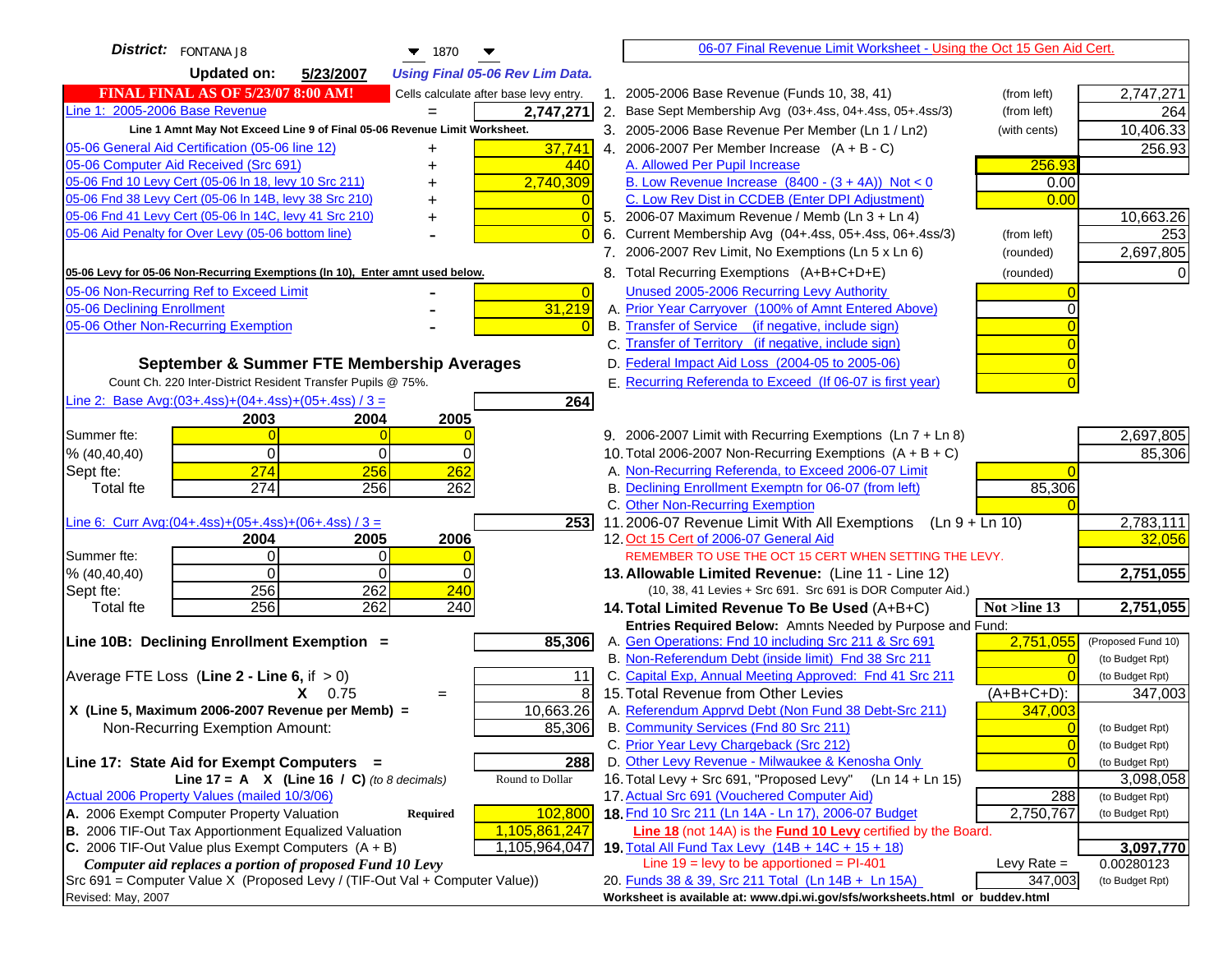|                                  | <b>DPI</b> Reconciliation                                                 |
|----------------------------------|---------------------------------------------------------------------------|
|                                  | In order for the reconciliation to work properly, the                     |
|                                  | PI-401 must have been filed with the Department.                          |
|                                  | Numbers appearing in the green boxes below are actual, district-submitted |
|                                  | 2007 PI-401 data.                                                         |
|                                  | Do not type in these fields.                                              |
|                                  |                                                                           |
| Fund 10, PI-401                  | 2,750,767.00                                                              |
| Fund 38, PI-401                  | 0.00<br>0.00                                                              |
| Fund 41, PI-401                  | 2,750,767.00                                                              |
|                                  |                                                                           |
| Chargeback, PI-401               | 0.00                                                                      |
| Fund 39, PI-401                  | 347,003.00                                                                |
| Fund 80, PI-401                  | 0.00                                                                      |
| Fund 48/Other, PI-401            | 0.00                                                                      |
|                                  |                                                                           |
| Total, PI-401                    | 3,097,770.00                                                              |
|                                  |                                                                           |
| <b>Computer Aid</b>              | 288.00 <------- don't change<br><b>Results</b>                            |
| $\boldsymbol{0}$                 | $\bf{0}$                                                                  |
| 0                                | 0                                                                         |
| You have levied to your maximum. |                                                                           |
|                                  |                                                                           |
| $\bf{0}$                         |                                                                           |
|                                  |                                                                           |
|                                  |                                                                           |
|                                  |                                                                           |
| 0                                |                                                                           |
|                                  | $\bf{0}$                                                                  |
|                                  |                                                                           |
|                                  |                                                                           |
|                                  |                                                                           |
| 0                                |                                                                           |
|                                  |                                                                           |
|                                  |                                                                           |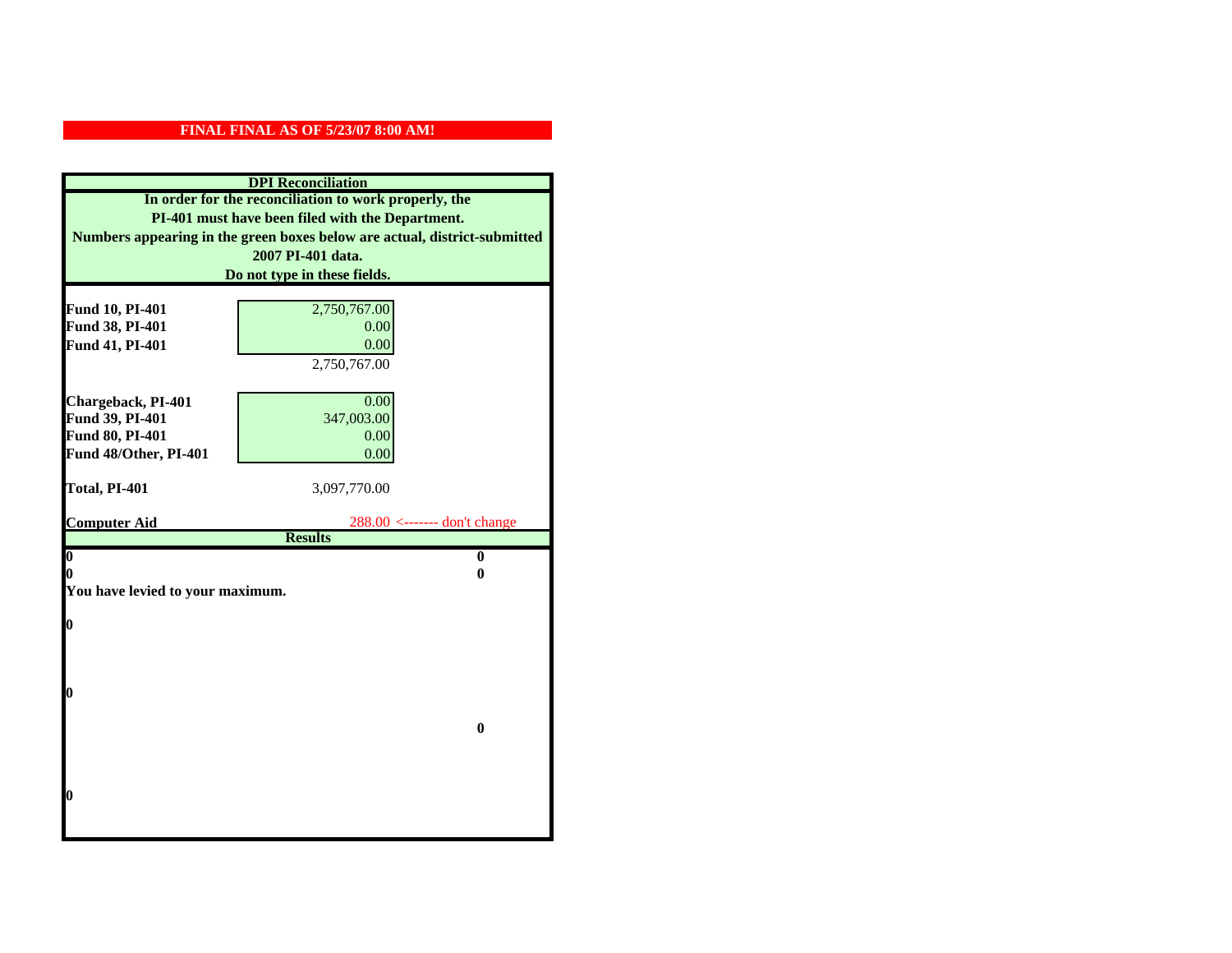| <b>District:</b> FORT ATKINSON<br>$\blacktriangledown$ 1883<br>▼                                                                                     | 06-07 Final Revenue Limit Worksheet - Using the Oct 15 Gen Aid Cert.                                                              |                          |
|------------------------------------------------------------------------------------------------------------------------------------------------------|-----------------------------------------------------------------------------------------------------------------------------------|--------------------------|
| <b>Updated on:</b><br>5/23/2007<br><b>Using Final 05-06 Rev Lim Data.</b>                                                                            |                                                                                                                                   |                          |
| <b>FINAL FINAL AS OF 5/23/07 8:00 AM!</b><br>Cells calculate after base levy entry.                                                                  | 1. 2005-2006 Base Revenue (Funds 10, 38, 41)<br>(from left)                                                                       | 23,047,018               |
| Line 1: 2005-2006 Base Revenue<br>23,047,018                                                                                                         | 2.<br>Base Sept Membership Avg (03+.4ss, 04+.4ss, 05+.4ss/3)<br>(from left)                                                       | 2,655                    |
| Line 1 Amnt May Not Exceed Line 9 of Final 05-06 Revenue Limit Worksheet.                                                                            | 3. 2005-2006 Base Revenue Per Member (Ln 1 / Ln2)<br>(with cents)                                                                 | 8,680.61                 |
| 05-06 General Aid Certification (05-06 line 12)<br>14,311,606                                                                                        | 4. 2006-2007 Per Member Increase $(A + B - C)$                                                                                    | 256.93                   |
| 05-06 Computer Aid Received (Src 691)<br>52,240                                                                                                      | A. Allowed Per Pupil Increase<br>256.93                                                                                           |                          |
| 05-06 Fnd 10 Levy Cert (05-06 ln 18, levy 10 Src 211)<br>8,683,172                                                                                   | B. Low Revenue Increase $(8400 - (3 + 4A))$ Not < 0<br>0.00                                                                       |                          |
| 05-06 Fnd 38 Levy Cert (05-06 In 14B, levy 38 Src 210)                                                                                               | C. Low Rev Dist in CCDEB (Enter DPI Adjustment)<br>0.00                                                                           |                          |
| 05-06 Fnd 41 Levy Cert (05-06 In 14C, levy 41 Src 210)<br>$\overline{0}$<br>+                                                                        | 5. 2006-07 Maximum Revenue / Memb (Ln 3 + Ln 4)                                                                                   | 8,937.54                 |
| 05-06 Aid Penalty for Over Levy (05-06 bottom line)<br>$\Omega$                                                                                      | Current Membership Avg (04+.4ss, 05+.4ss, 06+.4ss/3)<br>6.<br>(from left)                                                         | 2,657                    |
|                                                                                                                                                      | 7. 2006-2007 Rev Limit, No Exemptions (Ln 5 x Ln 6)<br>(rounded)                                                                  | 23,747,044               |
| 05-06 Levy for 05-06 Non-Recurring Exemptions (In 10), Enter amnt used below.                                                                        | 8. Total Recurring Exemptions (A+B+C+D+E)<br>(rounded)                                                                            | 8,683                    |
| 05-06 Non-Recurring Ref to Exceed Limit<br>$\overline{0}$                                                                                            | Unused 2005-2006 Recurring Levy Authority<br>8,683                                                                                |                          |
| 05-06 Declining Enrollment<br>$\overline{0}$                                                                                                         | A. Prior Year Carryover (100% of Amnt Entered Above)<br>8,683                                                                     |                          |
| 05-06 Other Non-Recurring Exemption<br>$\Omega$                                                                                                      | B. Transfer of Service (if negative, include sign)                                                                                |                          |
|                                                                                                                                                      | C. Transfer of Territory (if negative, include sign)                                                                              |                          |
| September & Summer FTE Membership Averages                                                                                                           | D. Federal Impact Aid Loss (2004-05 to 2005-06)                                                                                   |                          |
| Count Ch. 220 Inter-District Resident Transfer Pupils @ 75%.                                                                                         | E. Recurring Referenda to Exceed (If 06-07 is first year)                                                                         |                          |
| Line 2: Base Avg: $(03+.4ss)+(04+.4ss)+(05+.4ss)/3 =$<br>2,655                                                                                       |                                                                                                                                   |                          |
| 2003<br>2004<br>2005                                                                                                                                 |                                                                                                                                   |                          |
| 86<br>Summer fte:<br>88<br>90                                                                                                                        | 9. 2006-2007 Limit with Recurring Exemptions (Ln 7 + Ln 8)                                                                        | 23,755,727               |
| 34<br>35<br>36<br>% (40, 40, 40)                                                                                                                     | 10. Total 2006-2007 Non-Recurring Exemptions $(A + B + C)$                                                                        | 694,000                  |
| 2,604<br>2,619<br>2,636<br>Sept fte:                                                                                                                 | A. Non-Recurring Referenda, to Exceed 2006-07 Limit<br>694,000                                                                    |                          |
| 2,638<br>2,671<br>2,655<br>Total fte                                                                                                                 | B. Declining Enrollment Exemptn for 06-07 (from left)                                                                             |                          |
|                                                                                                                                                      | C. Other Non-Recurring Exemption                                                                                                  |                          |
| Line 6: Curr Avg: $(04+.4ss)+(05+.4ss)+(06+.4ss)/3 =$<br>2,657                                                                                       | 11.2006-07 Revenue Limit With All Exemptions (Ln $9 + \overline{\text{Ln }10}$ )                                                  | 24,449,727<br>14,509,998 |
| 2006<br>2004<br>2005<br>88<br>90<br>Summer fte:<br>87                                                                                                | 12. Oct 15 Cert of 2006-07 General Aid<br>REMEMBER TO USE THE OCT 15 CERT WHEN SETTING THE LEVY.                                  |                          |
| 35<br>36<br>35<br>% (40, 40, 40)                                                                                                                     | 13. Allowable Limited Revenue: (Line 11 - Line 12)                                                                                | 9,939,729                |
| 2,610<br>2,636<br>2,619<br>Sept fte:                                                                                                                 | (10, 38, 41 Levies + Src 691. Src 691 is DOR Computer Aid.)                                                                       | <b>EXCEEDS LIMIT</b>     |
| 2,671<br>2,655<br>2,645<br>Total fte                                                                                                                 | Not >line 13<br>14. Total Limited Revenue To Be Used (A+B+C)                                                                      | 9,942,356                |
|                                                                                                                                                      | Entries Required Below: Amnts Needed by Purpose and Fund:                                                                         |                          |
| Line 10B: Declining Enrollment Exemption =                                                                                                           | 9,942,356<br>A. Gen Operations: Fnd 10 including Src 211 & Src 691                                                                | (Proposed Fund 10)       |
|                                                                                                                                                      | B. Non-Referendum Debt (inside limit) Fnd 38 Src 211                                                                              | (to Budget Rpt)          |
| Average FTE Loss (Line $2 -$ Line 6, if $> 0$ )                                                                                                      | C. Capital Exp, Annual Meeting Approved: Fnd 41 Src 211                                                                           | (to Budget Rpt)          |
| $X = 0.75$<br>$=$                                                                                                                                    | 15. Total Revenue from Other Levies<br>$(A+B+C+D)$ :                                                                              | 2,597,245                |
| X (Line 5, Maximum 2006-2007 Revenue per Memb) =                                                                                                     | A. Referendum Apprvd Debt (Non Fund 38 Debt-Src 211)<br>2,595,348                                                                 |                          |
| Non-Recurring Exemption Amount:                                                                                                                      | B. Community Services (Fnd 80 Src 211)                                                                                            | (to Budget Rpt)          |
|                                                                                                                                                      | C. Prior Year Levy Chargeback (Src 212)<br>1,897                                                                                  | (to Budget Rpt)          |
| 59,052<br>Line 17: State Aid for Exempt Computers =                                                                                                  | D. Other Levy Revenue - Milwaukee & Kenosha Only                                                                                  | (to Budget Rpt)          |
| Round to Dollar<br>Line 17 = A $X$ (Line 16 / C) (to 8 decimals)                                                                                     | 16. Total Levy + Src 691, "Proposed Levy" (Ln 14 + Ln 15)<br>17. Actual Src 691 (Vouchered Computer Aid)                          | 12,539,601               |
| Actual 2006 Property Values (mailed 10/3/06)                                                                                                         | 59,052                                                                                                                            | (to Budget Rpt)          |
| A. 2006 Exempt Computer Property Valuation<br>6,580,100<br><b>Required</b><br>B. 2006 TIF-Out Tax Apportionment Equalized Valuation<br>1,390,693,603 | 18. Fnd 10 Src 211 (Ln 14A - Ln 17), 2006-07 Budget<br>9,883,304<br>Line 18 (not 14A) is the Fund 10 Levy certified by the Board. | (to Budget Rpt)          |
| C. 2006 TIF-Out Value plus Exempt Computers $(A + B)$<br>1,397,273,703                                                                               | 19. Total All Fund Tax Levy $(14B + 14C + 15 + 18)$                                                                               | 12,480,549               |
| Computer aid replaces a portion of proposed Fund 10 Levy                                                                                             | Line $19 = \text{levy}$ to be apportioned = PI-401<br>Levy Rate $=$                                                               | 0.00897433               |
| Src 691 = Computer Value X (Proposed Levy / (TIF-Out Val + Computer Value))                                                                          | 2,595,348<br>20. Funds 38 & 39, Src 211 Total (Ln 14B + Ln 15A)                                                                   | (to Budget Rpt)          |
| Revised: May, 2007                                                                                                                                   | Worksheet is available at: www.dpi.wi.gov/sfs/worksheets.html or buddev.html                                                      |                          |
|                                                                                                                                                      |                                                                                                                                   |                          |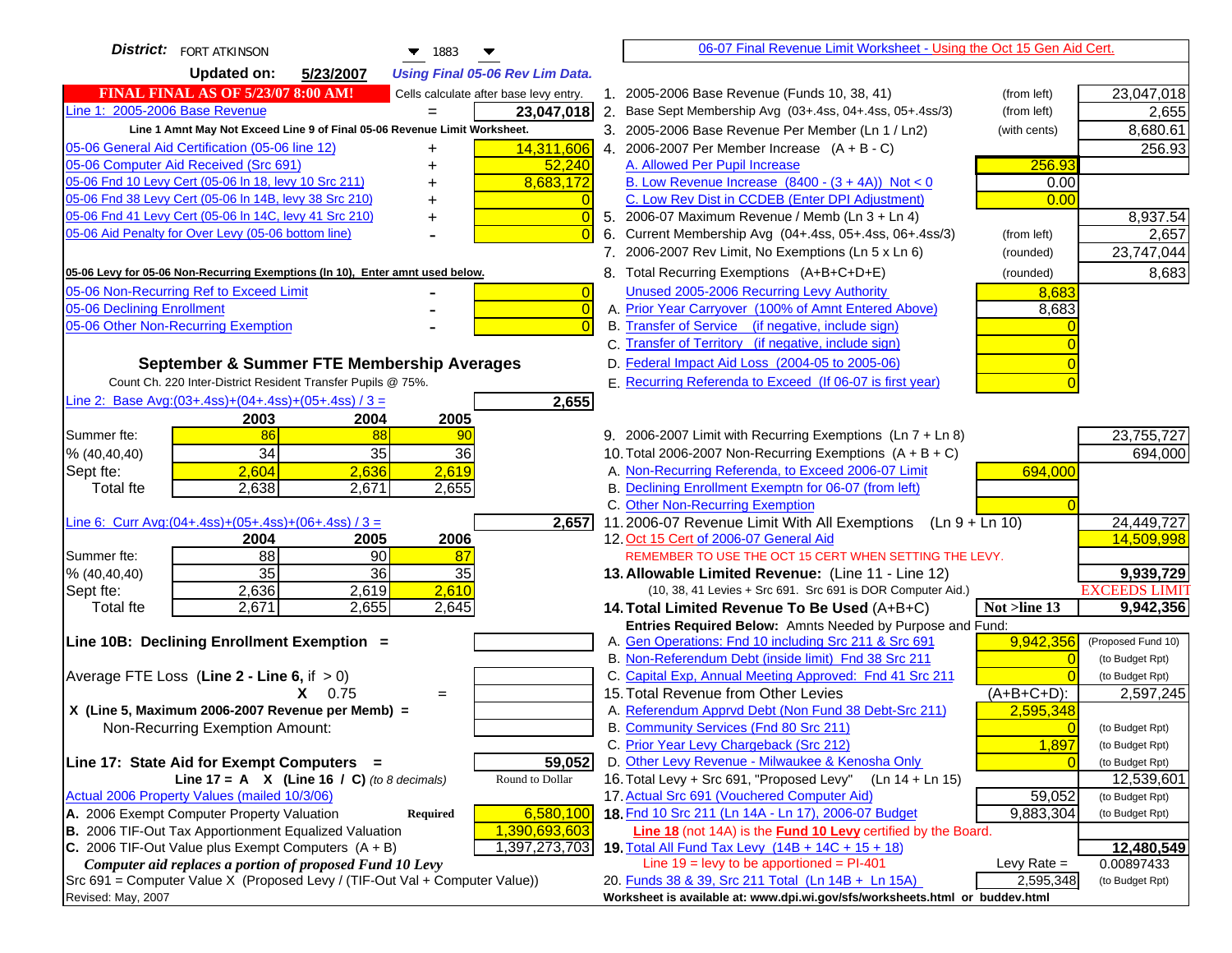|                         | <b>DPI</b> Reconciliation                                                 |
|-------------------------|---------------------------------------------------------------------------|
|                         | In order for the reconciliation to work properly, the                     |
|                         | PI-401 must have been filed with the Department.                          |
|                         | Numbers appearing in the green boxes below are actual, district-submitted |
|                         | 2007 PI-401 data.                                                         |
|                         | Do not type in these fields.                                              |
|                         |                                                                           |
| Fund 10, PI-401         | 9,883,304.00                                                              |
| Fund 38, PI-401         | 0.00                                                                      |
| Fund 41, PI-401         | 0.00                                                                      |
|                         | 9,883,304.00                                                              |
|                         |                                                                           |
| Chargeback, PI-401      | 1,897.00                                                                  |
| Fund 39, PI-401         | 2,595,348.00                                                              |
| Fund 80, PI-401         | 0.00                                                                      |
| Fund 48/Other, PI-401   | 0.00                                                                      |
|                         |                                                                           |
| Total, PI-401           | 12,480,549.00                                                             |
|                         |                                                                           |
| <b>Computer Aid</b>     | 59,052.00 <------- don't change                                           |
|                         | <b>Results</b>                                                            |
| You have overlevied by: | 2,627                                                                     |
| 0<br>0                  | 0                                                                         |
|                         |                                                                           |
| $\boldsymbol{0}$        |                                                                           |
|                         |                                                                           |
|                         |                                                                           |
|                         |                                                                           |
| 0                       |                                                                           |
|                         |                                                                           |
|                         | $\bf{0}$                                                                  |
|                         |                                                                           |
|                         |                                                                           |
|                         |                                                                           |
| 0                       |                                                                           |
|                         |                                                                           |
|                         |                                                                           |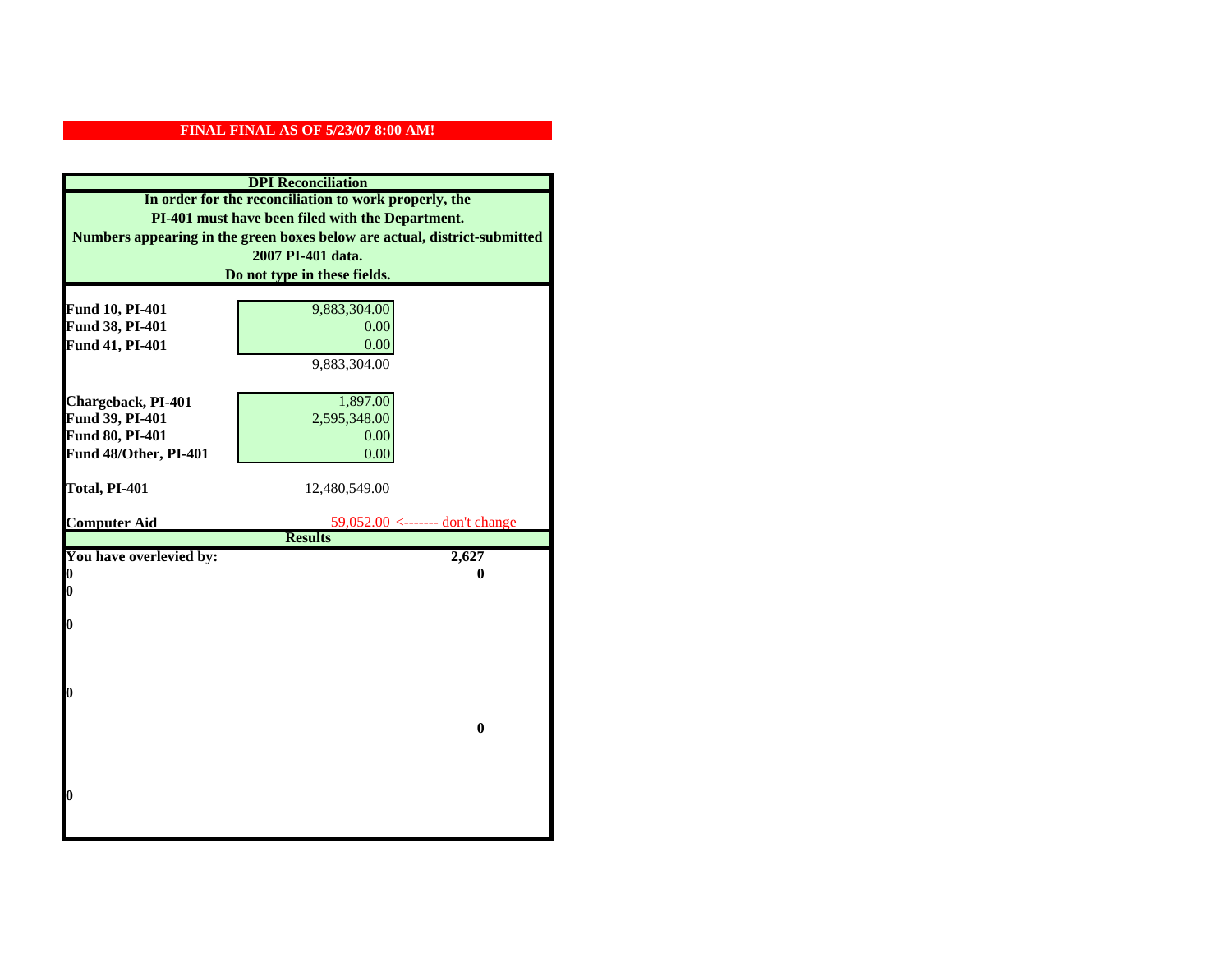| <b>District:</b> FOX POINT J2<br>$\blacktriangledown$ 1890                                                                                  | 06-07 Final Revenue Limit Worksheet - Using the Oct 15 Gen Aid Cert.                                                              |                    |
|---------------------------------------------------------------------------------------------------------------------------------------------|-----------------------------------------------------------------------------------------------------------------------------------|--------------------|
| <b>Updated on:</b><br>5/23/2007<br><b>Using Final 05-06 Rev Lim Data.</b>                                                                   |                                                                                                                                   |                    |
| <b>FINAL FINAL AS OF 5/23/07 8:00 AM!</b><br>Cells calculate after base levy entry.                                                         | 1. 2005-2006 Base Revenue (Funds 10, 38, 41)<br>(from left)                                                                       | 8,919,463          |
| Line 1: 2005-2006 Base Revenue<br>8,919,463                                                                                                 | 2. Base Sept Membership Avg (03+.4ss, 04+.4ss, 05+.4ss/3)<br>(from left)                                                          | 731                |
| Line 1 Amnt May Not Exceed Line 9 of Final 05-06 Revenue Limit Worksheet.                                                                   | 3. 2005-2006 Base Revenue Per Member (Ln 1 / Ln2)<br>(with cents)                                                                 | 12,201.73          |
| 05-06 General Aid Certification (05-06 line 12)<br>1,370,265                                                                                | 4. 2006-2007 Per Member Increase $(A + B - C)$                                                                                    | 256.93             |
| 05-06 Computer Aid Received (Src 691)<br>951                                                                                                | A. Allowed Per Pupil Increase<br>256.93                                                                                           |                    |
| 05-06 Fnd 10 Levy Cert (05-06 In 18, levy 10 Src 211)<br>7,609,131                                                                          | B. Low Revenue Increase $(8400 - (3 + 4A))$ Not < 0<br>0.00                                                                       |                    |
| 05-06 Fnd 38 Levy Cert (05-06 In 14B, levy 38 Src 210)                                                                                      | C. Low Rev Dist in CCDEB (Enter DPI Adjustment)<br>0.00                                                                           |                    |
| 05-06 Fnd 41 Levy Cert (05-06 In 14C, levy 41 Src 210)<br>0<br>+                                                                            | 5. 2006-07 Maximum Revenue / Memb (Ln 3 + Ln 4)                                                                                   | 12,458.66          |
| 05-06 Aid Penalty for Over Levy (05-06 bottom line)                                                                                         | 6. Current Membership Avg (04+.4ss, 05+.4ss, 06+.4ss/3)<br>(from left)                                                            | 731                |
|                                                                                                                                             | 7. 2006-2007 Rev Limit, No Exemptions (Ln 5 x Ln 6)<br>(rounded)                                                                  | 9,107,280          |
| 05-06 Levy for 05-06 Non-Recurring Exemptions (In 10), Enter amnt used below.                                                               | 8. Total Recurring Exemptions (A+B+C+D+E)<br>(rounded)                                                                            | 2,528              |
| 05-06 Non-Recurring Ref to Exceed Limit<br>$\overline{0}$                                                                                   | Unused 2005-2006 Recurring Levy Authority                                                                                         |                    |
| 60,884<br>05-06 Declining Enrollment                                                                                                        | A. Prior Year Carryover (100% of Amnt Entered Above)                                                                              |                    |
| 05-06 Other Non-Recurring Exemption                                                                                                         | B. Transfer of Service (if negative, include sign)<br>2,528                                                                       |                    |
|                                                                                                                                             | C. Transfer of Territory (if negative, include sign)                                                                              |                    |
| September & Summer FTE Membership Averages                                                                                                  | D. Federal Impact Aid Loss (2004-05 to 2005-06)                                                                                   |                    |
| Count Ch. 220 Inter-District Resident Transfer Pupils @ 75%.                                                                                | E. Recurring Referenda to Exceed (If 06-07 is first year)                                                                         |                    |
| Line 2: Base Avg: (03+.4ss) + (04+.4ss) + (05+.4ss) / 3 =<br>731                                                                            |                                                                                                                                   |                    |
| 2003<br>2004<br>2005                                                                                                                        |                                                                                                                                   |                    |
| Summer fte:                                                                                                                                 | 9. 2006-2007 Limit with Recurring Exemptions (Ln 7 + Ln 8)                                                                        | 9,109,808          |
| $\overline{2}$<br>2<br>% (40, 40, 40)                                                                                                       | 10. Total 2006-2007 Non-Recurring Exemptions $(A + B + C)$                                                                        |                    |
| 729<br>729<br>728<br>Sept fte:                                                                                                              | A. Non-Recurring Referenda, to Exceed 2006-07 Limit                                                                               |                    |
| 731<br>731<br>730<br><b>Total fte</b>                                                                                                       | B. Declining Enrollment Exemptn for 06-07 (from left)                                                                             |                    |
|                                                                                                                                             | C. Other Non-Recurring Exemption                                                                                                  |                    |
| Line 6: Curr Avg: $(04+.4ss)+(05+.4ss)+(06+.4ss)/3 =$                                                                                       | 731 11.2006-07 Revenue Limit With All Exemptions $( \ln 9 + \ln 10)$                                                              | 9,109,808          |
| 2005<br>2006<br>2004<br>5<br>5<br>Summer fte:                                                                                               | 12. Oct 15 Cert of 2006-07 General Aid<br>REMEMBER TO USE THE OCT 15 CERT WHEN SETTING THE LEVY.                                  | 1,358,825          |
| $\overline{2}$<br>2<br>% (40, 40, 40)                                                                                                       | 13. Allowable Limited Revenue: (Line 11 - Line 12)                                                                                | 7,750,983          |
| 729<br>728<br>731<br>Sept fte:                                                                                                              | (10, 38, 41 Levies + Src 691. Src 691 is DOR Computer Aid.)                                                                       |                    |
| 731<br>730<br>733<br><b>Total fte</b>                                                                                                       | 14. Total Limited Revenue To Be Used (A+B+C)<br>Not >line 13                                                                      | 7,750,983          |
|                                                                                                                                             | Entries Required Below: Amnts Needed by Purpose and Fund:                                                                         |                    |
| Line 10B: Declining Enrollment Exemption =                                                                                                  | A. Gen Operations: Fnd 10 including Src 211 & Src 691<br>7,750,983                                                                | (Proposed Fund 10) |
|                                                                                                                                             | B. Non-Referendum Debt (inside limit) Fnd 38 Src 211<br>$\Omega$                                                                  | (to Budget Rpt)    |
| Average FTE Loss (Line $2 -$ Line 6, if $> 0$ )                                                                                             | C. Capital Exp, Annual Meeting Approved: Fnd 41 Src 211                                                                           | (to Budget Rpt)    |
| $X = 0.75$<br>$=$                                                                                                                           | 15. Total Revenue from Other Levies<br>(A+B+C+D):                                                                                 | 800,133            |
| X (Line 5, Maximum 2006-2007 Revenue per Memb) =                                                                                            | A. Referendum Apprvd Debt (Non Fund 38 Debt-Src 211)<br>799,939                                                                   |                    |
| Non-Recurring Exemption Amount:                                                                                                             | B. Community Services (Fnd 80 Src 211)<br>$\Omega$                                                                                | (to Budget Rpt)    |
|                                                                                                                                             | C. Prior Year Levy Chargeback (Src 212)<br>194                                                                                    | (to Budget Rpt)    |
| 1,065<br>Line 17: State Aid for Exempt Computers =                                                                                          | D. Other Levy Revenue - Milwaukee & Kenosha Only                                                                                  | (to Budget Rpt)    |
| Round to Dollar<br>Line 17 = A $X$ (Line 16 / C) (to 8 decimals)                                                                            | 16. Total Levy + Src 691, "Proposed Levy"<br>(Ln 14 + Ln 15)                                                                      | 8,551,116          |
| Actual 2006 Property Values (mailed 10/3/06)                                                                                                | 17. Actual Src 691 (Vouchered Computer Aid)<br>1,065                                                                              | (to Budget Rpt)    |
| A. 2006 Exempt Computer Property Valuation<br>149,300<br>Required<br>B. 2006 TIF-Out Tax Apportionment Equalized Valuation<br>1,198,649,372 | 18. Fnd 10 Src 211 (Ln 14A - Ln 17), 2006-07 Budget<br>7,749,918<br>Line 18 (not 14A) is the Fund 10 Levy certified by the Board. | (to Budget Rpt)    |
| C. 2006 TIF-Out Value plus Exempt Computers $(A + B)$<br>1,198,798,672                                                                      | 19. Total All Fund Tax Levy (14B + 14C + 15 + 18)                                                                                 | 8,550,051          |
| Computer aid replaces a portion of proposed Fund 10 Levy                                                                                    | Line $19 = \text{levy}$ to be apportioned = PI-401<br>Levy Rate $=$                                                               | 0.00713307         |
| $Src691$ = Computer Value X (Proposed Levy / (TIF-Out Val + Computer Value))                                                                | 20. Funds 38 & 39, Src 211 Total (Ln 14B + Ln 15A)<br>799,939                                                                     | (to Budget Rpt)    |
| Revised: May, 2007                                                                                                                          | Worksheet is available at: www.dpi.wi.gov/sfs/worksheets.html or buddev.html                                                      |                    |
|                                                                                                                                             |                                                                                                                                   |                    |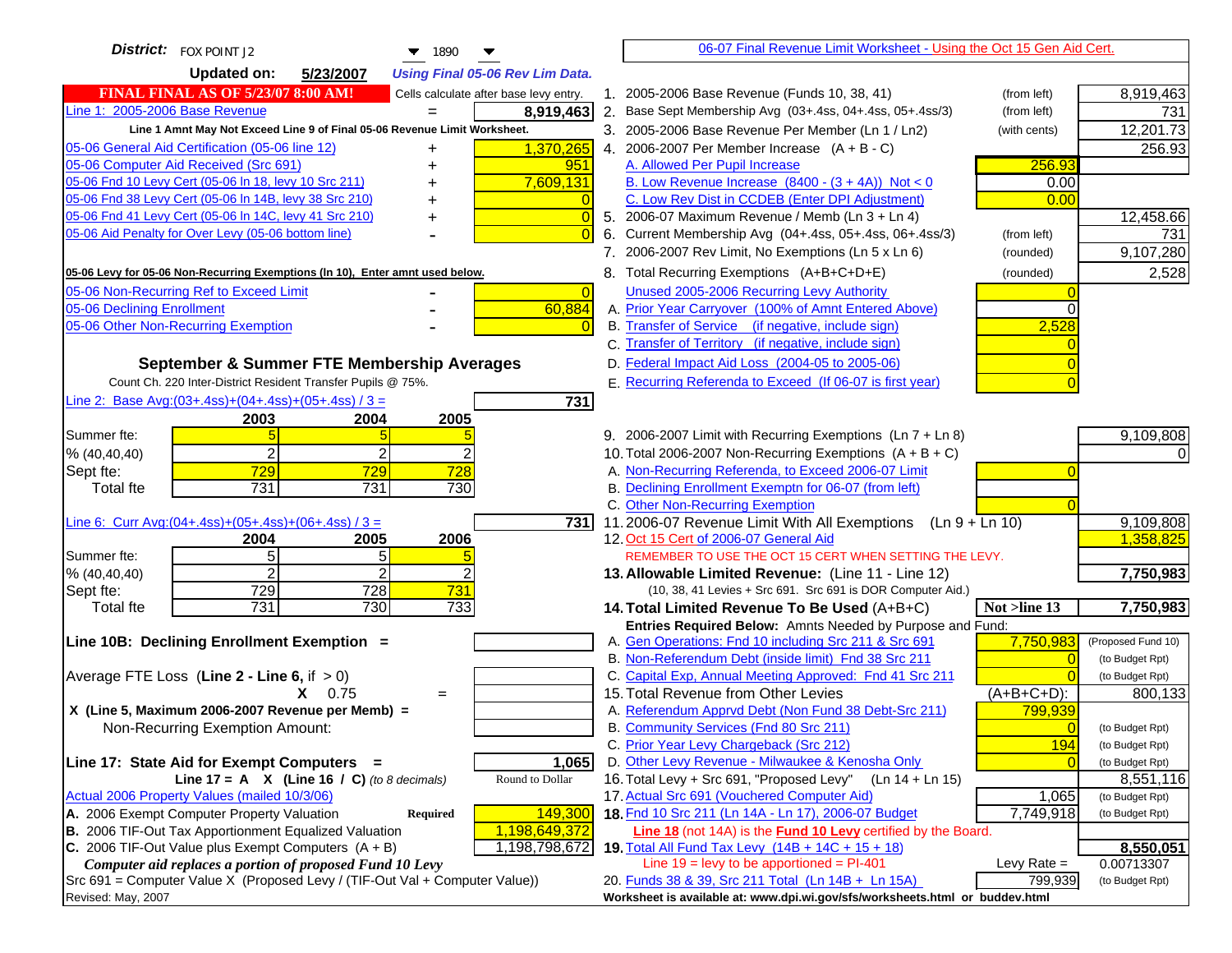|                                  | <b>DPI</b> Reconciliation                                                 |
|----------------------------------|---------------------------------------------------------------------------|
|                                  | In order for the reconciliation to work properly, the                     |
|                                  | PI-401 must have been filed with the Department.                          |
|                                  | Numbers appearing in the green boxes below are actual, district-submitted |
|                                  | 2007 PI-401 data.                                                         |
|                                  | Do not type in these fields.                                              |
|                                  |                                                                           |
| Fund 10, PI-401                  | 7,749,918.00                                                              |
| Fund 38, PI-401                  | 0.00                                                                      |
| Fund 41, PI-401                  | 0.00                                                                      |
|                                  | 7,749,918.00                                                              |
|                                  |                                                                           |
| Chargeback, PI-401               | 194.00                                                                    |
| Fund 39, PI-401                  | 799,939.00                                                                |
| Fund 80, PI-401                  | 0.00                                                                      |
| Fund 48/Other, PI-401            | 0.00                                                                      |
| Total, PI-401                    | 8,550,051.00                                                              |
|                                  |                                                                           |
|                                  |                                                                           |
| <b>Computer Aid</b>              | $1,065.00$ <------- don't change                                          |
|                                  | <b>Results</b>                                                            |
| $\overline{\mathbf{0}}$          | $\mathbf{0}$                                                              |
| 0                                | 0                                                                         |
| You have levied to your maximum. |                                                                           |
|                                  |                                                                           |
| $\bf{0}$                         |                                                                           |
|                                  |                                                                           |
|                                  |                                                                           |
| 0                                |                                                                           |
|                                  |                                                                           |
|                                  | $\bf{0}$                                                                  |
|                                  |                                                                           |
|                                  |                                                                           |
|                                  |                                                                           |
| 0                                |                                                                           |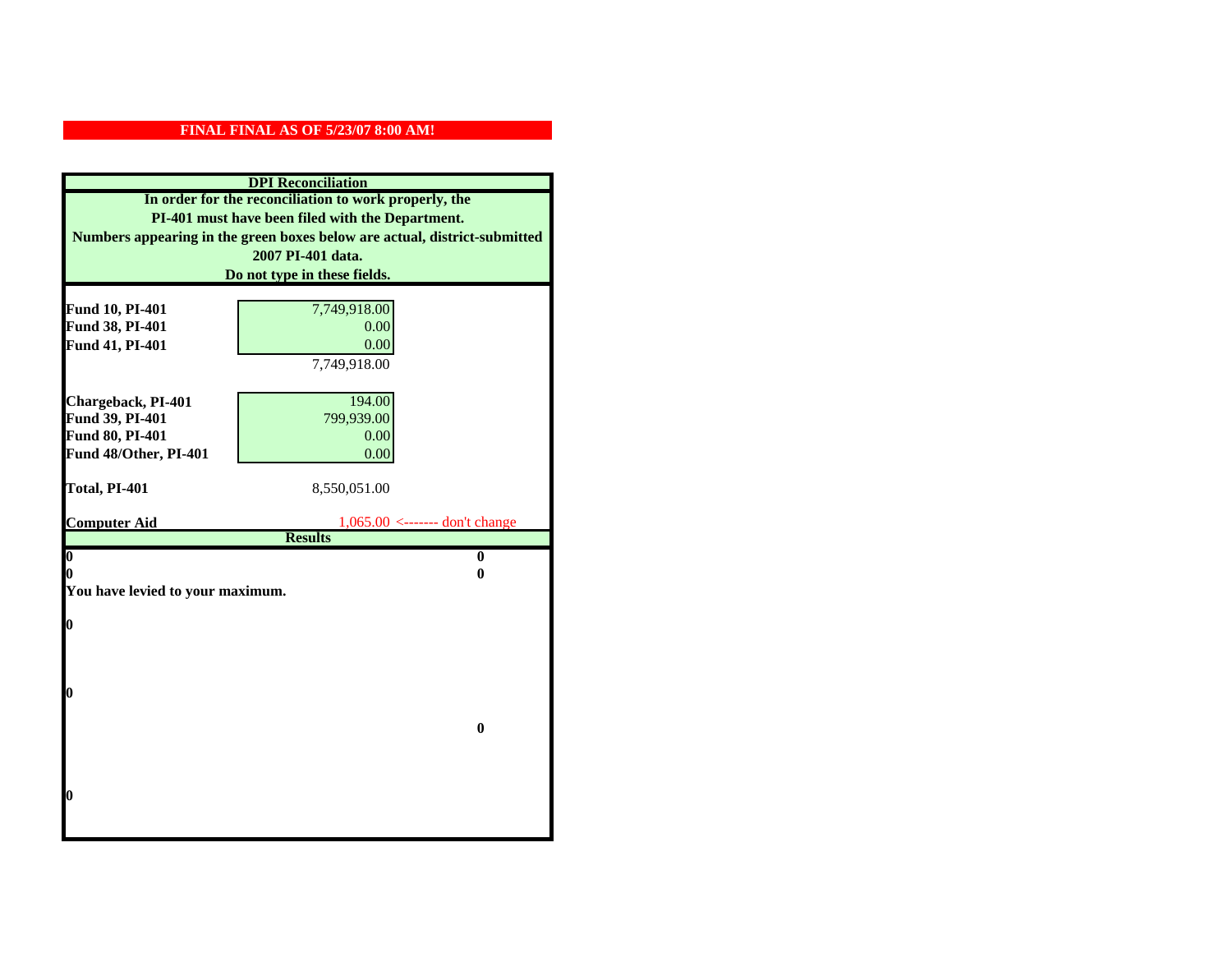| <b>District:</b> FRANKLIN PUBLIC<br>$\blacktriangledown$ 1900<br>▼                                                      |    | 06-07 Final Revenue Limit Worksheet - Using the Oct 15 Gen Aid Cert.                                                       |               |                               |
|-------------------------------------------------------------------------------------------------------------------------|----|----------------------------------------------------------------------------------------------------------------------------|---------------|-------------------------------|
| <b>Updated on:</b><br>5/23/2007<br><b>Using Final 05-06 Rev Lim Data.</b>                                               |    |                                                                                                                            |               |                               |
| <b>FINAL FINAL AS OF 5/23/07 8:00 AM!</b><br>Cells calculate after base levy entry.                                     |    | 1. 2005-2006 Base Revenue (Funds 10, 38, 41)                                                                               | (from left)   | 38,111,595                    |
| Line 1: 2005-2006 Base Revenue<br>38,111,595                                                                            | 2. | Base Sept Membership Avg (03+.4ss, 04+.4ss, 05+.4ss/3)                                                                     | (from left)   | 3,677                         |
| Line 1 Amnt May Not Exceed Line 9 of Final 05-06 Revenue Limit Worksheet.                                               |    | 3. 2005-2006 Base Revenue Per Member (Ln 1 / Ln2)                                                                          | (with cents)  | 10,364.86                     |
| 18,321,056<br>05-06 General Aid Certification (05-06 line 12)                                                           |    | 4. 2006-2007 Per Member Increase $(A + B - C)$                                                                             |               | 256.93                        |
| 05-06 Computer Aid Received (Src 691)<br>55,921                                                                         |    | A. Allowed Per Pupil Increase                                                                                              | 256.93        |                               |
| 05-06 Fnd 10 Levy Cert (05-06 ln 18, levy 10 Src 211)<br>19,744,972                                                     |    | B. Low Revenue Increase $(8400 - (3 + 4A))$ Not < 0                                                                        | 0.00          |                               |
| 05-06 Fnd 38 Levy Cert (05-06 In 14B, levy 38 Src 210)                                                                  |    | C. Low Rev Dist in CCDEB (Enter DPI Adjustment)                                                                            | 0.00          |                               |
| 05-06 Fnd 41 Levy Cert (05-06 In 14C, levy 41 Src 210)<br>$\overline{0}$<br>+                                           |    | 5. 2006-07 Maximum Revenue / Memb (Ln 3 + Ln 4)                                                                            |               | 10,621.79                     |
| 05-06 Aid Penalty for Over Levy (05-06 bottom line)<br>10,354                                                           | 6. | Current Membership Avg (04+.4ss, 05+.4ss, 06+.4ss/3)                                                                       | (from left)   | 3,756                         |
|                                                                                                                         |    | 7. 2006-2007 Rev Limit, No Exemptions (Ln 5 x Ln 6)                                                                        | (rounded)     | 39,895,443                    |
| 05-06 Levy for 05-06 Non-Recurring Exemptions (In 10), Enter amnt used below.                                           |    | 8. Total Recurring Exemptions (A+B+C+D+E)                                                                                  | (rounded)     |                               |
| 05-06 Non-Recurring Ref to Exceed Limit<br>$\overline{0}$                                                               |    | Unused 2005-2006 Recurring Levy Authority                                                                                  |               |                               |
| 05-06 Declining Enrollment<br>$\overline{0}$                                                                            |    | A. Prior Year Carryover (100% of Amnt Entered Above)                                                                       |               |                               |
| 05-06 Other Non-Recurring Exemption                                                                                     |    | B. Transfer of Service (if negative, include sign)                                                                         |               |                               |
|                                                                                                                         |    | C. Transfer of Territory (if negative, include sign)                                                                       |               |                               |
| September & Summer FTE Membership Averages                                                                              |    | D. Federal Impact Aid Loss (2004-05 to 2005-06)                                                                            |               |                               |
| Count Ch. 220 Inter-District Resident Transfer Pupils @ 75%.                                                            |    | E. Recurring Referenda to Exceed (If 06-07 is first year)                                                                  |               |                               |
| Line 2: Base Avg: $(03+.4ss)+(04+.4ss)+(05+.4ss)/3 =$<br>3,677                                                          |    |                                                                                                                            |               |                               |
| 2003<br>2004<br>2005                                                                                                    |    |                                                                                                                            |               |                               |
| 35<br>Summer fte:<br>36<br>41                                                                                           |    | 9. 2006-2007 Limit with Recurring Exemptions (Ln 7 + Ln 8)                                                                 |               | 39,895,443                    |
| 14<br>14<br>16<br>% (40, 40, 40)                                                                                        |    | 10. Total 2006-2007 Non-Recurring Exemptions $(A + B + C)$                                                                 |               |                               |
| 3,591<br>3,733<br>3,663<br>Sept fte:                                                                                    |    | A. Non-Recurring Referenda, to Exceed 2006-07 Limit                                                                        |               |                               |
| 3,605<br>3,677<br>3,749<br>Total fte                                                                                    |    | B. Declining Enrollment Exemptn for 06-07 (from left)                                                                      |               |                               |
| Line 6: Curr Avg: $(04+.4ss)+(05+.4ss)+(06+.4ss)/3 =$                                                                   |    | C. Other Non-Recurring Exemption                                                                                           |               |                               |
| 3,756<br>2006<br>2004<br>2005                                                                                           |    | 11.2006-07 Revenue Limit With All Exemptions (Ln $9 + \overline{\text{Ln }10}$ )<br>12. Oct 15 Cert of 2006-07 General Aid |               | 39,895,443<br>18,435,836      |
| 36<br>41<br>Summer fte:<br>47                                                                                           |    | REMEMBER TO USE THE OCT 15 CERT WHEN SETTING THE LEVY.                                                                     |               |                               |
| 14<br>16<br>19<br>% (40, 40, 40)                                                                                        |    | 13. Allowable Limited Revenue: (Line 11 - Line 12)                                                                         |               | 21,459,607                    |
| 3,663<br>3,733<br>3,824<br>Sept fte:                                                                                    |    | (10, 38, 41 Levies + Src 691. Src 691 is DOR Computer Aid.)                                                                |               | <b>EXCEEDS LIMIT</b>          |
| 3,677<br>3,749<br>3,843<br>Total fte                                                                                    |    | 14. Total Limited Revenue To Be Used (A+B+C)                                                                               | Not >line 13  | 21,491,473                    |
|                                                                                                                         |    | Entries Required Below: Amnts Needed by Purpose and Fund:                                                                  |               |                               |
| Line 10B: Declining Enrollment Exemption =                                                                              |    | A. Gen Operations: Fnd 10 including Src 211 & Src 691                                                                      | 21,491,473    | (Proposed Fund 10)            |
|                                                                                                                         |    | B. Non-Referendum Debt (inside limit) Fnd 38 Src 211                                                                       |               | (to Budget Rpt)               |
| Average FTE Loss (Line $2 -$ Line 6, if $> 0$ )                                                                         |    | C. Capital Exp, Annual Meeting Approved: Fnd 41 Src 211                                                                    |               | (to Budget Rpt)               |
| $X = 0.75$<br>$=$                                                                                                       |    | 15. Total Revenue from Other Levies                                                                                        | $(A+B+C+D)$ : | 4,131,451                     |
| X (Line 5, Maximum 2006-2007 Revenue per Memb) =                                                                        |    | A. Referendum Apprvd Debt (Non Fund 38 Debt-Src 211)                                                                       | 3,763,471     |                               |
| Non-Recurring Exemption Amount:                                                                                         |    | B. Community Services (Fnd 80 Src 211)                                                                                     | 338,691       | (to Budget Rpt)               |
|                                                                                                                         |    | C. Prior Year Levy Chargeback (Src 212)                                                                                    | 29,289        | (to Budget Rpt)               |
| 48,114<br>Line 17: State Aid for Exempt Computers =<br>Round to Dollar<br>Line 17 = A $X$ (Line 16 / C) (to 8 decimals) |    | D. Other Levy Revenue - Milwaukee & Kenosha Only<br>16. Total Levy + Src 691, "Proposed Levy" (Ln 14 + Ln 15)              |               | (to Budget Rpt)<br>25,622,924 |
| Actual 2006 Property Values (mailed 10/3/06)                                                                            |    | 17. Actual Src 691 (Vouchered Computer Aid)                                                                                | 48,114        | (to Budget Rpt)               |
| A. 2006 Exempt Computer Property Valuation<br>4,796,000<br><b>Required</b>                                              |    | 18. Fnd 10 Src 211 (Ln 14A - Ln 17), 2006-07 Budget                                                                        | 21,443,359    | (to Budget Rpt)               |
| B. 2006 TIF-Out Tax Apportionment Equalized Valuation<br>2,549,319,904                                                  |    | Line 18 (not 14A) is the Fund 10 Levy certified by the Board.                                                              |               |                               |
| C. 2006 TIF-Out Value plus Exempt Computers $(A + B)$<br>2,554,115,904                                                  |    | 19. Total All Fund Tax Levy $(14B + 14C + 15 + 18)$                                                                        |               | 25,574,810                    |
| Computer aid replaces a portion of proposed Fund 10 Levy                                                                |    | Line $19 = \text{levy}$ to be apportioned = PI-401                                                                         | Levy Rate $=$ | 0.01003201                    |
| Src 691 = Computer Value X (Proposed Levy / (TIF-Out Val + Computer Value))                                             |    | 20. Funds 38 & 39, Src 211 Total (Ln 14B + Ln 15A)                                                                         | 3,763,471     | (to Budget Rpt)               |
| Revised: May, 2007                                                                                                      |    | Worksheet is available at: www.dpi.wi.gov/sfs/worksheets.html or buddev.html                                               |               |                               |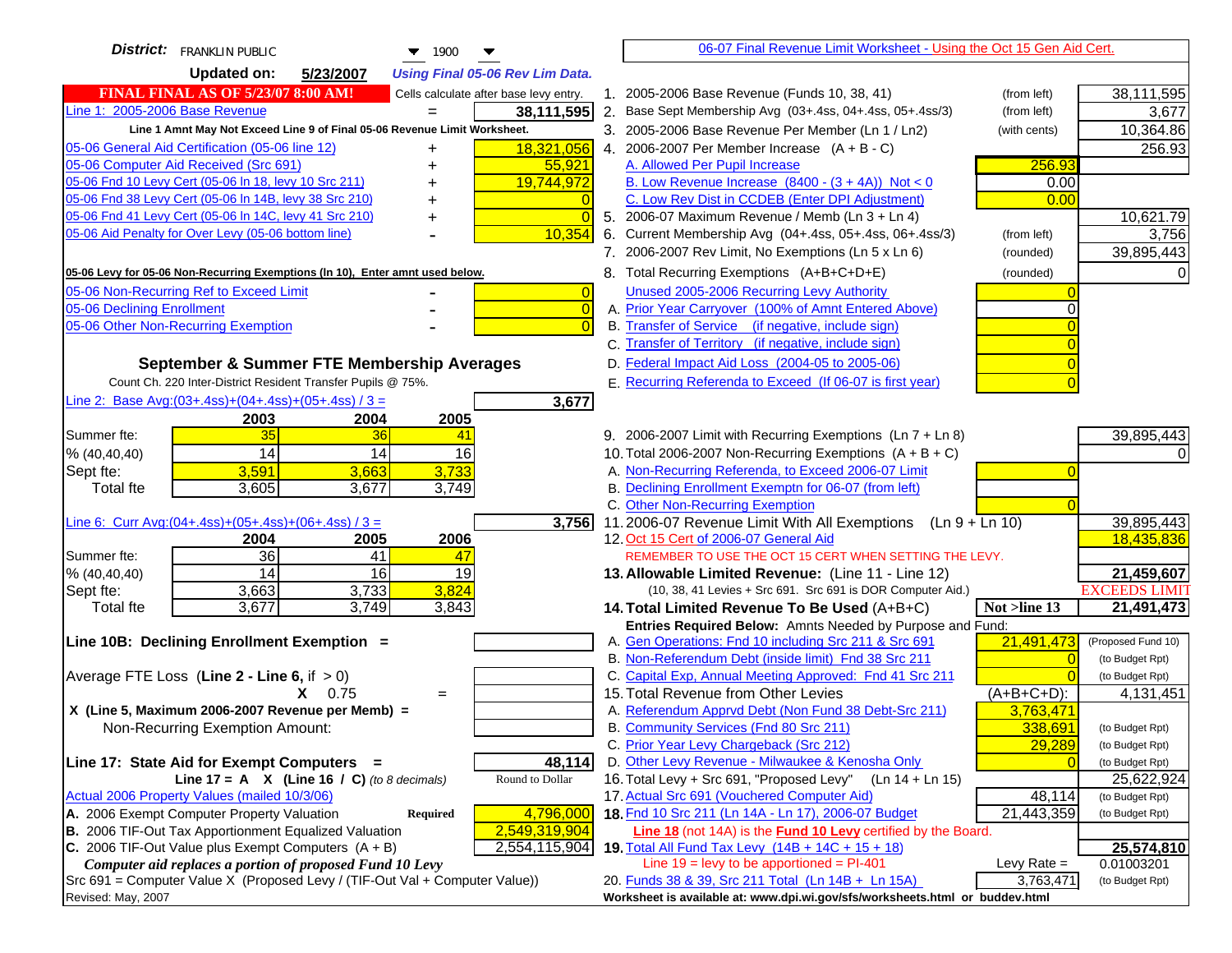|                         | <b>DPI</b> Reconciliation                                                 |
|-------------------------|---------------------------------------------------------------------------|
|                         | In order for the reconciliation to work properly, the                     |
|                         | PI-401 must have been filed with the Department.                          |
|                         | Numbers appearing in the green boxes below are actual, district-submitted |
|                         | 2007 PI-401 data.                                                         |
|                         | Do not type in these fields.                                              |
|                         |                                                                           |
| Fund 10, PI-401         | 21,443,359.00                                                             |
| Fund 38, PI-401         | 0.00                                                                      |
| Fund 41, PI-401         | 0.00                                                                      |
|                         | 21,443,359.00                                                             |
|                         |                                                                           |
| Chargeback, PI-401      | 29,289.00                                                                 |
| Fund 39, PI-401         | 3,763,471.00                                                              |
| Fund 80, PI-401         | 338,691.00                                                                |
| Fund 48/Other, PI-401   | 0.00                                                                      |
| Total, PI-401           | 25,574,810.00                                                             |
|                         |                                                                           |
| <b>Computer Aid</b>     | $48,114.00$ <------- don't change                                         |
|                         | <b>Results</b>                                                            |
| You have overlevied by: | 31,866                                                                    |
| 0                       | 0                                                                         |
| 0                       |                                                                           |
|                         |                                                                           |
| $\boldsymbol{0}$        |                                                                           |
|                         |                                                                           |
|                         |                                                                           |
| 0                       |                                                                           |
|                         |                                                                           |
|                         | $\bf{0}$                                                                  |
|                         |                                                                           |
|                         |                                                                           |
|                         |                                                                           |
| 0                       |                                                                           |
|                         |                                                                           |
|                         |                                                                           |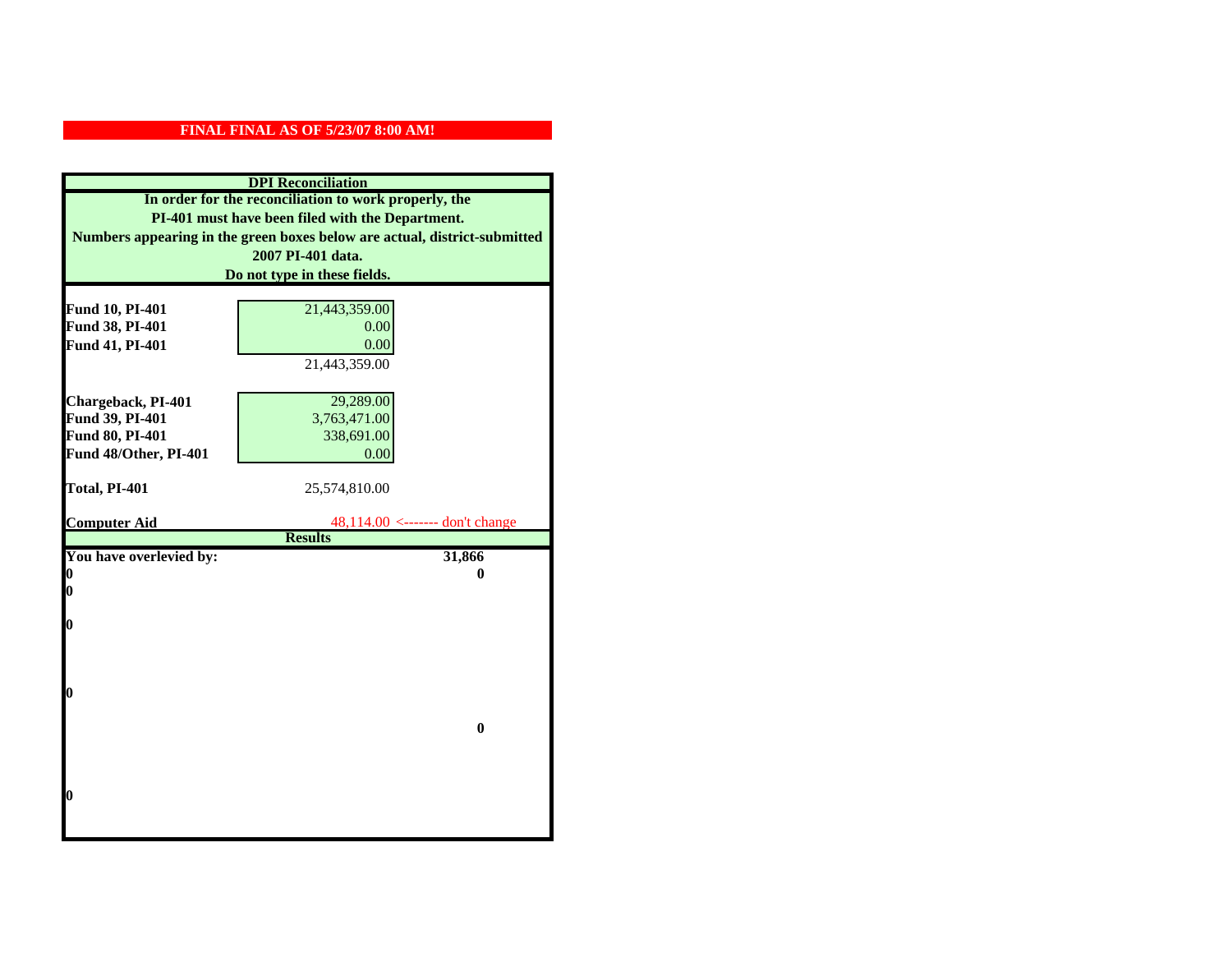| <b>District:</b> FREDERIC<br>$\blacktriangledown$ 1939                                                                                       |                | 06-07 Final Revenue Limit Worksheet - Using the Oct 15 Gen Aid Cert.                                                     |                                   |
|----------------------------------------------------------------------------------------------------------------------------------------------|----------------|--------------------------------------------------------------------------------------------------------------------------|-----------------------------------|
| <b>Updated on:</b><br>5/23/2007<br><b>Using Final 05-06 Rev Lim Data.</b>                                                                    |                |                                                                                                                          |                                   |
| <b>FINAL FINAL AS OF 5/23/07 8:00 AM!</b><br>Cells calculate after base levy entry.                                                          |                | 1. 2005-2006 Base Revenue (Funds 10, 38, 41)<br>(from left)                                                              | 4,864,134                         |
| Line 1: 2005-2006 Base Revenue<br>4,864,134                                                                                                  |                | 2. Base Sept Membership Avg (03+.4ss, 04+.4ss, 05+.4ss/3)<br>(from left)                                                 | 600                               |
| Line 1 Amnt May Not Exceed Line 9 of Final 05-06 Revenue Limit Worksheet.                                                                    |                | 3. 2005-2006 Base Revenue Per Member (Ln 1 / Ln2)<br>(with cents)                                                        | 8,106.89                          |
| 3,169,912<br>05-06 General Aid Certification (05-06 line 12)<br>+                                                                            |                | 4. 2006-2007 Per Member Increase $(A + B - C)$                                                                           | 293.11                            |
| 05-06 Computer Aid Received (Src 691)<br>2,379                                                                                               |                | 256.93<br>A. Allowed Per Pupil Increase                                                                                  |                                   |
| 05-06 Fnd 10 Levy Cert (05-06 In 18, levy 10 Src 211)<br>1,720,334                                                                           |                | B. Low Revenue Increase $(8400 - (3 + 4A))$ Not < 0                                                                      | 36.18                             |
| 05-06 Fnd 38 Levy Cert (05-06 In 14B, levy 38 Src 210)<br>52,531                                                                             |                | C. Low Rev Dist in CCDEB (Enter DPI Adjustment)                                                                          | 0.00                              |
| 05-06 Fnd 41 Levy Cert (05-06 In 14C, levy 41 Src 210)<br>+                                                                                  |                | 5. 2006-07 Maximum Revenue / Memb (Ln 3 + Ln 4)                                                                          | 8,400.00                          |
| 05-06 Aid Penalty for Over Levy (05-06 bottom line)                                                                                          |                | 6. Current Membership Avg (04+.4ss, 05+.4ss, 06+.4ss/3)<br>(from left)                                                   | 578                               |
|                                                                                                                                              |                | 7. 2006-2007 Rev Limit, No Exemptions (Ln 5 x Ln 6)<br>(rounded)                                                         | 4,855,200                         |
| 05-06 Levy for 05-06 Non-Recurring Exemptions (In 10), Enter amnt used below.                                                                |                | 8. Total Recurring Exemptions (A+B+C+D+E)<br>(rounded)                                                                   |                                   |
| 05-06 Non-Recurring Ref to Exceed Limit                                                                                                      | $\overline{0}$ | Unused 2005-2006 Recurring Levy Authority                                                                                |                                   |
| 81,022<br>05-06 Declining Enrollment                                                                                                         |                | A. Prior Year Carryover (100% of Amnt Entered Above)                                                                     |                                   |
| 05-06 Other Non-Recurring Exemption                                                                                                          |                | B. Transfer of Service (if negative, include sign)                                                                       |                                   |
|                                                                                                                                              |                | C. Transfer of Territory (if negative, include sign)                                                                     |                                   |
| September & Summer FTE Membership Averages                                                                                                   |                | D. Federal Impact Aid Loss (2004-05 to 2005-06)                                                                          |                                   |
| Count Ch. 220 Inter-District Resident Transfer Pupils @ 75%.                                                                                 |                | E. Recurring Referenda to Exceed (If 06-07 is first year)                                                                |                                   |
| Line 2: Base Avg: $(03+.4ss)+(04+.4ss)+(05+.4ss)/3 =$                                                                                        | 600            |                                                                                                                          |                                   |
| 2003<br>2004<br>2005                                                                                                                         |                |                                                                                                                          |                                   |
| 26<br>Summer fte:<br>20                                                                                                                      |                | 9. 2006-2007 Limit with Recurring Exemptions (Ln 7 + Ln 8)                                                               | 4,855,200                         |
| 10<br>8<br>% (40, 40, 40)<br>$\Omega$                                                                                                        |                | 10. Total 2006-2007 Non-Recurring Exemptions (A + B + C)                                                                 | 142,800                           |
| 626<br>585<br>570<br>Sept fte:                                                                                                               |                | A. Non-Recurring Referenda, to Exceed 2006-07 Limit                                                                      |                                   |
| 636<br>593<br>570<br><b>Total fte</b>                                                                                                        |                | B. Declining Enrollment Exemptn for 06-07 (from left)<br>142,800                                                         |                                   |
|                                                                                                                                              |                | C. Other Non-Recurring Exemption                                                                                         |                                   |
| Line 6: Curr Avg: $(04+.4ss)+(05+.4ss)+(06+.4ss)/3 =$                                                                                        | 578I           | 11.2006-07 Revenue Limit With All Exemptions $(Ln 9 + Ln 10)$                                                            | 4,998,000<br>2,888,469            |
| 2006<br>2005<br>2004<br>20<br>Summer fte:<br>0<br>23                                                                                         |                | 12. Oct 15 Cert of 2006-07 General Aid<br>REMEMBER TO USE THE OCT 15 CERT WHEN SETTING THE LEVY.                         |                                   |
| 8<br>$\Omega$<br>9<br>% (40, 40, 40)                                                                                                         |                | 13. Allowable Limited Revenue: (Line 11 - Line 12)                                                                       | 2,109,531                         |
| 585<br>570<br>562<br>Sept fte:                                                                                                               |                | (10, 38, 41 Levies + Src 691. Src 691 is DOR Computer Aid.)                                                              |                                   |
| 570<br>571<br>593<br><b>Total fte</b>                                                                                                        |                | 14. Total Limited Revenue To Be Used (A+B+C)<br>Not >line 13                                                             | 2,109,531                         |
|                                                                                                                                              |                | Entries Required Below: Amnts Needed by Purpose and Fund:                                                                |                                   |
| 142,800<br>Line 10B: Declining Enrollment Exemption =                                                                                        |                | 2,008,748<br>A. Gen Operations: Fnd 10 including Src 211 & Src 691                                                       | (Proposed Fund 10)                |
|                                                                                                                                              |                | B. Non-Referendum Debt (inside limit) Fnd 38 Src 211<br>100,783                                                          | (to Budget Rpt)                   |
| Average FTE Loss (Line $2 -$ Line 6, if $> 0$ )                                                                                              | 22             | C. Capital Exp, Annual Meeting Approved: Fnd 41 Src 211                                                                  | (to Budget Rpt)                   |
| $X = 0.75$<br>$=$                                                                                                                            | 17             | 15. Total Revenue from Other Levies<br>$(A+B+C+D)$ :                                                                     | 1,114,085                         |
| X (Line 5, Maximum 2006-2007 Revenue per Memb) =<br>8,400.00                                                                                 |                | A. Referendum Apprvd Debt (Non Fund 38 Debt-Src 211)<br>1,071,005                                                        |                                   |
| 142,800<br>Non-Recurring Exemption Amount:                                                                                                   |                | B. Community Services (Fnd 80 Src 211)<br>43,080                                                                         | (to Budget Rpt)                   |
|                                                                                                                                              |                | C. Prior Year Levy Chargeback (Src 212)                                                                                  | $\overline{0}$<br>(to Budget Rpt) |
| 1,521<br>Line 17: State Aid for Exempt Computers =                                                                                           |                | D. Other Levy Revenue - Milwaukee & Kenosha Only                                                                         | (to Budget Rpt)                   |
| Round to Dollar<br>Line 17 = A $X$ (Line 16 / C) (to 8 decimals)                                                                             |                | 16. Total Levy + Src 691, "Proposed Levy"<br>(Ln 14 + Ln 15)                                                             | 3,223,616                         |
| Actual 2006 Property Values (mailed 10/3/06)                                                                                                 |                | 17. Actual Src 691 (Vouchered Computer Aid)                                                                              | 1,521<br>(to Budget Rpt)          |
| A. 2006 Exempt Computer Property Valuation<br>143,600<br>Required                                                                            |                | 18. Fnd 10 Src 211 (Ln 14A - Ln 17), 2006-07 Budget<br>2,007,227                                                         | (to Budget Rpt)                   |
| B. 2006 TIF-Out Tax Apportionment Equalized Valuation<br>304,124,529<br>C. 2006 TIF-Out Value plus Exempt Computers $(A + B)$<br>304,268,129 |                | Line 18 (not 14A) is the <b>Fund 10 Levy</b> certified by the Board.                                                     |                                   |
| Computer aid replaces a portion of proposed Fund 10 Levy                                                                                     |                | 19. Total All Fund Tax Levy (14B + 14C + 15 + 18)<br>Line $19 = \text{levy}$ to be apportioned = PI-401<br>Levy Rate $=$ | 3,222,095<br>0.01059466           |
| Src 691 = Computer Value X (Proposed Levy / (TIF-Out Val + Computer Value))                                                                  |                | 20. Funds 38 & 39, Src 211 Total (Ln 14B + Ln 15A)<br>1,171,788                                                          | (to Budget Rpt)                   |
| Revised: May, 2007                                                                                                                           |                | Worksheet is available at: www.dpi.wi.gov/sfs/worksheets.html or buddev.html                                             |                                   |
|                                                                                                                                              |                |                                                                                                                          |                                   |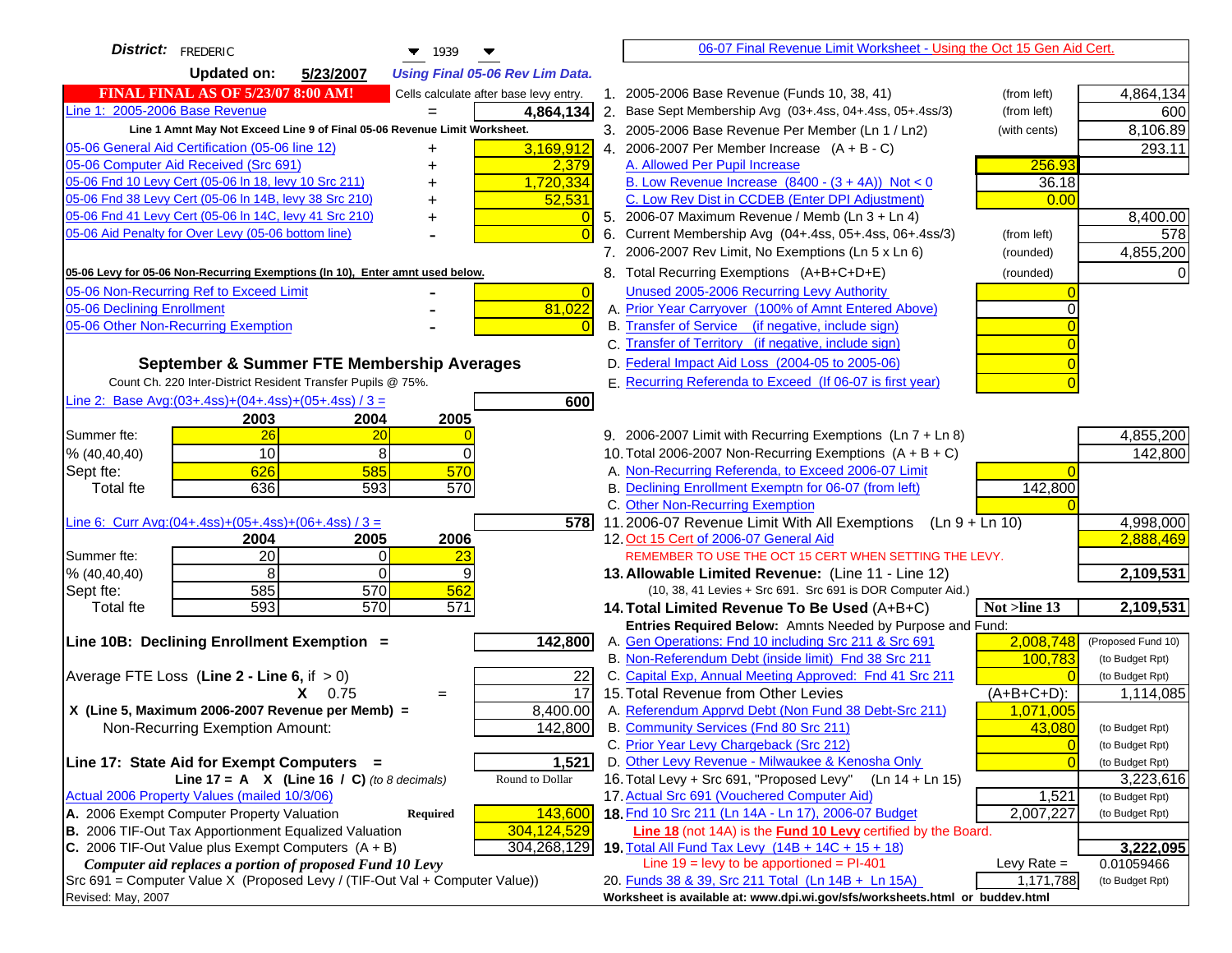|                                  | <b>DPI</b> Reconciliation                                                 |
|----------------------------------|---------------------------------------------------------------------------|
|                                  | In order for the reconciliation to work properly, the                     |
|                                  | PI-401 must have been filed with the Department.                          |
|                                  | Numbers appearing in the green boxes below are actual, district-submitted |
|                                  | 2007 PI-401 data.                                                         |
|                                  | Do not type in these fields.                                              |
|                                  |                                                                           |
| Fund 10, PI-401                  | 2,007,227.00                                                              |
| Fund 38, PI-401                  | 100,783.00                                                                |
| Fund 41, PI-401                  | 0.00                                                                      |
|                                  | 2,108,010.00                                                              |
|                                  |                                                                           |
| Chargeback, PI-401               | 0.00                                                                      |
| Fund 39, PI-401                  | 1,071,005.00                                                              |
| Fund 80, PI-401                  | 43,080.00                                                                 |
| Fund 48/Other, PI-401            | 0.00                                                                      |
| Total, PI-401                    | 3,222,095.00                                                              |
|                                  |                                                                           |
| <b>Computer Aid</b>              | $1,521.00$ <------- don't change                                          |
|                                  | <b>Results</b>                                                            |
| $\overline{\mathbf{0}}$          | $\bf{0}$                                                                  |
| 0                                | 0                                                                         |
| You have levied to your maximum. |                                                                           |
| $\bf{0}$                         |                                                                           |
|                                  |                                                                           |
|                                  |                                                                           |
|                                  |                                                                           |
| l0                               |                                                                           |
|                                  |                                                                           |
|                                  | $\bf{0}$                                                                  |
|                                  |                                                                           |
|                                  |                                                                           |
|                                  |                                                                           |
| $\boldsymbol{0}$                 |                                                                           |
|                                  |                                                                           |
|                                  |                                                                           |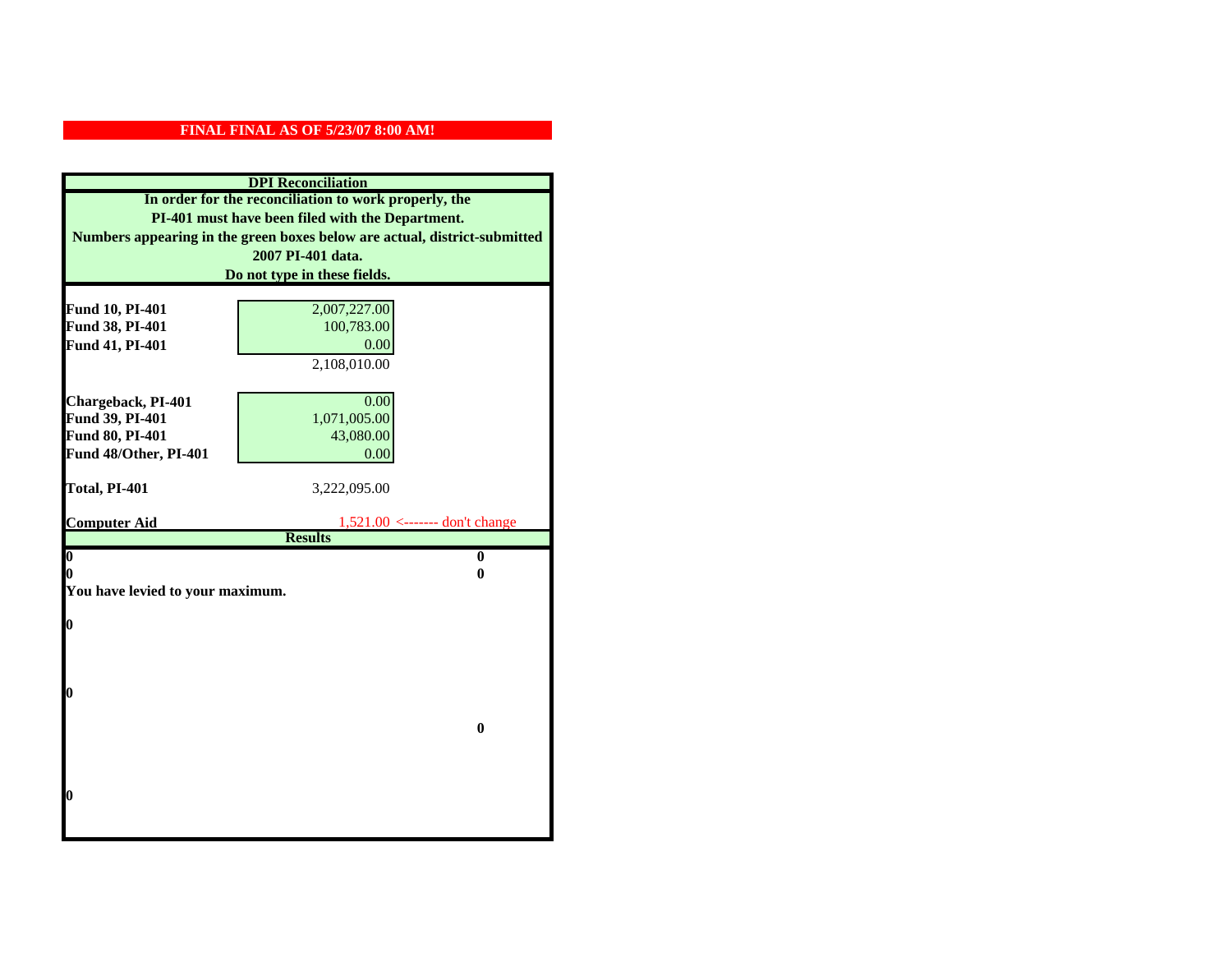| 5/23/2007<br>Updated on:<br><b>Using Final 05-06 Rev Lim Data.</b><br><b>FINAL FINAL AS OF 5/23/07 8:00 AM!</b><br>1. 2005-2006 Base Revenue (Funds 10, 38, 41)<br>12,208,344<br>Cells calculate after base levy entry.<br>(from left)<br>2. Base Sept Membership Avg (03+.4ss, 04+.4ss, 05+.4ss/3)<br>12,208,344<br>(from left)<br>1,487<br>Line 1 Amnt May Not Exceed Line 9 of Final 05-06 Revenue Limit Worksheet.<br>3. 2005-2006 Base Revenue Per Member (Ln 1 / Ln2)<br>(with cents)<br>8,210.05<br>8,932,620<br>4. 2006-2007 Per Member Increase $(A + B - C)$<br>256.93<br>+<br>9,288<br>A. Allowed Per Pupil Increase<br>256.93<br>05-06 Fnd 10 Levy Cert (05-06 In 18, levy 10 Src 211)<br>3,197,566<br>B. Low Revenue Increase $(8400 - (3 + 4A))$ Not < 0<br>0.00<br>C. Low Rev Dist in CCDEB (Enter DPI Adjustment)<br>05-06 Fnd 38 Levy Cert (05-06 In 14B, levy 38 Src 210)<br>0.00<br>70,000<br>05-06 Fnd 41 Levy Cert (05-06 In 14C, levy 41 Src 210)<br>5. 2006-07 Maximum Revenue / Memb (Ln 3 + Ln 4)<br>8,466.98<br>05-06 Aid Penalty for Over Levy (05-06 bottom line)<br>1,130<br>6. Current Membership Avg (04+.4ss, 05+.4ss, 06+.4ss/3)<br>1,510<br>(from left)<br>7. 2006-2007 Rev Limit, No Exemptions (Ln 5 x Ln 6)<br>12,785,140<br>(rounded)<br>8. Total Recurring Exemptions (A+B+C+D+E)<br>41,563<br>05-06 Levy for 05-06 Non-Recurring Exemptions (In 10), Enter amnt used below.<br>(rounded)<br>Unused 2005-2006 Recurring Levy Authority<br>05-06 Non-Recurring Ref to Exceed Limit<br>$\vert 0 \vert$<br>A. Prior Year Carryover (100% of Amnt Entered Above)<br>05-06 Declining Enrollment<br>$\overline{0}$<br>$\Omega$<br>05-06 Other Non-Recurring Exemption<br>B. Transfer of Service (if negative, include sign)<br>$\overline{0}$<br>C. Transfer of Territory (if negative, include sign)<br>$\Omega$<br>D. Federal Impact Aid Loss (2004-05 to 2005-06)<br>41,563<br>September & Summer FTE Membership Averages<br>E. Recurring Referenda to Exceed (If 06-07 is first year)<br>Count Ch. 220 Inter-District Resident Transfer Pupils @ 75%.<br>Line 2: Base Avg: (03+.4ss) + (04+.4ss) + (05+.4ss) / 3 =<br>1,487<br>2003<br>2004<br>2005<br>12,826,703<br>Summer fte:<br>28<br>31<br>30<br>9. 2006-2007 Limit with Recurring Exemptions (Ln 7 + Ln 8)<br>11<br>12<br>12<br>10. Total 2006-2007 Non-Recurring Exemptions $(A + B + C)$<br>% (40, 40, 40)<br>A. Non-Recurring Referenda, to Exceed 2006-07 Limit<br>1,466<br>1,451<br>1,509<br>Sept fte:<br>B. Declining Enrollment Exemptn for 06-07 (from left)<br>1,477<br>1,463<br>1,521<br><b>Total fte</b><br>C. Other Non-Recurring Exemption<br>11.2006-07 Revenue Limit With All Exemptions<br>12,826,703<br>Line 6: Curr Avg: $(04+.4ss)+(05+.4ss)+(06+.4ss)/3 =$<br>1,510<br>$(Ln 9 + Ln 10)$<br>9,522,459<br>12. Oct 15 Cert of 2006-07 General Aid<br>2004<br>2005<br>2006<br>$\overline{31}$<br>30<br>33<br>REMEMBER TO USE THE OCT 15 CERT WHEN SETTING THE LEVY.<br>Summer fte:<br>$\overline{12}$<br>$\overline{12}$<br>13<br>3,304,244<br>% (40, 40, 40)<br>13. Allowable Limited Revenue: (Line 11 - Line 12)<br>1,451<br>1,509<br>1,534<br>(10, 38, 41 Levies + Src 691. Src 691 is DOR Computer Aid.)<br>Sept fte:<br>1,521<br>1,463<br>1,547<br>3,304,244<br><b>Total fte</b><br>Not $>$ line 13<br>14. Total Limited Revenue To Be Used $(A+B+C)$<br>Entries Required Below: Amnts Needed by Purpose and Fund:<br>3,124,244<br>A. Gen Operations: Fnd 10 including Src 211 & Src 691<br>(Proposed Fund 10)<br>B. Non-Referendum Debt (inside limit) Fnd 38 Src 211<br>180,000<br>(to Budget Rpt)<br>C. Capital Exp, Annual Meeting Approved: Fnd 41 Src 211<br>Average FTE Loss (Line $2 -$ Line 6, if $> 0$ )<br>(to Budget Rpt)<br>15. Total Revenue from Other Levies<br>$(A+B+C+D)$ :<br>1,580,000<br>$X = 0.75$<br>$=$<br>X (Line 5, Maximum 2006-2007 Revenue per Memb) =<br>A. Referendum Apprvd Debt (Non Fund 38 Debt-Src 211)<br>1,545,000<br>B. Community Services (Fnd 80 Src 211)<br>35,000<br>Non-Recurring Exemption Amount:<br>(to Budget Rpt)<br>C. Prior Year Levy Chargeback (Src 212)<br>$\overline{0}$<br>(to Budget Rpt)<br>D. Other Levy Revenue - Milwaukee & Kenosha Only<br>Line 17: State Aid for Exempt Computers =<br>2,945<br>(to Budget Rpt)<br>16. Total Levy + Src 691, "Proposed Levy"<br>Round to Dollar<br>Line 17 = A $X$ (Line 16 / C) (to 8 decimals)<br>(Ln 14 + Ln 15)<br>4,884,244<br>Actual 2006 Property Values (mailed 10/3/06)<br>17. Actual Src 691 (Vouchered Computer Aid)<br>2,945<br>(to Budget Rpt)<br>A. 2006 Exempt Computer Property Valuation<br>18. Fnd 10 Src 211 (Ln 14A - Ln 17), 2006-07 Budget<br>3,121,299<br>368,400<br><b>Required</b><br>(to Budget Rpt)<br>B. 2006 TIF-Out Tax Apportionment Equalized Valuation<br>610,667,208<br>Line 18 (not 14A) is the <b>Fund 10 Levy</b> certified by the Board.<br>C. 2006 TIF-Out Value plus Exempt Computers $(A + B)$<br>611,035,608<br>19. Total All Fund Tax Levy (14B + 14C + 15 + 18)<br>4,881,299<br>Line $19 = \text{levy}$ to be apportioned = PI-401<br>Computer aid replaces a portion of proposed Fund 10 Levy<br>Levy Rate $=$<br>0.00799339<br>1,725,000<br>20. Funds 38 & 39, Src 211 Total (Ln 14B + Ln 15A)<br>(to Budget Rpt)<br>Worksheet is available at: www.dpi.wi.gov/sfs/worksheets.html or buddev.html | <b>District:</b> FREEDOM AREA<br>$\blacktriangledown$ 1953                  | 06-07 Final Revenue Limit Worksheet - Using the Oct 15 Gen Aid Cert. |  |
|------------------------------------------------------------------------------------------------------------------------------------------------------------------------------------------------------------------------------------------------------------------------------------------------------------------------------------------------------------------------------------------------------------------------------------------------------------------------------------------------------------------------------------------------------------------------------------------------------------------------------------------------------------------------------------------------------------------------------------------------------------------------------------------------------------------------------------------------------------------------------------------------------------------------------------------------------------------------------------------------------------------------------------------------------------------------------------------------------------------------------------------------------------------------------------------------------------------------------------------------------------------------------------------------------------------------------------------------------------------------------------------------------------------------------------------------------------------------------------------------------------------------------------------------------------------------------------------------------------------------------------------------------------------------------------------------------------------------------------------------------------------------------------------------------------------------------------------------------------------------------------------------------------------------------------------------------------------------------------------------------------------------------------------------------------------------------------------------------------------------------------------------------------------------------------------------------------------------------------------------------------------------------------------------------------------------------------------------------------------------------------------------------------------------------------------------------------------------------------------------------------------------------------------------------------------------------------------------------------------------------------------------------------------------------------------------------------------------------------------------------------------------------------------------------------------------------------------------------------------------------------------------------------------------------------------------------------------------------------------------------------------------------------------------------------------------------------------------------------------------------------------------------------------------------------------------------------------------------------------------------------------------------------------------------------------------------------------------------------------------------------------------------------------------------------------------------------------------------------------------------------------------------------------------------------------------------------------------------------------------------------------------------------------------------------------------------------------------------------------------------------------------------------------------------------------------------------------------------------------------------------------------------------------------------------------------------------------------------------------------------------------------------------------------------------------------------------------------------------------------------------------------------------------------------------------------------------------------------------------------------------------------------------------------------------------------------------------------------------------------------------------------------------------------------------------------------------------------------------------------------------------------------------------------------------------------------------------------------------------------------------------------------------------------------------------------------------------------------------------------------------------------------------------------------------------------------------------------------------------------------------------------------------------------------------------------------------------------------------------------------------------------------------------------------------------------------------------------------------------------------------------------------------------------------------------------------------------------------------------------------------------------------------------------------------------------------------------------------------------|-----------------------------------------------------------------------------|----------------------------------------------------------------------|--|
|                                                                                                                                                                                                                                                                                                                                                                                                                                                                                                                                                                                                                                                                                                                                                                                                                                                                                                                                                                                                                                                                                                                                                                                                                                                                                                                                                                                                                                                                                                                                                                                                                                                                                                                                                                                                                                                                                                                                                                                                                                                                                                                                                                                                                                                                                                                                                                                                                                                                                                                                                                                                                                                                                                                                                                                                                                                                                                                                                                                                                                                                                                                                                                                                                                                                                                                                                                                                                                                                                                                                                                                                                                                                                                                                                                                                                                                                                                                                                                                                                                                                                                                                                                                                                                                                                                                                                                                                                                                                                                                                                                                                                                                                                                                                                                                                                                                                                                                                                                                                                                                                                                                                                                                                                                                                                                                                                                  |                                                                             |                                                                      |  |
|                                                                                                                                                                                                                                                                                                                                                                                                                                                                                                                                                                                                                                                                                                                                                                                                                                                                                                                                                                                                                                                                                                                                                                                                                                                                                                                                                                                                                                                                                                                                                                                                                                                                                                                                                                                                                                                                                                                                                                                                                                                                                                                                                                                                                                                                                                                                                                                                                                                                                                                                                                                                                                                                                                                                                                                                                                                                                                                                                                                                                                                                                                                                                                                                                                                                                                                                                                                                                                                                                                                                                                                                                                                                                                                                                                                                                                                                                                                                                                                                                                                                                                                                                                                                                                                                                                                                                                                                                                                                                                                                                                                                                                                                                                                                                                                                                                                                                                                                                                                                                                                                                                                                                                                                                                                                                                                                                                  |                                                                             |                                                                      |  |
|                                                                                                                                                                                                                                                                                                                                                                                                                                                                                                                                                                                                                                                                                                                                                                                                                                                                                                                                                                                                                                                                                                                                                                                                                                                                                                                                                                                                                                                                                                                                                                                                                                                                                                                                                                                                                                                                                                                                                                                                                                                                                                                                                                                                                                                                                                                                                                                                                                                                                                                                                                                                                                                                                                                                                                                                                                                                                                                                                                                                                                                                                                                                                                                                                                                                                                                                                                                                                                                                                                                                                                                                                                                                                                                                                                                                                                                                                                                                                                                                                                                                                                                                                                                                                                                                                                                                                                                                                                                                                                                                                                                                                                                                                                                                                                                                                                                                                                                                                                                                                                                                                                                                                                                                                                                                                                                                                                  | Line 1: 2005-2006 Base Revenue                                              |                                                                      |  |
|                                                                                                                                                                                                                                                                                                                                                                                                                                                                                                                                                                                                                                                                                                                                                                                                                                                                                                                                                                                                                                                                                                                                                                                                                                                                                                                                                                                                                                                                                                                                                                                                                                                                                                                                                                                                                                                                                                                                                                                                                                                                                                                                                                                                                                                                                                                                                                                                                                                                                                                                                                                                                                                                                                                                                                                                                                                                                                                                                                                                                                                                                                                                                                                                                                                                                                                                                                                                                                                                                                                                                                                                                                                                                                                                                                                                                                                                                                                                                                                                                                                                                                                                                                                                                                                                                                                                                                                                                                                                                                                                                                                                                                                                                                                                                                                                                                                                                                                                                                                                                                                                                                                                                                                                                                                                                                                                                                  |                                                                             |                                                                      |  |
|                                                                                                                                                                                                                                                                                                                                                                                                                                                                                                                                                                                                                                                                                                                                                                                                                                                                                                                                                                                                                                                                                                                                                                                                                                                                                                                                                                                                                                                                                                                                                                                                                                                                                                                                                                                                                                                                                                                                                                                                                                                                                                                                                                                                                                                                                                                                                                                                                                                                                                                                                                                                                                                                                                                                                                                                                                                                                                                                                                                                                                                                                                                                                                                                                                                                                                                                                                                                                                                                                                                                                                                                                                                                                                                                                                                                                                                                                                                                                                                                                                                                                                                                                                                                                                                                                                                                                                                                                                                                                                                                                                                                                                                                                                                                                                                                                                                                                                                                                                                                                                                                                                                                                                                                                                                                                                                                                                  | 05-06 General Aid Certification (05-06 line 12)                             |                                                                      |  |
|                                                                                                                                                                                                                                                                                                                                                                                                                                                                                                                                                                                                                                                                                                                                                                                                                                                                                                                                                                                                                                                                                                                                                                                                                                                                                                                                                                                                                                                                                                                                                                                                                                                                                                                                                                                                                                                                                                                                                                                                                                                                                                                                                                                                                                                                                                                                                                                                                                                                                                                                                                                                                                                                                                                                                                                                                                                                                                                                                                                                                                                                                                                                                                                                                                                                                                                                                                                                                                                                                                                                                                                                                                                                                                                                                                                                                                                                                                                                                                                                                                                                                                                                                                                                                                                                                                                                                                                                                                                                                                                                                                                                                                                                                                                                                                                                                                                                                                                                                                                                                                                                                                                                                                                                                                                                                                                                                                  | 05-06 Computer Aid Received (Src 691)                                       |                                                                      |  |
|                                                                                                                                                                                                                                                                                                                                                                                                                                                                                                                                                                                                                                                                                                                                                                                                                                                                                                                                                                                                                                                                                                                                                                                                                                                                                                                                                                                                                                                                                                                                                                                                                                                                                                                                                                                                                                                                                                                                                                                                                                                                                                                                                                                                                                                                                                                                                                                                                                                                                                                                                                                                                                                                                                                                                                                                                                                                                                                                                                                                                                                                                                                                                                                                                                                                                                                                                                                                                                                                                                                                                                                                                                                                                                                                                                                                                                                                                                                                                                                                                                                                                                                                                                                                                                                                                                                                                                                                                                                                                                                                                                                                                                                                                                                                                                                                                                                                                                                                                                                                                                                                                                                                                                                                                                                                                                                                                                  |                                                                             |                                                                      |  |
|                                                                                                                                                                                                                                                                                                                                                                                                                                                                                                                                                                                                                                                                                                                                                                                                                                                                                                                                                                                                                                                                                                                                                                                                                                                                                                                                                                                                                                                                                                                                                                                                                                                                                                                                                                                                                                                                                                                                                                                                                                                                                                                                                                                                                                                                                                                                                                                                                                                                                                                                                                                                                                                                                                                                                                                                                                                                                                                                                                                                                                                                                                                                                                                                                                                                                                                                                                                                                                                                                                                                                                                                                                                                                                                                                                                                                                                                                                                                                                                                                                                                                                                                                                                                                                                                                                                                                                                                                                                                                                                                                                                                                                                                                                                                                                                                                                                                                                                                                                                                                                                                                                                                                                                                                                                                                                                                                                  |                                                                             |                                                                      |  |
|                                                                                                                                                                                                                                                                                                                                                                                                                                                                                                                                                                                                                                                                                                                                                                                                                                                                                                                                                                                                                                                                                                                                                                                                                                                                                                                                                                                                                                                                                                                                                                                                                                                                                                                                                                                                                                                                                                                                                                                                                                                                                                                                                                                                                                                                                                                                                                                                                                                                                                                                                                                                                                                                                                                                                                                                                                                                                                                                                                                                                                                                                                                                                                                                                                                                                                                                                                                                                                                                                                                                                                                                                                                                                                                                                                                                                                                                                                                                                                                                                                                                                                                                                                                                                                                                                                                                                                                                                                                                                                                                                                                                                                                                                                                                                                                                                                                                                                                                                                                                                                                                                                                                                                                                                                                                                                                                                                  |                                                                             |                                                                      |  |
|                                                                                                                                                                                                                                                                                                                                                                                                                                                                                                                                                                                                                                                                                                                                                                                                                                                                                                                                                                                                                                                                                                                                                                                                                                                                                                                                                                                                                                                                                                                                                                                                                                                                                                                                                                                                                                                                                                                                                                                                                                                                                                                                                                                                                                                                                                                                                                                                                                                                                                                                                                                                                                                                                                                                                                                                                                                                                                                                                                                                                                                                                                                                                                                                                                                                                                                                                                                                                                                                                                                                                                                                                                                                                                                                                                                                                                                                                                                                                                                                                                                                                                                                                                                                                                                                                                                                                                                                                                                                                                                                                                                                                                                                                                                                                                                                                                                                                                                                                                                                                                                                                                                                                                                                                                                                                                                                                                  |                                                                             |                                                                      |  |
|                                                                                                                                                                                                                                                                                                                                                                                                                                                                                                                                                                                                                                                                                                                                                                                                                                                                                                                                                                                                                                                                                                                                                                                                                                                                                                                                                                                                                                                                                                                                                                                                                                                                                                                                                                                                                                                                                                                                                                                                                                                                                                                                                                                                                                                                                                                                                                                                                                                                                                                                                                                                                                                                                                                                                                                                                                                                                                                                                                                                                                                                                                                                                                                                                                                                                                                                                                                                                                                                                                                                                                                                                                                                                                                                                                                                                                                                                                                                                                                                                                                                                                                                                                                                                                                                                                                                                                                                                                                                                                                                                                                                                                                                                                                                                                                                                                                                                                                                                                                                                                                                                                                                                                                                                                                                                                                                                                  |                                                                             |                                                                      |  |
|                                                                                                                                                                                                                                                                                                                                                                                                                                                                                                                                                                                                                                                                                                                                                                                                                                                                                                                                                                                                                                                                                                                                                                                                                                                                                                                                                                                                                                                                                                                                                                                                                                                                                                                                                                                                                                                                                                                                                                                                                                                                                                                                                                                                                                                                                                                                                                                                                                                                                                                                                                                                                                                                                                                                                                                                                                                                                                                                                                                                                                                                                                                                                                                                                                                                                                                                                                                                                                                                                                                                                                                                                                                                                                                                                                                                                                                                                                                                                                                                                                                                                                                                                                                                                                                                                                                                                                                                                                                                                                                                                                                                                                                                                                                                                                                                                                                                                                                                                                                                                                                                                                                                                                                                                                                                                                                                                                  |                                                                             |                                                                      |  |
|                                                                                                                                                                                                                                                                                                                                                                                                                                                                                                                                                                                                                                                                                                                                                                                                                                                                                                                                                                                                                                                                                                                                                                                                                                                                                                                                                                                                                                                                                                                                                                                                                                                                                                                                                                                                                                                                                                                                                                                                                                                                                                                                                                                                                                                                                                                                                                                                                                                                                                                                                                                                                                                                                                                                                                                                                                                                                                                                                                                                                                                                                                                                                                                                                                                                                                                                                                                                                                                                                                                                                                                                                                                                                                                                                                                                                                                                                                                                                                                                                                                                                                                                                                                                                                                                                                                                                                                                                                                                                                                                                                                                                                                                                                                                                                                                                                                                                                                                                                                                                                                                                                                                                                                                                                                                                                                                                                  |                                                                             |                                                                      |  |
|                                                                                                                                                                                                                                                                                                                                                                                                                                                                                                                                                                                                                                                                                                                                                                                                                                                                                                                                                                                                                                                                                                                                                                                                                                                                                                                                                                                                                                                                                                                                                                                                                                                                                                                                                                                                                                                                                                                                                                                                                                                                                                                                                                                                                                                                                                                                                                                                                                                                                                                                                                                                                                                                                                                                                                                                                                                                                                                                                                                                                                                                                                                                                                                                                                                                                                                                                                                                                                                                                                                                                                                                                                                                                                                                                                                                                                                                                                                                                                                                                                                                                                                                                                                                                                                                                                                                                                                                                                                                                                                                                                                                                                                                                                                                                                                                                                                                                                                                                                                                                                                                                                                                                                                                                                                                                                                                                                  |                                                                             |                                                                      |  |
|                                                                                                                                                                                                                                                                                                                                                                                                                                                                                                                                                                                                                                                                                                                                                                                                                                                                                                                                                                                                                                                                                                                                                                                                                                                                                                                                                                                                                                                                                                                                                                                                                                                                                                                                                                                                                                                                                                                                                                                                                                                                                                                                                                                                                                                                                                                                                                                                                                                                                                                                                                                                                                                                                                                                                                                                                                                                                                                                                                                                                                                                                                                                                                                                                                                                                                                                                                                                                                                                                                                                                                                                                                                                                                                                                                                                                                                                                                                                                                                                                                                                                                                                                                                                                                                                                                                                                                                                                                                                                                                                                                                                                                                                                                                                                                                                                                                                                                                                                                                                                                                                                                                                                                                                                                                                                                                                                                  |                                                                             |                                                                      |  |
|                                                                                                                                                                                                                                                                                                                                                                                                                                                                                                                                                                                                                                                                                                                                                                                                                                                                                                                                                                                                                                                                                                                                                                                                                                                                                                                                                                                                                                                                                                                                                                                                                                                                                                                                                                                                                                                                                                                                                                                                                                                                                                                                                                                                                                                                                                                                                                                                                                                                                                                                                                                                                                                                                                                                                                                                                                                                                                                                                                                                                                                                                                                                                                                                                                                                                                                                                                                                                                                                                                                                                                                                                                                                                                                                                                                                                                                                                                                                                                                                                                                                                                                                                                                                                                                                                                                                                                                                                                                                                                                                                                                                                                                                                                                                                                                                                                                                                                                                                                                                                                                                                                                                                                                                                                                                                                                                                                  |                                                                             |                                                                      |  |
|                                                                                                                                                                                                                                                                                                                                                                                                                                                                                                                                                                                                                                                                                                                                                                                                                                                                                                                                                                                                                                                                                                                                                                                                                                                                                                                                                                                                                                                                                                                                                                                                                                                                                                                                                                                                                                                                                                                                                                                                                                                                                                                                                                                                                                                                                                                                                                                                                                                                                                                                                                                                                                                                                                                                                                                                                                                                                                                                                                                                                                                                                                                                                                                                                                                                                                                                                                                                                                                                                                                                                                                                                                                                                                                                                                                                                                                                                                                                                                                                                                                                                                                                                                                                                                                                                                                                                                                                                                                                                                                                                                                                                                                                                                                                                                                                                                                                                                                                                                                                                                                                                                                                                                                                                                                                                                                                                                  |                                                                             |                                                                      |  |
|                                                                                                                                                                                                                                                                                                                                                                                                                                                                                                                                                                                                                                                                                                                                                                                                                                                                                                                                                                                                                                                                                                                                                                                                                                                                                                                                                                                                                                                                                                                                                                                                                                                                                                                                                                                                                                                                                                                                                                                                                                                                                                                                                                                                                                                                                                                                                                                                                                                                                                                                                                                                                                                                                                                                                                                                                                                                                                                                                                                                                                                                                                                                                                                                                                                                                                                                                                                                                                                                                                                                                                                                                                                                                                                                                                                                                                                                                                                                                                                                                                                                                                                                                                                                                                                                                                                                                                                                                                                                                                                                                                                                                                                                                                                                                                                                                                                                                                                                                                                                                                                                                                                                                                                                                                                                                                                                                                  |                                                                             |                                                                      |  |
|                                                                                                                                                                                                                                                                                                                                                                                                                                                                                                                                                                                                                                                                                                                                                                                                                                                                                                                                                                                                                                                                                                                                                                                                                                                                                                                                                                                                                                                                                                                                                                                                                                                                                                                                                                                                                                                                                                                                                                                                                                                                                                                                                                                                                                                                                                                                                                                                                                                                                                                                                                                                                                                                                                                                                                                                                                                                                                                                                                                                                                                                                                                                                                                                                                                                                                                                                                                                                                                                                                                                                                                                                                                                                                                                                                                                                                                                                                                                                                                                                                                                                                                                                                                                                                                                                                                                                                                                                                                                                                                                                                                                                                                                                                                                                                                                                                                                                                                                                                                                                                                                                                                                                                                                                                                                                                                                                                  |                                                                             |                                                                      |  |
|                                                                                                                                                                                                                                                                                                                                                                                                                                                                                                                                                                                                                                                                                                                                                                                                                                                                                                                                                                                                                                                                                                                                                                                                                                                                                                                                                                                                                                                                                                                                                                                                                                                                                                                                                                                                                                                                                                                                                                                                                                                                                                                                                                                                                                                                                                                                                                                                                                                                                                                                                                                                                                                                                                                                                                                                                                                                                                                                                                                                                                                                                                                                                                                                                                                                                                                                                                                                                                                                                                                                                                                                                                                                                                                                                                                                                                                                                                                                                                                                                                                                                                                                                                                                                                                                                                                                                                                                                                                                                                                                                                                                                                                                                                                                                                                                                                                                                                                                                                                                                                                                                                                                                                                                                                                                                                                                                                  |                                                                             |                                                                      |  |
|                                                                                                                                                                                                                                                                                                                                                                                                                                                                                                                                                                                                                                                                                                                                                                                                                                                                                                                                                                                                                                                                                                                                                                                                                                                                                                                                                                                                                                                                                                                                                                                                                                                                                                                                                                                                                                                                                                                                                                                                                                                                                                                                                                                                                                                                                                                                                                                                                                                                                                                                                                                                                                                                                                                                                                                                                                                                                                                                                                                                                                                                                                                                                                                                                                                                                                                                                                                                                                                                                                                                                                                                                                                                                                                                                                                                                                                                                                                                                                                                                                                                                                                                                                                                                                                                                                                                                                                                                                                                                                                                                                                                                                                                                                                                                                                                                                                                                                                                                                                                                                                                                                                                                                                                                                                                                                                                                                  |                                                                             |                                                                      |  |
|                                                                                                                                                                                                                                                                                                                                                                                                                                                                                                                                                                                                                                                                                                                                                                                                                                                                                                                                                                                                                                                                                                                                                                                                                                                                                                                                                                                                                                                                                                                                                                                                                                                                                                                                                                                                                                                                                                                                                                                                                                                                                                                                                                                                                                                                                                                                                                                                                                                                                                                                                                                                                                                                                                                                                                                                                                                                                                                                                                                                                                                                                                                                                                                                                                                                                                                                                                                                                                                                                                                                                                                                                                                                                                                                                                                                                                                                                                                                                                                                                                                                                                                                                                                                                                                                                                                                                                                                                                                                                                                                                                                                                                                                                                                                                                                                                                                                                                                                                                                                                                                                                                                                                                                                                                                                                                                                                                  |                                                                             |                                                                      |  |
|                                                                                                                                                                                                                                                                                                                                                                                                                                                                                                                                                                                                                                                                                                                                                                                                                                                                                                                                                                                                                                                                                                                                                                                                                                                                                                                                                                                                                                                                                                                                                                                                                                                                                                                                                                                                                                                                                                                                                                                                                                                                                                                                                                                                                                                                                                                                                                                                                                                                                                                                                                                                                                                                                                                                                                                                                                                                                                                                                                                                                                                                                                                                                                                                                                                                                                                                                                                                                                                                                                                                                                                                                                                                                                                                                                                                                                                                                                                                                                                                                                                                                                                                                                                                                                                                                                                                                                                                                                                                                                                                                                                                                                                                                                                                                                                                                                                                                                                                                                                                                                                                                                                                                                                                                                                                                                                                                                  |                                                                             |                                                                      |  |
|                                                                                                                                                                                                                                                                                                                                                                                                                                                                                                                                                                                                                                                                                                                                                                                                                                                                                                                                                                                                                                                                                                                                                                                                                                                                                                                                                                                                                                                                                                                                                                                                                                                                                                                                                                                                                                                                                                                                                                                                                                                                                                                                                                                                                                                                                                                                                                                                                                                                                                                                                                                                                                                                                                                                                                                                                                                                                                                                                                                                                                                                                                                                                                                                                                                                                                                                                                                                                                                                                                                                                                                                                                                                                                                                                                                                                                                                                                                                                                                                                                                                                                                                                                                                                                                                                                                                                                                                                                                                                                                                                                                                                                                                                                                                                                                                                                                                                                                                                                                                                                                                                                                                                                                                                                                                                                                                                                  |                                                                             |                                                                      |  |
|                                                                                                                                                                                                                                                                                                                                                                                                                                                                                                                                                                                                                                                                                                                                                                                                                                                                                                                                                                                                                                                                                                                                                                                                                                                                                                                                                                                                                                                                                                                                                                                                                                                                                                                                                                                                                                                                                                                                                                                                                                                                                                                                                                                                                                                                                                                                                                                                                                                                                                                                                                                                                                                                                                                                                                                                                                                                                                                                                                                                                                                                                                                                                                                                                                                                                                                                                                                                                                                                                                                                                                                                                                                                                                                                                                                                                                                                                                                                                                                                                                                                                                                                                                                                                                                                                                                                                                                                                                                                                                                                                                                                                                                                                                                                                                                                                                                                                                                                                                                                                                                                                                                                                                                                                                                                                                                                                                  |                                                                             |                                                                      |  |
|                                                                                                                                                                                                                                                                                                                                                                                                                                                                                                                                                                                                                                                                                                                                                                                                                                                                                                                                                                                                                                                                                                                                                                                                                                                                                                                                                                                                                                                                                                                                                                                                                                                                                                                                                                                                                                                                                                                                                                                                                                                                                                                                                                                                                                                                                                                                                                                                                                                                                                                                                                                                                                                                                                                                                                                                                                                                                                                                                                                                                                                                                                                                                                                                                                                                                                                                                                                                                                                                                                                                                                                                                                                                                                                                                                                                                                                                                                                                                                                                                                                                                                                                                                                                                                                                                                                                                                                                                                                                                                                                                                                                                                                                                                                                                                                                                                                                                                                                                                                                                                                                                                                                                                                                                                                                                                                                                                  |                                                                             |                                                                      |  |
|                                                                                                                                                                                                                                                                                                                                                                                                                                                                                                                                                                                                                                                                                                                                                                                                                                                                                                                                                                                                                                                                                                                                                                                                                                                                                                                                                                                                                                                                                                                                                                                                                                                                                                                                                                                                                                                                                                                                                                                                                                                                                                                                                                                                                                                                                                                                                                                                                                                                                                                                                                                                                                                                                                                                                                                                                                                                                                                                                                                                                                                                                                                                                                                                                                                                                                                                                                                                                                                                                                                                                                                                                                                                                                                                                                                                                                                                                                                                                                                                                                                                                                                                                                                                                                                                                                                                                                                                                                                                                                                                                                                                                                                                                                                                                                                                                                                                                                                                                                                                                                                                                                                                                                                                                                                                                                                                                                  |                                                                             |                                                                      |  |
|                                                                                                                                                                                                                                                                                                                                                                                                                                                                                                                                                                                                                                                                                                                                                                                                                                                                                                                                                                                                                                                                                                                                                                                                                                                                                                                                                                                                                                                                                                                                                                                                                                                                                                                                                                                                                                                                                                                                                                                                                                                                                                                                                                                                                                                                                                                                                                                                                                                                                                                                                                                                                                                                                                                                                                                                                                                                                                                                                                                                                                                                                                                                                                                                                                                                                                                                                                                                                                                                                                                                                                                                                                                                                                                                                                                                                                                                                                                                                                                                                                                                                                                                                                                                                                                                                                                                                                                                                                                                                                                                                                                                                                                                                                                                                                                                                                                                                                                                                                                                                                                                                                                                                                                                                                                                                                                                                                  |                                                                             |                                                                      |  |
|                                                                                                                                                                                                                                                                                                                                                                                                                                                                                                                                                                                                                                                                                                                                                                                                                                                                                                                                                                                                                                                                                                                                                                                                                                                                                                                                                                                                                                                                                                                                                                                                                                                                                                                                                                                                                                                                                                                                                                                                                                                                                                                                                                                                                                                                                                                                                                                                                                                                                                                                                                                                                                                                                                                                                                                                                                                                                                                                                                                                                                                                                                                                                                                                                                                                                                                                                                                                                                                                                                                                                                                                                                                                                                                                                                                                                                                                                                                                                                                                                                                                                                                                                                                                                                                                                                                                                                                                                                                                                                                                                                                                                                                                                                                                                                                                                                                                                                                                                                                                                                                                                                                                                                                                                                                                                                                                                                  |                                                                             |                                                                      |  |
|                                                                                                                                                                                                                                                                                                                                                                                                                                                                                                                                                                                                                                                                                                                                                                                                                                                                                                                                                                                                                                                                                                                                                                                                                                                                                                                                                                                                                                                                                                                                                                                                                                                                                                                                                                                                                                                                                                                                                                                                                                                                                                                                                                                                                                                                                                                                                                                                                                                                                                                                                                                                                                                                                                                                                                                                                                                                                                                                                                                                                                                                                                                                                                                                                                                                                                                                                                                                                                                                                                                                                                                                                                                                                                                                                                                                                                                                                                                                                                                                                                                                                                                                                                                                                                                                                                                                                                                                                                                                                                                                                                                                                                                                                                                                                                                                                                                                                                                                                                                                                                                                                                                                                                                                                                                                                                                                                                  |                                                                             |                                                                      |  |
|                                                                                                                                                                                                                                                                                                                                                                                                                                                                                                                                                                                                                                                                                                                                                                                                                                                                                                                                                                                                                                                                                                                                                                                                                                                                                                                                                                                                                                                                                                                                                                                                                                                                                                                                                                                                                                                                                                                                                                                                                                                                                                                                                                                                                                                                                                                                                                                                                                                                                                                                                                                                                                                                                                                                                                                                                                                                                                                                                                                                                                                                                                                                                                                                                                                                                                                                                                                                                                                                                                                                                                                                                                                                                                                                                                                                                                                                                                                                                                                                                                                                                                                                                                                                                                                                                                                                                                                                                                                                                                                                                                                                                                                                                                                                                                                                                                                                                                                                                                                                                                                                                                                                                                                                                                                                                                                                                                  |                                                                             |                                                                      |  |
|                                                                                                                                                                                                                                                                                                                                                                                                                                                                                                                                                                                                                                                                                                                                                                                                                                                                                                                                                                                                                                                                                                                                                                                                                                                                                                                                                                                                                                                                                                                                                                                                                                                                                                                                                                                                                                                                                                                                                                                                                                                                                                                                                                                                                                                                                                                                                                                                                                                                                                                                                                                                                                                                                                                                                                                                                                                                                                                                                                                                                                                                                                                                                                                                                                                                                                                                                                                                                                                                                                                                                                                                                                                                                                                                                                                                                                                                                                                                                                                                                                                                                                                                                                                                                                                                                                                                                                                                                                                                                                                                                                                                                                                                                                                                                                                                                                                                                                                                                                                                                                                                                                                                                                                                                                                                                                                                                                  | Line 10B: Declining Enrollment Exemption =                                  |                                                                      |  |
|                                                                                                                                                                                                                                                                                                                                                                                                                                                                                                                                                                                                                                                                                                                                                                                                                                                                                                                                                                                                                                                                                                                                                                                                                                                                                                                                                                                                                                                                                                                                                                                                                                                                                                                                                                                                                                                                                                                                                                                                                                                                                                                                                                                                                                                                                                                                                                                                                                                                                                                                                                                                                                                                                                                                                                                                                                                                                                                                                                                                                                                                                                                                                                                                                                                                                                                                                                                                                                                                                                                                                                                                                                                                                                                                                                                                                                                                                                                                                                                                                                                                                                                                                                                                                                                                                                                                                                                                                                                                                                                                                                                                                                                                                                                                                                                                                                                                                                                                                                                                                                                                                                                                                                                                                                                                                                                                                                  |                                                                             |                                                                      |  |
|                                                                                                                                                                                                                                                                                                                                                                                                                                                                                                                                                                                                                                                                                                                                                                                                                                                                                                                                                                                                                                                                                                                                                                                                                                                                                                                                                                                                                                                                                                                                                                                                                                                                                                                                                                                                                                                                                                                                                                                                                                                                                                                                                                                                                                                                                                                                                                                                                                                                                                                                                                                                                                                                                                                                                                                                                                                                                                                                                                                                                                                                                                                                                                                                                                                                                                                                                                                                                                                                                                                                                                                                                                                                                                                                                                                                                                                                                                                                                                                                                                                                                                                                                                                                                                                                                                                                                                                                                                                                                                                                                                                                                                                                                                                                                                                                                                                                                                                                                                                                                                                                                                                                                                                                                                                                                                                                                                  |                                                                             |                                                                      |  |
|                                                                                                                                                                                                                                                                                                                                                                                                                                                                                                                                                                                                                                                                                                                                                                                                                                                                                                                                                                                                                                                                                                                                                                                                                                                                                                                                                                                                                                                                                                                                                                                                                                                                                                                                                                                                                                                                                                                                                                                                                                                                                                                                                                                                                                                                                                                                                                                                                                                                                                                                                                                                                                                                                                                                                                                                                                                                                                                                                                                                                                                                                                                                                                                                                                                                                                                                                                                                                                                                                                                                                                                                                                                                                                                                                                                                                                                                                                                                                                                                                                                                                                                                                                                                                                                                                                                                                                                                                                                                                                                                                                                                                                                                                                                                                                                                                                                                                                                                                                                                                                                                                                                                                                                                                                                                                                                                                                  |                                                                             |                                                                      |  |
|                                                                                                                                                                                                                                                                                                                                                                                                                                                                                                                                                                                                                                                                                                                                                                                                                                                                                                                                                                                                                                                                                                                                                                                                                                                                                                                                                                                                                                                                                                                                                                                                                                                                                                                                                                                                                                                                                                                                                                                                                                                                                                                                                                                                                                                                                                                                                                                                                                                                                                                                                                                                                                                                                                                                                                                                                                                                                                                                                                                                                                                                                                                                                                                                                                                                                                                                                                                                                                                                                                                                                                                                                                                                                                                                                                                                                                                                                                                                                                                                                                                                                                                                                                                                                                                                                                                                                                                                                                                                                                                                                                                                                                                                                                                                                                                                                                                                                                                                                                                                                                                                                                                                                                                                                                                                                                                                                                  |                                                                             |                                                                      |  |
|                                                                                                                                                                                                                                                                                                                                                                                                                                                                                                                                                                                                                                                                                                                                                                                                                                                                                                                                                                                                                                                                                                                                                                                                                                                                                                                                                                                                                                                                                                                                                                                                                                                                                                                                                                                                                                                                                                                                                                                                                                                                                                                                                                                                                                                                                                                                                                                                                                                                                                                                                                                                                                                                                                                                                                                                                                                                                                                                                                                                                                                                                                                                                                                                                                                                                                                                                                                                                                                                                                                                                                                                                                                                                                                                                                                                                                                                                                                                                                                                                                                                                                                                                                                                                                                                                                                                                                                                                                                                                                                                                                                                                                                                                                                                                                                                                                                                                                                                                                                                                                                                                                                                                                                                                                                                                                                                                                  |                                                                             |                                                                      |  |
|                                                                                                                                                                                                                                                                                                                                                                                                                                                                                                                                                                                                                                                                                                                                                                                                                                                                                                                                                                                                                                                                                                                                                                                                                                                                                                                                                                                                                                                                                                                                                                                                                                                                                                                                                                                                                                                                                                                                                                                                                                                                                                                                                                                                                                                                                                                                                                                                                                                                                                                                                                                                                                                                                                                                                                                                                                                                                                                                                                                                                                                                                                                                                                                                                                                                                                                                                                                                                                                                                                                                                                                                                                                                                                                                                                                                                                                                                                                                                                                                                                                                                                                                                                                                                                                                                                                                                                                                                                                                                                                                                                                                                                                                                                                                                                                                                                                                                                                                                                                                                                                                                                                                                                                                                                                                                                                                                                  |                                                                             |                                                                      |  |
|                                                                                                                                                                                                                                                                                                                                                                                                                                                                                                                                                                                                                                                                                                                                                                                                                                                                                                                                                                                                                                                                                                                                                                                                                                                                                                                                                                                                                                                                                                                                                                                                                                                                                                                                                                                                                                                                                                                                                                                                                                                                                                                                                                                                                                                                                                                                                                                                                                                                                                                                                                                                                                                                                                                                                                                                                                                                                                                                                                                                                                                                                                                                                                                                                                                                                                                                                                                                                                                                                                                                                                                                                                                                                                                                                                                                                                                                                                                                                                                                                                                                                                                                                                                                                                                                                                                                                                                                                                                                                                                                                                                                                                                                                                                                                                                                                                                                                                                                                                                                                                                                                                                                                                                                                                                                                                                                                                  |                                                                             |                                                                      |  |
|                                                                                                                                                                                                                                                                                                                                                                                                                                                                                                                                                                                                                                                                                                                                                                                                                                                                                                                                                                                                                                                                                                                                                                                                                                                                                                                                                                                                                                                                                                                                                                                                                                                                                                                                                                                                                                                                                                                                                                                                                                                                                                                                                                                                                                                                                                                                                                                                                                                                                                                                                                                                                                                                                                                                                                                                                                                                                                                                                                                                                                                                                                                                                                                                                                                                                                                                                                                                                                                                                                                                                                                                                                                                                                                                                                                                                                                                                                                                                                                                                                                                                                                                                                                                                                                                                                                                                                                                                                                                                                                                                                                                                                                                                                                                                                                                                                                                                                                                                                                                                                                                                                                                                                                                                                                                                                                                                                  |                                                                             |                                                                      |  |
|                                                                                                                                                                                                                                                                                                                                                                                                                                                                                                                                                                                                                                                                                                                                                                                                                                                                                                                                                                                                                                                                                                                                                                                                                                                                                                                                                                                                                                                                                                                                                                                                                                                                                                                                                                                                                                                                                                                                                                                                                                                                                                                                                                                                                                                                                                                                                                                                                                                                                                                                                                                                                                                                                                                                                                                                                                                                                                                                                                                                                                                                                                                                                                                                                                                                                                                                                                                                                                                                                                                                                                                                                                                                                                                                                                                                                                                                                                                                                                                                                                                                                                                                                                                                                                                                                                                                                                                                                                                                                                                                                                                                                                                                                                                                                                                                                                                                                                                                                                                                                                                                                                                                                                                                                                                                                                                                                                  |                                                                             |                                                                      |  |
|                                                                                                                                                                                                                                                                                                                                                                                                                                                                                                                                                                                                                                                                                                                                                                                                                                                                                                                                                                                                                                                                                                                                                                                                                                                                                                                                                                                                                                                                                                                                                                                                                                                                                                                                                                                                                                                                                                                                                                                                                                                                                                                                                                                                                                                                                                                                                                                                                                                                                                                                                                                                                                                                                                                                                                                                                                                                                                                                                                                                                                                                                                                                                                                                                                                                                                                                                                                                                                                                                                                                                                                                                                                                                                                                                                                                                                                                                                                                                                                                                                                                                                                                                                                                                                                                                                                                                                                                                                                                                                                                                                                                                                                                                                                                                                                                                                                                                                                                                                                                                                                                                                                                                                                                                                                                                                                                                                  |                                                                             |                                                                      |  |
|                                                                                                                                                                                                                                                                                                                                                                                                                                                                                                                                                                                                                                                                                                                                                                                                                                                                                                                                                                                                                                                                                                                                                                                                                                                                                                                                                                                                                                                                                                                                                                                                                                                                                                                                                                                                                                                                                                                                                                                                                                                                                                                                                                                                                                                                                                                                                                                                                                                                                                                                                                                                                                                                                                                                                                                                                                                                                                                                                                                                                                                                                                                                                                                                                                                                                                                                                                                                                                                                                                                                                                                                                                                                                                                                                                                                                                                                                                                                                                                                                                                                                                                                                                                                                                                                                                                                                                                                                                                                                                                                                                                                                                                                                                                                                                                                                                                                                                                                                                                                                                                                                                                                                                                                                                                                                                                                                                  |                                                                             |                                                                      |  |
|                                                                                                                                                                                                                                                                                                                                                                                                                                                                                                                                                                                                                                                                                                                                                                                                                                                                                                                                                                                                                                                                                                                                                                                                                                                                                                                                                                                                                                                                                                                                                                                                                                                                                                                                                                                                                                                                                                                                                                                                                                                                                                                                                                                                                                                                                                                                                                                                                                                                                                                                                                                                                                                                                                                                                                                                                                                                                                                                                                                                                                                                                                                                                                                                                                                                                                                                                                                                                                                                                                                                                                                                                                                                                                                                                                                                                                                                                                                                                                                                                                                                                                                                                                                                                                                                                                                                                                                                                                                                                                                                                                                                                                                                                                                                                                                                                                                                                                                                                                                                                                                                                                                                                                                                                                                                                                                                                                  |                                                                             |                                                                      |  |
|                                                                                                                                                                                                                                                                                                                                                                                                                                                                                                                                                                                                                                                                                                                                                                                                                                                                                                                                                                                                                                                                                                                                                                                                                                                                                                                                                                                                                                                                                                                                                                                                                                                                                                                                                                                                                                                                                                                                                                                                                                                                                                                                                                                                                                                                                                                                                                                                                                                                                                                                                                                                                                                                                                                                                                                                                                                                                                                                                                                                                                                                                                                                                                                                                                                                                                                                                                                                                                                                                                                                                                                                                                                                                                                                                                                                                                                                                                                                                                                                                                                                                                                                                                                                                                                                                                                                                                                                                                                                                                                                                                                                                                                                                                                                                                                                                                                                                                                                                                                                                                                                                                                                                                                                                                                                                                                                                                  | Src 691 = Computer Value X (Proposed Levy / (TIF-Out Val + Computer Value)) |                                                                      |  |
|                                                                                                                                                                                                                                                                                                                                                                                                                                                                                                                                                                                                                                                                                                                                                                                                                                                                                                                                                                                                                                                                                                                                                                                                                                                                                                                                                                                                                                                                                                                                                                                                                                                                                                                                                                                                                                                                                                                                                                                                                                                                                                                                                                                                                                                                                                                                                                                                                                                                                                                                                                                                                                                                                                                                                                                                                                                                                                                                                                                                                                                                                                                                                                                                                                                                                                                                                                                                                                                                                                                                                                                                                                                                                                                                                                                                                                                                                                                                                                                                                                                                                                                                                                                                                                                                                                                                                                                                                                                                                                                                                                                                                                                                                                                                                                                                                                                                                                                                                                                                                                                                                                                                                                                                                                                                                                                                                                  | Revised: May, 2007                                                          |                                                                      |  |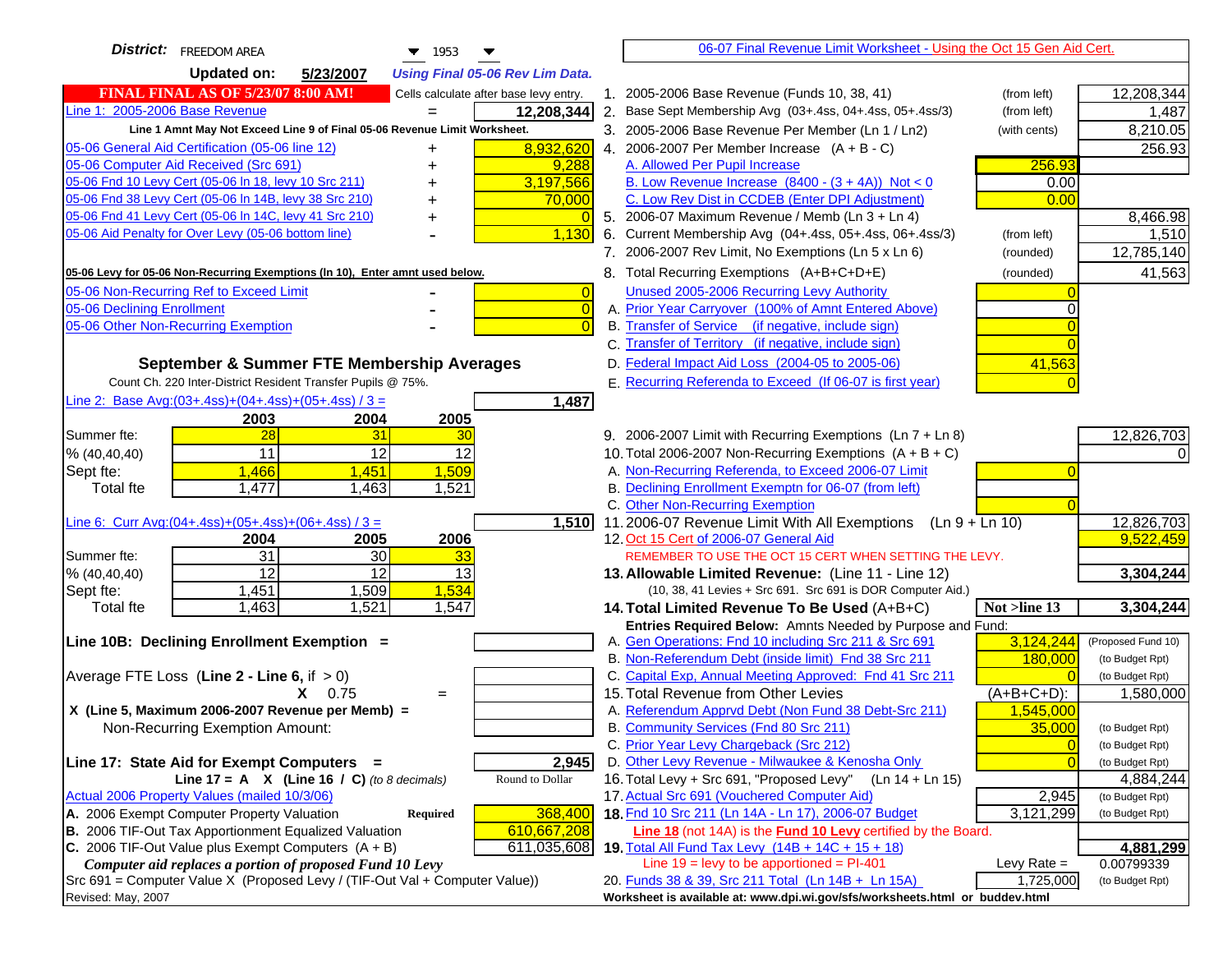|                                    | <b>DPI</b> Reconciliation                                                 |
|------------------------------------|---------------------------------------------------------------------------|
|                                    | In order for the reconciliation to work properly, the                     |
|                                    | PI-401 must have been filed with the Department.                          |
|                                    | Numbers appearing in the green boxes below are actual, district-submitted |
|                                    | 2007 PI-401 data.                                                         |
|                                    | Do not type in these fields.                                              |
|                                    |                                                                           |
| Fund 10, PI-401                    | 3,121,299.00                                                              |
| Fund 38, PI-401                    | 180,000.00                                                                |
| Fund 41, PI-401                    | 0.00                                                                      |
|                                    | 3,301,299.00                                                              |
|                                    |                                                                           |
| Chargeback, PI-401                 | 0.00<br>1,545,000.00                                                      |
| Fund 39, PI-401<br>Fund 80, PI-401 | 35,000.00                                                                 |
| Fund 48/Other, PI-401              | 0.00                                                                      |
|                                    |                                                                           |
| Total, PI-401                      | 4,881,299.00                                                              |
|                                    |                                                                           |
| <b>Computer Aid</b>                | $2,945.00 \le$ ------- don't change                                       |
|                                    | <b>Results</b>                                                            |
| $\overline{\mathbf{0}}$<br>0       | $\bf{0}$<br>0                                                             |
| You have levied to your maximum.   |                                                                           |
|                                    |                                                                           |
| $\bf{0}$                           |                                                                           |
|                                    |                                                                           |
|                                    |                                                                           |
|                                    |                                                                           |
| l0                                 |                                                                           |
|                                    |                                                                           |
|                                    | $\bf{0}$                                                                  |
|                                    |                                                                           |
|                                    |                                                                           |
| $\boldsymbol{0}$                   |                                                                           |
|                                    |                                                                           |
|                                    |                                                                           |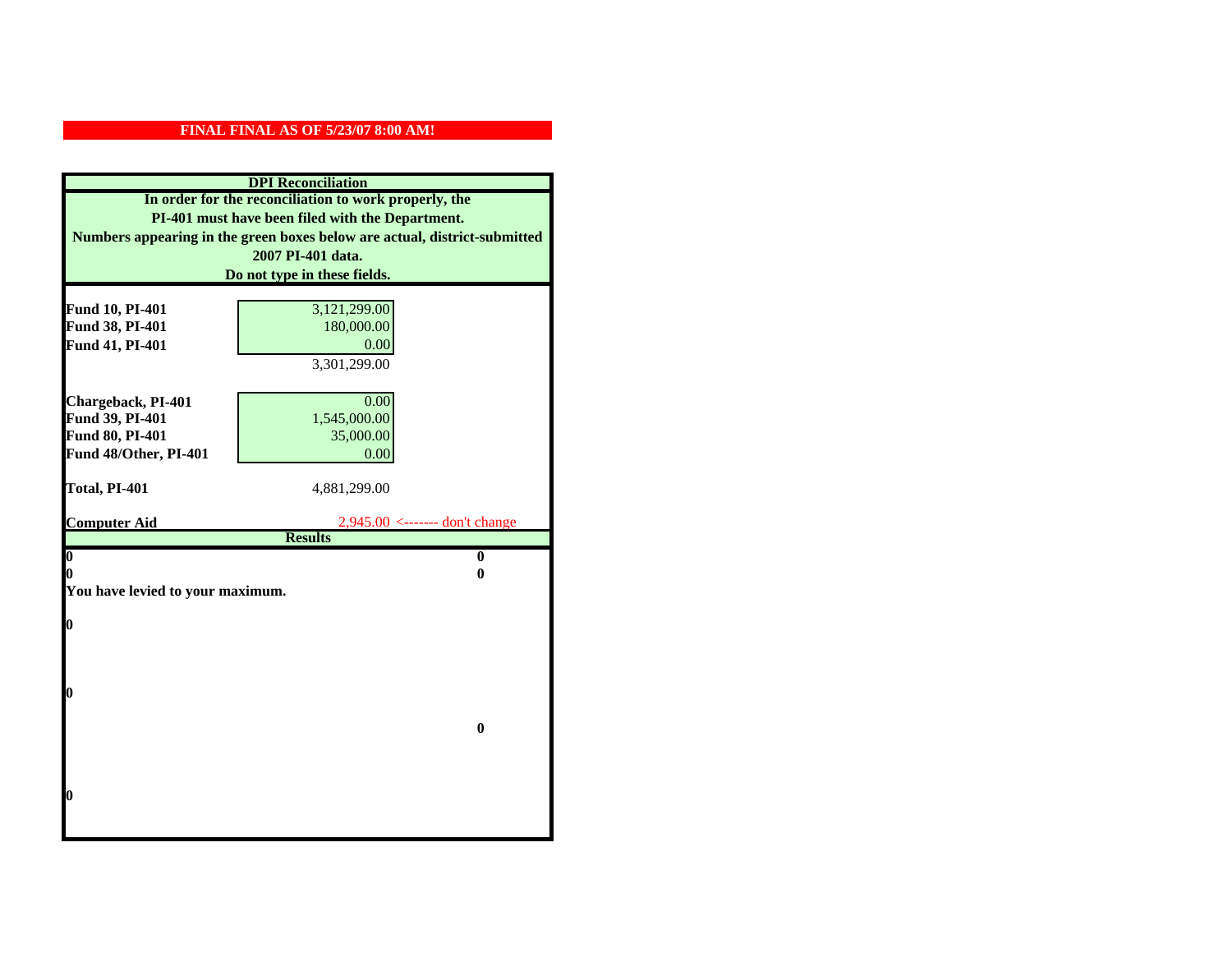| <b>District:</b> FRIESS LAKE<br>4843                                                                              |                | 06-07 Final Revenue Limit Worksheet - Using the Oct 15 Gen Aid Cert.                                              |                |                         |
|-------------------------------------------------------------------------------------------------------------------|----------------|-------------------------------------------------------------------------------------------------------------------|----------------|-------------------------|
| <b>Updated on:</b><br>5/23/2007<br><b>Using Final 05-06 Rev Lim Data.</b>                                         |                |                                                                                                                   |                |                         |
| <b>FINAL FINAL AS OF 5/23/07 8:00 AM!</b><br>Cells calculate after base levy entry.                               |                | 1. 2005-2006 Base Revenue (Funds 10, 38, 41)                                                                      | (from left)    | 2,543,452               |
| Line 1: 2005-2006 Base Revenue<br>2,543,452                                                                       |                | 2. Base Sept Membership Avg (03+.4ss, 04+.4ss, 05+.4ss/3)                                                         | (from left)    | 281                     |
| Line 1 Amnt May Not Exceed Line 9 of Final 05-06 Revenue Limit Worksheet.                                         |                | 3. 2005-2006 Base Revenue Per Member (Ln 1 / Ln2)                                                                 | (with cents)   | 9,051.43                |
| 823,091<br>05-06 General Aid Certification (05-06 line 12)                                                        |                | 4. 2006-2007 Per Member Increase $(A + B - C)$                                                                    |                | 256.93                  |
| 05-06 Computer Aid Received (Src 691)<br>251                                                                      |                | A. Allowed Per Pupil Increase                                                                                     | 256.93         |                         |
| 05-06 Fnd 10 Levy Cert (05-06 In 18, levy 10 Src 211)<br>1,765,367                                                |                | B. Low Revenue Increase $(8400 - (3 + 4A))$ Not < 0                                                               | 0.00           |                         |
| 05-06 Fnd 38 Levy Cert (05-06 In 14B, levy 38 Src 210)                                                            |                | C. Low Rev Dist in CCDEB (Enter DPI Adjustment)                                                                   | 0.00           |                         |
| 05-06 Fnd 41 Levy Cert (05-06 In 14C, levy 41 Src 210)<br>+                                                       | $\Omega$       | 5. 2006-07 Maximum Revenue / Memb (Ln 3 + Ln 4)                                                                   |                | 9,308.36                |
| 05-06 Aid Penalty for Over Levy (05-06 bottom line)                                                               |                | 6. Current Membership Avg (04+.4ss, 05+.4ss, 06+.4ss/3)                                                           | (from left)    | 269                     |
|                                                                                                                   |                | 7. 2006-2007 Rev Limit, No Exemptions (Ln 5 x Ln 6)                                                               | (rounded)      | 2,503,949               |
| 05-06 Levy for 05-06 Non-Recurring Exemptions (In 10), Enter amnt used below.                                     |                | 8. Total Recurring Exemptions (A+B+C+D+E)                                                                         | (rounded)      | 7,926                   |
| 05-06 Non-Recurring Ref to Exceed Limit                                                                           | $\overline{0}$ | Unused 2005-2006 Recurring Levy Authority                                                                         |                |                         |
| 45,257<br>05-06 Declining Enrollment                                                                              |                | A. Prior Year Carryover (100% of Amnt Entered Above)                                                              | 0              |                         |
| 05-06 Other Non-Recurring Exemption                                                                               |                | B. Transfer of Service (if negative, include sign)                                                                | 7,926          |                         |
|                                                                                                                   |                | C. Transfer of Territory (if negative, include sign)                                                              |                |                         |
| September & Summer FTE Membership Averages                                                                        |                | D. Federal Impact Aid Loss (2004-05 to 2005-06)                                                                   |                |                         |
| Count Ch. 220 Inter-District Resident Transfer Pupils @ 75%.                                                      |                | E. Recurring Referenda to Exceed (If 06-07 is first year)                                                         |                |                         |
| Line 2: Base Avg: (03+.4ss) + (04+.4ss) + (05+.4ss) / 3 =<br>281                                                  |                |                                                                                                                   |                |                         |
| 2003<br>2004<br>2005                                                                                              |                |                                                                                                                   |                |                         |
| Summer fte:                                                                                                       |                | 9. 2006-2007 Limit with Recurring Exemptions (Ln 7 + Ln 8)                                                        |                | 2,511,875               |
| $\Omega$<br>2<br>% (40, 40, 40)<br>0                                                                              |                | 10. Total 2006-2007 Non-Recurring Exemptions $(A + B + C)$                                                        |                | 83,775                  |
| 290<br>279<br>273<br>Sept fte:                                                                                    |                | A. Non-Recurring Referenda, to Exceed 2006-07 Limit                                                               |                |                         |
| 290<br>279<br>275<br><b>Total fte</b>                                                                             |                | B. Declining Enrollment Exemptn for 06-07 (from left)                                                             | 83,775         |                         |
|                                                                                                                   |                | C. Other Non-Recurring Exemption                                                                                  |                |                         |
| Line 6: Curr Avg: $(04+.4ss)+(05+.4ss)+(06+.4ss)/3 =$                                                             | 2691           | 11.2006-07 Revenue Limit With All Exemptions (Ln 9 + Ln 10)                                                       |                | 2,595,650               |
| 2005<br>2006<br>2004                                                                                              |                | 12. Oct 15 Cert of 2006-07 General Aid                                                                            |                | 780,420                 |
| $\Omega$<br>5<br>Summer fte:<br>2<br>$\Omega$                                                                     |                | REMEMBER TO USE THE OCT 15 CERT WHEN SETTING THE LEVY.                                                            |                |                         |
| % (40, 40, 40)<br>279<br>273<br>253<br>Sept fte:                                                                  |                | 13. Allowable Limited Revenue: (Line 11 - Line 12)<br>(10, 38, 41 Levies + Src 691. Src 691 is DOR Computer Aid.) |                | 1,815,230               |
| 279<br>275<br>254<br><b>Total fte</b>                                                                             |                | 14. Total Limited Revenue To Be Used (A+B+C)                                                                      | Not >line 13   | 1,815,230               |
|                                                                                                                   |                | Entries Required Below: Amnts Needed by Purpose and Fund:                                                         |                |                         |
| 83,775<br>Line 10B: Declining Enrollment Exemption =                                                              |                | A. Gen Operations: Fnd 10 including Src 211 & Src 691                                                             | 1,815,230      | (Proposed Fund 10)      |
|                                                                                                                   |                | B. Non-Referendum Debt (inside limit) Fnd 38 Src 211                                                              |                | (to Budget Rpt)         |
| Average FTE Loss (Line $2 -$ Line 6, if $> 0$ )                                                                   | 12             | C. Capital Exp, Annual Meeting Approved: Fnd 41 Src 211                                                           |                | (to Budget Rpt)         |
| $X = 0.75$<br>$=$                                                                                                 | 9              | 15. Total Revenue from Other Levies                                                                               | (A+B+C+D):     | 416,268                 |
| X (Line 5, Maximum 2006-2007 Revenue per Memb) =<br>9,308.36                                                      |                | A. Referendum Apprvd Debt (Non Fund 38 Debt-Src 211)                                                              | 416,268        |                         |
| 83,775<br>Non-Recurring Exemption Amount:                                                                         |                | B. Community Services (Fnd 80 Src 211)                                                                            | $\Omega$       | (to Budget Rpt)         |
|                                                                                                                   |                | C. Prior Year Levy Chargeback (Src 212)                                                                           | $\overline{0}$ | (to Budget Rpt)         |
| 263<br>Line 17: State Aid for Exempt Computers =                                                                  |                | D. Other Levy Revenue - Milwaukee & Kenosha Only                                                                  | $\overline{0}$ | (to Budget Rpt)         |
| Round to Dollar<br>Line 17 = A $X$ (Line 16 / C) (to 8 decimals)                                                  |                | 16. Total Levy + Src 691, "Proposed Levy"<br>(Ln 14 + Ln 15)                                                      |                | 2,231,498               |
| Actual 2006 Property Values (mailed 10/3/06)                                                                      |                | 17. Actual Src 691 (Vouchered Computer Aid)                                                                       | 263            | (to Budget Rpt)         |
| A. 2006 Exempt Computer Property Valuation<br>38,500<br>Required                                                  |                | 18. Fnd 10 Src 211 (Ln 14A - Ln 17), 2006-07 Budget                                                               | 1,814,967      | (to Budget Rpt)         |
| B. 2006 TIF-Out Tax Apportionment Equalized Valuation<br>326,409,612<br>326,448,112                               |                | Line 18 (not 14A) is the <b>Fund 10 Levy</b> certified by the Board.                                              |                |                         |
| C. 2006 TIF-Out Value plus Exempt Computers $(A + B)$<br>Computer aid replaces a portion of proposed Fund 10 Levy |                | 19. Total All Fund Tax Levy (14B + 14C + 15 + 18)<br>Line $19 = \text{levy}$ to be apportioned = PI-401           | Levy Rate $=$  | 2,231,235<br>0.00683569 |
| $Src691$ = Computer Value X (Proposed Levy / (TIF-Out Val + Computer Value))                                      |                | 20. Funds 38 & 39, Src 211 Total (Ln 14B + Ln 15A)                                                                | 416,268        | (to Budget Rpt)         |
| Revised: May, 2007                                                                                                |                | Worksheet is available at: www.dpi.wi.gov/sfs/worksheets.html or buddev.html                                      |                |                         |
|                                                                                                                   |                |                                                                                                                   |                |                         |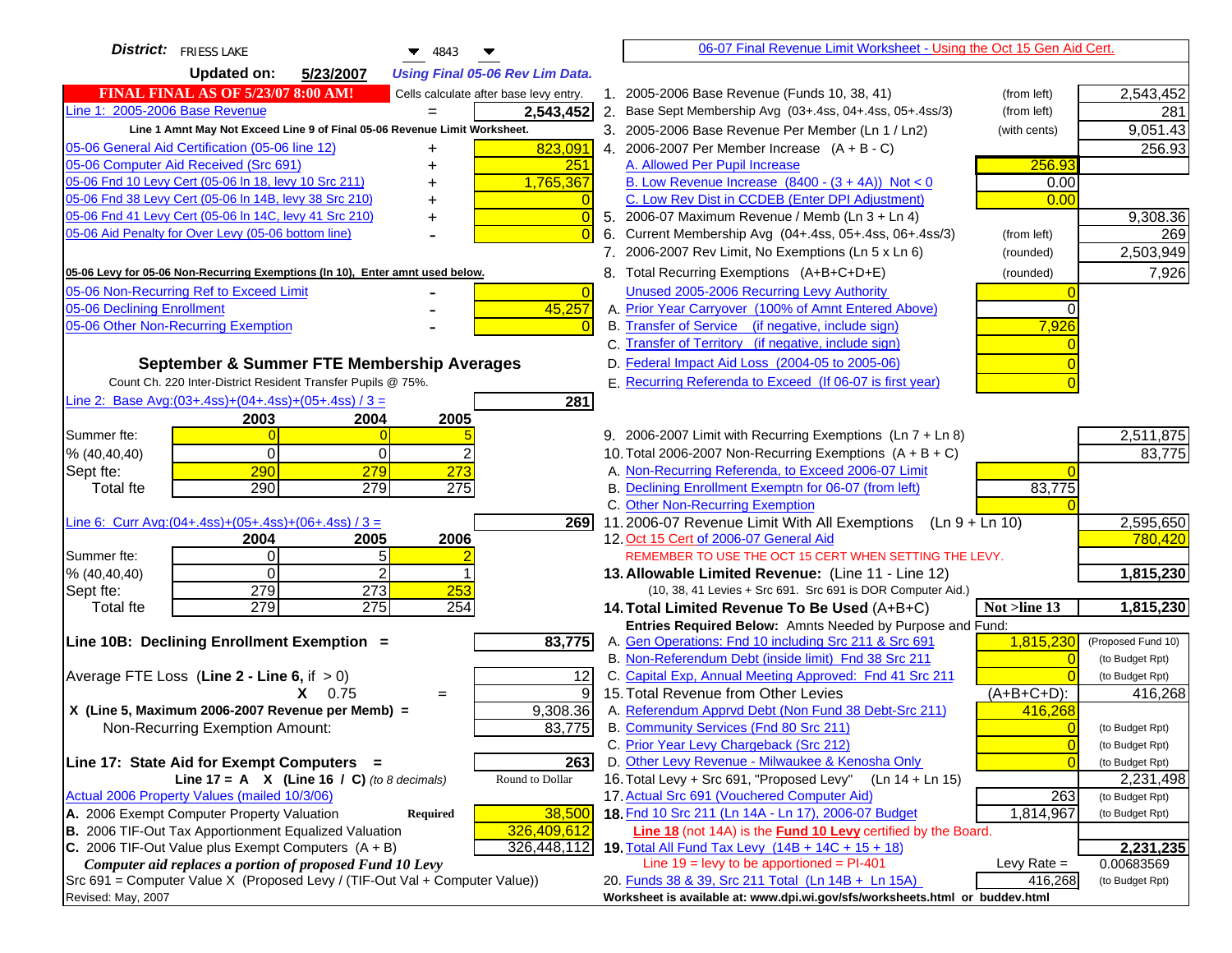|                                    | <b>DPI</b> Reconciliation                                                 |
|------------------------------------|---------------------------------------------------------------------------|
|                                    | In order for the reconciliation to work properly, the                     |
|                                    | PI-401 must have been filed with the Department.                          |
|                                    | Numbers appearing in the green boxes below are actual, district-submitted |
|                                    | 2007 PI-401 data.                                                         |
|                                    | Do not type in these fields.                                              |
|                                    |                                                                           |
| Fund 10, PI-401<br>Fund 38, PI-401 | 1,814,967.00<br>0.00                                                      |
| Fund 41, PI-401                    | 0.00                                                                      |
|                                    | 1,814,967.00                                                              |
|                                    |                                                                           |
| Chargeback, PI-401                 | 0.00                                                                      |
| Fund 39, PI-401                    | 416,268.00                                                                |
| Fund 80, PI-401                    | 0.00                                                                      |
| Fund 48/Other, PI-401              | 0.00                                                                      |
|                                    |                                                                           |
| Total, PI-401                      | 2,231,235.00                                                              |
| <b>Computer Aid</b>                | $263.00$ <------- don't change                                            |
|                                    | <b>Results</b>                                                            |
| $\boldsymbol{0}$                   | $\bf{0}$                                                                  |
| 0                                  | 0                                                                         |
| You have levied to your maximum.   |                                                                           |
| $\bf{0}$                           |                                                                           |
|                                    |                                                                           |
|                                    |                                                                           |
|                                    |                                                                           |
| 0                                  |                                                                           |
|                                    |                                                                           |
|                                    | $\bf{0}$                                                                  |
|                                    |                                                                           |
|                                    |                                                                           |
| 0                                  |                                                                           |
|                                    |                                                                           |
|                                    |                                                                           |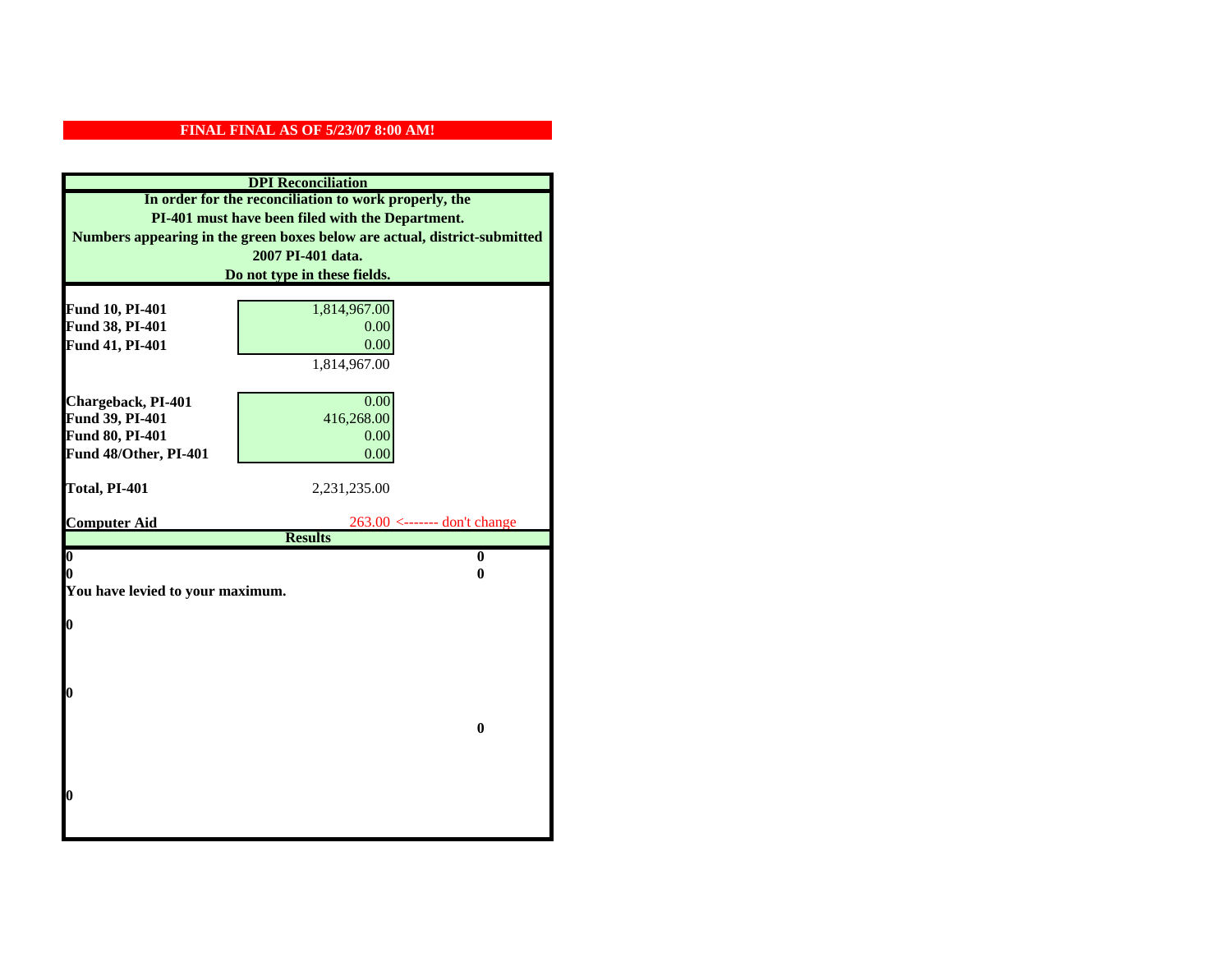| <b>Updated on:</b><br>5/23/2007<br><b>Using Final 05-06 Rev Lim Data.</b><br><b>FINAL FINAL AS OF 5/23/07 8:00 AM!</b><br>1. 2005-2006 Base Revenue (Funds 10, 38, 41)<br>11,208,270<br>Cells calculate after base levy entry.<br>(from left)<br>11,208,270<br>2. Base Sept Membership Avg (03+.4ss, 04+.4ss, 05+.4ss/3)<br>1,383<br>(from left)<br>$=$<br>Line 1 Amnt May Not Exceed Line 9 of Final 05-06 Revenue Limit Worksheet.<br>3. 2005-2006 Base Revenue Per Member (Ln 1 / Ln2)<br>8,104.32<br>(with cents)<br>8,868,053<br>4. 2006-2007 Per Member Increase $(A + B - C)$<br>295.68<br>A. Allowed Per Pupil Increase<br>256.93<br>5,614<br>2,482,533<br>B. Low Revenue Increase $(8400 - (3 + 4A))$ Not < 0<br>38.75<br>C. Low Rev Dist in CCDEB (Enter DPI Adjustment)<br>0.00<br>5. 2006-07 Maximum Revenue / Memb (Ln 3 + Ln 4)<br>$\overline{0}$<br>+<br>05-06 Aid Penalty for Over Levy (05-06 bottom line)<br>$\Omega$<br>Current Membership Avg (04+.4ss, 05+.4ss, 06+.4ss/3)<br>6.<br>(from left)<br>7. 2006-2007 Rev Limit, No Exemptions (Ln 5 x Ln 6)<br>11,634,000<br>(rounded)<br>38,917<br>8. Total Recurring Exemptions (A+B+C+D+E)<br>(rounded)<br>Unused 2005-2006 Recurring Levy Authority<br>$\overline{0}$<br>147,930<br>A. Prior Year Carryover (100% of Amnt Entered Above)<br>$\Omega$<br>B. Transfer of Service (if negative, include sign)<br>05-06 Other Non-Recurring Exemption<br>38,917<br>C. Transfer of Territory (if negative, include sign)<br>D. Federal Impact Aid Loss (2004-05 to 2005-06)<br>September & Summer FTE Membership Averages<br>E. Recurring Referenda to Exceed (If 06-07 is first year)<br>Count Ch. 220 Inter-District Resident Transfer Pupils @ 75%.<br>Line 2: Base Avg: (03+.4ss) + (04+.4ss) + (05+.4ss) / 3 =<br>1,383<br>2003<br>2004<br>2005<br>11,672,917<br>36<br>9. 2006-2007 Limit with Recurring Exemptions (Ln 7 + Ln 8)<br>Summer fte:<br>40<br>47<br>14<br>16<br>19<br>10. Total 2006-2007 Non-Recurring Exemptions $(A + B + C)$<br>800,000<br>% (40, 40, 40)<br>1,337<br>A. Non-Recurring Referenda, to Exceed 2006-07 Limit<br>1,380<br>1,384<br>800,000<br>Sept fte:<br>B. Declining Enrollment Exemptn for 06-07 (from left)<br>Total fte<br>1,394<br>1,356<br>1,400<br>C. Other Non-Recurring Exemption<br>Line 6: Curr Avg: $(04+.4ss)+(05+.4ss)+(06+.4ss)$ / 3 =<br>11.2006-07 Revenue Limit With All Exemptions $(Ln 9 + Ln 10)$<br>12,472,917<br>1,385<br>8,792,155<br>2006<br>12. Oct 15 Cert of 2006-07 General Aid<br>2004<br>2005<br>40<br>47<br>Summer fte:<br>47<br>REMEMBER TO USE THE OCT 15 CERT WHEN SETTING THE LEVY.<br>16<br>19<br>19<br>% (40, 40, 40)<br>3,680,762<br>13. Allowable Limited Revenue: (Line 11 - Line 12)<br>1,384<br>1,337<br>1,381<br>Sept fte:<br>(10, 38, 41 Levies + Src 691. Src 691 is DOR Computer Aid.)<br>1,400<br>1,356<br>3,672,362<br>1,400<br>Not >line 13<br><b>Total fte</b><br>14. Total Limited Revenue To Be Used (A+B+C)<br>Entries Required Below: Amnts Needed by Purpose and Fund:<br>3,672,362<br>A. Gen Operations: Fnd 10 including Src 211 & Src 691<br>(Proposed Fund 10)<br>B. Non-Referendum Debt (inside limit) Fnd 38 Src 211<br>(to Budget Rpt)<br>$\Omega$<br>C. Capital Exp, Annual Meeting Approved: Fnd 41 Src 211<br>(to Budget Rpt)<br>15. Total Revenue from Other Levies<br>$(A+B+C+D)$ :<br>$X = 0.75$<br>278,410<br>$=$<br>A. Referendum Apprvd Debt (Non Fund 38 Debt-Src 211)<br>X (Line 5, Maximum 2006-2007 Revenue per Memb) =<br>247,103<br>B. Community Services (Fnd 80 Src 211)<br>30,000<br>Non-Recurring Exemption Amount:<br>(to Budget Rpt)<br>C. Prior Year Levy Chargeback (Src 212)<br>1,307<br>(to Budget Rpt)<br>D. Other Levy Revenue - Milwaukee & Kenosha Only<br>Line 17: State Aid for Exempt Computers =<br>6,057<br>(to Budget Rpt)<br>16. Total Levy + Src 691, "Proposed Levy"<br>Round to Dollar<br>(Ln 14 + Ln 15)<br>Line 17 = A $X$ (Line 16 / C) (to 8 decimals)<br>3,950,772<br>17. Actual Src 691 (Vouchered Computer Aid)<br>Actual 2006 Property Values (mailed 10/3/06)<br>6,057<br>(to Budget Rpt)<br>A. 2006 Exempt Computer Property Valuation<br>781,500<br>18. Fnd 10 Src 211 (Ln 14A - Ln 17), 2006-07 Budget<br>3,666,305<br>Required<br>(to Budget Rpt)<br>B. 2006 TIF-Out Tax Apportionment Equalized Valuation<br>508,962,316<br>Line 18 (not 14A) is the Fund 10 Levy certified by the Board.<br>C. 2006 TIF-Out Value plus Exempt Computers $(A + B)$<br>509,743,816<br>3,944,715<br>19. Total All Fund Tax Levy $(14B + 14C + 15 + 18)$<br>Line $19 = \text{levy}$ to be apportioned = PI-401<br>Computer aid replaces a portion of proposed Fund 10 Levy<br>Levy Rate $=$<br>0.00775051<br>20. Funds 38 & 39, Src 211 Total (Ln 14B + Ln 15A)<br>247,103<br>(to Budget Rpt)<br>Worksheet is available at: www.dpi.wi.gov/sfs/worksheets.html or buddev.html | District: GALESVILLE-ETTRICK<br>$\blacktriangledown$ 2009<br>▼                | 06-07 Final Revenue Limit Worksheet - Using the Oct 15 Gen Aid Cert. |          |
|----------------------------------------------------------------------------------------------------------------------------------------------------------------------------------------------------------------------------------------------------------------------------------------------------------------------------------------------------------------------------------------------------------------------------------------------------------------------------------------------------------------------------------------------------------------------------------------------------------------------------------------------------------------------------------------------------------------------------------------------------------------------------------------------------------------------------------------------------------------------------------------------------------------------------------------------------------------------------------------------------------------------------------------------------------------------------------------------------------------------------------------------------------------------------------------------------------------------------------------------------------------------------------------------------------------------------------------------------------------------------------------------------------------------------------------------------------------------------------------------------------------------------------------------------------------------------------------------------------------------------------------------------------------------------------------------------------------------------------------------------------------------------------------------------------------------------------------------------------------------------------------------------------------------------------------------------------------------------------------------------------------------------------------------------------------------------------------------------------------------------------------------------------------------------------------------------------------------------------------------------------------------------------------------------------------------------------------------------------------------------------------------------------------------------------------------------------------------------------------------------------------------------------------------------------------------------------------------------------------------------------------------------------------------------------------------------------------------------------------------------------------------------------------------------------------------------------------------------------------------------------------------------------------------------------------------------------------------------------------------------------------------------------------------------------------------------------------------------------------------------------------------------------------------------------------------------------------------------------------------------------------------------------------------------------------------------------------------------------------------------------------------------------------------------------------------------------------------------------------------------------------------------------------------------------------------------------------------------------------------------------------------------------------------------------------------------------------------------------------------------------------------------------------------------------------------------------------------------------------------------------------------------------------------------------------------------------------------------------------------------------------------------------------------------------------------------------------------------------------------------------------------------------------------------------------------------------------------------------------------------------------------------------------------------------------------------------------------------------------------------------------------------------------------------------------------------------------------------------------------------------------------------------------------------------------------------------------------------------------------------------------------------------------------------------------------------------------------------------------------------------------------------------------------------------------------------------------------------------------------------------|-------------------------------------------------------------------------------|----------------------------------------------------------------------|----------|
|                                                                                                                                                                                                                                                                                                                                                                                                                                                                                                                                                                                                                                                                                                                                                                                                                                                                                                                                                                                                                                                                                                                                                                                                                                                                                                                                                                                                                                                                                                                                                                                                                                                                                                                                                                                                                                                                                                                                                                                                                                                                                                                                                                                                                                                                                                                                                                                                                                                                                                                                                                                                                                                                                                                                                                                                                                                                                                                                                                                                                                                                                                                                                                                                                                                                                                                                                                                                                                                                                                                                                                                                                                                                                                                                                                                                                                                                                                                                                                                                                                                                                                                                                                                                                                                                                                                                                                                                                                                                                                                                                                                                                                                                                                                                                                                                                                                                                  |                                                                               |                                                                      |          |
|                                                                                                                                                                                                                                                                                                                                                                                                                                                                                                                                                                                                                                                                                                                                                                                                                                                                                                                                                                                                                                                                                                                                                                                                                                                                                                                                                                                                                                                                                                                                                                                                                                                                                                                                                                                                                                                                                                                                                                                                                                                                                                                                                                                                                                                                                                                                                                                                                                                                                                                                                                                                                                                                                                                                                                                                                                                                                                                                                                                                                                                                                                                                                                                                                                                                                                                                                                                                                                                                                                                                                                                                                                                                                                                                                                                                                                                                                                                                                                                                                                                                                                                                                                                                                                                                                                                                                                                                                                                                                                                                                                                                                                                                                                                                                                                                                                                                                  |                                                                               |                                                                      |          |
|                                                                                                                                                                                                                                                                                                                                                                                                                                                                                                                                                                                                                                                                                                                                                                                                                                                                                                                                                                                                                                                                                                                                                                                                                                                                                                                                                                                                                                                                                                                                                                                                                                                                                                                                                                                                                                                                                                                                                                                                                                                                                                                                                                                                                                                                                                                                                                                                                                                                                                                                                                                                                                                                                                                                                                                                                                                                                                                                                                                                                                                                                                                                                                                                                                                                                                                                                                                                                                                                                                                                                                                                                                                                                                                                                                                                                                                                                                                                                                                                                                                                                                                                                                                                                                                                                                                                                                                                                                                                                                                                                                                                                                                                                                                                                                                                                                                                                  | Line 1: 2005-2006 Base Revenue                                                |                                                                      |          |
|                                                                                                                                                                                                                                                                                                                                                                                                                                                                                                                                                                                                                                                                                                                                                                                                                                                                                                                                                                                                                                                                                                                                                                                                                                                                                                                                                                                                                                                                                                                                                                                                                                                                                                                                                                                                                                                                                                                                                                                                                                                                                                                                                                                                                                                                                                                                                                                                                                                                                                                                                                                                                                                                                                                                                                                                                                                                                                                                                                                                                                                                                                                                                                                                                                                                                                                                                                                                                                                                                                                                                                                                                                                                                                                                                                                                                                                                                                                                                                                                                                                                                                                                                                                                                                                                                                                                                                                                                                                                                                                                                                                                                                                                                                                                                                                                                                                                                  |                                                                               |                                                                      |          |
|                                                                                                                                                                                                                                                                                                                                                                                                                                                                                                                                                                                                                                                                                                                                                                                                                                                                                                                                                                                                                                                                                                                                                                                                                                                                                                                                                                                                                                                                                                                                                                                                                                                                                                                                                                                                                                                                                                                                                                                                                                                                                                                                                                                                                                                                                                                                                                                                                                                                                                                                                                                                                                                                                                                                                                                                                                                                                                                                                                                                                                                                                                                                                                                                                                                                                                                                                                                                                                                                                                                                                                                                                                                                                                                                                                                                                                                                                                                                                                                                                                                                                                                                                                                                                                                                                                                                                                                                                                                                                                                                                                                                                                                                                                                                                                                                                                                                                  | 05-06 General Aid Certification (05-06 line 12)                               |                                                                      |          |
|                                                                                                                                                                                                                                                                                                                                                                                                                                                                                                                                                                                                                                                                                                                                                                                                                                                                                                                                                                                                                                                                                                                                                                                                                                                                                                                                                                                                                                                                                                                                                                                                                                                                                                                                                                                                                                                                                                                                                                                                                                                                                                                                                                                                                                                                                                                                                                                                                                                                                                                                                                                                                                                                                                                                                                                                                                                                                                                                                                                                                                                                                                                                                                                                                                                                                                                                                                                                                                                                                                                                                                                                                                                                                                                                                                                                                                                                                                                                                                                                                                                                                                                                                                                                                                                                                                                                                                                                                                                                                                                                                                                                                                                                                                                                                                                                                                                                                  | 05-06 Computer Aid Received (Src 691)                                         |                                                                      |          |
|                                                                                                                                                                                                                                                                                                                                                                                                                                                                                                                                                                                                                                                                                                                                                                                                                                                                                                                                                                                                                                                                                                                                                                                                                                                                                                                                                                                                                                                                                                                                                                                                                                                                                                                                                                                                                                                                                                                                                                                                                                                                                                                                                                                                                                                                                                                                                                                                                                                                                                                                                                                                                                                                                                                                                                                                                                                                                                                                                                                                                                                                                                                                                                                                                                                                                                                                                                                                                                                                                                                                                                                                                                                                                                                                                                                                                                                                                                                                                                                                                                                                                                                                                                                                                                                                                                                                                                                                                                                                                                                                                                                                                                                                                                                                                                                                                                                                                  | 05-06 Fnd 10 Levy Cert (05-06 In 18, levy 10 Src 211)                         |                                                                      |          |
|                                                                                                                                                                                                                                                                                                                                                                                                                                                                                                                                                                                                                                                                                                                                                                                                                                                                                                                                                                                                                                                                                                                                                                                                                                                                                                                                                                                                                                                                                                                                                                                                                                                                                                                                                                                                                                                                                                                                                                                                                                                                                                                                                                                                                                                                                                                                                                                                                                                                                                                                                                                                                                                                                                                                                                                                                                                                                                                                                                                                                                                                                                                                                                                                                                                                                                                                                                                                                                                                                                                                                                                                                                                                                                                                                                                                                                                                                                                                                                                                                                                                                                                                                                                                                                                                                                                                                                                                                                                                                                                                                                                                                                                                                                                                                                                                                                                                                  | 05-06 Fnd 38 Levy Cert (05-06 In 14B, levy 38 Src 210)                        |                                                                      |          |
|                                                                                                                                                                                                                                                                                                                                                                                                                                                                                                                                                                                                                                                                                                                                                                                                                                                                                                                                                                                                                                                                                                                                                                                                                                                                                                                                                                                                                                                                                                                                                                                                                                                                                                                                                                                                                                                                                                                                                                                                                                                                                                                                                                                                                                                                                                                                                                                                                                                                                                                                                                                                                                                                                                                                                                                                                                                                                                                                                                                                                                                                                                                                                                                                                                                                                                                                                                                                                                                                                                                                                                                                                                                                                                                                                                                                                                                                                                                                                                                                                                                                                                                                                                                                                                                                                                                                                                                                                                                                                                                                                                                                                                                                                                                                                                                                                                                                                  | 05-06 Fnd 41 Levy Cert (05-06 In 14C, levy 41 Src 210)                        |                                                                      | 8,400.00 |
|                                                                                                                                                                                                                                                                                                                                                                                                                                                                                                                                                                                                                                                                                                                                                                                                                                                                                                                                                                                                                                                                                                                                                                                                                                                                                                                                                                                                                                                                                                                                                                                                                                                                                                                                                                                                                                                                                                                                                                                                                                                                                                                                                                                                                                                                                                                                                                                                                                                                                                                                                                                                                                                                                                                                                                                                                                                                                                                                                                                                                                                                                                                                                                                                                                                                                                                                                                                                                                                                                                                                                                                                                                                                                                                                                                                                                                                                                                                                                                                                                                                                                                                                                                                                                                                                                                                                                                                                                                                                                                                                                                                                                                                                                                                                                                                                                                                                                  |                                                                               |                                                                      | 1,385    |
|                                                                                                                                                                                                                                                                                                                                                                                                                                                                                                                                                                                                                                                                                                                                                                                                                                                                                                                                                                                                                                                                                                                                                                                                                                                                                                                                                                                                                                                                                                                                                                                                                                                                                                                                                                                                                                                                                                                                                                                                                                                                                                                                                                                                                                                                                                                                                                                                                                                                                                                                                                                                                                                                                                                                                                                                                                                                                                                                                                                                                                                                                                                                                                                                                                                                                                                                                                                                                                                                                                                                                                                                                                                                                                                                                                                                                                                                                                                                                                                                                                                                                                                                                                                                                                                                                                                                                                                                                                                                                                                                                                                                                                                                                                                                                                                                                                                                                  |                                                                               |                                                                      |          |
|                                                                                                                                                                                                                                                                                                                                                                                                                                                                                                                                                                                                                                                                                                                                                                                                                                                                                                                                                                                                                                                                                                                                                                                                                                                                                                                                                                                                                                                                                                                                                                                                                                                                                                                                                                                                                                                                                                                                                                                                                                                                                                                                                                                                                                                                                                                                                                                                                                                                                                                                                                                                                                                                                                                                                                                                                                                                                                                                                                                                                                                                                                                                                                                                                                                                                                                                                                                                                                                                                                                                                                                                                                                                                                                                                                                                                                                                                                                                                                                                                                                                                                                                                                                                                                                                                                                                                                                                                                                                                                                                                                                                                                                                                                                                                                                                                                                                                  | 05-06 Levy for 05-06 Non-Recurring Exemptions (In 10), Enter amnt used below. |                                                                      |          |
|                                                                                                                                                                                                                                                                                                                                                                                                                                                                                                                                                                                                                                                                                                                                                                                                                                                                                                                                                                                                                                                                                                                                                                                                                                                                                                                                                                                                                                                                                                                                                                                                                                                                                                                                                                                                                                                                                                                                                                                                                                                                                                                                                                                                                                                                                                                                                                                                                                                                                                                                                                                                                                                                                                                                                                                                                                                                                                                                                                                                                                                                                                                                                                                                                                                                                                                                                                                                                                                                                                                                                                                                                                                                                                                                                                                                                                                                                                                                                                                                                                                                                                                                                                                                                                                                                                                                                                                                                                                                                                                                                                                                                                                                                                                                                                                                                                                                                  | 05-06 Non-Recurring Ref to Exceed Limit                                       |                                                                      |          |
|                                                                                                                                                                                                                                                                                                                                                                                                                                                                                                                                                                                                                                                                                                                                                                                                                                                                                                                                                                                                                                                                                                                                                                                                                                                                                                                                                                                                                                                                                                                                                                                                                                                                                                                                                                                                                                                                                                                                                                                                                                                                                                                                                                                                                                                                                                                                                                                                                                                                                                                                                                                                                                                                                                                                                                                                                                                                                                                                                                                                                                                                                                                                                                                                                                                                                                                                                                                                                                                                                                                                                                                                                                                                                                                                                                                                                                                                                                                                                                                                                                                                                                                                                                                                                                                                                                                                                                                                                                                                                                                                                                                                                                                                                                                                                                                                                                                                                  | 05-06 Declining Enrollment                                                    |                                                                      |          |
|                                                                                                                                                                                                                                                                                                                                                                                                                                                                                                                                                                                                                                                                                                                                                                                                                                                                                                                                                                                                                                                                                                                                                                                                                                                                                                                                                                                                                                                                                                                                                                                                                                                                                                                                                                                                                                                                                                                                                                                                                                                                                                                                                                                                                                                                                                                                                                                                                                                                                                                                                                                                                                                                                                                                                                                                                                                                                                                                                                                                                                                                                                                                                                                                                                                                                                                                                                                                                                                                                                                                                                                                                                                                                                                                                                                                                                                                                                                                                                                                                                                                                                                                                                                                                                                                                                                                                                                                                                                                                                                                                                                                                                                                                                                                                                                                                                                                                  |                                                                               |                                                                      |          |
|                                                                                                                                                                                                                                                                                                                                                                                                                                                                                                                                                                                                                                                                                                                                                                                                                                                                                                                                                                                                                                                                                                                                                                                                                                                                                                                                                                                                                                                                                                                                                                                                                                                                                                                                                                                                                                                                                                                                                                                                                                                                                                                                                                                                                                                                                                                                                                                                                                                                                                                                                                                                                                                                                                                                                                                                                                                                                                                                                                                                                                                                                                                                                                                                                                                                                                                                                                                                                                                                                                                                                                                                                                                                                                                                                                                                                                                                                                                                                                                                                                                                                                                                                                                                                                                                                                                                                                                                                                                                                                                                                                                                                                                                                                                                                                                                                                                                                  |                                                                               |                                                                      |          |
|                                                                                                                                                                                                                                                                                                                                                                                                                                                                                                                                                                                                                                                                                                                                                                                                                                                                                                                                                                                                                                                                                                                                                                                                                                                                                                                                                                                                                                                                                                                                                                                                                                                                                                                                                                                                                                                                                                                                                                                                                                                                                                                                                                                                                                                                                                                                                                                                                                                                                                                                                                                                                                                                                                                                                                                                                                                                                                                                                                                                                                                                                                                                                                                                                                                                                                                                                                                                                                                                                                                                                                                                                                                                                                                                                                                                                                                                                                                                                                                                                                                                                                                                                                                                                                                                                                                                                                                                                                                                                                                                                                                                                                                                                                                                                                                                                                                                                  |                                                                               |                                                                      |          |
|                                                                                                                                                                                                                                                                                                                                                                                                                                                                                                                                                                                                                                                                                                                                                                                                                                                                                                                                                                                                                                                                                                                                                                                                                                                                                                                                                                                                                                                                                                                                                                                                                                                                                                                                                                                                                                                                                                                                                                                                                                                                                                                                                                                                                                                                                                                                                                                                                                                                                                                                                                                                                                                                                                                                                                                                                                                                                                                                                                                                                                                                                                                                                                                                                                                                                                                                                                                                                                                                                                                                                                                                                                                                                                                                                                                                                                                                                                                                                                                                                                                                                                                                                                                                                                                                                                                                                                                                                                                                                                                                                                                                                                                                                                                                                                                                                                                                                  |                                                                               |                                                                      |          |
|                                                                                                                                                                                                                                                                                                                                                                                                                                                                                                                                                                                                                                                                                                                                                                                                                                                                                                                                                                                                                                                                                                                                                                                                                                                                                                                                                                                                                                                                                                                                                                                                                                                                                                                                                                                                                                                                                                                                                                                                                                                                                                                                                                                                                                                                                                                                                                                                                                                                                                                                                                                                                                                                                                                                                                                                                                                                                                                                                                                                                                                                                                                                                                                                                                                                                                                                                                                                                                                                                                                                                                                                                                                                                                                                                                                                                                                                                                                                                                                                                                                                                                                                                                                                                                                                                                                                                                                                                                                                                                                                                                                                                                                                                                                                                                                                                                                                                  |                                                                               |                                                                      |          |
|                                                                                                                                                                                                                                                                                                                                                                                                                                                                                                                                                                                                                                                                                                                                                                                                                                                                                                                                                                                                                                                                                                                                                                                                                                                                                                                                                                                                                                                                                                                                                                                                                                                                                                                                                                                                                                                                                                                                                                                                                                                                                                                                                                                                                                                                                                                                                                                                                                                                                                                                                                                                                                                                                                                                                                                                                                                                                                                                                                                                                                                                                                                                                                                                                                                                                                                                                                                                                                                                                                                                                                                                                                                                                                                                                                                                                                                                                                                                                                                                                                                                                                                                                                                                                                                                                                                                                                                                                                                                                                                                                                                                                                                                                                                                                                                                                                                                                  |                                                                               |                                                                      |          |
|                                                                                                                                                                                                                                                                                                                                                                                                                                                                                                                                                                                                                                                                                                                                                                                                                                                                                                                                                                                                                                                                                                                                                                                                                                                                                                                                                                                                                                                                                                                                                                                                                                                                                                                                                                                                                                                                                                                                                                                                                                                                                                                                                                                                                                                                                                                                                                                                                                                                                                                                                                                                                                                                                                                                                                                                                                                                                                                                                                                                                                                                                                                                                                                                                                                                                                                                                                                                                                                                                                                                                                                                                                                                                                                                                                                                                                                                                                                                                                                                                                                                                                                                                                                                                                                                                                                                                                                                                                                                                                                                                                                                                                                                                                                                                                                                                                                                                  |                                                                               |                                                                      |          |
|                                                                                                                                                                                                                                                                                                                                                                                                                                                                                                                                                                                                                                                                                                                                                                                                                                                                                                                                                                                                                                                                                                                                                                                                                                                                                                                                                                                                                                                                                                                                                                                                                                                                                                                                                                                                                                                                                                                                                                                                                                                                                                                                                                                                                                                                                                                                                                                                                                                                                                                                                                                                                                                                                                                                                                                                                                                                                                                                                                                                                                                                                                                                                                                                                                                                                                                                                                                                                                                                                                                                                                                                                                                                                                                                                                                                                                                                                                                                                                                                                                                                                                                                                                                                                                                                                                                                                                                                                                                                                                                                                                                                                                                                                                                                                                                                                                                                                  |                                                                               |                                                                      |          |
|                                                                                                                                                                                                                                                                                                                                                                                                                                                                                                                                                                                                                                                                                                                                                                                                                                                                                                                                                                                                                                                                                                                                                                                                                                                                                                                                                                                                                                                                                                                                                                                                                                                                                                                                                                                                                                                                                                                                                                                                                                                                                                                                                                                                                                                                                                                                                                                                                                                                                                                                                                                                                                                                                                                                                                                                                                                                                                                                                                                                                                                                                                                                                                                                                                                                                                                                                                                                                                                                                                                                                                                                                                                                                                                                                                                                                                                                                                                                                                                                                                                                                                                                                                                                                                                                                                                                                                                                                                                                                                                                                                                                                                                                                                                                                                                                                                                                                  |                                                                               |                                                                      |          |
|                                                                                                                                                                                                                                                                                                                                                                                                                                                                                                                                                                                                                                                                                                                                                                                                                                                                                                                                                                                                                                                                                                                                                                                                                                                                                                                                                                                                                                                                                                                                                                                                                                                                                                                                                                                                                                                                                                                                                                                                                                                                                                                                                                                                                                                                                                                                                                                                                                                                                                                                                                                                                                                                                                                                                                                                                                                                                                                                                                                                                                                                                                                                                                                                                                                                                                                                                                                                                                                                                                                                                                                                                                                                                                                                                                                                                                                                                                                                                                                                                                                                                                                                                                                                                                                                                                                                                                                                                                                                                                                                                                                                                                                                                                                                                                                                                                                                                  |                                                                               |                                                                      |          |
|                                                                                                                                                                                                                                                                                                                                                                                                                                                                                                                                                                                                                                                                                                                                                                                                                                                                                                                                                                                                                                                                                                                                                                                                                                                                                                                                                                                                                                                                                                                                                                                                                                                                                                                                                                                                                                                                                                                                                                                                                                                                                                                                                                                                                                                                                                                                                                                                                                                                                                                                                                                                                                                                                                                                                                                                                                                                                                                                                                                                                                                                                                                                                                                                                                                                                                                                                                                                                                                                                                                                                                                                                                                                                                                                                                                                                                                                                                                                                                                                                                                                                                                                                                                                                                                                                                                                                                                                                                                                                                                                                                                                                                                                                                                                                                                                                                                                                  |                                                                               |                                                                      |          |
|                                                                                                                                                                                                                                                                                                                                                                                                                                                                                                                                                                                                                                                                                                                                                                                                                                                                                                                                                                                                                                                                                                                                                                                                                                                                                                                                                                                                                                                                                                                                                                                                                                                                                                                                                                                                                                                                                                                                                                                                                                                                                                                                                                                                                                                                                                                                                                                                                                                                                                                                                                                                                                                                                                                                                                                                                                                                                                                                                                                                                                                                                                                                                                                                                                                                                                                                                                                                                                                                                                                                                                                                                                                                                                                                                                                                                                                                                                                                                                                                                                                                                                                                                                                                                                                                                                                                                                                                                                                                                                                                                                                                                                                                                                                                                                                                                                                                                  |                                                                               |                                                                      |          |
|                                                                                                                                                                                                                                                                                                                                                                                                                                                                                                                                                                                                                                                                                                                                                                                                                                                                                                                                                                                                                                                                                                                                                                                                                                                                                                                                                                                                                                                                                                                                                                                                                                                                                                                                                                                                                                                                                                                                                                                                                                                                                                                                                                                                                                                                                                                                                                                                                                                                                                                                                                                                                                                                                                                                                                                                                                                                                                                                                                                                                                                                                                                                                                                                                                                                                                                                                                                                                                                                                                                                                                                                                                                                                                                                                                                                                                                                                                                                                                                                                                                                                                                                                                                                                                                                                                                                                                                                                                                                                                                                                                                                                                                                                                                                                                                                                                                                                  |                                                                               |                                                                      |          |
|                                                                                                                                                                                                                                                                                                                                                                                                                                                                                                                                                                                                                                                                                                                                                                                                                                                                                                                                                                                                                                                                                                                                                                                                                                                                                                                                                                                                                                                                                                                                                                                                                                                                                                                                                                                                                                                                                                                                                                                                                                                                                                                                                                                                                                                                                                                                                                                                                                                                                                                                                                                                                                                                                                                                                                                                                                                                                                                                                                                                                                                                                                                                                                                                                                                                                                                                                                                                                                                                                                                                                                                                                                                                                                                                                                                                                                                                                                                                                                                                                                                                                                                                                                                                                                                                                                                                                                                                                                                                                                                                                                                                                                                                                                                                                                                                                                                                                  |                                                                               |                                                                      |          |
|                                                                                                                                                                                                                                                                                                                                                                                                                                                                                                                                                                                                                                                                                                                                                                                                                                                                                                                                                                                                                                                                                                                                                                                                                                                                                                                                                                                                                                                                                                                                                                                                                                                                                                                                                                                                                                                                                                                                                                                                                                                                                                                                                                                                                                                                                                                                                                                                                                                                                                                                                                                                                                                                                                                                                                                                                                                                                                                                                                                                                                                                                                                                                                                                                                                                                                                                                                                                                                                                                                                                                                                                                                                                                                                                                                                                                                                                                                                                                                                                                                                                                                                                                                                                                                                                                                                                                                                                                                                                                                                                                                                                                                                                                                                                                                                                                                                                                  |                                                                               |                                                                      |          |
|                                                                                                                                                                                                                                                                                                                                                                                                                                                                                                                                                                                                                                                                                                                                                                                                                                                                                                                                                                                                                                                                                                                                                                                                                                                                                                                                                                                                                                                                                                                                                                                                                                                                                                                                                                                                                                                                                                                                                                                                                                                                                                                                                                                                                                                                                                                                                                                                                                                                                                                                                                                                                                                                                                                                                                                                                                                                                                                                                                                                                                                                                                                                                                                                                                                                                                                                                                                                                                                                                                                                                                                                                                                                                                                                                                                                                                                                                                                                                                                                                                                                                                                                                                                                                                                                                                                                                                                                                                                                                                                                                                                                                                                                                                                                                                                                                                                                                  |                                                                               |                                                                      |          |
|                                                                                                                                                                                                                                                                                                                                                                                                                                                                                                                                                                                                                                                                                                                                                                                                                                                                                                                                                                                                                                                                                                                                                                                                                                                                                                                                                                                                                                                                                                                                                                                                                                                                                                                                                                                                                                                                                                                                                                                                                                                                                                                                                                                                                                                                                                                                                                                                                                                                                                                                                                                                                                                                                                                                                                                                                                                                                                                                                                                                                                                                                                                                                                                                                                                                                                                                                                                                                                                                                                                                                                                                                                                                                                                                                                                                                                                                                                                                                                                                                                                                                                                                                                                                                                                                                                                                                                                                                                                                                                                                                                                                                                                                                                                                                                                                                                                                                  |                                                                               |                                                                      |          |
|                                                                                                                                                                                                                                                                                                                                                                                                                                                                                                                                                                                                                                                                                                                                                                                                                                                                                                                                                                                                                                                                                                                                                                                                                                                                                                                                                                                                                                                                                                                                                                                                                                                                                                                                                                                                                                                                                                                                                                                                                                                                                                                                                                                                                                                                                                                                                                                                                                                                                                                                                                                                                                                                                                                                                                                                                                                                                                                                                                                                                                                                                                                                                                                                                                                                                                                                                                                                                                                                                                                                                                                                                                                                                                                                                                                                                                                                                                                                                                                                                                                                                                                                                                                                                                                                                                                                                                                                                                                                                                                                                                                                                                                                                                                                                                                                                                                                                  | Line 10B: Declining Enrollment Exemption =                                    |                                                                      |          |
|                                                                                                                                                                                                                                                                                                                                                                                                                                                                                                                                                                                                                                                                                                                                                                                                                                                                                                                                                                                                                                                                                                                                                                                                                                                                                                                                                                                                                                                                                                                                                                                                                                                                                                                                                                                                                                                                                                                                                                                                                                                                                                                                                                                                                                                                                                                                                                                                                                                                                                                                                                                                                                                                                                                                                                                                                                                                                                                                                                                                                                                                                                                                                                                                                                                                                                                                                                                                                                                                                                                                                                                                                                                                                                                                                                                                                                                                                                                                                                                                                                                                                                                                                                                                                                                                                                                                                                                                                                                                                                                                                                                                                                                                                                                                                                                                                                                                                  |                                                                               |                                                                      |          |
|                                                                                                                                                                                                                                                                                                                                                                                                                                                                                                                                                                                                                                                                                                                                                                                                                                                                                                                                                                                                                                                                                                                                                                                                                                                                                                                                                                                                                                                                                                                                                                                                                                                                                                                                                                                                                                                                                                                                                                                                                                                                                                                                                                                                                                                                                                                                                                                                                                                                                                                                                                                                                                                                                                                                                                                                                                                                                                                                                                                                                                                                                                                                                                                                                                                                                                                                                                                                                                                                                                                                                                                                                                                                                                                                                                                                                                                                                                                                                                                                                                                                                                                                                                                                                                                                                                                                                                                                                                                                                                                                                                                                                                                                                                                                                                                                                                                                                  | Average FTE Loss (Line $2 -$ Line 6, if $> 0$ )                               |                                                                      |          |
|                                                                                                                                                                                                                                                                                                                                                                                                                                                                                                                                                                                                                                                                                                                                                                                                                                                                                                                                                                                                                                                                                                                                                                                                                                                                                                                                                                                                                                                                                                                                                                                                                                                                                                                                                                                                                                                                                                                                                                                                                                                                                                                                                                                                                                                                                                                                                                                                                                                                                                                                                                                                                                                                                                                                                                                                                                                                                                                                                                                                                                                                                                                                                                                                                                                                                                                                                                                                                                                                                                                                                                                                                                                                                                                                                                                                                                                                                                                                                                                                                                                                                                                                                                                                                                                                                                                                                                                                                                                                                                                                                                                                                                                                                                                                                                                                                                                                                  |                                                                               |                                                                      |          |
|                                                                                                                                                                                                                                                                                                                                                                                                                                                                                                                                                                                                                                                                                                                                                                                                                                                                                                                                                                                                                                                                                                                                                                                                                                                                                                                                                                                                                                                                                                                                                                                                                                                                                                                                                                                                                                                                                                                                                                                                                                                                                                                                                                                                                                                                                                                                                                                                                                                                                                                                                                                                                                                                                                                                                                                                                                                                                                                                                                                                                                                                                                                                                                                                                                                                                                                                                                                                                                                                                                                                                                                                                                                                                                                                                                                                                                                                                                                                                                                                                                                                                                                                                                                                                                                                                                                                                                                                                                                                                                                                                                                                                                                                                                                                                                                                                                                                                  |                                                                               |                                                                      |          |
|                                                                                                                                                                                                                                                                                                                                                                                                                                                                                                                                                                                                                                                                                                                                                                                                                                                                                                                                                                                                                                                                                                                                                                                                                                                                                                                                                                                                                                                                                                                                                                                                                                                                                                                                                                                                                                                                                                                                                                                                                                                                                                                                                                                                                                                                                                                                                                                                                                                                                                                                                                                                                                                                                                                                                                                                                                                                                                                                                                                                                                                                                                                                                                                                                                                                                                                                                                                                                                                                                                                                                                                                                                                                                                                                                                                                                                                                                                                                                                                                                                                                                                                                                                                                                                                                                                                                                                                                                                                                                                                                                                                                                                                                                                                                                                                                                                                                                  |                                                                               |                                                                      |          |
|                                                                                                                                                                                                                                                                                                                                                                                                                                                                                                                                                                                                                                                                                                                                                                                                                                                                                                                                                                                                                                                                                                                                                                                                                                                                                                                                                                                                                                                                                                                                                                                                                                                                                                                                                                                                                                                                                                                                                                                                                                                                                                                                                                                                                                                                                                                                                                                                                                                                                                                                                                                                                                                                                                                                                                                                                                                                                                                                                                                                                                                                                                                                                                                                                                                                                                                                                                                                                                                                                                                                                                                                                                                                                                                                                                                                                                                                                                                                                                                                                                                                                                                                                                                                                                                                                                                                                                                                                                                                                                                                                                                                                                                                                                                                                                                                                                                                                  |                                                                               |                                                                      |          |
|                                                                                                                                                                                                                                                                                                                                                                                                                                                                                                                                                                                                                                                                                                                                                                                                                                                                                                                                                                                                                                                                                                                                                                                                                                                                                                                                                                                                                                                                                                                                                                                                                                                                                                                                                                                                                                                                                                                                                                                                                                                                                                                                                                                                                                                                                                                                                                                                                                                                                                                                                                                                                                                                                                                                                                                                                                                                                                                                                                                                                                                                                                                                                                                                                                                                                                                                                                                                                                                                                                                                                                                                                                                                                                                                                                                                                                                                                                                                                                                                                                                                                                                                                                                                                                                                                                                                                                                                                                                                                                                                                                                                                                                                                                                                                                                                                                                                                  |                                                                               |                                                                      |          |
|                                                                                                                                                                                                                                                                                                                                                                                                                                                                                                                                                                                                                                                                                                                                                                                                                                                                                                                                                                                                                                                                                                                                                                                                                                                                                                                                                                                                                                                                                                                                                                                                                                                                                                                                                                                                                                                                                                                                                                                                                                                                                                                                                                                                                                                                                                                                                                                                                                                                                                                                                                                                                                                                                                                                                                                                                                                                                                                                                                                                                                                                                                                                                                                                                                                                                                                                                                                                                                                                                                                                                                                                                                                                                                                                                                                                                                                                                                                                                                                                                                                                                                                                                                                                                                                                                                                                                                                                                                                                                                                                                                                                                                                                                                                                                                                                                                                                                  |                                                                               |                                                                      |          |
|                                                                                                                                                                                                                                                                                                                                                                                                                                                                                                                                                                                                                                                                                                                                                                                                                                                                                                                                                                                                                                                                                                                                                                                                                                                                                                                                                                                                                                                                                                                                                                                                                                                                                                                                                                                                                                                                                                                                                                                                                                                                                                                                                                                                                                                                                                                                                                                                                                                                                                                                                                                                                                                                                                                                                                                                                                                                                                                                                                                                                                                                                                                                                                                                                                                                                                                                                                                                                                                                                                                                                                                                                                                                                                                                                                                                                                                                                                                                                                                                                                                                                                                                                                                                                                                                                                                                                                                                                                                                                                                                                                                                                                                                                                                                                                                                                                                                                  |                                                                               |                                                                      |          |
|                                                                                                                                                                                                                                                                                                                                                                                                                                                                                                                                                                                                                                                                                                                                                                                                                                                                                                                                                                                                                                                                                                                                                                                                                                                                                                                                                                                                                                                                                                                                                                                                                                                                                                                                                                                                                                                                                                                                                                                                                                                                                                                                                                                                                                                                                                                                                                                                                                                                                                                                                                                                                                                                                                                                                                                                                                                                                                                                                                                                                                                                                                                                                                                                                                                                                                                                                                                                                                                                                                                                                                                                                                                                                                                                                                                                                                                                                                                                                                                                                                                                                                                                                                                                                                                                                                                                                                                                                                                                                                                                                                                                                                                                                                                                                                                                                                                                                  |                                                                               |                                                                      |          |
|                                                                                                                                                                                                                                                                                                                                                                                                                                                                                                                                                                                                                                                                                                                                                                                                                                                                                                                                                                                                                                                                                                                                                                                                                                                                                                                                                                                                                                                                                                                                                                                                                                                                                                                                                                                                                                                                                                                                                                                                                                                                                                                                                                                                                                                                                                                                                                                                                                                                                                                                                                                                                                                                                                                                                                                                                                                                                                                                                                                                                                                                                                                                                                                                                                                                                                                                                                                                                                                                                                                                                                                                                                                                                                                                                                                                                                                                                                                                                                                                                                                                                                                                                                                                                                                                                                                                                                                                                                                                                                                                                                                                                                                                                                                                                                                                                                                                                  |                                                                               |                                                                      |          |
|                                                                                                                                                                                                                                                                                                                                                                                                                                                                                                                                                                                                                                                                                                                                                                                                                                                                                                                                                                                                                                                                                                                                                                                                                                                                                                                                                                                                                                                                                                                                                                                                                                                                                                                                                                                                                                                                                                                                                                                                                                                                                                                                                                                                                                                                                                                                                                                                                                                                                                                                                                                                                                                                                                                                                                                                                                                                                                                                                                                                                                                                                                                                                                                                                                                                                                                                                                                                                                                                                                                                                                                                                                                                                                                                                                                                                                                                                                                                                                                                                                                                                                                                                                                                                                                                                                                                                                                                                                                                                                                                                                                                                                                                                                                                                                                                                                                                                  |                                                                               |                                                                      |          |
|                                                                                                                                                                                                                                                                                                                                                                                                                                                                                                                                                                                                                                                                                                                                                                                                                                                                                                                                                                                                                                                                                                                                                                                                                                                                                                                                                                                                                                                                                                                                                                                                                                                                                                                                                                                                                                                                                                                                                                                                                                                                                                                                                                                                                                                                                                                                                                                                                                                                                                                                                                                                                                                                                                                                                                                                                                                                                                                                                                                                                                                                                                                                                                                                                                                                                                                                                                                                                                                                                                                                                                                                                                                                                                                                                                                                                                                                                                                                                                                                                                                                                                                                                                                                                                                                                                                                                                                                                                                                                                                                                                                                                                                                                                                                                                                                                                                                                  | Src 691 = Computer Value X (Proposed Levy / (TIF-Out Val + Computer Value))   |                                                                      |          |
|                                                                                                                                                                                                                                                                                                                                                                                                                                                                                                                                                                                                                                                                                                                                                                                                                                                                                                                                                                                                                                                                                                                                                                                                                                                                                                                                                                                                                                                                                                                                                                                                                                                                                                                                                                                                                                                                                                                                                                                                                                                                                                                                                                                                                                                                                                                                                                                                                                                                                                                                                                                                                                                                                                                                                                                                                                                                                                                                                                                                                                                                                                                                                                                                                                                                                                                                                                                                                                                                                                                                                                                                                                                                                                                                                                                                                                                                                                                                                                                                                                                                                                                                                                                                                                                                                                                                                                                                                                                                                                                                                                                                                                                                                                                                                                                                                                                                                  | Revised: May, 2007                                                            |                                                                      |          |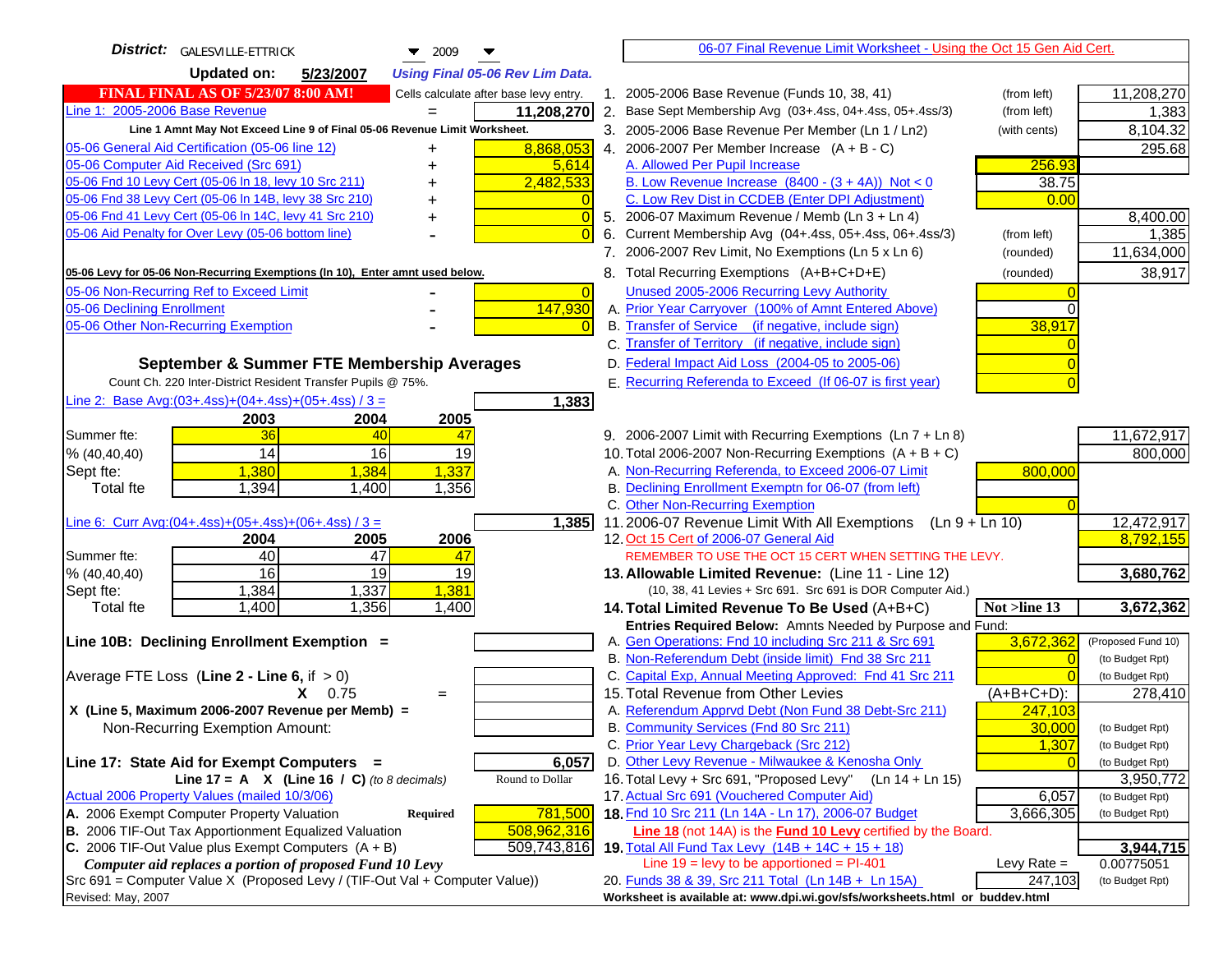|                                               | <b>DPI</b> Reconciliation                                                 |
|-----------------------------------------------|---------------------------------------------------------------------------|
|                                               | In order for the reconciliation to work properly, the                     |
|                                               | PI-401 must have been filed with the Department.                          |
|                                               | Numbers appearing in the green boxes below are actual, district-submitted |
|                                               | 2007 PI-401 data.                                                         |
|                                               | Do not type in these fields.                                              |
|                                               |                                                                           |
| Fund 10, PI-401                               | 3,666,305.00                                                              |
| Fund 38, PI-401                               | 0.00                                                                      |
| Fund 41, PI-401                               | 0.00                                                                      |
|                                               | 3,666,305.00                                                              |
|                                               |                                                                           |
| Chargeback, PI-401                            | 1,307.00                                                                  |
| Fund 39, PI-401                               | 247,103.00                                                                |
| Fund 80, PI-401                               | 30,000.00                                                                 |
| Fund 48/Other, PI-401                         | 0.00                                                                      |
| Total, PI-401                                 | 3,944,715.00                                                              |
|                                               |                                                                           |
| <b>Computer Aid</b>                           | $6,057.00$ <------- don't change                                          |
|                                               | <b>Results</b>                                                            |
|                                               | 0                                                                         |
| You have underlevied by:                      | 8,400                                                                     |
| 0                                             |                                                                           |
|                                               |                                                                           |
| 0                                             |                                                                           |
|                                               |                                                                           |
|                                               |                                                                           |
| 0                                             |                                                                           |
|                                               |                                                                           |
|                                               | $\bf{0}$                                                                  |
|                                               |                                                                           |
|                                               |                                                                           |
| Because your underlevy is less than your non- |                                                                           |
| recurring exemptions, there is no carryover.  |                                                                           |
|                                               |                                                                           |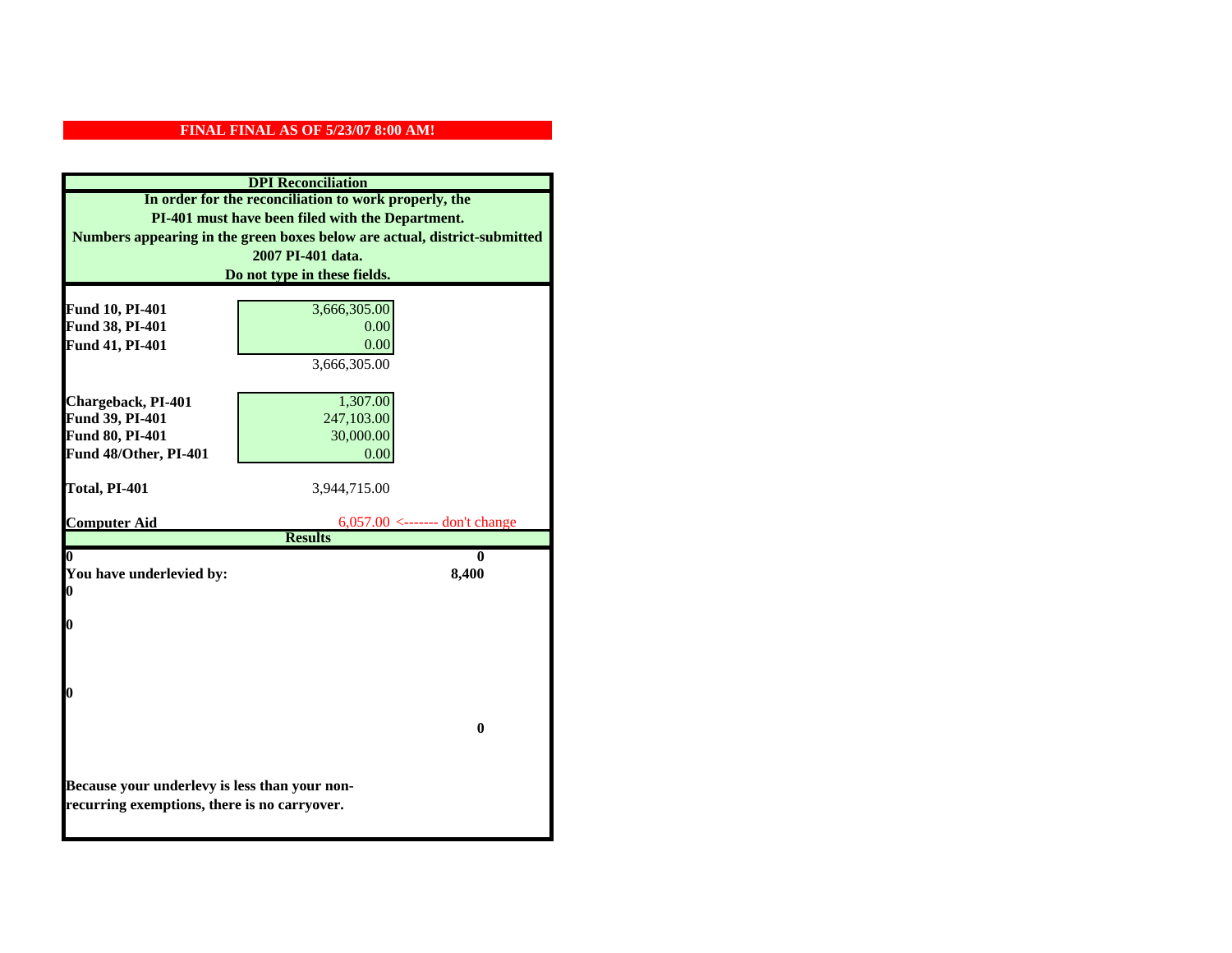| District:   GENEVA J4<br>$\blacktriangledown$ 2044                                      | 06-07 Final Revenue Limit Worksheet - Using the Oct 15 Gen Aid Cert.                                                    |                                   |
|-----------------------------------------------------------------------------------------|-------------------------------------------------------------------------------------------------------------------------|-----------------------------------|
| <b>Updated on:</b><br>5/23/2007<br><b>Using Final 05-06 Rev Lim Data.</b>               |                                                                                                                         |                                   |
| <b>FINAL FINAL AS OF 5/23/07 8:00 AM!</b><br>Cells calculate after base levy entry.     | 1. 2005-2006 Base Revenue (Funds 10, 38, 41)<br>(from left)                                                             | 1,227,287                         |
| Line 1: 2005-2006 Base Revenue<br>1,227,287                                             | 2. Base Sept Membership Avg (03+.4ss, 04+.4ss, 05+.4ss/3)<br>(from left)                                                | 99                                |
| Line 1 Amnt May Not Exceed Line 9 of Final 05-06 Revenue Limit Worksheet.               | 3. 2005-2006 Base Revenue Per Member (Ln 1 / Ln2)<br>(with cents)                                                       | 12,396.84                         |
| 15,146<br>05-06 General Aid Certification (05-06 line 12)<br>+                          | 4. 2006-2007 Per Member Increase $(A + B - C)$                                                                          | 256.93                            |
| 05-06 Computer Aid Received (Src 691)                                                   | 256.93<br>A. Allowed Per Pupil Increase                                                                                 |                                   |
| 05-06 Fnd 10 Levy Cert (05-06 In 18, levy 10 Src 211)<br>1,244,782                      | B. Low Revenue Increase $(8400 - (3 + 4A))$ Not < 0                                                                     | 0.00                              |
| 05-06 Fnd 38 Levy Cert (05-06 In 14B, levy 38 Src 210)                                  | C. Low Rev Dist in CCDEB (Enter DPI Adjustment)                                                                         | 0.00                              |
| 05-06 Fnd 41 Levy Cert (05-06 In 14C, levy 41 Src 210)<br>$\Omega$<br>+                 | 5. 2006-07 Maximum Revenue / Memb (Ln 3 + Ln 4)                                                                         | 12,653.77                         |
| 05-06 Aid Penalty for Over Levy (05-06 bottom line)                                     | 6. Current Membership Avg (04+.4ss, 05+.4ss, 06+.4ss/3)<br>(from left)                                                  | 93                                |
|                                                                                         | 7. 2006-2007 Rev Limit, No Exemptions (Ln 5 x Ln 6)<br>(rounded)                                                        | 1,176,801                         |
| 05-06 Levy for 05-06 Non-Recurring Exemptions (In 10), Enter amnt used below.           | 8. Total Recurring Exemptions (A+B+C+D+E)<br>(rounded)                                                                  |                                   |
| 05-06 Non-Recurring Ref to Exceed Limit<br>$\overline{0}$                               | Unused 2005-2006 Recurring Levy Authority                                                                               |                                   |
| 32,645<br>05-06 Declining Enrollment                                                    | A. Prior Year Carryover (100% of Amnt Entered Above)                                                                    |                                   |
| 05-06 Other Non-Recurring Exemption                                                     | B. Transfer of Service (if negative, include sign)                                                                      |                                   |
|                                                                                         | C. Transfer of Territory (if negative, include sign)                                                                    |                                   |
| September & Summer FTE Membership Averages                                              | D. Federal Impact Aid Loss (2004-05 to 2005-06)                                                                         |                                   |
| Count Ch. 220 Inter-District Resident Transfer Pupils @ 75%.                            | E. Recurring Referenda to Exceed (If 06-07 is first year)                                                               |                                   |
| Line 2: Base Avg: $(03+.4ss)+(04+.4ss)+(05+.4ss)/3 =$<br>99                             |                                                                                                                         |                                   |
| 2004<br>2005<br>2003                                                                    |                                                                                                                         |                                   |
| Summer fte:                                                                             | 9. 2006-2007 Limit with Recurring Exemptions (Ln 7 + Ln 8)                                                              | 1,176,801                         |
| $\Omega$<br>% (40, 40, 40)<br>0<br>0                                                    | 10. Total 2006-2007 Non-Recurring Exemptions $(A + B + C)$                                                              | 63,269                            |
| 111<br>90<br>96<br>Sept fte:<br>90<br>111<br>96                                         | A. Non-Recurring Referenda, to Exceed 2006-07 Limit<br>B. Declining Enrollment Exemptn for 06-07 (from left)            |                                   |
| <b>Total fte</b>                                                                        | 63,269<br>C. Other Non-Recurring Exemption                                                                              |                                   |
| Line 6: Curr Avg: $(04+.4ss)+(05+.4ss)+(06+.4ss)/3 =$                                   | 93 11.2006-07 Revenue Limit With All Exemptions $( \ln 9 + \ln 10)$                                                     | 1,240,070                         |
| 2004<br>2005<br>2006                                                                    | 12. Oct 15 Cert of 2006-07 General Aid                                                                                  | 12,864                            |
| Summer fte:<br>$\Omega$<br>$\Omega$                                                     | REMEMBER TO USE THE OCT 15 CERT WHEN SETTING THE LEVY.                                                                  |                                   |
| $\Omega$<br>$\Omega$<br>% (40, 40, 40)<br>0                                             | 13. Allowable Limited Revenue: (Line 11 - Line 12)                                                                      | 1,227,206                         |
| $\overline{93}$<br>96<br>90<br>Sept fte:                                                | (10, 38, 41 Levies + Src 691. Src 691 is DOR Computer Aid.)                                                             |                                   |
| 96<br>90<br>$\overline{93}$<br><b>Total fte</b>                                         | 14. Total Limited Revenue To Be Used (A+B+C)<br>Not >line 13                                                            | 1,227,206                         |
|                                                                                         | Entries Required Below: Amnts Needed by Purpose and Fund:                                                               |                                   |
| 63,269<br>Line 10B: Declining Enrollment Exemption =                                    | A. Gen Operations: Fnd 10 including Src 211 & Src 691<br>1,227,206                                                      | (Proposed Fund 10)                |
|                                                                                         | B. Non-Referendum Debt (inside limit) Fnd 38 Src 211                                                                    | $\sqrt{ }$<br>(to Budget Rpt)     |
| Average FTE Loss (Line $2 -$ Line 6, if $> 0$ )<br>6                                    | C. Capital Exp, Annual Meeting Approved: Fnd 41 Src 211                                                                 | (to Budget Rpt)                   |
| 5<br>$X = 0.75$<br>$=$<br>X (Line 5, Maximum 2006-2007 Revenue per Memb) =<br>12,653.77 | 15. Total Revenue from Other Levies<br>$(A+B+C+D)$ :<br>A. Referendum Apprvd Debt (Non Fund 38 Debt-Src 211)<br>180,991 | 180,991                           |
| Non-Recurring Exemption Amount:<br>63,269                                               | B. Community Services (Fnd 80 Src 211)                                                                                  | (to Budget Rpt)                   |
|                                                                                         | C. Prior Year Levy Chargeback (Src 212)                                                                                 | $\overline{0}$<br>(to Budget Rpt) |
| 10 <sup>1</sup><br>Line 17: State Aid for Exempt Computers =                            | D. Other Levy Revenue - Milwaukee & Kenosha Only                                                                        | $\sqrt{ }$<br>(to Budget Rpt)     |
| Line 17 = A $X$ (Line 16 / C) (to 8 decimals)<br>Round to Dollar                        | 16. Total Levy + Src 691, "Proposed Levy"<br>$(Ln 14 + Ln 15)$                                                          | 1,408,197                         |
| Actual 2006 Property Values (mailed 10/3/06)                                            | 17. Actual Src 691 (Vouchered Computer Aid)                                                                             | 10<br>(to Budget Rpt)             |
| A. 2006 Exempt Computer Property Valuation<br>Required<br>3,100                         | 18. Fnd 10 Src 211 (Ln 14A - Ln 17), 2006-07 Budget<br>1,227,196                                                        | (to Budget Rpt)                   |
| B. 2006 TIF-Out Tax Apportionment Equalized Valuation<br>449,076,480                    | Line 18 (not 14A) is the <b>Fund 10 Levy</b> certified by the Board.                                                    |                                   |
| C. 2006 TIF-Out Value plus Exempt Computers $(A + B)$<br>449,079,580                    | 19. Total All Fund Tax Levy (14B + 14C + 15 + 18)                                                                       | 1,408,187                         |
| Computer aid replaces a portion of proposed Fund 10 Levy                                | Line $19 = \text{levy}$ to be apportioned = PI-401<br>Levy Rate $=$                                                     | 0.00313574                        |
| Src 691 = Computer Value X (Proposed Levy / (TIF-Out Val + Computer Value))             | 20. Funds 38 & 39, Src 211 Total (Ln 14B + Ln 15A)<br>180,991                                                           | (to Budget Rpt)                   |
| Revised: May, 2007                                                                      | Worksheet is available at: www.dpi.wi.gov/sfs/worksheets.html or buddev.html                                            |                                   |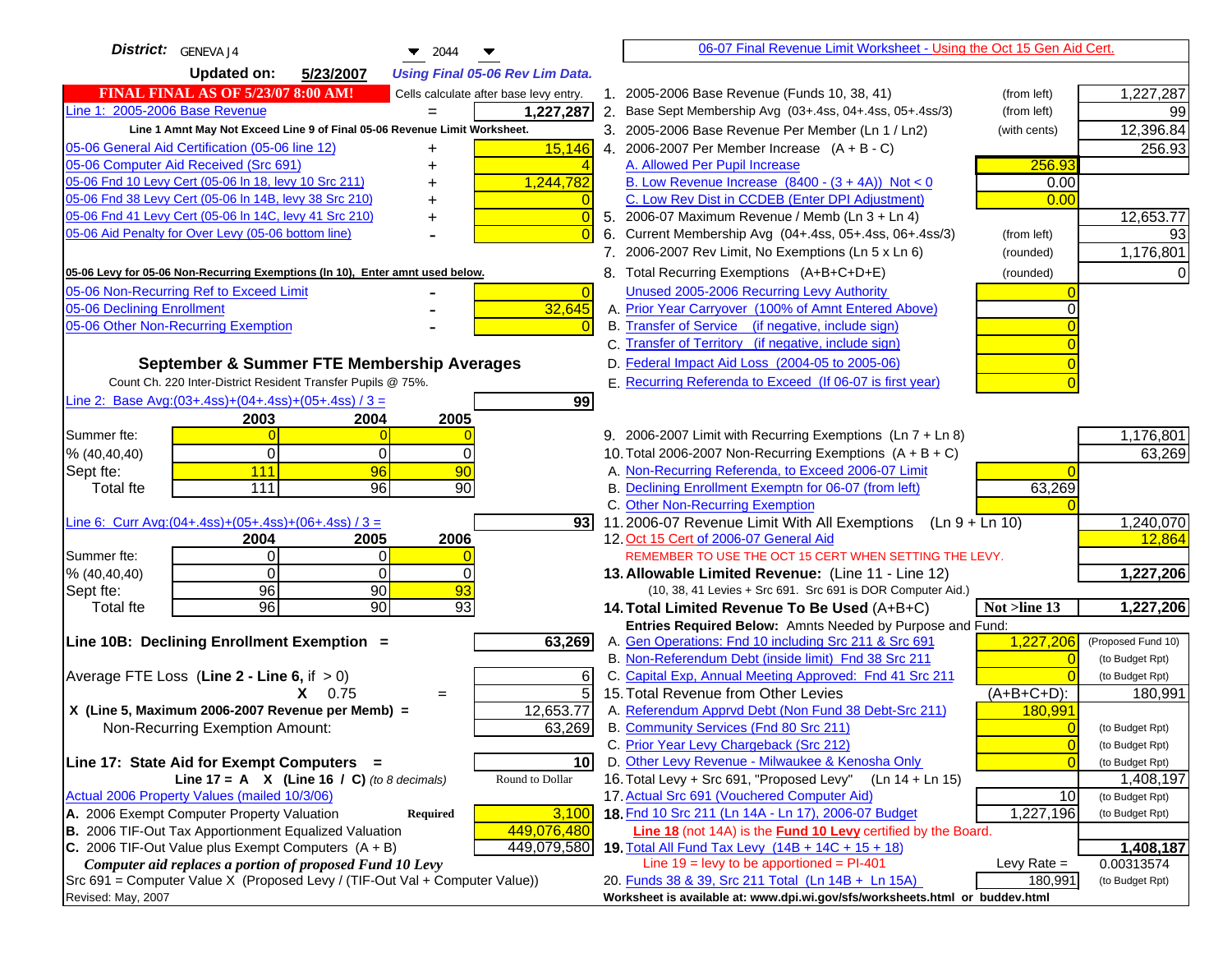|                                  | <b>DPI</b> Reconciliation                                                 |
|----------------------------------|---------------------------------------------------------------------------|
|                                  | In order for the reconciliation to work properly, the                     |
|                                  | PI-401 must have been filed with the Department.                          |
|                                  | Numbers appearing in the green boxes below are actual, district-submitted |
|                                  | 2007 PI-401 data.                                                         |
|                                  | Do not type in these fields.                                              |
|                                  |                                                                           |
| Fund 10, PI-401                  | 1,227,196.00                                                              |
| Fund 38, PI-401                  | 0.00<br>0.00                                                              |
| Fund 41, PI-401                  | 1,227,196.00                                                              |
|                                  |                                                                           |
| Chargeback, PI-401               | 0.00                                                                      |
| Fund 39, PI-401                  | 180,991.00                                                                |
| Fund 80, PI-401                  | 0.00                                                                      |
| Fund 48/Other, PI-401            | 0.00                                                                      |
|                                  |                                                                           |
| Total, PI-401                    | 1,408,187.00                                                              |
|                                  | $10.00 \leftarrow$ ------- don't change                                   |
| <b>Computer Aid</b>              |                                                                           |
|                                  |                                                                           |
| $\boldsymbol{0}$                 | <b>Results</b><br>$\bf{0}$                                                |
| 0                                | 0                                                                         |
| You have levied to your maximum. |                                                                           |
|                                  |                                                                           |
| $\bf{0}$                         |                                                                           |
|                                  |                                                                           |
|                                  |                                                                           |
| 0                                |                                                                           |
|                                  |                                                                           |
|                                  | $\bf{0}$                                                                  |
|                                  |                                                                           |
|                                  |                                                                           |
|                                  |                                                                           |
| 0                                |                                                                           |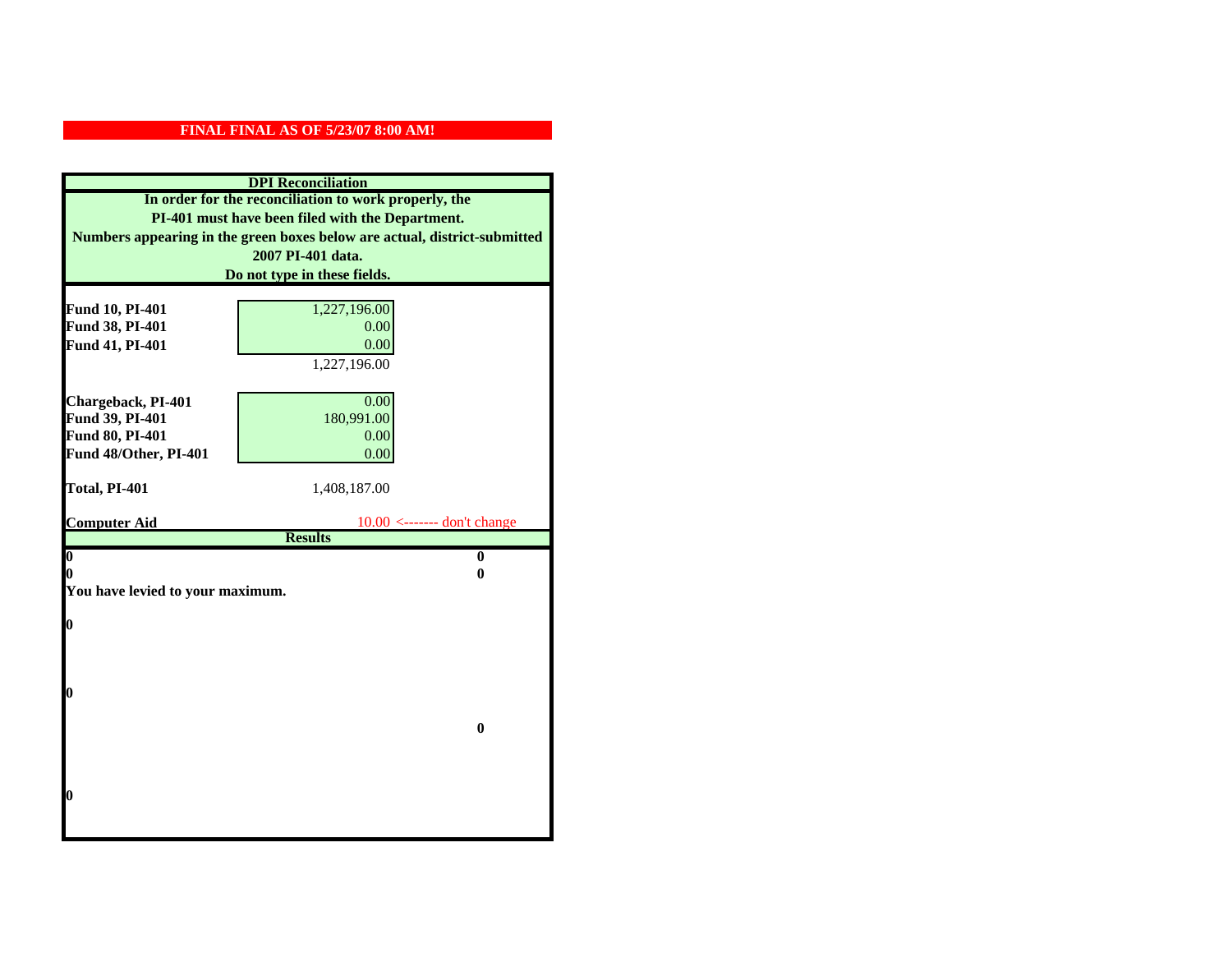| <b>District:</b> GENOA CITY J2<br>$\blacktriangledown$ 2051                         | 06-07 Final Revenue Limit Worksheet - Using the Oct 15 Gen Aid Cert.                            |                                    |
|-------------------------------------------------------------------------------------|-------------------------------------------------------------------------------------------------|------------------------------------|
| <b>Updated on:</b><br>5/23/2007<br><b>Using Final 05-06 Rev Lim Data.</b>           |                                                                                                 |                                    |
| <b>FINAL FINAL AS OF 5/23/07 8:00 AM!</b><br>Cells calculate after base levy entry. | 1. 2005-2006 Base Revenue (Funds 10, 38, 41)<br>(from left)                                     | 4,905,657                          |
| Line 1: 2005-2006 Base Revenue<br>4,905,657                                         | 2. Base Sept Membership Avg (03+.4ss, 04+.4ss, 05+.4ss/3)<br>(from left)                        | 610                                |
| Line 1 Amnt May Not Exceed Line 9 of Final 05-06 Revenue Limit Worksheet.           | 3. 2005-2006 Base Revenue Per Member (Ln 1 / Ln2)<br>(with cents)                               | 8,042.06                           |
| 05-06 General Aid Certification (05-06 line 12)<br>4,109,053<br>+                   | 4. 2006-2007 Per Member Increase $(A + B - C)$                                                  | 270.93                             |
| 05-06 Computer Aid Received (Src 691)<br>2,572                                      | 256.93<br>A. Allowed Per Pupil Increase                                                         |                                    |
| 05-06 Fnd 10 Levy Cert (05-06 In 18, levy 10 Src 211)<br>794,032                    | B. Low Revenue Increase $(8400 - (3 + 4A))$ Not < 0<br>101.01                                   |                                    |
| 05-06 Fnd 38 Levy Cert (05-06 In 14B, levy 38 Src 210)                              | C. Low Rev Dist in CCDEB (Enter DPI Adjustment)<br>87.01                                        |                                    |
| 05-06 Fnd 41 Levy Cert (05-06 In 14C, levy 41 Src 210)<br>+                         | 5. 2006-07 Maximum Revenue / Memb (Ln 3 + Ln 4)                                                 | 8,312.99                           |
| 05-06 Aid Penalty for Over Levy (05-06 bottom line)                                 | 6. Current Membership Avg (04+.4ss, 05+.4ss, 06+.4ss/3)<br>(from left)                          | 622                                |
|                                                                                     | 7. 2006-2007 Rev Limit, No Exemptions (Ln 5 x Ln 6)<br>(rounded)                                | 5,170,680                          |
| 05-06 Levy for 05-06 Non-Recurring Exemptions (In 10), Enter amnt used below.       | 8. Total Recurring Exemptions (A+B+C+D+E)<br>(rounded)                                          |                                    |
| 05-06 Non-Recurring Ref to Exceed Limit<br>$\overline{0}$                           | Unused 2005-2006 Recurring Levy Authority                                                       |                                    |
| 05-06 Declining Enrollment<br>$\overline{0}$                                        | A. Prior Year Carryover (100% of Amnt Entered Above)                                            |                                    |
| 05-06 Other Non-Recurring Exemption                                                 | B. Transfer of Service (if negative, include sign)                                              |                                    |
|                                                                                     | C. Transfer of Territory (if negative, include sign)                                            |                                    |
| September & Summer FTE Membership Averages                                          | D. Federal Impact Aid Loss (2004-05 to 2005-06)                                                 |                                    |
| Count Ch. 220 Inter-District Resident Transfer Pupils @ 75%.                        | E. Recurring Referenda to Exceed (If 06-07 is first year)                                       |                                    |
| Line 2: Base Avg: $(03+.4ss)+(04+.4ss)+(05+.4ss)/3 =$<br>610                        |                                                                                                 |                                    |
| 2004<br>2005<br>2003                                                                |                                                                                                 |                                    |
| Summer fte:                                                                         | 9. 2006-2007 Limit with Recurring Exemptions (Ln 7 + Ln 8)                                      | 5,170,680                          |
| 3<br>% (40, 40, 40)                                                                 | 10. Total 2006-2007 Non-Recurring Exemptions $(A + B + C)$                                      |                                    |
| 596<br>607<br>618<br>Sept fte:                                                      | A. Non-Recurring Referenda, to Exceed 2006-07 Limit                                             |                                    |
| 622<br>599<br>610<br><b>Total fte</b>                                               | B. Declining Enrollment Exemptn for 06-07 (from left)                                           |                                    |
| Line 6: Curr Avg: $(04+.4ss)+(05+.4ss)+(06+.4ss)/3 =$<br>6221                       | C. Other Non-Recurring Exemption<br>11.2006-07 Revenue Limit With All Exemptions (Ln 9 + Ln 10) | 5,170,680                          |
| 2004<br>2005<br>2006                                                                | 12. Oct 15 Cert of 2006-07 General Aid                                                          | 4,211,940                          |
| 8<br>Summer fte:<br>9                                                               | REMEMBER TO USE THE OCT 15 CERT WHEN SETTING THE LEVY.                                          |                                    |
| 3<br>% (40, 40, 40)<br>4                                                            | 13. Allowable Limited Revenue: (Line 11 - Line 12)                                              | 958,740                            |
| 607<br>632<br>618<br>Sept fte:                                                      | (10, 38, 41 Levies + Src 691. Src 691 is DOR Computer Aid.)                                     |                                    |
| 610<br>622<br>635<br><b>Total fte</b>                                               | 14. Total Limited Revenue To Be Used (A+B+C)<br>Not >line 13                                    | 958,740                            |
|                                                                                     | Entries Required Below: Amnts Needed by Purpose and Fund:                                       |                                    |
| Line 10B: Declining Enrollment Exemption =                                          | A. Gen Operations: Fnd 10 including Src 211 & Src 691<br>958,740                                | (Proposed Fund 10)                 |
|                                                                                     | B. Non-Referendum Debt (inside limit) Fnd 38 Src 211                                            | (to Budget Rpt)                    |
| Average FTE Loss (Line $2 -$ Line 6, if $> 0$ )                                     | C. Capital Exp, Annual Meeting Approved: Fnd 41 Src 211                                         | (to Budget Rpt)                    |
| $X = 0.75$<br>$=$                                                                   | 15. Total Revenue from Other Levies<br>(A+B+C+D):                                               | 681,055                            |
| X (Line 5, Maximum 2006-2007 Revenue per Memb) =                                    | A. Referendum Apprvd Debt (Non Fund 38 Debt-Src 211)<br>681,055                                 |                                    |
| Non-Recurring Exemption Amount:                                                     | B. Community Services (Fnd 80 Src 211)<br>C. Prior Year Levy Chargeback (Src 212)               | (to Budget Rpt)                    |
| 2,504<br>Line 17: State Aid for Exempt Computers =                                  | $\overline{0}$<br>D. Other Levy Revenue - Milwaukee & Kenosha Only<br>$\sqrt{ }$                | (to Budget Rpt)<br>(to Budget Rpt) |
| Line 17 = A $X$ (Line 16 / C) (to 8 decimals)<br>Round to Dollar                    | 16. Total Levy + Src 691, "Proposed Levy"<br>$(Ln 14 + Ln 15)$                                  | 1,639,795                          |
| Actual 2006 Property Values (mailed 10/3/06)                                        | 17. Actual Src 691 (Vouchered Computer Aid)<br>2,504                                            | (to Budget Rpt)                    |
| A. 2006 Exempt Computer Property Valuation<br>Required<br>437,900                   | 18. Fnd 10 Src 211 (Ln 14A - Ln 17), 2006-07 Budget<br>956,236                                  | (to Budget Rpt)                    |
| B. 2006 TIF-Out Tax Apportionment Equalized Valuation<br>286,344,049                | <b>Line 18</b> (not 14A) is the <b>Fund 10 Levy</b> certified by the Board.                     |                                    |
| C. 2006 TIF-Out Value plus Exempt Computers $(A + B)$<br>286,781,949                | 19. Total All Fund Tax Levy (14B + 14C + 15 + 18)                                               | 1,637,291                          |
| Computer aid replaces a portion of proposed Fund 10 Levy                            | Line $19 = \text{levy}$ to be apportioned = PI-401<br>Levy Rate $=$                             | 0.00571792                         |
| Src 691 = Computer Value X (Proposed Levy / (TIF-Out Val + Computer Value))         | 20. Funds 38 & 39, Src 211 Total (Ln 14B + Ln 15A)<br>681,055                                   | (to Budget Rpt)                    |
| Revised: May, 2007                                                                  | Worksheet is available at: www.dpi.wi.gov/sfs/worksheets.html or buddev.html                    |                                    |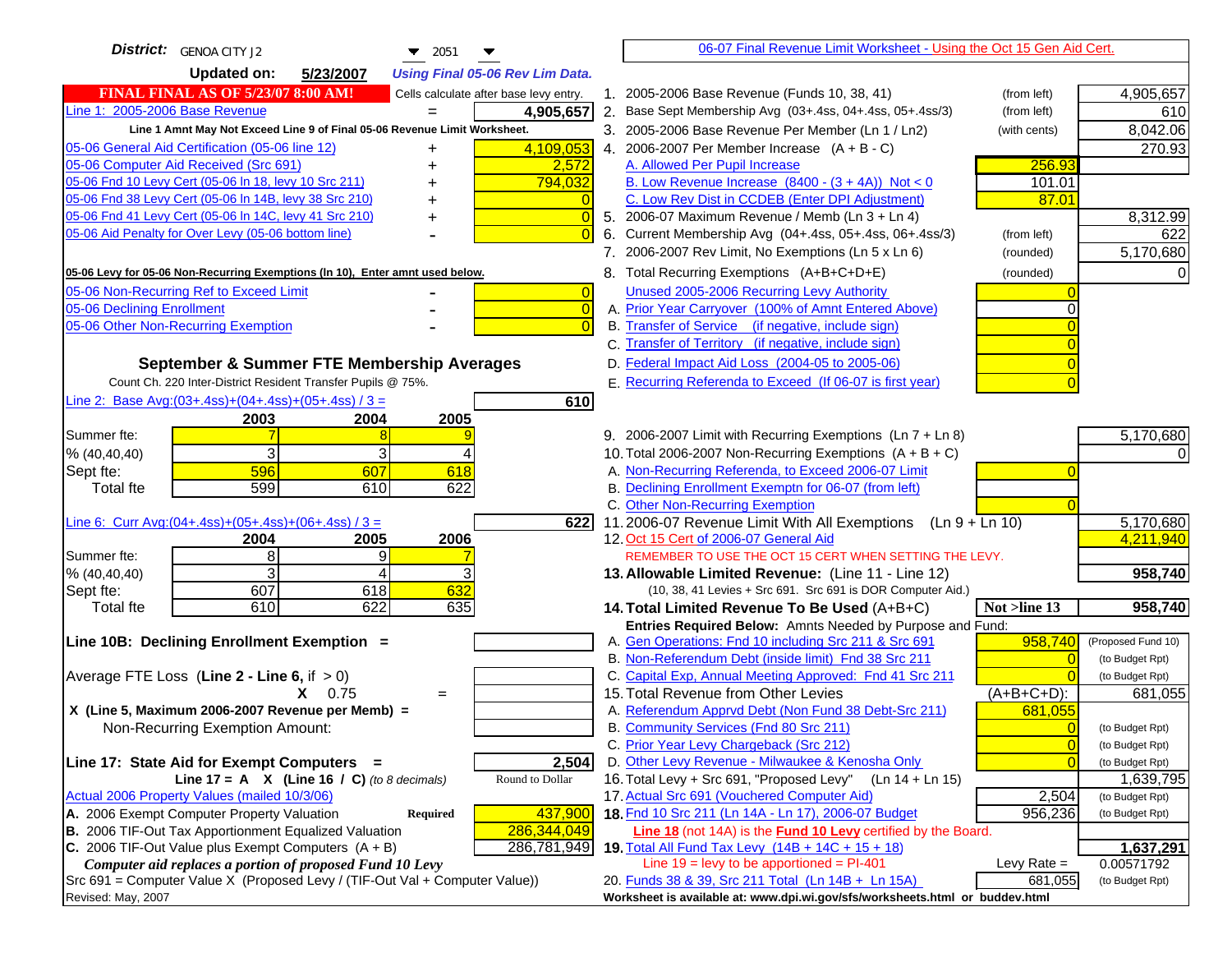|                                  | <b>DPI</b> Reconciliation                                                 |
|----------------------------------|---------------------------------------------------------------------------|
|                                  | In order for the reconciliation to work properly, the                     |
|                                  | PI-401 must have been filed with the Department.                          |
|                                  | Numbers appearing in the green boxes below are actual, district-submitted |
|                                  | 2007 PI-401 data.                                                         |
|                                  | Do not type in these fields.                                              |
| Fund 10, PI-401                  | 956,236.00                                                                |
| Fund 38, PI-401                  | 0.00                                                                      |
| Fund 41, PI-401                  | 0.00                                                                      |
|                                  | 956,236.00                                                                |
|                                  |                                                                           |
| Chargeback, PI-401               | 0.00                                                                      |
| Fund 39, PI-401                  | 681,055.00                                                                |
| Fund 80, PI-401                  | 0.00                                                                      |
| Fund 48/Other, PI-401            | 0.00                                                                      |
|                                  |                                                                           |
| Total, PI-401                    | 1,637,291.00                                                              |
| <b>Computer Aid</b>              | $2,504.00 \le$ ------- don't change                                       |
|                                  | <b>Results</b>                                                            |
| $\boldsymbol{0}$                 | $\mathbf{0}$                                                              |
| 0                                | 0                                                                         |
| You have levied to your maximum. |                                                                           |
| $\bf{0}$                         |                                                                           |
|                                  |                                                                           |
|                                  |                                                                           |
|                                  |                                                                           |
| 0                                |                                                                           |
|                                  |                                                                           |
|                                  | $\bf{0}$                                                                  |
|                                  |                                                                           |
|                                  |                                                                           |
| 0                                |                                                                           |
|                                  |                                                                           |
|                                  |                                                                           |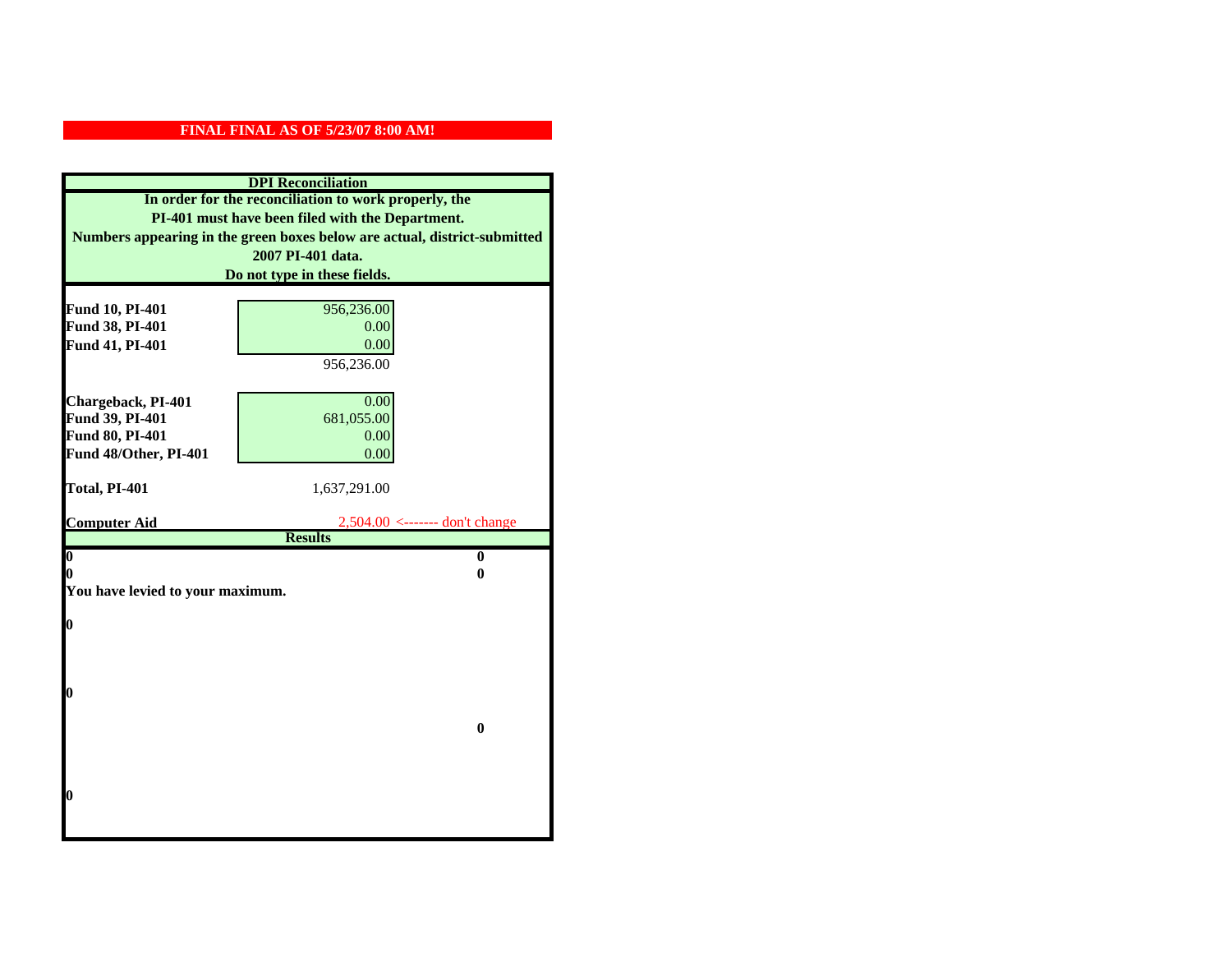| <b>District:</b> GERMANTOWN<br>$\blacktriangledown$ 2058                            | 06-07 Final Revenue Limit Worksheet - Using the Oct 15 Gen Aid Cert.                                                      |                                   |
|-------------------------------------------------------------------------------------|---------------------------------------------------------------------------------------------------------------------------|-----------------------------------|
| <b>Updated on:</b><br>5/23/2007<br><b>Using Final 05-06 Rev Lim Data.</b>           |                                                                                                                           |                                   |
| <b>FINAL FINAL AS OF 5/23/07 8:00 AM!</b><br>Cells calculate after base levy entry. | 1. 2005-2006 Base Revenue (Funds 10, 38, 41)<br>(from left)                                                               | 33,651,810                        |
| Line 1: 2005-2006 Base Revenue<br>33,651,810                                        | 2.<br>Base Sept Membership Avg (03+.4ss, 04+.4ss, 05+.4ss/3)<br>(from left)                                               | 3,618                             |
| Line 1 Amnt May Not Exceed Line 9 of Final 05-06 Revenue Limit Worksheet.           | 3. 2005-2006 Base Revenue Per Member (Ln 1 / Ln2)<br>(with cents)                                                         | 9,301.22                          |
| 05-06 General Aid Certification (05-06 line 12)<br>10,429,810<br>+                  | 4. 2006-2007 Per Member Increase $(A + B - C)$                                                                            | 256.93                            |
| 05-06 Computer Aid Received (Src 691)<br>167,788                                    | 256.93<br>A. Allowed Per Pupil Increase                                                                                   |                                   |
| 05-06 Fnd 10 Levy Cert (05-06 ln 18, levy 10 Src 211)<br>22,004,212                 | B. Low Revenue Increase $(8400 - (3 + 4A))$ Not < 0<br>0.00                                                               |                                   |
| 05-06 Fnd 38 Levy Cert (05-06 In 14B, levy 38 Src 210)                              | C. Low Rev Dist in CCDEB (Enter DPI Adjustment)<br>0.00                                                                   |                                   |
| 05-06 Fnd 41 Levy Cert (05-06 In 14C, levy 41 Src 210)<br>1,050,000<br>+            | 5. 2006-07 Maximum Revenue / Memb (Ln 3 + Ln 4)                                                                           | 9,558.15                          |
| 05-06 Aid Penalty for Over Levy (05-06 bottom line)                                 | 6. Current Membership Avg (04+.4ss, 05+.4ss, 06+.4ss/3)<br>(from left)                                                    | 3,702                             |
|                                                                                     | 7. 2006-2007 Rev Limit, No Exemptions (Ln 5 x Ln 6)<br>(rounded)                                                          | 35,384,271                        |
| 05-06 Levy for 05-06 Non-Recurring Exemptions (In 10), Enter amnt used below.       | 8. Total Recurring Exemptions (A+B+C+D+E)<br>(rounded)                                                                    | 32,716                            |
| 05-06 Non-Recurring Ref to Exceed Limit<br>$\vert 0 \vert$                          | Unused 2005-2006 Recurring Levy Authority<br>18,616                                                                       |                                   |
| 05-06 Declining Enrollment<br>$\vert 0 \vert$                                       | A. Prior Year Carryover (100% of Amnt Entered Above)<br>18,616                                                            |                                   |
| 05-06 Other Non-Recurring Exemption<br>$\Omega$                                     | B. Transfer of Service (if negative, include sign)<br>14,100                                                              |                                   |
|                                                                                     | C. Transfer of Territory (if negative, include sign)                                                                      |                                   |
| September & Summer FTE Membership Averages                                          | D. Federal Impact Aid Loss (2004-05 to 2005-06)                                                                           |                                   |
| Count Ch. 220 Inter-District Resident Transfer Pupils @ 75%.                        | E. Recurring Referenda to Exceed (If 06-07 is first year)                                                                 |                                   |
| Line 2: Base Avg: $(03+.4ss)+(04+.4ss)+(05+.4ss)/3 =$<br>3,618                      |                                                                                                                           |                                   |
| 2003<br>2004<br>2005                                                                |                                                                                                                           |                                   |
| Summer fte:<br>17<br>15<br>15                                                       | 9. 2006-2007 Limit with Recurring Exemptions (Ln 7 + Ln 8)                                                                | 35,416,987                        |
| 6<br>% (40, 40, 40)<br>6                                                            | 10. Total 2006-2007 Non-Recurring Exemptions $(A + B + C)$                                                                |                                   |
| 3,697<br>3,584<br>3,553<br>Sept fte:                                                | A. Non-Recurring Referenda, to Exceed 2006-07 Limit                                                                       |                                   |
| 3,591<br>3,559<br>3,703<br><b>Total fte</b>                                         | B. Declining Enrollment Exemptn for 06-07 (from left)<br>C. Other Non-Recurring Exemption                                 |                                   |
| Line 6: Curr Avg: $(04+.4ss)+(05+.4ss)+(06+.4ss)/3 =$<br>3,702                      | 11.2006-07 Revenue Limit With All Exemptions (Ln $9 + \overline{\text{Ln }10}$ )                                          | 35,416,987                        |
| 2004<br>2005<br>2006                                                                | 12. Oct 15 Cert of 2006-07 General Aid                                                                                    | 12,928,155                        |
| 15<br>15<br>Summer fte:<br>15                                                       | REMEMBER TO USE THE OCT 15 CERT WHEN SETTING THE LEVY.                                                                    |                                   |
| 6<br>6<br>6<br>% (40, 40, 40)                                                       | 13. Allowable Limited Revenue: (Line 11 - Line 12)                                                                        | 22,488,832                        |
| 3,553<br>3,838<br>3,697<br>Sept fte:                                                | (10, 38, 41 Levies + Src 691. Src 691 is DOR Computer Aid.)                                                               | <b>EXCEEDS LIMIT</b>              |
| 3,559<br>3,703<br><b>Total fte</b><br>3,844                                         | Not >line 13<br>14. Total Limited Revenue To Be Used (A+B+C)                                                              | 22,488,886                        |
|                                                                                     | Entries Required Below: Amnts Needed by Purpose and Fund:                                                                 |                                   |
| Line 10B: Declining Enrollment Exemption =                                          | 21,438,886<br>A. Gen Operations: Fnd 10 including Src 211 & Src 691                                                       | (Proposed Fund 10)                |
|                                                                                     | B. Non-Referendum Debt (inside limit) Fnd 38 Src 211                                                                      | $\Omega$<br>(to Budget Rpt)       |
| Average FTE Loss (Line $2 -$ Line 6, if $> 0$ )                                     | C. Capital Exp, Annual Meeting Approved: Fnd 41 Src 211<br>1,050,000                                                      | (to Budget Rpt)                   |
| $X = 0.75$<br>$=$<br>X (Line 5, Maximum 2006-2007 Revenue per Memb) =               | 15. Total Revenue from Other Levies<br>$(A+B+C+D)$ :<br>A. Referendum Apprvd Debt (Non Fund 38 Debt-Src 211)<br>2,799,612 | 2,967,478                         |
| Non-Recurring Exemption Amount:                                                     | B. Community Services (Fnd 80 Src 211)<br>167,866                                                                         | (to Budget Rpt)                   |
|                                                                                     | C. Prior Year Levy Chargeback (Src 212)                                                                                   | $\overline{0}$<br>(to Budget Rpt) |
| Line 17: State Aid for Exempt Computers =<br>158,630                                | D. Other Levy Revenue - Milwaukee & Kenosha Only                                                                          | $\Omega$<br>(to Budget Rpt)       |
| Line $17 = A \times (Line 16 / C)$ (to 8 decimals)<br>Round to Dollar               | 16. Total Levy + Src 691, "Proposed Levy"<br>$(Ln 14 + Ln 15)$                                                            | 25,456,364                        |
| Actual 2006 Property Values (mailed 10/3/06)                                        | 17. Actual Src 691 (Vouchered Computer Aid)<br>158,630                                                                    | (to Budget Rpt)                   |
| A. 2006 Exempt Computer Property Valuation<br>Required<br>17,753,300                | 18. Fnd 10 Src 211 (Ln 14A - Ln 17), 2006-07 Budget<br>21,280,256                                                         | (to Budget Rpt)                   |
| B. 2006 TIF-Out Tax Apportionment Equalized Valuation<br>2,831,236,945              | <b>Line 18</b> (not 14A) is the <b>Fund 10 Levy</b> certified by the Board.                                               |                                   |
| C. 2006 TIF-Out Value plus Exempt Computers $(A + B)$<br>2,848,990,245              | 19. Total All Fund Tax Levy (14B + 14C + 15 + 18)                                                                         | 25,297,734                        |
| Computer aid replaces a portion of proposed Fund 10 Levy                            | Line $19$ = levy to be apportioned = PI-401<br>Levy Rate $=$                                                              | 0.00893522                        |
| Src 691 = Computer Value X (Proposed Levy / (TIF-Out Val + Computer Value))         | 20. Funds 38 & 39, Src 211 Total (Ln 14B + Ln 15A)<br>2,799,612                                                           | (to Budget Rpt)                   |
| Revised: May, 2007                                                                  | Worksheet is available at: www.dpi.wi.gov/sfs/worksheets.html or buddev.html                                              |                                   |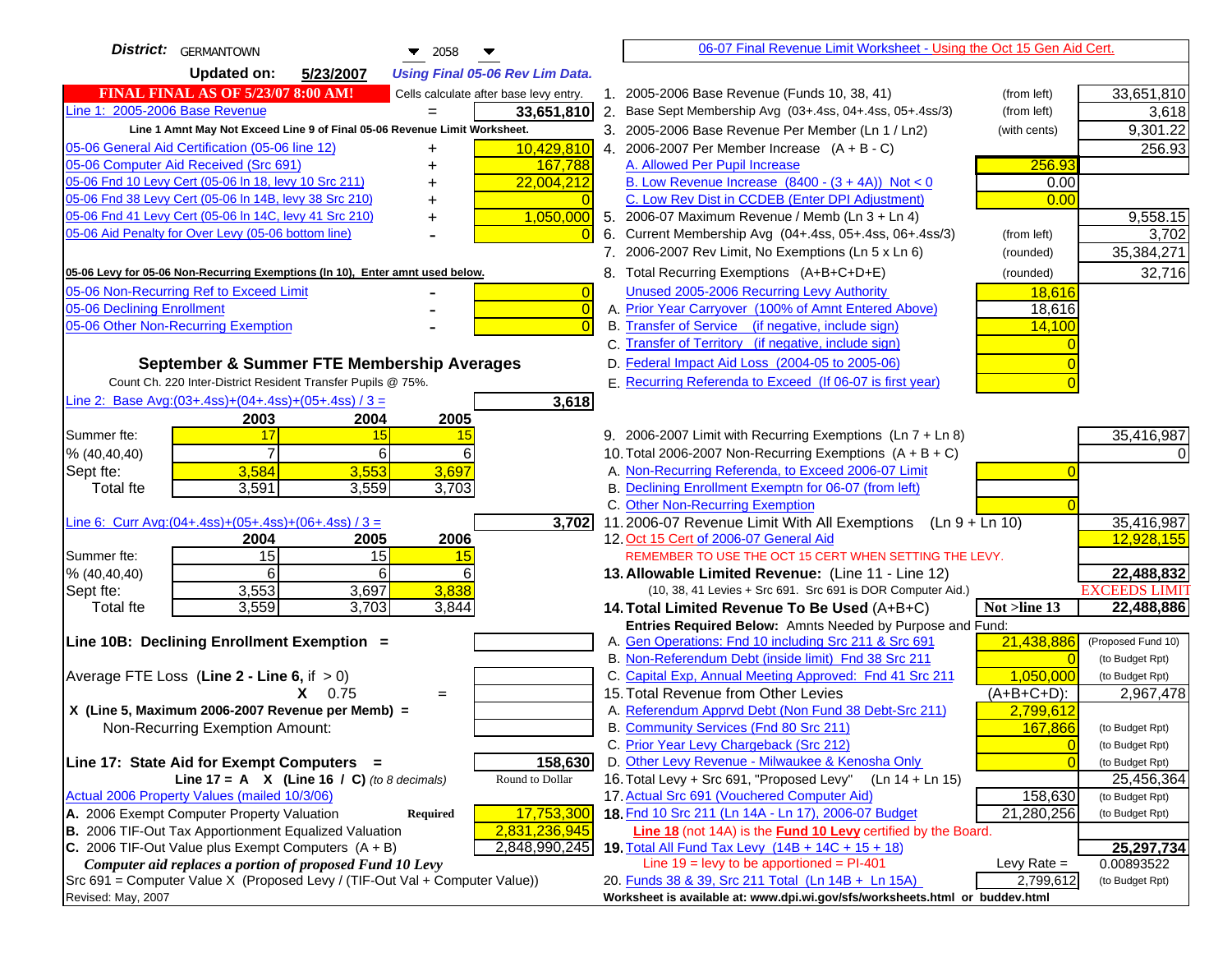|                         | <b>DPI</b> Reconciliation                                                 |
|-------------------------|---------------------------------------------------------------------------|
|                         | In order for the reconciliation to work properly, the                     |
|                         | PI-401 must have been filed with the Department.                          |
|                         | Numbers appearing in the green boxes below are actual, district-submitted |
|                         | 2007 PI-401 data.                                                         |
|                         | Do not type in these fields.                                              |
|                         |                                                                           |
| Fund 10, PI-401         | 21,280,256.00                                                             |
| Fund 38, PI-401         | 0.00                                                                      |
| Fund 41, PI-401         | 1,050,000.00                                                              |
|                         | 22,330,256.00                                                             |
|                         |                                                                           |
| Chargeback, PI-401      | 0.00                                                                      |
| Fund 39, PI-401         | 2,799,612.00                                                              |
| Fund 80, PI-401         | 167,866.00                                                                |
| Fund 48/Other, PI-401   | 0.00                                                                      |
|                         |                                                                           |
| Total, PI-401           | 25,297,734.00                                                             |
| <b>Computer Aid</b>     |                                                                           |
|                         | $158,630.00$ <------- don't change<br><b>Results</b>                      |
| You have overlevied by: | 54                                                                        |
| N                       | 0                                                                         |
| 0                       |                                                                           |
|                         |                                                                           |
| 0                       |                                                                           |
|                         |                                                                           |
|                         |                                                                           |
|                         |                                                                           |
| O                       |                                                                           |
|                         | $\bf{0}$                                                                  |
|                         |                                                                           |
|                         |                                                                           |
|                         |                                                                           |
|                         |                                                                           |
| 0                       |                                                                           |
|                         |                                                                           |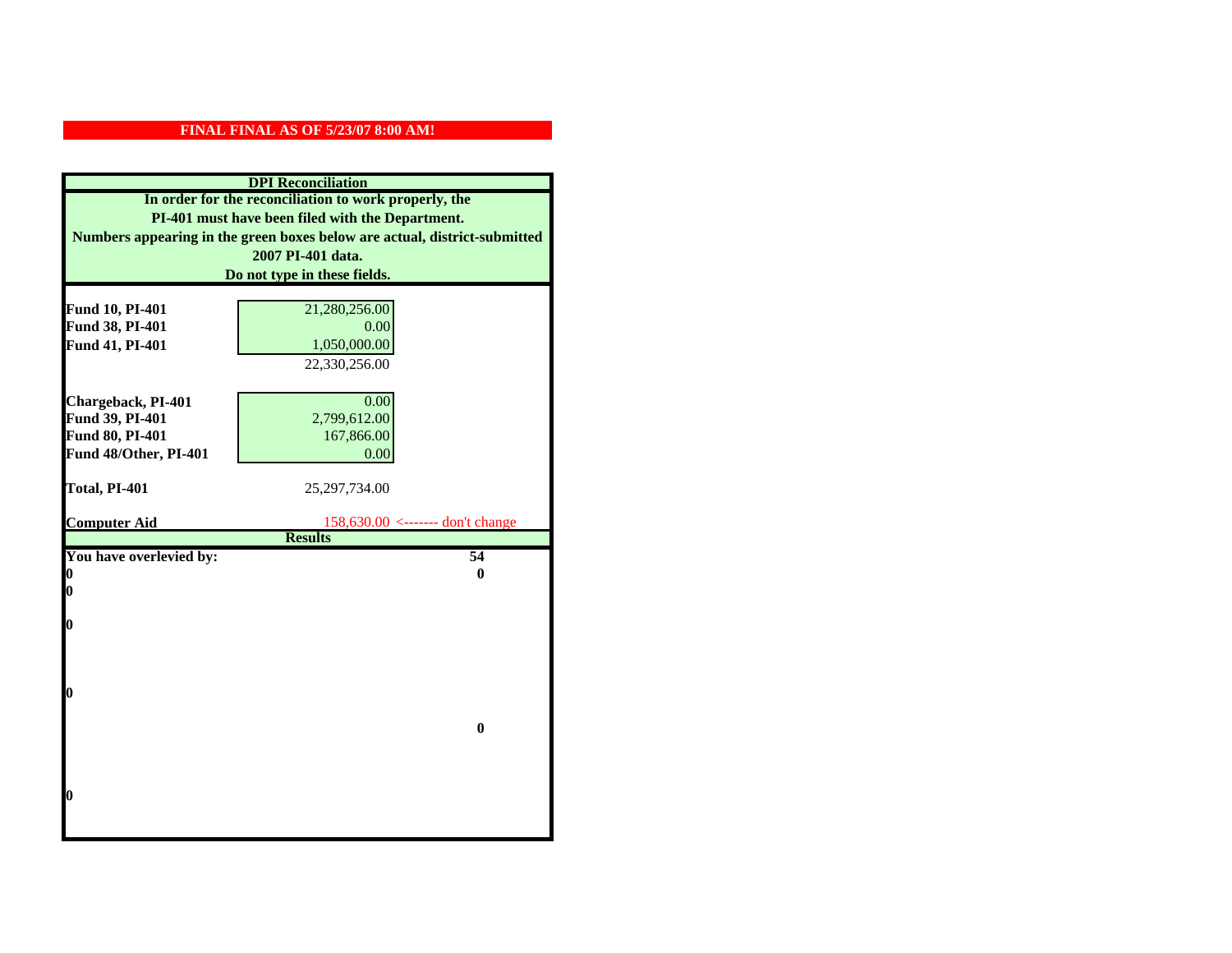| <b>District:</b> GIBRALTAR AREA<br>$\blacktriangledown$ 2114                                    |                                                                                                    | 06-07 Final Revenue Limit Worksheet - Using the Oct 15 Gen Aid Cert.             |                |                    |
|-------------------------------------------------------------------------------------------------|----------------------------------------------------------------------------------------------------|----------------------------------------------------------------------------------|----------------|--------------------|
| <b>Updated on:</b><br>5/23/2007<br><b>Using Final 05-06 Rev Lim Data.</b>                       |                                                                                                    |                                                                                  |                |                    |
| <b>FINAL FINAL AS OF 5/23/07 8:00 AM!</b><br>Cells calculate after base levy entry.             | 1. 2005-2006 Base Revenue (Funds 10, 38, 41)                                                       |                                                                                  | (from left)    | 6,190,402          |
| Line 1: 2005-2006 Base Revenue<br>6,190,402                                                     | 2. Base Sept Membership Avg (03+.4ss, 04+.4ss, 05+.4ss/3)                                          |                                                                                  | (from left)    | 610                |
| Line 1 Amnt May Not Exceed Line 9 of Final 05-06 Revenue Limit Worksheet.                       | 3. 2005-2006 Base Revenue Per Member (Ln 1 / Ln2)                                                  |                                                                                  | (with cents)   | 10,148.20          |
| 44,767<br>05-06 General Aid Certification (05-06 line 12)                                       | 4. 2006-2007 Per Member Increase $(A + B - C)$                                                     |                                                                                  |                | 256.93             |
| 05-06 Computer Aid Received (Src 691)<br>2,419                                                  | A. Allowed Per Pupil Increase                                                                      |                                                                                  | 256.93         |                    |
| 05-06 Fnd 10 Levy Cert (05-06 In 18, levy 10 Src 211)<br>7,504,846                              | B. Low Revenue Increase $(8400 - (3 + 4A))$ Not < 0                                                |                                                                                  | 0.00           |                    |
| 05-06 Fnd 38 Levy Cert (05-06 In 14B, levy 38 Src 210)                                          | C. Low Rev Dist in CCDEB (Enter DPI Adjustment)                                                    |                                                                                  | 0.00           |                    |
| 05-06 Fnd 41 Levy Cert (05-06 In 14C, levy 41 Src 210)<br>0<br>+                                | 5. 2006-07 Maximum Revenue / Memb (Ln 3 + Ln 4)                                                    |                                                                                  |                | 10,405.13          |
| 05-06 Aid Penalty for Over Levy (05-06 bottom line)                                             | 6. Current Membership Avg (04+.4ss, 05+.4ss, 06+.4ss/3)                                            |                                                                                  | (from left)    | 598                |
|                                                                                                 | 7. 2006-2007 Rev Limit, No Exemptions (Ln 5 x Ln 6)                                                |                                                                                  | (rounded)      | 6,222,268          |
| 05-06 Levy for 05-06 Non-Recurring Exemptions (In 10), Enter amnt used below.                   | 8. Total Recurring Exemptions (A+B+C+D+E)                                                          |                                                                                  | (rounded)      |                    |
| 05-06 Non-Recurring Ref to Exceed Limit<br>1,250,000                                            | Unused 2005-2006 Recurring Levy Authority                                                          |                                                                                  |                |                    |
| 05-06 Declining Enrollment<br>111,630                                                           | A. Prior Year Carryover (100% of Amnt Entered Above)                                               |                                                                                  |                |                    |
| 05-06 Other Non-Recurring Exemption                                                             | B. Transfer of Service (if negative, include sign)                                                 |                                                                                  |                |                    |
|                                                                                                 | C. Transfer of Territory (if negative, include sign)                                               |                                                                                  |                |                    |
| September & Summer FTE Membership Averages                                                      | D. Federal Impact Aid Loss (2004-05 to 2005-06)                                                    |                                                                                  |                |                    |
| Count Ch. 220 Inter-District Resident Transfer Pupils @ 75%.                                    | E. Recurring Referenda to Exceed (If 06-07 is first year)                                          |                                                                                  |                |                    |
| Line 2: Base Avg: $(03+.4ss)+(04+.4ss)+(05+.4ss)/3 =$<br>610                                    |                                                                                                    |                                                                                  |                |                    |
| 2003<br>2004<br>2005                                                                            |                                                                                                    |                                                                                  |                |                    |
| Summer fte:                                                                                     |                                                                                                    | 9. 2006-2007 Limit with Recurring Exemptions (Ln 7 + Ln 8)                       |                | 6,222,268          |
| % (40, 40, 40)                                                                                  | 10. Total 2006-2007 Non-Recurring Exemptions $(A + B + C)$                                         |                                                                                  |                | 1,343,646          |
| 603<br>614<br>609<br>Sept fte:                                                                  | A. Non-Recurring Referenda, to Exceed 2006-07 Limit                                                |                                                                                  | 1,250,000      |                    |
| 615<br><b>Total fte</b><br>610<br>605                                                           | B. Declining Enrollment Exemptn for 06-07 (from left)                                              |                                                                                  | 93,646         |                    |
|                                                                                                 | C. Other Non-Recurring Exemption                                                                   |                                                                                  |                |                    |
| Line 6: Curr Avg: $(04+.4ss)+(05+.4ss)+(06+.4ss)/3 =$<br>598                                    |                                                                                                    | 11.2006-07 Revenue Limit With All Exemptions (Ln $9 + \overline{\text{Ln }10}$ ) |                | 7,565,914          |
| 2006<br>2004<br>2005<br>3<br>5<br>Summer fte:                                                   | 12. Oct 15 Cert of 2006-07 General Aid                                                             | REMEMBER TO USE THE OCT 15 CERT WHEN SETTING THE LEVY.                           |                | 38,023             |
| 2<br>% (40, 40, 40)                                                                             | 13. Allowable Limited Revenue: (Line 11 - Line 12)                                                 |                                                                                  |                | 7,527,891          |
| 609<br>603<br>576<br>Sept fte:                                                                  |                                                                                                    | (10, 38, 41 Levies + Src 691. Src 691 is DOR Computer Aid.)                      |                |                    |
| 610<br>605<br>578<br><b>Total fte</b>                                                           | 14. Total Limited Revenue To Be Used (A+B+C)                                                       |                                                                                  | Not >line 13   | 7,527,891          |
|                                                                                                 |                                                                                                    | Entries Required Below: Amnts Needed by Purpose and Fund:                        |                |                    |
| 93,646<br>Line 10B: Declining Enrollment Exemption =                                            | A. Gen Operations: Fnd 10 including Src 211 & Src 691                                              |                                                                                  | 7,527,891      | (Proposed Fund 10) |
|                                                                                                 | B. Non-Referendum Debt (inside limit) Fnd 38 Src 211                                               |                                                                                  |                | (to Budget Rpt)    |
| Average FTE Loss (Line $2 -$ Line 6, if $> 0$ )<br>12                                           | C. Capital Exp, Annual Meeting Approved: Fnd 41 Src 211                                            |                                                                                  |                | (to Budget Rpt)    |
| 9<br>$X = 0.75$<br>$=$                                                                          | 15. Total Revenue from Other Levies                                                                |                                                                                  | (A+B+C+D):     |                    |
| X (Line 5, Maximum 2006-2007 Revenue per Memb) =<br>10,405.13                                   | A. Referendum Apprvd Debt (Non Fund 38 Debt-Src 211)                                               |                                                                                  |                |                    |
| 93,646<br>Non-Recurring Exemption Amount:                                                       | B. Community Services (Fnd 80 Src 211)                                                             |                                                                                  |                | (to Budget Rpt)    |
|                                                                                                 | C. Prior Year Levy Chargeback (Src 212)                                                            |                                                                                  | $\overline{0}$ | (to Budget Rpt)    |
| 2,377<br>Line 17: State Aid for Exempt Computers =                                              | D. Other Levy Revenue - Milwaukee & Kenosha Only                                                   |                                                                                  |                | (to Budget Rpt)    |
| Round to Dollar<br>Line 17 = A $X$ (Line 16 / C) (to 8 decimals)                                | 16. Total Levy + Src 691, "Proposed Levy"                                                          | $(Ln 14 + Ln 15)$                                                                |                | 7,527,891          |
| Actual 2006 Property Values (mailed 10/3/06)<br>A. 2006 Exempt Computer Property Valuation      | 17. Actual Src 691 (Vouchered Computer Aid)<br>18. Fnd 10 Src 211 (Ln 14A - Ln 17), 2006-07 Budget |                                                                                  | 2,377          | (to Budget Rpt)    |
| 1,023,500<br>Required<br>B. 2006 TIF-Out Tax Apportionment Equalized Valuation<br>3,239,994,485 |                                                                                                    |                                                                                  | 7,525,514      | (to Budget Rpt)    |
| C. 2006 TIF-Out Value plus Exempt Computers $(A + B)$<br>3,241,017,985                          | 19. Total All Fund Tax Levy $(14B + 14C + 15 + 18)$                                                | <b>Line 18</b> (not 14A) is the <b>Fund 10 Levy</b> certified by the Board.      |                | 7,525,514          |
| Computer aid replaces a portion of proposed Fund 10 Levy                                        | Line $19 = \text{levy}$ to be apportioned = PI-401                                                 |                                                                                  | Levy Rate $=$  | 0.00232269         |
| Src 691 = Computer Value X (Proposed Levy / (TIF-Out Val + Computer Value))                     | 20. Funds 38 & 39, Src 211 Total (Ln 14B + Ln 15A)                                                 |                                                                                  | $\overline{0}$ | (to Budget Rpt)    |
| Revised: May, 2007                                                                              |                                                                                                    | Worksheet is available at: www.dpi.wi.gov/sfs/worksheets.html or buddev.html     |                |                    |
|                                                                                                 |                                                                                                    |                                                                                  |                |                    |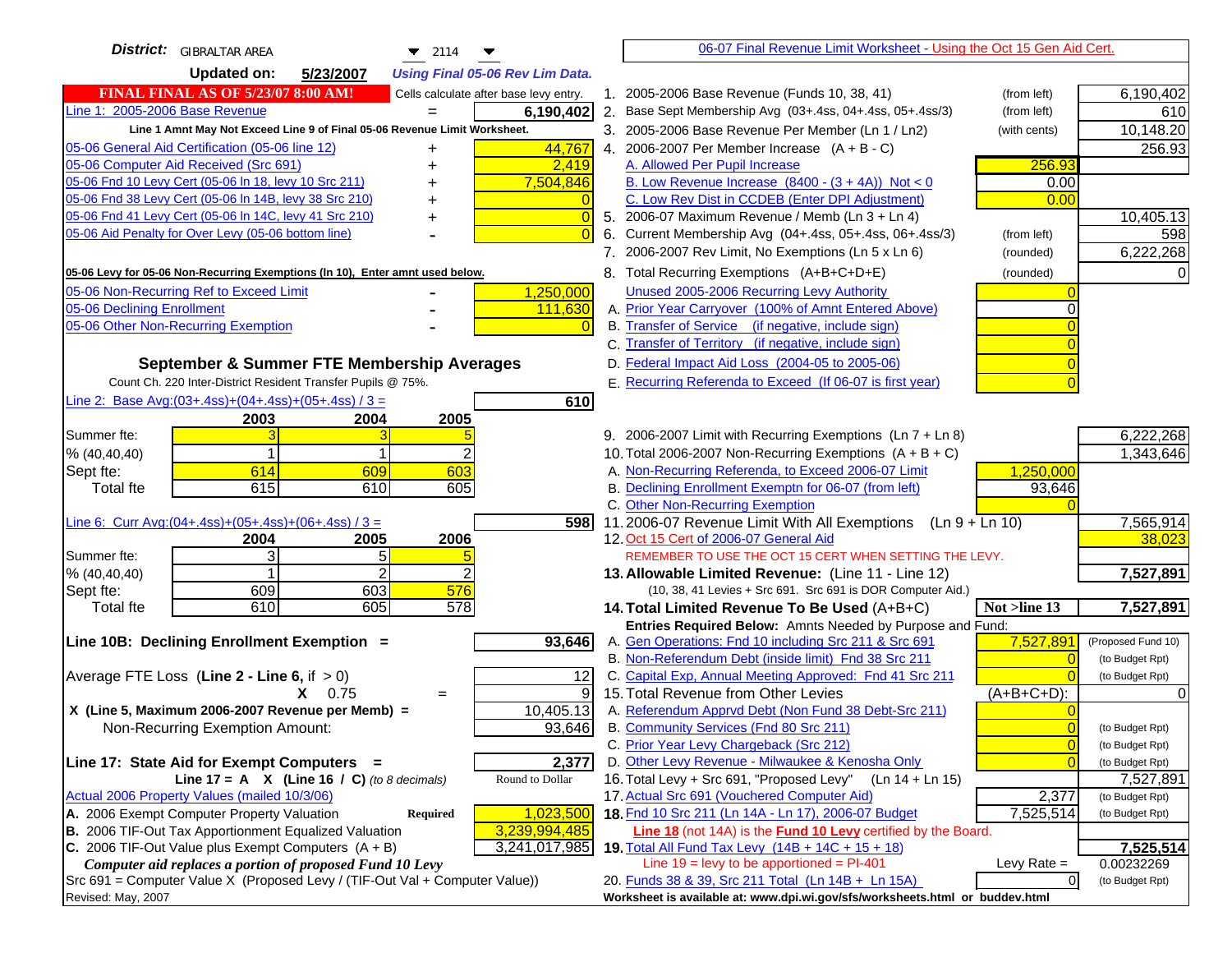|                                    | <b>DPI</b> Reconciliation                                                 |
|------------------------------------|---------------------------------------------------------------------------|
|                                    | In order for the reconciliation to work properly, the                     |
|                                    | PI-401 must have been filed with the Department.                          |
|                                    | Numbers appearing in the green boxes below are actual, district-submitted |
|                                    | 2007 PI-401 data.                                                         |
|                                    | Do not type in these fields.                                              |
|                                    |                                                                           |
| Fund 10, PI-401                    | 7,525,514.00<br>0.00                                                      |
| Fund 38, PI-401<br>Fund 41, PI-401 | 0.00                                                                      |
|                                    | 7,525,514.00                                                              |
|                                    |                                                                           |
| Chargeback, PI-401                 | 0.00                                                                      |
| Fund 39, PI-401                    | 0.00                                                                      |
| Fund 80, PI-401                    | 0.00                                                                      |
| Fund 48/Other, PI-401              | 0.00                                                                      |
|                                    |                                                                           |
| Total, PI-401                      | 7,525,514.00                                                              |
| <b>Computer Aid</b>                | $2,377.00$ <------- don't change                                          |
|                                    | <b>Results</b>                                                            |
|                                    |                                                                           |
| $\boldsymbol{0}$                   | $\bf{0}$                                                                  |
| 0                                  | 0                                                                         |
| You have levied to your maximum.   |                                                                           |
|                                    |                                                                           |
| $\bf{0}$                           |                                                                           |
|                                    |                                                                           |
|                                    |                                                                           |
| 0                                  |                                                                           |
|                                    |                                                                           |
|                                    | $\bf{0}$                                                                  |
|                                    |                                                                           |
|                                    |                                                                           |
|                                    |                                                                           |
| 0                                  |                                                                           |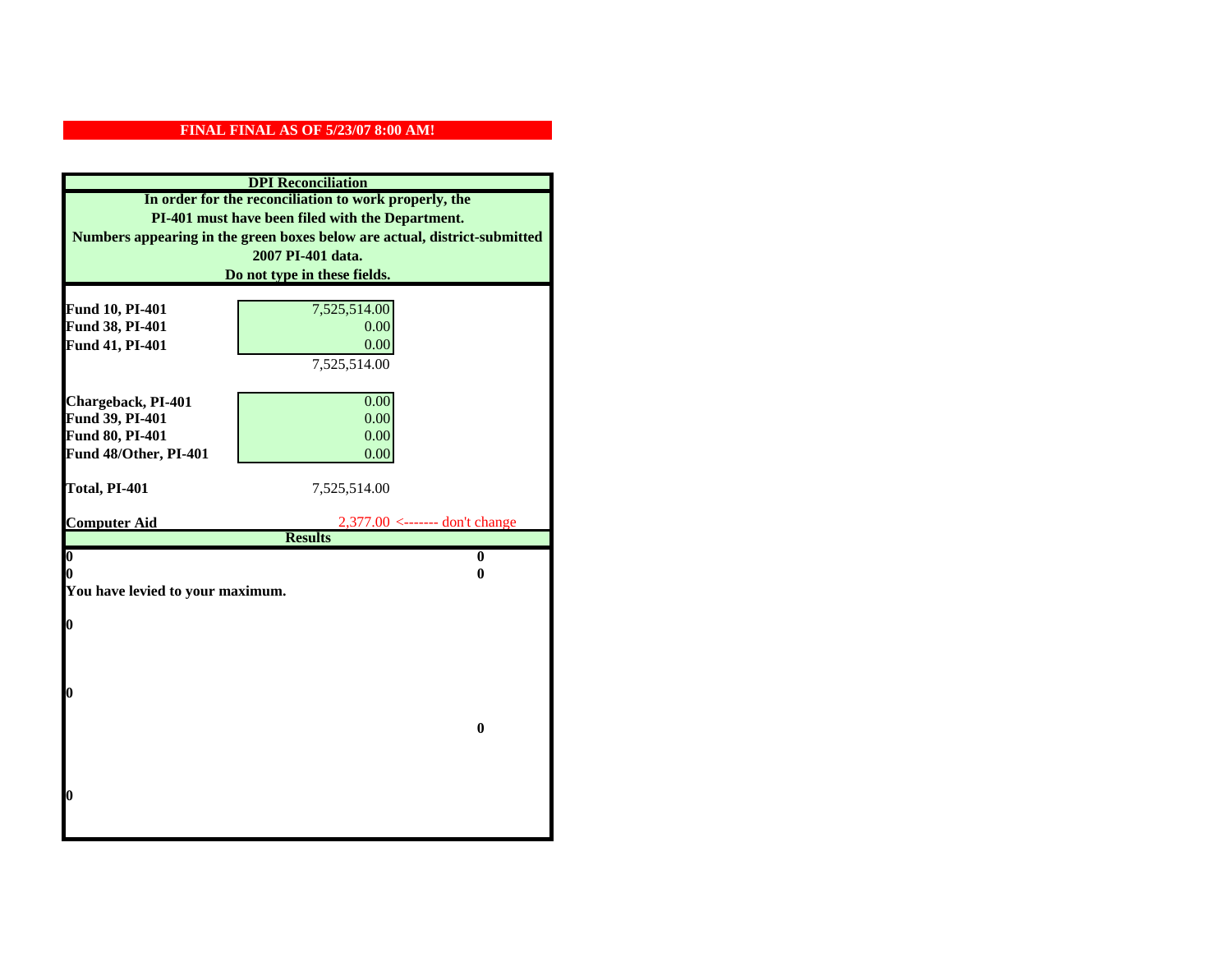| District:   GILLETT<br>$\blacktriangledown$ 2128                                                                           | 06-07 Final Revenue Limit Worksheet - Using the Oct 15 Gen Aid Cert.                                                      |                    |
|----------------------------------------------------------------------------------------------------------------------------|---------------------------------------------------------------------------------------------------------------------------|--------------------|
| <b>Updated on:</b><br>5/23/2007<br><b>Using Final 05-06 Rev Lim Data.</b>                                                  |                                                                                                                           |                    |
| <b>FINAL FINAL AS OF 5/23/07 8:00 AM!</b><br>Cells calculate after base levy entry.                                        | 1. 2005-2006 Base Revenue (Funds 10, 38, 41)<br>(from left)                                                               | 6,508,762          |
| Line 1: 2005-2006 Base Revenue<br>6,508,762                                                                                | 2. Base Sept Membership Avg (03+.4ss, 04+.4ss, 05+.4ss/3)<br>(from left)                                                  | 803                |
| Line 1 Amnt May Not Exceed Line 9 of Final 05-06 Revenue Limit Worksheet.                                                  | 3. 2005-2006 Base Revenue Per Member (Ln 1 / Ln2)<br>(with cents)                                                         | 8,105.56           |
| 5,223,129<br>05-06 General Aid Certification (05-06 line 12)<br>+                                                          | 4. 2006-2007 Per Member Increase $(A + B - C)$                                                                            | 294.44             |
| 05-06 Computer Aid Received (Src 691)<br>1,232                                                                             | 256.93<br>A. Allowed Per Pupil Increase                                                                                   |                    |
| 05-06 Fnd 10 Levy Cert (05-06 In 18, levy 10 Src 211)<br>1,438,301                                                         | B. Low Revenue Increase $(8400 - (3 + 4A))$ Not < 0<br>37.51                                                              |                    |
| 05-06 Fnd 38 Levy Cert (05-06 In 14B, levy 38 Src 210)                                                                     | C. Low Rev Dist in CCDEB (Enter DPI Adjustment)<br>0.00                                                                   |                    |
| 05-06 Fnd 41 Levy Cert (05-06 In 14C, levy 41 Src 210)<br>$\bigcap$                                                        | 5. 2006-07 Maximum Revenue / Memb (Ln 3 + Ln 4)                                                                           | 8,400.00           |
| 05-06 Aid Penalty for Over Levy (05-06 bottom line)                                                                        | Current Membership Avg (04+.4ss, 05+.4ss, 06+.4ss/3)<br>(from left)<br>6.                                                 | 789                |
|                                                                                                                            | 7. 2006-2007 Rev Limit, No Exemptions (Ln 5 x Ln 6)<br>(rounded)                                                          | 6,627,600          |
| 05-06 Levy for 05-06 Non-Recurring Exemptions (In 10), Enter amnt used below.                                              | 8. Total Recurring Exemptions (A+B+C+D+E)<br>(rounded)                                                                    |                    |
| 05-06 Non-Recurring Ref to Exceed Limit<br>$\Omega$                                                                        | Unused 2005-2006 Recurring Levy Authority                                                                                 |                    |
| 153,900<br>05-06 Declining Enrollment                                                                                      | A. Prior Year Carryover (100% of Amnt Entered Above)                                                                      |                    |
| 05-06 Other Non-Recurring Exemption                                                                                        | B. Transfer of Service (if negative, include sign)                                                                        |                    |
|                                                                                                                            | C. Transfer of Territory (if negative, include sign)                                                                      |                    |
| September & Summer FTE Membership Averages                                                                                 | D. Federal Impact Aid Loss (2004-05 to 2005-06)                                                                           |                    |
| Count Ch. 220 Inter-District Resident Transfer Pupils @ 75%.                                                               | E. Recurring Referenda to Exceed (If 06-07 is first year)                                                                 |                    |
| Line 2: Base Avg: $(03+.4ss)+(04+.4ss)+(05+.4ss)/3 =$<br>803                                                               |                                                                                                                           |                    |
| 2003<br>2004<br>2005                                                                                                       |                                                                                                                           |                    |
| Summer fte:<br>12<br>16<br>18                                                                                              | 9. 2006-2007 Limit with Recurring Exemptions (Ln 7 + Ln 8)                                                                | 6,627,600          |
| 5<br>6<br>% (40, 40, 40)                                                                                                   | 10. Total 2006-2007 Non-Recurring Exemptions (A + B + C)                                                                  | 92,400             |
| Sept fte:<br>799<br>824<br>768                                                                                             | A. Non-Recurring Referenda, to Exceed 2006-07 Limit                                                                       |                    |
| 804<br><b>Total fte</b><br>830<br>775                                                                                      | B. Declining Enrollment Exemptn for 06-07 (from left)<br>92,400                                                           |                    |
|                                                                                                                            | C. Other Non-Recurring Exemption                                                                                          |                    |
| Line 6: Curr Avg: $(04+.4ss)+(05+.4ss)+(06+.4ss)/3 =$<br>7891                                                              | 11.2006-07 Revenue Limit With All Exemptions $(Ln 9 + Ln 10)$                                                             | 6,720,000          |
| 2006<br>2005<br>2004<br>16<br>Summer fte:                                                                                  | 12. Oct 15 Cert of 2006-07 General Aid<br>REMEMBER TO USE THE OCT 15 CERT WHEN SETTING THE LEVY.                          | 5,114,628          |
| 18<br>12<br>6<br>5<br>% (40, 40, 40)                                                                                       | 13. Allowable Limited Revenue: (Line 11 - Line 12)                                                                        | 1,605,372          |
| 824<br>768<br>758<br>Sept fte:                                                                                             | (10, 38, 41 Levies + Src 691. Src 691 is DOR Computer Aid.)                                                               |                    |
| $\overline{775}$<br>830<br>763<br><b>Total fte</b>                                                                         | 14. Total Limited Revenue To Be Used (A+B+C)<br>Not >line 13                                                              | 1,605,372          |
|                                                                                                                            | Entries Required Below: Amnts Needed by Purpose and Fund:                                                                 |                    |
| 92,400<br>Line 10B: Declining Enrollment Exemption =                                                                       | A. Gen Operations: Fnd 10 including Src 211 & Src 691<br>1,605,372                                                        | (Proposed Fund 10) |
|                                                                                                                            | B. Non-Referendum Debt (inside limit) Fnd 38 Src 211                                                                      | (to Budget Rpt)    |
| Average FTE Loss (Line $2 -$ Line 6, if $> 0$ )<br>14                                                                      | C. Capital Exp, Annual Meeting Approved: Fnd 41 Src 211                                                                   | (to Budget Rpt)    |
| 11<br>$X = 0.75$<br>$=$                                                                                                    | 15. Total Revenue from Other Levies<br>$(A+B+C+D)$ :                                                                      | 411,671            |
| X (Line 5, Maximum 2006-2007 Revenue per Memb) =<br>8,400.00                                                               | A. Referendum Apprvd Debt (Non Fund 38 Debt-Src 211)<br>396,394                                                           |                    |
| 92,400<br>Non-Recurring Exemption Amount:                                                                                  | B. Community Services (Fnd 80 Src 211)<br>14.400                                                                          | (to Budget Rpt)    |
|                                                                                                                            | C. Prior Year Levy Chargeback (Src 212)<br>877                                                                            | (to Budget Rpt)    |
| 1,600<br>Line 17: State Aid for Exempt Computers =                                                                         | D. Other Levy Revenue - Milwaukee & Kenosha Only                                                                          | (to Budget Rpt)    |
| Round to Dollar<br>Line 17 = A $X$ (Line 16 / C) (to 8 decimals)                                                           | 16. Total Levy + Src 691, "Proposed Levy"<br>(Ln 14 + Ln 15)                                                              | 2,017,043          |
| Actual 2006 Property Values (mailed 10/3/06)                                                                               | 17. Actual Src 691 (Vouchered Computer Aid)<br>1,600                                                                      | (to Budget Rpt)    |
| A. 2006 Exempt Computer Property Valuation<br>214,200<br>Required<br>B. 2006 TIF-Out Tax Apportionment Equalized Valuation | 18. Fnd 10 Src 211 (Ln 14A - Ln 17), 2006-07 Budget<br>1,603,772                                                          | (to Budget Rpt)    |
| 269,897,378<br>C. 2006 TIF-Out Value plus Exempt Computers $(A + B)$<br>270,111,578                                        | Line 18 (not 14A) is the <b>Fund 10 Levy</b> certified by the Board.<br>19. Total All Fund Tax Levy (14B + 14C + 15 + 18) | 2,015,443          |
| Computer aid replaces a portion of proposed Fund 10 Levy                                                                   | Line $19 = \text{levy}$ to be apportioned = PI-401<br>Levy Rate $=$                                                       | 0.00746744         |
| Src 691 = Computer Value X (Proposed Levy / (TIF-Out Val + Computer Value))                                                | 20. Funds 38 & 39, Src 211 Total (Ln 14B + Ln 15A)<br>396,394                                                             | (to Budget Rpt)    |
| Revised: May, 2007                                                                                                         | Worksheet is available at: www.dpi.wi.gov/sfs/worksheets.html or buddev.html                                              |                    |
|                                                                                                                            |                                                                                                                           |                    |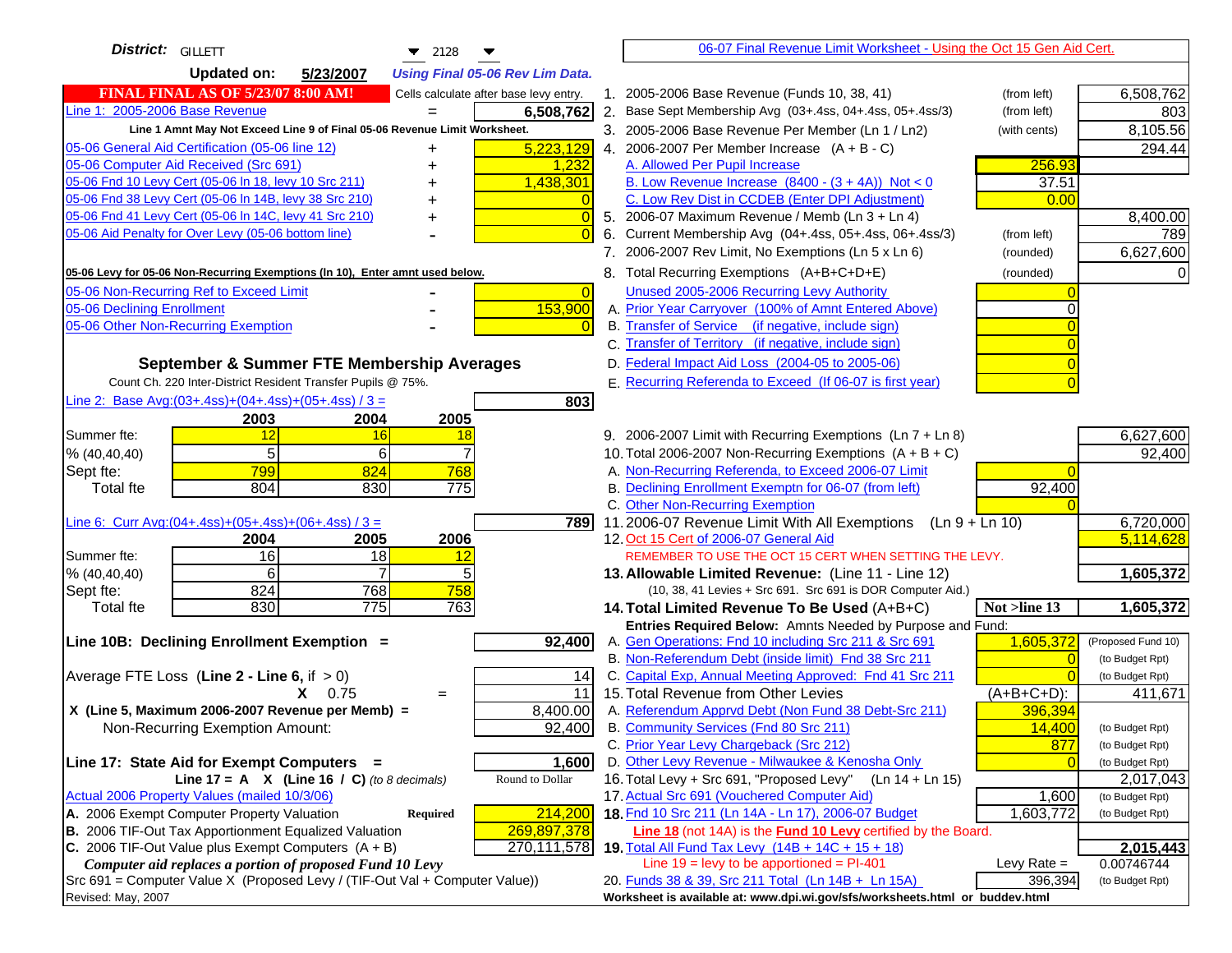|                                    | <b>DPI</b> Reconciliation                                                 |
|------------------------------------|---------------------------------------------------------------------------|
|                                    | In order for the reconciliation to work properly, the                     |
|                                    | PI-401 must have been filed with the Department.                          |
|                                    | Numbers appearing in the green boxes below are actual, district-submitted |
|                                    | 2007 PI-401 data.                                                         |
|                                    | Do not type in these fields.                                              |
|                                    |                                                                           |
| Fund 10, PI-401<br>Fund 38, PI-401 | 1,603,772.00<br>0.00                                                      |
| Fund 41, PI-401                    | 0.00                                                                      |
|                                    | 1,603,772.00                                                              |
|                                    |                                                                           |
| Chargeback, PI-401                 | 877.00                                                                    |
| Fund 39, PI-401                    | 396,394.00                                                                |
| Fund 80, PI-401                    | 14,400.00                                                                 |
| Fund 48/Other, PI-401              | 0.00                                                                      |
|                                    |                                                                           |
| Total, PI-401                      | 2,015,443.00                                                              |
|                                    |                                                                           |
| <b>Computer Aid</b>                | $1,600.00$ <------- don't change<br><b>Results</b>                        |
| $\boldsymbol{0}$                   | $\bf{0}$                                                                  |
| 0                                  | 0                                                                         |
| You have levied to your maximum.   |                                                                           |
|                                    |                                                                           |
| $\bf{0}$                           |                                                                           |
|                                    |                                                                           |
|                                    |                                                                           |
|                                    |                                                                           |
| 0                                  |                                                                           |
|                                    | $\bf{0}$                                                                  |
|                                    |                                                                           |
|                                    |                                                                           |
|                                    |                                                                           |
| 0                                  |                                                                           |
|                                    |                                                                           |
|                                    |                                                                           |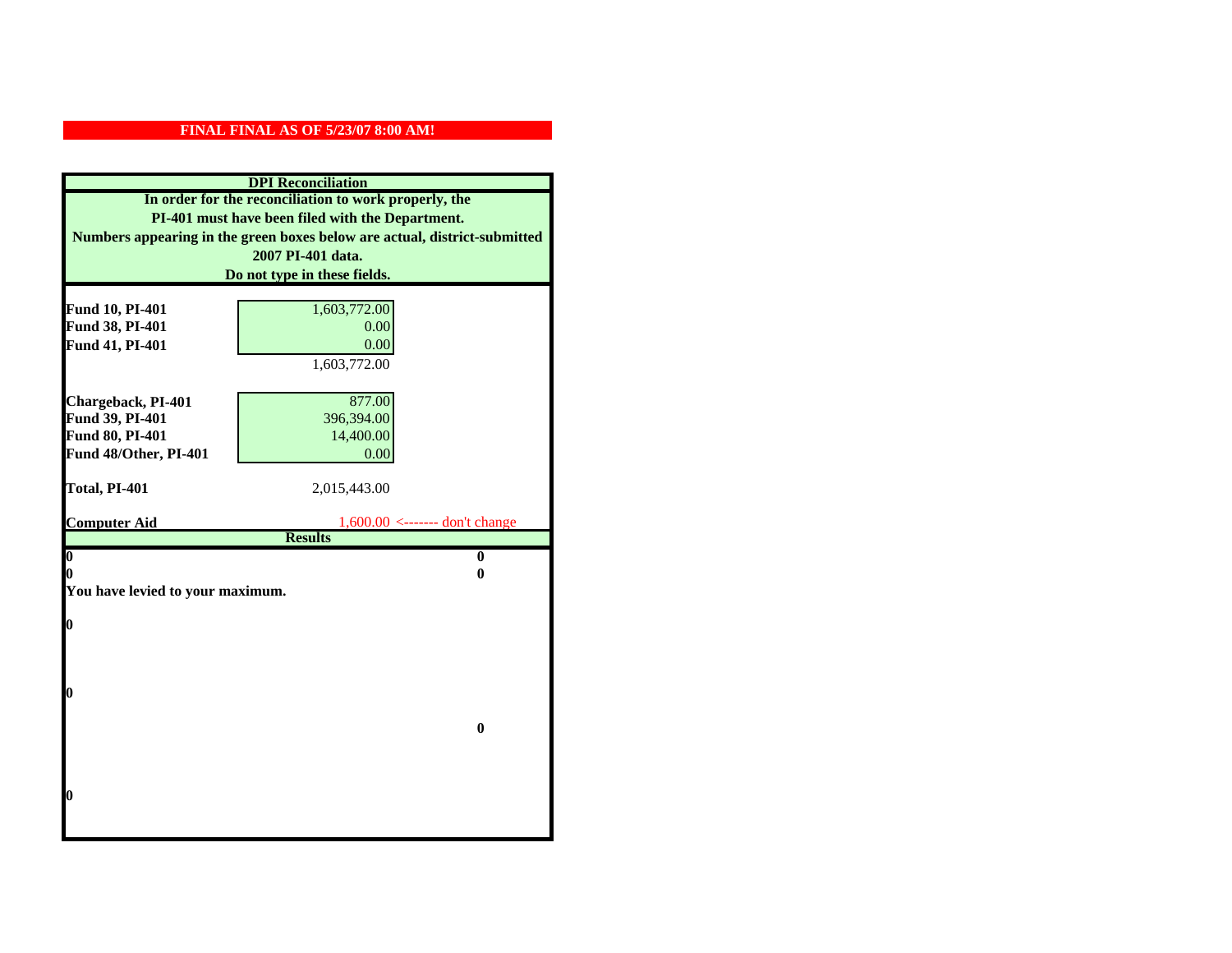| District: GILMAN<br>$\blacktriangledown$ 2135                                               | 06-07 Final Revenue Limit Worksheet - Using the Oct 15 Gen Aid Cert.                                        |                    |
|---------------------------------------------------------------------------------------------|-------------------------------------------------------------------------------------------------------------|--------------------|
| <b>Updated on:</b><br>5/23/2007<br><b>Using Final 05-06 Rev Lim Data.</b>                   |                                                                                                             |                    |
| <b>FINAL FINAL AS OF 5/23/07 8:00 AM!</b><br>Cells calculate after base levy entry.         | 1. 2005-2006 Base Revenue (Funds 10, 38, 41)<br>(from left)                                                 | 4,211,645          |
| Line 1: 2005-2006 Base Revenue<br>4,211,645<br>$=$                                          | 2. Base Sept Membership Avg (03+.4ss, 04+.4ss, 05+.4ss/3)<br>(from left)                                    | 509                |
| Line 1 Amnt May Not Exceed Line 9 of Final 05-06 Revenue Limit Worksheet.                   | 3. 2005-2006 Base Revenue Per Member (Ln 1 / Ln2)<br>(with cents)                                           | 8,274.35           |
| 3,193,763<br>05-06 General Aid Certification (05-06 line 12)<br>+                           | 4. 2006-2007 Per Member Increase $(A + B - C)$                                                              | 256.93             |
| 05-06 Computer Aid Received (Src 691)<br>2,441                                              | A. Allowed Per Pupil Increase<br>256.93                                                                     |                    |
| 05-06 Fnd 10 Levy Cert (05-06 In 18, levy 10 Src 211)<br>1,023,632                          | B. Low Revenue Increase $(8400 - (3 + 4A))$ Not < 0<br>0.00                                                 |                    |
| 05-06 Fnd 38 Levy Cert (05-06 In 14B, levy 38 Src 210)                                      | C. Low Rev Dist in CCDEB (Enter DPI Adjustment)<br>0.00                                                     |                    |
| 05-06 Fnd 41 Levy Cert (05-06 In 14C, levy 41 Src 210)<br>$\Omega$<br>+                     | 5. 2006-07 Maximum Revenue / Memb (Ln 3 + Ln 4)                                                             | 8,531.28           |
| 05-06 Aid Penalty for Over Levy (05-06 bottom line)<br>8,191                                | 6. Current Membership Avg (04+.4ss, 05+.4ss, 06+.4ss/3)<br>(from left)                                      | 493                |
|                                                                                             | 7. 2006-2007 Rev Limit, No Exemptions (Ln 5 x Ln 6)<br>(rounded)                                            | 4,205,921          |
| 05-06 Levy for 05-06 Non-Recurring Exemptions (In 10), Enter amnt used below.               | 8. Total Recurring Exemptions (A+B+C+D+E)<br>(rounded)                                                      | 33,049             |
| 05-06 Non-Recurring Ref to Exceed Limit<br>$\overline{0}$                                   | Unused 2005-2006 Recurring Levy Authority                                                                   |                    |
| 05-06 Declining Enrollment<br>$\overline{0}$                                                | A. Prior Year Carryover (100% of Amnt Entered Above)                                                        |                    |
| 05-06 Other Non-Recurring Exemption<br>$\sqrt{ }$                                           | B. Transfer of Service (if negative, include sign)<br>33,049                                                |                    |
|                                                                                             | C. Transfer of Territory (if negative, include sign)                                                        |                    |
| September & Summer FTE Membership Averages                                                  | D. Federal Impact Aid Loss (2004-05 to 2005-06)                                                             |                    |
| Count Ch. 220 Inter-District Resident Transfer Pupils @ 75%.                                | E. Recurring Referenda to Exceed (If 06-07 is first year)                                                   |                    |
| Line 2: Base Avg: $(03+.4ss)+(04+.4ss)+(05+.4ss)/3 =$<br>509                                |                                                                                                             |                    |
| 2003<br>2004<br>2005                                                                        |                                                                                                             |                    |
| 15<br>Summer fte:<br>13                                                                     | 9. 2006-2007 Limit with Recurring Exemptions (Ln 7 + Ln 8)                                                  | 4,238,970          |
| 6<br>5<br>% (40, 40, 40)                                                                    | 10. Total 2006-2007 Non-Recurring Exemptions $(A + B + C)$                                                  | 102,375            |
| 514<br>496<br>504<br>Sept fte:                                                              | A. Non-Recurring Referenda, to Exceed 2006-07 Limit                                                         |                    |
| 520<br>507<br><b>Total fte</b><br>501                                                       | B. Declining Enrollment Exemptn for 06-07 (from left)<br>102,375                                            |                    |
|                                                                                             | C. Other Non-Recurring Exemption                                                                            |                    |
| Line 6: Curr Avg: $(04+.4ss)+(05+.4ss)+(06+.4ss)/3 =$<br>4931                               | 11.2006-07 Revenue Limit With All Exemptions (Ln 9 + Ln 10)                                                 | 4,341,345          |
| 2005<br>2006<br>2004<br>13<br>8<br>Summer fte:                                              | 12. Oct 15 Cert of 2006-07 General Aid<br>REMEMBER TO USE THE OCT 15 CERT WHEN SETTING THE LEVY.            | 3,285,860          |
| 5<br>3<br>% (40, 40, 40)                                                                    | 13. Allowable Limited Revenue: (Line 11 - Line 12)                                                          | 1,055,485          |
| 496<br>504<br>468<br>Sept fte:                                                              | (10, 38, 41 Levies + Src 691. Src 691 is DOR Computer Aid.)                                                 |                    |
| 501<br>507<br>470<br><b>Total fte</b>                                                       | 14. Total Limited Revenue To Be Used (A+B+C)<br>Not >line 13                                                | 1,055,485          |
|                                                                                             | Entries Required Below: Amnts Needed by Purpose and Fund:                                                   |                    |
| 102,375<br>Line 10B: Declining Enrollment Exemption =                                       | A. Gen Operations: Fnd 10 including Src 211 & Src 691<br>1,055,485                                          | (Proposed Fund 10) |
|                                                                                             | B. Non-Referendum Debt (inside limit) Fnd 38 Src 211                                                        | (to Budget Rpt)    |
| Average FTE Loss (Line $2 -$ Line 6, if $> 0$ )<br>16                                       | C. Capital Exp, Annual Meeting Approved: Fnd 41 Src 211                                                     | (to Budget Rpt)    |
| $\overline{12}$<br>$X = 0.75$<br>$=$                                                        | 15. Total Revenue from Other Levies<br>(A+B+C+D):                                                           | 585,362            |
| X (Line 5, Maximum 2006-2007 Revenue per Memb) =<br>8,531.28                                | A. Referendum Apprvd Debt (Non Fund 38 Debt-Src 211)<br>545,362                                             |                    |
| 102,375<br>Non-Recurring Exemption Amount:                                                  | B. Community Services (Fnd 80 Src 211)<br>40,000                                                            | (to Budget Rpt)    |
|                                                                                             | C. Prior Year Levy Chargeback (Src 212)<br>$\overline{0}$                                                   | (to Budget Rpt)    |
| 1,988<br>Line 17: State Aid for Exempt Computers =                                          | D. Other Levy Revenue - Milwaukee & Kenosha Only                                                            | (to Budget Rpt)    |
| Round to Dollar<br>Line 17 = A $X$ (Line 16 / C) (to 8 decimals)                            | 16. Total Levy + Src 691, "Proposed Levy"<br>(Ln 14 + Ln 15)                                                | 1,640,847          |
| Actual 2006 Property Values (mailed 10/3/06)<br>A. 2006 Exempt Computer Property Valuation  | 17. Actual Src 691 (Vouchered Computer Aid)<br>1,988<br>18. Fnd 10 Src 211 (Ln 14A - Ln 17), 2006-07 Budget | (to Budget Rpt)    |
| 221,300<br>Required<br>B. 2006 TIF-Out Tax Apportionment Equalized Valuation<br>182,472,763 | 1,053,497<br><b>Line 18</b> (not 14A) is the <b>Fund 10 Levy</b> certified by the Board.                    | (to Budget Rpt)    |
| C. 2006 TIF-Out Value plus Exempt Computers $(A + B)$<br>182,694,063                        | 19. Total All Fund Tax Levy $(14B + 14C + 15 + 18)$                                                         | 1,638,859          |
| Computer aid replaces a portion of proposed Fund 10 Levy                                    | Line $19 = \text{levy}$ to be apportioned = PI-401<br>Levy Rate $=$                                         | 0.00898139         |
| Src 691 = Computer Value X (Proposed Levy / (TIF-Out Val + Computer Value))                 | 20. Funds 38 & 39, Src 211 Total (Ln 14B + Ln 15A)<br>545,362                                               | (to Budget Rpt)    |
| Revised: May, 2007                                                                          | Worksheet is available at: www.dpi.wi.gov/sfs/worksheets.html or buddev.html                                |                    |
|                                                                                             |                                                                                                             |                    |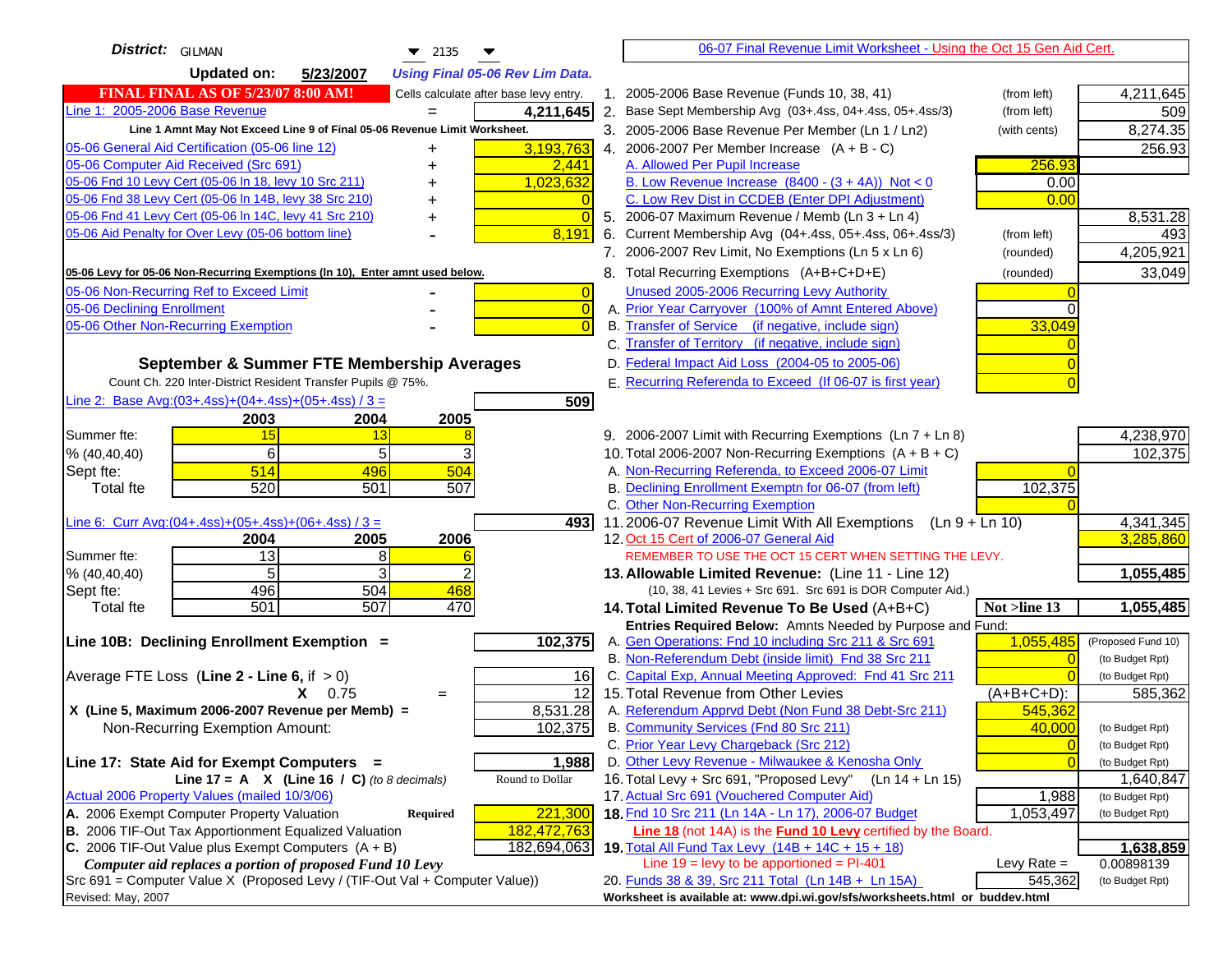|                                  | <b>DPI</b> Reconciliation                                                 |
|----------------------------------|---------------------------------------------------------------------------|
|                                  | In order for the reconciliation to work properly, the                     |
|                                  | PI-401 must have been filed with the Department.                          |
|                                  | Numbers appearing in the green boxes below are actual, district-submitted |
|                                  | 2007 PI-401 data.                                                         |
|                                  | Do not type in these fields.                                              |
|                                  |                                                                           |
| Fund 10, PI-401                  | 1,053,497.00                                                              |
| Fund 38, PI-401                  | 0.00                                                                      |
| Fund 41, PI-401                  | 0.00                                                                      |
|                                  | 1,053,497.00                                                              |
| Chargeback, PI-401               | 0.00                                                                      |
| Fund 39, PI-401                  | 545,362.00                                                                |
| Fund 80, PI-401                  | 40,000.00                                                                 |
| Fund 48/Other, PI-401            | 0.00                                                                      |
|                                  |                                                                           |
| Total, PI-401                    | 1,638,859.00                                                              |
|                                  |                                                                           |
| <b>Computer Aid</b>              | $1,988.00 \le$ ------- don't change<br><b>Results</b>                     |
| $\boldsymbol{0}$                 | $\bf{0}$                                                                  |
| 0                                | 0                                                                         |
| You have levied to your maximum. |                                                                           |
|                                  |                                                                           |
| $\bf{0}$                         |                                                                           |
|                                  |                                                                           |
|                                  |                                                                           |
|                                  |                                                                           |
| 0                                |                                                                           |
|                                  | $\bf{0}$                                                                  |
|                                  |                                                                           |
|                                  |                                                                           |
|                                  |                                                                           |
| 0                                |                                                                           |
|                                  |                                                                           |
|                                  |                                                                           |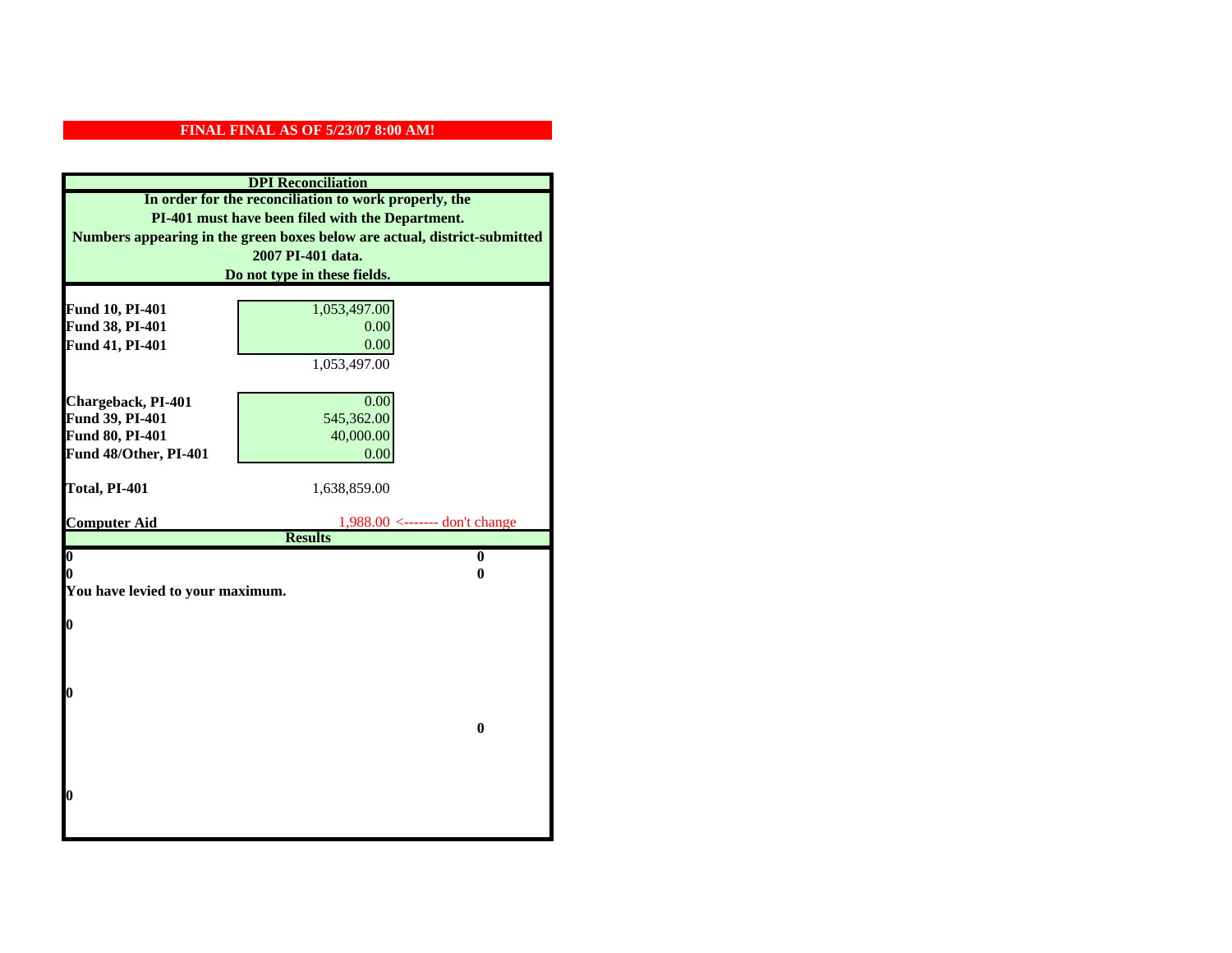| <b>District:</b> GILMANTON<br>$\bullet$ 2142                                        |                | 06-07 Final Revenue Limit Worksheet - Using the Oct 15 Gen Aid Cert.                                              |                                   |
|-------------------------------------------------------------------------------------|----------------|-------------------------------------------------------------------------------------------------------------------|-----------------------------------|
| <b>Updated on:</b><br>5/23/2007<br><b>Using Final 05-06 Rev Lim Data.</b>           |                |                                                                                                                   |                                   |
| <b>FINAL FINAL AS OF 5/23/07 8:00 AM!</b><br>Cells calculate after base levy entry. |                | 1. 2005-2006 Base Revenue (Funds 10, 38, 41)<br>(from left)                                                       | 2,112,112                         |
| Line 1: 2005-2006 Base Revenue<br>2,112,112                                         |                | 2. Base Sept Membership Avg (03+.4ss, 04+.4ss, 05+.4ss/3)<br>(from left)                                          | 228                               |
| Line 1 Amnt May Not Exceed Line 9 of Final 05-06 Revenue Limit Worksheet.           |                | 3. 2005-2006 Base Revenue Per Member (Ln 1 / Ln2)<br>(with cents)                                                 | 9,263.65                          |
| 1,585,562<br>05-06 General Aid Certification (05-06 line 12)                        |                | 4. 2006-2007 Per Member Increase $(A + B - C)$                                                                    | 256.93                            |
| 05-06 Computer Aid Received (Src 691)<br>23                                         |                | A. Allowed Per Pupil Increase<br>256.93                                                                           |                                   |
| 05-06 Fnd 10 Levy Cert (05-06 In 18, levy 10 Src 211)<br>582,408                    |                | B. Low Revenue Increase $(8400 - (3 + 4A))$ Not < 0<br>0.00                                                       |                                   |
| 05-06 Fnd 38 Levy Cert (05-06 In 14B, levy 38 Src 210)                              |                | C. Low Rev Dist in CCDEB (Enter DPI Adjustment)<br>0.00                                                           |                                   |
| 05-06 Fnd 41 Levy Cert (05-06 In 14C, levy 41 Src 210)<br>+                         | $\Omega$       | 5. 2006-07 Maximum Revenue / Memb (Ln 3 + Ln 4)                                                                   | 9,520.58                          |
| 05-06 Aid Penalty for Over Levy (05-06 bottom line)<br>9,563                        |                | 6. Current Membership Avg (04+.4ss, 05+.4ss, 06+.4ss/3)<br>(from left)                                            | 226                               |
|                                                                                     |                | 7. 2006-2007 Rev Limit, No Exemptions (Ln 5 x Ln 6)<br>(rounded)                                                  | 2,151,651                         |
| 05-06 Levy for 05-06 Non-Recurring Exemptions (In 10), Enter amnt used below.       |                | 8. Total Recurring Exemptions (A+B+C+D+E)<br>(rounded)                                                            |                                   |
| 05-06 Non-Recurring Ref to Exceed Limit                                             | $\overline{0}$ | Unused 2005-2006 Recurring Levy Authority                                                                         |                                   |
| 46,318<br>05-06 Declining Enrollment                                                |                | A. Prior Year Carryover (100% of Amnt Entered Above)                                                              |                                   |
| 05-06 Other Non-Recurring Exemption                                                 |                | B. Transfer of Service (if negative, include sign)                                                                |                                   |
|                                                                                     |                | C. Transfer of Territory (if negative, include sign)                                                              |                                   |
| September & Summer FTE Membership Averages                                          |                | D. Federal Impact Aid Loss (2004-05 to 2005-06)                                                                   |                                   |
| Count Ch. 220 Inter-District Resident Transfer Pupils @ 75%.                        |                | E. Recurring Referenda to Exceed (If 06-07 is first year)                                                         |                                   |
| Line 2: Base Avg: (03+.4ss) + (04+.4ss) + (05+.4ss) / 3 =<br>228                    |                |                                                                                                                   |                                   |
| 2003<br>2004<br>2005                                                                |                |                                                                                                                   |                                   |
| Summer fte:                                                                         |                | 9. 2006-2007 Limit with Recurring Exemptions (Ln 7 + Ln 8)                                                        | 2,151,651                         |
| 2<br>$\overline{2}$<br>% (40, 40, 40)                                               |                | 10. Total 2006-2007 Non-Recurring Exemptions $(A + B + C)$                                                        | 19,041                            |
| 230<br>228<br>221<br>Sept fte:                                                      |                | A. Non-Recurring Referenda, to Exceed 2006-07 Limit                                                               |                                   |
| 232<br>223<br>230<br><b>Total fte</b>                                               |                | B. Declining Enrollment Exemptn for 06-07 (from left)<br>19,041                                                   |                                   |
|                                                                                     |                | C. Other Non-Recurring Exemption                                                                                  |                                   |
| Line 6: Curr Avg: $(04+.4ss)+(05+.4ss)+(06+.4ss)/3 =$<br>226I                       |                | 11.2006-07 Revenue Limit With All Exemptions (Ln 9 + Ln 10)                                                       | 2,170,692                         |
| 2005<br>2006<br>2004                                                                |                | 12. Oct 15 Cert of 2006-07 General Aid                                                                            | 1,565,023                         |
| 5<br>Summer fte:<br>4                                                               |                | REMEMBER TO USE THE OCT 15 CERT WHEN SETTING THE LEVY.                                                            |                                   |
| $\overline{2}$<br>2<br>% (40, 40, 40)<br>228<br>$\overline{221}$<br>222             |                | 13. Allowable Limited Revenue: (Line 11 - Line 12)<br>(10, 38, 41 Levies + Src 691. Src 691 is DOR Computer Aid.) | 605,669                           |
| Sept fte:<br>230<br>223<br>224<br><b>Total fte</b>                                  |                | 14. Total Limited Revenue To Be Used (A+B+C)<br>Not >line 13                                                      | 605,669                           |
|                                                                                     |                | Entries Required Below: Amnts Needed by Purpose and Fund:                                                         |                                   |
| 19,041<br>Line 10B: Declining Enrollment Exemption =                                |                | A. Gen Operations: Fnd 10 including Src 211 & Src 691<br>605,669                                                  | (Proposed Fund 10)                |
|                                                                                     |                | B. Non-Referendum Debt (inside limit) Fnd 38 Src 211                                                              | $\Omega$<br>(to Budget Rpt)       |
| Average FTE Loss (Line $2 -$ Line 6, if $> 0$ )                                     |                | C. Capital Exp, Annual Meeting Approved: Fnd 41 Src 211                                                           | (to Budget Rpt)                   |
| $X = 0.75$<br>$=$                                                                   | $\overline{2}$ | 15. Total Revenue from Other Levies<br>(A+B+C+D):                                                                 |                                   |
| X (Line 5, Maximum 2006-2007 Revenue per Memb) =<br>9,520.58                        |                | A. Referendum Apprvd Debt (Non Fund 38 Debt-Src 211)                                                              |                                   |
| 19,041<br>Non-Recurring Exemption Amount:                                           |                | B. Community Services (Fnd 80 Src 211)                                                                            | $\overline{0}$<br>(to Budget Rpt) |
|                                                                                     |                | C. Prior Year Levy Chargeback (Src 212)                                                                           | $\overline{0}$<br>(to Budget Rpt) |
| 12<br>Line 17: State Aid for Exempt Computers =                                     |                | D. Other Levy Revenue - Milwaukee & Kenosha Only                                                                  | $\sqrt{ }$<br>(to Budget Rpt)     |
| Round to Dollar<br>Line 17 = A $X$ (Line 16 / C) (to 8 decimals)                    |                | 16. Total Levy + Src 691, "Proposed Levy"<br>(Ln 14 + Ln 15)                                                      | 605,669                           |
| Actual 2006 Property Values (mailed 10/3/06)                                        |                | 17. Actual Src 691 (Vouchered Computer Aid)                                                                       | 12<br>(to Budget Rpt)             |
| A. 2006 Exempt Computer Property Valuation<br>1,400<br>Required                     |                | 18. Fnd 10 Src 211 (Ln 14A - Ln 17), 2006-07 Budget<br>605,657                                                    | (to Budget Rpt)                   |
| B. 2006 TIF-Out Tax Apportionment Equalized Valuation<br>70,514,734                 |                | Line 18 (not 14A) is the <b>Fund 10 Levy</b> certified by the Board.                                              |                                   |
| C. 2006 TIF-Out Value plus Exempt Computers $(A + B)$<br>70,516,134                 |                | 19. Total All Fund Tax Levy (14B + 14C + 15 + 18)                                                                 | 605,657                           |
| Computer aid replaces a portion of proposed Fund 10 Levy                            |                | Line $19 = \text{levy}$ to be apportioned = PI-401<br>Levy Rate $=$                                               | 0.00858908                        |
| $Src691$ = Computer Value X (Proposed Levy / (TIF-Out Val + Computer Value))        |                | 20. Funds 38 & 39, Src 211 Total (Ln 14B + Ln 15A)                                                                | $\overline{0}$<br>(to Budget Rpt) |
| Revised: May, 2007                                                                  |                | Worksheet is available at: www.dpi.wi.gov/sfs/worksheets.html or buddev.html                                      |                                   |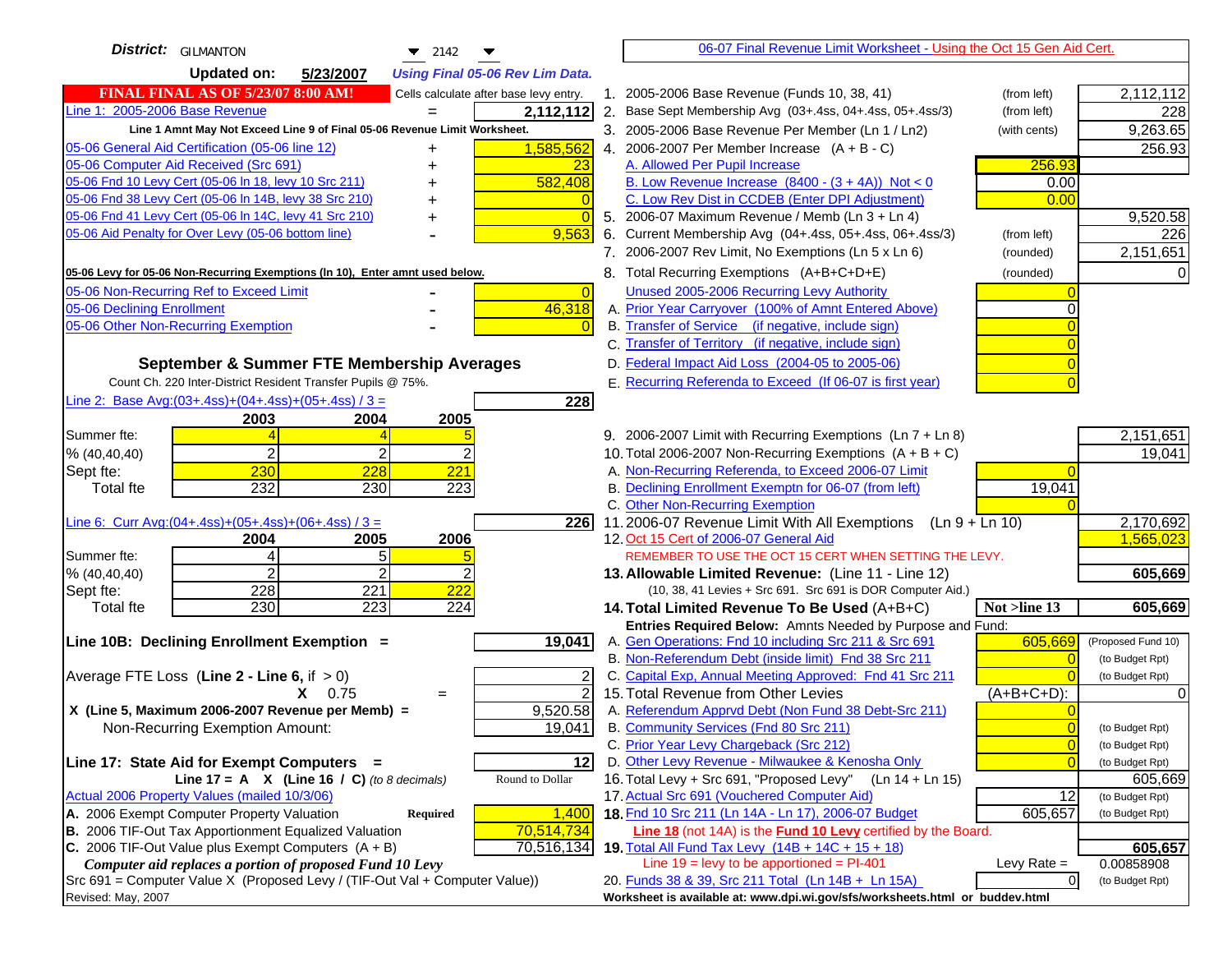|                                    | <b>DPI</b> Reconciliation                                                 |
|------------------------------------|---------------------------------------------------------------------------|
|                                    | In order for the reconciliation to work properly, the                     |
|                                    | PI-401 must have been filed with the Department.                          |
|                                    | Numbers appearing in the green boxes below are actual, district-submitted |
|                                    | 2007 PI-401 data.                                                         |
|                                    | Do not type in these fields.                                              |
|                                    |                                                                           |
| Fund 10, PI-401<br>Fund 38, PI-401 | 605,657.00<br>0.00                                                        |
| Fund 41, PI-401                    | 0.00                                                                      |
|                                    | 605,657.00                                                                |
|                                    |                                                                           |
| Chargeback, PI-401                 | 0.00                                                                      |
| Fund 39, PI-401                    | 0.00                                                                      |
| Fund 80, PI-401                    | 0.00                                                                      |
| Fund 48/Other, PI-401              | 0.00                                                                      |
|                                    |                                                                           |
| Total, PI-401                      | 605,657.00                                                                |
|                                    |                                                                           |
|                                    |                                                                           |
| <b>Computer Aid</b>                | $12.00 \leftarrow$ ------- don't change                                   |
| $\overline{\mathbf{0}}$            | <b>Results</b><br>$\bf{0}$                                                |
| 0                                  | 0                                                                         |
| You have levied to your maximum.   |                                                                           |
|                                    |                                                                           |
| $\bf{0}$                           |                                                                           |
|                                    |                                                                           |
|                                    |                                                                           |
|                                    |                                                                           |
| 0                                  |                                                                           |
|                                    | $\bf{0}$                                                                  |
|                                    |                                                                           |
|                                    |                                                                           |
|                                    |                                                                           |
| 0                                  |                                                                           |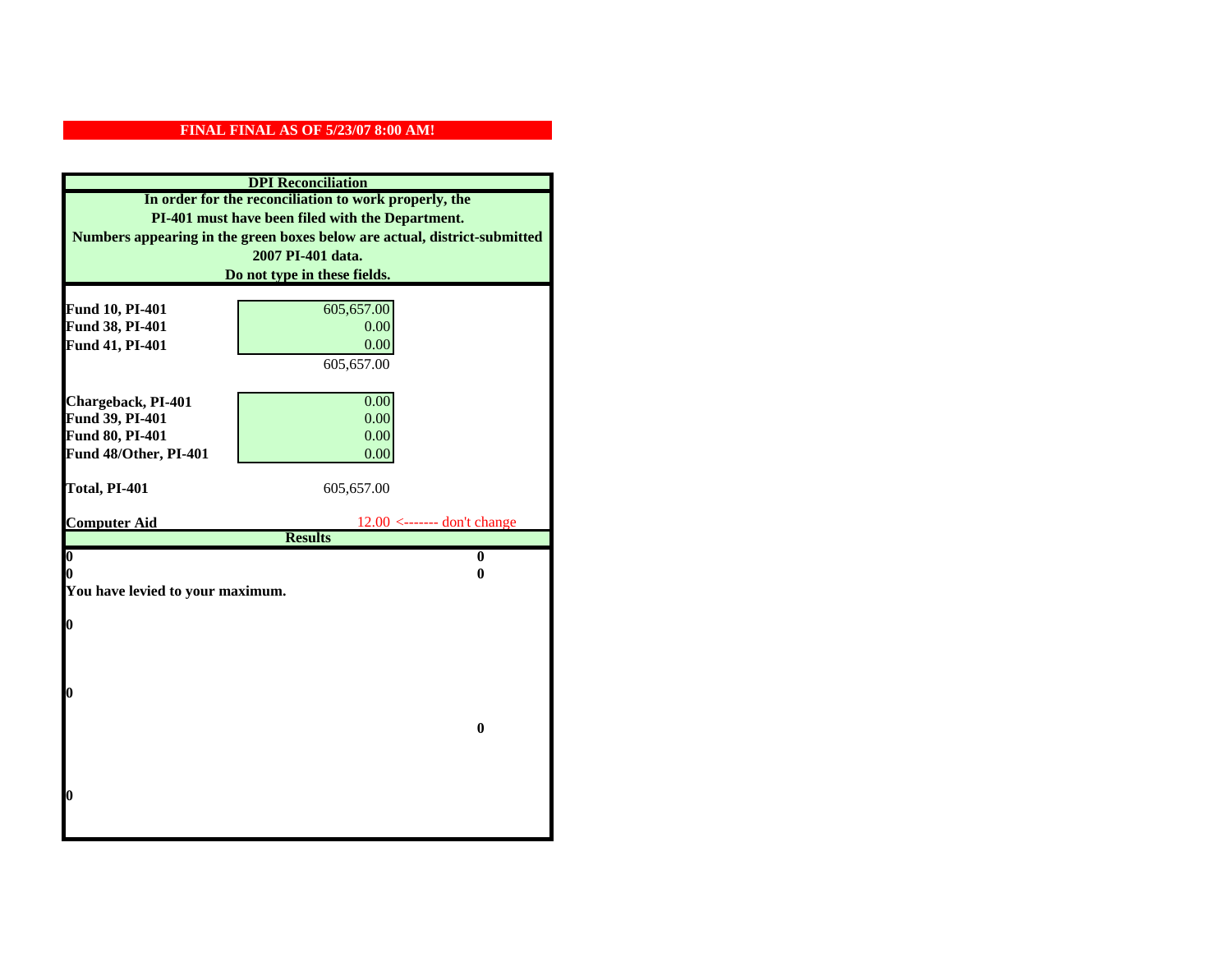| District:   GLENDALE-RIVER HILLS<br>$\blacktriangledown$ 2184<br>▼                  | 06-07 Final Revenue Limit Worksheet - Using the Oct 15 Gen Aid Cert.                                                            |                    |
|-------------------------------------------------------------------------------------|---------------------------------------------------------------------------------------------------------------------------------|--------------------|
| <b>Updated on:</b><br>5/23/2007<br><b>Using Final 05-06 Rev Lim Data.</b>           |                                                                                                                                 |                    |
| <b>FINAL FINAL AS OF 5/23/07 8:00 AM!</b><br>Cells calculate after base levy entry. | 1. 2005-2006 Base Revenue (Funds 10, 38, 41)<br>(from left)                                                                     | 10,367,027         |
| Line 1: 2005-2006 Base Revenue<br>10,367,027                                        | 2. Base Sept Membership Avg (03+.4ss, 04+.4ss, 05+.4ss/3)<br>(from left)                                                        | 920                |
| Line 1 Amnt May Not Exceed Line 9 of Final 05-06 Revenue Limit Worksheet.           | 3. 2005-2006 Base Revenue Per Member (Ln 1 / Ln2)<br>(with cents)                                                               | 11,268.51          |
| 899,801<br>05-06 General Aid Certification (05-06 line 12)                          | 4. 2006-2007 Per Member Increase $(A + B - C)$                                                                                  | 256.93             |
| 05-06 Computer Aid Received (Src 691)<br>303,010                                    | 256.93<br>A. Allowed Per Pupil Increase                                                                                         |                    |
| 05-06 Fnd 10 Levy Cert (05-06 In 18, levy 10 Src 211)<br>9,234,918                  | B. Low Revenue Increase $(8400 - (3 + 4A))$ Not < 0<br>0.00                                                                     |                    |
| 05-06 Fnd 38 Levy Cert (05-06 In 14B, levy 38 Src 210)<br>52,685                    | C. Low Rev Dist in CCDEB (Enter DPI Adjustment)<br>0.00                                                                         |                    |
| 05-06 Fnd 41 Levy Cert (05-06 In 14C, levy 41 Src 210)                              | 5. 2006-07 Maximum Revenue / Memb (Ln 3 + Ln 4)                                                                                 | 11,525.44          |
| 05-06 Aid Penalty for Over Levy (05-06 bottom line)                                 | 6. Current Membership Avg (04+.4ss, 05+.4ss, 06+.4ss/3)<br>(from left)                                                          | 927                |
|                                                                                     | 7. 2006-2007 Rev Limit, No Exemptions (Ln 5 x Ln 6)<br>(rounded)                                                                | 10,684,083         |
| 05-06 Levy for 05-06 Non-Recurring Exemptions (In 10), Enter amnt used below.       | 8. Total Recurring Exemptions (A+B+C+D+E)<br>(rounded)                                                                          |                    |
| 05-06 Non-Recurring Ref to Exceed Limit<br>$\overline{0}$                           | Unused 2005-2006 Recurring Levy Authority                                                                                       |                    |
| 123,387<br>05-06 Declining Enrollment                                               | A. Prior Year Carryover (100% of Amnt Entered Above)                                                                            |                    |
| 05-06 Other Non-Recurring Exemption                                                 | B. Transfer of Service (if negative, include sign)                                                                              |                    |
|                                                                                     | C. Transfer of Territory (if negative, include sign)                                                                            |                    |
| September & Summer FTE Membership Averages                                          | D. Federal Impact Aid Loss (2004-05 to 2005-06)                                                                                 |                    |
| Count Ch. 220 Inter-District Resident Transfer Pupils @ 75%.                        | E. Recurring Referenda to Exceed (If 06-07 is first year)                                                                       |                    |
| Line 2: Base Avg: $(03+.4ss)+(04+.4ss)+(05+.4ss)/3 =$<br>920                        |                                                                                                                                 |                    |
| 2003<br>2004<br>2005                                                                |                                                                                                                                 |                    |
| 44<br>Summer fte:<br>37<br>42                                                       | 9. 2006-2007 Limit with Recurring Exemptions (Ln 7 + Ln 8)                                                                      | 10,684,083         |
| 18<br>17<br>15<br>% (40, 40, 40)                                                    | 10. Total 2006-2007 Non-Recurring Exemptions $(A + B + C)$                                                                      |                    |
| 896<br>902<br>911<br>Sept fte:                                                      | A. Non-Recurring Referenda, to Exceed 2006-07 Limit                                                                             |                    |
| 914<br>919<br><b>Total fte</b><br>926                                               | B. Declining Enrollment Exemptn for 06-07 (from left)                                                                           |                    |
|                                                                                     | C. Other Non-Recurring Exemption                                                                                                |                    |
| Line 6: Curr Avg: $(04+.4ss)+(05+.4ss)+(06+.4ss)/3 =$<br>$\overline{9}27$           | 11.2006-07 Revenue Limit With All Exemptions $(Ln 9 + Ln 10)$                                                                   | 10,684,083         |
| 2006<br>2005<br>2004                                                                | 12. Oct 15 Cert of 2006-07 General Aid                                                                                          | 783,435            |
| 42<br>Summer fte:<br>37<br>35                                                       | REMEMBER TO USE THE OCT 15 CERT WHEN SETTING THE LEVY.                                                                          |                    |
| $\overline{17}$<br>$\overline{15}$<br>14<br>% (40, 40, 40)                          | 13. Allowable Limited Revenue: (Line 11 - Line 12)                                                                              | 9,900,648          |
| 902<br>923<br>911<br>Sept fte:                                                      | (10, 38, 41 Levies + Src 691. Src 691 is DOR Computer Aid.)                                                                     |                    |
| 926<br>919<br>937<br><b>Total fte</b>                                               | Not >line 13<br>14. Total Limited Revenue To Be Used (A+B+C)                                                                    | 9,900,648          |
| Line 10B: Declining Enrollment Exemption =                                          | Entries Required Below: Amnts Needed by Purpose and Fund:<br>A. Gen Operations: Fnd 10 including Src 211 & Src 691<br>9,844,261 | (Proposed Fund 10) |
|                                                                                     | B. Non-Referendum Debt (inside limit) Fnd 38 Src 211<br>56,387                                                                  | (to Budget Rpt)    |
| Average FTE Loss (Line $2 -$ Line 6, if $> 0$ )                                     | C. Capital Exp, Annual Meeting Approved: Fnd 41 Src 211                                                                         | (to Budget Rpt)    |
| $X = 0.75$<br>$=$                                                                   | 15. Total Revenue from Other Levies<br>$(A+B+C+D)$ :                                                                            | 200,145            |
| X (Line 5, Maximum 2006-2007 Revenue per Memb) =                                    | A. Referendum Apprvd Debt (Non Fund 38 Debt-Src 211)                                                                            |                    |
| Non-Recurring Exemption Amount:                                                     | B. Community Services (Fnd 80 Src 211)<br>178,473                                                                               | (to Budget Rpt)    |
|                                                                                     | C. Prior Year Levy Chargeback (Src 212)<br>21,672                                                                               | (to Budget Rpt)    |
| 295,621<br>Line 17: State Aid for Exempt Computers =                                | D. Other Levy Revenue - Milwaukee & Kenosha Only                                                                                | (to Budget Rpt)    |
| Round to Dollar<br>Line 17 = A $X$ (Line 16 / C) (to 8 decimals)                    | 16. Total Levy + Src 691, "Proposed Levy"<br>(Ln 14 + Ln 15)                                                                    | 10,100,793         |
| Actual 2006 Property Values (mailed 10/3/06)                                        | 17. Actual Src 691 (Vouchered Computer Aid)<br>295,621                                                                          | (to Budget Rpt)    |
| 55,262,000<br>A. 2006 Exempt Computer Property Valuation<br>Required                | 18 Fnd 10 Src 211 (Ln 14A - Ln 17), 2006-07 Budget<br>9,548,640                                                                 | (to Budget Rpt)    |
| <b>B.</b> 2006 TIF-Out Tax Apportionment Equalized Valuation<br>1,832,933,114       | Line 18 (not 14A) is the <b>Fund 10 Levy</b> certified by the Board.                                                            |                    |
| C. 2006 TIF-Out Value plus Exempt Computers $(A + B)$<br>1,888,195,114              | 19. Total All Fund Tax Levy (14B + 14C + 15 + 18)                                                                               | 9,805,172          |
| Computer aid replaces a portion of proposed Fund 10 Levy                            | Line $19 = \text{levy}$ to be apportioned = PI-401<br>Levy Rate $=$                                                             | 0.00534944         |
| Src 691 = Computer Value X (Proposed Levy / (TIF-Out Val + Computer Value))         | 20. Funds 38 & 39, Src 211 Total (Ln 14B + Ln 15A)<br>56,387                                                                    | (to Budget Rpt)    |
| Revised: May, 2007                                                                  | Worksheet is available at: www.dpi.wi.gov/sfs/worksheets.html or buddev.html                                                    |                    |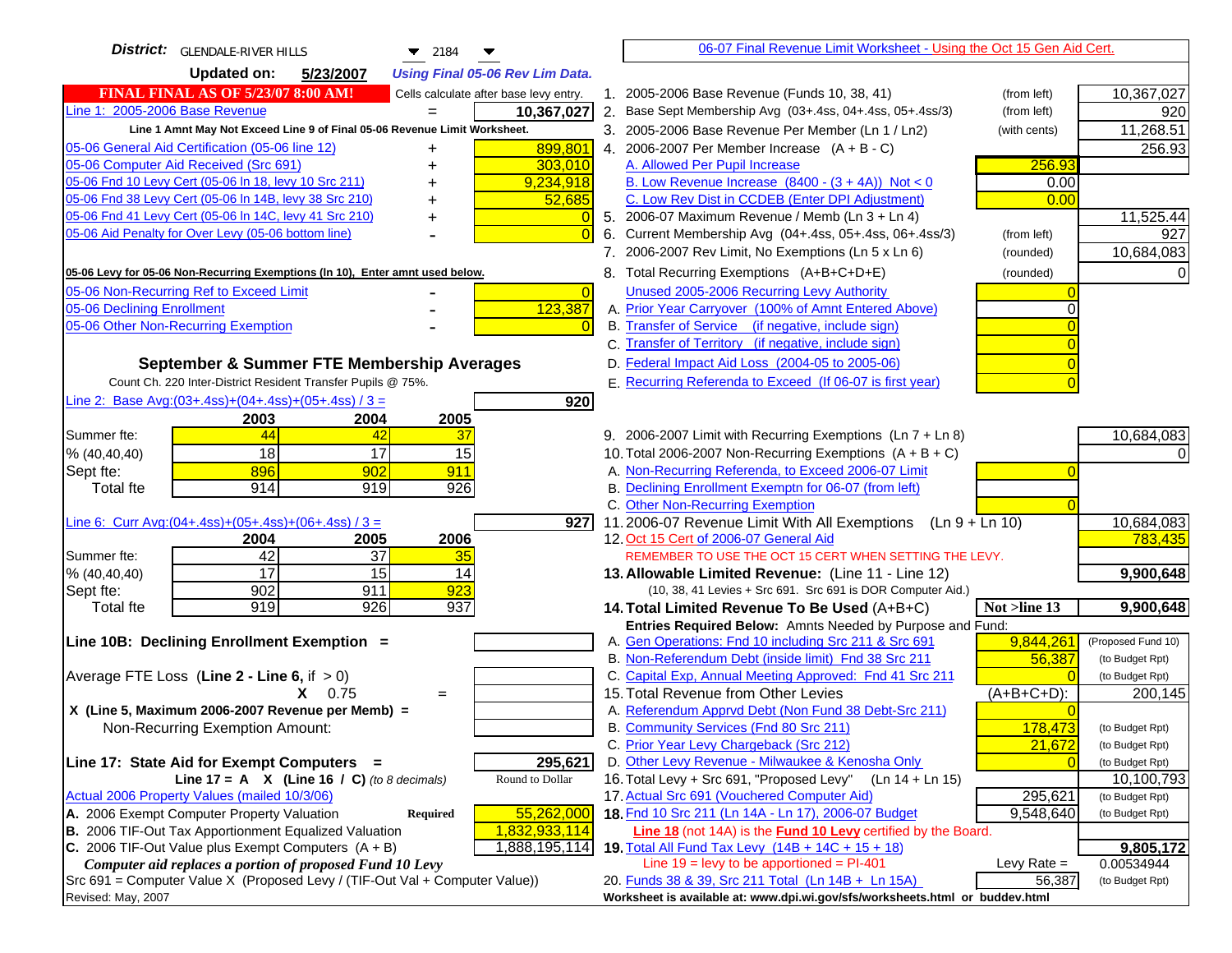|                                  | <b>DPI</b> Reconciliation                                                 |
|----------------------------------|---------------------------------------------------------------------------|
|                                  | In order for the reconciliation to work properly, the                     |
|                                  | PI-401 must have been filed with the Department.                          |
|                                  | Numbers appearing in the green boxes below are actual, district-submitted |
|                                  | 2007 PI-401 data.                                                         |
| Do not type in these fields.     |                                                                           |
|                                  |                                                                           |
| Fund 10, PI-401                  | 9,548,640.00                                                              |
| Fund 38, PI-401                  | 56,387.00                                                                 |
| Fund 41, PI-401                  | 0.00                                                                      |
|                                  | 9,605,027.00                                                              |
|                                  |                                                                           |
| Chargeback, PI-401               | 21,672.00                                                                 |
| Fund 39, PI-401                  | 0.00                                                                      |
| Fund 80, PI-401                  | 178,473.00                                                                |
| Fund 48/Other, PI-401            | 0.00                                                                      |
| Total, PI-401                    | 9,805,172.00                                                              |
|                                  |                                                                           |
| <b>Computer Aid</b>              | 295,621.00 <------- don't change                                          |
|                                  | <b>Results</b>                                                            |
| $\overline{\mathbf{0}}$          | $\bf{0}$                                                                  |
| 0                                | 0                                                                         |
| You have levied to your maximum. |                                                                           |
| $\bf{0}$                         |                                                                           |
|                                  |                                                                           |
|                                  |                                                                           |
|                                  |                                                                           |
| l0                               |                                                                           |
|                                  |                                                                           |
|                                  | $\bf{0}$                                                                  |
|                                  |                                                                           |
|                                  |                                                                           |
|                                  |                                                                           |
| l0                               |                                                                           |
|                                  |                                                                           |
|                                  |                                                                           |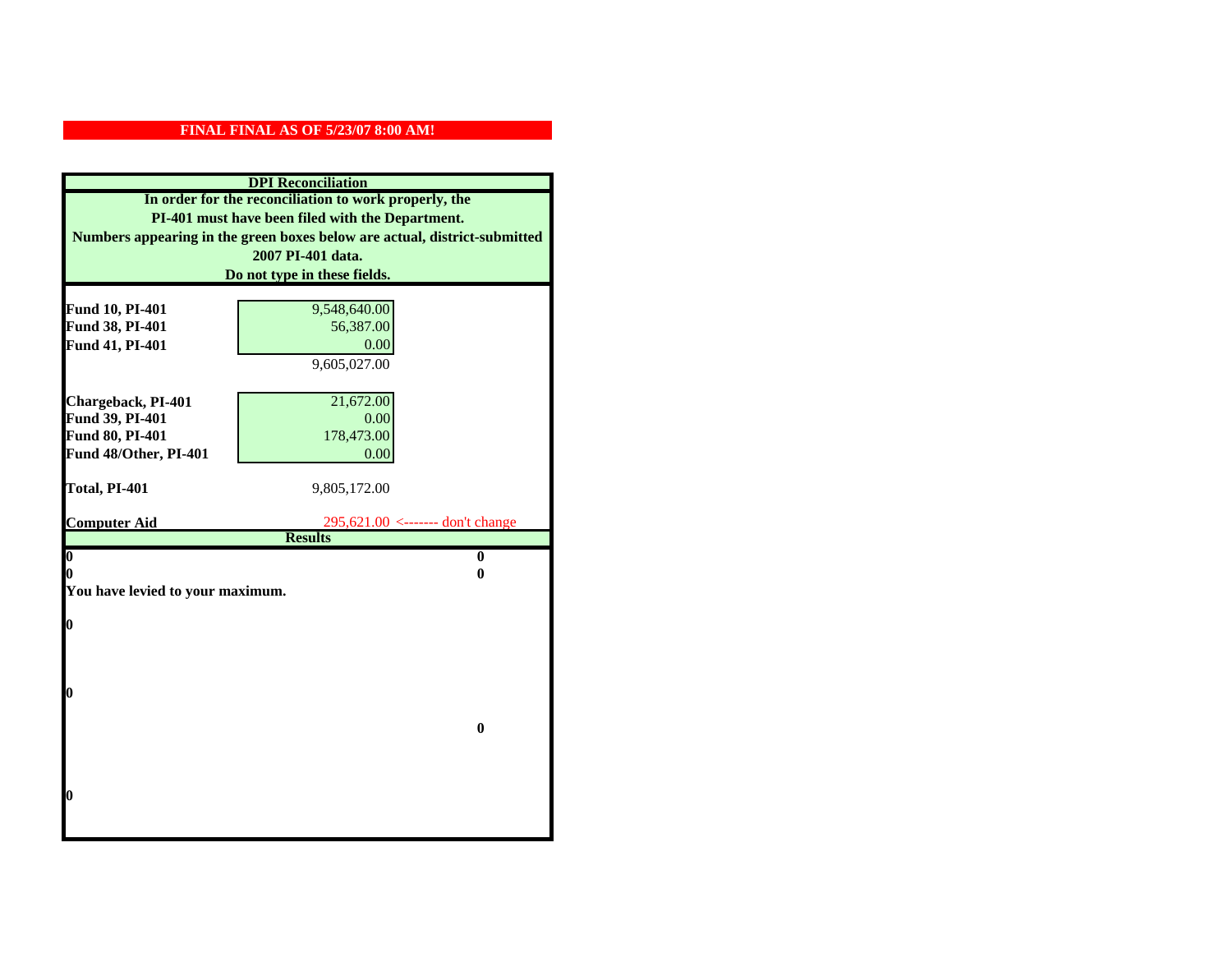| District:   GLENWOOD CITY<br>$\blacktriangledown$ 2198                                                               |                | 06-07 Final Revenue Limit Worksheet - Using the Oct 15 Gen Aid Cert.                                                       |                |                                    |
|----------------------------------------------------------------------------------------------------------------------|----------------|----------------------------------------------------------------------------------------------------------------------------|----------------|------------------------------------|
| <b>Updated on:</b><br>5/23/2007<br><b>Using Final 05-06 Rev Lim Data.</b>                                            |                |                                                                                                                            |                |                                    |
| <b>FINAL FINAL AS OF 5/23/07 8:00 AM!</b><br>Cells calculate after base levy entry.                                  |                | 1. 2005-2006 Base Revenue (Funds 10, 38, 41)                                                                               | (from left)    | 6,749,392                          |
| Line 1: 2005-2006 Base Revenue<br>6,749,392                                                                          |                | 2. Base Sept Membership Avg (03+.4ss, 04+.4ss, 05+.4ss/3)                                                                  | (from left)    | 803                                |
| Line 1 Amnt May Not Exceed Line 9 of Final 05-06 Revenue Limit Worksheet.                                            |                | 3. 2005-2006 Base Revenue Per Member (Ln 1 / Ln2)                                                                          | (with cents)   | 8,405.22                           |
| 5,444,903<br>05-06 General Aid Certification (05-06 line 12)<br>+                                                    |                | 4. 2006-2007 Per Member Increase $(A + B - C)$                                                                             |                | 256.93                             |
| 05-06 Computer Aid Received (Src 691)<br>769<br>+                                                                    |                | A. Allowed Per Pupil Increase                                                                                              | 256.93         |                                    |
| 05-06 Fnd 10 Levy Cert (05-06 In 18, levy 10 Src 211)<br>1,387,772                                                   |                | B. Low Revenue Increase $(8400 - (3 + 4A))$ Not < 0                                                                        | 0.00           |                                    |
| 05-06 Fnd 38 Levy Cert (05-06 In 14B, levy 38 Src 210)                                                               |                | C. Low Rev Dist in CCDEB (Enter DPI Adjustment)                                                                            | 0.00           |                                    |
| 05-06 Fnd 41 Levy Cert (05-06 In 14C, levy 41 Src 210)<br>+                                                          | $\overline{0}$ | 5. 2006-07 Maximum Revenue / Memb (Ln 3 + Ln 4)                                                                            |                | 8,662.15                           |
| 05-06 Aid Penalty for Over Levy (05-06 bottom line)                                                                  | 6.             | Current Membership Avg (04+.4ss, 05+.4ss, 06+.4ss/3)                                                                       | (from left)    | 787                                |
|                                                                                                                      |                | 7. 2006-2007 Rev Limit, No Exemptions (Ln 5 x Ln 6)                                                                        | (rounded)      | 6,817,112                          |
| 05-06 Levy for 05-06 Non-Recurring Exemptions (In 10), Enter amnt used below.                                        |                | 8. Total Recurring Exemptions (A+B+C+D+E)                                                                                  | (rounded)      | 1,839                              |
| 05-06 Non-Recurring Ref to Exceed Limit                                                                              | $\Omega$       | Unused 2005-2006 Recurring Levy Authority                                                                                  |                |                                    |
| 05-06 Declining Enrollment<br>84,052                                                                                 |                | A. Prior Year Carryover (100% of Amnt Entered Above)                                                                       | ∩              |                                    |
| 05-06 Other Non-Recurring Exemption                                                                                  |                | B. Transfer of Service (if negative, include sign)                                                                         | 1,839          |                                    |
|                                                                                                                      |                | C. Transfer of Territory (if negative, include sign)                                                                       |                |                                    |
| September & Summer FTE Membership Averages                                                                           |                | D. Federal Impact Aid Loss (2004-05 to 2005-06)                                                                            |                |                                    |
| Count Ch. 220 Inter-District Resident Transfer Pupils @ 75%.                                                         |                | E. Recurring Referenda to Exceed (If 06-07 is first year)                                                                  |                |                                    |
| Line 2: Base Avg: $(03+.4ss)+(04+.4ss)+(05+.4ss)/3 =$<br>803                                                         |                |                                                                                                                            |                |                                    |
| 2003<br>2004<br>2005                                                                                                 |                |                                                                                                                            |                |                                    |
| 22<br>Summer fte:<br>21<br>20                                                                                        |                | 9. 2006-2007 Limit with Recurring Exemptions (Ln 7 + Ln 8)                                                                 |                | 6,818,951                          |
| 9<br>8<br>8<br>% (40, 40, 40)                                                                                        |                | 10. Total 2006-2007 Non-Recurring Exemptions $(A + B + C)$                                                                 |                | 103,946                            |
| 798<br>800<br>785<br>Sept fte:                                                                                       |                | A. Non-Recurring Referenda, to Exceed 2006-07 Limit                                                                        |                |                                    |
| 807<br>808<br>793<br><b>Total fte</b>                                                                                |                | B. Declining Enrollment Exemptn for 06-07 (from left)                                                                      | 103,946        |                                    |
|                                                                                                                      |                | C. Other Non-Recurring Exemption                                                                                           |                |                                    |
| Line 6: Curr Avg: $(04+.4ss)+(05+.4ss)+(06+.4ss)/3 =$<br>7871<br>2006                                                |                | 11.2006-07 Revenue Limit With All Exemptions (Ln $9 + \overline{\text{Ln }10}$ )<br>12. Oct 15 Cert of 2006-07 General Aid |                | 6,922,897<br>5,387,023             |
| 2004<br>2005<br>21<br>Summer fte:<br>20<br>19                                                                        |                | REMEMBER TO USE THE OCT 15 CERT WHEN SETTING THE LEVY.                                                                     |                |                                    |
| 8<br>8<br>8<br>% (40, 40, 40)                                                                                        |                | 13. Allowable Limited Revenue: (Line 11 - Line 12)                                                                         |                | 1,535,874                          |
| 800<br>752<br>785<br>Sept fte:                                                                                       |                | (10, 38, 41 Levies + Src 691. Src 691 is DOR Computer Aid.)                                                                |                |                                    |
| 793<br>760<br><b>Total fte</b><br>808                                                                                |                | 14. Total Limited Revenue To Be Used (A+B+C)                                                                               | Not >line 13   | 1,535,874                          |
|                                                                                                                      |                | Entries Required Below: Amnts Needed by Purpose and Fund:                                                                  |                |                                    |
| 103,946<br>Line 10B: Declining Enrollment Exemption =                                                                |                | A. Gen Operations: Fnd 10 including Src 211 & Src 691                                                                      | 1,535,874      | (Proposed Fund 10)                 |
|                                                                                                                      |                | B. Non-Referendum Debt (inside limit) Fnd 38 Src 211                                                                       |                | (to Budget Rpt)                    |
| Average FTE Loss (Line $2 -$ Line 6, if $> 0$ )<br>16                                                                |                | C. Capital Exp, Annual Meeting Approved: Fnd 41 Src 211                                                                    |                | (to Budget Rpt)                    |
| $\overline{12}$<br>$X = 0.75$<br>$=$                                                                                 |                | 15. Total Revenue from Other Levies                                                                                        | (A+B+C+D):     | 798,343                            |
| 8,662.15<br>X (Line 5, Maximum 2006-2007 Revenue per Memb) =                                                         |                | A. Referendum Apprvd Debt (Non Fund 38 Debt-Src 211)                                                                       | 788,343        |                                    |
| Non-Recurring Exemption Amount:<br>103,946                                                                           |                | B. Community Services (Fnd 80 Src 211)                                                                                     | 10,000         | (to Budget Rpt)                    |
|                                                                                                                      |                | C. Prior Year Levy Chargeback (Src 212)<br>D. Other Levy Revenue - Milwaukee & Kenosha Only                                | $\overline{0}$ | (to Budget Rpt)<br>(to Budget Rpt) |
| Line 17: State Aid for Exempt Computers =<br>407<br>Line 17 = A $X$ (Line 16 / C) (to 8 decimals)<br>Round to Dollar |                | 16. Total Levy + Src 691, "Proposed Levy"<br>(Ln 14 + Ln 15)                                                               |                | 2,334,217                          |
| Actual 2006 Property Values (mailed 10/3/06)                                                                         |                | 17. Actual Src 691 (Vouchered Computer Aid)                                                                                | 407            | (to Budget Rpt)                    |
| A. 2006 Exempt Computer Property Valuation<br>45,600<br>Required                                                     |                | 18. Fnd 10 Src 211 (Ln 14A - Ln 17), 2006-07 Budget                                                                        | 1,535,467      | (to Budget Rpt)                    |
| B. 2006 TIF-Out Tax Apportionment Equalized Valuation<br>261,746,082                                                 |                | <b>Line 18</b> (not 14A) is the <b>Fund 10 Levy</b> certified by the Board.                                                |                |                                    |
| C. 2006 TIF-Out Value plus Exempt Computers $(A + B)$<br>261,791,682                                                 |                | 19. Total All Fund Tax Levy (14B + 14C + 15 + 18)                                                                          |                | 2,333,810                          |
| Computer aid replaces a portion of proposed Fund 10 Levy                                                             |                | Line $19 = \text{levy}$ to be apportioned = PI-401                                                                         | Levy Rate $=$  | 0.00891631                         |
| Src 691 = Computer Value X (Proposed Levy / (TIF-Out Val + Computer Value))                                          |                | 20. Funds 38 & 39, Src 211 Total (Ln 14B + Ln 15A)                                                                         | 788,343        | (to Budget Rpt)                    |
| Revised: May, 2007                                                                                                   |                | Worksheet is available at: www.dpi.wi.gov/sfs/worksheets.html or buddev.html                                               |                |                                    |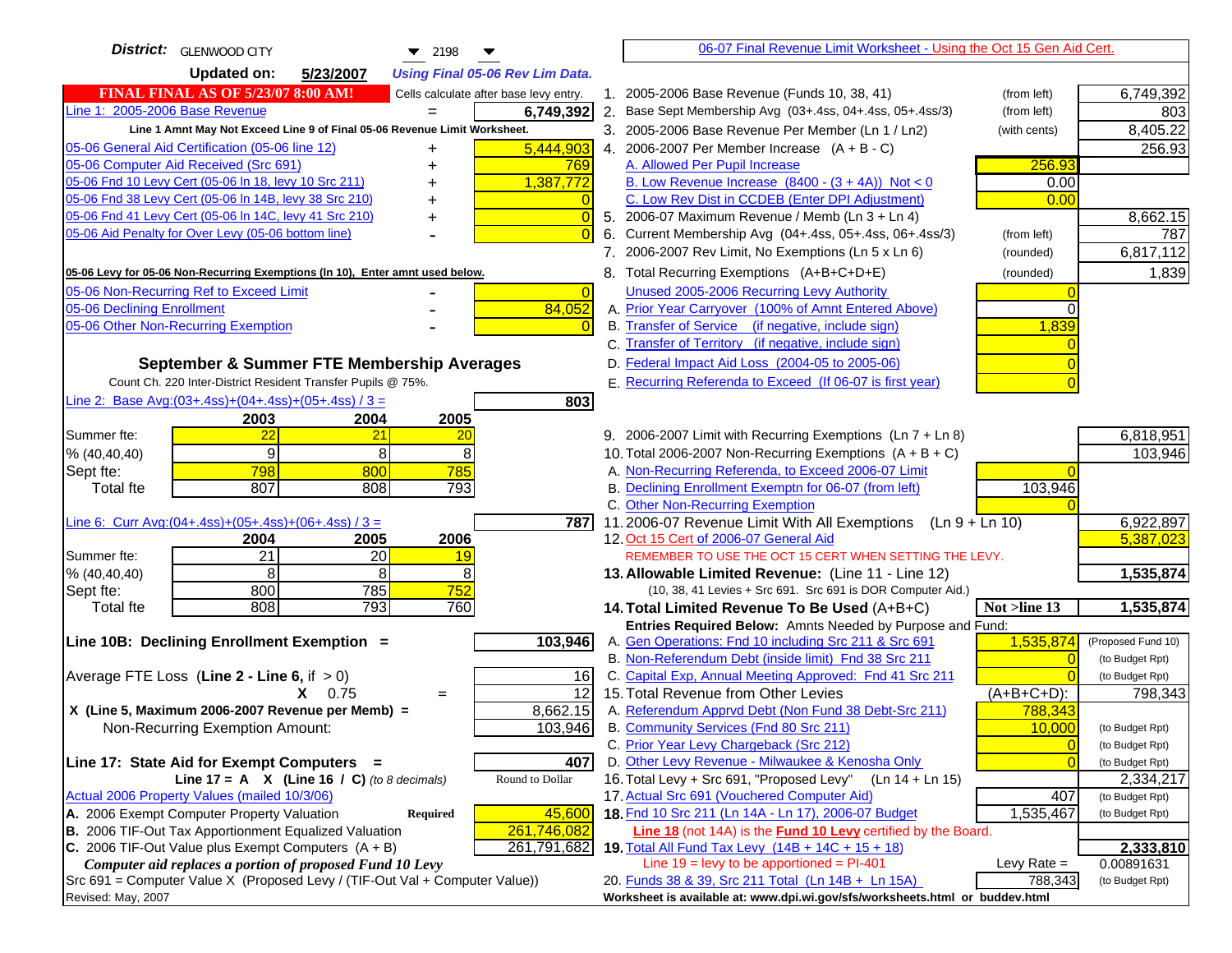|                                  | <b>DPI</b> Reconciliation                                                 |  |
|----------------------------------|---------------------------------------------------------------------------|--|
|                                  | In order for the reconciliation to work properly, the                     |  |
|                                  | PI-401 must have been filed with the Department.                          |  |
|                                  | Numbers appearing in the green boxes below are actual, district-submitted |  |
|                                  | 2007 PI-401 data.                                                         |  |
| Do not type in these fields.     |                                                                           |  |
|                                  |                                                                           |  |
| Fund 10, PI-401                  | 1,535,467.00                                                              |  |
| Fund 38, PI-401                  | 0.00                                                                      |  |
| Fund 41, PI-401                  | 0.00                                                                      |  |
|                                  | 1,535,467.00                                                              |  |
|                                  |                                                                           |  |
| Chargeback, PI-401               | 0.00                                                                      |  |
| Fund 39, PI-401                  | 788,343.00                                                                |  |
| Fund 80, PI-401                  | 10,000.00                                                                 |  |
| Fund 48/Other, PI-401            | 0.00                                                                      |  |
| Total, PI-401                    | 2,333,810.00                                                              |  |
|                                  |                                                                           |  |
| <b>Computer Aid</b>              | $407.00$ <------- don't change                                            |  |
|                                  | <b>Results</b>                                                            |  |
| $\boldsymbol{0}$                 | $\mathbf{0}$                                                              |  |
| 0                                | 0                                                                         |  |
| You have levied to your maximum. |                                                                           |  |
| $\bf{0}$                         |                                                                           |  |
|                                  |                                                                           |  |
|                                  |                                                                           |  |
|                                  |                                                                           |  |
| 0                                |                                                                           |  |
|                                  |                                                                           |  |
|                                  | $\bf{0}$                                                                  |  |
|                                  |                                                                           |  |
|                                  |                                                                           |  |
|                                  |                                                                           |  |
| 0                                |                                                                           |  |
|                                  |                                                                           |  |
|                                  |                                                                           |  |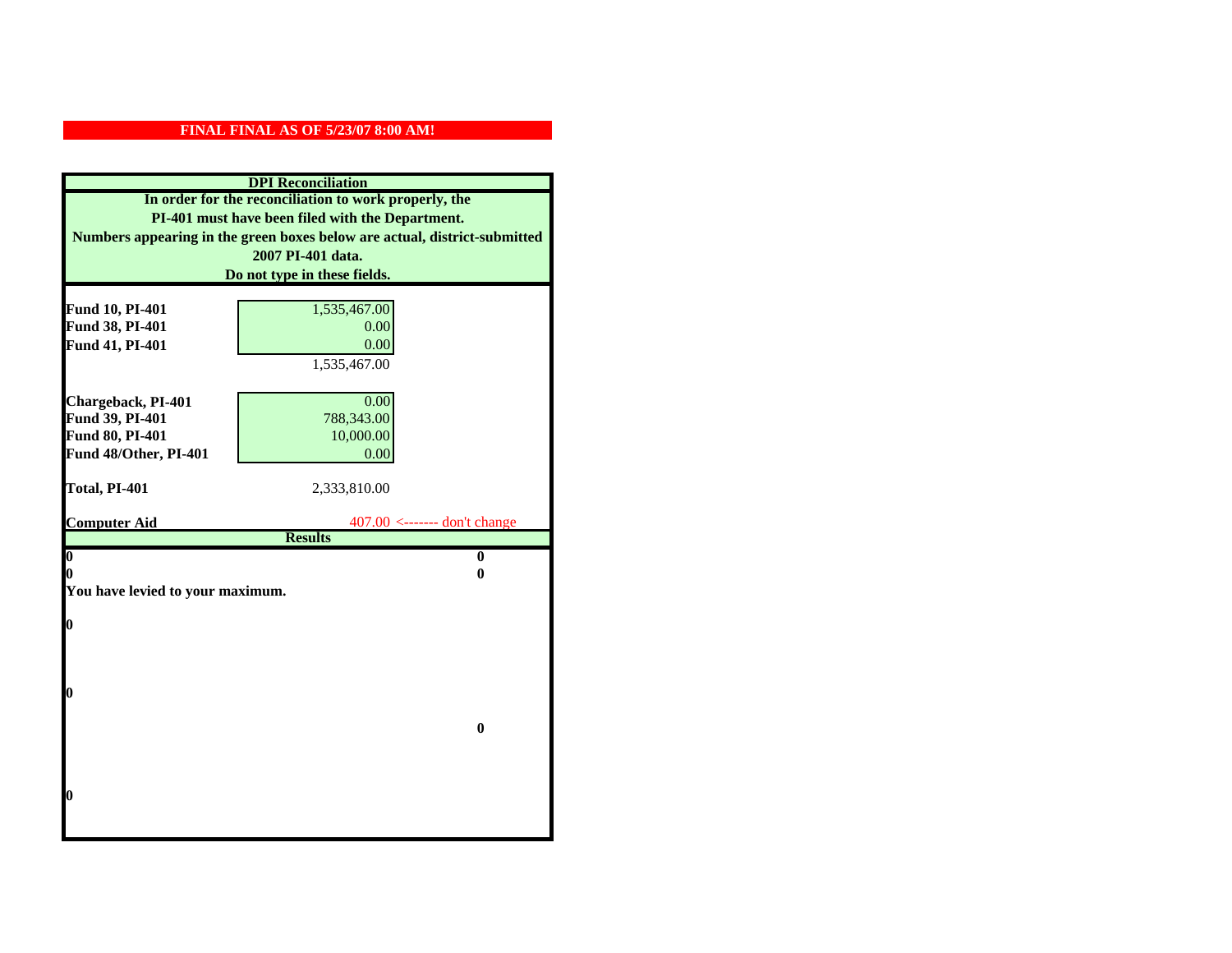| District:   GLIDDEN<br>$\blacktriangledown$ 2205                                                                 | 06-07 Final Revenue Limit Worksheet - Using the Oct 15 Gen Aid Cert.                                               |                              |
|------------------------------------------------------------------------------------------------------------------|--------------------------------------------------------------------------------------------------------------------|------------------------------|
| <b>Updated on:</b><br>5/23/2007<br><b>Using Final 05-06 Rev Lim Data.</b>                                        |                                                                                                                    |                              |
| <b>FINAL FINAL AS OF 5/23/07 8:00 AM!</b><br>Cells calculate after base levy entry.                              | 1. 2005-2006 Base Revenue (Funds 10, 38, 41)<br>(from left)                                                        | 2,366,576                    |
| Line 1: 2005-2006 Base Revenue<br>2,366,576                                                                      | 2. Base Sept Membership Avg (03+.4ss, 04+.4ss, 05+.4ss/3)<br>(from left)                                           | 247                          |
| Line 1 Amnt May Not Exceed Line 9 of Final 05-06 Revenue Limit Worksheet.                                        | 3. 2005-2006 Base Revenue Per Member (Ln 1 / Ln2)<br>(with cents)                                                  | 9,581.28                     |
| 1,209,739<br>05-06 General Aid Certification (05-06 line 12)<br>+                                                | 4. 2006-2007 Per Member Increase $(A + B - C)$                                                                     | 256.93                       |
| 05-06 Computer Aid Received (Src 691)<br>471<br>+                                                                | A. Allowed Per Pupil Increase<br>256.93                                                                            |                              |
| 05-06 Fnd 10 Levy Cert (05-06 In 18, levy 10 Src 211)<br>1,204,272                                               | B. Low Revenue Increase $(8400 - (3 + 4A))$ Not < 0<br>0.00                                                        |                              |
| 05-06 Fnd 38 Levy Cert (05-06 In 14B, levy 38 Src 210)                                                           | C. Low Rev Dist in CCDEB (Enter DPI Adjustment)<br>0.00                                                            |                              |
| 05-06 Fnd 41 Levy Cert (05-06 In 14C, levy 41 Src 210)<br>+                                                      | 5. 2006-07 Maximum Revenue / Memb (Ln 3 + Ln 4)                                                                    | 9,838.21                     |
| 05-06 Aid Penalty for Over Levy (05-06 bottom line)                                                              | Current Membership Avg (04+.4ss, 05+.4ss, 06+.4ss/3)<br>6.<br>(from left)                                          | 234                          |
|                                                                                                                  | 7. 2006-2007 Rev Limit, No Exemptions (Ln 5 x Ln 6)<br>(rounded)                                                   | 2,302,141                    |
| 05-06 Levy for 05-06 Non-Recurring Exemptions (In 10), Enter amnt used below.                                    | 8. Total Recurring Exemptions (A+B+C+D+E)<br>(rounded)                                                             |                              |
| 05-06 Non-Recurring Ref to Exceed Limit<br>$\overline{0}$                                                        | Unused 2005-2006 Recurring Levy Authority                                                                          |                              |
| 05-06 Declining Enrollment<br>47,906                                                                             | A. Prior Year Carryover (100% of Amnt Entered Above)                                                               |                              |
| 05-06 Other Non-Recurring Exemption                                                                              | B. Transfer of Service (if negative, include sign)                                                                 |                              |
|                                                                                                                  | C. Transfer of Territory (if negative, include sign)                                                               |                              |
| September & Summer FTE Membership Averages                                                                       | D. Federal Impact Aid Loss (2004-05 to 2005-06)                                                                    |                              |
| Count Ch. 220 Inter-District Resident Transfer Pupils @ 75%.                                                     | E. Recurring Referenda to Exceed (If 06-07 is first year)                                                          |                              |
| Line 2: Base Avg: $(03+.4ss)+(04+.4ss)+(05+.4ss)/3 =$<br>247                                                     |                                                                                                                    |                              |
| 2003<br>2004<br>2005                                                                                             |                                                                                                                    |                              |
| Summer fte:                                                                                                      | 9. 2006-2007 Limit with Recurring Exemptions (Ln 7 + Ln 8)                                                         | 2,302,141                    |
| $\overline{2}$<br>2<br>% (40, 40, 40)                                                                            | 10. Total 2006-2007 Non-Recurring Exemptions $(A + B + C)$                                                         | 98,382                       |
| 252<br>248<br>236<br>Sept fte:                                                                                   | A. Non-Recurring Referenda, to Exceed 2006-07 Limit                                                                |                              |
| 254<br>250<br>238<br><b>Total fte</b>                                                                            | B. Declining Enrollment Exemptn for 06-07 (from left)<br>98,382                                                    |                              |
|                                                                                                                  | C. Other Non-Recurring Exemption                                                                                   |                              |
| Line 6: Curr Avg: $(04+.4ss)+(05+.4ss)+(06+.4ss)/3 =$<br>234                                                     | 11.2006-07 Revenue Limit With All Exemptions (Ln $9 + \overline{\text{Ln }10}$ )                                   | 2,400,523                    |
| 2005<br>2006<br>2004<br>Summer fte:<br>6<br>6                                                                    | 12. Oct 15 Cert of 2006-07 General Aid<br>REMEMBER TO USE THE OCT 15 CERT WHEN SETTING THE LEVY.                   | 1,048,849                    |
| $\overline{2}$<br>$\mathfrak{p}$<br>% (40, 40, 40)                                                               | 13. Allowable Limited Revenue: (Line 11 - Line 12)                                                                 | 1,351,674                    |
| 248<br>212<br>236<br>Sept fte:                                                                                   | (10, 38, 41 Levies + Src 691. Src 691 is DOR Computer Aid.)                                                        |                              |
| 250<br>238<br>$\overline{213}$<br><b>Total fte</b>                                                               | 14. Total Limited Revenue To Be Used (A+B+C)<br>Not >line 13                                                       | 1,351,674                    |
|                                                                                                                  | Entries Required Below: Amnts Needed by Purpose and Fund:                                                          |                              |
| 98,382<br>Line 10B: Declining Enrollment Exemption =                                                             | A. Gen Operations: Fnd 10 including Src 211 & Src 691<br>1,351,674                                                 | (Proposed Fund 10)           |
|                                                                                                                  | B. Non-Referendum Debt (inside limit) Fnd 38 Src 211                                                               | (to Budget Rpt)              |
| Average FTE Loss (Line $2 -$ Line 6, if $> 0$ )<br>13                                                            | C. Capital Exp, Annual Meeting Approved: Fnd 41 Src 211                                                            | (to Budget Rpt)              |
| 10<br>$X = 0.75$<br>$=$                                                                                          | 15. Total Revenue from Other Levies<br>(A+B+C+D):                                                                  |                              |
| X (Line 5, Maximum 2006-2007 Revenue per Memb) =<br>9,838.21                                                     | A. Referendum Apprvd Debt (Non Fund 38 Debt-Src 211)                                                               |                              |
| Non-Recurring Exemption Amount:<br>98,382                                                                        | B. Community Services (Fnd 80 Src 211)                                                                             | (to Budget Rpt)              |
|                                                                                                                  | C. Prior Year Levy Chargeback (Src 212)<br>$\overline{0}$                                                          | (to Budget Rpt)              |
| 381<br>Line 17: State Aid for Exempt Computers =                                                                 | D. Other Levy Revenue - Milwaukee & Kenosha Only                                                                   | (to Budget Rpt)              |
| Line 17 = A $X$ (Line 16 / C) (to 8 decimals)<br>Round to Dollar<br>Actual 2006 Property Values (mailed 10/3/06) | 16. Total Levy + Src 691, "Proposed Levy"<br>(Ln 14 + Ln 15)<br>17. Actual Src 691 (Vouchered Computer Aid)<br>381 | 1,351,674<br>(to Budget Rpt) |
| A. 2006 Exempt Computer Property Valuation<br>Required<br>41,900                                                 | 18. Fnd 10 Src 211 (Ln 14A - Ln 17), 2006-07 Budget<br>1,351,293                                                   | (to Budget Rpt)              |
| B. 2006 TIF-Out Tax Apportionment Equalized Valuation<br>148,469,712                                             | <b>Line 18</b> (not 14A) is the <b>Fund 10 Levy</b> certified by the Board.                                        |                              |
| C. 2006 TIF-Out Value plus Exempt Computers $(A + B)$<br>148,511,612                                             | 19. Total All Fund Tax Levy (14B + 14C + 15 + 18)                                                                  | 1,351,293                    |
| Computer aid replaces a portion of proposed Fund 10 Levy                                                         | Line $19 = \text{levy}$ to be apportioned = PI-401<br>Levy Rate $=$                                                | 0.00910147                   |
| Src 691 = Computer Value X (Proposed Levy / (TIF-Out Val + Computer Value))                                      | $\overline{0}$<br>20. Funds 38 & 39, Src 211 Total (Ln 14B + Ln 15A)                                               | (to Budget Rpt)              |
| Revised: May, 2007                                                                                               | Worksheet is available at: www.dpi.wi.gov/sfs/worksheets.html or buddev.html                                       |                              |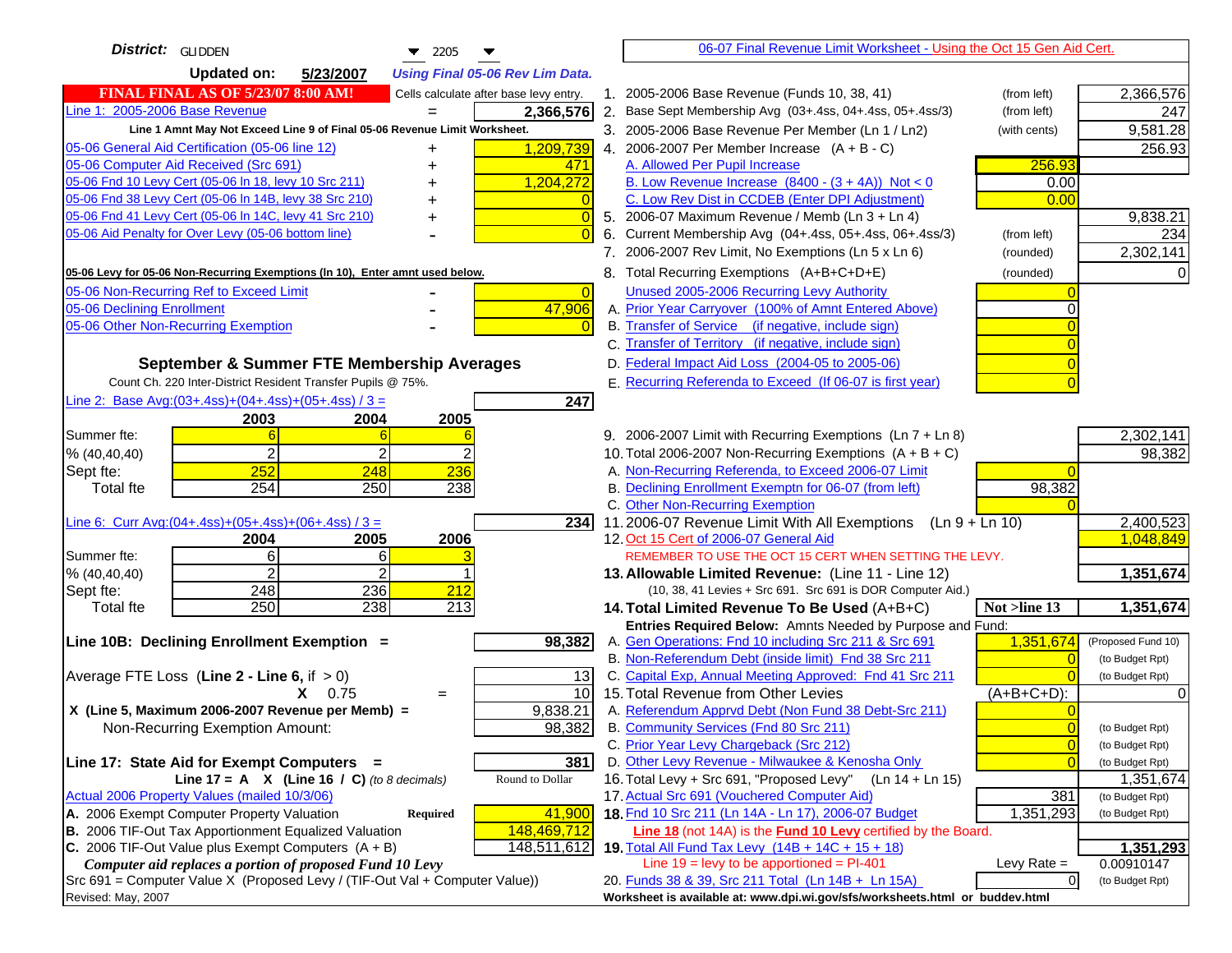|                                    | <b>DPI</b> Reconciliation                                                 |
|------------------------------------|---------------------------------------------------------------------------|
|                                    | In order for the reconciliation to work properly, the                     |
|                                    | PI-401 must have been filed with the Department.                          |
|                                    | Numbers appearing in the green boxes below are actual, district-submitted |
| 2007 PI-401 data.                  |                                                                           |
| Do not type in these fields.       |                                                                           |
|                                    |                                                                           |
| Fund 10, PI-401<br>Fund 38, PI-401 | 1,351,293.00<br>0.00                                                      |
| Fund 41, PI-401                    | 0.00                                                                      |
|                                    | 1,351,293.00                                                              |
|                                    |                                                                           |
| Chargeback, PI-401                 | 0.00                                                                      |
| Fund 39, PI-401                    | 0.00                                                                      |
| Fund 80, PI-401                    | 0.00                                                                      |
| Fund 48/Other, PI-401              | 0.00                                                                      |
|                                    |                                                                           |
|                                    |                                                                           |
| Total, PI-401                      | 1,351,293.00                                                              |
|                                    |                                                                           |
| <b>Computer Aid</b>                | $381.00$ <------- don't change                                            |
| $\boldsymbol{0}$                   | <b>Results</b><br>$\bf{0}$                                                |
| 0                                  | 0                                                                         |
| You have levied to your maximum.   |                                                                           |
|                                    |                                                                           |
| $\bf{0}$                           |                                                                           |
|                                    |                                                                           |
|                                    |                                                                           |
|                                    |                                                                           |
| 0                                  |                                                                           |
|                                    | $\bf{0}$                                                                  |
|                                    |                                                                           |
|                                    |                                                                           |
|                                    |                                                                           |
| 0                                  |                                                                           |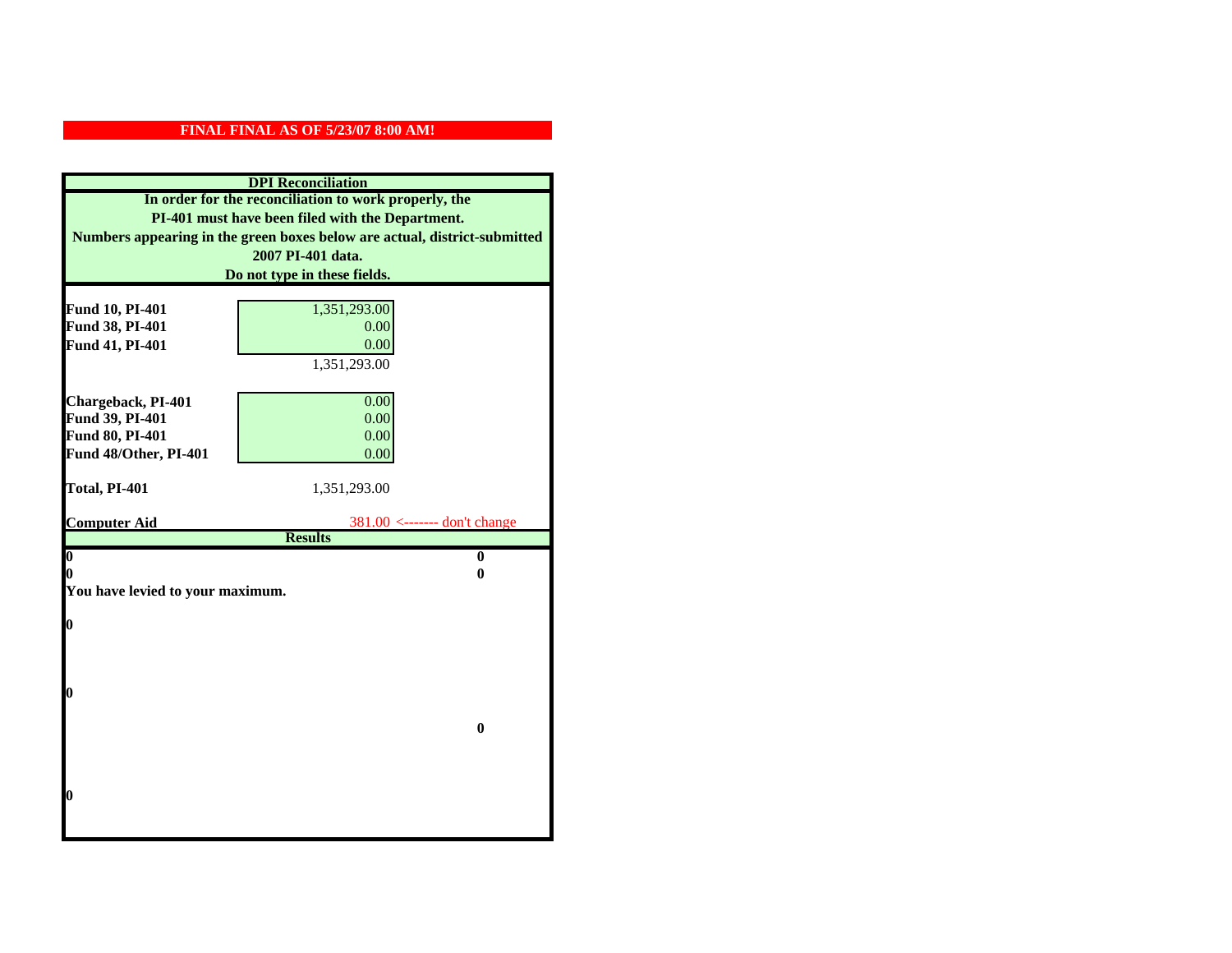| District: GOODMAN-ARMSTRONG<br>$\blacktriangledown$ 2212<br>▼                       |                 | 06-07 Final Revenue Limit Worksheet - Using the Oct 15 Gen Aid Cert.                                                       |                            |                                    |
|-------------------------------------------------------------------------------------|-----------------|----------------------------------------------------------------------------------------------------------------------------|----------------------------|------------------------------------|
| <b>Updated on:</b><br>5/23/2007<br><b>Using Final 05-06 Rev Lim Data.</b>           |                 |                                                                                                                            |                            |                                    |
| <b>FINAL FINAL AS OF 5/23/07 8:00 AM!</b><br>Cells calculate after base levy entry. |                 | 1. 2005-2006 Base Revenue (Funds 10, 38, 41)                                                                               | (from left)                | 2,117,966                          |
| Line 1: 2005-2006 Base Revenue<br>2,117,966                                         |                 | 2. Base Sept Membership Avg (03+.4ss, 04+.4ss, 05+.4ss/3)                                                                  | (from left)                | 194                                |
| Line 1 Amnt May Not Exceed Line 9 of Final 05-06 Revenue Limit Worksheet.           |                 | 3. 2005-2006 Base Revenue Per Member (Ln 1 / Ln2)                                                                          | (with cents)               | 10,917.35                          |
| 863,048<br>05-06 General Aid Certification (05-06 line 12)<br>+                     |                 | 4. 2006-2007 Per Member Increase $(A + B - C)$                                                                             |                            | 256.93                             |
| 05-06 Computer Aid Received (Src 691)<br>610                                        |                 | A. Allowed Per Pupil Increase                                                                                              | 256.93                     |                                    |
| 05-06 Fnd 10 Levy Cert (05-06 In 18, levy 10 Src 211)<br>1,282,912                  |                 | B. Low Revenue Increase $(8400 - (3 + 4A))$ Not < 0                                                                        | 0.00                       |                                    |
| 05-06 Fnd 38 Levy Cert (05-06 In 14B, levy 38 Src 210)<br>36,900                    |                 | C. Low Rev Dist in CCDEB (Enter DPI Adjustment)                                                                            | 0.00                       |                                    |
| 05-06 Fnd 41 Levy Cert (05-06 In 14C, levy 41 Src 210)<br>+                         | $\overline{0}$  | 5. 2006-07 Maximum Revenue / Memb (Ln 3 + Ln 4)                                                                            |                            | 11,174.28                          |
| 05-06 Aid Penalty for Over Levy (05-06 bottom line)<br>10,917                       |                 | 6. Current Membership Avg (04+.4ss, 05+.4ss, 06+.4ss/3)                                                                    | (from left)                | 187                                |
|                                                                                     |                 | 7. 2006-2007 Rev Limit, No Exemptions (Ln 5 x Ln 6)                                                                        | (rounded)                  | 2,089,590                          |
| 05-06 Levy for 05-06 Non-Recurring Exemptions (In 10), Enter amnt used below.       |                 | 8. Total Recurring Exemptions (A+B+C+D+E)                                                                                  | (rounded)                  |                                    |
| 05-06 Non-Recurring Ref to Exceed Limit                                             | $\vert 0 \vert$ | Unused 2005-2006 Recurring Levy Authority                                                                                  |                            |                                    |
| 54,587<br>05-06 Declining Enrollment                                                |                 | A. Prior Year Carryover (100% of Amnt Entered Above)                                                                       |                            |                                    |
| 05-06 Other Non-Recurring Exemption                                                 |                 | B. Transfer of Service (if negative, include sign)                                                                         |                            |                                    |
|                                                                                     |                 | C. Transfer of Territory (if negative, include sign)                                                                       |                            |                                    |
| September & Summer FTE Membership Averages                                          |                 | D. Federal Impact Aid Loss (2004-05 to 2005-06)                                                                            |                            |                                    |
| Count Ch. 220 Inter-District Resident Transfer Pupils @ 75%.                        |                 | E. Recurring Referenda to Exceed (If 06-07 is first year)                                                                  | $\overline{0}$             |                                    |
| Line 2: Base Avg:(03+.4ss)+(04+.4ss)+(05+.4ss) / 3 =<br>194                         |                 |                                                                                                                            |                            |                                    |
| 2003<br>2004<br>2005                                                                |                 |                                                                                                                            |                            |                                    |
| Summer fte:<br>9<br>17<br>19                                                        |                 | 9. 2006-2007 Limit with Recurring Exemptions (Ln 7 + Ln 8)                                                                 |                            | 2,089,590                          |
| $\overline{7}$<br>$\overline{4}$<br>8<br>% (40, 40, 40)                             |                 | 10. Total 2006-2007 Non-Recurring Exemptions $(A + B + C)$                                                                 |                            | 55,871                             |
| 202<br>Sept fte:<br>183<br>179                                                      |                 | A. Non-Recurring Referenda, to Exceed 2006-07 Limit                                                                        |                            |                                    |
| 206<br>187<br>190<br><b>Total fte</b>                                               |                 | B. Declining Enrollment Exemptn for 06-07 (from left)                                                                      | 55,871                     |                                    |
| Line 6: Curr Avg: $(04+.4ss)+(05+.4ss)+(06+.4ss)/3 =$                               |                 | C. Other Non-Recurring Exemption                                                                                           |                            | 2,145,461                          |
| 187I<br>2006<br>2004<br>2005                                                        |                 | 11.2006-07 Revenue Limit With All Exemptions (Ln $9 + \overline{\text{Ln }10}$ )<br>12. Oct 15 Cert of 2006-07 General Aid |                            | 836,583                            |
| 17<br>19<br>Summer fte:<br><u> 11</u>                                               |                 | REMEMBER TO USE THE OCT 15 CERT WHEN SETTING THE LEVY.                                                                     |                            |                                    |
| 8<br>% (40, 40, 40)<br>4                                                            |                 | 13. Allowable Limited Revenue: (Line 11 - Line 12)                                                                         |                            | 1,308,878                          |
| 179<br>183<br>179<br>Sept fte:                                                      |                 | (10, 38, 41 Levies + Src 691. Src 691 is DOR Computer Aid.)                                                                |                            |                                    |
| 183<br>190<br>187<br><b>Total fte</b>                                               |                 | 14. Total Limited Revenue To Be Used (A+B+C)                                                                               | Not >line 13               | 1,308,878                          |
|                                                                                     |                 | Entries Required Below: Amnts Needed by Purpose and Fund:                                                                  |                            |                                    |
| 55,871<br>Line 10B: Declining Enrollment Exemption =                                |                 | A. Gen Operations: Fnd 10 including Src 211 & Src 691                                                                      | 1,271,978                  | (Proposed Fund 10)                 |
|                                                                                     |                 | B. Non-Referendum Debt (inside limit) Fnd 38 Src 211                                                                       | 36,900                     | (to Budget Rpt)                    |
| Average FTE Loss (Line $2 -$ Line 6, if $> 0$ )                                     |                 | C. Capital Exp, Annual Meeting Approved: Fnd 41 Src 211                                                                    |                            | (to Budget Rpt)                    |
| $X = 0.75$<br>$=$                                                                   | 5               | 15. Total Revenue from Other Levies                                                                                        | (A+B+C+D):                 |                                    |
| X (Line 5, Maximum 2006-2007 Revenue per Memb) =<br>11,174.28                       |                 | A. Referendum Apprvd Debt (Non Fund 38 Debt-Src 211)                                                                       |                            |                                    |
| 55,871<br>Non-Recurring Exemption Amount:                                           |                 | B. Community Services (Fnd 80 Src 211)<br>C. Prior Year Levy Chargeback (Src 212)                                          | $\overline{0}$             | (to Budget Rpt)                    |
| 554<br>Line 17: State Aid for Exempt Computers =                                    |                 | D. Other Levy Revenue - Milwaukee & Kenosha Only                                                                           | $\overline{0}$<br>$\Omega$ | (to Budget Rpt)<br>(to Budget Rpt) |
| Round to Dollar<br>Line 17 = A $X$ (Line 16 / C) (to 8 decimals)                    |                 | 16. Total Levy + Src 691, "Proposed Levy" (Ln 14 + Ln 15)                                                                  |                            | 1,308,878                          |
| Actual 2006 Property Values (mailed 10/3/06)                                        |                 | 17. Actual Src 691 (Vouchered Computer Aid)                                                                                | 554                        | (to Budget Rpt)                    |
| A. 2006 Exempt Computer Property Valuation<br>54,000<br>Required                    |                 | 18. Fnd 10 Src 211 (Ln 14A - Ln 17), 2006-07 Budget                                                                        | 1,271,424                  | (to Budget Rpt)                    |
| B. 2006 TIF-Out Tax Apportionment Equalized Valuation<br>127,574,100                |                 | Line 18 (not 14A) is the Fund 10 Levy certified by the Board.                                                              |                            |                                    |
| C. 2006 TIF-Out Value plus Exempt Computers $(A + B)$<br>127,628,100                |                 | <b>19.</b> Total All Fund Tax Levy $(14B + 14C + 15 + 18)$                                                                 |                            | 1,308,324                          |
| Computer aid replaces a portion of proposed Fund 10 Levy                            |                 | Line $19 = \text{levy}$ to be apportioned = PI-401                                                                         | Levy Rate $=$              | 0.01025540                         |
| Src 691 = Computer Value X (Proposed Levy / (TIF-Out Val + Computer Value))         |                 | 20. Funds 38 & 39, Src 211 Total (Ln 14B + Ln 15A)                                                                         | 36,900                     | (to Budget Rpt)                    |
| Revised: May, 2007                                                                  |                 | Worksheet is available at: www.dpi.wi.gov/sfs/worksheets.html or buddev.html                                               |                            |                                    |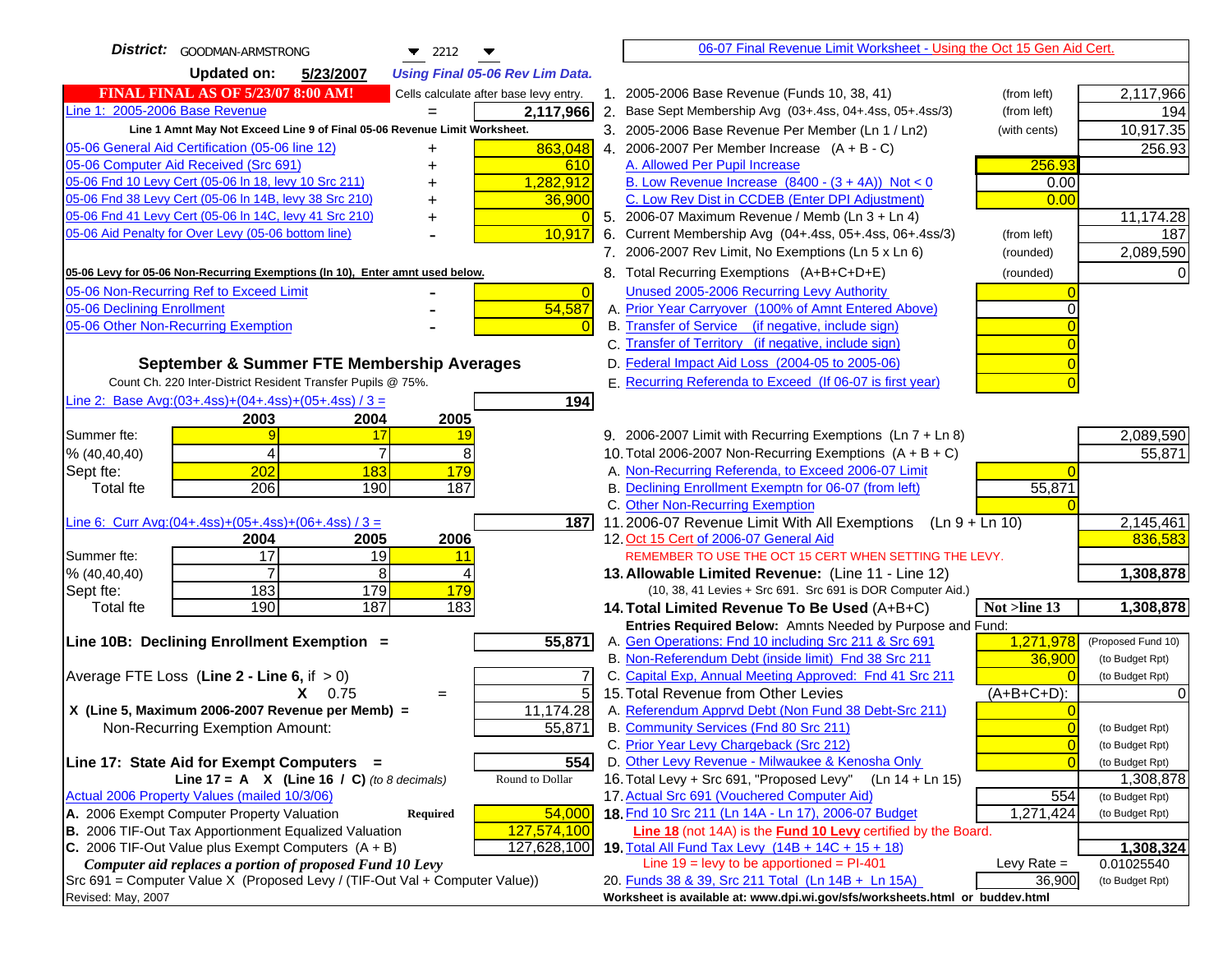|                                  | <b>DPI</b> Reconciliation                                                 |
|----------------------------------|---------------------------------------------------------------------------|
|                                  | In order for the reconciliation to work properly, the                     |
|                                  | PI-401 must have been filed with the Department.                          |
|                                  | Numbers appearing in the green boxes below are actual, district-submitted |
|                                  | 2007 PI-401 data.                                                         |
| Do not type in these fields.     |                                                                           |
|                                  |                                                                           |
| Fund 10, PI-401                  | 1,271,424.00                                                              |
| Fund 38, PI-401                  | 36,900.00                                                                 |
| Fund 41, PI-401                  | 0.00                                                                      |
|                                  | 1,308,324.00                                                              |
| Chargeback, PI-401               | 0.00                                                                      |
| Fund 39, PI-401                  | 0.00                                                                      |
| Fund 80, PI-401                  | 0.00                                                                      |
| Fund 48/Other, PI-401            | 0.00                                                                      |
|                                  |                                                                           |
| Total, PI-401                    | 1,308,324.00                                                              |
|                                  |                                                                           |
| <b>Computer Aid</b>              | $554.00$ <------- don't change<br><b>Results</b>                          |
| $\boldsymbol{0}$                 | $\bf{0}$                                                                  |
| 0                                | 0                                                                         |
| You have levied to your maximum. |                                                                           |
|                                  |                                                                           |
| $\bf{0}$                         |                                                                           |
|                                  |                                                                           |
|                                  |                                                                           |
|                                  |                                                                           |
| 0                                |                                                                           |
|                                  | $\bf{0}$                                                                  |
|                                  |                                                                           |
|                                  |                                                                           |
|                                  |                                                                           |
| 0                                |                                                                           |
|                                  |                                                                           |
|                                  |                                                                           |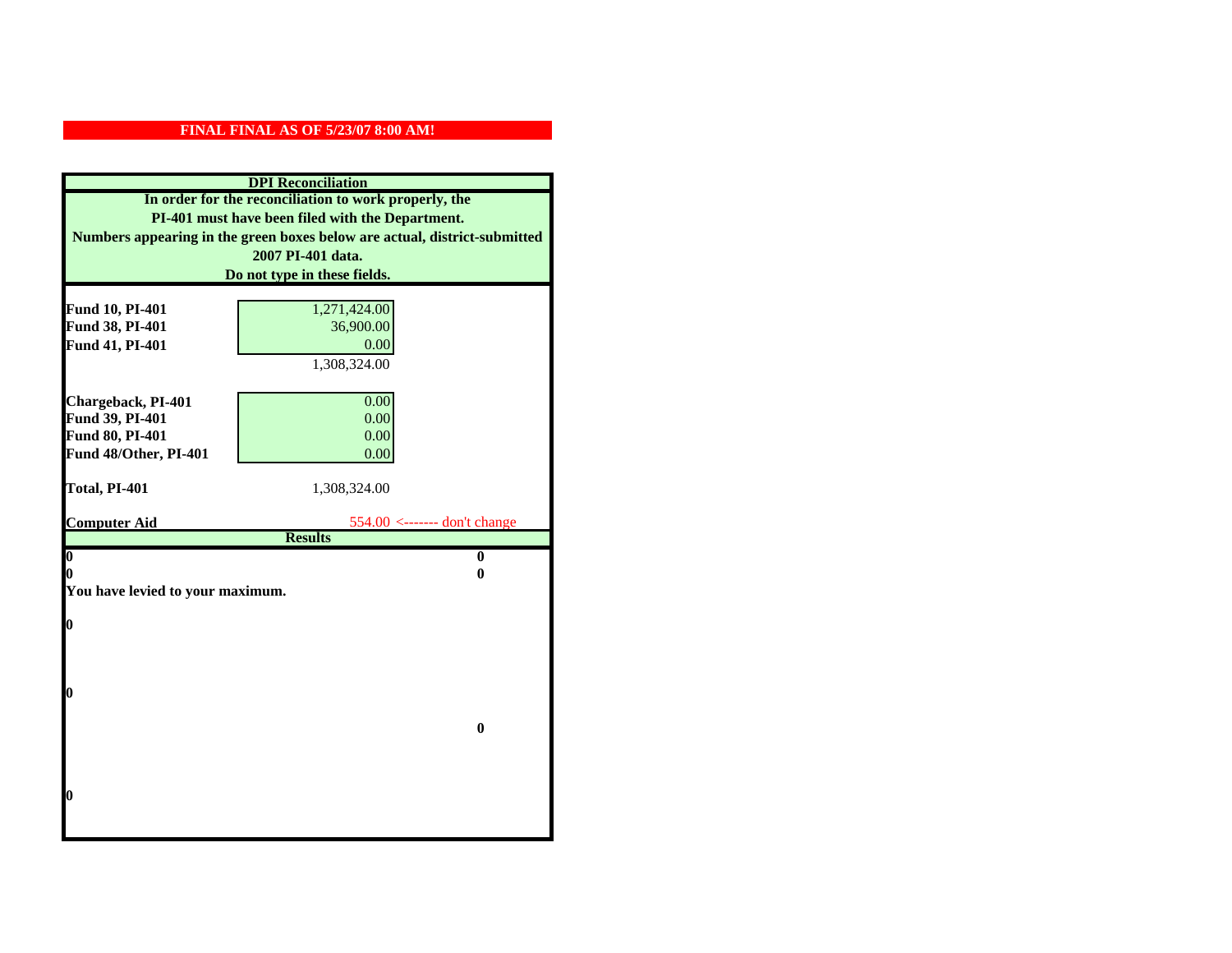| <b>District:</b> GRAFTON<br>$\blacktriangledown$ 2217                               |    | 06-07 Final Revenue Limit Worksheet - Using the Oct 15 Gen Aid Cert.                                        |                                    |
|-------------------------------------------------------------------------------------|----|-------------------------------------------------------------------------------------------------------------|------------------------------------|
| <b>Updated on:</b><br>5/23/2007<br><b>Using Final 05-06 Rev Lim Data.</b>           |    |                                                                                                             |                                    |
| FINAL FINAL AS OF 5/23/07 8:00 AM!<br>Cells calculate after base levy entry.        |    | 1. 2005-2006 Base Revenue (Funds 10, 38, 41)<br>(from left)                                                 | 18,500,805                         |
| Line 1: 2005-2006 Base Revenue<br>18,500,805                                        |    | 2. Base Sept Membership Avg (03+.4ss, 04+.4ss, 05+.4ss/3)<br>(from left)                                    | 2,006                              |
| Line 1 Amnt May Not Exceed Line 9 of Final 05-06 Revenue Limit Worksheet.           |    | 3. 2005-2006 Base Revenue Per Member (Ln 1 / Ln2)<br>(with cents)                                           | 9,222.73                           |
| 7,243,421<br>05-06 General Aid Certification (05-06 line 12)<br>+                   |    | 4. 2006-2007 Per Member Increase $(A + B - C)$                                                              | 256.93                             |
| 05-06 Computer Aid Received (Src 691)<br>53,314                                     |    | A. Allowed Per Pupil Increase<br>256.93                                                                     |                                    |
| 05-06 Fnd 10 Levy Cert (05-06 ln 18, levy 10 Src 211)<br>11,203,070                 |    | B. Low Revenue Increase $(8400 - (3 + 4A))$ Not < 0<br>0.00                                                 |                                    |
| 05-06 Fnd 38 Levy Cert (05-06 In 14B, levy 38 Src 210)                              |    | C. Low Rev Dist in CCDEB (Enter DPI Adjustment)<br>0.00                                                     |                                    |
| 05-06 Fnd 41 Levy Cert (05-06 In 14C, levy 41 Src 210)<br>1,000                     |    | 5. 2006-07 Maximum Revenue / Memb (Ln 3 + Ln 4)                                                             | 9,479.66                           |
| 05-06 Aid Penalty for Over Levy (05-06 bottom line)                                 | 6. | Current Membership Avg (04+.4ss, 05+.4ss, 06+.4ss/3)<br>(from left)                                         | 2,026                              |
|                                                                                     |    | 7. 2006-2007 Rev Limit, No Exemptions (Ln 5 x Ln 6)<br>(rounded)                                            | 19,205,791                         |
| 05-06 Levy for 05-06 Non-Recurring Exemptions (In 10), Enter amnt used below.       |    | 8. Total Recurring Exemptions (A+B+C+D+E)<br>(rounded)                                                      | 276,581                            |
| 05-06 Non-Recurring Ref to Exceed Limit<br>$\overline{0}$                           |    | Unused 2005-2006 Recurring Levy Authority                                                                   |                                    |
| 05-06 Declining Enrollment<br>$\overline{0}$                                        |    | A. Prior Year Carryover (100% of Amnt Entered Above)                                                        |                                    |
| 05-06 Other Non-Recurring Exemption<br>$\overline{0}$                               |    | B. Transfer of Service (if negative, include sign)<br>276,581                                               |                                    |
|                                                                                     |    | C. Transfer of Territory (if negative, include sign)                                                        |                                    |
| September & Summer FTE Membership Averages                                          |    | D. Federal Impact Aid Loss (2004-05 to 2005-06)                                                             |                                    |
| Count Ch. 220 Inter-District Resident Transfer Pupils @ 75%.                        |    | E. Recurring Referenda to Exceed (If 06-07 is first year)                                                   |                                    |
| Line 2: Base Avg: $(03+.4ss)+(04+.4ss)+(05+.4ss)/3 =$<br>2,006                      |    |                                                                                                             |                                    |
| 2003<br>2004<br>2005                                                                |    |                                                                                                             |                                    |
| Summer fte:                                                                         |    | 9. 2006-2007 Limit with Recurring Exemptions (Ln 7 + Ln 8)                                                  | 19,482,372                         |
| 3<br>3<br>% (40, 40, 40)                                                            |    | 10. Total 2006-2007 Non-Recurring Exemptions $(A + B + C)$                                                  |                                    |
| 1,980<br>2,011<br>2,017<br>Sept fte:                                                |    | A. Non-Recurring Referenda, to Exceed 2006-07 Limit                                                         |                                    |
| 1,983<br>2,014<br>2,020<br><b>Total fte</b>                                         |    | B. Declining Enrollment Exemptn for 06-07 (from left)<br>C. Other Non-Recurring Exemption                   |                                    |
| Line 6: Curr Avg: $(04+.4ss)+(05+.4ss)+(06+.4ss)/3 =$<br>2,026                      |    | 11.2006-07 Revenue Limit With All Exemptions<br>$(Ln 9 + Ln 10)$                                            | 19,482,372                         |
| 2006<br>2004<br>2005                                                                |    | 12. Oct 15 Cert of 2006-07 General Aid                                                                      | 7,333,575                          |
| 7<br>Summer fte:<br>14                                                              |    | REMEMBER TO USE THE OCT 15 CERT WHEN SETTING THE LEVY.                                                      |                                    |
| 3<br>3<br>% (40, 40, 40)<br>6                                                       |    | 13. Allowable Limited Revenue: (Line 11 - Line 12)                                                          | 12,148,797                         |
| 2,011<br>2,017<br>2,038<br>Sept fte:                                                |    | (10, 38, 41 Levies + Src 691. Src 691 is DOR Computer Aid.)                                                 |                                    |
| 2,014<br>2,020<br>Total fte<br>2,044                                                |    | Not >line 13<br>14. Total Limited Revenue To Be Used (A+B+C)                                                | 12,148,797                         |
|                                                                                     |    | Entries Required Below: Amnts Needed by Purpose and Fund:                                                   |                                    |
| Line 10B: Declining Enrollment Exemption =                                          |    | A. Gen Operations: Fnd 10 including Src 211 & Src 691<br>12,147,797                                         | (Proposed Fund 10)                 |
|                                                                                     |    | B. Non-Referendum Debt (inside limit) Fnd 38 Src 211                                                        | (to Budget Rpt)<br>$\Omega$        |
| Average FTE Loss (Line $2 -$ Line 6, if $> 0$ )                                     |    | C. Capital Exp, Annual Meeting Approved: Fnd 41 Src 211<br>1,000                                            | (to Budget Rpt)                    |
| $X = 0.75$<br>$=$                                                                   |    | 15. Total Revenue from Other Levies<br>$(A + B + C + D)$ :                                                  | 1,552,587                          |
| X (Line 5, Maximum 2006-2007 Revenue per Memb) =<br>Non-Recurring Exemption Amount: |    | A. Referendum Apprvd Debt (Non Fund 38 Debt-Src 211)<br>1,542,947<br>B. Community Services (Fnd 80 Src 211) |                                    |
|                                                                                     |    | C. Prior Year Levy Chargeback (Src 212)<br>9,640                                                            | (to Budget Rpt)<br>(to Budget Rpt) |
| 60,298<br>Line 17: State Aid for Exempt Computers =                                 |    | D. Other Levy Revenue - Milwaukee & Kenosha Only                                                            | (to Budget Rpt)                    |
| Line 17 = A $X$ (Line 16 / C) (to 8 decimals)<br>Round to Dollar                    |    | 16. Total Levy + Src 691, "Proposed Levy"<br>(Ln 14 + Ln 15)                                                | 13,701,384                         |
| Actual 2006 Property Values (mailed 10/3/06)                                        |    | 17. Actual Src 691 (Vouchered Computer Aid)<br>60,298                                                       | (to Budget Rpt)                    |
| A. 2006 Exempt Computer Property Valuation<br>6,472,100<br>Required                 |    | 18. Fnd 10 Src 211 (Ln 14A - Ln 17), 2006-07 Budget<br>12,087,499                                           | (to Budget Rpt)                    |
| B. 2006 TIF-Out Tax Apportionment Equalized Valuation<br>1,464,157,690              |    | Line 18 (not 14A) is the <b>Fund 10 Levy</b> certified by the Board.                                        |                                    |
| C. 2006 TIF-Out Value plus Exempt Computers $(A + B)$<br>1,470,629,790              |    | 19. Total All Fund Tax Levy (14B + 14C + 15 + 18)                                                           | 13,641,086                         |
| Computer aid replaces a portion of proposed Fund 10 Levy                            |    | Line $19 = \text{levy}$ to be apportioned = PI-401<br>Levy Rate $=$                                         | 0.00931668                         |
| Src 691 = Computer Value X (Proposed Levy / (TIF-Out Val + Computer Value))         |    | 1,542,947<br>20. Funds 38 & 39, Src 211 Total (Ln 14B + Ln 15A)                                             | (to Budget Rpt)                    |
| Revised: May, 2007                                                                  |    | Worksheet is available at: www.dpi.wi.gov/sfs/worksheets.html or buddev.html                                |                                    |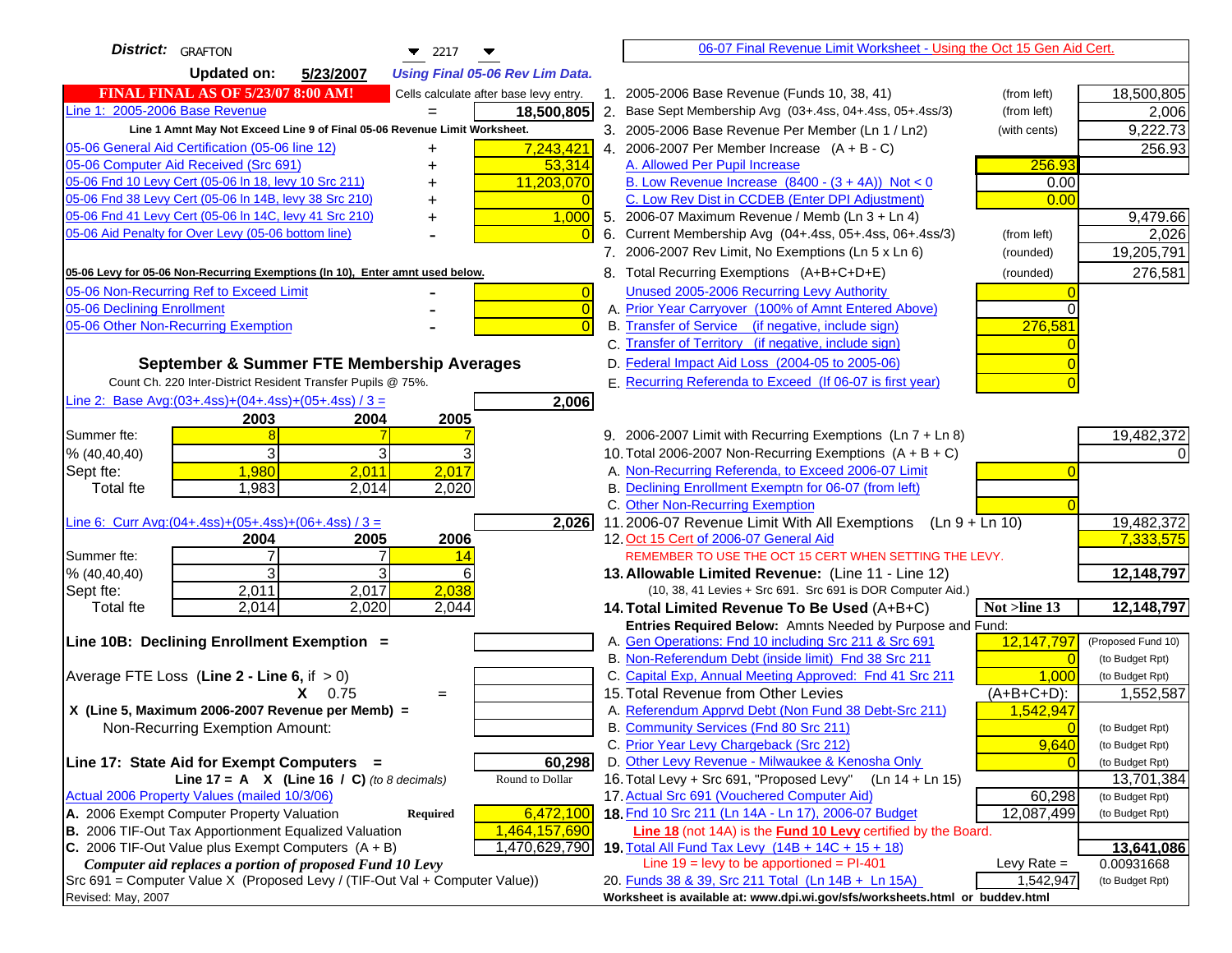|                                  | <b>DPI</b> Reconciliation                                                 |
|----------------------------------|---------------------------------------------------------------------------|
|                                  | In order for the reconciliation to work properly, the                     |
|                                  | PI-401 must have been filed with the Department.                          |
|                                  | Numbers appearing in the green boxes below are actual, district-submitted |
|                                  | 2007 PI-401 data.                                                         |
|                                  | Do not type in these fields.                                              |
|                                  |                                                                           |
| Fund 10, PI-401                  | 12,087,499.00                                                             |
| Fund 38, PI-401                  | 0.00                                                                      |
| Fund 41, PI-401                  | 1,000.00                                                                  |
|                                  | 12,088,499.00                                                             |
|                                  |                                                                           |
| Chargeback, PI-401               | 9,640.00                                                                  |
| Fund 39, PI-401                  | 1,542,947.00                                                              |
| Fund 80, PI-401                  | 0.00                                                                      |
| Fund 48/Other, PI-401            | 0.00                                                                      |
|                                  |                                                                           |
| Total, PI-401                    | 13,641,086.00                                                             |
| <b>Computer Aid</b>              | $60,298.00 \le$ ------- don't change                                      |
|                                  | <b>Results</b>                                                            |
| $\overline{\mathbf{0}}$          | $\bf{0}$                                                                  |
| 0                                | 0                                                                         |
| You have levied to your maximum. |                                                                           |
|                                  |                                                                           |
| $\bf{0}$                         |                                                                           |
|                                  |                                                                           |
|                                  |                                                                           |
| l0                               |                                                                           |
|                                  |                                                                           |
|                                  | $\bf{0}$                                                                  |
|                                  |                                                                           |
|                                  |                                                                           |
|                                  |                                                                           |
| $\boldsymbol{0}$                 |                                                                           |
|                                  |                                                                           |
|                                  |                                                                           |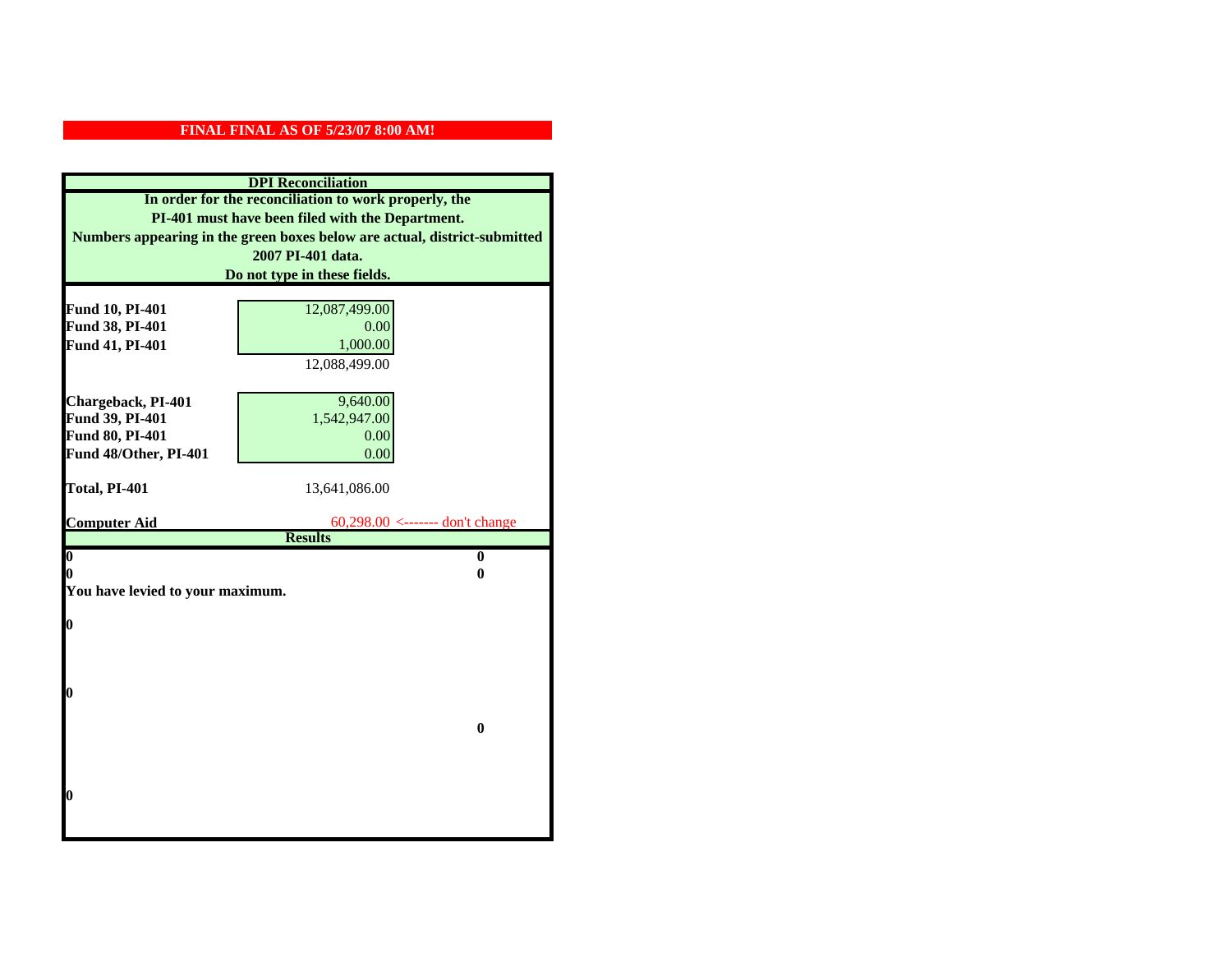| <b>District:</b> GRANTON AREA<br>$\blacktriangledown$ 2226                           | 06-07 Final Revenue Limit Worksheet - Using the Oct 15 Gen Aid Cert.                                         |                            |
|--------------------------------------------------------------------------------------|--------------------------------------------------------------------------------------------------------------|----------------------------|
| <b>Updated on:</b><br>5/23/2007<br><b>Using Final 05-06 Rev Lim Data.</b>            |                                                                                                              |                            |
| <b>FINAL FINAL AS OF 5/23/07 8:00 AM!</b><br>Cells calculate after base levy entry.  | 1. 2005-2006 Base Revenue (Funds 10, 38, 41)<br>(from left)                                                  | 2,699,146                  |
| Line 1: 2005-2006 Base Revenue<br>2,699,146                                          | 2. Base Sept Membership Avg (03+.4ss, 04+.4ss, 05+.4ss/3)<br>(from left)                                     | 292                        |
| Line 1 Amnt May Not Exceed Line 9 of Final 05-06 Revenue Limit Worksheet.            | 3. 2005-2006 Base Revenue Per Member (Ln 1 / Ln2)<br>(with cents)                                            | 9,243.65                   |
| 2,007,949<br>05-06 General Aid Certification (05-06 line 12)<br>+                    | 4. 2006-2007 Per Member Increase $(A + B - C)$                                                               | 256.93                     |
| 05-06 Computer Aid Received (Src 691)<br>400                                         | A. Allowed Per Pupil Increase<br>256.93                                                                      |                            |
| 05-06 Fnd 10 Levy Cert (05-06 In 18, levy 10 Src 211)<br>740,000                     | B. Low Revenue Increase $(8400 - (3 + 4A))$ Not < 0<br>0.00                                                  |                            |
| 05-06 Fnd 38 Levy Cert (05-06 In 14B, levy 38 Src 210)<br>10,561                     | C. Low Rev Dist in CCDEB (Enter DPI Adjustment)<br>0.00                                                      |                            |
| 05-06 Fnd 41 Levy Cert (05-06 In 14C, levy 41 Src 210)<br>+                          | 5. 2006-07 Maximum Revenue / Memb (Ln 3 + Ln 4)                                                              | 9,500.58                   |
| 05-06 Aid Penalty for Over Levy (05-06 bottom line)                                  | 6. Current Membership Avg (04+.4ss, 05+.4ss, 06+.4ss/3)<br>(from left)                                       | 286                        |
|                                                                                      | 7. 2006-2007 Rev Limit, No Exemptions (Ln 5 x Ln 6)<br>(rounded)                                             | 2,717,166                  |
| 05-06 Levy for 05-06 Non-Recurring Exemptions (In 10), Enter amnt used below.        | 8. Total Recurring Exemptions (A+B+C+D+E)<br>(rounded)                                                       |                            |
| 05-06 Non-Recurring Ref to Exceed Limit<br>$\overline{0}$                            | Unused 2005-2006 Recurring Levy Authority                                                                    |                            |
| 05-06 Declining Enrollment<br>59,764                                                 | A. Prior Year Carryover (100% of Amnt Entered Above)                                                         |                            |
| 05-06 Other Non-Recurring Exemption                                                  | B. Transfer of Service (if negative, include sign)                                                           |                            |
|                                                                                      | C. Transfer of Territory (if negative, include sign)                                                         |                            |
| September & Summer FTE Membership Averages                                           | D. Federal Impact Aid Loss (2004-05 to 2005-06)                                                              |                            |
| Count Ch. 220 Inter-District Resident Transfer Pupils @ 75%.                         | E. Recurring Referenda to Exceed (If 06-07 is first year)                                                    |                            |
| Line 2: Base Avg: (03+.4ss) + (04+.4ss) + (05+.4ss) / 3 =<br>292                     |                                                                                                              |                            |
| 2003<br>2004<br>2005                                                                 |                                                                                                              |                            |
| Summer fte:                                                                          | 9. 2006-2007 Limit with Recurring Exemptions (Ln 7 + Ln 8)                                                   | 2,717,166                  |
| 2<br>2<br>% (40, 40, 40)                                                             | 10. Total 2006-2007 Non-Recurring Exemptions $(A + B + C)$                                                   | 47,503                     |
| 308<br>281<br>280<br>Sept fte:                                                       | A. Non-Recurring Referenda, to Exceed 2006-07 Limit                                                          |                            |
| 310<br>283<br>282<br>Total fte                                                       | B. Declining Enrollment Exemptn for 06-07 (from left)<br>47,503                                              |                            |
|                                                                                      | C. Other Non-Recurring Exemption                                                                             |                            |
| Line 6: Curr Avg: $(04+.4ss)+(05+.4ss)+(06+.4ss)$ / 3 =<br><b>286</b>                | 11.2006-07 Revenue Limit With All Exemptions (Ln $9 + \overline{\text{Ln }10}$ )                             | 2,764,669                  |
| 2006<br>2004<br>2005                                                                 | 12. Oct 15 Cert of 2006-07 General Aid                                                                       | 2,129,098                  |
| Summer fte:<br>6<br>6                                                                | REMEMBER TO USE THE OCT 15 CERT WHEN SETTING THE LEVY.                                                       |                            |
| $\overline{2}$<br>$\mathfrak{p}$<br>% (40, 40, 40)                                   | 13. Allowable Limited Revenue: (Line 11 - Line 12)                                                           | 635,571                    |
| 281<br>280<br>290<br>Sept fte:                                                       | (10, 38, 41 Levies + Src 691. Src 691 is DOR Computer Aid.)                                                  |                            |
| 283<br>282<br>292<br><b>Total fte</b>                                                | 14. Total Limited Revenue To Be Used (A+B+C)<br>Not >line 13                                                 | 635,571                    |
|                                                                                      | Entries Required Below: Amnts Needed by Purpose and Fund:                                                    |                            |
| 47,503<br>Line 10B: Declining Enrollment Exemption =                                 | 635,571<br>A. Gen Operations: Fnd 10 including Src 211 & Src 691                                             | (Proposed Fund 10)         |
|                                                                                      | B. Non-Referendum Debt (inside limit) Fnd 38 Src 211<br>$\sqrt{ }$                                           | (to Budget Rpt)            |
| Average FTE Loss (Line $2 -$ Line 6, if $> 0$ )<br>6<br>$\overline{5}$<br>$X = 0.75$ | C. Capital Exp, Annual Meeting Approved: Fnd 41 Src 211<br>15. Total Revenue from Other Levies<br>(A+B+C+D): | (to Budget Rpt)<br>193,938 |
| $=$<br>X (Line 5, Maximum 2006-2007 Revenue per Memb) =<br>9,500.58                  | A. Referendum Apprvd Debt (Non Fund 38 Debt-Src 211)<br>175,938                                              |                            |
| Non-Recurring Exemption Amount:<br>47,503                                            | B. Community Services (Fnd 80 Src 211)<br>18,000                                                             | (to Budget Rpt)            |
|                                                                                      | C. Prior Year Levy Chargeback (Src 212)<br>$\mathbf{0}$                                                      | (to Budget Rpt)            |
| Line 17: State Aid for Exempt Computers =<br>168                                     | D. Other Levy Revenue - Milwaukee & Kenosha Only<br>$\overline{0}$                                           | (to Budget Rpt)            |
| Round to Dollar<br>Line 17 = A $X$ (Line 16 / C) (to 8 decimals)                     | 16. Total Levy + Src 691, "Proposed Levy"<br>(Ln 14 + Ln 15)                                                 | 829,509                    |
| Actual 2006 Property Values (mailed 10/3/06)                                         | 17. Actual Src 691 (Vouchered Computer Aid)<br>168                                                           | (to Budget Rpt)            |
| A. 2006 Exempt Computer Property Valuation<br>Required<br>17,500                     | 18. Fnd 10 Src 211 (Ln 14A - Ln 17), 2006-07 Budget<br>635,403                                               | (to Budget Rpt)            |
| B. 2006 TIF-Out Tax Apportionment Equalized Valuation<br>86,521,621                  | <b>Line 18</b> (not 14A) is the <b>Fund 10 Levy</b> certified by the Board.                                  |                            |
| C. 2006 TIF-Out Value plus Exempt Computers $(A + B)$<br>86,539,121                  | 19. Total All Fund Tax Levy (14B + 14C + 15 + 18)                                                            | 829,341                    |
| Computer aid replaces a portion of proposed Fund 10 Levy                             | Line $19 = \text{levy}$ to be apportioned = PI-401<br>Levy Rate $=$                                          | 0.00958536                 |
| Src 691 = Computer Value X (Proposed Levy / (TIF-Out Val + Computer Value))          | 20. Funds 38 & 39, Src 211 Total (Ln 14B + Ln 15A)<br>175,938                                                | (to Budget Rpt)            |
| Revised: May, 2007                                                                   | Worksheet is available at: www.dpi.wi.gov/sfs/worksheets.html or buddev.html                                 |                            |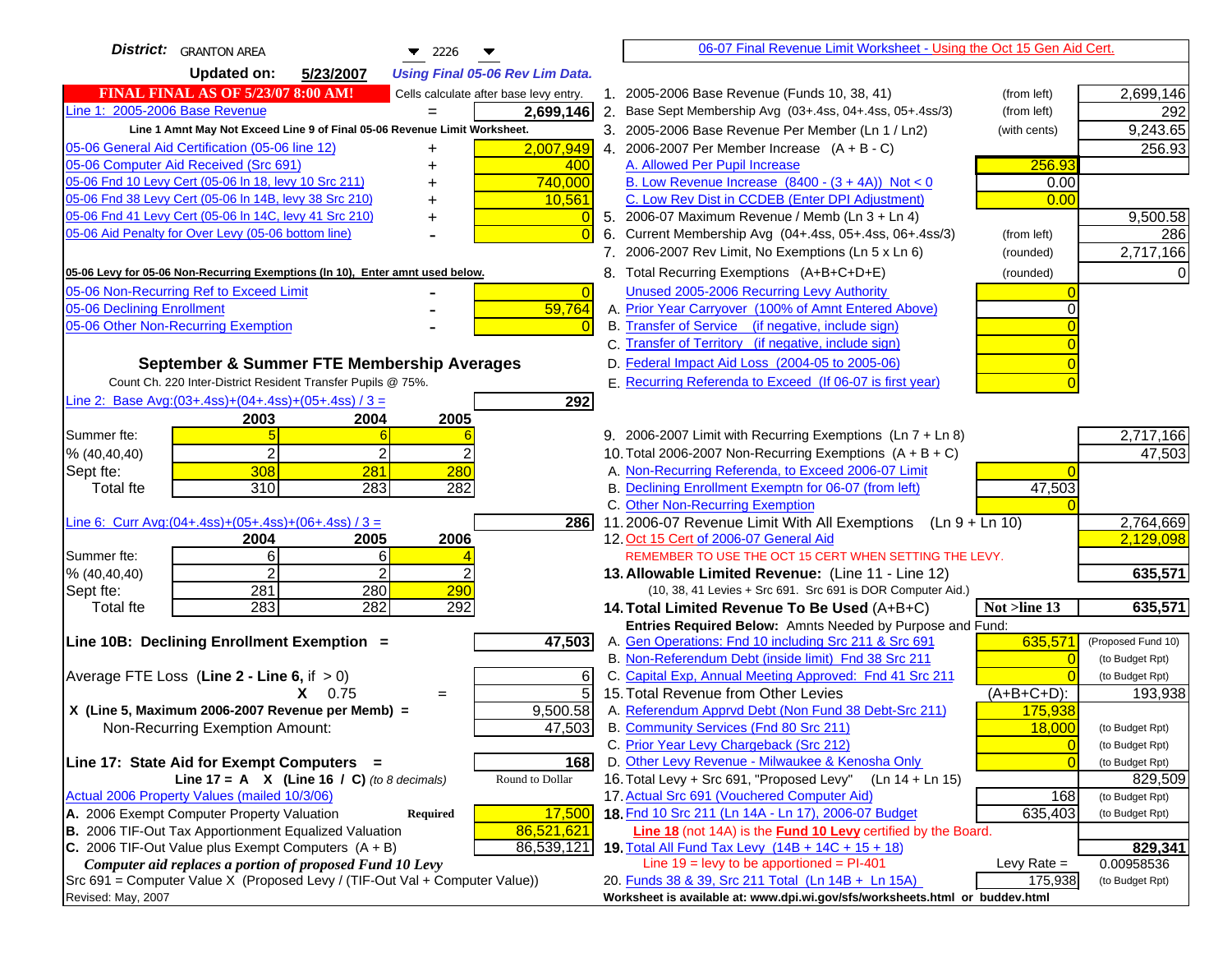|                                  | <b>DPI</b> Reconciliation                                                 |
|----------------------------------|---------------------------------------------------------------------------|
|                                  | In order for the reconciliation to work properly, the                     |
|                                  | PI-401 must have been filed with the Department.                          |
|                                  | Numbers appearing in the green boxes below are actual, district-submitted |
|                                  | 2007 PI-401 data.                                                         |
|                                  | Do not type in these fields.                                              |
|                                  |                                                                           |
| Fund 10, PI-401                  | 635,403.00                                                                |
| Fund 38, PI-401                  | 0.00                                                                      |
| Fund 41, PI-401                  | 0.00                                                                      |
|                                  | 635,403.00                                                                |
|                                  |                                                                           |
| Chargeback, PI-401               | 0.00                                                                      |
| Fund 39, PI-401                  | 175,938.00                                                                |
| Fund 80, PI-401                  | 18,000.00                                                                 |
| Fund 48/Other, PI-401            | 0.00                                                                      |
| Total, PI-401                    | 829,341.00                                                                |
|                                  |                                                                           |
|                                  |                                                                           |
| <b>Computer Aid</b>              | $168.00$ <------- don't change                                            |
|                                  | <b>Results</b>                                                            |
| $\boldsymbol{0}$                 | $\mathbf{0}$                                                              |
| 0                                | 0                                                                         |
| You have levied to your maximum. |                                                                           |
|                                  |                                                                           |
| $\bf{0}$                         |                                                                           |
|                                  |                                                                           |
|                                  |                                                                           |
| 0                                |                                                                           |
|                                  |                                                                           |
|                                  | $\bf{0}$                                                                  |
|                                  |                                                                           |
|                                  |                                                                           |
|                                  |                                                                           |
| 0                                |                                                                           |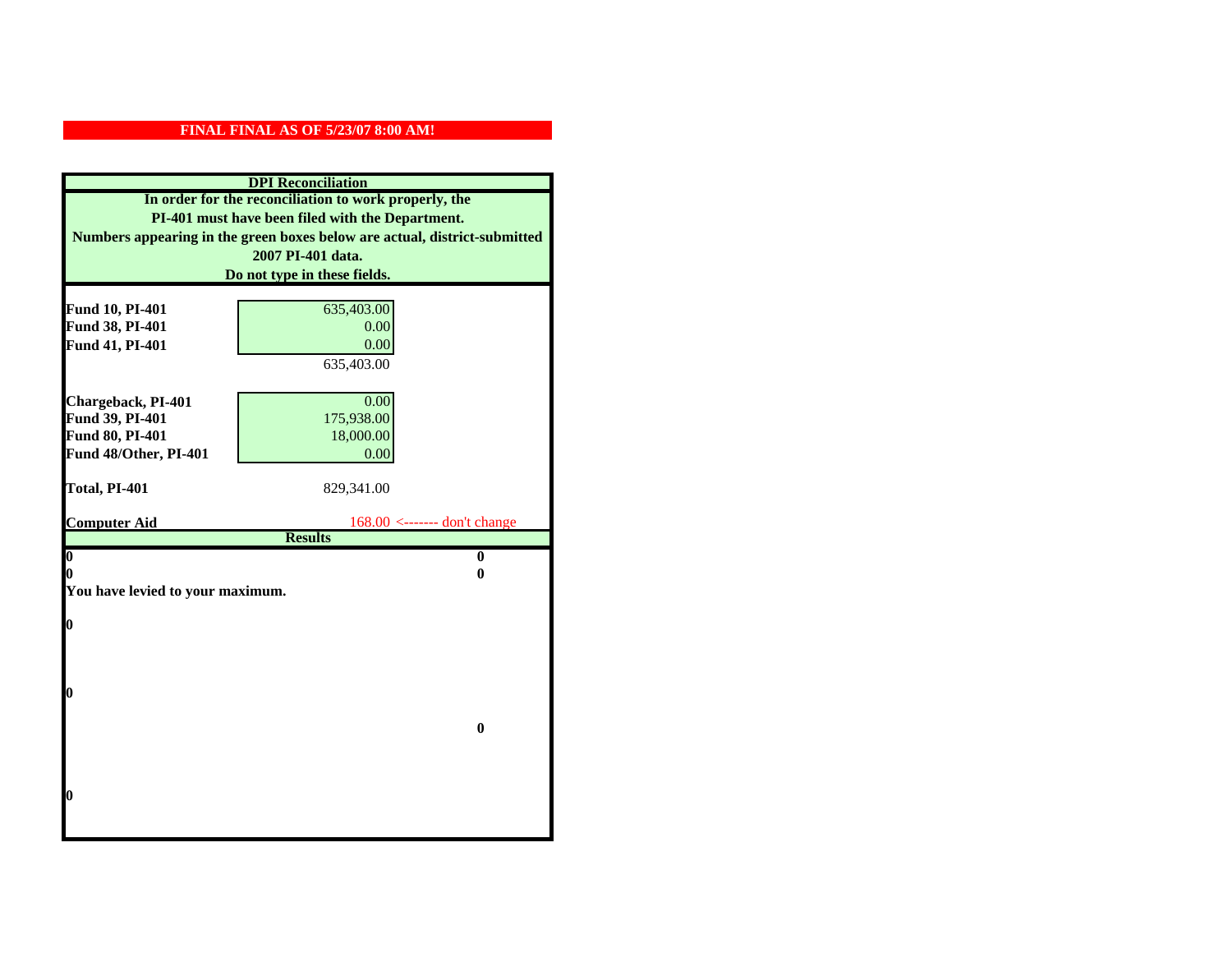| <b>District:</b> GRANTSBURG<br>$\blacktriangledown$ 2233                                                                         | 06-07 Final Revenue Limit Worksheet - Using the Oct 15 Gen Aid Cert.                                                                   |                                       |
|----------------------------------------------------------------------------------------------------------------------------------|----------------------------------------------------------------------------------------------------------------------------------------|---------------------------------------|
| <b>Updated on:</b><br>5/23/2007<br><b>Using Final 05-06 Rev Lim Data.</b>                                                        |                                                                                                                                        |                                       |
| <b>FINAL FINAL AS OF 5/23/07 8:00 AM!</b><br>Cells calculate after base levy entry.                                              | 1. 2005-2006 Base Revenue (Funds 10, 38, 41)<br>(from left)                                                                            | 8,197,078                             |
| Line 1: 2005-2006 Base Revenue<br>8,197,078                                                                                      | 2. Base Sept Membership Avg (03+.4ss, 04+.4ss, 05+.4ss/3)<br>(from left)                                                               | 1,011                                 |
| Line 1 Amnt May Not Exceed Line 9 of Final 05-06 Revenue Limit Worksheet.                                                        | 3. 2005-2006 Base Revenue Per Member (Ln 1 / Ln2)<br>(with cents)                                                                      | 8,107.89                              |
| 05-06 General Aid Certification (05-06 line 12)<br>6,240,776                                                                     | 4. 2006-2007 Per Member Increase $(A + B - C)$                                                                                         | 292.11                                |
| 05-06 Computer Aid Received (Src 691)<br>3,096                                                                                   | 256.93<br>A. Allowed Per Pupil Increase                                                                                                |                                       |
| 05-06 Fnd 10 Levy Cert (05-06 ln 18, levy 10 Src 211)<br>1,985,605                                                               | B. Low Revenue Increase $(8400 - (3 + 4A))$ Not < 0<br>35.18                                                                           |                                       |
| 05-06 Fnd 38 Levy Cert (05-06 In 14B, levy 38 Src 210)                                                                           | C. Low Rev Dist in CCDEB (Enter DPI Adjustment)<br>0.00                                                                                |                                       |
| 05-06 Fnd 41 Levy Cert (05-06 In 14C, levy 41 Src 210)<br>$\sqrt{ }$                                                             | 5. 2006-07 Maximum Revenue / Memb (Ln $3 + \text{Ln } 4$ )                                                                             | 8,400.00                              |
| 05-06 Aid Penalty for Over Levy (05-06 bottom line)                                                                              | Current Membership Avg (04+.4ss, 05+.4ss, 06+.4ss/3)<br>6.<br>(from left)                                                              | 993                                   |
|                                                                                                                                  | 7. 2006-2007 Rev Limit, No Exemptions (Ln 5 x Ln 6)<br>(rounded)                                                                       | 8,341,200                             |
| 05-06 Levy for 05-06 Non-Recurring Exemptions (In 10), Enter amnt used below.                                                    | 8. Total Recurring Exemptions (A+B+C+D+E)<br>(rounded)                                                                                 | 0                                     |
| 05-06 Non-Recurring Ref to Exceed Limit<br>$\overline{0}$                                                                        | Unused 2005-2006 Recurring Levy Authority                                                                                              |                                       |
| 32,399<br>05-06 Declining Enrollment                                                                                             | A. Prior Year Carryover (100% of Amnt Entered Above)<br>0                                                                              |                                       |
| 05-06 Other Non-Recurring Exemption                                                                                              | B. Transfer of Service (if negative, include sign)                                                                                     |                                       |
|                                                                                                                                  | C. Transfer of Territory (if negative, include sign)                                                                                   |                                       |
| September & Summer FTE Membership Averages                                                                                       | D. Federal Impact Aid Loss (2004-05 to 2005-06)                                                                                        |                                       |
| Count Ch. 220 Inter-District Resident Transfer Pupils @ 75%.                                                                     | E. Recurring Referenda to Exceed (If 06-07 is first year)                                                                              |                                       |
| Line 2: Base Avg: $(03+.4ss)+(04+.4ss)+(05+.4ss)/3 =$<br>1,011                                                                   |                                                                                                                                        |                                       |
| 2003<br>2004<br>2005                                                                                                             |                                                                                                                                        |                                       |
| 47<br>Summer fte:<br>48<br>47<br>19                                                                                              | 9. 2006-2007 Limit with Recurring Exemptions (Ln 7 + Ln 8)                                                                             | 8,341,200<br>117,600                  |
| 19<br>19<br>% (40, 40, 40)<br>1,018<br>1.008                                                                                     | 10. Total 2006-2007 Non-Recurring Exemptions $(A + B + C)$<br>A. Non-Recurring Referenda, to Exceed 2006-07 Limit                      |                                       |
| Sept fte:<br>951<br>970<br><b>Total fte</b><br>1,037<br>1,027                                                                    | B. Declining Enrollment Exemptn for 06-07 (from left)<br>117,600                                                                       |                                       |
|                                                                                                                                  | C. Other Non-Recurring Exemption                                                                                                       |                                       |
| Line 6: Curr Avg: $(04+.4ss)+(05+.4ss)+(06+.4ss)/3 =$<br>9931                                                                    | 11.2006-07 Revenue Limit With All Exemptions<br>(Ln 9 + Ln 10)                                                                         | 8,458,800                             |
| 2006<br>2005<br>2004                                                                                                             | 12. Oct 15 Cert of 2006-07 General Aid                                                                                                 | 6,015,212                             |
| 48<br>Summer fte:<br>47<br>45                                                                                                    | REMEMBER TO USE THE OCT 15 CERT WHEN SETTING THE LEVY.                                                                                 |                                       |
| 19<br>$\overline{19}$<br>18<br>% (40, 40, 40)                                                                                    | 13. Allowable Limited Revenue: (Line 11 - Line 12)                                                                                     | 2,443,588                             |
| 951<br>964<br>1,008<br>Sept fte:                                                                                                 | (10, 38, 41 Levies + Src 691. Src 691 is DOR Computer Aid.)                                                                            |                                       |
| 970<br>1,027<br>982<br><b>Total fte</b>                                                                                          | 14. Total Limited Revenue To Be Used (A+B+C)<br>Not >line 13                                                                           | 2,443,588                             |
|                                                                                                                                  | Entries Required Below: Amnts Needed by Purpose and Fund:                                                                              |                                       |
| 117,600<br>Line 10B: Declining Enrollment Exemption =                                                                            | 2,443,588<br>A. Gen Operations: Fnd 10 including Src 211 & Src 691<br>B. Non-Referendum Debt (inside limit) Fnd 38 Src 211<br>$\Omega$ | (Proposed Fund 10)<br>(to Budget Rpt) |
| Average FTE Loss (Line $2 -$ Line 6, if $> 0$ )<br>18                                                                            | C. Capital Exp, Annual Meeting Approved: Fnd 41 Src 211                                                                                | (to Budget Rpt)                       |
| 14<br>$X = 0.75$<br>$=$                                                                                                          | 15. Total Revenue from Other Levies<br>$(A+B+C+D)$ :                                                                                   | 1,173,439                             |
| X (Line 5, Maximum 2006-2007 Revenue per Memb) =<br>8,400.00                                                                     | A. Referendum Apprvd Debt (Non Fund 38 Debt-Src 211)<br>1,157,439                                                                      |                                       |
| 117,600<br>Non-Recurring Exemption Amount:                                                                                       | B. Community Services (Fnd 80 Src 211)<br>16,000                                                                                       | (to Budget Rpt)                       |
|                                                                                                                                  | C. Prior Year Levy Chargeback (Src 212)<br>$\overline{0}$                                                                              | (to Budget Rpt)                       |
| 2,256<br>Line 17: State Aid for Exempt Computers =                                                                               | D. Other Levy Revenue - Milwaukee & Kenosha Only<br>$\Omega$                                                                           | (to Budget Rpt)                       |
| Line 17 = A $X$ (Line 16 / C) (to 8 decimals)<br>Round to Dollar                                                                 | 16. Total Levy + Src 691, "Proposed Levy"<br>(Ln 14 + Ln 15)                                                                           | 3,617,027                             |
| Actual 2006 Property Values (mailed 10/3/06)                                                                                     | 17. Actual Src 691 (Vouchered Computer Aid)<br>2,256                                                                                   | (to Budget Rpt)                       |
| A. 2006 Exempt Computer Property Valuation<br>260,300<br>Required                                                                | 18. Fnd 10 Src 211 (Ln 14A - Ln 17), 2006-07 Budget<br>2,441,332                                                                       | (to Budget Rpt)                       |
| B. 2006 TIF-Out Tax Apportionment Equalized Valuation<br>417,025,552                                                             | Line 18 (not 14A) is the Fund 10 Levy certified by the Board.                                                                          |                                       |
| C. 2006 TIF-Out Value plus Exempt Computers $(A + B)$<br>417,285,852<br>Computer aid replaces a portion of proposed Fund 10 Levy | 19. Total All Fund Tax Levy (14B + 14C + 15 + 18)<br>Line $19 = \text{levy}$ to be apportioned = PI-401<br>Levy Rate $=$               | 3,614,771<br>0.00866798               |
| Src 691 = Computer Value X (Proposed Levy / (TIF-Out Val + Computer Value))                                                      | 20. Funds 38 & 39, Src 211 Total (Ln 14B + Ln 15A)<br>1,157,439                                                                        | (to Budget Rpt)                       |
| Revised: May, 2007                                                                                                               | Worksheet is available at: www.dpi.wi.gov/sfs/worksheets.html or buddev.html                                                           |                                       |
|                                                                                                                                  |                                                                                                                                        |                                       |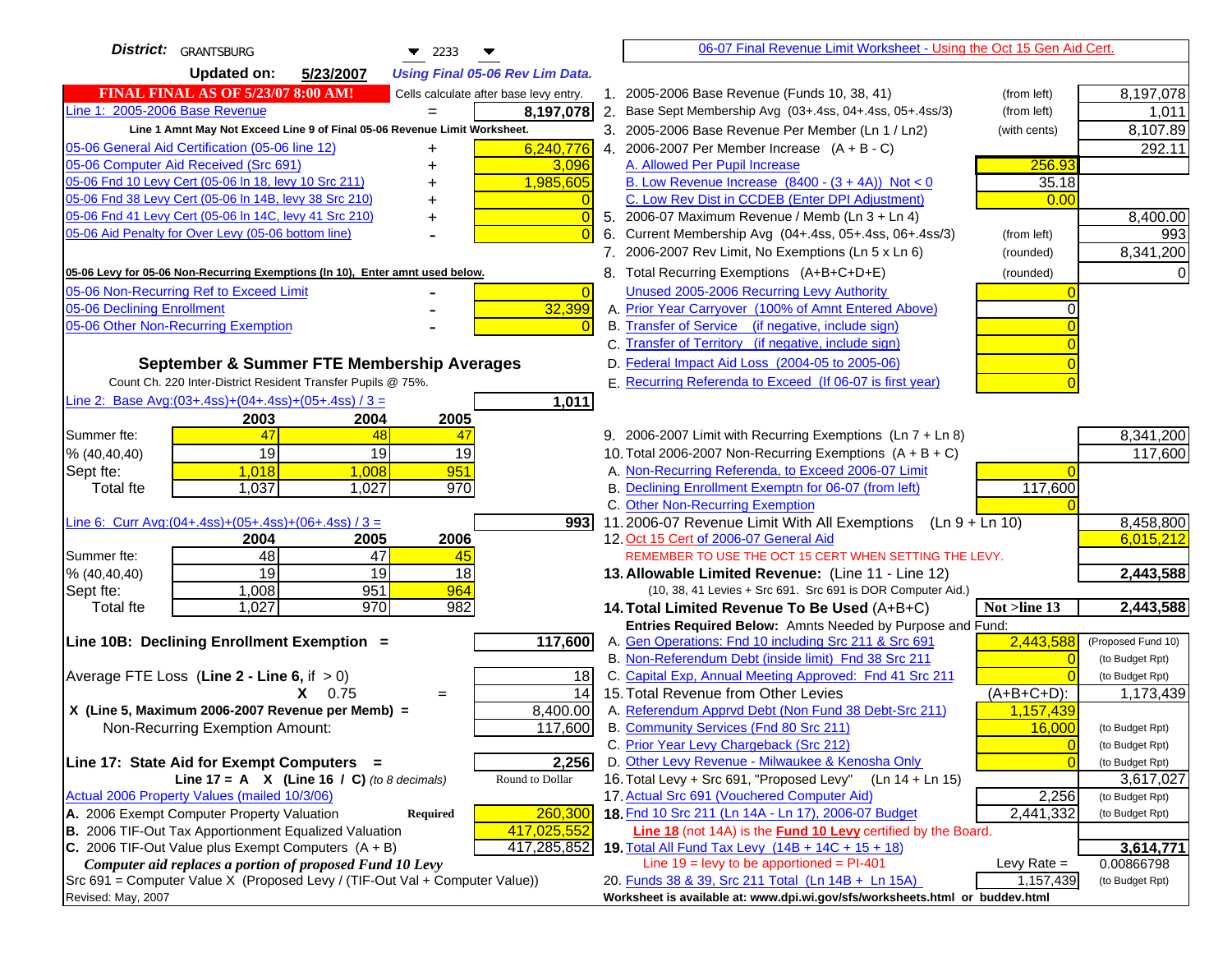| <b>DPI</b> Reconciliation                                                                                 |                                               |  |
|-----------------------------------------------------------------------------------------------------------|-----------------------------------------------|--|
| In order for the reconciliation to work properly, the<br>PI-401 must have been filed with the Department. |                                               |  |
|                                                                                                           |                                               |  |
|                                                                                                           | 2007 PI-401 data.                             |  |
|                                                                                                           | Do not type in these fields.                  |  |
|                                                                                                           |                                               |  |
| Fund 10, PI-401                                                                                           | 2,441,332.00                                  |  |
| Fund 38, PI-401                                                                                           | 0.00                                          |  |
| Fund 41, PI-401                                                                                           | 0.00                                          |  |
|                                                                                                           | 2,441,332.00                                  |  |
|                                                                                                           |                                               |  |
| Chargeback, PI-401                                                                                        | 0.00                                          |  |
| Fund 39, PI-401                                                                                           | 1,157,439.00                                  |  |
| Fund 80, PI-401                                                                                           | 16,000.00                                     |  |
| Fund 48/Other, PI-401                                                                                     | 0.00                                          |  |
| Total, PI-401                                                                                             | 3,614,771.00                                  |  |
|                                                                                                           |                                               |  |
|                                                                                                           |                                               |  |
| <b>Computer Aid</b>                                                                                       | $2,256.00 \leftarrow \text{---}$ don't change |  |
|                                                                                                           | <b>Results</b>                                |  |
| $\overline{\mathbf{0}}$                                                                                   | $\mathbf{0}$                                  |  |
| 0                                                                                                         | 0                                             |  |
| You have levied to your maximum.                                                                          |                                               |  |
|                                                                                                           |                                               |  |
| $\bf{0}$                                                                                                  |                                               |  |
|                                                                                                           |                                               |  |
|                                                                                                           |                                               |  |
| 0                                                                                                         |                                               |  |
|                                                                                                           |                                               |  |
|                                                                                                           | $\bf{0}$                                      |  |
|                                                                                                           |                                               |  |
|                                                                                                           |                                               |  |
|                                                                                                           |                                               |  |
| 0                                                                                                         |                                               |  |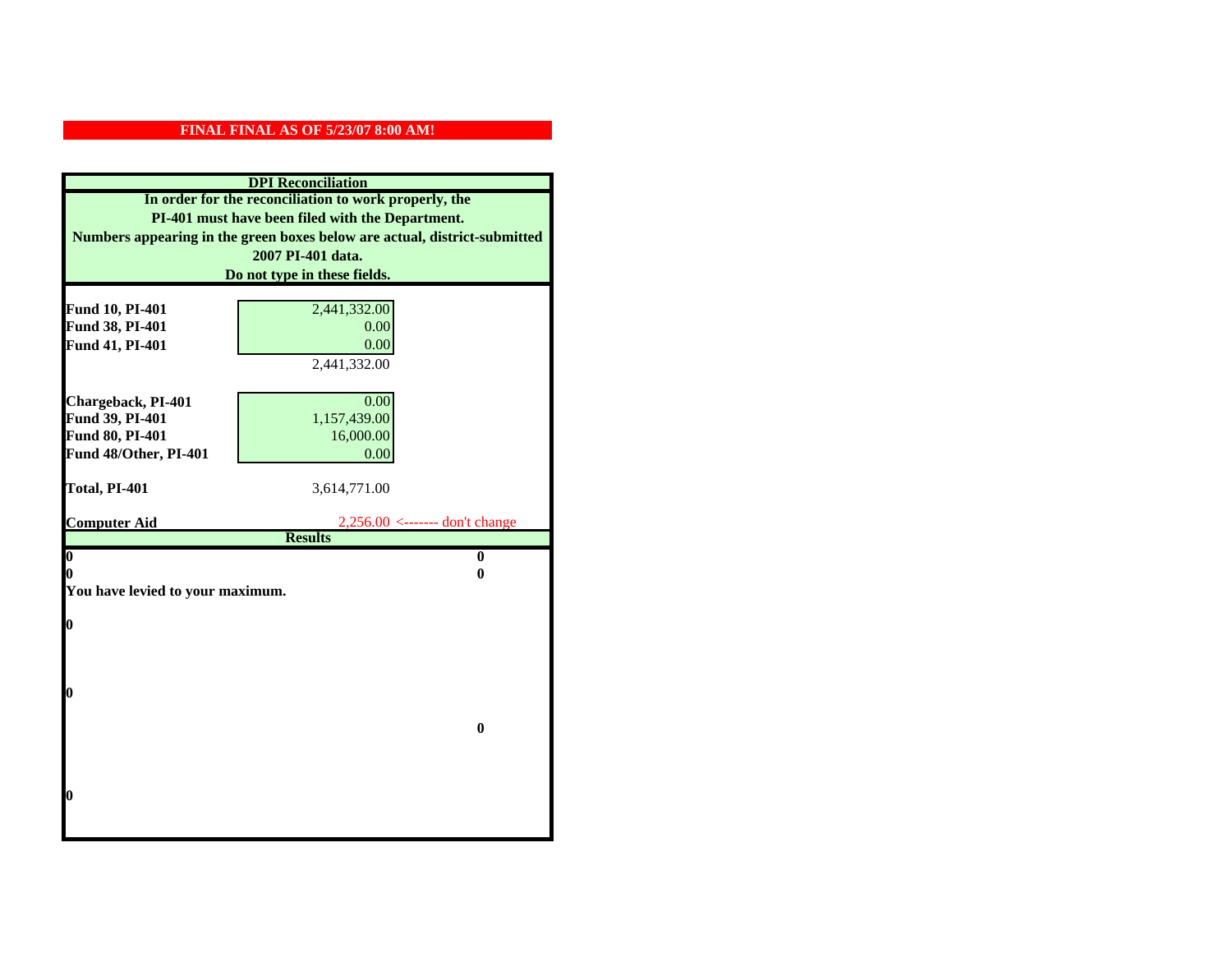| <b>District:</b> GREEN BAY AREA<br>$\blacktriangledown$ 2289                        | 06-07 Final Revenue Limit Worksheet - Using the Oct 15 Gen Aid Cert.                                         |                                    |
|-------------------------------------------------------------------------------------|--------------------------------------------------------------------------------------------------------------|------------------------------------|
| <b>Updated on:</b><br>5/23/2007<br><b>Using Final 05-06 Rev Lim Data.</b>           |                                                                                                              |                                    |
| <b>FINAL FINAL AS OF 5/23/07 8:00 AM!</b><br>Cells calculate after base levy entry. | 1. 2005-2006 Base Revenue (Funds 10, 38, 41)<br>(from left)                                                  | 167,618,184                        |
| Line 1: 2005-2006 Base Revenue<br>167,618,184<br>$=$                                | 2. Base Sept Membership Avg (03+.4ss, 04+.4ss, 05+.4ss/3)<br>(from left)                                     | 20,045                             |
| Line 1 Amnt May Not Exceed Line 9 of Final 05-06 Revenue Limit Worksheet.           | 3. 2005-2006 Base Revenue Per Member (Ln 1 / Ln2)<br>(with cents)                                            | 8,362.09                           |
| 113,870,579<br>05-06 General Aid Certification (05-06 line 12)                      | 4. 2006-2007 Per Member Increase $(A + B - C)$                                                               | 256.93                             |
| 05-06 Computer Aid Received (Src 691)<br>512,604                                    | A. Allowed Per Pupil Increase<br>256.93                                                                      |                                    |
| 05-06 Fnd 10 Levy Cert (05-06 ln 18, levy 10 Src 211)<br>53,276,697                 | B. Low Revenue Increase $(8400 - (3 + 4A))$ Not < 0<br>0.00                                                  |                                    |
| 05-06 Fnd 38 Levy Cert (05-06 In 14B, levy 38 Src 210)                              | C. Low Rev Dist in CCDEB (Enter DPI Adjustment)<br>0.00                                                      |                                    |
| 05-06 Fnd 41 Levy Cert (05-06 In 14C, levy 41 Src 210)<br>$\Omega$<br>+             | 5. 2006-07 Maximum Revenue / Memb (Ln 3 + Ln 4)                                                              | 8,619.02                           |
| 05-06 Aid Penalty for Over Levy (05-06 bottom line)<br>25,018                       | Current Membership Avg (04+.4ss, 05+.4ss, 06+.4ss/3)<br>6.<br>(from left)                                    | 19,975                             |
|                                                                                     | 7. 2006-2007 Rev Limit, No Exemptions (Ln 5 x Ln 6)<br>(rounded)                                             | 172,164,925                        |
| 05-06 Levy for 05-06 Non-Recurring Exemptions (In 10), Enter amnt used below.       | 8. Total Recurring Exemptions (A+B+C+D+E)<br>(rounded)                                                       | 666,298                            |
| 05-06 Non-Recurring Ref to Exceed Limit<br>$\overline{0}$                           | Unused 2005-2006 Recurring Levy Authority                                                                    |                                    |
| 16,678<br>05-06 Declining Enrollment                                                | A. Prior Year Carryover (100% of Amnt Entered Above)                                                         |                                    |
| 05-06 Other Non-Recurring Exemption                                                 | B. Transfer of Service (if negative, include sign)<br>666,298                                                |                                    |
|                                                                                     | C. Transfer of Territory (if negative, include sign)                                                         |                                    |
| September & Summer FTE Membership Averages                                          | D. Federal Impact Aid Loss (2004-05 to 2005-06)                                                              |                                    |
| Count Ch. 220 Inter-District Resident Transfer Pupils @ 75%.                        | E. Recurring Referenda to Exceed (If 06-07 is first year)                                                    |                                    |
| Line 2: Base Avg: $(03+.4ss)+(04+.4ss)+(05+.4ss)/3 =$<br>20,045                     |                                                                                                              |                                    |
| 2003<br>2004<br>2005                                                                |                                                                                                              |                                    |
| 52<br>Summer fte:<br>63<br>83                                                       | 9. 2006-2007 Limit with Recurring Exemptions (Ln 7 + Ln 8)                                                   | 172,831,223                        |
| 21<br>25<br>33<br>% (40, 40, 40)                                                    | 10. Total 2006-2007 Non-Recurring Exemptions $(A + B + C)$                                                   | 456,808                            |
| 20,033<br>20,003<br>20,021<br>Sept fte:                                             | A. Non-Recurring Referenda, to Exceed 2006-07 Limit                                                          |                                    |
| <b>Total fte</b><br>20,054<br>20,028<br>20,054                                      | B. Declining Enrollment Exemptn for 06-07 (from left)<br>456,808                                             |                                    |
| Line 6: Curr Avg: $(04+.4ss)+(05+.4ss)+(06+.4ss)/3 =$<br>19,975                     | C. Other Non-Recurring Exemption<br>11.2006-07 Revenue Limit With All Exemptions<br>$(Ln 9 + Ln 10)$         | 173,288,031                        |
| 2006<br>2004<br>2005                                                                | 12. Oct 15 Cert of 2006-07 General Aid                                                                       | 119,320,984                        |
| 63<br>83<br>Summer fte:<br>81                                                       | REMEMBER TO USE THE OCT 15 CERT WHEN SETTING THE LEVY.                                                       |                                    |
| $\overline{25}$<br>33<br>32<br>% (40, 40, 40)                                       | 13. Allowable Limited Revenue: (Line 11 - Line 12)                                                           | 53,967,047                         |
| 19,810<br>20,021<br>20,003<br>Sept fte:                                             | (10, 38, 41 Levies + Src 691. Src 691 is DOR Computer Aid.)                                                  | <b>EXCEEDS LIMIT</b>               |
| 20,028<br>20,054<br>19,842<br><b>Total fte</b>                                      | Not >line 13<br>14. Total Limited Revenue To Be Used (A+B+C)                                                 | 53,992,904                         |
|                                                                                     | Entries Required Below: Amnts Needed by Purpose and Fund:                                                    |                                    |
| Line 10B: Declining Enrollment Exemption =<br>456,808                               | 53,992,904<br>A. Gen Operations: Fnd 10 including Src 211 & Src 691                                          | (Proposed Fund 10)                 |
|                                                                                     | B. Non-Referendum Debt (inside limit) Fnd 38 Src 211<br>$\Omega$                                             | (to Budget Rpt)                    |
| Average FTE Loss (Line $2 -$ Line 6, if $> 0$ )<br>70                               | C. Capital Exp, Annual Meeting Approved: Fnd 41 Src 211                                                      | (to Budget Rpt)                    |
| 53<br>$X = 0.75$<br>$=$                                                             | 15. Total Revenue from Other Levies<br>$(A+B+C+D)$ :                                                         | 15,526,481                         |
| X (Line 5, Maximum 2006-2007 Revenue per Memb) =<br>8,619.02<br>456,808             | A. Referendum Apprvd Debt (Non Fund 38 Debt-Src 211)<br>15,476,062<br>B. Community Services (Fnd 80 Src 211) |                                    |
| Non-Recurring Exemption Amount:                                                     | 0<br>C. Prior Year Levy Chargeback (Src 212)<br>50,419                                                       | (to Budget Rpt)<br>(to Budget Rpt) |
| 566,715<br>Line 17: State Aid for Exempt Computers =                                | D. Other Levy Revenue - Milwaukee & Kenosha Only                                                             | (to Budget Rpt)                    |
| Round to Dollar<br>Line 17 = A $X$ (Line 16 / C) (to 8 decimals)                    | 16. Total Levy + Src 691, "Proposed Levy"<br>$(Ln 14 + Ln 15)$                                               | 69,519,385                         |
| Actual 2006 Property Values (mailed 10/3/06)                                        | 17. Actual Src 691 (Vouchered Computer Aid)<br>566,715                                                       | (to Budget Rpt)                    |
| A. 2006 Exempt Computer Property Valuation<br>68,315,500<br>Required                | 18. Fnd 10 Src 211 (Ln 14A - Ln 17), 2006-07 Budget<br>53,426,189                                            | (to Budget Rpt)                    |
| B. 2006 TIF-Out Tax Apportionment Equalized Valuation<br>8,312,011,820              | Line 18 (not 14A) is the Fund 10 Levy certified by the Board.                                                |                                    |
| C. 2006 TIF-Out Value plus Exempt Computers $(A + B)$<br>8,380,327,320              | 19. Total All Fund Tax Levy $(14B + 14C + 15 + 18)$                                                          | 68,952,670                         |
| Computer aid replaces a portion of proposed Fund 10 Levy                            | Line $19 = \text{levy}$ to be apportioned = PI-401<br>Levy Rate $=$                                          | 0.00829555                         |
| Src 691 = Computer Value X (Proposed Levy / (TIF-Out Val + Computer Value))         | 20. Funds 38 & 39, Src 211 Total (Ln 14B + Ln 15A)<br>15,476,062                                             | (to Budget Rpt)                    |
| Revised: May, 2007                                                                  | Worksheet is available at: www.dpi.wi.gov/sfs/worksheets.html or buddev.html                                 |                                    |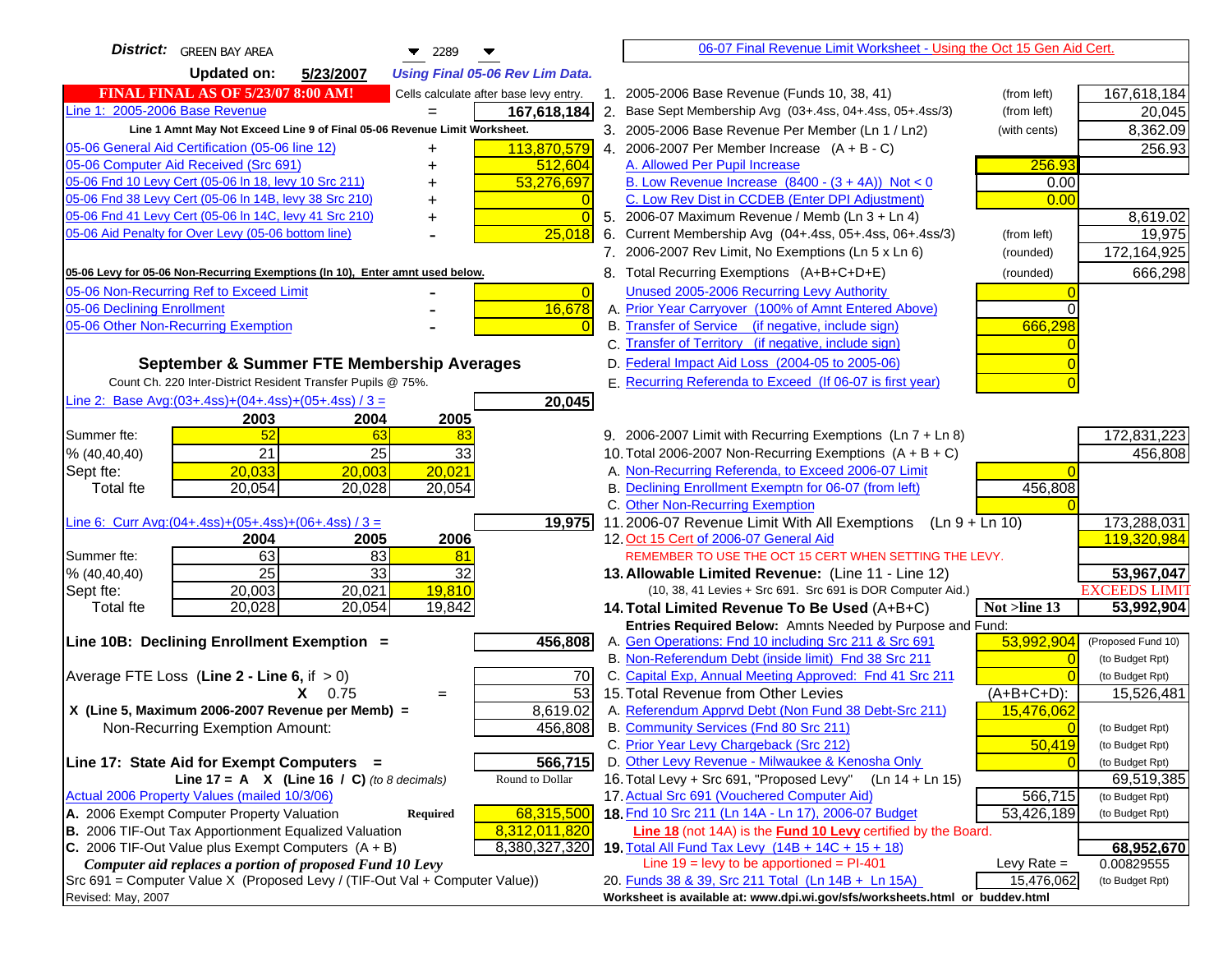| <b>DPI</b> Reconciliation                                                                                 |                                                    |
|-----------------------------------------------------------------------------------------------------------|----------------------------------------------------|
| In order for the reconciliation to work properly, the<br>PI-401 must have been filed with the Department. |                                                    |
|                                                                                                           |                                                    |
|                                                                                                           | 2007 PI-401 data.                                  |
|                                                                                                           | Do not type in these fields.                       |
|                                                                                                           |                                                    |
| Fund 10, PI-401                                                                                           | 53,426,189.00                                      |
| Fund 38, PI-401                                                                                           | 0.00                                               |
| Fund 41, PI-401                                                                                           | 0.00                                               |
|                                                                                                           | 53,426,189.00                                      |
|                                                                                                           |                                                    |
| Chargeback, PI-401                                                                                        | 50,419.00                                          |
| Fund 39, PI-401                                                                                           | 15,476,062.00                                      |
| Fund 80, PI-401                                                                                           | 0.00                                               |
| Fund 48/Other, PI-401                                                                                     | 0.00                                               |
|                                                                                                           |                                                    |
| Total, PI-401                                                                                             | 68,952,670.00                                      |
|                                                                                                           |                                                    |
| <b>Computer Aid</b>                                                                                       | 566,715.00 <------- don't change<br><b>Results</b> |
| You have overlevied by:                                                                                   | 25,857                                             |
| N                                                                                                         | 0                                                  |
| 0                                                                                                         |                                                    |
|                                                                                                           |                                                    |
| 0                                                                                                         |                                                    |
|                                                                                                           |                                                    |
|                                                                                                           |                                                    |
|                                                                                                           |                                                    |
| 0                                                                                                         |                                                    |
|                                                                                                           |                                                    |
|                                                                                                           | $\bf{0}$                                           |
|                                                                                                           |                                                    |
|                                                                                                           |                                                    |
|                                                                                                           |                                                    |
|                                                                                                           |                                                    |
| O                                                                                                         |                                                    |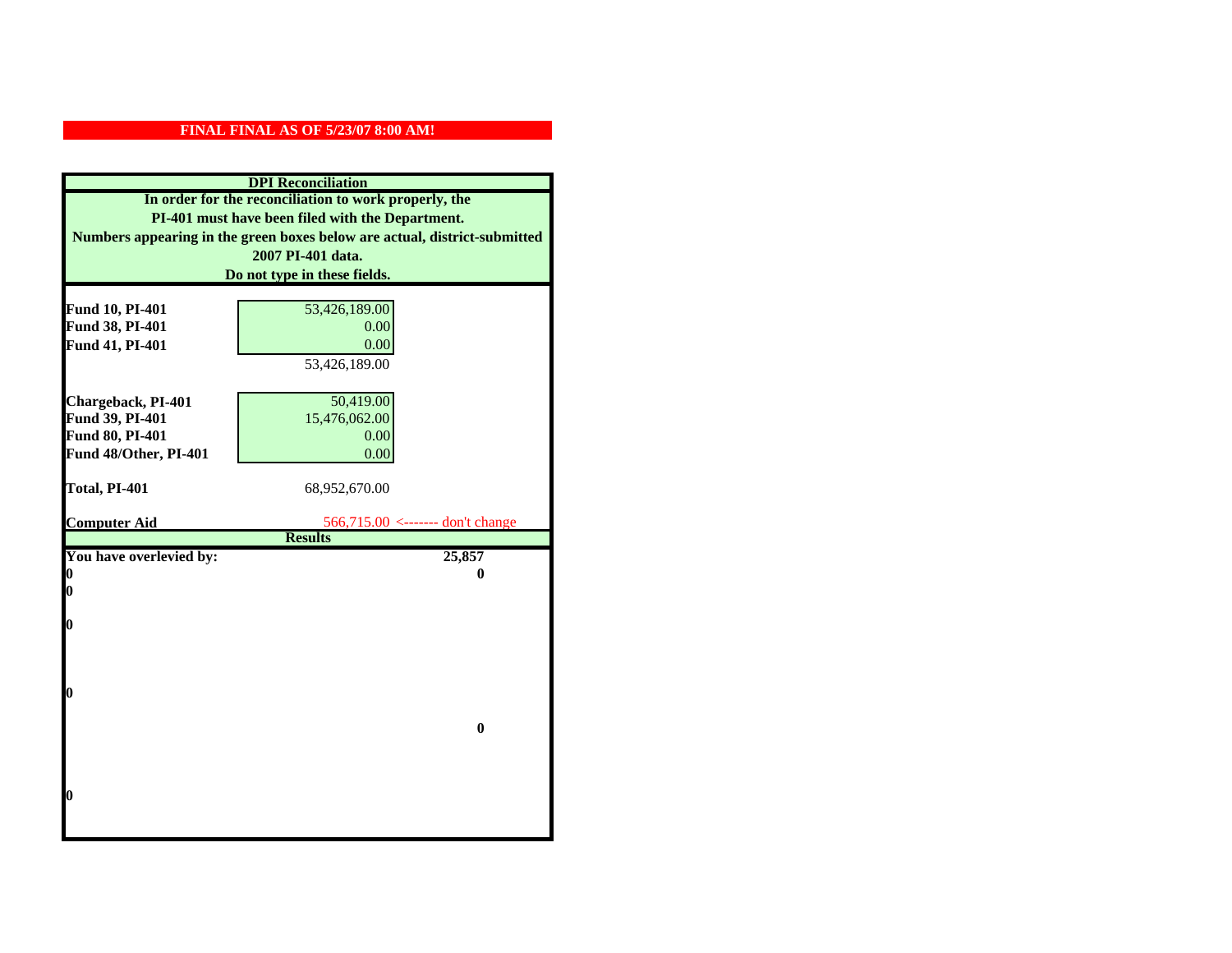| District: GREEN LAKE<br>$\blacktriangledown$ 2310                                   |                | 06-07 Final Revenue Limit Worksheet - Using the Oct 15 Gen Aid Cert.                                              |                |                                    |
|-------------------------------------------------------------------------------------|----------------|-------------------------------------------------------------------------------------------------------------------|----------------|------------------------------------|
| <b>Updated on:</b><br>5/23/2007<br><b>Using Final 05-06 Rev Lim Data.</b>           |                |                                                                                                                   |                |                                    |
| <b>FINAL FINAL AS OF 5/23/07 8:00 AM!</b><br>Cells calculate after base levy entry. |                | 1. 2005-2006 Base Revenue (Funds 10, 38, 41)                                                                      | (from left)    | 4,391,955                          |
| Line 1: 2005-2006 Base Revenue<br>4,391,955<br>$=$                                  |                | 2. Base Sept Membership Avg (03+.4ss, 04+.4ss, 05+.4ss/3)                                                         | (from left)    | 375                                |
| Line 1 Amnt May Not Exceed Line 9 of Final 05-06 Revenue Limit Worksheet.           |                | 3. 2005-2006 Base Revenue Per Member (Ln 1 / Ln2)                                                                 | (with cents)   | 11,711.88                          |
| 05-06 General Aid Certification (05-06 line 12)<br>75,407                           |                | 4. 2006-2007 Per Member Increase $(A + B - C)$                                                                    |                | 256.93                             |
| 05-06 Computer Aid Received (Src 691)<br>3,222                                      |                | A. Allowed Per Pupil Increase                                                                                     | 256.93         |                                    |
| 05-06 Fnd 10 Levy Cert (05-06 In 18, levy 10 Src 211)<br>4,359,533                  |                | B. Low Revenue Increase $(8400 - (3 + 4A))$ Not < 0                                                               | 0.00           |                                    |
| 05-06 Fnd 38 Levy Cert (05-06 In 14B, levy 38 Src 210)                              |                | C. Low Rev Dist in CCDEB (Enter DPI Adjustment)                                                                   | 0.00           |                                    |
| 05-06 Fnd 41 Levy Cert (05-06 In 14C, levy 41 Src 210)<br>+                         | 0              | 5. 2006-07 Maximum Revenue / Memb (Ln 3 + Ln 4)                                                                   |                | 11,968.81                          |
| 05-06 Aid Penalty for Over Levy (05-06 bottom line)                                 |                | 6. Current Membership Avg (04+.4ss, 05+.4ss, 06+.4ss/3)                                                           | (from left)    | 365                                |
|                                                                                     |                | 7. 2006-2007 Rev Limit, No Exemptions (Ln 5 x Ln 6)                                                               | (rounded)      | 4,368,616                          |
| 05-06 Levy for 05-06 Non-Recurring Exemptions (In 10), Enter amnt used below.       |                | 8. Total Recurring Exemptions (A+B+C+D+E)                                                                         | (rounded)      |                                    |
| 05-06 Non-Recurring Ref to Exceed Limit                                             | $\overline{0}$ | Unused 2005-2006 Recurring Levy Authority                                                                         |                |                                    |
| 46,207<br>05-06 Declining Enrollment                                                |                | A. Prior Year Carryover (100% of Amnt Entered Above)                                                              |                |                                    |
| 05-06 Other Non-Recurring Exemption                                                 |                | B. Transfer of Service (if negative, include sign)                                                                |                |                                    |
|                                                                                     |                | C. Transfer of Territory (if negative, include sign)                                                              |                |                                    |
| September & Summer FTE Membership Averages                                          |                | D. Federal Impact Aid Loss (2004-05 to 2005-06)                                                                   |                |                                    |
| Count Ch. 220 Inter-District Resident Transfer Pupils @ 75%.                        |                | E. Recurring Referenda to Exceed (If 06-07 is first year)                                                         |                |                                    |
| Line 2: Base Avg: $(03+.4ss)+(04+.4ss)+(05+.4ss)/3 =$<br>375                        |                |                                                                                                                   |                |                                    |
| 2003<br>2004<br>2005                                                                |                |                                                                                                                   |                |                                    |
| Summer fte:                                                                         |                | 9. 2006-2007 Limit with Recurring Exemptions (Ln 7 + Ln 8)                                                        |                | 4,368,616                          |
| % (40, 40, 40)<br>381                                                               |                | 10. Total 2006-2007 Non-Recurring Exemptions $(A + B + C)$<br>A. Non-Recurring Referenda, to Exceed 2006-07 Limit |                | 95,750                             |
| 379<br>362<br>Sept fte:<br>382<br>363<br><b>Total fte</b><br>380                    |                | B. Declining Enrollment Exemptn for 06-07 (from left)                                                             | 95,750         |                                    |
|                                                                                     |                | C. Other Non-Recurring Exemption                                                                                  |                |                                    |
| Line 6: Curr Avg: $(04+.4ss)+(05+.4ss)+(06+.4ss)/3 =$<br>365                        |                | 11.2006-07 Revenue Limit With All Exemptions (Ln 9 + Ln 10)                                                       |                | 4,464,366                          |
| 2005<br>2006<br>2004                                                                |                | 12. Oct 15 Cert of 2006-07 General Aid                                                                            |                | 64,047                             |
| 2<br>Summer fte:                                                                    |                | REMEMBER TO USE THE OCT 15 CERT WHEN SETTING THE LEVY.                                                            |                |                                    |
| % (40, 40, 40)                                                                      |                | 13. Allowable Limited Revenue: (Line 11 - Line 12)                                                                |                | 4,400,319                          |
| 379<br>362<br>352<br>Sept fte:                                                      |                | (10, 38, 41 Levies + Src 691. Src 691 is DOR Computer Aid.)                                                       |                |                                    |
| 380<br>363<br>353<br><b>Total fte</b>                                               |                | 14. Total Limited Revenue To Be Used (A+B+C)                                                                      | Not >line 13   | 4,400,319                          |
|                                                                                     |                | Entries Required Below: Amnts Needed by Purpose and Fund:                                                         |                |                                    |
| 95,750<br>Line 10B: Declining Enrollment Exemption =                                |                | A. Gen Operations: Fnd 10 including Src 211 & Src 691<br>B. Non-Referendum Debt (inside limit) Fnd 38 Src 211     | 4,400,319      | (Proposed Fund 10)                 |
| Average FTE Loss (Line $2 -$ Line 6, if $> 0$ )<br>10                               |                | C. Capital Exp, Annual Meeting Approved: Fnd 41 Src 211                                                           |                | (to Budget Rpt)<br>(to Budget Rpt) |
| $X = 0.75$<br>$=$                                                                   | 8              | 15. Total Revenue from Other Levies                                                                               | (A+B+C+D):     | 307,453                            |
| X (Line 5, Maximum 2006-2007 Revenue per Memb) =<br>11,968.81                       |                | A. Referendum Apprvd Debt (Non Fund 38 Debt-Src 211)                                                              | 219,953        |                                    |
| 95,750<br>Non-Recurring Exemption Amount:                                           |                | B. Community Services (Fnd 80 Src 211)                                                                            | 87,500         | (to Budget Rpt)                    |
|                                                                                     |                | C. Prior Year Levy Chargeback (Src 212)                                                                           | $\overline{0}$ | (to Budget Rpt)                    |
| 3,354<br>Line 17: State Aid for Exempt Computers =                                  |                | D. Other Levy Revenue - Milwaukee & Kenosha Only                                                                  |                | (to Budget Rpt)                    |
| Round to Dollar<br>Line 17 = A $X$ (Line 16 / C) (to 8 decimals)                    |                | 16. Total Levy + Src 691, "Proposed Levy"<br>$(Ln 14 + Ln 15)$                                                    |                | 4,707,772                          |
| Actual 2006 Property Values (mailed 10/3/06)                                        |                | 17. Actual Src 691 (Vouchered Computer Aid)                                                                       | 3,354          | (to Budget Rpt)                    |
| A. 2006 Exempt Computer Property Valuation<br>617,600<br>Required                   |                | 18. Fnd 10 Src 211 (Ln 14A - Ln 17), 2006-07 Budget                                                               | 4,396,965      | (to Budget Rpt)                    |
| B. 2006 TIF-Out Tax Apportionment Equalized Valuation<br>866,207,395                |                | <b>Line 18</b> (not 14A) is the <b>Fund 10 Levy</b> certified by the Board.                                       |                |                                    |
| C. 2006 TIF-Out Value plus Exempt Computers $(A + B)$<br>866,824,995                |                | 19. Total All Fund Tax Levy $(14B + 14C + 15 + 18)$                                                               |                | 4,704,418                          |
| Computer aid replaces a portion of proposed Fund 10 Levy                            |                | Line $19 = \text{levy}$ to be apportioned = PI-401                                                                | Levy Rate $=$  | 0.00543105                         |
| Src 691 = Computer Value X (Proposed Levy / (TIF-Out Val + Computer Value))         |                | 20. Funds 38 & 39, Src 211 Total (Ln 14B + Ln 15A)                                                                | 219,953        | (to Budget Rpt)                    |
| Revised: May, 2007                                                                  |                | Worksheet is available at: www.dpi.wi.gov/sfs/worksheets.html or buddev.html                                      |                |                                    |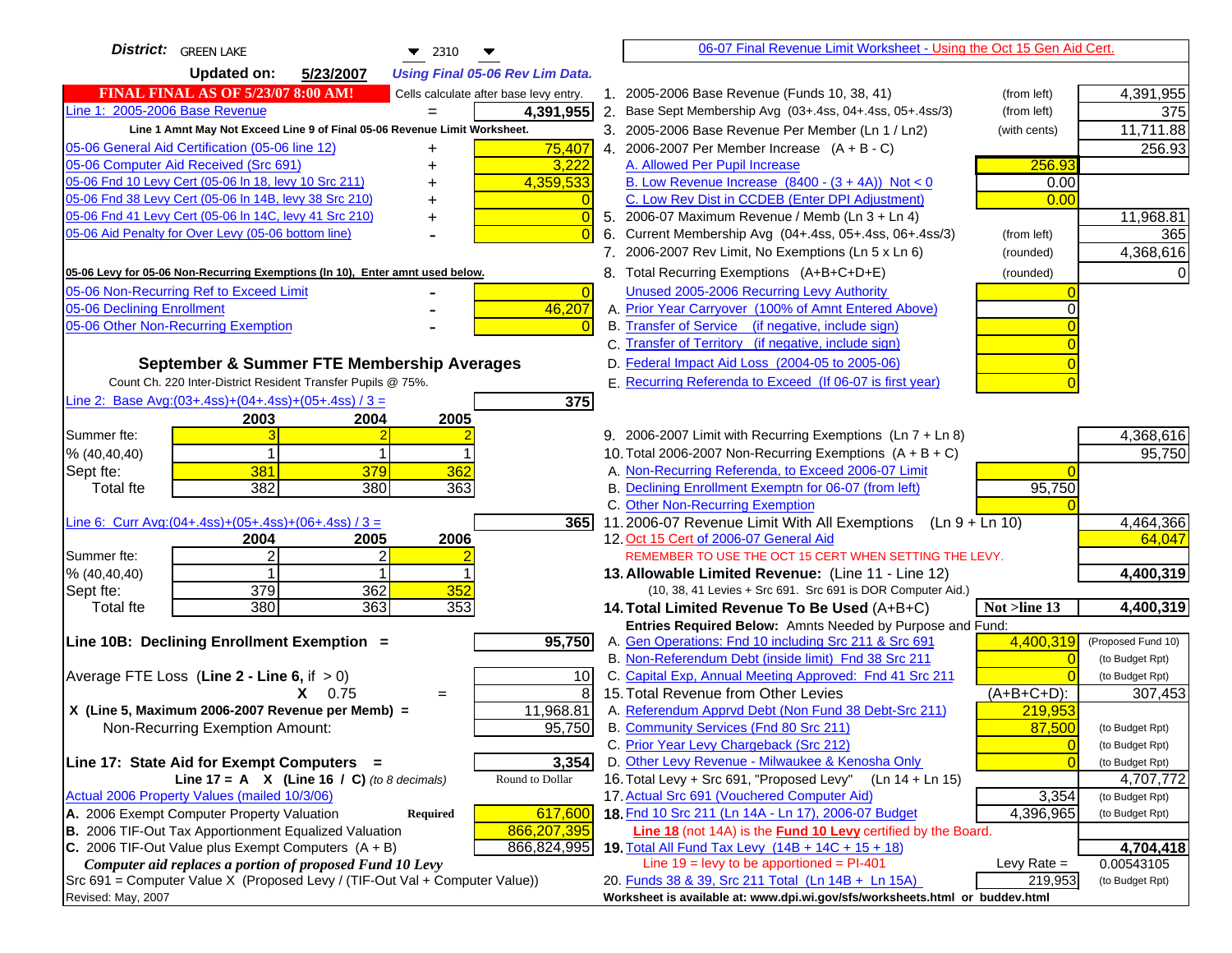| <b>DPI</b> Reconciliation                                                                                 |                                                    |  |
|-----------------------------------------------------------------------------------------------------------|----------------------------------------------------|--|
| In order for the reconciliation to work properly, the<br>PI-401 must have been filed with the Department. |                                                    |  |
|                                                                                                           |                                                    |  |
|                                                                                                           | 2007 PI-401 data.                                  |  |
|                                                                                                           | Do not type in these fields.                       |  |
|                                                                                                           |                                                    |  |
| Fund 10, PI-401<br>Fund 38, PI-401                                                                        | 4,396,965.00<br>0.00                               |  |
| Fund 41, PI-401                                                                                           | 0.00                                               |  |
|                                                                                                           | 4,396,965.00                                       |  |
|                                                                                                           |                                                    |  |
| Chargeback, PI-401                                                                                        | 0.00                                               |  |
| Fund 39, PI-401                                                                                           | 219,953.00                                         |  |
| Fund 80, PI-401                                                                                           | 87,500.00                                          |  |
| Fund 48/Other, PI-401                                                                                     | 0.00                                               |  |
|                                                                                                           |                                                    |  |
| Total, PI-401                                                                                             | 4,704,418.00                                       |  |
|                                                                                                           |                                                    |  |
| <b>Computer Aid</b>                                                                                       | $3,354.00$ <------- don't change<br><b>Results</b> |  |
| $\boldsymbol{0}$                                                                                          | $\bf{0}$                                           |  |
| 0                                                                                                         | 0                                                  |  |
| You have levied to your maximum.                                                                          |                                                    |  |
|                                                                                                           |                                                    |  |
| 0                                                                                                         |                                                    |  |
|                                                                                                           |                                                    |  |
|                                                                                                           |                                                    |  |
| 0                                                                                                         |                                                    |  |
|                                                                                                           |                                                    |  |
|                                                                                                           | $\bf{0}$                                           |  |
|                                                                                                           |                                                    |  |
|                                                                                                           |                                                    |  |
|                                                                                                           |                                                    |  |
| 0                                                                                                         |                                                    |  |
|                                                                                                           |                                                    |  |
|                                                                                                           |                                                    |  |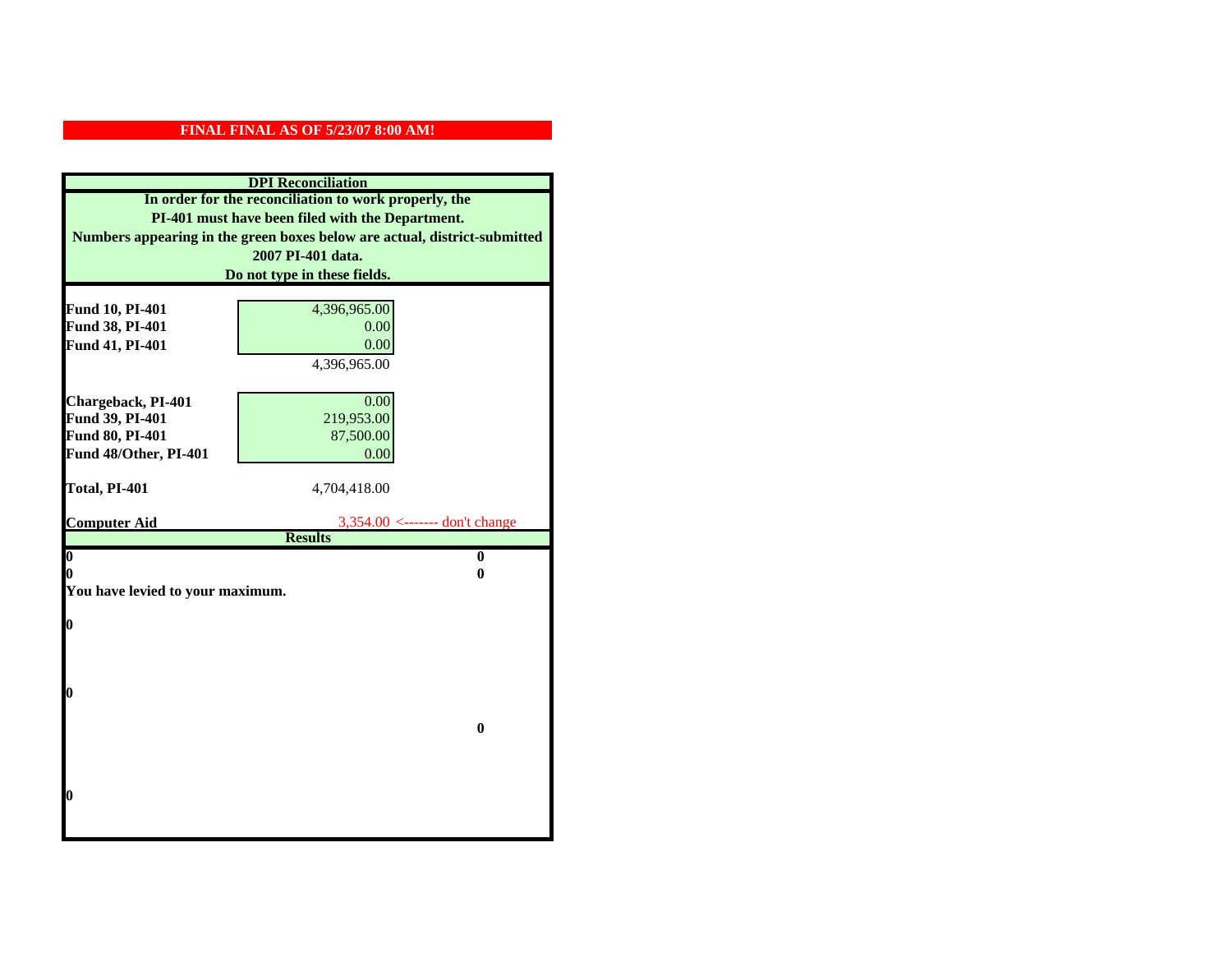| <b>District:</b> GREENDALE<br>$\blacktriangledown$ 2296                                                                                          | 06-07 Final Revenue Limit Worksheet - Using the Oct 15 Gen Aid Cert.                                               |                          |
|--------------------------------------------------------------------------------------------------------------------------------------------------|--------------------------------------------------------------------------------------------------------------------|--------------------------|
| <b>Updated on:</b><br>5/23/2007<br><b>Using Final 05-06 Rev Lim Data.</b>                                                                        |                                                                                                                    |                          |
| <b>FINAL FINAL AS OF 5/23/07 8:00 AM!</b><br>Cells calculate after base levy entry.                                                              | 1. 2005-2006 Base Revenue (Funds 10, 38, 41)<br>(from left)                                                        | 21,095,836               |
| Line 1: 2005-2006 Base Revenue<br>21,095,836                                                                                                     | 2.<br>Base Sept Membership Avg (03+.4ss, 04+.4ss, 05+.4ss/3)<br>(from left)                                        | 2,065                    |
| Line 1 Amnt May Not Exceed Line 9 of Final 05-06 Revenue Limit Worksheet.                                                                        | 3. 2005-2006 Base Revenue Per Member (Ln 1 / Ln2)<br>(with cents)                                                  | 10,215.90                |
| 9,176,806<br>05-06 General Aid Certification (05-06 line 12)                                                                                     | 4. 2006-2007 Per Member Increase $(A + B - C)$                                                                     | 256.93                   |
| 05-06 Computer Aid Received (Src 691)<br>64,349                                                                                                  | 256.93<br>A. Allowed Per Pupil Increase                                                                            |                          |
| 05-06 Fnd 10 Levy Cert (05-06 ln 18, levy 10 Src 211)<br>12,023,012                                                                              | B. Low Revenue Increase $(8400 - (3 + 4A))$ Not < 0<br>0.00                                                        |                          |
| 05-06 Fnd 38 Levy Cert (05-06 In 14B, levy 38 Src 210)<br>381,669                                                                                | C. Low Rev Dist in CCDEB (Enter DPI Adjustment)<br>0.00                                                            |                          |
| 05-06 Fnd 41 Levy Cert (05-06 In 14C, levy 41 Src 210)<br>+                                                                                      | 5. 2006-07 Maximum Revenue / Memb (Ln $3 + \text{Ln } 4$ )                                                         | 10,472.83                |
| 05-06 Aid Penalty for Over Levy (05-06 bottom line)<br>$\Omega$                                                                                  | Current Membership Avg (04+.4ss, 05+.4ss, 06+.4ss/3)<br>6.<br>(from left)                                          | 2,055                    |
|                                                                                                                                                  | 7. 2006-2007 Rev Limit, No Exemptions (Ln 5 x Ln 6)<br>(rounded)                                                   | 21,521,666               |
| 05-06 Levy for 05-06 Non-Recurring Exemptions (In 10), Enter amnt used below.                                                                    | 8. Total Recurring Exemptions (A+B+C+D+E)<br>(rounded)                                                             |                          |
| 05-06 Non-Recurring Ref to Exceed Limit<br>550,000                                                                                               | Unused 2005-2006 Recurring Levy Authority                                                                          |                          |
| 05-06 Declining Enrollment<br>$\overline{0}$                                                                                                     | A. Prior Year Carryover (100% of Amnt Entered Above)                                                               |                          |
| 05-06 Other Non-Recurring Exemption<br>$\Omega$                                                                                                  | B. Transfer of Service (if negative, include sign)                                                                 |                          |
|                                                                                                                                                  | C. Transfer of Territory (if negative, include sign)                                                               |                          |
| September & Summer FTE Membership Averages                                                                                                       | D. Federal Impact Aid Loss (2004-05 to 2005-06)                                                                    |                          |
| Count Ch. 220 Inter-District Resident Transfer Pupils @ 75%.                                                                                     | E. Recurring Referenda to Exceed (If 06-07 is first year)                                                          |                          |
| Line 2: Base Avg:(03+.4ss)+(04+.4ss)+(05+.4ss) / 3 =<br>2,065                                                                                    |                                                                                                                    |                          |
| 2003<br>2004<br>2005                                                                                                                             |                                                                                                                    |                          |
| 42<br>Summer fte:<br>42<br>44                                                                                                                    | 9. 2006-2007 Limit with Recurring Exemptions (Ln 7 + Ln 8)                                                         | 21,521,666               |
| 17<br>17<br>18<br>% (40, 40, 40)                                                                                                                 | 10. Total 2006-2007 Non-Recurring Exemptions $(A + B + C)$                                                         | 633,783                  |
| 2,010<br>2,072<br>Sept fte:<br>2.060                                                                                                             | A. Non-Recurring Referenda, to Exceed 2006-07 Limit<br>550,000                                                     |                          |
| <b>Total fte</b><br>2,089<br>2,077<br>2,028                                                                                                      | B. Declining Enrollment Exemptn for 06-07 (from left)<br>83,783                                                    |                          |
|                                                                                                                                                  | C. Other Non-Recurring Exemption                                                                                   |                          |
| 2,055<br>Line 6: Curr Avg: $(04+.4ss)+(05+.4ss)+(06+.4ss)/3 =$                                                                                   | 11.2006-07 Revenue Limit With All Exemptions (Ln $9 + \overline{\text{Ln }10}$ )                                   | 22, 155, 449             |
| 2006<br>2005<br>2004                                                                                                                             | 12. Oct 15 Cert of 2006-07 General Aid                                                                             | 8,123,184                |
| 42<br>Summer fte:<br>44<br>49<br>$\overline{17}$<br>$\overline{18}$<br>20<br>% (40, 40, 40)                                                      | REMEMBER TO USE THE OCT 15 CERT WHEN SETTING THE LEVY.<br>13. Allowable Limited Revenue: (Line 11 - Line 12)       | 14,032,265               |
| 2,041<br>2,060<br>2,010<br>Sept fte:                                                                                                             | (10, 38, 41 Levies + Src 691. Src 691 is DOR Computer Aid.)                                                        |                          |
| 2,077<br>2,028<br>2,061<br><b>Total fte</b>                                                                                                      | Not >line 13<br>14. Total Limited Revenue To Be Used (A+B+C)                                                       | 14,032,265               |
|                                                                                                                                                  | Entries Required Below: Amnts Needed by Purpose and Fund:                                                          |                          |
| 83,783<br>Line 10B: Declining Enrollment Exemption =                                                                                             | 13,440,167<br>A. Gen Operations: Fnd 10 including Src 211 & Src 691                                                | (Proposed Fund 10)       |
|                                                                                                                                                  | B. Non-Referendum Debt (inside limit) Fnd 38 Src 211<br>592,098                                                    | (to Budget Rpt)          |
| Average FTE Loss (Line $2 -$ Line 6, if $> 0$ )<br>10                                                                                            | C. Capital Exp, Annual Meeting Approved: Fnd 41 Src 211                                                            | (to Budget Rpt)          |
| 8<br>$X = 0.75$<br>$=$                                                                                                                           | 15. Total Revenue from Other Levies<br>$(A+B+C+D)$ :                                                               | 695,190                  |
| 10,472.83<br>X (Line 5, Maximum 2006-2007 Revenue per Memb) =                                                                                    | A. Referendum Apprvd Debt (Non Fund 38 Debt-Src 211)                                                               |                          |
| 83,783<br>Non-Recurring Exemption Amount:                                                                                                        | B. Community Services (Fnd 80 Src 211)<br>690,000                                                                  | (to Budget Rpt)          |
|                                                                                                                                                  | C. Prior Year Levy Chargeback (Src 212)<br>5,190                                                                   | (to Budget Rpt)          |
| 61,879<br>Line 17: State Aid for Exempt Computers =                                                                                              | D. Other Levy Revenue - Milwaukee & Kenosha Only                                                                   | (to Budget Rpt)          |
| Round to Dollar<br>Line 17 = A $X$ (Line 16 / C) (to 8 decimals)                                                                                 | 16. Total Levy + Src 691, "Proposed Levy" (Ln 14 + Ln 15)                                                          | 14,727,455               |
| Actual 2006 Property Values (mailed 10/3/06)                                                                                                     | 17. Actual Src 691 (Vouchered Computer Aid)<br>61,879                                                              | (to Budget Rpt)          |
| 5,768,800<br>A. 2006 Exempt Computer Property Valuation<br><b>Required</b>                                                                       | 18. Fnd 10 Src 211 (Ln 14A - Ln 17), 2006-07 Budget<br>13,378,288                                                  | (to Budget Rpt)          |
| B. 2006 TIF-Out Tax Apportionment Equalized Valuation<br>1,367,221,900<br>C. 2006 TIF-Out Value plus Exempt Computers $(A + B)$<br>1,372,990,700 | Line 18 (not 14A) is the Fund 10 Levy certified by the Board.<br>19. Total All Fund Tax Levy (14B + 14C + 15 + 18) |                          |
| Computer aid replaces a portion of proposed Fund 10 Levy                                                                                         | Line $19 = \text{levy}$ to be apportioned = PI-401<br>Levy Rate $=$                                                | 14,665,576<br>0.01072655 |
| Src 691 = Computer Value X (Proposed Levy / (TIF-Out Val + Computer Value))                                                                      | 20. Funds 38 & 39, Src 211 Total (Ln 14B + Ln 15A)<br>592,098                                                      | (to Budget Rpt)          |
| Revised: May, 2007                                                                                                                               | Worksheet is available at: www.dpi.wi.gov/sfs/worksheets.html or buddev.html                                       |                          |
|                                                                                                                                                  |                                                                                                                    |                          |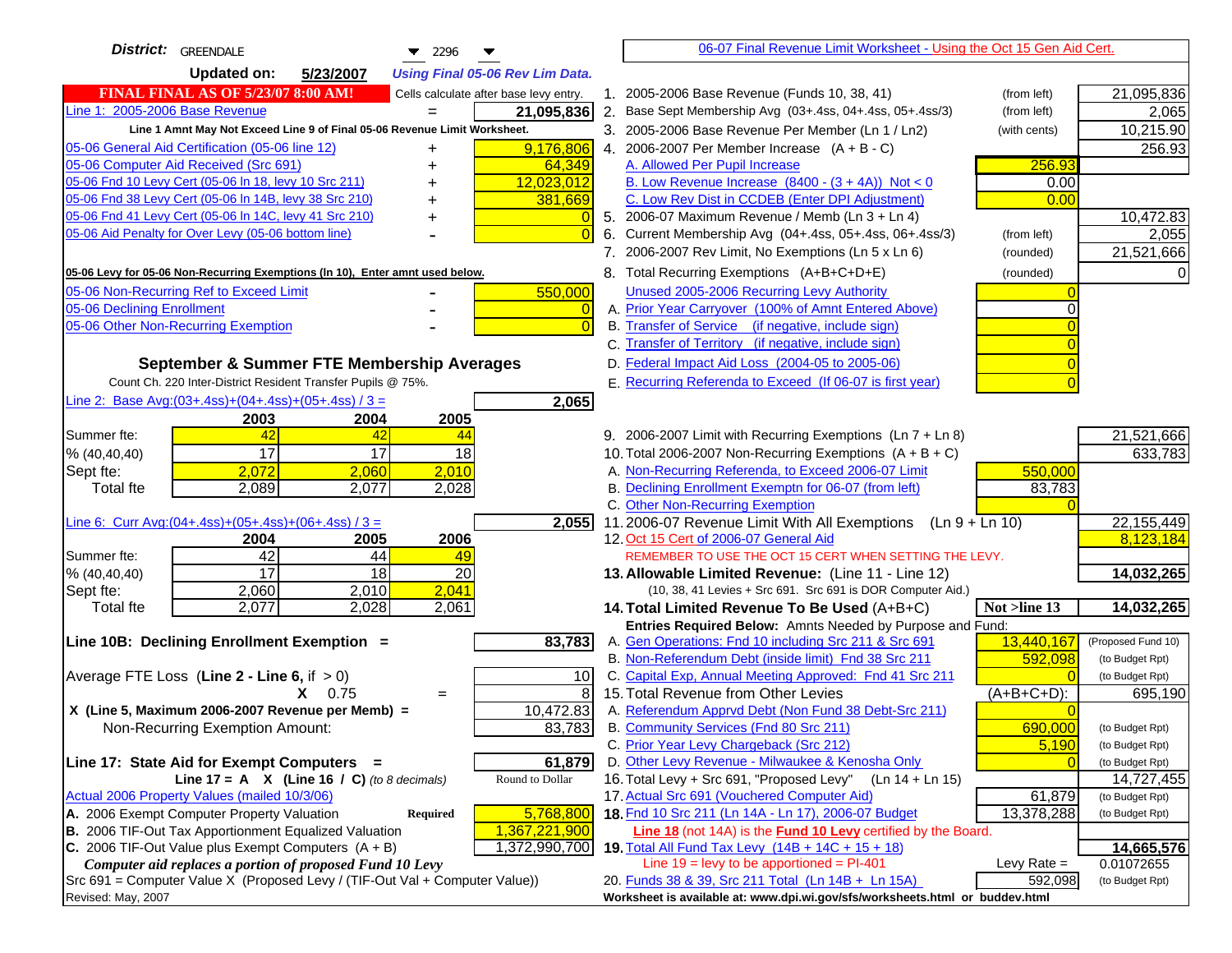| <b>DPI</b> Reconciliation                                                                                 |                                 |  |
|-----------------------------------------------------------------------------------------------------------|---------------------------------|--|
| In order for the reconciliation to work properly, the<br>PI-401 must have been filed with the Department. |                                 |  |
|                                                                                                           |                                 |  |
|                                                                                                           | 2007 PI-401 data.               |  |
|                                                                                                           | Do not type in these fields.    |  |
|                                                                                                           |                                 |  |
| Fund 10, PI-401                                                                                           | 13,378,288.00                   |  |
| Fund 38, PI-401                                                                                           | 592,098.00                      |  |
| Fund 41, PI-401                                                                                           | 0.00                            |  |
|                                                                                                           | 13,970,386.00                   |  |
|                                                                                                           |                                 |  |
| Chargeback, PI-401                                                                                        | 5,190.00                        |  |
| Fund 39, PI-401                                                                                           | 0.00                            |  |
| Fund 80, PI-401                                                                                           | 690,000.00                      |  |
| Fund 48/Other, PI-401                                                                                     | 0.00                            |  |
| Total, PI-401                                                                                             | 14,665,576.00                   |  |
|                                                                                                           |                                 |  |
| <b>Computer Aid</b>                                                                                       | 61,879.00 <------- don't change |  |
|                                                                                                           | <b>Results</b>                  |  |
| $\overline{\mathbf{0}}$                                                                                   | $\bf{0}$                        |  |
| 0                                                                                                         | 0                               |  |
| You have levied to your maximum.                                                                          |                                 |  |
| $\bf{0}$                                                                                                  |                                 |  |
|                                                                                                           |                                 |  |
|                                                                                                           |                                 |  |
|                                                                                                           |                                 |  |
| l0                                                                                                        |                                 |  |
|                                                                                                           |                                 |  |
|                                                                                                           | $\bf{0}$                        |  |
|                                                                                                           |                                 |  |
|                                                                                                           |                                 |  |
|                                                                                                           |                                 |  |
| l0                                                                                                        |                                 |  |
|                                                                                                           |                                 |  |
|                                                                                                           |                                 |  |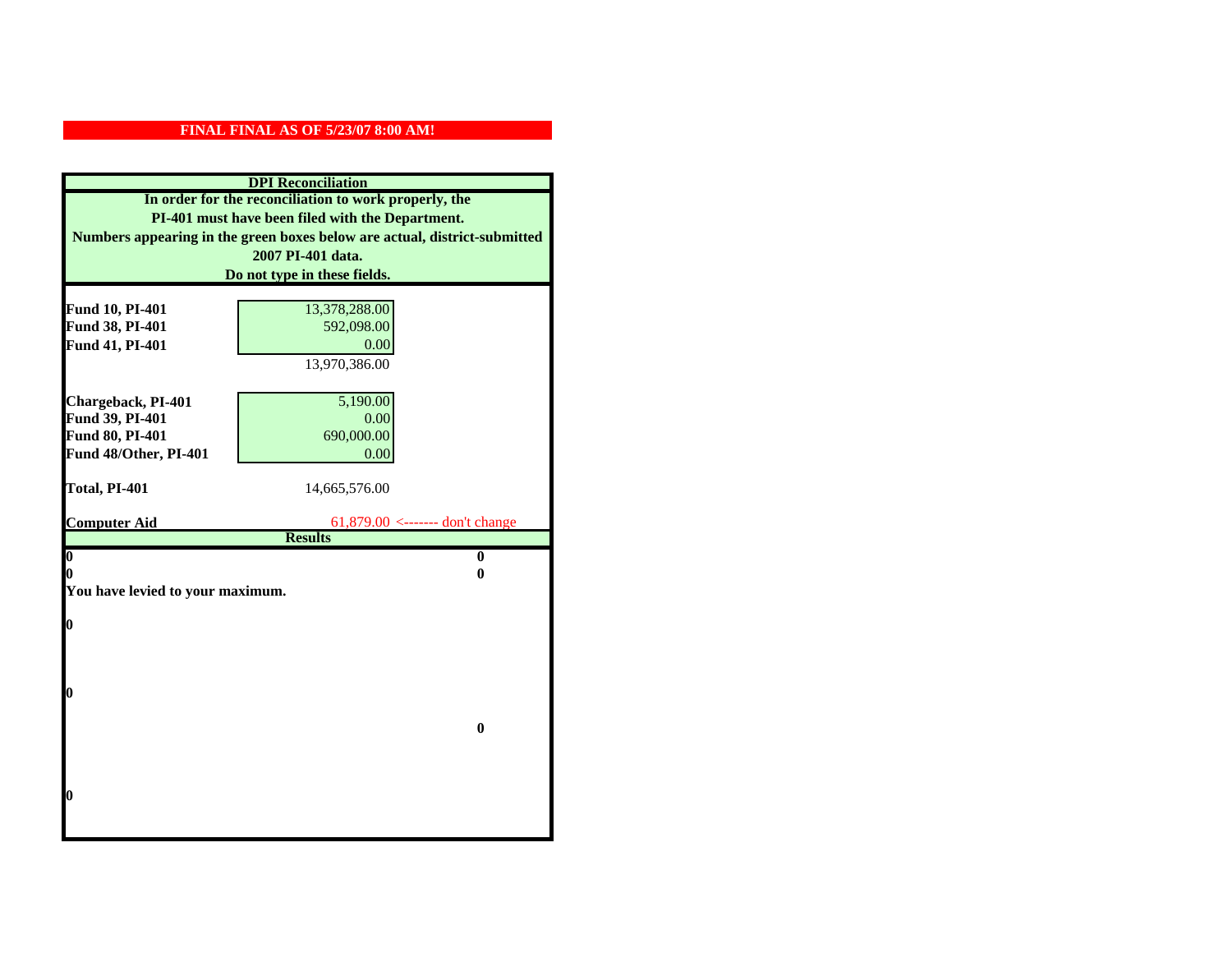| District: GREENFIELD<br>$\blacktriangledown$ 2303<br>▼                              | 06-07 Final Revenue Limit Worksheet - Using the Oct 15 Gen Aid Cert.                                                       |                                    |
|-------------------------------------------------------------------------------------|----------------------------------------------------------------------------------------------------------------------------|------------------------------------|
| <b>Updated on:</b><br>5/23/2007<br><b>Using Final 05-06 Rev Lim Data.</b>           |                                                                                                                            |                                    |
| <b>FINAL FINAL AS OF 5/23/07 8:00 AM!</b><br>Cells calculate after base levy entry. | 1. 2005-2006 Base Revenue (Funds 10, 38, 41)<br>(from left)                                                                | 27,626,428                         |
| Line 1: 2005-2006 Base Revenue<br>27,626,428                                        | 2. Base Sept Membership Avg (03+.4ss, 04+.4ss, 05+.4ss/3)<br>(from left)                                                   | 2,963                              |
| Line 1 Amnt May Not Exceed Line 9 of Final 05-06 Revenue Limit Worksheet.           | 3. 2005-2006 Base Revenue Per Member (Ln 1 / Ln2)<br>(with cents)                                                          | 9,323.80                           |
| 05-06 General Aid Certification (05-06 line 12)<br>11,362,699<br>+                  | 4. 2006-2007 Per Member Increase $(A + B - C)$                                                                             | 256.93                             |
| 05-06 Computer Aid Received (Src 691)<br>110,006                                    | 256.93<br>A. Allowed Per Pupil Increase                                                                                    |                                    |
| 05-06 Fnd 10 Levy Cert (05-06 In 18, levy 10 Src 211)<br>16,194,458                 | B. Low Revenue Increase $(8400 - (3 + 4A))$ Not < 0<br>0.00                                                                |                                    |
| 05-06 Fnd 38 Levy Cert (05-06 In 14B, levy 38 Src 210)<br>192,352                   | C. Low Rev Dist in CCDEB (Enter DPI Adjustment)<br>0.00                                                                    |                                    |
| 05-06 Fnd 41 Levy Cert (05-06 In 14C, levy 41 Src 210)                              | 5. 2006-07 Maximum Revenue / Memb (Ln 3 + Ln 4)                                                                            | 9,580.73                           |
| 05-06 Aid Penalty for Over Levy (05-06 bottom line)<br>$\Omega$                     | Current Membership Avg (04+.4ss, 05+.4ss, 06+.4ss/3)<br>6.<br>(from left)                                                  | 2,943                              |
|                                                                                     | 7. 2006-2007 Rev Limit, No Exemptions (Ln 5 x Ln 6)<br>(rounded)                                                           | 28,196,088                         |
| 05-06 Levy for 05-06 Non-Recurring Exemptions (In 10), Enter amnt used below.       | 8. Total Recurring Exemptions (A+B+C+D+E)<br>(rounded)                                                                     |                                    |
| 05-06 Non-Recurring Ref to Exceed Limit<br>$\overline{0}$                           | Unused 2005-2006 Recurring Levy Authority                                                                                  |                                    |
| 233,087<br>05-06 Declining Enrollment                                               | A. Prior Year Carryover (100% of Amnt Entered Above)<br>0                                                                  |                                    |
| 05-06 Other Non-Recurring Exemption<br>$\Omega$                                     | B. Transfer of Service (if negative, include sign)                                                                         |                                    |
|                                                                                     | C. Transfer of Territory (if negative, include sign)                                                                       |                                    |
| September & Summer FTE Membership Averages                                          | D. Federal Impact Aid Loss (2004-05 to 2005-06)                                                                            |                                    |
| Count Ch. 220 Inter-District Resident Transfer Pupils @ 75%.                        | E. Recurring Referenda to Exceed (If 06-07 is first year)                                                                  |                                    |
| Line 2: Base Avg:(03+.4ss)+(04+.4ss)+(05+.4ss) / 3 =<br>2,963                       |                                                                                                                            |                                    |
| 2003<br>2004<br>2005                                                                |                                                                                                                            |                                    |
| 82<br>81<br>Summer fte:<br>71                                                       | 9. 2006-2007 Limit with Recurring Exemptions (Ln 7 + Ln 8)                                                                 | 28,196,088                         |
| 33<br>32<br>28<br>% (40, 40, 40)                                                    | 10. Total 2006-2007 Non-Recurring Exemptions $(A + B + C)$                                                                 | 143,711                            |
| 2,980<br>2,918<br>2,897<br>Sept fte:                                                | A. Non-Recurring Referenda, to Exceed 2006-07 Limit                                                                        |                                    |
| 3,013<br>2,946<br><b>Total fte</b><br>2,929                                         | B. Declining Enrollment Exemptn for 06-07 (from left)<br>143,711                                                           |                                    |
|                                                                                     | C. Other Non-Recurring Exemption                                                                                           |                                    |
| Line 6: Curr Avg: $(04+.4ss)+(05+.4ss)+(06+.4ss)/3=$<br>$\overline{2,}943$          | 11.2006-07 Revenue Limit With All Exemptions<br>$(Ln 9 + Ln 10)$                                                           | 28,339,799                         |
| 2005<br>2006<br>2004                                                                | 12. Oct 15 Cert of 2006-07 General Aid                                                                                     | 11,680,399                         |
| 81<br>$\overline{71}$<br>Summer fte:<br>69                                          | REMEMBER TO USE THE OCT 15 CERT WHEN SETTING THE LEVY.                                                                     |                                    |
| $\overline{32}$<br>28<br>28<br>% (40, 40, 40)                                       | 13. Allowable Limited Revenue: (Line 11 - Line 12)                                                                         | 16,659,400                         |
| 2,926<br>2,897<br>2,918<br>Sept fte:                                                | (10, 38, 41 Levies + Src 691. Src 691 is DOR Computer Aid.)                                                                |                                    |
| 2,929<br>2,946<br>2,954<br><b>Total fte</b>                                         | 14. Total Limited Revenue To Be Used (A+B+C)<br>Not >line 13                                                               | 16,659,400                         |
|                                                                                     | Entries Required Below: Amnts Needed by Purpose and Fund:                                                                  |                                    |
| 143,711<br>Line 10B: Declining Enrollment Exemption =                               | 16,365,122<br>A. Gen Operations: Fnd 10 including Src 211 & Src 691                                                        | (Proposed Fund 10)                 |
|                                                                                     | B. Non-Referendum Debt (inside limit) Fnd 38 Src 211<br>294,278<br>C. Capital Exp, Annual Meeting Approved: Fnd 41 Src 211 | (to Budget Rpt)<br>(to Budget Rpt) |
| Average FTE Loss (Line $2 -$ Line 6, if $> 0$ )<br>20<br>15<br>$X = 0.75$           | 15. Total Revenue from Other Levies<br>$(A+B+C+D)$ :                                                                       | 1,805,516                          |
| $=$<br>X (Line 5, Maximum 2006-2007 Revenue per Memb) =<br>9,580.73                 | A. Referendum Apprvd Debt (Non Fund 38 Debt-Src 211)<br>1,598,141                                                          |                                    |
| 143,711<br>Non-Recurring Exemption Amount:                                          | B. Community Services (Fnd 80 Src 211)<br>196,122                                                                          | (to Budget Rpt)                    |
|                                                                                     | 11,253<br>C. Prior Year Levy Chargeback (Src 212)                                                                          | (to Budget Rpt)                    |
| 88,457<br>Line 17: State Aid for Exempt Computers =                                 | D. Other Levy Revenue - Milwaukee & Kenosha Only                                                                           | (to Budget Rpt)                    |
| Round to Dollar<br>Line 17 = A $X$ (Line 16 / C) (to 8 decimals)                    | 16. Total Levy + Src 691, "Proposed Levy"<br>$(Ln 14 + Ln 15)$                                                             | 18,464,916                         |
| Actual 2006 Property Values (mailed 10/3/06)                                        | 17. Actual Src 691 (Vouchered Computer Aid)<br>88,457                                                                      | (to Budget Rpt)                    |
| A. 2006 Exempt Computer Property Valuation<br>10,560,000<br><b>Required</b>         | 18. Fnd 10 Src 211 (Ln 14A - Ln 17), 2006-07 Budget<br>16,276,665                                                          | (to Budget Rpt)                    |
| B. 2006 TIF-Out Tax Apportionment Equalized Valuation<br>2,193,773,306              | Line 18 (not 14A) is the <b>Fund 10 Levy</b> certified by the Board.                                                       |                                    |
| C. 2006 TIF-Out Value plus Exempt Computers $(A + B)$<br>2,204,333,306              | 19. Total All Fund Tax Levy (14B + 14C + 15 + 18)                                                                          | 18,376,459                         |
| Computer aid replaces a portion of proposed Fund 10 Levy                            | Line $19 = \text{levy}$ to be apportioned = PI-401<br>Levy Rate $=$                                                        | 0.00837664                         |
| Src 691 = Computer Value X (Proposed Levy / (TIF-Out Val + Computer Value))         | 20. Funds 38 & 39, Src 211 Total (Ln 14B + Ln 15A)<br>1,892,419                                                            | (to Budget Rpt)                    |
| Revised: May, 2007                                                                  | Worksheet is available at: www.dpi.wi.gov/sfs/worksheets.html or buddev.html                                               |                                    |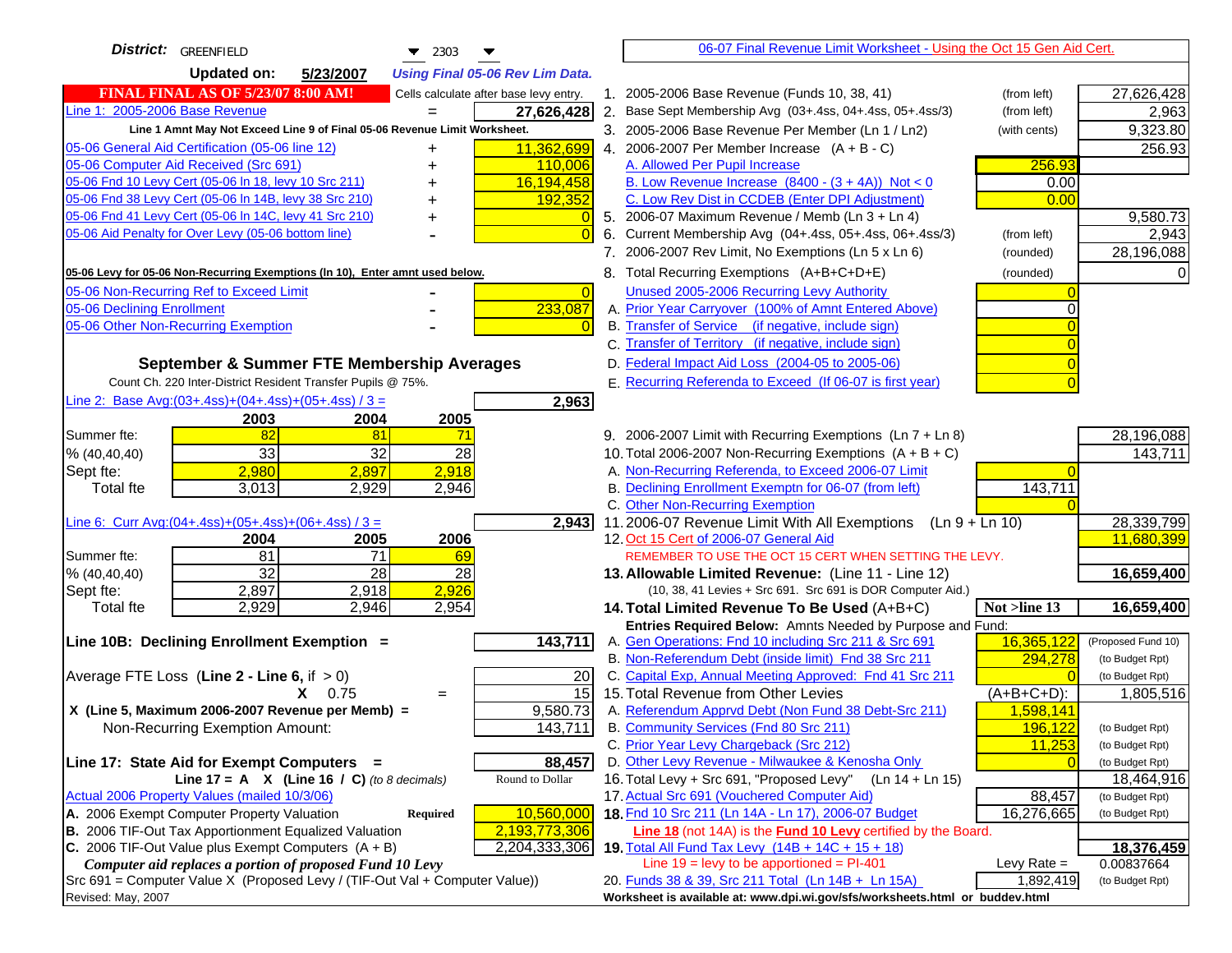| <b>DPI</b> Reconciliation                                                                                 |                                 |  |
|-----------------------------------------------------------------------------------------------------------|---------------------------------|--|
| In order for the reconciliation to work properly, the<br>PI-401 must have been filed with the Department. |                                 |  |
|                                                                                                           |                                 |  |
|                                                                                                           | 2007 PI-401 data.               |  |
|                                                                                                           | Do not type in these fields.    |  |
|                                                                                                           |                                 |  |
| Fund 10, PI-401                                                                                           | 16,276,665.00                   |  |
| Fund 38, PI-401                                                                                           | 294,278.00                      |  |
| Fund 41, PI-401                                                                                           | 0.00                            |  |
|                                                                                                           | 16,570,943.00                   |  |
|                                                                                                           |                                 |  |
| Chargeback, PI-401                                                                                        | 11,253.00                       |  |
| Fund 39, PI-401                                                                                           | 1,598,141.00                    |  |
| Fund 80, PI-401                                                                                           | 196,122.00                      |  |
| Fund 48/Other, PI-401                                                                                     | 0.00                            |  |
|                                                                                                           |                                 |  |
| Total, PI-401                                                                                             | 18,376,459.00                   |  |
| <b>Computer Aid</b>                                                                                       | 88,457.00 <------- don't change |  |
|                                                                                                           | <b>Results</b>                  |  |
| $\overline{\mathbf{0}}$                                                                                   | $\bf{0}$                        |  |
| 0                                                                                                         | 0                               |  |
| You have levied to your maximum.                                                                          |                                 |  |
|                                                                                                           |                                 |  |
| $\bf{0}$                                                                                                  |                                 |  |
|                                                                                                           |                                 |  |
|                                                                                                           |                                 |  |
| l0                                                                                                        |                                 |  |
|                                                                                                           |                                 |  |
|                                                                                                           | $\bf{0}$                        |  |
|                                                                                                           |                                 |  |
|                                                                                                           |                                 |  |
|                                                                                                           |                                 |  |
| l0                                                                                                        |                                 |  |
|                                                                                                           |                                 |  |
|                                                                                                           |                                 |  |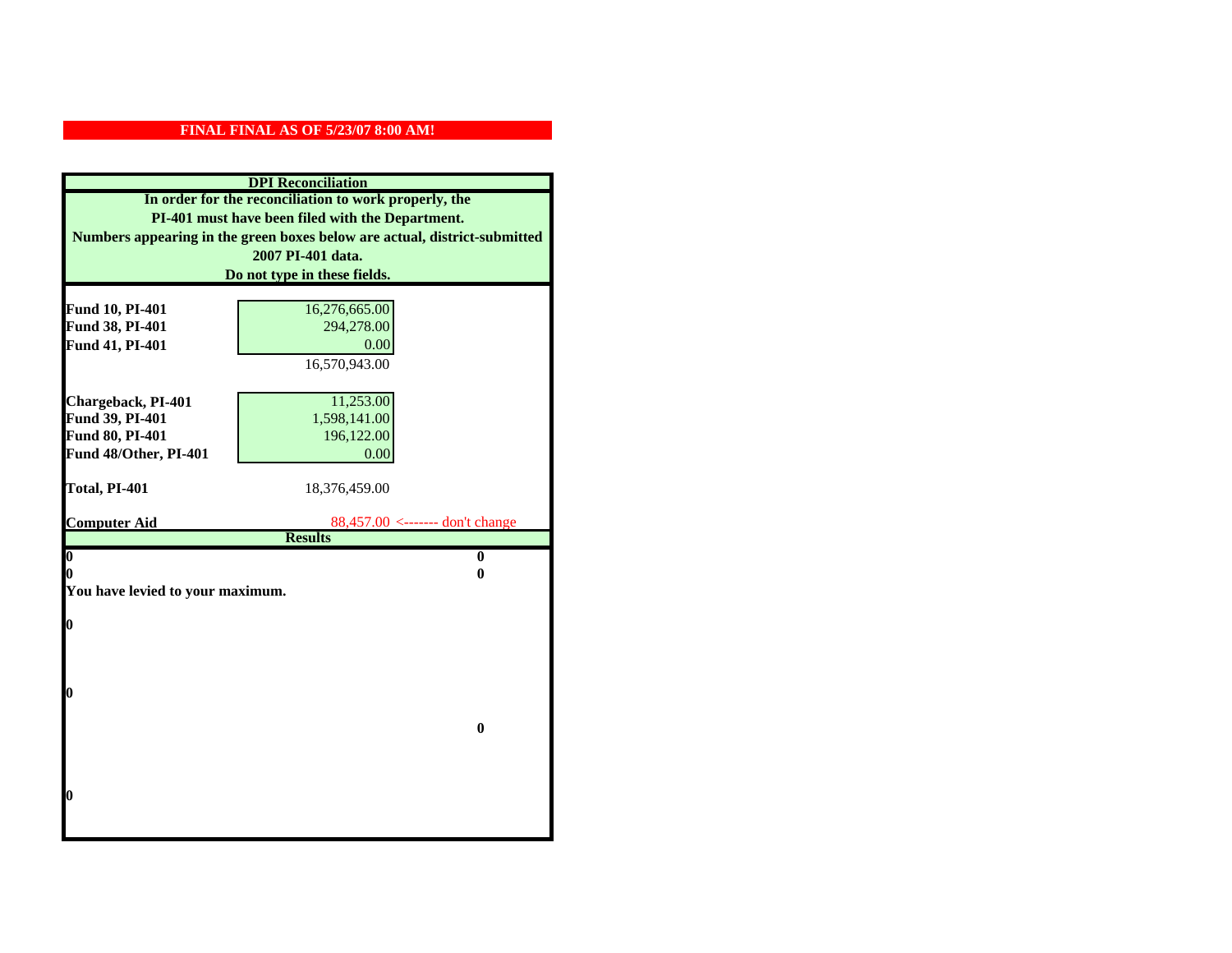| <b>District:</b> GREENWOOD<br>$\bullet$ 2394                                                               |       | 06-07 Final Revenue Limit Worksheet - Using the Oct 15 Gen Aid Cert.                           |               |                    |
|------------------------------------------------------------------------------------------------------------|-------|------------------------------------------------------------------------------------------------|---------------|--------------------|
| <b>Updated on:</b><br>5/23/2007<br><b>Using Final 05-06 Rev Lim Data.</b>                                  |       |                                                                                                |               |                    |
| <b>FINAL FINAL AS OF 5/23/07 8:00 AM!</b><br>Cells calculate after base levy entry.                        |       | 1. 2005-2006 Base Revenue (Funds 10, 38, 41)                                                   | (from left)   | 4,182,752          |
| Line 1: 2005-2006 Base Revenue<br>4,182,752<br>$=$                                                         |       | 2. Base Sept Membership Avg (03+.4ss, 04+.4ss, 05+.4ss/3)                                      | (from left)   | 494                |
| Line 1 Amnt May Not Exceed Line 9 of Final 05-06 Revenue Limit Worksheet.                                  |       | 3. 2005-2006 Base Revenue Per Member (Ln 1 / Ln2)                                              | (with cents)  | 8,467.11           |
| 05-06 General Aid Certification (05-06 line 12)<br>3,174,453<br>+                                          |       | 4. 2006-2007 Per Member Increase $(A + B - C)$                                                 |               | 256.93             |
| 05-06 Computer Aid Received (Src 691)<br>1,218                                                             |       | A. Allowed Per Pupil Increase                                                                  | 256.93        |                    |
| 05-06 Fnd 10 Levy Cert (05-06 In 18, levy 10 Src 211)<br>1,600,219                                         |       | B. Low Revenue Increase $(8400 - (3 + 4A))$ Not < 0                                            | 0.00          |                    |
| 05-06 Fnd 38 Levy Cert (05-06 In 14B, levy 38 Src 210)                                                     |       | C. Low Rev Dist in CCDEB (Enter DPI Adjustment)                                                | 0.00          |                    |
| 05-06 Fnd 41 Levy Cert (05-06 In 14C, levy 41 Src 210)<br>+                                                | 0     | 5. 2006-07 Maximum Revenue / Memb (Ln 3 + Ln 4)                                                |               | 8,724.04           |
| 05-06 Aid Penalty for Over Levy (05-06 bottom line)                                                        |       | 6. Current Membership Avg (04+.4ss, 05+.4ss, 06+.4ss/3)                                        | (from left)   | 477                |
|                                                                                                            |       | 7. 2006-2007 Rev Limit, No Exemptions (Ln 5 x Ln 6)                                            | (rounded)     | 4,161,367          |
| 05-06 Levy for 05-06 Non-Recurring Exemptions (In 10), Enter amnt used below.                              |       | 8. Total Recurring Exemptions (A+B+C+D+E)                                                      | (rounded)     |                    |
| 05-06 Non-Recurring Ref to Exceed Limit<br>500,000                                                         |       | Unused 2005-2006 Recurring Levy Authority                                                      |               |                    |
| 05-06 Declining Enrollment<br>93,138                                                                       |       | A. Prior Year Carryover (100% of Amnt Entered Above)                                           |               |                    |
| 05-06 Other Non-Recurring Exemption                                                                        |       | B. Transfer of Service (if negative, include sign)                                             |               |                    |
|                                                                                                            |       | C. Transfer of Territory (if negative, include sign)                                           |               |                    |
| September & Summer FTE Membership Averages                                                                 |       | D. Federal Impact Aid Loss (2004-05 to 2005-06)                                                |               |                    |
| Count Ch. 220 Inter-District Resident Transfer Pupils @ 75%.                                               |       | E. Recurring Referenda to Exceed (If 06-07 is first year)                                      |               |                    |
| Line 2: Base Avg: $(03+.4ss)+(04+.4ss)+(05+.4ss)/3 =$<br>494                                               |       |                                                                                                |               |                    |
| 2003<br>2004<br>2005                                                                                       |       |                                                                                                |               |                    |
| Summer fte:<br>11<br>11                                                                                    |       | 9. 2006-2007 Limit with Recurring Exemptions (Ln 7 + Ln 8)                                     |               | 4,161,367          |
| 4<br>4<br>% (40, 40, 40)                                                                                   |       | 10. Total 2006-2007 Non-Recurring Exemptions $(A + B + C)$                                     |               | 613,413            |
| 499<br>487<br>483<br>Sept fte:                                                                             |       | A. Non-Recurring Referenda, to Exceed 2006-07 Limit                                            | 500,000       |                    |
| 503<br>487<br><b>Total fte</b><br>491                                                                      |       | B. Declining Enrollment Exemptn for 06-07 (from left)<br>C. Other Non-Recurring Exemption      | 113,413       |                    |
| Line 6: Curr Avg: $(04+.4ss)+(05+.4ss)+(06+.4ss)/3 =$                                                      | 477 I | 11.2006-07 Revenue Limit With All Exemptions (Ln $9 + \overline{\text{Ln }10}$ )               |               | 4,774,780          |
| 2005<br>2006<br>2004                                                                                       |       | 12. Oct 15 Cert of 2006-07 General Aid                                                         |               | 3,328,793          |
| 11<br>9<br>Summer fte:<br><u> 12</u>                                                                       |       | REMEMBER TO USE THE OCT 15 CERT WHEN SETTING THE LEVY.                                         |               |                    |
| % (40, 40, 40)<br>4<br>4                                                                                   |       | 13. Allowable Limited Revenue: (Line 11 - Line 12)                                             |               | 1,445,987          |
| 487<br>483<br>448<br>Sept fte:                                                                             |       | (10, 38, 41 Levies + Src 691. Src 691 is DOR Computer Aid.)                                    |               |                    |
| 491<br>487<br>453<br><b>Total fte</b>                                                                      |       | 14. Total Limited Revenue To Be Used (A+B+C)                                                   | Not >line 13  | 1,445,987          |
|                                                                                                            |       | Entries Required Below: Amnts Needed by Purpose and Fund:                                      |               |                    |
| 113,413<br>Line 10B: Declining Enrollment Exemption =                                                      |       | A. Gen Operations: Fnd 10 including Src 211 & Src 691                                          | 1,445,987     | (Proposed Fund 10) |
|                                                                                                            |       | B. Non-Referendum Debt (inside limit) Fnd 38 Src 211                                           |               | (to Budget Rpt)    |
| Average FTE Loss (Line $2 -$ Line 6, if $> 0$ )                                                            | 17    | C. Capital Exp, Annual Meeting Approved: Fnd 41 Src 211                                        |               | (to Budget Rpt)    |
| $X = 0.75$<br>$=$                                                                                          | 13    | 15. Total Revenue from Other Levies                                                            | (A+B+C+D):    | 506,776            |
| X (Line 5, Maximum 2006-2007 Revenue per Memb) =<br>8,724.04<br>113,413<br>Non-Recurring Exemption Amount: |       | A. Referendum Apprvd Debt (Non Fund 38 Debt-Src 211)<br>B. Community Services (Fnd 80 Src 211) | 506,405       | (to Budget Rpt)    |
|                                                                                                            |       | C. Prior Year Levy Chargeback (Src 212)                                                        | 371           | (to Budget Rpt)    |
| Line 17: State Aid for Exempt Computers =<br>844                                                           |       | D. Other Levy Revenue - Milwaukee & Kenosha Only                                               |               | (to Budget Rpt)    |
| Round to Dollar<br>Line 17 = A $X$ (Line 16 / C) (to 8 decimals)                                           |       | 16. Total Levy + Src 691, "Proposed Levy"<br>(Ln 14 + Ln 15)                                   |               | 1,952,763          |
| Actual 2006 Property Values (mailed 10/3/06)                                                               |       | 17. Actual Src 691 (Vouchered Computer Aid)                                                    | 844           | (to Budget Rpt)    |
| A. 2006 Exempt Computer Property Valuation<br>75,700<br>Required                                           |       | 18. Fnd 10 Src 211 (Ln 14A - Ln 17), 2006-07 Budget                                            | 1,445,143     | (to Budget Rpt)    |
| B. 2006 TIF-Out Tax Apportionment Equalized Valuation<br>175,153,711                                       |       | <b>Line 18</b> (not 14A) is the <b>Fund 10 Levy</b> certified by the Board.                    |               |                    |
| C. 2006 TIF-Out Value plus Exempt Computers $(A + B)$<br>175,229,411                                       |       | 19. Total All Fund Tax Levy $(14B + 14C + 15 + 18)$                                            |               | 1,951,919          |
| Computer aid replaces a portion of proposed Fund 10 Levy                                                   |       | Line $19 = \text{levy}$ to be apportioned = PI-401                                             | Levy Rate $=$ | 0.01114403         |
| Src 691 = Computer Value X (Proposed Levy / (TIF-Out Val + Computer Value))                                |       | 20. Funds 38 & 39, Src 211 Total (Ln 14B + Ln 15A)                                             | 506,405       | (to Budget Rpt)    |
| Revised: May, 2007                                                                                         |       | Worksheet is available at: www.dpi.wi.gov/sfs/worksheets.html or buddev.html                   |               |                    |